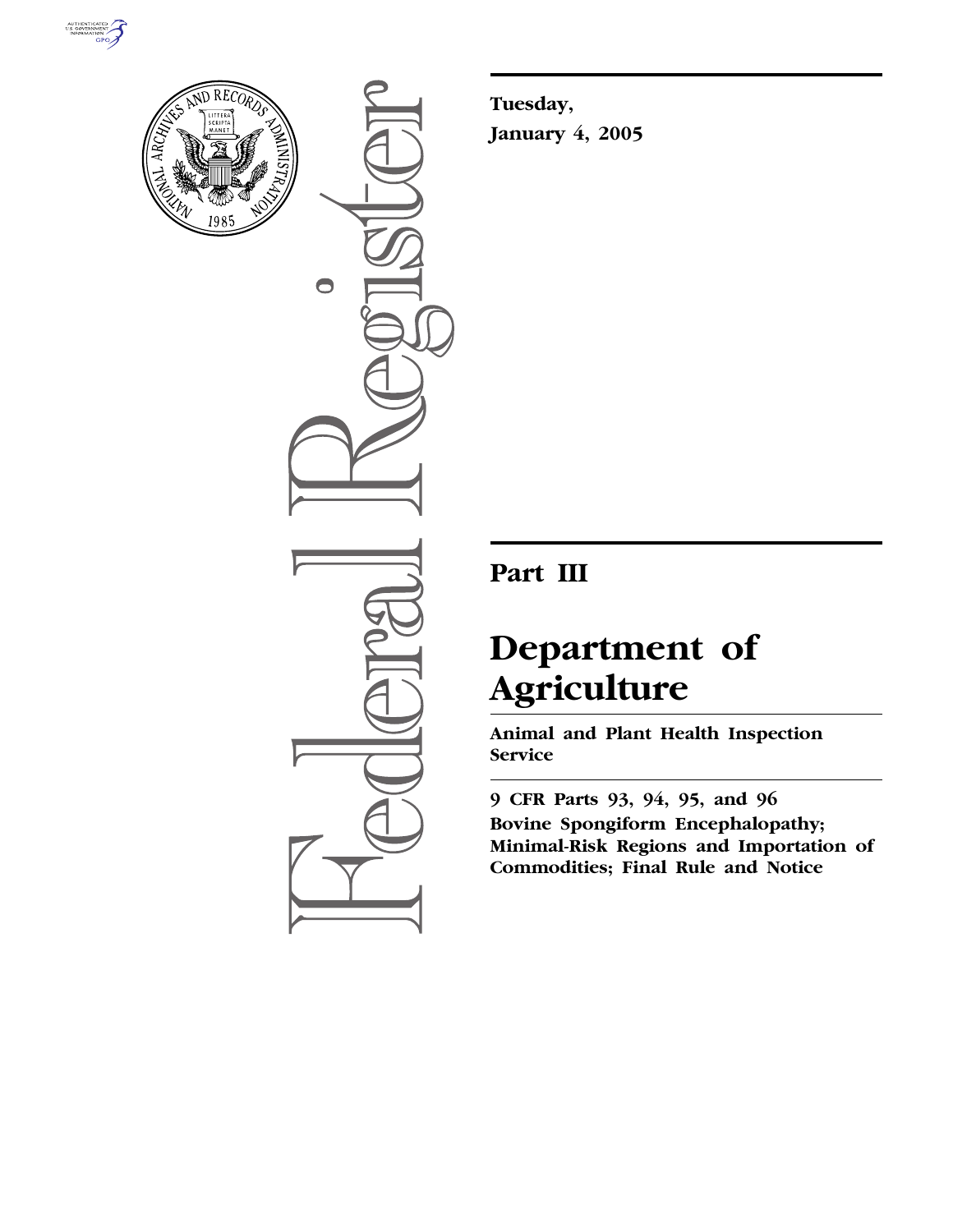# **DEPARTMENT OF AGRICULTURE**

# **Animal and Plant Health Inspection Service**

# **9 CFR Parts 93, 94, 95, and 96**

**[Docket No. 03–080–3]** 

**RIN 0579–AB73** 

# **Bovine Spongiform Encephalopathy; Minimal-Risk Regions and Importation of Commodities**

**AGENCY:** Animal and Plant Health Inspection Service, USDA. **ACTION:** Final rule.

**SUMMARY:** We are amending the regulations regarding the importation of animals and animal products to establish a category of regions that present a minimal risk of introducing bovine spongiform encephalopathy (BSE) into the United States via live ruminants and ruminant products and byproducts, and we are adding Canada to this category. We are also establishing conditions for the importation of certain live ruminants and ruminant products and byproducts from such regions. These actions will continue to protect against the introduction of BSE into the United States while removing unnecessary prohibitions on the importation of certain commodities from minimal-risk regions for BSE, currently only Canada.

# **EFFECTIVE DATE:** March 7, 2005.

**FOR FURTHER INFORMATION CONTACT:** For information concerning ruminant products, contact Dr. Karen James-Preston, Director, Technical Trade Services, National Center for Import and Export, VS, APHIS, 4700 River Road Unit 38, Riverdale, MD 20737–1231; (301) 734–4356.

For information concerning live ruminants, contact Lee Ann Thomas, Director, Technical Trade Services, Animals, Organisms and Vectors, and Select Agents, National Center for Import and Export, VS, APHIS, 4700 River Road Unit 38, Riverdale, MD 20737–1231; (301) 734–4356.

For other information concerning this rule, contact Dr. Gary Colgrove, Director, Sanitary Trade Issues Team, National Center for Import and Export, VS, APHIS, 4700 River Road Unit 38, Riverdale, MD 20737–1231; (301) 734– 4356.

#### **SUPPLEMENTARY INFORMATION:**

#### **I. Purpose**

This document makes final, with changes, a proposed rule that the Animal and Plant Health Inspection Service (APHIS) of the U.S. Department of Agriculture (USDA or the Department) published in the **Federal Register** on November 4, 2003 (68 FR 62386–62405, Docket No. 03–080–1). In that document, we proposed to establish a category of regions that present a minimal risk of introducing bovine spongiform encephalopathy (BSE) into the United States via live ruminants and ruminant products and byproducts, and to add Canada to this category. The proposal also set forth conditions for the importation of certain live ruminants and ruminant products and byproducts from BSE minimal-risk regions. We solicited public comment on the proposed rule and its underlying risk analysis and other supporting analyses for 60 days ending on January 5, 2004. At the time the proposed rule was published, BSE had never been detected in a native animal in the United States and only a single case in a native animal had been reported in Canada (in Alberta in May 2003). In December 2003, BSE was detected in an imported dairy cow in Washington State. This document describes the course of this rulemaking before and after the detection in Washington State, including how the rulemaking was affected by additional BSE-related safeguards imposed by USDA's Food Safety and Inspection Service (FSIS) in January 2004. It also responds to public comments received on the proposed rule and its underlying risk analysis and other supporting analyses, both before the original closing date on January 5, 2004, and during an extended comment period that closed on April 7, 2004, and explains the changes we are making in this final rule.

#### **II. Summary of Changes Made in This Final Rule**

Based on our continued analysis of the issues and on information provided by commenters, we have made certain changes in this final rule from the provisions we proposed in November 2003, as supplemented by our March 2003 notice of the extension of the comment period. Those changes, summarized in the list below, are discussed in detail in our responses to comments.

1. For bovines imported from a BSE minimal-risk region for feeding and then slaughter (referred to as feeder cattle), we are making the following changes:

• We are requiring that feeder cattle be permanently marked before entry as to country of origin with a brand or other means of identification approved by the Administrator, rather than by an ear tattoo as proposed. Feeder cattle imported from Canada must be marked with ''C∧N.''

• We are requiring that feeder cattle be individually identified before entry by an eartag that allows the animal to be traced back to the premises of origin and are specifying that the eartag may not be removed until the animal is slaughtered.

• We are requiring that the animal health certification currently required under existing § 93.405 for certain live animals imported into the United States include, for feeder cattle imported from a BSE minimal-risk region, additional information relating to animal identification, origin, destination, and responsible parties.

• We are requiring that feeder cattle be moved from the port of entry to a feedlot in a sealed means of conveyance and then from the feedlot to a recognized slaughtering establishment in a sealed means of conveyance. The cattle may not be moved to more than one feedlot.

• When referring to the destination of feeder cattle imported into the United States, we are using the terminology ''the feedlot identified on the APHIS Form VS 17–130'' rather than ''designated feedlot.''

• We are specifying that the physical location of the feedlot of destination and the person responsible for movement of the cattle be identified on the documentation required for movement from the port of entry to the feedlot.

2. For sheep and goats imported from a BSE minimal-risk region for feeding and then slaughter (referred to as ''feeder sheep and goats'') we are making the following changes:

• As with cattle, we are requiring that feeder sheep and goats be permanently marked before entry as to country of origin (with the requirements for marking modified as appropriate for sheep and goats). Feeder sheep and goats imported from Canada must be marked with ''C.''

• As with cattle, we are requiring that feeder sheep and goats be individually identified before entry by an eartag that allows the animal to be traced back to the premises of origin and are specifying that the eartag may not be removed until the animal is slaughtered.

• We are continuing to refer to the feedlot of destination for feeder sheep and goats as a ''designated feedlot'' and are adding criteria for such feedlots. The sheep and goats may not be moved to more than one designated feedlot.

• We are requiring the same additional information on the health certification required under § 93.405 as described above for feeder cattle.

• We are requiring that feeder sheep and goats be moved from the port of entry to a designated feedlot as a group in a sealed means of conveyance, not be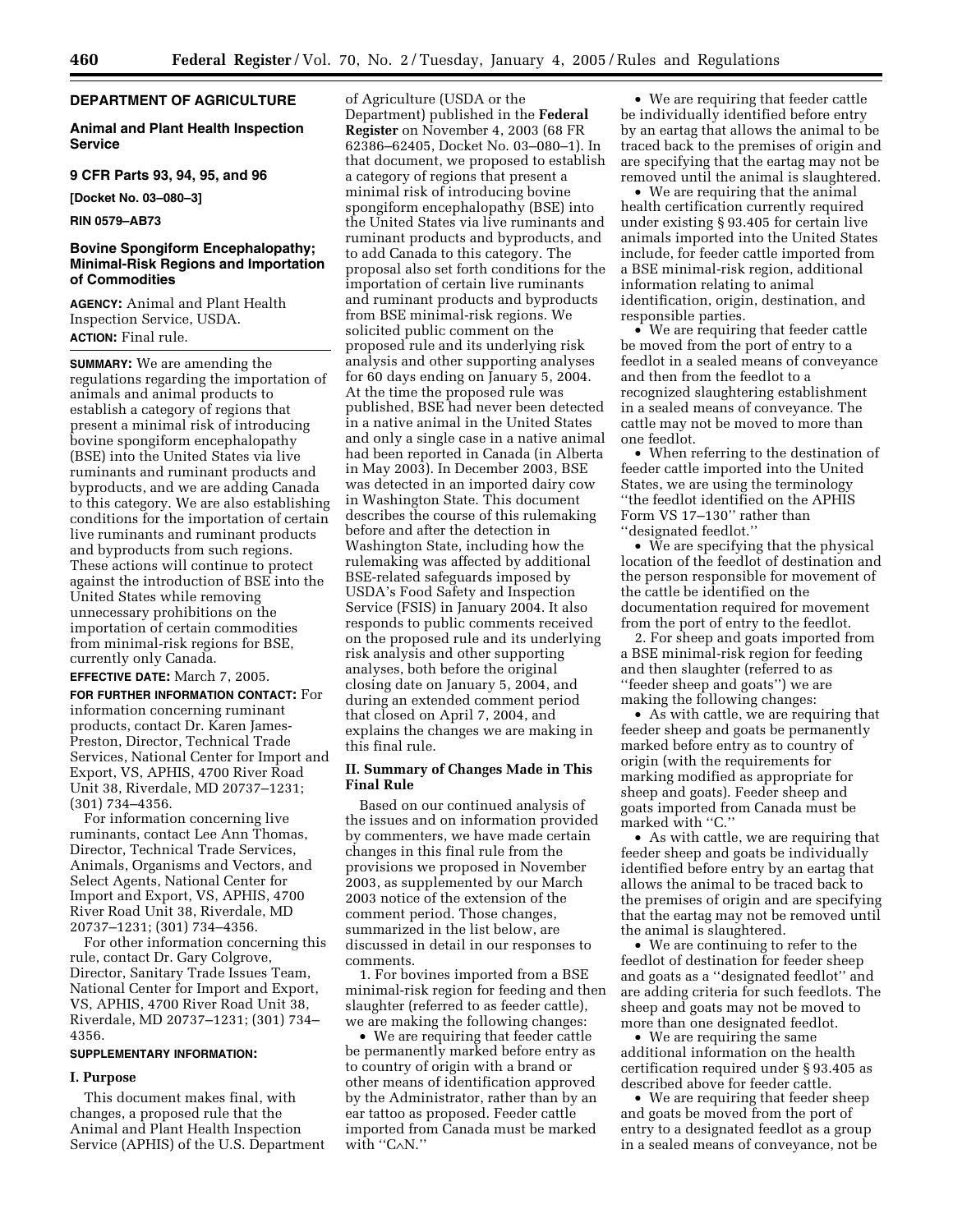commingled with any sheep or goats that are not being moved directly to slaughter from the designated feedlot at less than 12 months of age, and be moved from the designated feedlot to a recognized slaughtering establishment in a sealed means of conveyance.

3. For sheep and goats imported from a BSE minimal-risk region for immediate slaughter, we are prohibiting the importation of sheep and goats that are positive, suspect, or susceptible for TSEs.

4. We are moving the provisions for the importation of feeder sheep and goats from Canada from proposed § 93.436 to § 93.405 and § 93.419.

5. We are moving the provisions for the importation of sheep and goats from Canada for immediate slaughter from proposed § 93.436 to § 93.419 and § 93.420.

6. We are clarifying in § 93.420 that all ruminants imported from Canada for immediate slaughter must be moved to a recognized slaughtering establishment in a sealed means of conveyance.

7. We are not specifying in our regulations that the intestines from bovines imported from Canada be removed at slaughter in the United States and be disposed of in a manner approved by the Administrator.

8. We are not including any import restrictions because of BSE for live cervids (e.g., deer, elk) and cervid products from a BSE minimal-risk region.

9. We are specifying that there are no import restrictions because of BSE for camelids (i.e., llamas, alpacas, guanacos, and vicunas) from a BSE minimal-risk region.

10. We are also providing in § 94.18 for the overland transiting of products derived from bovines, sheep, and goats from a BSE minimal-risk region that are eligible for entry into the United States. Additionally, we are clarifying that the existing provisions in § 94.18 for the transiting of ruminant products from regions in which BSE exists or that pose an undue risk of BSE apply only to transiting at air or sea ports.

11. We are requiring that bovines, sheep, and goats imported from a BSE minimal-risk region be subject to a ruminant feed ban equivalent to requirements established by Food and Drug Administration (FDA) of the U.S. Department of Health and Human Services at 21 CFR 589.2000. This is a change from our proposal that the ruminants ''are not known to have been fed ruminant protein, other than milk protein.''

12. In the definition of *bovine spongiform encephalopathy (BSE) minimal-risk region,* we are rewording

the factor that said a BSE minimal-risk region is one that has ''a ban on the feeding of ruminant protein to ruminants that appears to be an effective barrier to the dissemination of the BSE infectious agent, with no evidence of significant noncompliance with the ban'' to say instead that the region is one in which ''a ruminant-to-ruminant feed ban is in place and is effectively enforced.''

13. We are providing that meat, meat byproducts, and meat food products derived from bovines from a BSE minimal-risk region may not be imported into the United States unless an air-injected stunning process was not used at slaughter and unless the specified risk materials (SRMs) and the small intestine were removed in the exporting region, consistent with the FSIS regulations at 9 CFR 313.15 and 310.22 for stunning and processing in the United States. We are defining SRMs as those materials designated as such by FSIS in 9 CFR 310.22, to include the brain, skull, eyes, trigeminal ganglia, spinal cord, vertebral column (excluding the vertebrae of the tail, the transverse process of the thoracic and lumbar vertebrae, and the wings of the sacrum), and dorsal root ganglia of cattle 30 months of age and older, and the tonsils and distal ileum of the small intestine of all cattle.

14. We are removing the proposed requirement that imported meat derived from bovines from BSE minimal-risk regions be derived only from animals less than 30 months of age when slaughtered.

15. We are removing the proposed requirement that meat derived from bovines in a BSE minimal-risk region that are slaughtered in that region come from animals slaughtered at a facility that either slaughters only bovines less than 30 months of age or complies with an approved segregation process.

16. We are clarifying that the final rule applies to "meat," "meat byproducts,'' and ''meat food products'' as defined by FSIS.

17. We are removing the requirement that hunter-harvested meat be accompanied by a certificate of the national government of Canada.

18. We are clarifying the type of ruminant offal from a BSE minimal-risk region that is allowed importation into the United States.

19. We are providing that tallow may be imported from a BSE minimal-risk region provided the tallow is composed of less than 0.15 percent insoluble impurities and is not commingled with any other material of animal origin.

20. We are providing that, except for gelatin allowed importation under

§ 94.18(c), gelatin imported from a BSE minimal-risk region must be derived from the bones of bovines that were subject to a ruminant feed ban equivalent to the requirements established by FDA at 21 CFR 589.2000 and from which SRMs were removed.

21. We are providing that sheep casings may be imported from a BSE minimal-risk region provided the sheep from which the casings were derived were less than 12 months of age when slaughtered and were subject to a ruminant feed ban equivalent to that of FDA at 21 CFR 589.2000.

22. We are adding and revising definitions in this final rule to clarify the meaning of certain terms used in the rule.

#### **III. Background**

#### *A. Bovine Spongiform Encephalopathy*

APHIS regulates the importation of animals and animal products into the United States to guard against the introduction of various animal diseases, including BSE. The regulations are contained in 9 CFR parts 92, 93, 94, 95, and 96.

BSE is a progressive and fatal neurological disorder of cattle that results from an unconventional transmissible agent. BSE belongs to the family of diseases known as transmissible spongiform encephalopathies (TSEs). In addition to BSE, TSEs include, among other diseases, scrapie in sheep and goats, chronic wasting disease (CWD) in deer and elk, and variant Creutzfeldt-Jakob disease in humans. The agent that causes BSE and other TSEs has yet to be fully characterized. The theory that is most accepted in the scientific community is that the agent is a prion, which is an abnormal form of a normal protein known as cellular prion protein. The BSE agent does not evoke any demonstrated immune response or inflammatory reaction in host animals. BSE is confirmed by postmortem microscopic examination of an animal's brain tissue or by detection of the abnormal form of the prion protein in an animal's brain tissues. The pathogenic form of the protein is both less soluble and more resistant to degradation than the normal form. The BSE agent is extremely resistant to heat and to normal sterilization processes. BSE is spread to cattle primarily through the consumption of animal feed containing protein from ruminants infected with **BSE** 

BSE was first diagnosed in 1986 in the United Kingdom. Since then, there have been more than 187,000 confirmed cases of BSE in cattle worldwide. The disease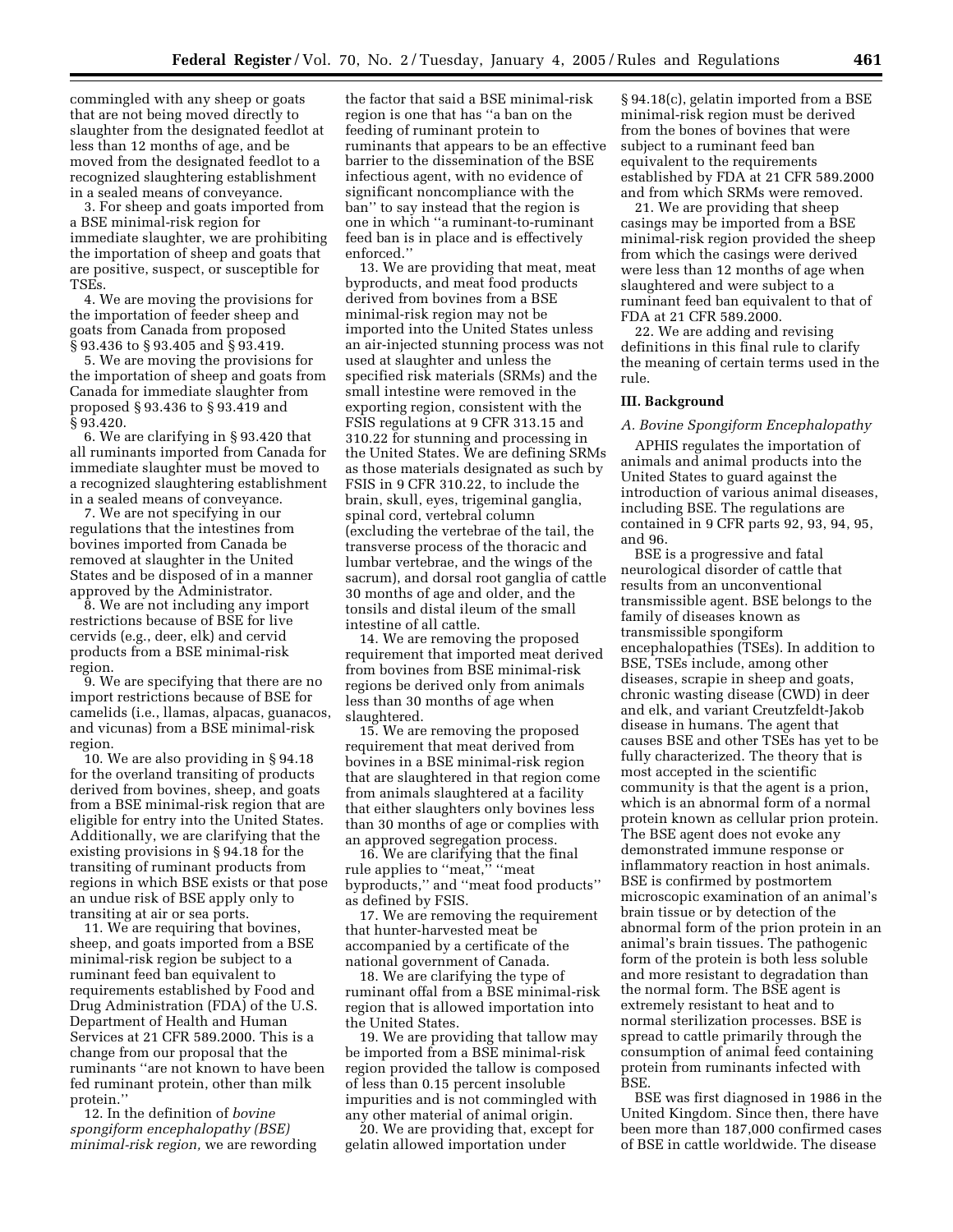has been confirmed in native-born cattle in 20 European countries in addition to the United Kingdom, and in some non-European countries, including Japan, Israel, and Canada. Over 95 percent of all BSE cases have occurred in the United Kingdom, where the epidemic peaked in 1992/1993. Agricultural officials in the United Kingdom have

taken a series of actions to mitigate BSE, including making it a reportable disease, banning mammalian meat-and-bone meal in feed for all food-producing animals, prohibiting the inclusion of animals more than 30 months of age in the animal and human food chains, and destroying all animals showing signs of BSE and other potentially exposed

animals at high risk of developing the disease. As a result of these actions, most notably the feed bans, the annual incidence of BSE in the United Kingdom has fallen dramatically. The figure below illustrates the downward trend in BSE cases among cattle born after implementation of the feed ban.



Figure 1.–Confirmed cases in UK cattle born after feed ban implementation. [Note: The first feed ban was implemented in the summer of 1988 (before fall calving).

Variant Creutzfeld-Jakob disease (vCJD), a chronic and fatal neurodegenerative disease of humans, has been linked via scientific and epidemiological studies to exposure to the BSE agent, most likely through consumption of cattle products contaminated with the BSE agent. To date, since vCJD was first identified in 1996, approximately 150 probable and confirmed cases of vCJD have been identified. The majority of these cases have either been identified in the United Kingdom or were linked to exposure that occurred in the United Kingdom, and all cases have been linked to exposure in countries with native cases of BSE. Some studies estimate that more than 1 million cattle may have been infected with BSE throughout the epidemic in the United Kingdom. This number of infected cattle could have introduced a significant amount of infectivity into the human food supply. Yet, the number of cases of vCJD identified to date suggest a substantial species barrier that may protect humans from widespread illness due to BSE.

# *B. APHIS' Regulatory Approach to BSE: Past and Present*

Since 1989 APHIS has prohibited the importation of live cattle and other

ruminants and certain ruminant products, including most rendered protein products, into the United States from countries where BSE is known to exist. In 1997, due to concerns about widespread risk factors and inadequate surveillance for BSE in many European countries, APHIS added an additional classification of countries as regions of undue risk for BSE and extended importation restrictions on ruminants and ruminant products to all of the countries in Europe. In December 2000, APHIS expanded its prohibitions on imports of rendered ruminant protein products from BSE-restricted regions to include rendered protein products of any animal species, due to concern that cattle feed supposedly free of ruminant protein may have been crosscontaminated with the BSE agent. The same importation restrictions apply to regions where BSE has been confirmed in a native animal and regions that present an undue risk of BSE because of import requirements less restrictive than those that would be acceptable for import into the United States and/or because of inadequate surveillance (9 CFR 94.18).

In effect then, until implementation of this final rule, countries have fallen into one of three categories with regard to BSE:

• Regions in which BSE is known to exist;

• Regions that present an undue risk of BSE because of import requirements less restrictive than those that would be acceptable for import into the United States and/or because of inadequate surveillance; and

• Regions that do not fall into either of the above two categories.

This regulatory framework recognized only two risk situations—those regions considered free of BSE and those regions considered to present a BSE risk—and prohibited the importation of live ruminants and most ruminant products from those regions considered to present a BSE risk.

In our November 2003 proposed rule, we explained that we believed it was appropriate to establish an additional category of regions with regard to BSE the BSE minimal-risk region. We stated that regions that could be eligible for a minimal-risk classification would be (1) those regions in which a BSE-infected animal has been diagnosed, but in which measures have been taken that make it unlikely that BSE would be introduced from that region into the United States, and (2) those regions that cannot be considered BSE-free even though BSE has not been detected, but that have taken sufficient measures to be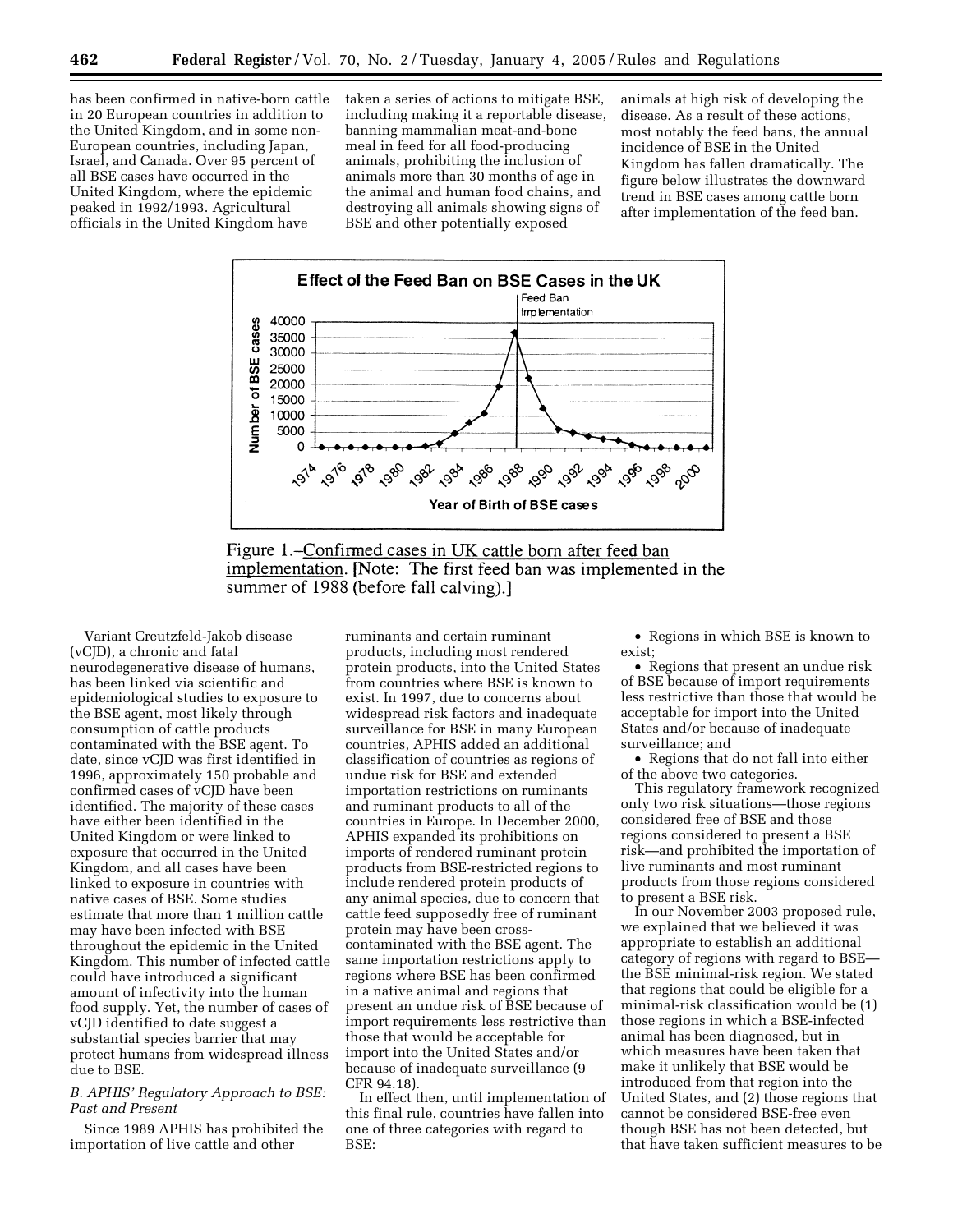considered minimal risk. We proposed to add Canada to the new BSE minimalrisk category and also proposed conditions for the importation of certain live ruminants and ruminant products and byproducts from BSE minimal-risk regions.

Our proposed definition of BSE minimal-risk regions included the standards we would use to evaluate the BSE risk from a region and to classify a region as one of minimal risk for BSE. To qualify as a BSE minimal-risk region, we proposed that a region be one that meets the following standards:

1. The region maintains and, in the case of regions where BSE was detected, had in place prior to the detection of BSE, risk mitigation measures adequate to prevent widespread exposure and/or establishment of the disease. Such measures include the following:

• Restrictions on the importation of animals sufficient to minimize the possibility of infected ruminants being imported into the region, and on the importation of animal products and animal feed containing ruminant protein sufficient to minimize the possibility of ruminants in the region being exposed to BSE;

• Surveillance for BSE at levels that meet or exceed recommendations of the Office International des Epizooties (OIE, also now referred to as the World Organisation for Animal Health) for surveillance for BSE; and

• A ban on the feeding of ruminant protein to ruminants that appears to be an effective barrier to the dissemination of the BSE agent, with no evidence of significant noncompliance with the ban.

2. In regions where BSE was detected, the region conducted an epidemiological investigation following detection of BSE sufficient to confirm the adequacy of measures to prevent the further introduction or spread of BSE, and continues to take such measures.

3. In regions where BSE was detected, the region took additional risk mitigation measures, as necessary, following the BSE outbreak based on risk analysis of the outbreak, and continues to take such measures.

We stated in our proposal that we would use these standards as a combined and integrated evaluation tool, basing a BSE minimal-risk classification on the overall effectiveness of control mechanisms in place (e.g., surveillance, import controls, and a ban on the feeding of ruminant protein to ruminants). We noted that this approach would differ from some of the numerical guidelines specified by OIE in its recommendations for a BSE minimal-risk country or zone (discussed below).

#### Basis for Focused Regulatory Restrictions

Our proposed rule was based on a number of considerations. A significant amount of research has been conducted on BSE since the disease was initially identified and since we first established our regulatory framework to protect against the introduction of BSE. (Please note: In this final rule, we use the term ''importation'' to mean the movement of animals or products into the United States or another country and the term ''introduction'' to mean the movement of a disease agent into the United States or another country.)

While there are many unanswered questions, both research studies and field epidemiological experience have demonstrated effective control measures to prevent spread of this disease. Ongoing studies have identified specific tissues where the majority of infectivity appears to reside, so that these tissues can be removed from the food chain. Early epidemiological work identified contaminated feed as the primary method of spread of the disease between animals. Continued monitoring and surveillance in Europe—where the exposure is assumed to be the highest have demonstrated the effectiveness of control measures that have been enacted, such as feed bans that prevent the recycling of the agent. This increased body of knowledge provides a sound and compelling scientific basis for more focused regulatory restrictions with regard to BSE than those we have been operating under.

A more focused approach is also supported by the international community, as evidenced by the evolution of BSE guidelines adopted by the OIE (Ref 1). The OIE is recognized by the World Trade Organization (WTO) as the international organization responsible for development and periodic review of standards, guidelines, and recommendations with respect to animal health and zoonoses (diseases that are transmissible from animals to humans). The OIE guidelines for trade in terrestrial animals (mammals, birds, and bees) are detailed in the Terrestrial Animal Health Code (Ref 2). The OIE guidelines on BSE, contained in Chapter 2.3.13 of the Terrestrial Animal Health Code, and supplemented by Appendix 3.8.4 of the Code, currently provide for five possible BSE classifications for regions. For each classification, the guidelines recommend different export conditions for live animals and products, based on the risk presented by the region. This framework not only recognizes different levels of risk among regions, but

provides for trade in live animals and products under certain conditions even from regions considered high-risk under the OIE guidelines.

As a member of the OIE, the United States, represented by APHIS, has been actively involved in the development of OIE guidelines and fully supports the OIE position that gradations in BSE risk among regions should be recognized and that trade should be commensurate with risk. Although APHIS did not incorporate the text of OIE's BSE guidelines into its proposed rule, the agency based its standards on these guidelines. The standards contain the same basic factors for assessing a region's BSE status as the OIE guidelines (e.g., import requirements, incidence, surveillance, feed restrictions, etc.). APHIS also considered the OIE guidelines, in conjunction with other relevant factors and available information, when evaluating Canada as a BSE minimalrisk region, and will do so in the future in evaluating other countries that may apply for minimal-risk status under our regulations. It is in this context that APHIS' standards and the OIE guidelines should be viewed.

We believe it is important to explain the relationship of our standards to the OIE guidelines because a number of commenters questioned why we did not adopt the OIE guidelines outright and/ or assumed that differences in text meant that APHIS had rejected the OIE guidelines. While there are differences between the APHIS standards and the OIE guidelines, these differences reflect the different purposes and uses of the OIE guidelines and our standards.

The OIE guidelines are designed to provide a science-based reference document for international trade in animals and animal products. To this end, the OIE Terrestrial Animal Health Standards Commission draws upon the expertise of internationally renowned specialists to draft new and revised articles of the Terrestrial Code in light of advances in veterinary science. Draft texts are circulated to member countries for review and comment and, as a general rule, are adopted based on consensus of the OIE membership. Articles adopted by the membership provide guidance for use by veterinary authorities, import/export services, epidemiologists and all those involved in international trade. OIE guidelines are not intended to be prescriptive; each member nation may determine its own appropriate level of protection and, therefore, establish its own import requirements. (In accordance with Article 5 of the WTO ''Agreement on the Application of Sanitary and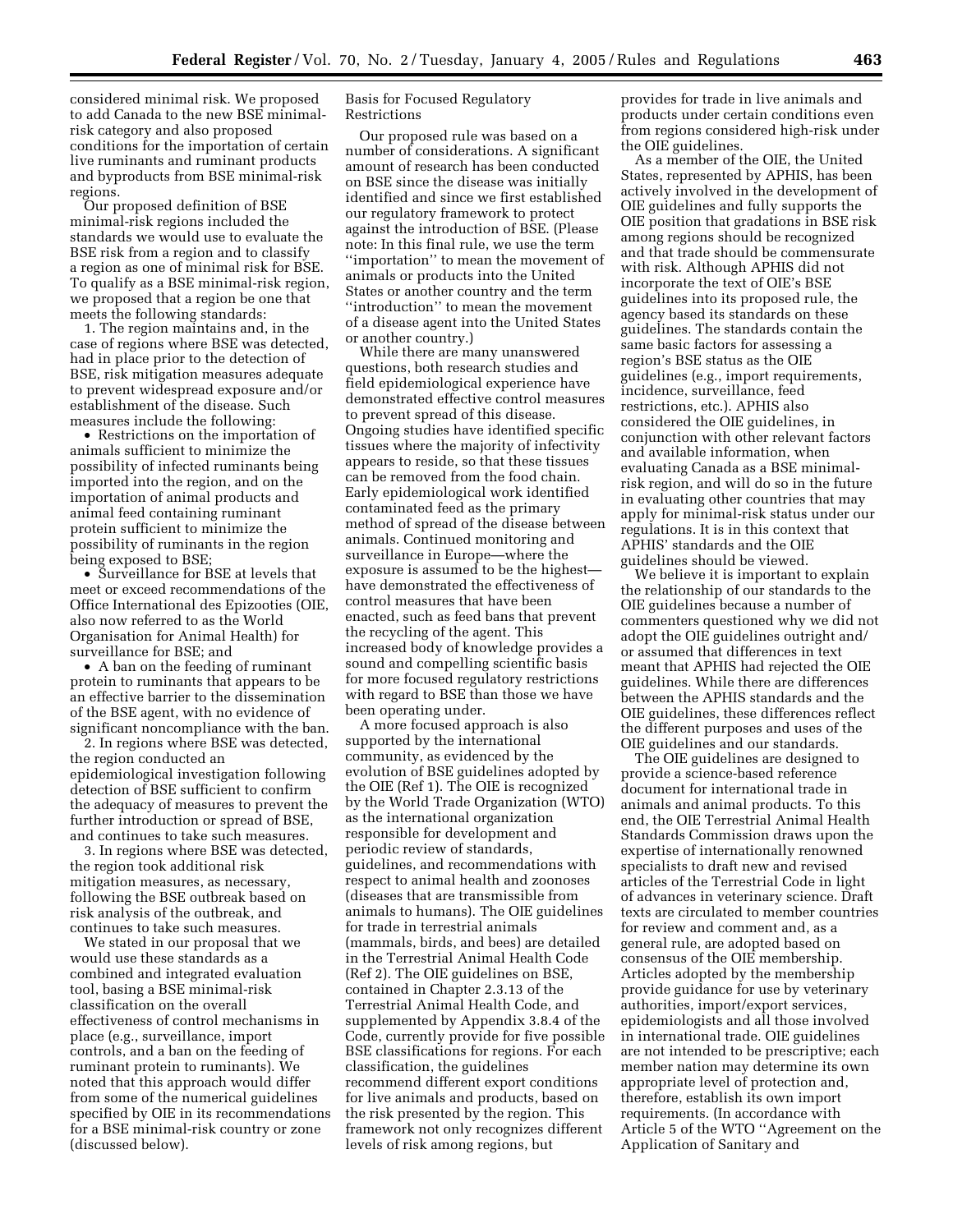Phytosanitary Measures'' (WTO–SPS Agreement), WTO members are obligated to base their import requirements on an assessment of risk, taking into account the standards, guidelines, and recommendations, and the risk assessment techniques developed by the relevant international organizations.)

Regulations, which may be based on the OIE guidelines, are prescriptive, as they are intended to be enforced as written and are not designed to be a point of reference. Furthermore, because rulemaking may take considerable time, the most successful regulations must also be flexible enough to allow a country to consider individual circumstances among its trading partners, as well as changes in science, without undergoing constant revisions. One reason that APHIS has decided not to simply adopt the OIE guidelines as regulations is that they are constantly evolving and subject to change. Some chapters, in fact, such as the one on BSE, are continually being updated as new information becomes available. For example, the OIE is currently considering proposing a three-tier country classification system for BSE as an alternative to the existing five-tier system. In 2004, the OIE changed the recommended reported incidence rate for minimal-risk regions from less than 1 case per million during each of the last four consecutive 12-month periods within the cattle population over 24 months of age to less than 2 cases per million during that time period within that cattle population. This example of a numeric threshold points to another reason that APHIS chose not to adopt the OIE guidelines as regulations. In some cases, holding a country to a rigid criterion without consideration of compensatory risk reduction measures may not be scientifically justified and unfairly discriminate against regions where the overall conditions indicate equivalence with minimal BSE risk. In other cases, rigidly applying a numeric criterion without a thorough consideration and evaluation of relevant factors (e.g., the quality of a country's surveillance program and the supporting veterinary infrastructure) could result in trade with a region that may meet OIE guidelines but, nonetheless, present, in our view, an undue risk of BSE introduction. Therefore, rather than incorporate the text of the OIE guidelines into our regulations, APHIS chose to base its evaluation on OIE guidelines in a way that allows us to consider an individual country's specific situation and to analyze risk based on the overall

effectiveness of actions taken by the country to prevent the introduction and spread of BSE.

As stated above, APHIS considered the OIE guidelines in evaluating whether Canada met our proposed standards, and we plan to consider them in assessing whether other countries that may apply for minimal-risk classification meet our standards. To illustrate how we would use the OIE guidelines for minimal-risk regions in applying our own standards, we can look to our evaluation of the incidence of BSE with respect to Canada. Although APHIS' standards do not include a numerical threshold for incidence, our standards provide that a region must have in place risk mitigation measures adequate to prevent widespread exposure and/or establishment of the disease. In concluding that measures taken in Canada had prevented widespread exposure and/or establishment, we compared Canada's incidence rate of two infected cattle in 2003 out of a population of 5.5 million cattle over 24 months of age with OIE's recommendation of less than two infected cattle per million during each of the last four consecutive 12-month periods within the cattle population over 24 months of age. Canada's incidence rate (0.4 per million head of adult cattle) is well below the current OIE recommendation regarding incidence in minimal-risk regions. We also considered that the reported rate of disease cannot be considered independently from either the level and quality of disease surveillance or from the position on the epidemic curve. In this regard, we note that Canada exceeds the OIE recommended level of testing. We also consider Canada's surveillance program for BSE in cattle to be of high quality because it includes active surveillance for BSE in cattle that is appropriately targeted based on known risk factors. Also, because Canada implemented import restrictions and a feed ban before detection of BSE in any indigenous animals, it is more likely that the incidence of BSE in Canada is decreasing (on the down slope of the epidemic curve), rather than increasing (on the up slope).

#### The November 2003 Proposed Rule

As explained above, our proposed standards for minimal-risk regions were based on the OIE guidelines for BSE minimal-risk regions, using those guidelines as a reference. We based our proposed classification of Canada as a minimal-risk region, as well as our proposed mitigation measures for live ruminants and ruminant products and

byproducts from Canada, on an analysis of risk APHIS prepared entitled, ''Risk Analysis: BSE Risk from Importation of Designated Ruminants and Ruminant Products from Canada into the United States.'' The analysis drew on a number of sources of information, including scientific literature, results of epidemiological investigations, data provided by the Canadian Government, a quantitative analysis (i.e., uses numerical values) of the risk of BSE in Canada prepared by the Canadian Food Inspection Agency (CFIA), and quantitative analyses of the consequences of BSE being introduced into the United States prepared by the Harvard Center for Risk Analysis at Harvard University (HCRA) and the Center for Computational Epidemiology at Tuskegee University (Ref 3) (discussed in more detail below under the heading ''Harvard-Tuskegee Investigation of BSE Risk in the United States''). This analysis was made available to the public when the proposed rule was published in November 2003.

We solicited public comment on the proposed rule and its underlying risk analysis and other supporting analyses for 60 days ending on January 5, 2004. As noted, at the time the proposed rule was published, BSE had never been detected in a native animal in the United States, and only a single case in a native animal had been reported in Canada (in Alberta in May 2003).

The Reopening of the Comment Period and Explanatory Note

On December 23, 2003, less than 2 weeks before the close of the comment period for our proposed rule, USDA announced a presumptive positive case of BSE in a dairy cow in Washington State. Samples had been taken from the cow on December 9 as part of USDA's BSE surveillance program. The BSE diagnosis was made on December 22 and 23 by histopathology and immunohistochemical testing at the National Veterinary Services Laboratories in Ames, IA, and was verified on December 25 by the international reference laboratory, the Veterinary Laboratories Agency in Weybridge, England.

Upon detection of the BSE-positive cow in Washington State, USDA, FDA, and other Federal and State agencies, along with CFIA, immediately began working together to perform an epidemiological investigation (Ref 4), trace any potentially infected cattle, trace potentially contaminated rendered product, increase BSE surveillance, and take additional measures to address human and animal health.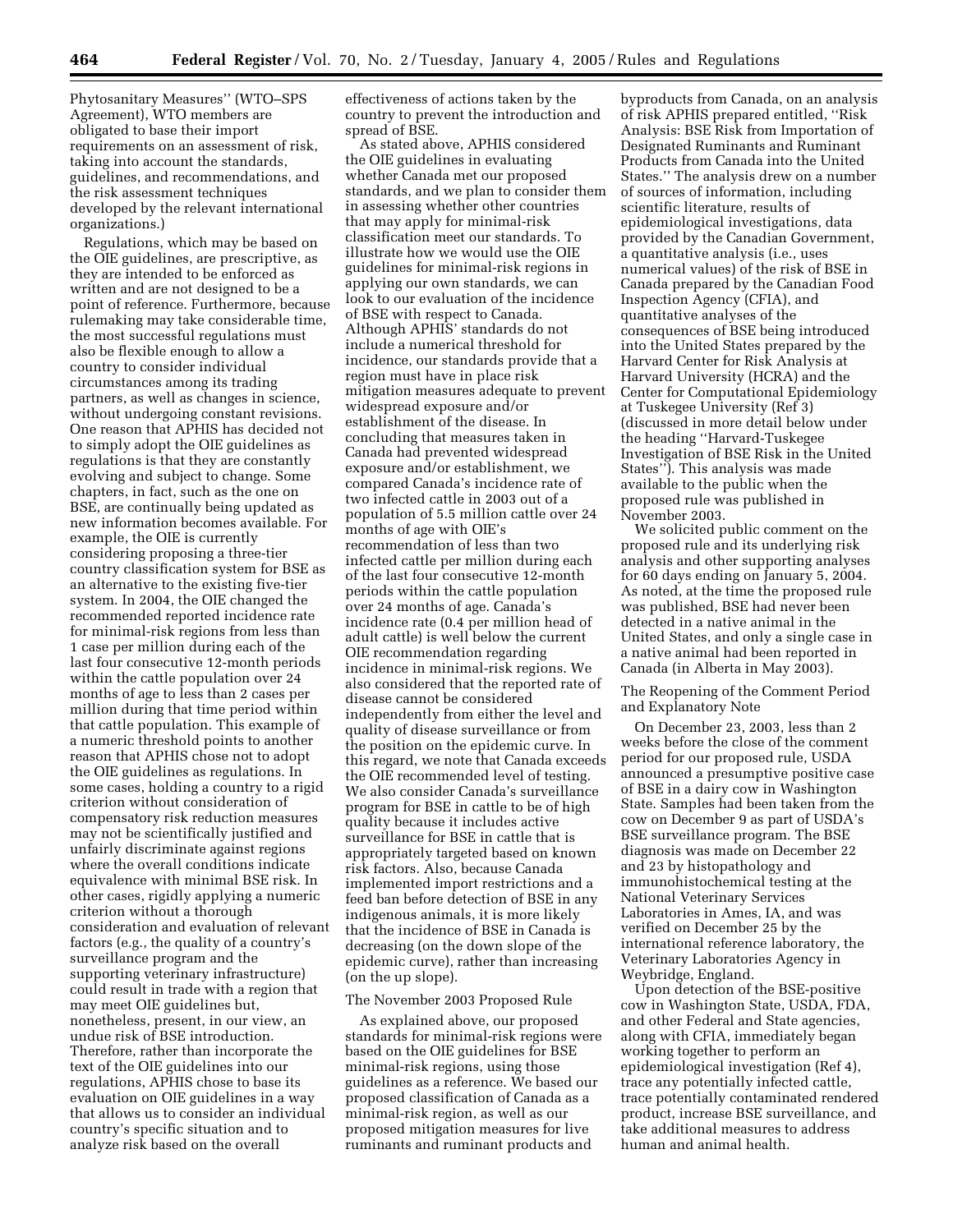The epidemiological investigation and DNA test results confirmed that the infected cow was not indigenous to the United States, but rather was born and most likely became infected in Alberta, Canada, before Canada's 1997 implementation of a ban on feeding mammalian protein to ruminants.

Following detection of the imported BSE-infected cow in Washington State in December 2003, further safeguards on human and animal health were implemented in the United States by FDA and FSIS. These actions are described in more detail below under the headings ''Measures Implemented by FSIS'' and ''Measures Implemented by FDA.''

In response to comments from the public requesting an extension of the comment period and in order to give the public an additional opportunity to comment on the proposed rule in light of these developments, on March 8, 2004, we published a notice in the **Federal Register** (69 FR 10633–10636, Docket No. 03–080–2) reopening and extending the comment period until April 7, 2004. The notice also announced the availability of a document titled ''Explanatory Note'' that discussed each component of the original risk analysis and related information in light of the new BSE case. (You may view the Explanatory Note document on the Internet by accessing the APHIS Web site at *http://www.aphis.usda.gov/lpa/issues/ bse/bse.html.* Click on the document titled ''Analysis of Risk—Update for the Final Rule: Bovine Spongiform Encephalopathy; Minimal Risk Regions and Importation of Commodities, December 2004.'')

The Explanatory Note stated that APHIS did not consider the detection of a second BSE case to have an effect on the conclusions of the original risk analysis and explained why. The original risk analysis addressed the likelihood that animals might have been infected before Canada implemented its feed ban in 1997 and also concluded that compliance with the feed ban in Canada would have minimized the likelihood of infectivity from these animals spreading to other ruminants in Canada.

As noted above, the epidemiological investigation and DNA test results indicated that the infected cow most likely became infected before Canada's 1997 implementation of a ban on feeding mammalian protein to ruminants. Both animals diagnosed with BSE were older than 30 months of age. The cow found to have BSE in December 2003 also was imported into the United States when it was older

than 30 months; the proposed rule would not have allowed the importation of cattle 30 months of age or older.

The Explanatory Note observed further that, although an additional animal of Canadian origin had been diagnosed with BSE since the time APHIS published its November 2003 proposed rule and risk analysis, the fact remained that only two cases of BSE had been detected in animals born in Canada. The Explanatory Note also discussed the additional BSE control measures taken by Canada after BSE had been detected in that country.

The March 2004 notice that reopened and extended the comment period on our proposed rule also proposed allowing the importation of beef from Canada, regardless of the age of the cattle from which it was derived, provided other specified mitigating conditions were met, and invited comment on this change from our November 2003 proposal. The original proposal would have required the beef to come from cattle that were less than 30 months of age at the time of slaughter.

We explained in the notice that the change in our thinking was based on the changes FSIS made in its regulations in January 2004, and the fact that Canada had also implemented the changes made by FSIS. Among other things, FSIS required that cattle tissues considered at particular risk of containing the BSE agent in infected animals (referred to as ''specified risk materials'' or SRMs) be removed from cattle at slaughter and prohibited their use in human food. FSIS designated as SRMs the brain, skull, eyes, trigeminal ganglia, spinal cord, vertebral column (excluding the vertebrae of the tail, the transverse process of the thoracic and lumbar vertebrae, and the wings of the sacrum), and dorsal root ganglia of cattle 30 months of age and older, and the tonsils and distal ileum of the small intestine of all cattle. To ensure effective removal of the distal ileum, FSIS also required that the entire small intestine be removed and be disposed of as inedible. FSIS did not restrict the age of cattle eligible for slaughter, because the removal of SRMs effectively mitigates the BSE risk to humans associated with cattle that pass both ante-mortem and post-mortem inspections (i.e., apparently healthy cattle); FSIS and FDA regulations prohibit the use of other cattle in human food. The Canadian Government had already established equivalent safeguards in Canada in July 2003. In addition, because regions wishing to export meat and meat products to the United States must follow processing practices

equivalent to those of FSIS, the FSIS requirements effectively require removal of SRMs from all cattle slaughtered outside the United States when meat derived from those cattle is intended for export to the United States, which would prevent such materials from entering the food chain in the United States. Additionally, FDA's feed ban prohibits ruminant protein from entering the ruminant feed chain. Therefore, we stated in our notice that we did not believe it was necessary to require that beef imported from BSE minimal-risk regions be derived from cattle under 30 months of age, provided measures equivalent to those of FSIS regarding SRM removal are in place in the exporting region and provided such other measures as are necessary (e.g., a prohibition on the use of air injection stunning devices, controls to prevent cross-contamination) are in place.

We received a total of 3,379 comments on the proposed rule from the public by the close of the comment period on April 7, 2004.

# *C. Background Information for APHIS' Response to Comments*

Before discussing the comments received, we consider it useful to discuss a number of documents and actions that contributed to the basis for our establishment of a BSE minimal-risk region category and our inclusion of Canada in that category. These include: Measures implemented by FSIS and FDA to further reduce BSE risk in the United States; the Harvard-Tuskegee investigations of BSE risk in the United States; a memorandum from Joshua Cohen and George Gray of the HCRA; measures taken in Canada in response to BSE risk prior to May 2003; a 2002 Canadian assessment of BSE risk in that country; the epidemiological investigation and a report by an international review team following the diagnosis of BSE in a cow in Canada in May 2003; additional measures taken in Canada; and an update to the APHIS analysis of the risk of allowing the importation of ruminants and ruminant products and byproducts from Canada.

#### Roles of Different Agencies

Protecting human and animal health from the risks of BSE is carried out on the Federal level primarily by APHIS regarding animal health and FSIS regarding food safety, in coordination with the following FDA Centers: The Center for Veterinary Medicine regarding animal feed; the Center for Food Safety and Applied Nutrition regarding foods other than meat, poultry, and egg products; and other Centers regarding drugs, biologics, and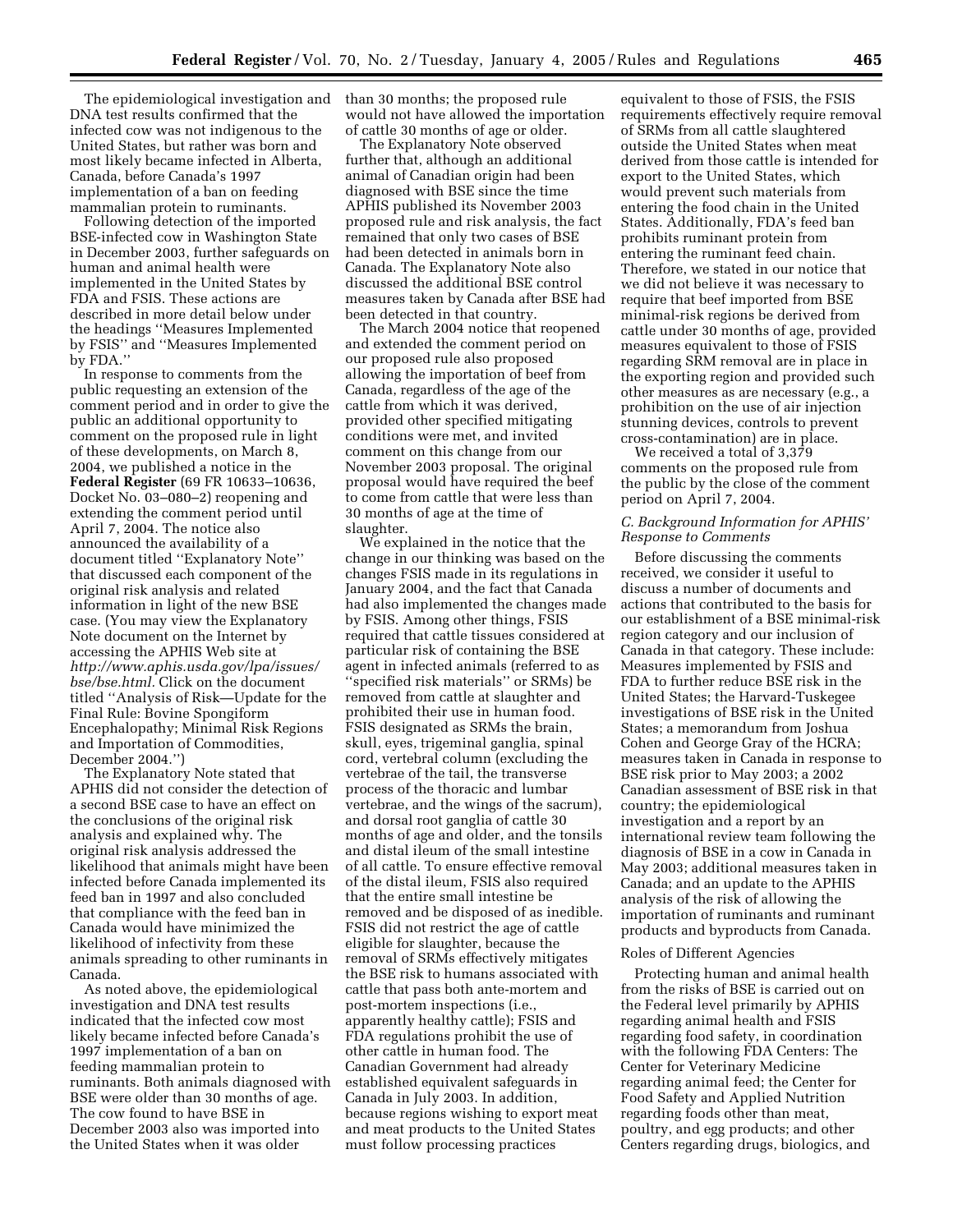devices containing bovine material. These agencies collaborate, issuing regulations under their respective authorities, to implement a coordinated U.S. response to BSE.

APHIS is promulgating this final rule under the authority of the Animal Health Protection Act, which gives the Secretary broad discretion to regulate the importation of animals and animal products when he or she determines it to be necessary. As discussed below, FSIS and FDA have recently published regulations regarding BSE to protect human health. Because of the specific focus of each of these three agencies, provisions for similar products may sometimes differ slightly in the agencies' respective regulations as appropriate based on the intended consumer.

#### Measures Implemented by FSIS

FSIS, in a series of three interim final rules that were published and made effective on January 12, 2004, took additional measures to prevent the BSE agent from entering the human food supply. In its interim final rule titled, ''Prohibition on the Use of Specified Risk Materials for Human Food and Requirements for the Disposition of Non-Ambulatory Disabled Cattle'' (FSIS Docket No. 03–025IF; 69 FR 1861), and referred to below as the SRM rule, FSIS designated certain cattle tissues as SRMs and prohibited their use in human food. As noted earlier, FSIS designated as SRMs the brain, skull, eyes, trigeminal ganglia, spinal cord, vertebral column (excluding the vertebrae of the tail, the transverse process of the thoracic and lumbar vertebrae, and the wings of the sacrum), and dorsal root ganglia of cattle 30 months of age and older, and the tonsils and distal ileum of the small intestine of all cattle as SRMs. FSIS also required removal of the entire small intestine and disposal of it as inedible to ensure effective removal of the distal ileum.

To facilitate enforcement of the SRM rule, FSIS has developed procedures to verify the approximate age of cattle that are slaughtered in official establishments. Such procedures, based on records or examination of teeth, are intended to ensure that SRMs from cattle 30 months of age and older are effectively segregated from edible materials (Ref 5).

As provided by the SRM rule, materials designated as SRMs if they are from cattle 30 months of age and older will be deemed to be SRMs unless the establishment can demonstrate that they are from an animal that was younger than 30 months of age at the time of slaughter.

Further, FSIS developed procedures to verify that cross-contamination of edible tissue with SRMs is reduced to the maximum extent practical in facilities that slaughter cattle or process carcasses or parts of carcasses of cattle, for cattle both younger than 30 months of age and 30 months of age and older (Ref 5).

The SRM rule also declared mechanically separated beef (MS(beef)) to be inedible and prohibited its use for human food. Additionally, the SRM rule prohibited all non-ambulatory disabled cattle for use as human food.

The second interim final rule, titled ''Meat Produced by Advanced Meat/ Bone Separation Machinery and Meat Recovery (AMR) Systems'' (FSIS Docket No. 03–038IF; 69 FR 1874–1885), prohibited products produced by advanced meat recovery (AMR) systems from being labeled as ''meat'' if, among other things, they contain central nervous system (CNS) tissue. AMR is a technology that enables processors to remove the attached skeletal muscle tissue from livestock bones without incorporating significant amounts of bone and bone products into the final meat product. FSIS had previously established and enforced regulations that prohibited spinal cord from being included in products labeled ''meat.'' The interim final rule expanded that prohibition to include dorsal root ganglia (DRG)—clusters of CNS tissue connected to the spinal cord along the vertebral column. In addition, because the vertebral column and skull of cattle 30 months of age and older have been designated as SRMs, they cannot be used for AMR. Because they are not SRMs, the skull and vertebral column from cattle younger than 30 months of age are allowed to be used in AMR systems. However, establishments that use skulls and vertebral columns in the production of beef AMR product must be able to demonstrate that such materials are from cattle younger than 30 months of age.

The third interim final rule, titled ''Prohibition on the Use of Certain Stunning Devices Used to Immobilize Cattle During Slaughter'' (FSIS Docket No. 01–0331IF; 69 FR 1885–1891), prohibited the use of penetrative captive bolt stunning devices that deliberately inject air into the cranial cavity of cattle, because the use of such devices may force large fragments of CNS tissue into the circulatory system of stunned cattle where the fragments may become lodged in edible tissues.

Also on January 12, 2004, FSIS published a notice, ''Bovine Spongiform Encephalopathy Surveillance Program,'' announcing it would no longer pass and apply the mark of inspection to carcasses and parts of cattle selected for BSE testing by APHIS until the sample testing has been completed, and the result is negative (FSIS Docket No. 03– 048N; 69 FR 1892).

#### Measures Implemented by FDA

FDA, like FSIS, has taken additional measures to prevent the BSE agent from entering the human food supply. In an interim final rule published in the **Federal Register** on July 14, 2004, ''Use of Materials Derived from Cattle in Human Food and Cosmetics,'' FDA prohibited SRMs (the same as defined by FSIS), the small intestine of all cattle, material from non-ambulatory disabled cattle, material from cattle not inspected and passed for human consumption, and MS(beef) from use in FDA-regulated human food, including dietary supplements, and cosmetics (69 FR 42255; FDA Docket No. 2004N–0081).

In an advance notice of proposed rulemaking issued jointly by FDA, FSIS, and APHIS on July 14, 2004, ''Federal Measures to Mitigate BSE Risks: Considerations for Further Action'' (69 FR 42288–42300, FDA Docket No. 2004N–0264, FSIS Docket No. 04– 021ANPR, APHIS Docket No. 04–047– 1), FDA requested additional information to help it determine the best course of action to reduce the already small risk of BSE spread through animal feed. (We refer to the advance notice of proposed rulemaking below as the ''USDA/FDA joint notice.'')

FDA continues to conduct inspections to monitor compliance of domestic feed mills, renderers, and protein blenders with regulations it put in place in 1997 to prevent recycling of potentially infectious cattle tissue through ruminant feed. (FDA regulations at 21 CFR 589.2000 prohibit the feeding of most mammalian protein to ruminants in the United States.) FDA also has expanded the scope of its inspections to include other segments of animal feed production and use, such as transportation firms, farms that raise cattle, and animal feed salvage operations. Compliance with the feed ban by U.S. feed mills, renderers, and protein blenders is currently very high. As of July 2004, conditions or practices warranting regulatory sanctions had been found in less than 1 percent of inspected facilities (Ref 6).

Harvard-Tuskegee Investigation of BSE Risk in the United States

In April 1998, USDA commissioned the HCRA at Harvard University and the Center for Computational Epidemiology at Tuskegee University to conduct a comprehensive investigation of BSE risk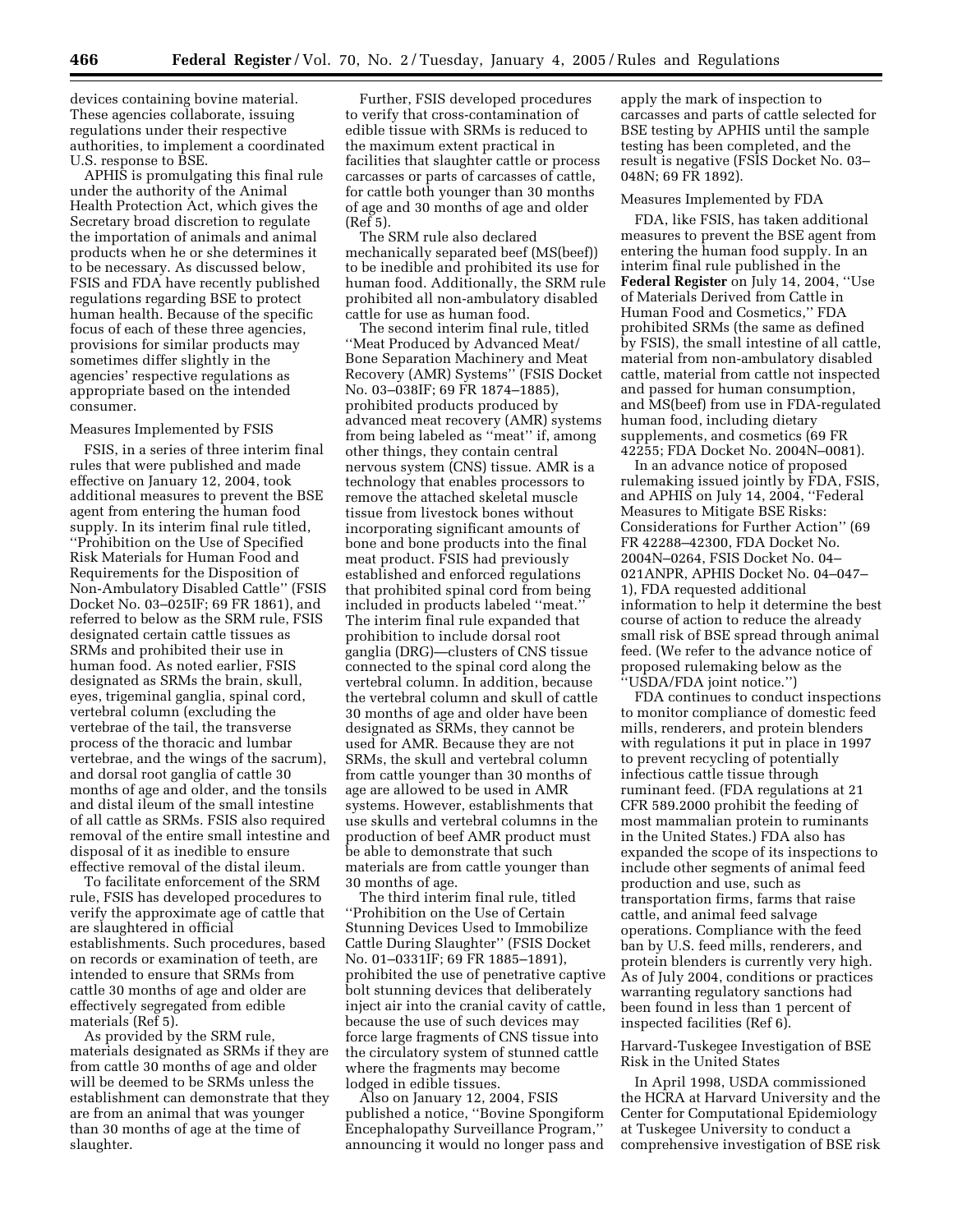in the United States. The report was completed in 2001 and released by the USDA. Following a peer review of the Harvard-Tuskegee Study in 2002 (Ref 7), the authors responded to the peer review comments (Ref 8) and released a revised risk assessment in 2003 (Ref 3). The report, widely referred to as the Harvard Risk Assessment or the Harvard Study, is referred to in this document as the Harvard-Tuskegee Study.

The Harvard-Tuskegee Study reviewed available scientific information related to BSE and other TSEs, assessed pathways by which BSE could potentially occur in the United States, and identified measures that could be taken to protect human and animal health in the United States. The assessment concluded that the United States is highly resistant to any amplification of BSE or similar disease and that measures taken by the U.S. Government and industry make the United States robust against the spread of BSE to animals or humans should it be introduced into this country.

The Harvard-Tuskegee Study concluded that the most effective measures for preventing the potential spread of BSE are: (1) The ban placed by APHIS on the importation of live ruminants and ruminant meat-and-bone meal from the United Kingdom since 1989 and all of Europe since 1997; and (2) the feed ban instituted in 1997 by FDA. The Harvard-Tuskegee Study further indicated that, if introduction of BSE had occurred via importation of live animals from the United Kingdom before 1989, mitigation measures in place in the United States at the time the Study was conducted would have minimized exposure and worked to eliminate the disease from the U.S. cattle population.

The Harvard-Tuskegee Study also identified three practices that could create a pathway for human exposure to the BSE agent or the spread of BSE should it be introduced into the United States: (1) Non-compliance with FDA's regulations prohibiting the use of certain proteins in feed for cattle and other ruminants; (2) rendering of animals that die on the farm and use (through illegal diversion or crosscontamination) of the rendered product in ruminant feed; and (3) the inclusion of high-risk tissues from cattle, such as brain and spinal cord, in products for human consumption.

The Harvard-Tuskegee Study's independent evaluation of the potential risk mitigation measures predicts that a prohibition against rendering of animals that die on the farm would reduce the number of potential cases of BSE in cattle following hypothetical exposure

by 82 percent as compared to the base case scenario, and that a ban on SRMs (which included, according to the evaluation, the brain, spinal cord and vertebral column, ''gut,'' and eyes) from inclusion in human and animal food would reduce potential BSE cases in cattle by 88 percent and potential human exposure to BSE by 95 percent as compared to the base case scenario (Ref 9).

In 2003, following the identification of BSE in a native-born cow in Canada, USDA, working with HCRA, evaluated the implications of a then-hypothetical introduction of BSE into the United States from Canada, using the same simulation model developed for the initial Harvard-Tuskegee Study. This assessment, titled ''Evaluation of the Potential Spread of BSE in Cattle and Possible Human Exposure Following Introduction of Infectivity into the United States from Canada'' (Ref 10), confirmed the conclusions of the earlier Harvard-Tuskegee Study—namely, that a very low risk exists of BSE becoming established or spreading should it be introduced into the United States.

#### Cohen and Gray Memorandum

Following receipt of comments from the public on its November 2003 proposed rule, APHIS requested the HCRA to respond to comments that pertained to the Harvard-Tuskegee Study. The HCRA's response to the comments, authored by Joshua Cohen and George Gray, was reported to APHIS in a June 18, 2004, memorandum, referred to below as ''the Cohen and Gray memorandum.'' The memorandum also updates the model used in the Harvard-Tuskegee Study with new data from the FDA addressing two critical model parameters—mislabeling of products containing prohibited ruminant protein and contamination of nonprohibited protein with prohibited protein. You may view the memorandum on the Internet by accessing the APHIS Web site at *http://www.aphis.usda.gov/lpa/issues/ bse/bse.html.* Click on the document titled ''Analysis of Risk—Update for the Final Rule: Bovine Spongiform Encephalopathy; Minimal Risk Regions and Importation of Commodities, December 2004.''

# Measures Taken in Canada in Response to BSE Risk Prior to May 2003

*Import restrictions.* Canada imposed import restrictions to guard against the introduction of BSE, starting in 1990. In that year, Canada prohibited the importation of live cattle from the United Kingdom and the Republic of Ireland. In 1994, an import ban was

imposed on all countries where BSE had been detected in native cattle. In 1996, Canada made this policy even more restrictive and prohibited the importation of live ruminants from any country that had not been recognized as free of BSE following a comprehensive risk assessment. Some animals were imported into Canada from high-risk countries prior to the imposition of these import restrictions. A total of 182 cattle were imported into Canada from the United Kingdom between 1982 and 1990. Similar to actions taken in the United States, efforts were made in Canada to trace these animals. In late 1993, after Canada identified a case of BSE in one of the imported bovines, all cattle imported from the United Kingdom or the Republic of Ireland that remained alive at that time were killed.

Canada has also restricted the importation of ruminant products, including meat-and-bone meal, since 1978. In general, Canada has prohibited the importation of most meat-and-bone meal from countries other than the United States, Australia, and New Zealand. Limited amounts of specialty products of porcine or poultry origin have been allowed to be imported into Canada under permit for use in aquaculture feed products. No meatand-bone meal for livestock feedassociated uses has been imported, except from the United States, Australia, and New Zealand.

*Feed ban.* A crucial element in preventing the spread and establishment of BSE in a country is the implementation of a ruminant-toruminant feed ban. Canada implemented a feed ban in 1997 that prohibits the feeding of most mammalian protein to ruminants. Under the ban in Canada, mammalian protein may not be fed to ruminants, with certain exceptions. These exceptions include pure porcine or equine protein, blood, milk, and gelatin. The feed ban is equivalent to the feed ban in place in the United States, with the addition that Canada prohibits the feeding of plate waste and poultry litter to ruminants.

Canada has provided information, including statistics on compliance, demonstrating that an effective feed ban is in place in the rendering, feed manufacturing, and livestock raising industries. Few cattle born before implementation of the Canadian feed ban are alive today, given that most male cattle are slaughtered before 24 months of age and given the normal cull rates for beef and dairy cows. It is estimated that 39.4 percent of the beef cattle born in 1996 are alive today. It is estimated that 5.8 percent of the dairy cattle born in 1996 are alive today.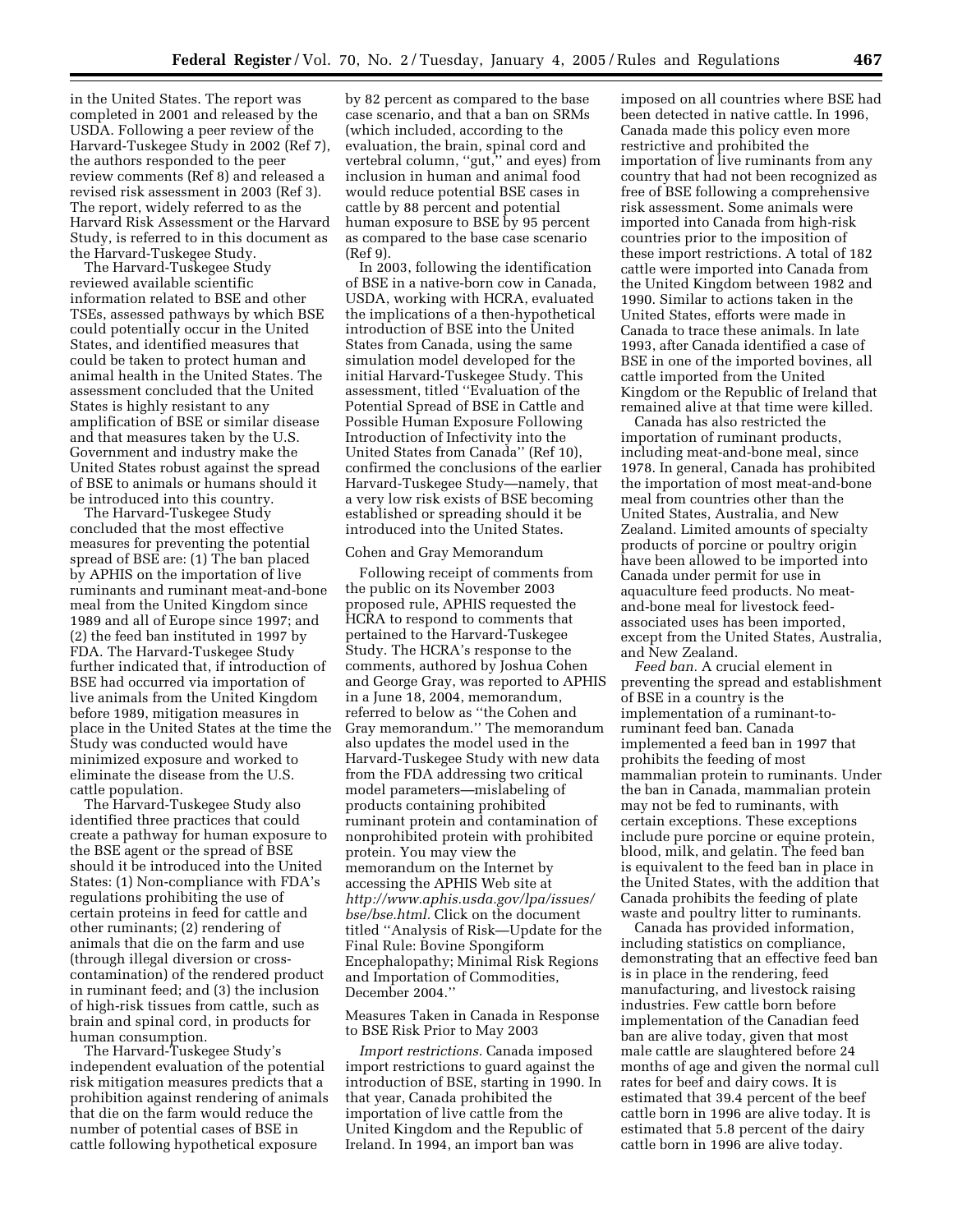Infected animals typically exhibit clinical signs of BSE 4 to 6 years after infection, and 95 percent of infected cattle exhibit clinical signs in less than 7 years. Since cattle born before the feed ban would now be 7 years of age or older, any remaining infected cattle, if present, would likely be showing clinical signs of BSE that would allow their detection through Canada's BSE surveillance system.

Canadian Government authorities inspect rendering facilities, feed manufacturers, and feed retailers to ensure compliance with the feed ban. Rendering facilities are regulated under an annual permit system, and compliance with the regulations is verified through at least one inspection each year. Feed manufacturers or mills, feed retailers, and farms have been inspected on a routine basis. These inspections have shown a high level of compliance. CFIA indicates that, with respect to the inedible rendering sector, full compliance with the feed ban requirements has been consistently achieved, and that, with respect to the Canadian commercial feed industry, CFIA has identified noncompliance of ''immediate concern'' in fewer than 2 percent of feed mills inspected during 2003–2004. Those instances of noncompliance of ''immediate concern'' are dealt with when identified. According to CFIA, noncompliance of immediate concern includes situations where direct contamination of ruminant feed with prohibited materials has occurred, as identified through inspections of production documents or visual observation, and where a lack of appropriate written procedures, records, or product labeling by feed manufacturers may expose ruminants to prohibited animal proteins (Ref 11).

*Surveillance.* Canada has an adult cattle population of approximately 5.5 million cattle older than 24 months of age. The current OIE Code, Appendix 3.8.4, references adult cattle populations as those greater than 30 months and recommends examining at least 300 samples per year from high-risk animals in a country with an adult cattle population of 5 million, or 336 samples per year in a country with an adult cattle population of 7 million. Even though the adult cattle population in Canada is defined as greater than 24 months of age and OIE defines it as greater than 30 months of age, Canada has met or exceeded this level of surveillance for the past 7 years, thus exceeding the OIE guidelines. Active targeted surveillance was begun in Canada in 1992, with numbers of annual samples ranging from 225 in 1992 to current levels of over 15,800 per year.

This surveillance has continued to be targeted surveillance, with samples obtained from adult animals exhibiting some type of clinical signs or considered high risk for other reasons that could be considered consistent with BSE. During the time Canada has been conducting surveillance for BSE, BSE has been detected in only two cattle indigenous to Canada—the cows diagnosed with BSE in May and December 2003.

# Canadian 2002 BSE Risk Assessment

In December 2002, CFIA issued an assessment of the risk of BSE in Canada. The assessment evaluated BSE risk factors and correlating risk mitigation measures being taken in Canada, as well as surveillance being conducted in that country to detect any BSE-infected animals. The risk assessment analyzed the possibility that BSE infectivity was introduced into Canada through 665 cattle imported into Canada from Europe between 1979 and 1997, when Canada implemented its feed ban. The analysis indicated a low potential for cumulative introduction of infectivity into Canada via these cattle and further suggested that the likelihood of the spread and establishment of BSE in Canada, both before and after the 1997 feed ban, was negligible (Ref 12).

Epidemiological Investigation and a Report by an International Review Team

On May 20, 2003, CFIA reported a case of BSE in a beef cow in northern Alberta. Following the detection of the BSE-infected cow, Canada conducted an epidemiological investigation of the BSE occurrence, working with, among others, APHIS representatives. The epidemiological investigation showed that the animal was born before implementation of the feed ban in 1997, and that exposure likely occurred prior to or near the time of the imposition of the feed regulations. Although a specific source of infection was not identified, the most likely source of exposure was feed that contained protein from an infected animal imported from the United Kingdom between 1982 to 1989.

Additionally, the epidemiological investigation focused on rendered material or feed that could have been derived from the carcass of the infected cow. As part of that investigation, a survey was conducted of approximately 1,800 sites that were at some risk of having received such rendered material or feed. The survey suggested that 99 percent of the sites surveyed experienced either no exposure of cattle to the feed (96 percent of the sites) or only incidental exposure (3 percent of the sites). The remaining 1 percent

represented limited exposures, such as cattle breaking into feed piles, sheep reaching through a fence to access feed, and a goat with possible access to a feed bag. Depopulation of Canadian herds possibly exposed to the feed in question was carried out by the Canadian Government. Canadian officials conducted a wide-ranging investigation of possible exposure to the feed in question and carried out depopulation of Canadian herds possibly exposed to the feed. On each of those farms where the investigation could not rule out the possibility of exposure to feed that may have contained rendered protein from the infected animal, the herds were slaughtered and tested. All of those animals tested negative for BSE and their carcasses were disposed of in ways, such as disposal in landfills, to ensure that they did not go into the animal food chain (Ref 13).

In June 2003, an international review team (IRT) of animal disease experts assessed the CFIA's investigation of the May 2003 case of BSE and Canada's overall protective measures. The IRT noted the quality of the Canadian investigation and the effectiveness of protective measures in place in Canada. The IRT recommended a number of actions to further enhance the safety of human and animal health, including putting in place a national requirement that SRMs be removed from products destined for consumption; a review of animal feed restrictions; strengthened tracking and tracing systems; improved disease testing and surveillance; and additional efforts to improve disease awareness among producers, veterinarians, and the public (Ref 14).

# Additional Measures Taken in Canada

*Response to the IRT Report.* Subsequent to the IRT report, in July 2003 Canada implemented the requirement that SRMs be removed from cattle at slaughter (Ref 15). Additionally, Canada implemented enhanced measures for identification and for tracking and tracing, as well as for increased BSE surveillance and testing. We discuss the increased surveillance and testing in greater detail below. (Ref 16).

*Epidemiological Investigation of the Case in Washington State.* As noted above, in December 2003, BSE was detected in a Canadian-origin cow in Washington State. Canada, along with the United States, conducted a rigorous epidemiological investigation. As with the May 2003 case, the epidemiological investigation showed that the animal was born in Canada before implementation of the feed ban in 1997 and, in all likelihood, was exposed to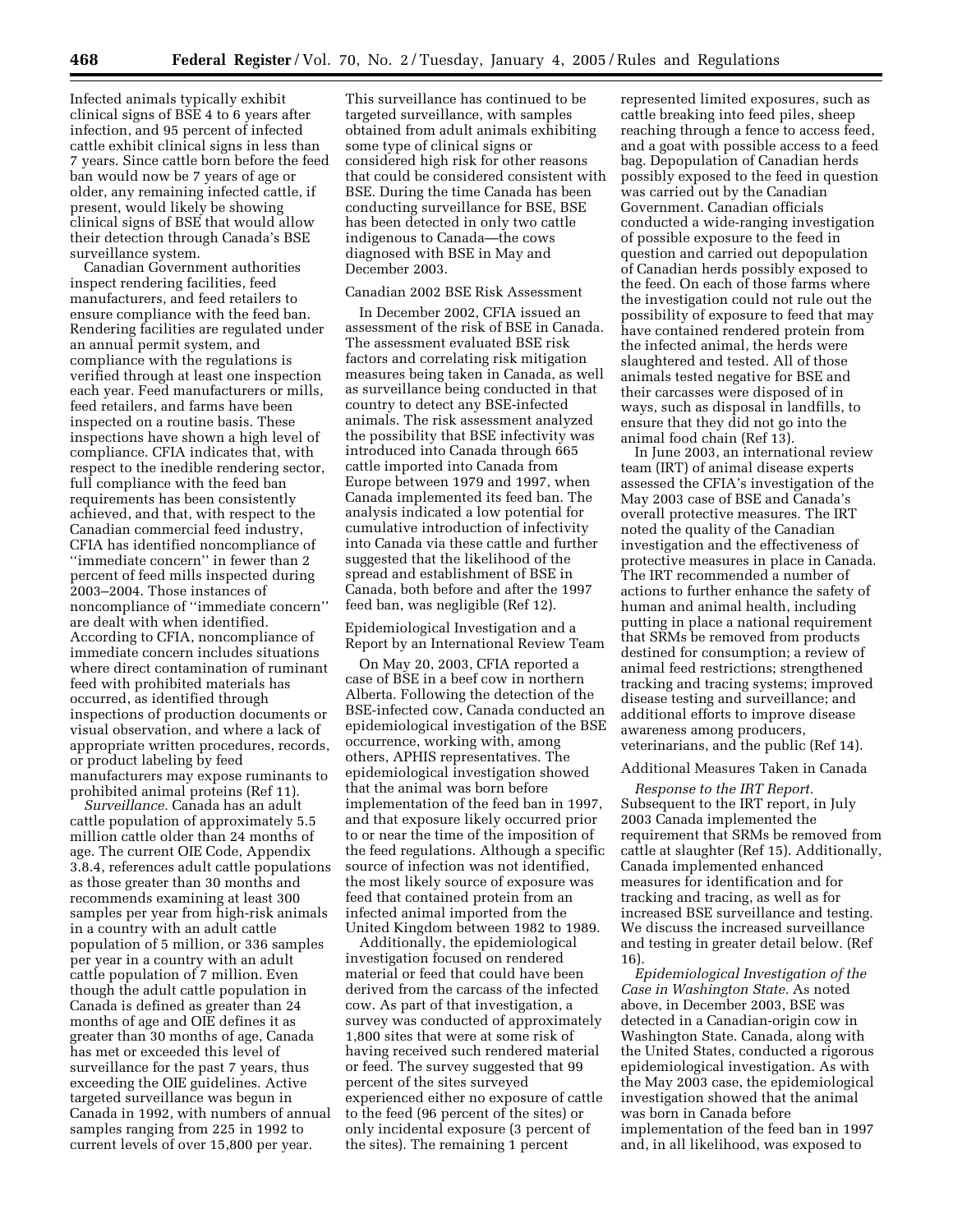BSE before or near the time the Canadian feed ban was imposed. As with the May 2003 case, although a specific source of infection was not identified, the investigation indicated that the most likely source of exposure was feed that contained protein from an infected animal imported from the United Kingdom between 1982 to 1989. Again, the investigation resulted in the destruction and testing of a large number of potentially exposed cattle, and testing resulted in no further evidence of infection.

*Increased Surveillance.* In January 2004, the Canadian Government announced that it would increase its level of BSE testing. As of December 1, 2004, Canada had tested more than 15,800 animals for BSE in 2004, all with negative results, and has announced its goal of testing at least 30,000 animals in 2005. The surveillance program focuses on testing high-risk cattle: dead, dying, diseased, and down cattle over 30 months of age and cattle showing neurological symptoms consistent with BSE. This level of testing represents a significant increase over previous testing levels; surveillance levels in Canada have increased to current levels from under 500 animals per year in 1996.

Update to APHIS' Risk Analysis and Summary of Mitigation Measures and Their Applicability to Canada as a BSE Minimal-Risk Region

In order to add transparency to APHIS' basis for establishing a BSE minimal-risk category and including Canada in that category, we are making available a separate update of factors and measures that mitigate the risk of BSE and their applicability to imports from Canada. This update, titled ''Analysis of Risk-Update for the Final Rule: Bovine Spongiform Encephalopathy; Minimal Risk Regions and Importation of Commodities, December 2004,'' can be viewed on the Internet at *http://www.aphis.usda.gov/ lpa/issues/bse/bse.html.* Click on the document titled ''Analysis of Risk-Update for the Final Rule: Bovine Spongiform Encephalopathy; Minimal Risk Regions and Importation of Commodities, December 2004.''

The update extends the discussions APHIS provided previously in its risk analysis, explanatory note, proposed rule, and notice extending the comment period. In the update, we summarize the APHIS standards for a BSE minimal-risk region and the factors considered in our evaluation of such a region. We expand on our considerations of Canada as a minimal-risk region in the context of those standards. In accordance with OIE

guidelines (Chapter 1.3.2), the original analysis had four major components: (1) Release assessment; (2) exposure assessment; (3) consequence assessment; and (4) risk estimation. In the update, we discuss in detail two of these four components—the release assessment and exposure assessment and provide, in more depth, data relevant to our consideration of BSE risk. Finally, the update addresses information that has become available subsequent to our original analysis.

# **IV. Comments From the Public**

As noted above, we received a total of 3,379 comments from the public by the close of the comment period on April 7, 2004. They were from members of Congress, representatives of State and local governments, livestock producers, importers and exporters, organizations representing livestock producers, organizations representing processors and distributors of animal products and byproducts, individual companies, representative of foreign governments, a national animal health association, human health associations, the academic community, and other members of the public.

#### Subjects of Comments Received

A number of commenters supported the rule and recommended no changes to the proposed provisions. Other commenters supported the rule in general but recommended certain changes to the proposed provisions. Others comments consisted only of recommended changes, objections to the rule in general or to specific provisions, or requests for clarification. In general, the comments we received on the proposed rule can be categorized as follows:

• Comments on the proposed standards for BSE minimal-risk regions;

• omments on whether Canada should be recognized as a minimal-risk region;

• Comments on the proposed risk mitigation measures for the importation of live ruminants from Canada;

• Comments on the proposed risk mitigation measures for the importation of ruminant meat and meat products derived from animals in Canada;

• Comments on the risk analysis;

• Comments on the economic analysis;

• Comments on the environmental analysis;

• Comments advocating that we delay implementation of this rule or withdraw the proposal;

• Comments on miscellaneous issues related to the proposed rule.

We discuss these comments by topic below.

# Clarification

We note that, in order to clarify our intent in this final rule, we are making a change to the proposed minimal-risk standards that was not addressed by commenters. One of the standards we proposed to evaluate for a BSE minimalrisk region was whether the region maintains, and, in the case of regions where BSE was detected, had in place prior to the detection of BSE, risk mitigation measures adequate to prevent widespread exposure and/or establishment of the disease. In this final rule, we are clarifying that the BSE detection referred to in that factor is detection in an animal indigenous to the region, consistent with the OIE guidelines for BSE. We are making this change to distinguish between the risk of BSE from detection in indigenous animals and imported animals. In this regard, detection of the disease in an indigenous animal suggests that transmission of the agent has occurred in the region, whereas an imported case does not.

In this final rule, we are making several other clarifications of our regulations. These additional clarifications are discussed below, following the discussion of comments, under the heading ''V. Additional Clarifications.''

# *A. Proposed Standards for BSE Minimal-Risk Regions*

Some of the comments we received on our proposed rule agreed with the standards proposed for a BSE minimalrisk region and supported our proposed classification of Canada as such a region. However, a number of other commenters questioned the clarity of and basis for the BSE minimal-risk standards. Others disagreed that Canada should be considered such a region.

# Proposed Minimal-Risk Standards in General

*Issue:* One commenter requested that APHIS reconsider the approach of establishing a category of BSE minimalrisk region. The commenter stated that, because OIE already lists a category very similar to APHIS' BSE minimal-risk category, referring to ''minimal risk'' in the proposal is an unnecessary duplication of definitions and could lead to confusion. The commenter also suggested that APHIS link definitions and the consequent treatment of animals and meat products to the OIE Code. Several commenters said that APHIS should not adopt criteria for BSE minimal-risk regions that differ from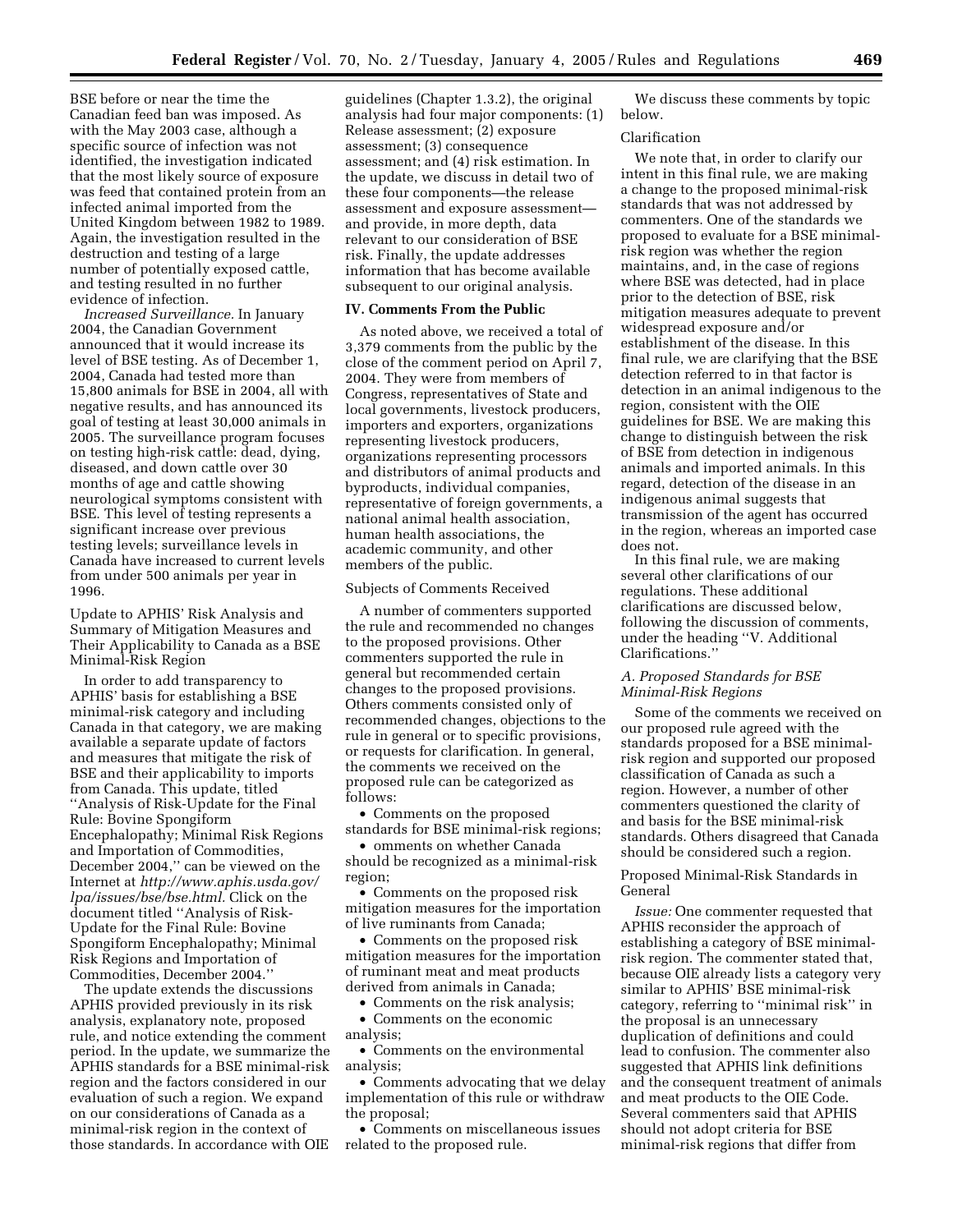OIE guidelines for BSE minimal-risk regions or questioned APHIS' basis for doing so. One of these commenters stated that OIE guidelines have highly detailed and specific criteria that allow the identification of minimal-risk regions and said that APHIS did not provide sufficient analysis in the proposed rule to support the creation of a new minimal-risk category. Some others said that APHIS did not adequately describe the scientific basis for deviating from the OIE guidelines, particularly with respect to time during which ruminant feed restrictions have been in place.

*Response:* We are making no changes based on these comments. We consider the definition of *BSE minimal-risk region* in this rule to be clear. We have explained our reasoning in detail for adopting performance standards for the critical factors, and discussed at some length our conclusion that some regulatory flexibility is essential. We noted the that the OIE guidelines are fluid, and discussed above in section III. B., under the heading ''APHIS' Regulatory Approach to BSE: Past and Present,'' that OIE may revise its BSE classifications in the near future.

As discussed above in section III. B. under the heading ''More Focused Regulatory Restrictions,'' although APHIS did not incorporate the text of OIE's BSE guidelines into its proposed rule, the agency based its standards on those guidelines, and the APHIS standards contain the same essential factors for assessing a region's BSE status as the OIE guidelines (*e.g.*, import requirements, incidence, surveillance, feed restrictions, etc.). The proposed rule and associated risk analysis explain where APHIS' proposed standards for minimal-risk regions departed from OIE guidelines. The preamble to the proposed rule discussed how we would use those standards to evaluate the BSE risk of a region. We said we would use the standards as a combined and integrated evaluation tool in evaluating a region, focusing on the overall effectiveness of all control mechanisms in place (*e.g.*, surveillance, import controls, and a ban on the feeding of ruminant protein to ruminants). We further explained that, in regions where BSE had been diagnosed, we would base our evaluation on the overall effectiveness of all control mechanisms in place at the time BSE was diagnosed in the region, and on actions taken after the diagnosis (*e.g.*, the epidemiological investigation of the occurrence). We agree that this approach differs from the OIE's in that it does not adhere to specific numerical recommendations specified in some of the OIE guidelines,

but, as discussed earlier, the OIE guidelines are in flux and are meant to be a reference document. Further, disqualification of a region for failure to precisely meet one OIE recommendation would not account for a region's potential to present an overall minimal risk for BSE by exceeding other OIE recommendations or other relevant factors bearing on a risk to animal health.

We discussed in the proposed rule's preamble how we applied our standards for minimal risk to an evaluation of Canada's BSE risk. For example, we stated that, although Canada has had a feed ban in place for only 7 years (1 year less than provided for by OIE), this time period may be conservative because of the variability in the incubation period for BSE. Based on an analysis of data collected in the United Kingdom, the Harvard-Tuskegee Study (Ref 17) estimates that the variability distribution for the BSE incubation period in cattle has a median (50th percentile) of approximately 4 years and a 95th percentile of approximately 7 years. Based on the best-fit parameter values provided in the Harvard-Tuskegee Study (Ref 18), the mean (expected value) of the incubation period distribution is estimated at 4.2 years, and 7.5 years (August 1997 through January 2005) represents the estimated 97.5th percentile of the incubation period. We determined that the duration of the feed ban in Canada adequately addresses the expected BSE incubation period, taking into consideration all of the actions Canada has taken to prevent the introduction and control the spread of BSE (*e.g.*, import controls, level and quality of surveillance, effectiveness of feed ban, epidemiological investigation of detected cases, and depopulation of herds possibly exposed to suspected feed sources). We, therefore, concluded that a feed ban of less than 8 years' duration was appropriate for Canada. Canada, in fact, meets all OIE guidelines for a minimal-risk region, except for the duration of its feed ban.

We also note that OIE's guidelines for BSE include not just guidelines for classifying regions according to risk, but corresponding guidelines for trade in cattle, meat, and meat products from regions, according to the region's BSE risk classification. Our rule is consistent with this two-part OIE approach of considering a region's overall BSE risk status in combination with appropriate import restrictions for specific commodities.

*Issue:* A few commenters said that adopting criteria less stringent than OIE guidelines could result in other

countries' perceiving the United States as having a greater BSE risk status and, therefore, prohibiting or restricting imports of cattle and beef from the United States. One commenter observed that OIE has five risk classifications for regions and said that, while some countries may choose to trade with high-risk regions, the United States should trade only with countries determined to be free of BSE.

*Response:* We are working diligently on an international level to ensure that BSE-related trade restrictions are based on sound science and a realistic understanding of the risks presented by the commodities we are proposing for trade. We do not believe it is appropriate to limit trade in cattle, meat, and meat products only to regions determined to be free of BSE if there are measures that can be applied to mitigate the risk of those commodities introducing BSE into the United States. There are such mitigation measures, consistent with those we have proposed. In fact, OIE guidelines provide for trade in cattle of any age, as well as beef and many other cattle products, even from countries that are considered high risk for BSE.

*Issue:* One commenter said that he was not opposed to APHIS' adopting criteria for minimal-risk regions that differ from OIE guidelines, but that APHIS' criteria put too much emphasis on import controls and epidemiological investigations and not enough on risk management measures in a country under consideration. The commenter mentioned a variety of risk mitigation measures in place in the European Union, including removal of SRMs; a ban on the feeding of mammalian meatand-bone meal (MBM) to cattle, sheep, and goats; a suspension on the use of processed animal protein in feeds for any animals farmed for the production of food since January 2001, with the exception of fish meal for pigs and poultry; high processing standards for the treatment of ruminant animal waste; surveillance measures in accordance with the OIE Code; an ongoing awareness program for veterinarians; compulsory notification of all cattle showing clinical signs of BSE; testing of risk animals (fallen stock, emergency slaughtered animals, and animals with clinical signs at post-mortem inspection) over 24 months of age and healthy slaughtered animals over 30 months of age; culling policy for animals with a high probability of receiving the same potentially infected feed as a BSE case and offspring of female BSE cases; approval of rapid tests with the same sensitivity as the confirmatory methods.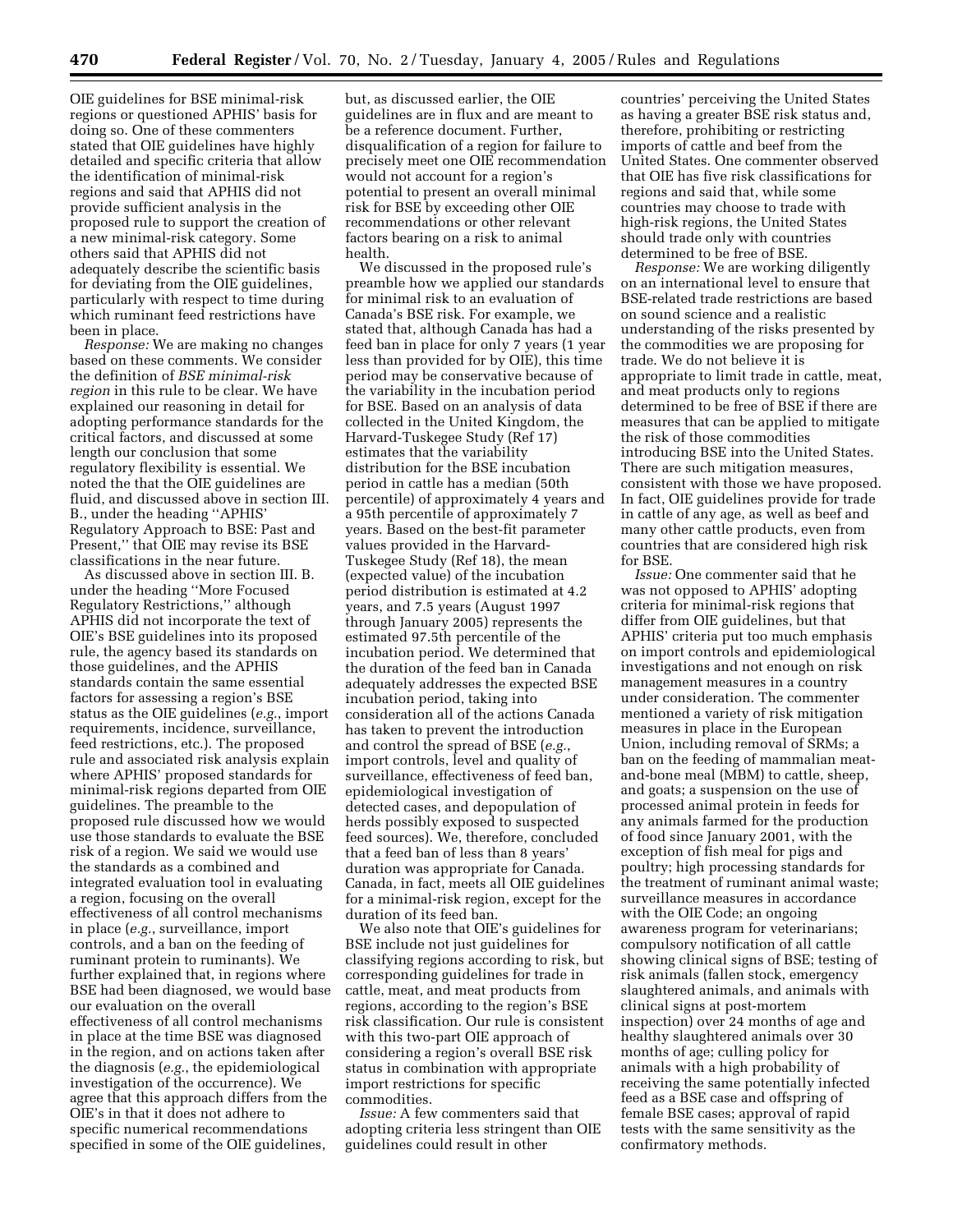*Response:* We agree with the commenter regarding the effectiveness of an integrated BSE risk management approach, and APHIS' standards for minimal-risk regions consider risk management measures such as those mentioned by the commenter. As discussed above, the standards we proposed for a BSE minimal-risk region included the need for risk mitigation measures to have been in place even before detection of BSE. These would be considered under the broad criteria that form our definition of minimal-risk region. Specifically, those standards include: (1) Having in place risk mitigation measures adequate to prevent widespread exposure and/or establishment of the disease, including import restrictions, surveillance for BSE at levels that meet or exceed OIE recommendations, and a ban on the feeding of ruminant protein to ruminants; (2) conducting, in regions where BSE has been detected, an epidemiological investigation sufficient to confirm the adequacy of measures to prevent the further introduction or spread of BSE; and (3) taking additional risk mitigation measures, as necessary, in regions where BSE has been detected.

We emphasize, in this final rule, import controls as actions to avoid the introduction of the BSE infectious agent, and epidemiological investigations as action to promptly determine the extent of introduction. However, we also place value on risk management actions that were already in place in cases where BSE is detected.

*Issue:* Several commenters stated that APHIS' proposed standards for a minimal-risk region were relatively ambiguous compared to the corresponding provisions of the OIE Code. One such commenter stated this is partly because the proposal did not have an objective acceptable threshold regarding the extent of BSE infection in the country and a minimum enforcement period of effective measures, including a feed ban. Consequently, recommended the commenter, the United States should either: (1) Prepare objective guidelines that would allow exporting countries to determine their status with a certain level of predictability; or (2) investigate and approve more than one country. The commenter stated that the latter option would give other countries a much clearer idea of what is acceptable.

*Response:* As explained previously, while there are differences between the APHIS standards and the OIE guidelines, these differences reflect the different purposes and uses of the OIE guidelines and our standards. The OIE guidelines are designed to provide a

science-based reference document for international trade in animals and animal products. Articles adopted by the OIE membership provide guidance for use by veterinary authorities, import/export services, epidemiologists and all those involved in international trade. OIE guidelines are not, however, intended to be prescriptive; each member nation may determine its own appropriate level of protection and, therefore, establish its own import requirements.

In contrast, regulations, which may be based on the OIE guidelines, are prescriptive, as they are intended to be enforced through an appropriate enforcement and compliance program. Furthermore, as rulemaking may take considerable time, the most successful regulations must also be flexible enough to allow a country to consider individual circumstances among its existing and potential trading partners, as well as advances in science, without undergoing constant revisions.

As explained previously, specific numeric recommendations in the OIE guidelines have changed over time and can be expected to change further in the future. Rigid adherence to each specific standard would disqualify some regions that present an overall minimal risk for BSE, despite not quite meeting one standard, as a result of exceeding certain other guidelines. We do not consider the suggested approach to provide a sufficient level of flexibility to allow consideration of the nature of BSE and the need to acknowledge and address varying permutations of risk among different regions on a case-by-case basis. Under the Animal Health Protection Act (AHPA) (7 U.S.C. 8301–8317), ''the Secretary may prohibit or restrict the importation or entry of any animal, article, or means of conveyance \* \* \* if the Secretary determines that the prohibition or restriction is necessary to prevent the introduction into or dissemination within the United States of any pest or disease of livestock'' (7 U.S.C. 8303(a)). However, neither the AHPA nor the Secretary (or officials delegated by the Secretary) has delineated through regulations all the specific conditions that might be considered necessary to protect against the introduction of animal diseases or pests. This flexibility is necessary for APHIS to evaluate situations involving specific animal diseases or pests of concern and impose specific importation conditions necessary to mitigate the risk of the introduction of such diseases and pests.

The use of rigid criteria may limit the scope of acceptable alternatives for mitigating risk. This is particularly

critical for trade-related issues. The situations in individual regions differ significantly, and each region defines its own particular spectrum of control measures. An equivalent level of risk might be reached using various combinations of different control measures. In this context, it is quite possible that a region that does not meet a particular numeric standard could compensate for any risk with other control measures. A case in point is Canada. Although Canada does not precisely meet the OIE guideline for duration of a feed ban, its control measures in other areas (such as surveillance and import restrictions) more than compensate for this. In some cases, holding a country to a rigid criterion without consideration of compensatory risk reduction measures may inappropriately discriminate against regions where the overall conditions indicate minimal BSE risk. In other cases, uniformly applying a numeric criterion without a thorough consideration of qualitative factors (*e.g.*, the quality of a country's surveillance program and the supporting veterinary infrastructure) could result in trade with a region that presents an undue risk of BSE introduction. In order to make rational decisions, APHIS needs the flexibility to make case-by-case determinations regarding the animal health status of particular regions. In fact, the OIE guidelines state that risk assessment should be flexible, in order to deal with the complexity of real-life situations. Specifically, the OIE Code states that risk assessment must be able to accommodate the variety of animal commodities, the multiple hazards that may be identified with an importation, the specificity of each disease, detection and surveillance systems, exposure scenarios, and types and amounts of data and information (Ref 19).

With regard to investigating and recognizing additional countries as BSE minimal-risk regions, that process begins with a request by the country interested in being considered, along with submission by that country of the necessary information. Several countries, in fact, submitted data in conjunction with their comments on our proposed rule. In those cases where the information exchange between the requesting country and the United States is at a very preliminary stage, it will likely be some time before we have all of the information needed and can complete our evaluation. Once an evaluation is completed, we will provide an opportunity for public comment through a proposed rule to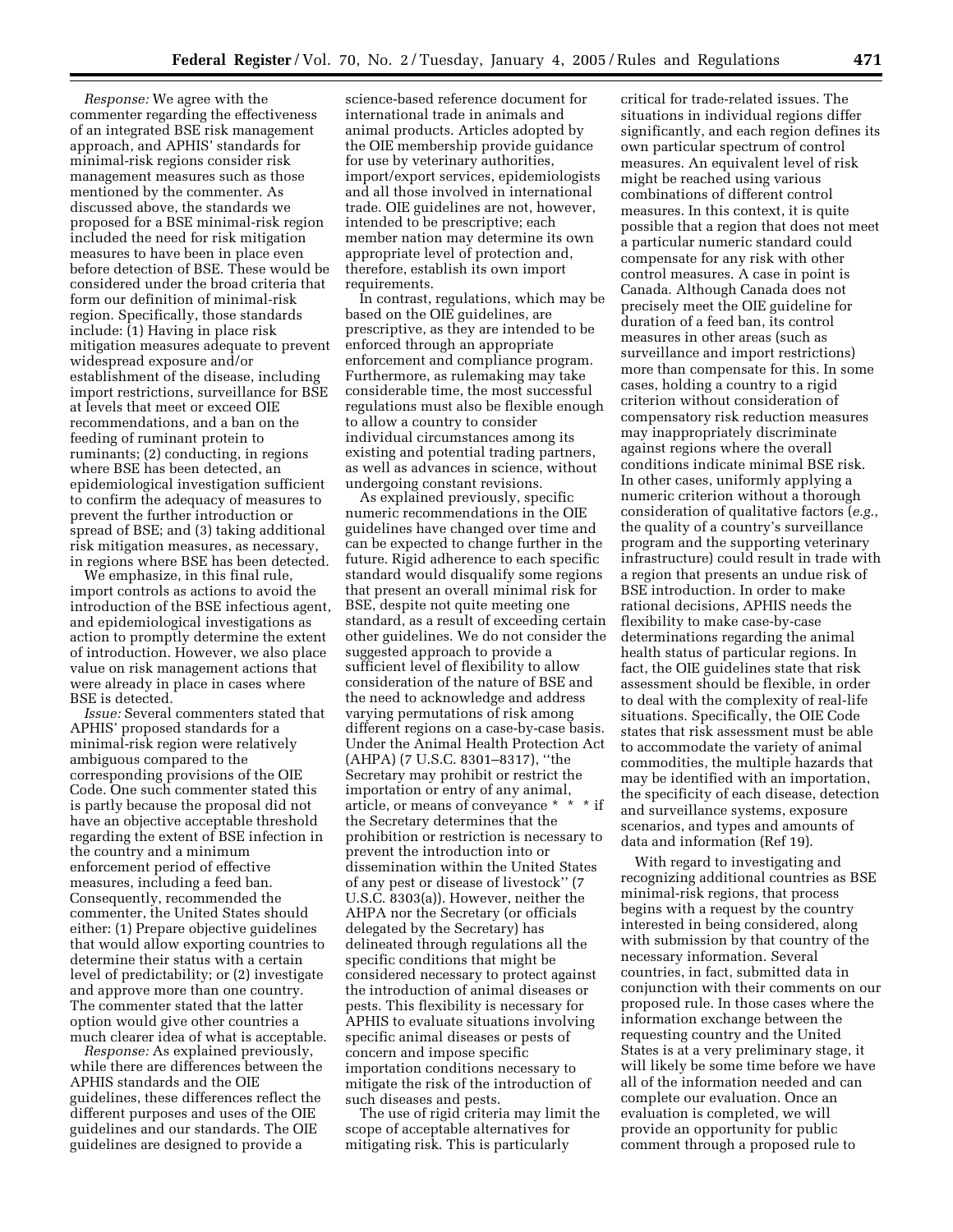add the region to our list of minimalrisk regions for BSE.

*Issue:* Two commenters questioned why we did not include the preparation of a risk analysis as a criterion for minimal-risk status, pointing out that a risk analysis is a basic requirement for OIE country classification for BSE under the OIE guidelines. One of these commenters said that the OIE guidelines regarding BSE minimal-risk require that a risk analysis be conducted and appropriate measures be taken to manage any risk identified. In contrast, said the commenter, instead of focusing on a region's total risk analysis process (as the OIE guideline does), APHIS focuses only on whether the region's risk mitigation strategies are adequate to prevent ''widespread exposure and/or establishment of the disease.'' The commenter questioned whether this approach would allow a region's potential BSE risk to be adequately assessed and addressed before the region was considered minimal-risk.

*Response:* We consider an analysis of risk to be an inherent and integral component of the evaluation of a particular region with regard to BSE. Further, such an analysis is required under the WTO–SPS Agreement and the North American Free Trade Agreement. We encourage any region proposing trade to conduct such a risk analysis and include it with the documentation and data that APHIS requires. However, we did not include the preparation of a risk analysis by a region in our standards for minimal-risk status because APHIS itself intends to assess the BSE risk of a region using the criteria that were listed. APHIS routinely performs a risk analysis when proposing to allow imports, not just regarding BSE, but also with regard to other diseases of concern. A case in point is the risk analysis we prepared for this rulemaking. The standard mentioned by the commenter-whether a region's risk mitigation strategies are adequate to prevent widespread exposure and/or establishment of the disease—is only one factor that will be considered in the risk analysis. That factor itself has subsets concerning import restrictions, surveillance for BSE at levels that meet or exceed OIE guidelines, and a ban on the feeding of ruminant protein to ruminants. In addition, our risk analysis would assess whether, in regions where BSE has been detected, the region: (1) Had conducted an epidemiological investigation sufficient to confirm the adequacy of measures to prevent the further introduction or spread of BSE and (2) had taken, and was continuing to take, additional risk mitigation measures, as

necessary, such as, for example, increased surveillance. With regard to Canada, our risk analysis assessed both the risk mitigation measures in place before the diagnosis of BSE in that country and the actions Canada took after the detection.

*Issue:* Two commenters recommended that we provide more specificity about how APHIS would evaluate whether a region meets the criteria for minimalrisk status. One of the commenters called the proposed standards for minimal-risk regions ''a series of illdefined factors'' and complained that no mechanisms for enumerating or weighing these factors were set forth in the proposal. The other commenter agreed with the approach of evaluating a region for minimal-risk status using a combined and integrated evaluation tool, rather than basing the evaluation on single-factor values such as OIE recommendations on feeding. However, the commenter suggested that how a region meets APHIS' standards should be quantitatively as well as qualitatively evaluated and that the results should be measured in terms of the relative importance to the combined and integrated overall evaluation (*e.g.*, surveillance might need to be different from the OIE recommendation and weighted more heavily than some other standards). The commenter suggested further that, in evaluating regions beyond Canada, APHIS should publish for public comment detailed risk assessments, as well as the results of the combined and integrated evaluation of the factors used to determine risk for establishing any BSE minimal-risk region.

*Response:* We consider it necessary and appropriate not to specify in the regulations mechanisms for enumerating or weighing the standards for a minimal-risk region. As discussed above under the heading ''More Focused Regulatory Restrictions,'' holding a country to a rigid criterion without consideration of compensatory risk reduction measures may, in some cases, unfairly discriminate against regions where the overall conditions indicate equivalence with minimal BSE risk. In other cases, uniformly applying a numeric criterion without a thorough consideration of qualitative factors (*e.g.*, the quality of a country's surveillance program and the supporting veterinary infrastructure) could result in trade with a region that presents an undue risk of BSE introduction.

# Application of Standards to Other **Countries**

*Issue:* A number of commenters raised questions regarding how the proposed

standards for BSE minimal-risk regions would be applied to countries other than Canada. Some commenters stated it appeared the standards were tailored to meet the situation in Canada. Several commenters proposed additional countries for classification as BSE minimal risk and suggested that those countries be included in this rulemaking. One commenter requested that APHIS publish for public comment evaluations done for regions beyond Canada. One commenter recommended that applications for BSE minimal-risk recognition from regions with similar status as Canada be rejected. Conversely, another commenter recommended that any countries that currently have standards that equal or exceed those of Canada should be included as BSE minimal-risk regions in this final rule.

*Response:* We stated in our proposed rule that we would consider requests from other countries for recognition as minimal-risk regions once the regulatory framework defining a BSE minimal-risk region had been established through this rulemaking. We will evaluate other countries using the same standards we used for evaluating Canada. Countries wishing to be recognized as minimalrisk regions by APHIS need to apply for such recognition by following the procedures set forth in 9 CFR part 92, ''Importation of Animals and Animal Products: Procedures for Requesting Recognition of Regions.'' Although the 11 factors listed in part 92 are not the same as the standards listed in this rule for BSE minimal-risk regions, they are broadly applicable to any change in disease status and are compatible with the BSE minimal-risk standards in this rule. As noted above, several countries submitted data in conjunction with their comments on our proposed rule. Once all of the necessary information is received, we will conduct an evaluation of the request and, if a proposal appears warranted, provide an opportunity for public comment through a proposed rule to add the region to our list of minimal-risk regions for BSE. A final rule based on the proposed rule would need to be issued before imports could begin.

*Issue:* One of the standards for minimal-risk status was that a region in which BSE has been detected must have had in place, prior to the detection of BSE in the region, risk mitigation measures adequate to prevent widespread exposure to and/or establishment of the disease. Several commenters asked how, according to that criterion, countries that reported cases of BSE before scientific studies had determined appropriate risk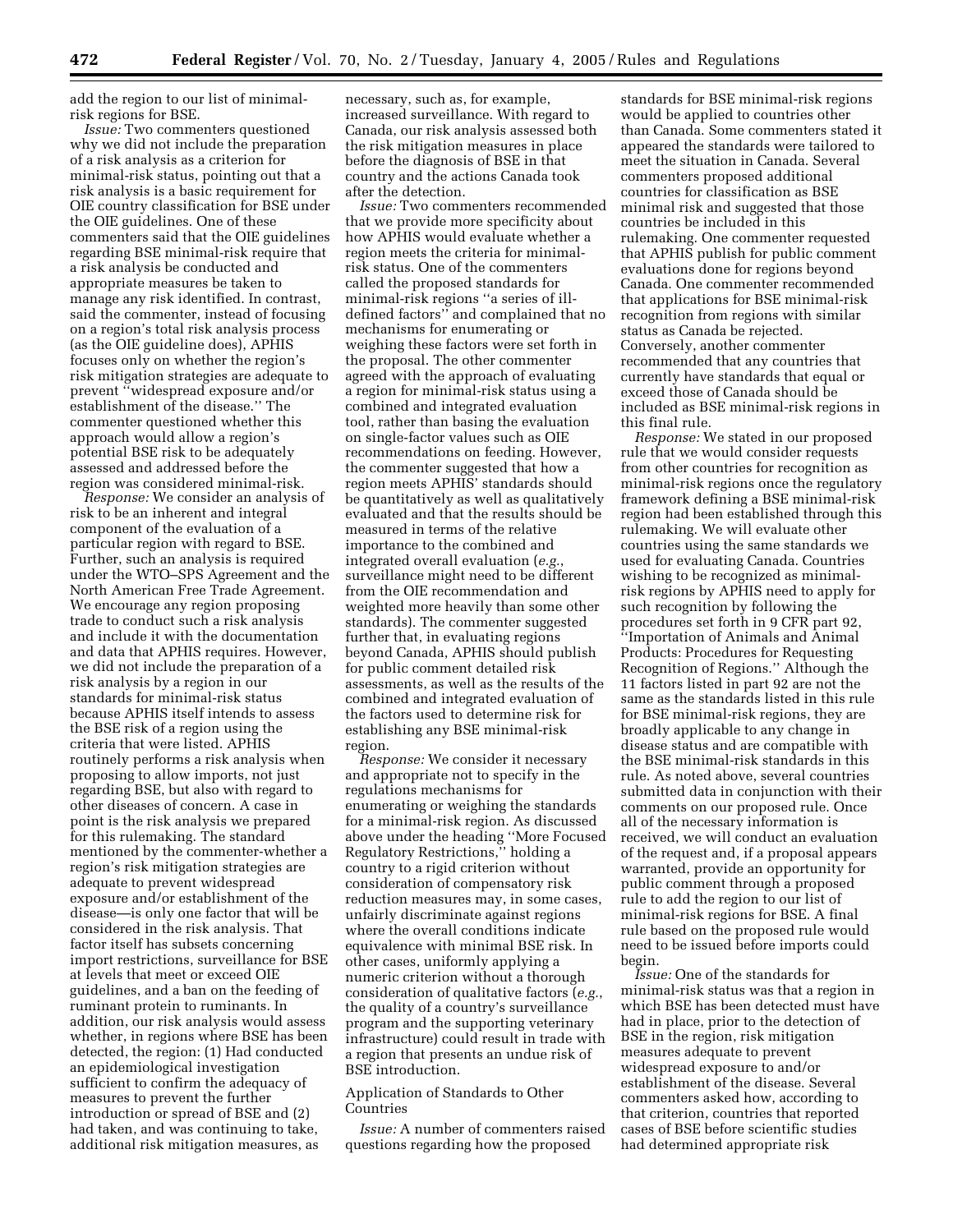mitigation requirements would be able to be considered BSE minimal-risk regions.

*Response:* We agree that countries that were among the first to diagnose BSE will, under the standards in this rule, not qualify as BSE minimal-risk regions. Because of the lengthy incubation period of the disease, by the time BSE was diagnosed in such countries and control measures were implemented, the chances that the disease had significantly spread were great. However, individual regions may apply to APHIS to be able to export to the United States specific products under conditions that could differ from those in our current regulations. Such applications should be submitted in accordance with 9 CFR part 92 and will be considered when received by APHIS.

Measures to Prevent Widespread Exposure or Establishment

*Issue:* In our proposed definition of *BSE minimal-risk region* in § 94.0, we provided that such a region must maintain, and, in the case of regions where BSE was detected, must have had in place prior to the detection of BSE, risk mitigation measures adequate to prevent widespread exposure and/or establishment of the disease. One commenter asked the following questions: (1) What exactly are the risks to be addressed and mitigated by the country seeking minimal-risk status; (2) what risk mitigation measures are deemed adequate; and (3) what are the standards to be used to judge whether the measures are adequate?

*Response:* As discussed in the preamble to our proposed rule, in evaluating whether a country had in a place risk mitigation measures adequate to prevent widespread exposure or establishment of BSE, we would consider whether the country had in place:

• Restrictions on the importation of animals sufficient to minimize the possibility of infected ruminants being imported into the region, and on the importation of animal products and animal feed containing ruminant protein sufficient to minimize the possibility of ruminants in the region being exposed to BSE;

• Surveillance for BSE at levels that meet or exceed OIE recommendations for surveillance for BSE; and

• A ban on the feeding of ruminant protein to ruminants that appears to be an effective barrier to the dissemination of the BSE infectious agent, with no evidence of significant noncompliance with the ban.

We provided, further, that, in regions where BSE was detected, a minimal-risk region must have conducted an epidemiological investigation following detection of BSE sufficient to confirm the adequacy of measures to prevent the further introduction or spread of BSE, and must continue to take such measures. Additionally, the region must have taken additional risk mitigation measures, as necessary, following the BSE outbreak based on risk analysis of the outbreak, and continue to take such measures.

We did not specify numeric thresholds for each of the above criteria. As discussed above, because rulemaking may take considerable time, the most successful regulations must also be flexible enough to allow a country to consider individual circumstances among its trading partners, as well as changes in science, without undergoing constant revisions. Further, in some cases, holding a country to a rigid criterion without consideration of compensatory risk reduction measures may not be scientifically justified and may unfairly discriminate against regions where the overall conditions indicate minimal BSE risk. In other cases, rigidly applying a numeric criterion without a thorough consideration and evaluation of relevant factors (e.g., the quality of a country's surveillance program and the supporting veterinary infrastructure) could result in trade with a region that may meet numeric criteria but, nonetheless, present, in our view, an undue risk of BSE introduction. Therefore, APHIS chose to base its evaluation on OIE guidelines in a way that allows us to consider an individual country's specific situation and to analyze risk based on the overall effectiveness of actions taken by the country to prevent the introduction and spread of BSE.

*Issue:* As noted above, one of the proposed standards for a BSE minimalrisk region was that, in regions where BSE was detected, the region ''had in place prior to the detection of BSE, risk mitigation measures adequate to prevent widespread exposure and/or establishment of the disease.'' One commenter asked for clarification of the meaning of ''widespread exposure or establishment,'' of whether moderate exposure or establishment is acceptable, and of how many cases are acceptable in both humans and animals. Another commenter stated that the wording in the definition could create disagreements with regions applying for BSE minimal-risk status as to whether the disease is widespread in a particular region.

*Response:* APHIS has set no specific thresholds for an acceptable number of

cases in humans or animals. Rather, the Agency will conduct an evaluation of the BSE situation in a region according to the factors in that region and define mitigations appropriate for the conditions. APHIS would consider in its evaluations OIE recommendations regarding the recommended maximum number of BSE cases per million at different BSE risk levels.

As an example, APHIS considers the situation that existed in the United Kingdom and certain other European countries in the 1990s to be clearly an example of widespread exposure or establishment, and also one that would clearly contribute to a high-risk categorization under OIE guidelines (Ref 1). Widespread BSE exposure in the United Kingdom was at its peak in the early 1990's, as reflected by the finding of more than 30,000 cases per year in 1992–1993. The situation has improved dramatically with the stringent control measures that have been imposed in the United Kingdom. This has also been the case in other European countries that have had what we consider ''widespread exposure.'' It is important to note that, in each of these situations, BSE was detected and control measures were then instituted, resulting in some delay until the effects of the control measures could become apparent. These situations were very different, for example, from the situation in Canada, where: (1) Control measures were in place before the detection of the disease; (2) only two animals of Canadian origin have been confirmed with BSE; (3) both were born before implementation of Canada's feed ban; and (4) Canada has maintained other protective measures (including import restrictions) that would help preclude a significant level of infectivity from being transmitted to the cattle population.

#### Surveillance

*Issue:* One commenter stated that the premise in the proposed rule that prevalence of BSE will be lower in regions with adequate prevention and control measures does not take into account that the level of determined prevalence is dependent on the quality and level of surveillance in each region. The commenter expressed concern that, although a country may say it has low prevalence, its surveillance may be inadequate to accurately measure the prevalence.

*Response:* We agree with the commenter concerning the importance of a valid and effective surveillance program. One of the first evaluations we make regarding a country or other region seeking a particular animal health status is the effectiveness and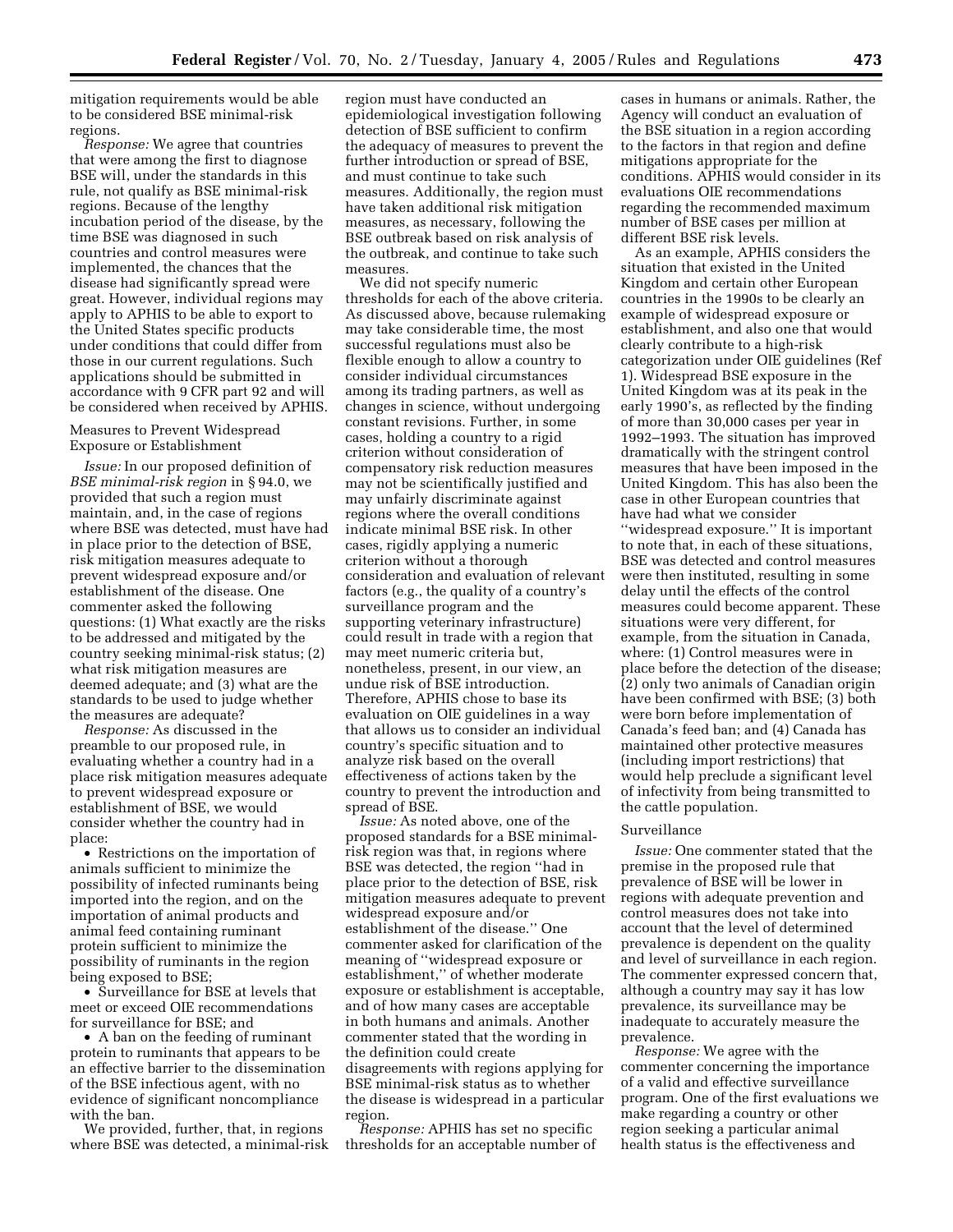reliability of its veterinary infrastructure, including its surveillance programs.

*Issue:* One commenter recommended that the specific content of adequate surveillance systems be detailed in the regulations.

*Response:* In this rulemaking, we require that a region seeking BSE minimal-risk status conduct surveillance for BSE at levels that meet or exceed OIE recommendations for surveillance for the disease. As noted above, in establishing its guidelines, the OIE Terrestrial Animal Health Standards Commission draws upon the expertise of internationally renowned specialists to draft new and revised articles of the Terrestrial Code in light of advances in veterinary science. Therefore, the OIE guidelines are constantly evolving and subject to change. In order to make our regulations flexible enough to allow us to accommodate internationally recognized changes in science without making constant revisions to the regulations, we are basing our requirements for surveillance on OIE recommendations, but are not specifying numeric thresholds in this rule.

#### Feed Restrictions

*Issue:* One of the standards we proposed for a BSE minimal-risk was that the region have ''a ban on the feeding of ruminant protein to ruminants that appears to be an effective barrier to the dissemination of the BSE infectious agent, with no evidence of significant noncompliance with the ban.'' Several commenters took issue with this factor. The commenters stated that the absence of evidence of noncompliance is not evidence of compliance and that this standard could be met by countries with no or minimal compliance monitoring. The commenters stated that the feed ban should be enforced by an inspection program, including sampling and testing of feed, as recommended by the IRT. Another commenter took issue with the words ''appears to be,'' recommending instead that the factor should address whether a feed ban is or is not an effective barrier in a particular region. One commenter stated that specific guidelines for compliance, including on-farm compliance, should be provided.

*Response:* We concur that the lack of evidence of noncompliance may not be evidence of compliance. We did not intend for the proposed rule to produce or allow for the result described by the commenter. For this reason, we are changing the wording of the factor

referred to by the commenter to provide instead that ''a ruminant-to-ruminant feed ban is in place and effectively enforced.'' It was, and continues to be, our intent to evaluate all relevant factors thoroughly. Determining whether a feed ban has been effectively enforced will involve a review by APHIS of a number of interrelated factors, including: The existence of a program to gather compliance information and statistics; whether appropriate regulations are in place in the region; the adequacy of enforcement activities (e.g., whether sufficient resources and commitment is dedicated to enforcing compliance); a high level of facility inspections and compliance; accountability of both inspectors and inspected facilities; and adequate recordkeeping. Our individual evaluation of the BSE status of a region will assess these factors and evaluate any contribution to risk.

*Issue:* Several commenters expressed concern regarding a U.S. recommendation to the OIE that the OIE feed ban duration standard be reduced from 8 to 5 years. One commenter recommended that USDA champion a continuation of the current OIE standard. Commenters stated that shortening the standard from an 8-year feed ban was inadvisable because it is possible some residual ruminant protein feed in some countries would be fed for several years after a feed ban went into effect.

*Response:* The APHIS recommendation that the OIE standard for the minimum duration of a feed ban be reduced from 8 years to 5 years was based on the estimated average incubation period of the BSE agent in cattle. As discussed above, the Harvard-Tuskegee Study (Ref 17) estimates that the variability distribution for the BSE incubation period in cattle has a median (50th percentile) of approximately 4 years. Based on the best-fit parameter values provided in the Harvard-Tuskegee Study (Ref 18), the mean (expected value) of the incubation period distribution is estimated at 4.2 years. However, the OIE decided not to change the standard.

#### Epidemiological Investigation

*Issue:* A commenter expressed concern with the proposed factor for a BSE minimal-risk region related to an epidemiological investigation. This factor stated that, in regions where BSE has been detected, a minimal-risk region must have ''conducted an epidemiological investigation following detection of BSE sufficient to confirm the adequacy of measures to prevent the further introduction or spread of BSE, and continues to take such measures.''

The commenter stated that the standard focuses on the conduct of an investigation and not whether there were definitive findings resulting from such an investigation. The commenter also took issue with our explanation in the preamble that ''an investigation following a detected case would include, among other things, an investigation to determine the most likely source of the animal's exposure to BSE,'' saying that the ''most likely source'' is not a definitive finding.

*Response:* Certainly, the quality of the investigation and its results and findings must be carefully evaluated. However, definitive findings are not always possible or necessary in an epidemiological or scientific investigation. If a region is able to explain the approach it has taken in its investigation and produce adequate information regarding the most likely source of infection, the lack of a definitive finding can be within normal scientific parameters. Uncertainty may, in many instances, be compensated for in other areas, such as through appropriate mitigations. Depending on the quality of the epidemiological investigation, the absence of definitive findings may be less important than whether there are adequate measures in place to address disease risk.

#### Additional Measures

*Issue:* One commenter expressed concern with the proposed factor for a BSE minimal-risk region that requires that, in regions where BSE was detected, the minimal-risk region ''took additional measures, as necessary, following the BSE outbreak based on risk analysis of the outbreak, and continues to take such measures.'' The commenter objected to our explanation in the preamble that additional risk mitigation measures could include ''a broad eradication program, increased surveillance, or additional import restrictions,'' expressing concern that the statement indicates that additional measures either could or could not include those listed by APHIS.

*Response:* We intended the additional mitigation measures that were listed by the commenter (a broad eradication program, increased surveillance, and additional import restrictions) to be examples of possible additional measures that might be necessary. In pointing to those measures, we did not intend to provide a definitive list of additional mitigation measures we might consider; rather, the examples were intended to provide a sense of the types of measures we might consider. Indeed, in the discussion of OIE standards in the updated risk analysis,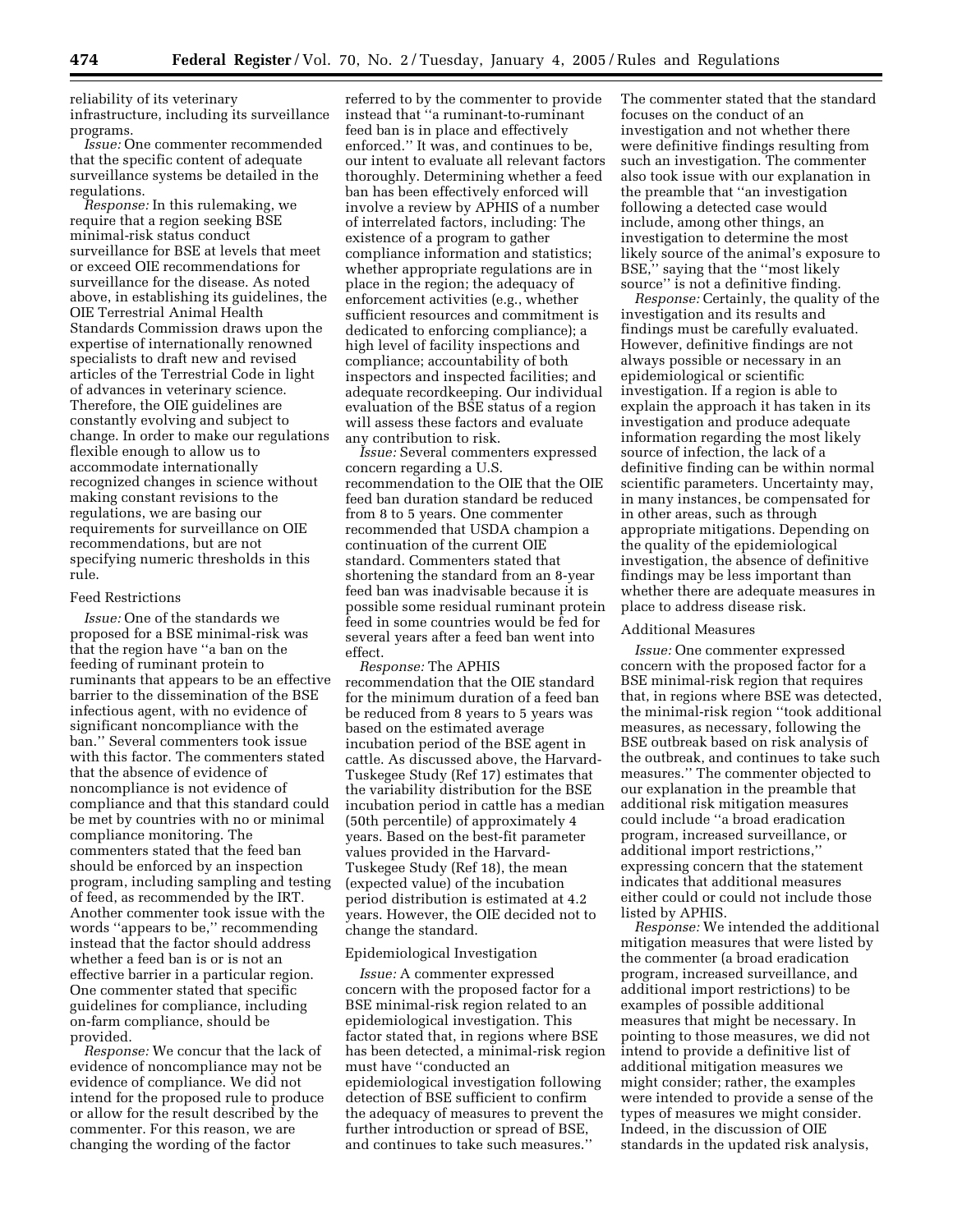we provide several more examples of additional mitigation measures we are considering, e.g., an ongoing awareness program for veterinarians, farmers, and workers involved in transportation, marketing, and slaughter of cattle; compulsory notification and investigation of all suspected cases of BSE; and examination in an approved laboratory of brain and other tissues collected within the framework of the surveillance and monitoring system. As we stated in the preamble of our proposal, measures will be required that are appropriate depending on the conclusions of the risk analysis that is required following a BSE diagnosis.

#### Human Health Risks

*Issue:* Several commenters recommended that the definition of *BSE minimal-risk region* specifically list actions taken to minimize human health risks, which the commenter said should be equal to or more stringent than those in the United States. The commenters stated that the definition should require, for example, that minimal-risk regions do the following: (1) Ban use of nonambulatory cattle; (2) hold product/ carcass until negative results are obtained; (3) prohibit air-injected stunning; (4) remove high-risk tissues; and (5) prevent the inclusion of central nervous system tissue in ''meat'' products.

*Response:* The issues raised by the commenters relate to the equivalency of standards for the production of meat in countries that export to the United States. The FSIS regulations in 9 CFR 327.2 provide that, to be eligible to export meat and meat products to the United States, a foreign country must be able to certify that it applies to its own meat processing establishments requirements equivalent to those in the United States. Under those regulations, exporting countries are required to provide documentation supporting how their meat inspection system is equivalent to that of the United States. FSIS determines whether the systems are equivalent. The FSIS procedures for evaluating such equivalency are discussed below in more detail, under the heading ''Verification of Compliance in the Exporting Region.'' Each of the requirements recommended by the commenter are currently required of meat processing establishments in the United States and, therefore, are applicable to establishments in foreign countries that wish to export meat and meat products to the United States.

# Tracking and Labeling

*Issue:* One commenter recommended that requirements for a minimal-risk

region include existence of a national animal identification and tracking program, adequate and active testing and monitoring programs for all OIE List A animal diseases, and product labeling to enable tracking of the product.

*Response:* Although the standards for a BSE minimal-risk region in this rule do not specifically require a national animal identification and tracking program, they do include a requirement for an effective epidemiological investigation and the ability of authorities in the region to conduct traceback and trace-forward of animal feed or rendered material. An evaluation of these capabilities will include consideration of animal identification. Although we acknowledge the importance of adequate testing and monitoring for OIE List A diseases with regard to whether and under what conditions animals and animal products should be allowed importation from a particular region, those diseases are already addressed individually in the regulations in 9 CFR 92, 93, 94, 95, 96, and 98. Further, we do not consider List A diseases to fall under the scope of this rulemaking. List A diseases are defined by OIE as transmissible diseases that: (1) Have the potential for very serious and rapid spread, irrespective of national borders; (2) are of serious socioeconomic and/or public health consequences; and (3) are of major importance in the international trade of animals and animal products. BSE is not included as an OIE List A disease but, instead, is categorized as a List B disease. List B diseases are considered to be (1) of socioeconomic and/or public health importance within countries and (2) significant in the international trade of animals and animal products.

With regard to product labeling in the exporting region, it is not clear to us from the comment what type of labeling the commenter is referring to.

#### Testing of Ruminants

*Issue:* One commenter stated that, if BSE is diagnosed in a country, the United States should not accept ruminants and ruminant products from that country until the country tests all cattle over 20 months of age at slaughter. Other comments recommended that we require that all cattle slaughtered in such a country be tested for BSE. Some commenters recommended that such testing be carried out by USDA representatives in Canada.

*Response:* We understand the interest expressed by some commenters in testing certain cattle for slaughter. However, no live animal tests exist for BSE and the currently available

postmortem tests, although useful for disease surveillance (i.e., in determining the rate of disease in the cattle population), are not appropriate as food safety indicators. We know that the earliest point at which current testing methods can detect a positive case of BSE is 2 to 3 months before the animal begins to demonstrate clinical signs. We also know that the incubation period for this disease—the time between initial infection and the manifestation of clinical signs—is generally very long, on the average of about 5 years. Accordingly, we know there is a long period during which, using the current methodology, testing an infected animal that has not demonstrated clinical signs of the disease would, incorrectly, produce negative results. If, however, the infected animal is already exhibiting some type of clinical signs that could be consistent with BSE, then the test is not likely to produce false negative results.

Development of reliable food safety indicators will require improved understanding of the pathogenesis of the disease and improved laboratory methods. However, if BSE is present in a country's cattle population, various mitigation measures, such as feed bans and removal of SRMs, are available to prevent the spread of BSE in cattle and to prevent human exposure to the BSE agent. The United States and Canada have already implemented such measures. The results of an enhanced animal surveillance program for BSE, announced by the Secretary on March 15, 2004 (Ref 20), and currently underway, which will help determine the prevalence of BSE in the United States, should the disease exist, and will provide information that will indicate whether these measures should be adjusted. But measures such as SRM removal and the prohibition of the use of non-ambulatory cattle in human food will ensure a safe meat supply. Testing of individual animals, especially if it is performed on clinically normal animals at slaughter, is not in itself an effective risk mitigation measure for protecting public health. The purpose of a surveillance program is to gauge the level of BSE prevalence. This can be achieved through targeted sampling, as is being carried out in the United States and Canada.

For these reasons, we do not consider the testing at slaughter of every bovine over 20 months of age, or the testing of every bovine at slaughter, to be scientifically justified or meaningful in the context of either human or animal health. Making this a criterion for minimal-risk regions would not contribute to human or animal health protection beyond the protection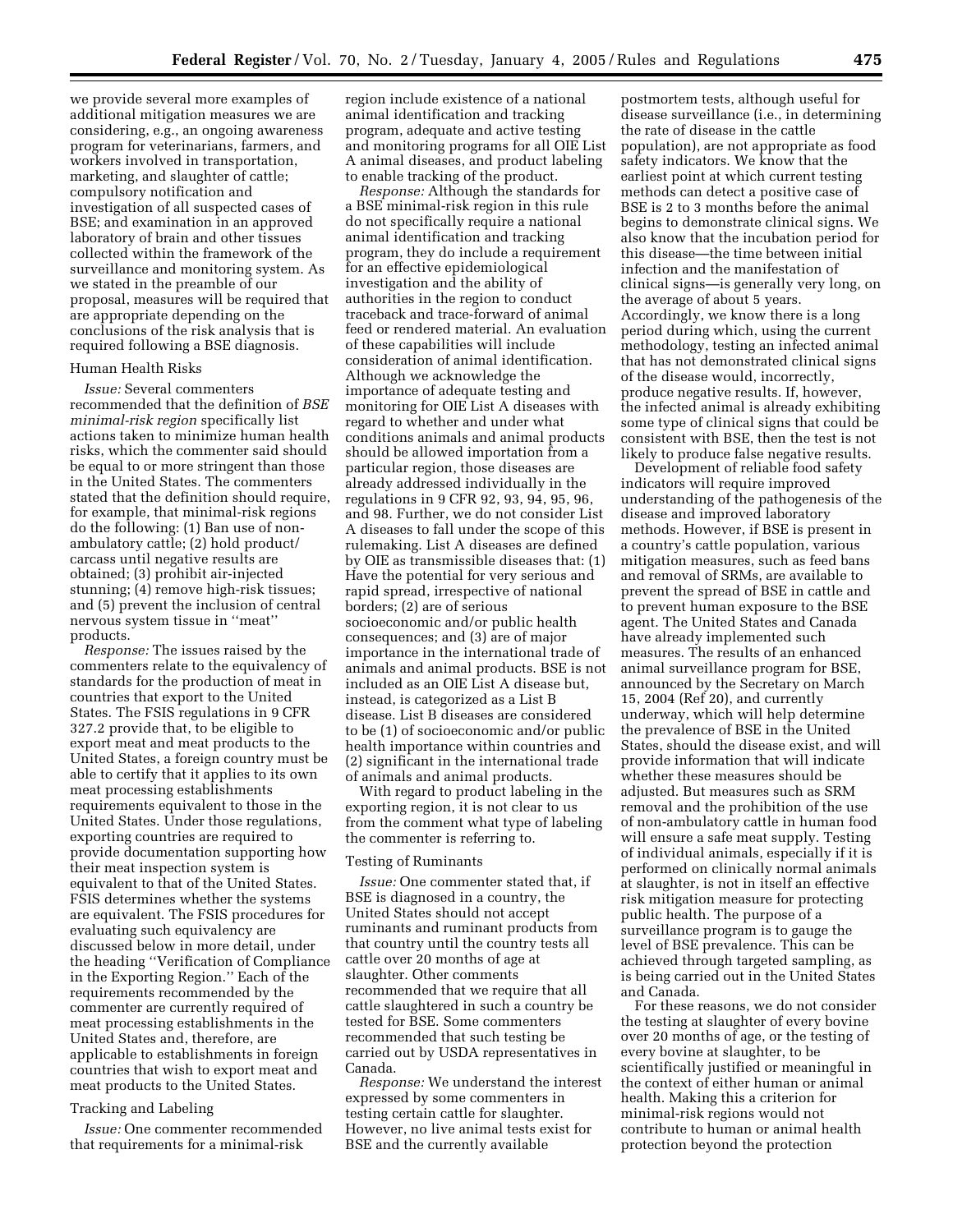achieved by a statistically and epidemiologically valid surveillance plan, coupled with the risk mitigations specified in this rule.

# *B. Recognition of Canada as a Minimal Risk Region*

*Issue:* A number of commenters questioned whether Canada has made improvements to its systems (*e.g.*, surveillance infrastructure, surveillance levels, removal of SRMs, feed ban compliance) sufficient to warrant the resumption of exports of ruminants and ruminant products to the United States. Other commenters contended that Canada has not effectively enforced its feed ban and that further investigation and enforcement is necessary.

*Response:* Enhancements Canada has made to its surveillance levels are discussed above in section III. B. under the heading ''Additional Measures Taken in Canada'' (Ref 16). Additionally, Canada has added a rapid test as a routine screening tool and has expanded the number of laboratories approved to run BSE tests. These steps should shorten the interval between collection of samples and diagnosis. In July 2003, the Canadian Government issued requirements for the removal, identification, control, and disposition of SRMs (Ref 15). The Canadian SRM requirements for products eligible for importation into the United States are equivalent to requirements in the United States.

Based on the information available to us, including communication with and visits to Canada, we have concluded that Canada has effectively enforced its feed ban. Canada implemented a feed ban in 1997 that prohibits the feeding of most mammalian protein to ruminants. The Canadian feed ban is essentially the same as the feed ban in place in the United States. Canadian Government authorities inspect rendering facilities, feed manufacturers, and feed retailers to ensure compliance with the feed ban. Procedures to reduce the likelihood of cross-contamination are in place at all feed mills that handle both prohibited and nonprohibited feeds. As discussed below under the heading ''Prevalence of BSE in Canada,'' CFIA indicates that compliance with the feed ban is very high.

*Issue:* Several commenters expressed concern about the 4 months that passed between the death of the BSE-infected Canadian cow in January 2003 and the diagnosis of BSE in May 2003. The commenters stated that this delay in diagnosis indicates that disease surveillance and laboratory disease diagnostic capabilities in Canada are not equal to those in the United States.

*Response:* It is true that the May 2003 case of BSE in Canada was not confirmed until 4 months after the death of the animal. This delay was due to a combination of factors, primarily the fact that the sample was not identified as ''suspect'' for BSE. Samples were taken from the cow at slaughter because it was non-ambulatory. The animal passed ante-mortem inspection but was condemned on post-mortem inspection for pneumonia. Because the cow did not display classic clinical signs of BSE, samples were tested as they would be for any routine surveillance sample. Also, because the sample was identified as part of routine surveillance, the laboratory did not place a high priority on it for testing. In order to address the delay, Canada has changed its surveillance approach, primarily by using rapid screening tests for BSE. We consider BSE surveillance and diagnostic capabilities in Canada to be equivalent to and as effective as those in the United States.

*Issue:* One of the standards we proposed for qualification as a BSE minimal-risk region was that a region conduct surveillance for BSE at levels that meet or exceed OIE guidelines. One commenter objected to that standard with regard to Canada, stating OIE surveillance recommendations are intended for countries that have not diagnosed a case of BSE in native cattle. A number of commenters stated that Canada should not be considered a BSE minimal-risk region until that country increases its surveillance levels for BSE, so that the disease situation in Canada is better understood. Some commenters raised concerns that Canada's proposed level of testing was much lower than what the United States has proposed for U.S. testing. One commenter recommended that a surveillance program test all high-risk cattle in Canada during a period of at least 12 to 18 months.

*Response:* The commenter's suggestion that OIE surveillance recommendations are intended for countries that have not diagnosed a case of BSE in native cattle is incorrect. The OIE testing guidelines apply to any country or zone, whether or not BSE has been diagnosed in a native animal. As discussed above, Canada has an adult cattle population of approximately 5.5 million cattle older than 24 months of age. The current OIE Code, Appendix 3.8.4, references adult cattle populations as those greater than 30 months and recommends examining at least 300 samples per year from high-risk animals in a country with an adult cattle population of 5 million, or 336 samples per year in a country with an adult

cattle population of 7 million. Even though the adult cattle population in Canada is defined as greater than 24 months of age and OIE defines it as greater than 30 months of age, Canada has met or exceeded this level of surveillance for the past 7 years, thus exceeding the OIE guidelines. Additionally, OIE recommends sampling of target cattle that display clinical signs compatible with BSE and cattle that have died or been killed for reasons other than routine slaughter. Canada again exceeds OIE guidelines by conducting active targeted surveillance that, in addition to sampling animals that display clinical signs that could be considered consistent with BSE, includes sampling animals with risk factors for BSE.

Also, in May 2004, the Canadian Government initiated enhancements of its BSE surveillance program. This enhanced surveillance program focuses on determining a maximum prevalence of BSE in Canada and will allow the Canadian Government to improve further, if necessary, the effectiveness of Canada's BSE risk management measures. Under the plan, Canada is progressively increasing the number of animals tested annually to be able to detect BSE at a level as low as 1 in 1 million animals. During 2004, through December 1, a total of more than 15,800 samples had been obtained. Testing may reach 30,000 animals in 2005. This level of testing represents a significant increase over previous testing levels; surveillance levels in Canada have increased to current levels from under 500 animals per year in 1996. Canada's testing program, like that in the United States, focuses on those animals most at risk of BSE. Because the cattle population in Canada is much smaller than the cattle population in the United States, Canada does not need to test the same number of animals as the United States (where testing of over 200,000 animals has been announced) to reach high levels. Surveillance testing of 30,000 animals in Canada is equivalent to the U.S. target of sampling 240,000 to 300,000 animals. With the import requirements APHIS is establishing for live animals and products from Canada, there is simply no scientific basis to wait until Canada has completed 12 to 18 months of enhanced surveillance before allowing imports from that country.

*Issue:* In the preamble to our proposed rule, we discussed the epidemiological investigation that Canada conducted after the diagnosis of a BSE-infected cow in Canada in May 2003. Among other things, the investigation focused on rendered material or feed that could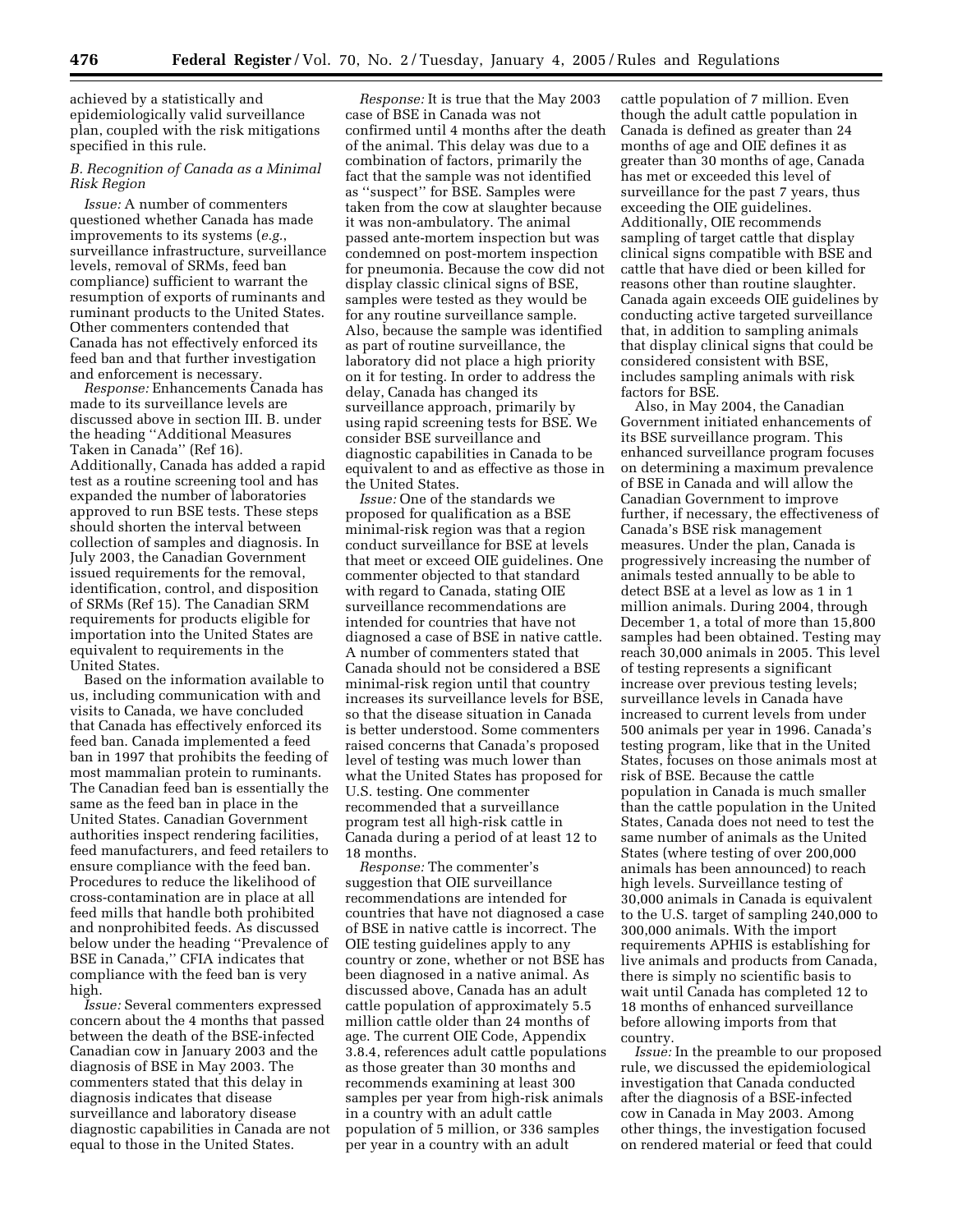have been derived from the carcass of the infected cow. CFIA traced the potential movement of material from the infected cow to rendering facilities and then to feed mills and determined that the risk of the material having been mislabeled as ruminant feed was extremely low. As noted below under the heading ''Other Comments Related to the Risk Basis for the Rule,'' as part of that investigation, a survey was conducted of approximately 1,800 sites that were at some risk of having received such rendered material or feed. The survey suggested that 99 percent of the sites surveyed experienced either no exposure of cattle to the feed (96 percent of the sites) or only incidental exposure (3 percent of the sites). We stated in our proposal that the remaining 1 percent represented limited exposures, such as cattle breaking into feed piles, sheep reaching through a fence to access feed, and a goat with possible access to a feed bag. One commenter recommended that all cattle that were part of the 1 percent limited exposures be slaughtered before Canada is classified as a BSE minimalrisk region.

*Response:* As discussed above, depopulation of Canadian herds possibly exposed to the feed or in question was carried out by the Canadian Government, which conducted a wide-ranging investigation of possible exposure to the feed in question and carried out depopulation of Canadian herds possibly exposed to the feed. On each of those farms where the investigation could not rule out the possibility of exposure to feed that may have contained rendered protein from the infected animal, the herds were slaughtered and tested, in each case with negative results.

*Issue:* One commenter asked whether APHIS consulted with or sought the opinion of leading international scientific experts with regard to the proposed mitigation measures and, if so, whether those experts considered those risk mitigation measures adequate.

*Response:* The risk mitigation measures in this rulemaking are equivalent to those measures considered appropriate by the OIE, which are guidelines developed by teams of international veterinary and other scientific experts. Additionally, following the diagnosis of BSE in Canada in May 2003, a review team of international experts evaluated the situation and reported favorably on the measures being taken in that country with regard to BSE. Those measures are equivalent to those set forth in this rulemaking.

*Issue:* One commenter asked whether the epidemiological investigation

conducted by Canada following the diagnosis of BSE in May 2003 was the only information from Canada used in developing the proposed rule.

*Response:* As we note above, APHIS was able to effectively evaluate the animal disease situation in Canada and risk mitigation measures taken by that country based on information such as the 2002 Canadian assessment of BSE risk in that country, the epidemiological investigation that Canada conducted following the diagnose of BSE in Canada in May 2003, and on continuing exchanges on multiple animal health issues, as well as on a long history of trade with Canada and close and continued interaction and communication with Canadian authorities. As discussed above in section II. C., under the heading ''*Update to APHIS'' Risk Analysis and Summary of Mitigation Measures and Their Applicability to Canada as a BSE Minimal-Risk Region,*'' APHIS has developed an update to the risk analysis that APHIS conducted for the November 2003 proposed rule. The update elaborates on the available scientific information and on the analysis supporting the rule. It is also designed to make the process APHIS followed in evaluating the risk of imports from Canada more transparent (Ref 21).

# *C. Risk Mitigation Measures for Importation of Ruminants*

How the Rule Applies to Camelids, Cervids, Bison, and Water Buffalo Alpacas and Other Camelids

*Issue:* In § 93.436 of our proposed rule, we provided that the importation of any ruminant from a BSE minimalrisk region would be prohibited unless the animal met the conditions we proposed for various types of live ruminants from the region. The types of ruminants for which we provided import conditions in § 93.436 were bovines, ovines (sheep and goats), and cervids (*e.g.*, deer, elk). The proposed provisions did not include conditions for the importation of camelids (llamas, alpacas, guanacos, and vicunas).

A number of commenters stated that prohibiting the importation of camelids because of BSE was not justifiable. The commenters cited a number of reasons why camelids should be allowed importation from BSE minimal-risk regions, including, said the commenters, the following:

• Camelids are physiologically distinct from ruminants and are not true ruminants. For instance, camelids have a three-compartment stomach, whereas other animals considered ruminants have a four-compartment stomach;

• Camelids are traditionally used for fiber, recreation, and show, rather than for food;

• Purebred registries for camelids ensure the animals' health and identification;

• Camelids are not fed high-protein feeds;

• Camelids are resistant to the BSE agent and do not transmit the disease to other camelids or any other species; and, in fact, no camelid has been diagnosed with a TSE;

• Prohibiting camelids from a BSE minimal-risk region would not be consistent with OIE guidelines, both because the OIE guidelines on BSE relate only to bovines, and because OIE recommends that an importing country not be more trade-restrictive than necessary to achieve the desired level of protection.

Other commenters recommended ways of tracking the location of camelids in the United States if they were allowed importation from BSE minimal-risk regions. One commenter requested that camelids that had been exported from the United States to Canada for breeding purposes before the May 2003 diagnosis of BSE in Canada be allowed to be returned to their original U.S. premises.

*Response:* Although we agree that taxonomic differences exist between camelids and ruminants such as cattle, sheep, and goats, we do not consider those differences to be sufficient to exclude camelids from being regulated as ruminants with regard to most diseases of concern. Regardless of their taxonomic classification, camelids meet the definition of ruminants and are susceptible to ruminant diseases, including foot-and-mouth disease and tuberculosis. However, with regard to BSE, we agree it is not necessary to prohibit the importation of camelids from minimal-risk regions. Although we recognize there are unknowns with regard to susceptibility to BSE, given the mitigation measures that must be in place for a region to be recognized as minimal risk for BSE, and the facts that there have been no diagnosed cases of BSE in camelids and that camelids are not typically fed ruminant byproducts, we agree it would be highly unlikely BSE would be introduced into the United States through the importation of camelids from BSE minimal-risk regions.

Therefore, in this final rule, we are providing in § 93.436(f) that camelids from a BSE minimal-risk region may be imported into the United States without any restrictions related to BSE. However, such animals will continue to be subject to all other applicable import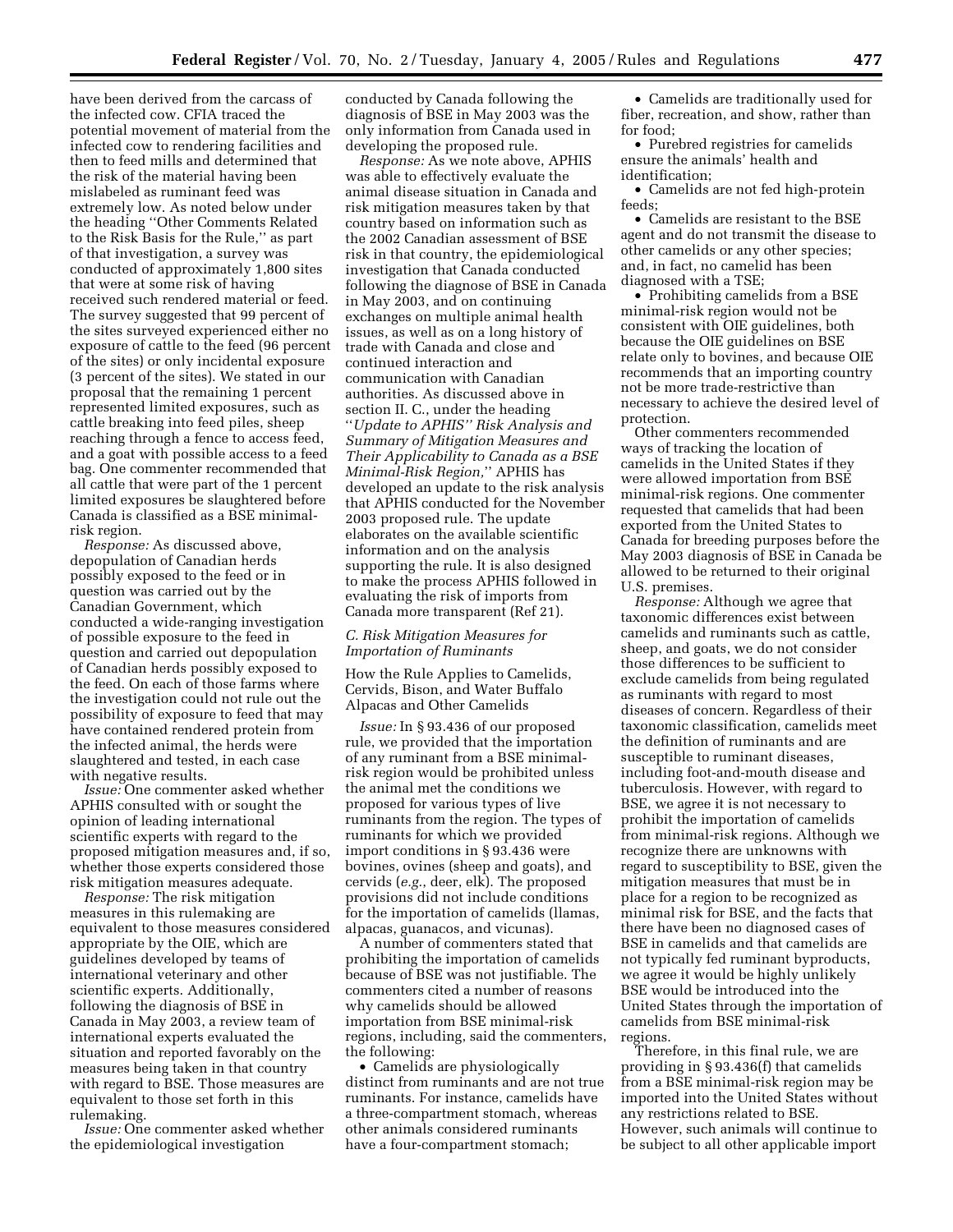requirements in part 93, subpart D, for ruminants imported into the United States. We are also amending § 93.400 of the regulations to add a definition of *camelid* to mean all species in the family *Camelidae*, including camels, llamas, alpacas, guanacos, and vicunas.

*Issue:* One commenter questioned why we proposed restricting the importation of alpacas because of BSE but not the importation of mink, felines, and mice, which are also susceptible to certain TSEs. Another commenter questioned why the restrictions regarding BSE in the regulations apply only to four-stomached animals, despite the fact that certain single-stomached animals have been be shown to be susceptible to BSE and that certain other animals, such as horses, also eat animal byproducts. One commenter asked whether the occurrence of the disease in single-stomached animals suggests that the root cause of BSE may be the environment and that the disease has not been adequately defined.

*Response:* Although BSE belongs to the family of diseases known as TSEs, and certain species other than those classified as ruminants have been known to be infected with some form of TSE, natural infections of BSE have been confirmed only in cattle, other bovines, some zoo animals including exotic felines, and domestic cats. Experimental infections of BSE can be induced in certain other species, such as mice and sheep. Animals that have been experimentally inoculated with BSE are prohibited entry into the United States except for entry under permit for research. Zoological animals are restricted to entry under permit to recognized zoological parks. Research indicates that BSE spreads primarily through the ingestion of ruminant feed containing protein and other products from ruminants infected with BSE. Because domestic felines (1) are rarely infected with BSE, even in BSE highrisk regions, (2) are generally not rendered for animal feed, and, (3) if rendered, are precluded from ruminant feed by the FDA feed ban, the importation of domestic felines from BSE-affected regions is not considered a significant risk. We do not have any evidence to suggest that it is necessary to establish prohibitions or restrictions on the importation of non-ruminant animals because of BSE.

#### Cervids

*Issue:* In our proposed rule, we included provisions for the importation of live cervids from a BSE minimal-risk region, but only if such cervids were to be moved directly to slaughter in the United States and met other conditions,

including that the cervids not be known to have been fed ruminant protein, other than milk protein, during their lifetime. One commenter stated that it would be impossible to verify the feeding practices for cervids. Conversely, a number of commenters stated that our proposed provisions regarding cervids were too stringent. A number of commenters stated that live cervids should be allowed importation for any reason from BSE minimal-risk regions. Several pointed out that BSE has not been identified in cervids. Several commenters recommended specific conditions for the importation of live cervids for any reason from a BSE minimal-risk region. One recommended that the cervids be farmed animals originating from herds that have participated for at least 3 years in a CWD surveillance program. Another commenter recommended that it be required that the cervids were born after implementation of the required feed ban, were not known to have been fed ruminant proteins prohibited under the feed ban, are identified by permanent identification enabling tracing of the animal back to the herd and dam of origin, and were members of a herd that participates in a TSE surveillance program and that is not known to have been affected with a TSE.

*Response:* In this final rule, we are not including restrictions on the importation of cervids from a BSE minimal-risk region for reasons relating to BSE. The import restrictions we proposed took a conservative approach in that they were based on evidence of cervid susceptibility to CWD, rather than susceptibility to BSE. We extrapolated from CWD susceptibility of cervids to predict a theoretical risk that cervids might also be susceptible to BSE. However, APHIS, like many of the commenters, is aware of no epidemiological data indicating cervids are naturally susceptible to the BSE agent. Published observations indicate that, during the height of the BSE outbreak in 1992 and 1993 in the United Kingdom, exotic ruminants of the *Bovidae* family in zoos were affected with BSE, while cervids, which are members of the *Cervidae* family, were not (Ref 22). Therefore, even in regions that have high levels of circulating infectivity and that should be considered high risk for BSE, BSE susceptibility in cervids was not observed.

Although specific challenge studies have not been conducted to evaluate the experimental infectivity of BSE in cervids, natural infection has not been observed. At least some of the certification requirements for cervids in

the proposed rule were focused on TSEs in general rather than BSE specifically. For example, the proposed requirements included certification that the cervids had been members of a herd that was subject to TSE surveillance and that was not known to be infected with or exposed to a TSE. Upon reconsideration, APHIS concluded that restrictions relating to general TSErelated factors in the absence of demonstrated BSE in cervids would be outside the scope of this regulation, which was intended to focus on BSE.

In addition, it should be noted that Canada, as a BSE minimal-risk region, is not likely to have high circulating levels of the infectious agent. Since no infected cervids were observed in captive zoo cervids (unlike in other bovine species) in the United Kingdom at a time when there were high levels of circulating infectivity, it is unlikely that infected cervids will be detected in a BSE minimal-risk region. Therefore, the available information suggests that importation of cervids from Canada does not pose a risk of importing BSE into the United States.

APHIS considers these observations to be evidence suggesting that cervids from BSE minimal-risk regions should not be restricted for BSE, even in view of the fact that no controlled studies have been conducted on cervid susceptibility to BSE. Although APHIS is not restricting cervids for BSE, it will maintain requirements related to cervids for other diseases, including CWD. General surveillance for CWD will detect any TSE exposure, thus providing additional assurances.

We are adding a definition of *cervid* to § 93.400 to mean all members of the family *Cervidae* and hybrids, including deer, elk, moose, caribou, reindeer, and related species. This definition is the same as the definition of *cervid* used in 9 CFR part 55 with regard to CWD. Additionally, we are amending the definition of *cervid* in § 94.0 to also be consistent with the definition in § 55.1.

*Issue:* One commenter recommended that the regulations require that all cervids imported into the United States from Canada be tested for TSEs such as CWD.

*Response:* We are making no changes based on the comment. There is no evidence that cervids affected with CWD pose a risk for BSE and we do not consider such testing warranted.

#### Bison and Water Buffalo

*Issue:* Many of the provisions in our proposed rule had to do with the importation of bovines and bovine products from a BSE minimal-risk region. Several commenters asked that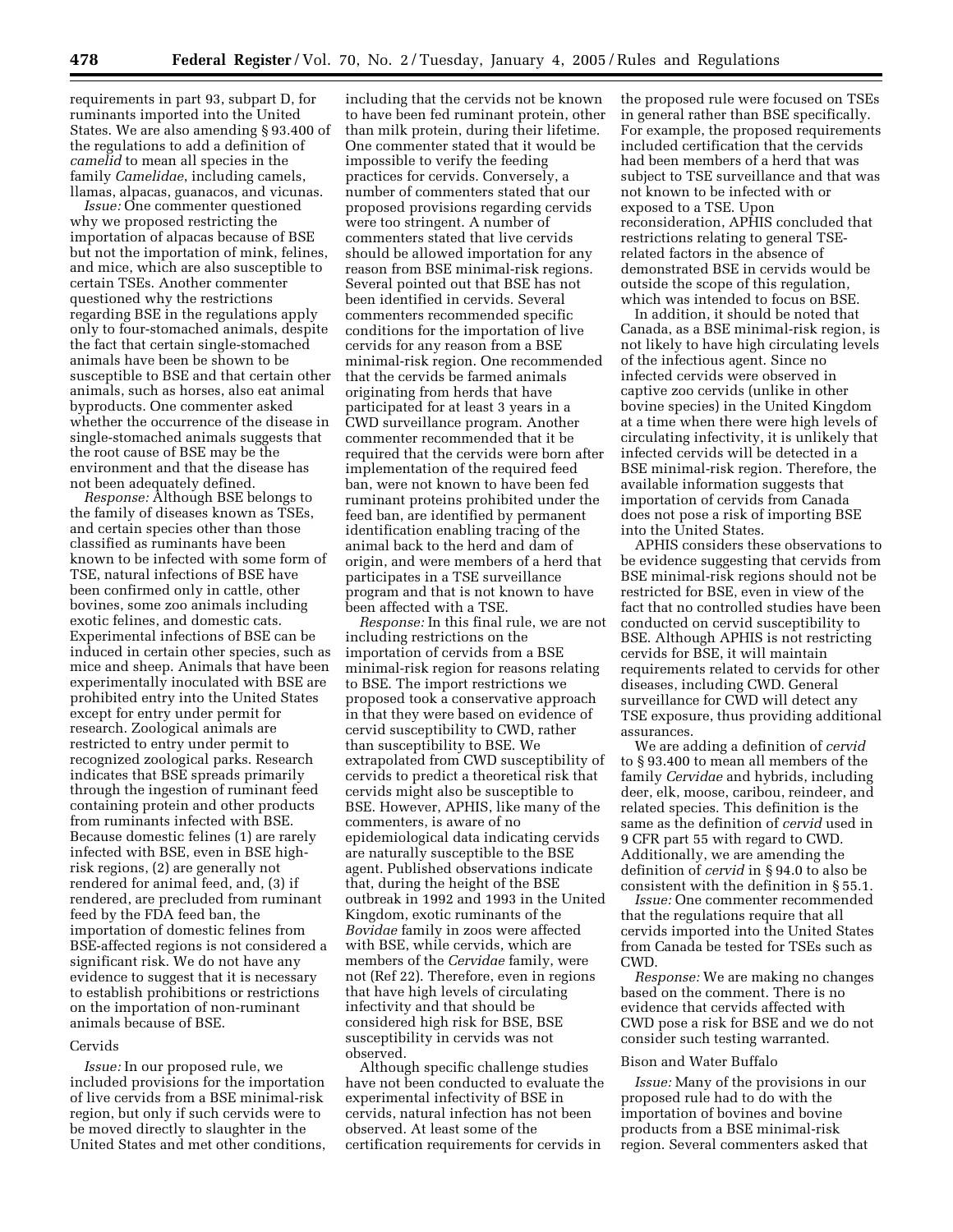the regulations include a definition of *bovine* and that such a definition make it clear whether ''bovine'' includes bison and water buffalo.

*Response:* We are adding a definition of *bovine* to the definitions in §§ 93.400, 94.0, and 95.1 to mean *Bos taurus* (domestic cattle), *Bos indicus* (zebu cattle), and Bison bison (American bison). These types of bovines were those for which our risk assessment determined whether the proposed risk mitigation measures would be appropriate. Water buffalo may not be imported into the United States under this rule.

*Issue:* Several commenters recommended that the restrictions and prohibitions for bovines in this rule not apply to bison because of husbandry and feeding practices within the bison industry. At the least, said the commenters, bison should be allowed entry into the United States from Canada if they were born after the required feed ban and were fed no ruminant protein. The commenters stated that, among other factors, there has never been a reported case of BSE in bison in North America, farmed bison are not fed high-levels of protein and are not fed animal byproducts under industry association codes, and bison in Canada have been under a disease surveillance program since 1992.

*Response:* We are making no changes based on these comments. The reference to bovines in the proposed rule included bison. As such, live bison may be imported from BSE minimal-risk regions subject to the same conditions as other bovines. Published information from the United Kingdom (Ref 22) indicates that, along with other bovines, bison are susceptible to BSE. Because such susceptibility has been demonstrated, we do not consider it prudent to assume that voluntary industry practices will be sufficient safeguards against the disease.

*Issue:* Another commenter wanted to eliminate obstacles to importing wood bison from Canada for conservation and restoration projects in Alaska.

*Response:* We will consider this comment in developing our planned rulemaking regarding the importation from BSE minimal-risk regions of live bovines other than those addressed in our November 2003 proposed rule.

Identification of Bovines, Sheep, and Goats From BSE Minimal-Risk Regions

*Issue:* In § 93.436(b)(3) and (d)(3) of our proposed rule, we included the requirement that for bovines, sheep, and goats imported from a BSE minimal-risk region for feeding and then slaughter, the inside of one ear on each animal be

permanently and legibly tattooed with letters identifying the exporting country, and that animals exported from Canada be tattooed with the letters ''CAN.'' Several commenters said tattoos were not sufficient to permanently identify animals because such markings can become illegible over time and cannot be effectively monitored without restraining the animal. Other commenters stated that ear tattoos can be obscured by dirt and hair, are not readily visible—particularly on animals with dark-skinned ears—and are difficult to apply under winter conditions. A number of commenters recommended that identification of country of origin by hot iron branding be required for cattle imported for feeding from BSE minimal-risk regions.

*Response:* We agree that tattoos might not provide effective, readily visible, permanent identification of the country of origin of bovines. Therefore, we are requiring in  $\S 93.436(b)(3)$  that bovines imported for feeding and then slaughter from a BSE minimal-risk region be permanently and humanely identified before arrival at the port of entry with a distinct and legible mark identifying the exporting country, properly applied with a freeze brand, hot iron, or other method, and easily visible on the live animal and on the carcass prior to skinning, unless the bovine is imported for immediate slaughter in accordance with § 93.429. The mark must not be less than 2 inches or more than 3 inches high, and must be applied to each animal's right hip, high on the tail-head (over the junction of the sacral and first cocygeal vertebrae). Animals exported from Canada must be so marked with ''CAN''.

We are also requiring in this final rule that a brand or other specified form of permanent identification be used to mark sheep and goats that are imported for feeding and then slaughter. We are providing in § 93.419(d)(1) that sheep and goats imported for feeding and then slaughter from a BSE minimal-risk region be permanently identified before arrival at the port of entry. We will require humane identification with a distinct, permanent, and legible mark identifying the exporting country, properly applied with a freeze brand, hot iron, or other method before arrival at the port of entry, and easily visible on the live animal and on the carcass prior to skinning. The mark must be not less than 1 inch or more than 11⁄4 inches high. In all cases, the permanent identification must identify the country of export. Animals exported from Canada must be so marked with ''C''.

Additionally, we are providing that other means of permanent identification

may be used upon request if deemed by the APHIS Administrator as adequate to humanely identify the animal in a distinct and legible way as having been imported from the BSE minimal-risk region.

*Issue:* One commenter recommended that the regulations provide that cattle requiring the identifying mark be branded on the left cheek.

*Response:* Although we agree that branding should be required for cattle imported for feeding from a BSE minimal-risk region, we disagree it is necessary to require that the brand be applied to the cheek of the animal. Facial branding is more stressful for cattle than branding the hind quarters. We consider a brand on the right hip to be adequate for quick identification of the animal as an export from a BSE minimal-risk region.

*Issue:* Several commenters recommended that all live cattle that have been imported into the United States from Canada be permanently identified with a hot iron brand.

*Response:* We do not consider the action requested by the commenters necessary. Canada, like the United States, was proactive in implementing a BSE prevention program. Canada has had a ruminant feed regulation in place since 1997. Canada prohibited the importation of live cattle from the United Kingdom and the Republic of Ireland starting in 1990, and subsequently applied the same prohibitions to additional countries as those countries identified native cases of BSE. In 1996, Canada made this policy even more restrictive and prohibited the importation of live ruminants from any country that had not been recognized as free of BSE. Canada has also conducted surveillance in high-risk cattle to monitor the effectiveness of these measures. The combination of these factors makes Canadian-origin cattle currently located in the United States a very low risk for infection with BSE and, in combination with the safeguards in place in the United States, makes them very unlikely to cause the amplification of BSE in U.S. cattle or pose a health risk to U.S. consumers.

The identification recommended by the commenters would require the use of significant resources of time, personnel, and funding, and would provide in return information that is of minimal value. The question that must be answered is whether BSE is present in the U.S. cattle population. This can be done only through the extensive targeted surveillance program underway in the United States. Canadian-origin animals will be included in targeted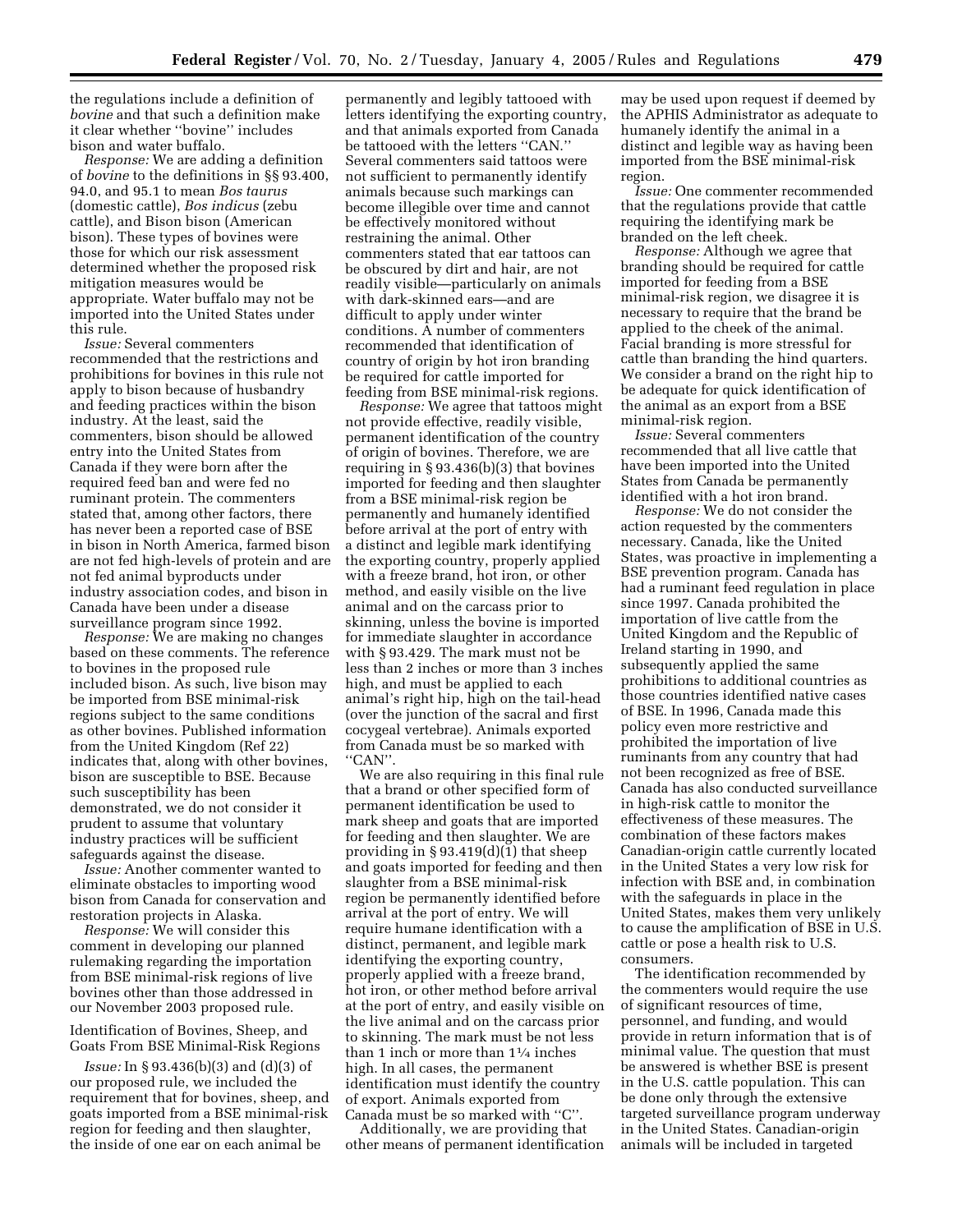surveillance efforts being carried out in this country. Attempting to track Canadian imports—animals that are not contributing significantly to increased risk at this time—will serve only to draw resources away from the targeted surveillance efforts.

*Issue:* One commenter recommended that the regulations require that cattle imported from a BSE minimal-risk region for immediate slaughter be electronically identified as part of a recognized national system.

*Response:* We are making no changes based on this comment. We consider the sealing requirements for the means of conveyance transporting the animals adequate to ensure immediate slaughter of the animals.

*Issue:* One commenter stated that the requirement for permanently identifying sheep and goats probably violates international agreements that forbid a country from applying health or food safety standards to foreign products that are not met by domestically produced products. The commenter stated that, because the BSE statuses of Canada and United States are now similar, similar standards should be adopted.

*Response:* We are making no changes based on the comment. BSE has been detected in two cows indigenous to Canada, whereas a BSE-infected animal indigenous to the United States has not be detected to date. The domestic animal health regulations that govern interstate movement in the United States are based on differences in disease status among States. Because the United States makes no distinctions among States with regard to BSE, a tattoo requirement would be meaningless for interstate movements.

*Issue:* One commenter recommended that permanent marking with a brand or tattoo be required for all livestock imported into the United States, unless the animals are moved in a sealed conveyance to immediate slaughter.

*Response:* We do not consider it necessary to apply the permanent marking requirements of this rule to all livestock imported into the United States. The purpose of the branding requirement in this rule for cattle, sheep, and goats is to allow for quick and easy identification of the animals as having been imported from a BSE minimal-risk region, not to track the animals.

*Issue:* A number of commenters recommended that, to be able to more effectively maintain identity of animals imported from a BSE minimal-risk region for feeding and then slaughter, and to be able to trace the animals back to the premises of origin, some form of individual identification should be

required, such as an eartag. Some commenters stated that the identification should allow for tracing back to the animal's dam.

*Response:* We agree that it is important to be able to trace cattle, sheep, and goats that are imported from a BSE minimal-risk region for feeding and then slaughter back to the animals' premises of origin, and concur that an eartag can be an effective method of individual animal identification. Therefore, we are requiring in § 93.436(b)(4) for bovines and in § 93.419(d)(2) for sheep and goats that an eartag of the country of origin that is determined by the Administrator to meet the standards for official eartags in the United States and to be traceable to the premises of origin (which we are defining in § 93.400 as the premises where the animal was born) be applied to bovines, sheep, and goats imported for feeding and then slaughter, before the animals' entry into the United States. We do not, however, consider it necessary to require that the eartag make it possible to trace the animal back to its dam. If an infected animal is diagnosed, epidemiological investigation and, if necessary, depopulation will involve all animals of potential concern in the herd of origin.

*Issue:* Several commenters recommended that we require maintenance of individual identification of imported animals throughout the lifetime of each animal.

*Response:* We agree that removal of the animal's individual identification would prevent USDA from reconciling the required APHIS movement forms to confirm that all animals are slaughtered as required. Therefore we are requiring in § 93.436(b)(4) for feeder bovines, and § 93.419(d)(2) for feeder sheep and goats, that no person may alter, deface, remove, or otherwise tamper with the individual identification placed on each animal that is in the United States or moving into or through the United States and that such identification may be removed only at slaughter.

*Issue:* One commenter recommended that APHIS require electronic identification for cattle, sheep, and goats, in addition to the permanent identification.

*Response:* As discussed above, we are requiring individual identification of bovines, sheep, and goats imported from BSE minimal-risk regions for feeding and then slaughter. However, the national animal identification plan announced by the Secretary of Agriculture on March 15, 2004, does not mandate the use of any particular technology, including electronic identification, and we are not requiring

that the individual identification under this rule be electronic. Further, there is little infrastructure for reading electronic identification devices in the United States. Therefore, individual identifications would still require visual reading.

*Issue:* One commenter recommended that, for bovines less than 30 months of age, we require eartags that allow traceback to the producer of origin with verification for ownership history, movement history, and compliance with the ruminant feed ban. This commenter and other commenters recommended that we require that the eartags be a form of electronic identification.

*Response:* As we discussed above for cattle imported into the United States from a BSE minimal-risk region for feeding and then slaughter, we are requiring that an official eartag of the country of origin that is determined by the Administrator to meet the standards for official eartags in the United States and to be traceable to the premises of origin be applied to the animal before its entry into the United States. With regard to cattle from Canada, since January 1, 2001, Canada has required all cattle to be identified with machine-readable eartags (radio frequency identification or bar coded) that would allow them to be traced to their herd of origin within Canada. With regard to verification of feed ban compliance, this rule requires that such verification accompany cattle exported to the United States in the form of a certificate issued either by a full-time salaried veterinary officer of the national government of the region of origin, or by a veterinarian designated or accredited by the national government of the region of origin and endorsed by a full-time salaried veterinary officer of the national government of the region of origin. We do not consider it necessary or practical for the individual animal identification to also be a means of verifying individual on-farm compliance with the feed ban regulations. As discussed above, we also do not consider it practical at this time to require that the identification be electronic, due to the fact that such identification would require availability and general use of readers, which is currently not the case.

*Issue:* Several commenters requested that the proposed requirement for an ear tattoo be replaced in the case of bison with a requirement for an electronic eartag.

*Response:* As discussed above, we agree with the need for an eartag as a means of tracing animals to their premises of origin. However, we consider it necessary that the animal also be marked in some permanent and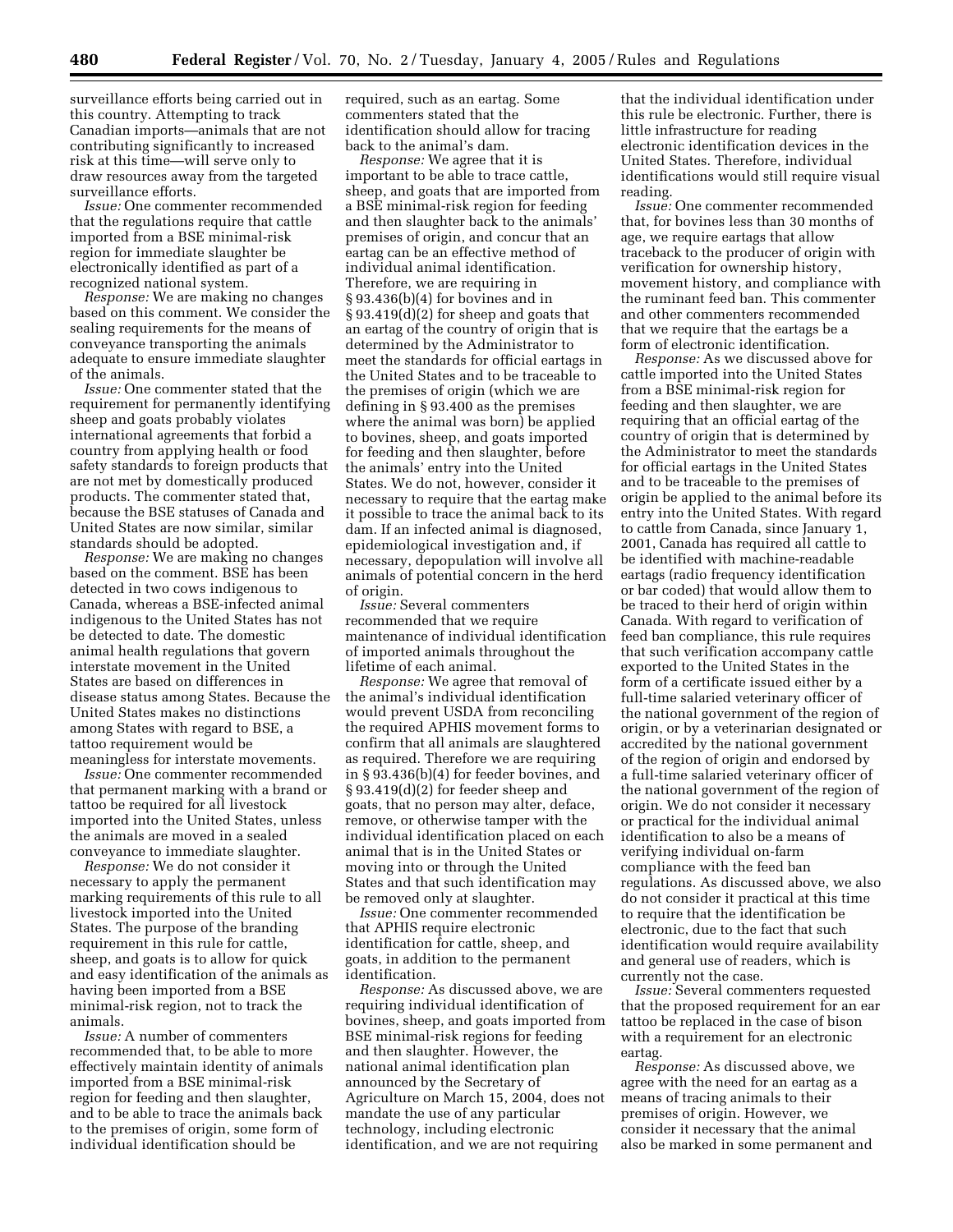easily visible way as having been imported from a BSE minimal-risk region. In the case of bison from Canada, this would be a brand or other permanent ''CAN'' mark on the right hip. The hip brand is necessary so that bovines from a BSE minimal-risk region that are not imported for immediate slaughter can be easily identified as such in feedlots and at slaughter or if they are illegally diverted from the feeder/slaughter chain. The purpose of the mark is to provide permanent identification and eartags cannot be relied upon to be permanent identification.

*Issue:* Several commenters recommended that APHIS allow the use of forms of individual identification other than those specified in the regulations, provided such means of identification are deemed acceptable by the APHIS Administrator. One commenter stated that APHIS should not limit the use of acceptable technologies to identify animals from BSE minimal-risk regions. Instead, APHIS should establish standards for animal identification and traceability systems.

*Response:* We agree that there may be acceptable means of identifying animals in addition to those we are specifying and, as stated above, have provided for approval by the Administrator of other adequate means of identification. At this time, U.S. standards for animal identification and traceability are under development and will be made available for public comment in future rulemaking.

*Issue:* One commenter stated that we should allow retinal vascular imaging as a form of animal identification.

*Response:* At this time, we do not consider retinal scanning alone to provide adequate identification of animals because the scans cannot be performed more than a few hours after death. Due to tissue deterioration, it is extremely difficult to obtain a valid scan.

Movement to Feedlots and Then to Slaughter

*Issue:* We proposed to require that bovines, sheep, and goats imported from a BSE minimal-risk region for feeding and then slaughter be moved directly from the port of entry to a designated feedlot. We proposed to define *designated feedlot* in § 93.400 as ''a feedlot indicated on the declaration required under § 93.407 as the destination of the ruminants imported into the United States.'' Paragraph (b) of § 93.407 requires presentation by the importer of a declaration for imported ruminants that includes, among other

information, the name of the person to whom the ruminants will be delivered and the location of the place to which such delivery will be made. Several commenters asked how APHIS will verify that imported cattle moved to a feedlot were not moved from the feedlot other than to slaughter. Many commenters requested that the regulations include criteria for approval of a feedlot as a designated feedlot. A number of commenters recommended specific criteria for such approval.

*Response:* Based on these comments, we consider it necessary to clarify our intent as to what we meant by a designated feedlot in the proposal and where and how we are using that term in this final rule.

In this final rule, we are still requiring, as proposed, that cattle from a BSE minimal-risk region imported into the United States for feeding and then slaughter (which we refer to as feeder cattle) must be moved from the port of entry to an identified feedlot, but we are not calling that feedlot a ''designated feedlot.'' In our proposal, it was our intent that a feedlot for cattle be ''designated'' only in the sense that it was identified as the location to which the cattle would be moved for feeding and then movement to slaughter. We did not specify criteria for designated feedlots for either cattle or sheep and goats and did not require that cattle from BSE minimal-risk regions be segregated from other cattle at feedlots. Because there has been no demonstrated lateral transmission of BSE from bovine to bovine (the most likely cause or transmission in bovines appears to be through ingestion of infected ruminant protein), we considered it sufficient to ensure that the imported cattle be clearly marked as to country of origin.

FSIS's January 2004 SRM rule, discussed above under the heading ''Measures Implemented by FSIS,'' which requires that SRMs be removed from all cattle at slaughter—both from cattle born and raised in the United States and from imported cattle—further supports the conclusion that it is not necessary to require segregation of imported feeder cattle from U.S. feeder cattle while at a feedlot before slaughter. Individual identification, permanent marking indicating the country of origin, and movement only under an APHIS-issued movement permit (the physical destination of the cattle must be identified on all documents described in § 93.407 and on APHIS Form VS 17–130) will allow monitoring and tracking of the imported cattle as they move from the port of entry to the identified feedlot and then to a

recognized slaughtering establishment. This process is as follows.

*Movement of cattle to feedlots and then to slaughter.* Means of conveyance containing cattle for feeding and then slaughter will be presented to an APHIS port veterinarian at a border port listed in § 93.403(b) or as provided in § 93.403(f). These cattle must be accompanied by the health certificate from the region of origin (in this case Canada) that is required under § 93.405. The health certificate must list the eartag number of each of the animals in the shipment. Additionally, the animals must be accompanied by the certification required from the country of origin under § 93.436(b)(5) regarding the age, feeding history, and identification of the cattle. The means of conveyance must have been sealed in the region of origin with seals of the national government of the region of origin. (The requirement for sealing of the vehicle is discussed below under the heading ''Sealed Means of Conveyance.'')

The APHIS port veterinarian will review the paperwork and inspect the shipment to ensure that it is being imported in compliance with the regulations. The APHIS port veterinarian will then complete and sign APHIS Form VS 17–30, ''Report of Animals, Poultry, or Eggs Offered for Importation.'' (This is a standard form completed by APHIS port veterinarians as certification of the inspection and release of animals offered for importation from any region.) The APHIS port veterinarian will also complete and sign APHIS VS Form 17– 130, ''Permit for Movement of Restricted Animals,'' which will authorize the movement of the animals to a feedlot. The APHIS VS Form 17–130, which must identify the physical location of the feedlot and the individual responsible for the movement of the animal, must also be signed by the owner or the shipper of the animals, to certify that the livestock will be delivered to the consignee without diversion.

The cattle must be moved as a group to the feedlot indicated on the APHIS VS Form 17–130. When the cattle arrive at the feedlot, the seal must be broken only by an accredited veterinarian or by a State or USDA representative or his or her designee. The person breaking the seal will indicate on the APHIS VS Form 17–130 where and when the animals were received and the number of animals received, as well as the date and time the seal was broken. The form will be signed by the person breaking the seal and a copy sent to the APHIS Area Office or Regional Office. APHIS or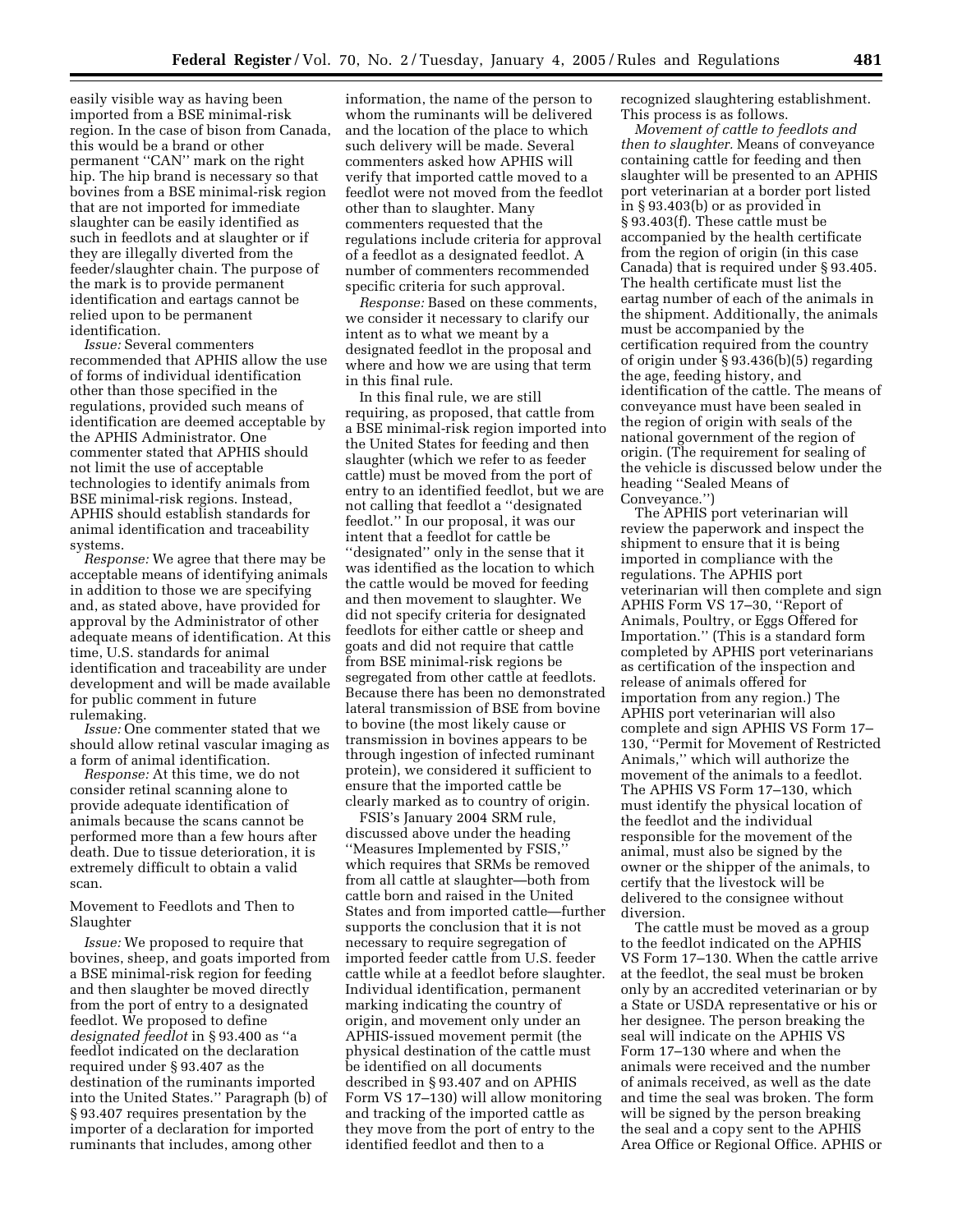State officials may spot-check this process at the feedlot. (In this final rule, we are adding a definition of *State representative* to the definitions in § 93.400 to mean a veterinarian or other person employed in livestock sanitary work of a State or a political subdivision of a State who is authorized by such State or political subdivision of a State to perform the function involved under a memorandum of understanding with APHIS. This definition is consistent with the definition of *State representative* as used elsewhere in the APHIS regulations. Section 93.400 already includes a definition of *accredited veterinarian.*)

Once at the feedlot designated on the import documents and the movement permit, the cattle must remain there until transported to a recognized slaughtering establishment and must not be moved to different feedlots, onto range, or to cattle sales. As provided in § 93.436(b)(4) regarding individual identification by eartag of each animal, the eartag required under this rule must not be removed from any of the animals. The feedlot operator must be able to account for all incoming cattle from BSE minimal-risk regions—those sent to slaughter and those that die at the feedlot.

When the cattle are to be sent to slaughter, an accredited veterinarian or a State or USDA employee must complete APHIS VS Form 1–27 at the feedlot and seal the means of conveyance. The APHIS VS Form 1–27, which must identify the physical location of the recognized slaughtering establishment and the individual responsible for the movement of the animal, must also be signed by the owner or the shipper of the animals, certifying that the livestock will be delivered to the consignee without diversion. This APHIS Form VS 1–27 must accompany the cattle to the slaughtering establishment, along with a copy of the APHIS VS Form 17–130 and the health certificate that accompanied the animals from the port of entry to the feedlot. Upon arrival of the means of conveyance at the slaughtering establishment, a USDA representative will break the seal, complete the APHIS VS Form 1–27, and return all the paperwork that accompanied the animals to either the APHIS Area Office or Regional Office. Although we acknowledge that this process will involve time and costs for the importer and the feedlot owner, it will provide APHIS with a means of monitoring the movement of these shipments. However, following implementation of the National Animal Identification System currently under development, we will

evaluate the effectiveness of tracking these shipments by the national identification system compared to tracking by means of the documents required by this rule. In recognition of the possibility that alternative effective means of monitoring movement may be developed, we are providing in this final rule that the animals shipped must be accompanied by the movement documentation described above or other movement documentation deemed acceptable by the Administrator.

*Movement of sheep and goats to feedlots and then to slaughter.* The requirements in this final rule for the movement of feeder sheep and goats from a BSE minimal-risk region from the port of entry to a feedlot and then to slaughter are the same as those described above for the movement of cattle. However, provisions regarding the feedlots themselves for sheep and goats are more detailed than those for cattle, due to the fact that transmission of BSE among sheep and goats could potentially differ from transmission among bovines. In this final rule, we are using the term ''designated feedlot'' for the feedlot of destination of the sheep and goats. We discuss the criteria and rationale for designated feedlots for sheep and goats below under the heading ''Designated Feedlots for Sheep and Goats.''

*Issue:* With regard to ruminants moved to a U.S. feedlot and then to slaughter, one commenter asked whether APHIS or FSIS would verify that the animals are properly permanently identified.

*Response:* The accredited veterinarian who issues the APHIS VS Form 1–27 for movement to slaughter will verify that the required identification is on the animal and record it on the form.

*Issue:* Several commenters recommended that the regulations require that means of conveyance carrying livestock from BSE minimalrisk regions to feedlots (*i.e.*, feeder cattle) in the United States be sealed at the border. Several commenters questioned why cattle for immediate slaughter must be moved as a group, but those going to a designated feedlot will be allowed to be moved to slaughter at varying times and to different slaughter facilities. The commenters said this defeats the purpose of control over and traceback of imported animals. Another recommended that the rule clarify how bovines from BSE minimal-risk regions sent to designated feedlots will be kept separate from U.S. bovines. Several commenters expressed concern that the potential diversion of feeder cattle would result in their being over 30 months of age when slaughtered. A

number of commenters recommended that the possibility of the diversion of feeder cattle for breeding use could be eliminated by requiring that feeder cattle from BSE minimal-risk regions be neutered before importation. Other commenters recommended that feeder cattle from Canada be required to be moved to quarantined feedlots.

*Response:* All of the above comments were in response to our proposal to allow feeder cattle to be imported from BSE minimal-risk regions provided they were moved to a designated feedlot as a group, then were moved directly to slaughter. These comments were made based on the premise that, to be in accord with the proposed requirements, Canadian feeder cattle needed to be segregated from U.S. feeder cattle. However, because of the identification and movement requirements discussed above and the recent FSIS requirements for the removal of SRMs from all cattle at slaughter in the United States, we do not consider it necessary to segregate Canadian and U.S. feeder cattle.

However, as an added safeguard that the animals are moved directly from the port of entry to a feedlot and from the feedlot to a recognized slaughtering establishment, we are requiring in this final rule that means of conveyance carrying feeder cattle from the U.S. port of entry to a feedlot have been sealed in the region of origin with seals of the national government of the region of origin. We are providing that such seals must be broken only at port of entry by the APHIS port veterinarian or at the feedlot by an accredited veterinarian or a State or USDA representative or his or her designee. If the seals are broken by the APHIS port veterinarian at the port of entry, the means of conveyance must be resealed with seals of the U.S. Government before being moved to the feedlot. We are also requiring that means of conveyance carrying cattle from the feedlot to a slaughtering establishment be sealed with seals of the U.S. Government before leaving the feedlot.

*Issue:* One commenter stated that neutered male animals should be allowed to utilize range resources without having to go directly to confined feedlots.

*Response:* This rule requires that the physical location of the cattle be identified. Because of the inherent difficulties involved in identifying and gathering those cattle on range that were imported from a BSE minimal-risk region and must be slaughtered before they are 30 months of age, we are not providing that feeder cattle imported from a BSE minimal-risk region may be placed on range. They must be put into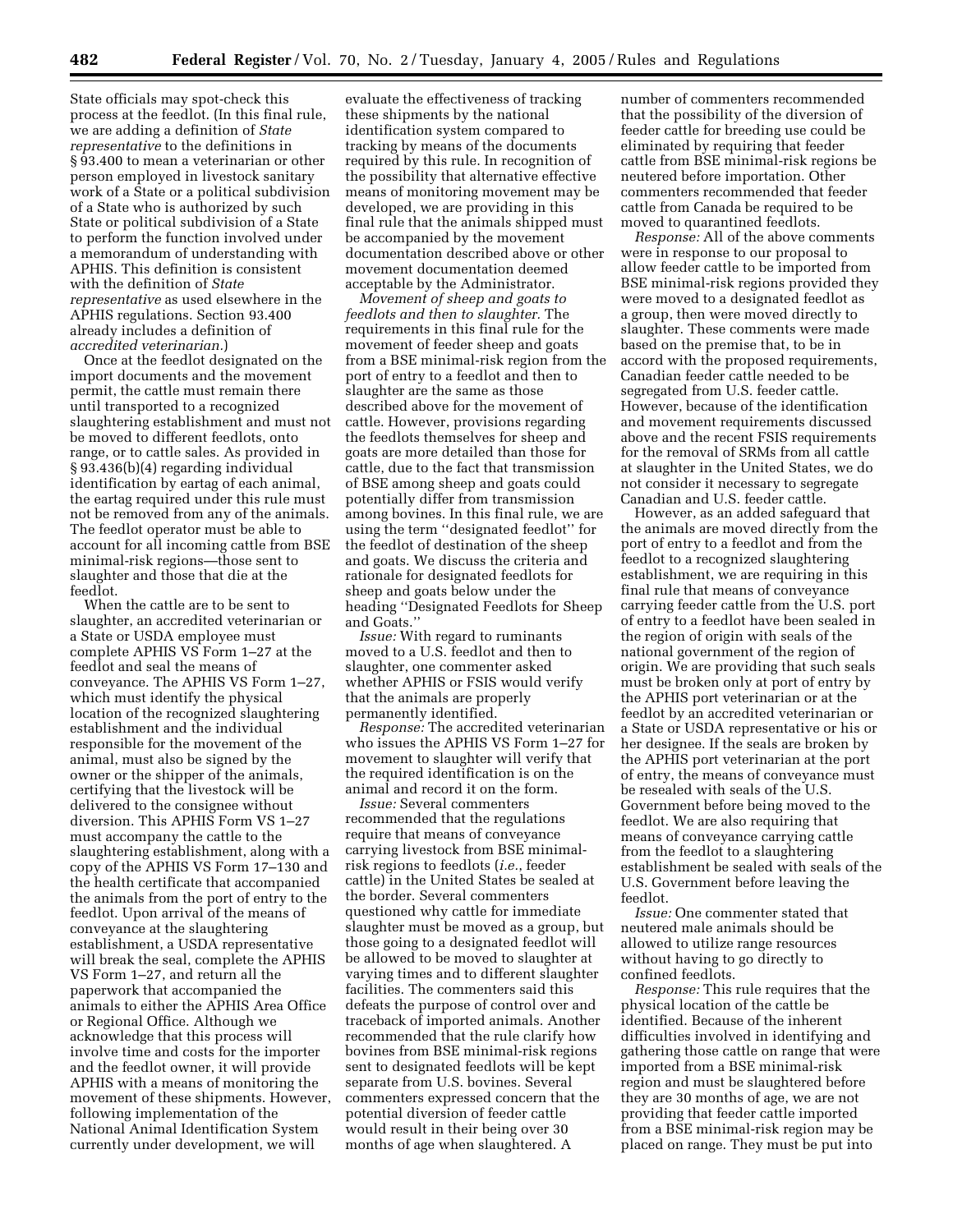the feedlot identified on the APHIS movement permit and other accompanying documentation to help ensure they are slaughtered in a timely manner.

Maximum Age of Cattle, Sheep, and Goats Imported From a BSE Minimal-Risk Region

*Issue:* APHIS proposed to limit live cattle imported from a BSE minimal-risk region to those that would be less than 30 months of age at slaughter. A number of commenters expressed concerns regarding that maximum age. The commenters stated that, because there have been multiple detections of BSE in cattle less than 30 months of age in Europe and Japan, APHIS should decrease the maximum age for imports. Recommended maximums ranged from 18 to 28 months of age. Several commenters requested that APHIS more comprehensively state and validate the scientific basis for determining that cattle in the 20 to 30 month age range do not present a risk of BSE. Another commenter cited evidence from Britain that the commenter said indicates some cattle may be fast incubators of the disease and, therefore, have the potential to introduce detectable levels of BSE into the food chain. One commenter expressed concern that, because bulls are routinely slaughtered at 19 to 22 months old, they may be too young to test positive for the disease, even though those animals may be infected with BSE. One commenter stated that with prion diseases, the incubation time tends to become shorter the longer a specific prion has been circulating within a species.

*Response:* As discussed in our proposal, pathogenesis studies—where tissues obtained from orally infected calves were assayed for infectivity have illustrated that levels of infectious BSE agent in certain tissues vary with the age of an animal. Infectivity was not detected in most tissues in cattle until at least 32 months post-exposure. The exception to this is the distal ileum (a part of the intestines), where infectivity was confirmed in the experimentally infected cattle as early as 6 months postexposure, and the tonsils, where infectivity was confirmed at 10 months post-exposure.

Research demonstrates that the incubation period for BSE in cattle is linked to the infectious dose received *i.e.,* the larger the infectious dose received, the shorter the incubation period. While some cases of BSE have been found in cattle less than 30 months of age, these are relatively few and have occurred in countries with significant levels of circulating infectivity (*i.e.,*

where infected ruminants are used for feed for other ruminants, which in turn become infected).

In our proposal, we set out a list of standards we will use to evaluate the BSE risk from a region and determine whether it is appropriate to classify that region as a region of minimal-risk for BSE. We stated that we would use these standards as a combined and integrated evaluation tool, basing a BSE minimalrisk classification on the overall effectiveness of control mechanisms in place (*e.g.,* surveillance, import controls, and a ban on the feeding of ruminant protein to ruminants). Given the low level of circulating infectivity in minimal-risk regions, we proposed a 30 month age limit for cattle and proposed that the intestines be removed from those imported cattle. As discussed already, following the detection of a BSE-positive cow in Washington State in December 2003, FSIS implemented additional measures to protect the human food supply in the United States—including a requirement that SRMs be removed from all cattle—and prohibited the use of SRMs in human food.

Under these circumstances, we continue to consider 30 months of age to be the appropriate age threshold for removal of most SRMs. We are evaluating whether cattle over 30 months of age could be safely imported into the United States from a BSE minimal-risk region under the same conditions as younger cattle, since SRM removal is now standard operating procedure for all cattle 30 months of age and older that go to slaughter in the United States. However, we are not making a change with regard to live cattle over 30 months of age in this final rule, because, as stated in our March 8, 2004, notice, we are currently evaluating the appropriate approach regarding live cattle other than those specified in our proposal and intend to address that issue in a supplemental rulemaking proposal in the **Federal Register.**

*Issue:* Several commenters asked why we proposed that live sheep and goats 12 months of age and older would not be allowed importation into the United States. One commenter noted that we said in our proposal that we would allow cattle less than 30 months of age to be imported from BSE minimal-risk regions because BSE infectivity was not detected in most tissues in cattle until at least 32-months post-exposure to the agent. In contrast, said the commenter, although we stated BSE infectivity has not been demonstrated in most tissues in sheep and goats until 16 months postexposure, we proposed to prohibit the

importation of live sheep and goats 12 months of age or older from a BSE minimal-risk region. The commenter noted that APHIS was establishing a safety margin of 2 months for cattle (6.25 percent) (32 months/30 months), but 4 months (25 percent) for sheep and goats. The commenter requested that APHIS provide the scientific basis for determining whether this distinction is significant.

*Response:* As noted above, research has indicated that the levels of infectious agent in certain tissues vary with the age of an animal. Infectivity in cattle was not detected in most tissues until the animal was at least 32 months post-exposure. In sheep and goats, infectivity has not been demonstrated in most tissues until 16 months of age post-exposure. The 30-month age limit for cattle imported from minimal-risk regions is accepted internationally in BSE standards set by various countries and is consistent with OIE guidelines and target surveillance (Ref 23). We proposed a 12-month age limit for sheep and goats based on the research regarding infectivity in such animals and, practically speaking, because 12 months is consistent with the age at which lambs are generally sent to slaughter.

*Issue:* Several commenters recommended that, rather than using the age of an animal as a risk mitigation measure, APHIS should follow OIE guidelines that allow the movement of cattle born after an effective feed ban was implemented, provided appropriate risk mitigation measures are applied during slaughter and processing.

*Response:* The import conditions proposed by APHIS for importation of bovines for immediate slaughter from BSE minimal-risk regions included several restrictions, including both age of the animal and the requirement that the animal not be known to have been fed ruminant protein. Those conditions were analyzed together in our risk analysis, which did not differentiate among the efficacy of the alternative risk mitigation options. Based on that analysis of risk, we are including both conditions in this final rule.

*Issue:* One commenter asked if, since the May 2003 diagnosis of a BSE infected cow, CFIA has tested a statistically ''responsible'' number of brains of cattle less than 30 months of age in order to state with confidence that the region does not have younger animals that would test positive, as has happened in the United Kingdom and Japan.

*Response:* APHIS published a risk assessment in November 2003 that discussed the risks and identified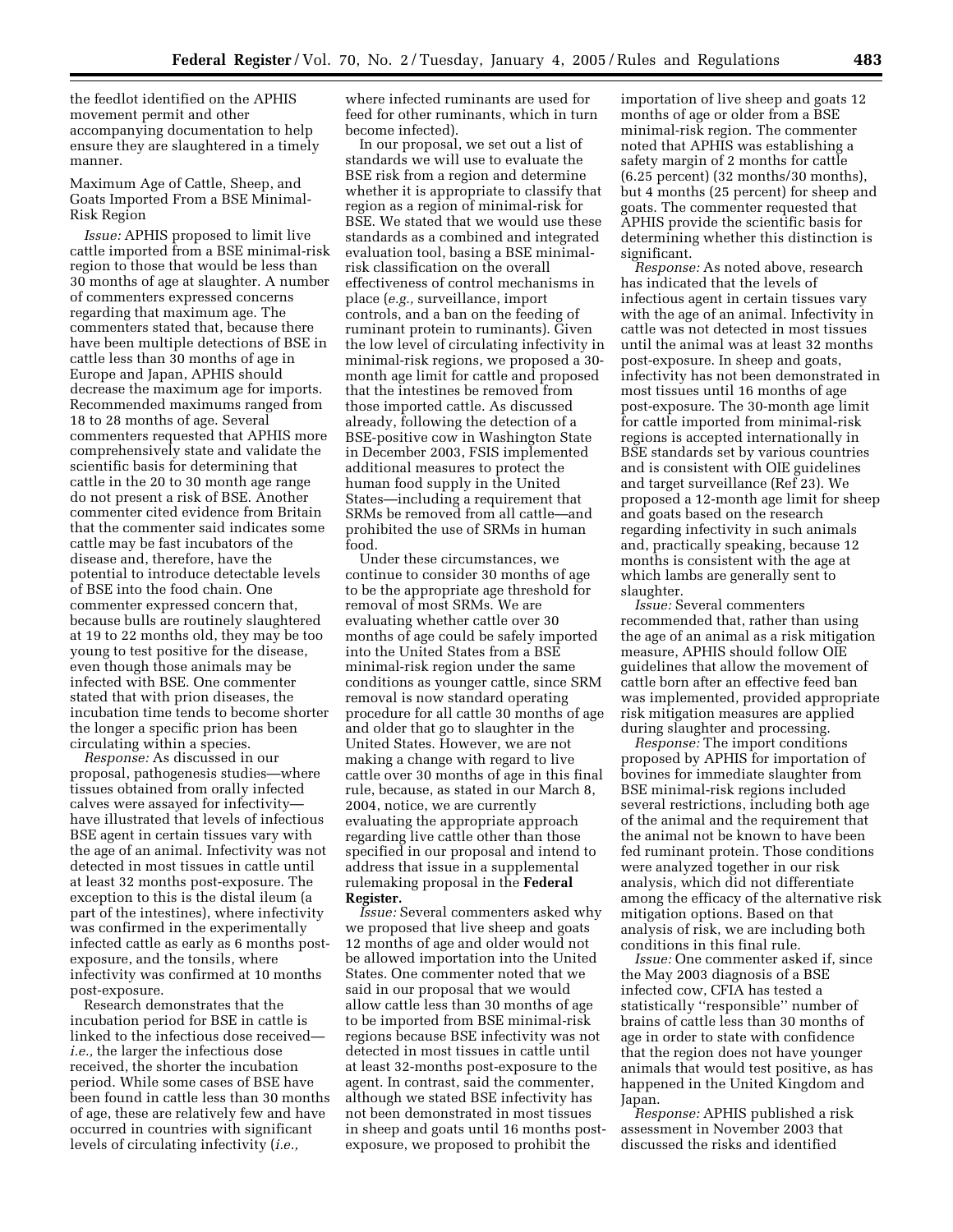mitigation measures necessary for the import of certain live cattle and products from minimal-risk countries, and does not consider such testing on the part of Canada to be necessary before importation of these commodities. Experience in the United Kingdom and other parts of Europe in dealing with widespread BSE outbreaks, unlike the limited number of infections in Canada, has shown that testing cattle that are non-ambulatory, dead on the farm, or showing clinical signs consistent with BSE is the method most likely to disclose BSE if it is present in the cattle population. If BSE is not detected through testing of such ''highrisk'' animals, there is little or no benefit to testing other cattle populations. It should be noted that CFIA, like APHIS, has conducted active surveillance since 1992 and implemented an expanded surveillance program on June 1, 2004. As of December 1, 2004, a total of more than 15,800 samples had been obtained in Canada, all with negative results for BSE.

Verification and Enforcement of Age Limits

*Issue:* For ruminants entering the United States from a BSE minimal-risk region for immediate slaughter, one commenter recommended that U.S. border officials and the receiving slaughtering establishment accept the age verification prepared by accredited Canadian veterinarians in order to expedite movement of the animals from the source feedlot to the slaughtering establishment. The commenter stated that such expeditious movement is important both from an animal welfare perspective and a product quality perspective. Conversely, another commenter indicated that USDA veterinarians should have the option of refusing entry to any cattle that appear to be 30 months of age or older.

*Response:* As with the importation of all livestock into the United States, APHIS port veterinarians will be responsible for assuring that shipments of animals presented for import fulfill all necessary import requirements before their release from the border port. However we agree with the commenter who stated that verification of the animals' age can be made based on review of the certificate that is required by this rule to accompany the shipment of live bovines, sheep, and goats from BSE minimal-risk regions. Further, we agree that verification by means of the certificate will expedite movement of the animals to their destination.

Therefore, instead of requiring, as we proposed in  $\S 93.436(a)(4)$  and  $(c)(4)$  for bovines and sheep and goats,

respectively, that means of conveyance that are used to move the animals to immediate slaughter be sealed with seals of the U.S. Government at the port of entry, we are requiring in § 93.436(a)(4) for bovines and § 93.420(a) for other ruminants that the means of conveyance be sealed in the region of origin with seals of the national government of the region of origin. Such animals will undergo visual inspection by U.S. inspectors at the port of entry while they are in the means of conveyance. However, we are also providing in those sections that if U.S. inspectors at the port of entry consider it necessary to unseal the means of conveyance, the means of conveyance must be resealed with seals of the U.S. Government.

Also, as discussed below under the heading ''Sealed Means of Conveyance,'' we are requiring that bovines, sheep, and goats imported from a BSE minimal-risk region for movement to a feedlot be moved in a means of conveyance that is sealed with seals of the national government of the region of origin. As with animals imported for immediate slaughter, such animals will undergo visual inspection by U.S. inspectors at the port of entry while they are in the means of conveyance and, as with animals imported for immediate slaughter, if U.S. inspectors at the port of entry consider it necessary to unseal the means of conveyance, the means of conveyance must be resealed with seals of the U.S. Government.

*Issue:* Several commenters stated that determining the age of animals is not an exact science and that USDA should more clearly set out how it expects to enforce the 30-month age limit for slaughter.

*Response:* Under this rule, cattle imported from a BSE minimal-risk region must be accompanied by certification by an authorized veterinary representative of the region of origin that the animals entering the United States are less than 30 months of age. In its January 2004 SRM rule, FSIS explained that the Agency's inspection program personnel will confirm the age of cattle, both of U.S. and foreign origin, that are slaughtered in official establishments, by means of documentation that identifies the age of the animal and, where necessary, by examination of the dentition of the animal to determine whether at least one of the second set of permanent incisors has erupted (the permanent incisors of cattle erupt from 24 to 30 months of age).

*Issue:* A number of commenters asked what will be done with imported feeder cattle if they are determined to be over

30 months of age when received for slaughter.

*Response:* If FSIS concludes the animals are 30 months of age or older, or if it cannot be determined that the animals are less than 30 months of age, all SRMs will be removed, which would include brain and central nervous system tissue, along with the animal's tonsils and the distal ileum of the small intestine. FSIS will notify APHIS when such situations arise and APHIS will initiate enforcement action as appropriate. As we noted in APHIS'' March 2004 notice reopening the comment period on the proposed rule, APHIS is currently evaluating the appropriate approach regarding live cattle 30 months of age and older and intends to address that issue in a supplemental rulemaking in the **Federal Register.** (Please note: Although the wording we used in our notice did not specifically state the live animals we would evaluate for potential future rulemaking would be cattle and other animals other than those already included in the proposal, we consider our intent to have been clear in the context of the issues discussed in that notice.)

Importation of Cattle Other Than Those Going to Slaughter

*Issue:* Our proposed rule provided that all ruminants would be prohibited importation from a BSE minimal-risk region, except for those imported in accordance with the provisions of the proposed rule. The only bovines for which conditions for importation were included in the proposed rule were those being moved either directly to slaughter or to a designated feedlot for further feeding before slaughter. In both cases, the proposed provisions limited importation to bovines that would be less than 30 months of age at slaughter. Similar provisions were proposed for sheep and goats that would be less than 12 months of age at slaughter. In effect, this provided for the continued prohibition on the importation of breeding cattle, sheep, and goats from Canada that APHIS imposed following the diagnosis of a BSE-infected cow in that country in May 2003.

Several commenters supported a continued prohibition on the importation of breeding cattle from Canada. One commenter stated that such animals should not be allowed into the United States from Canada until the year 2012, 15 years after the implementation of the feed ban in that country.

Many commenters, however, stated that the regulations should allow the importation from a BSE minimal-risk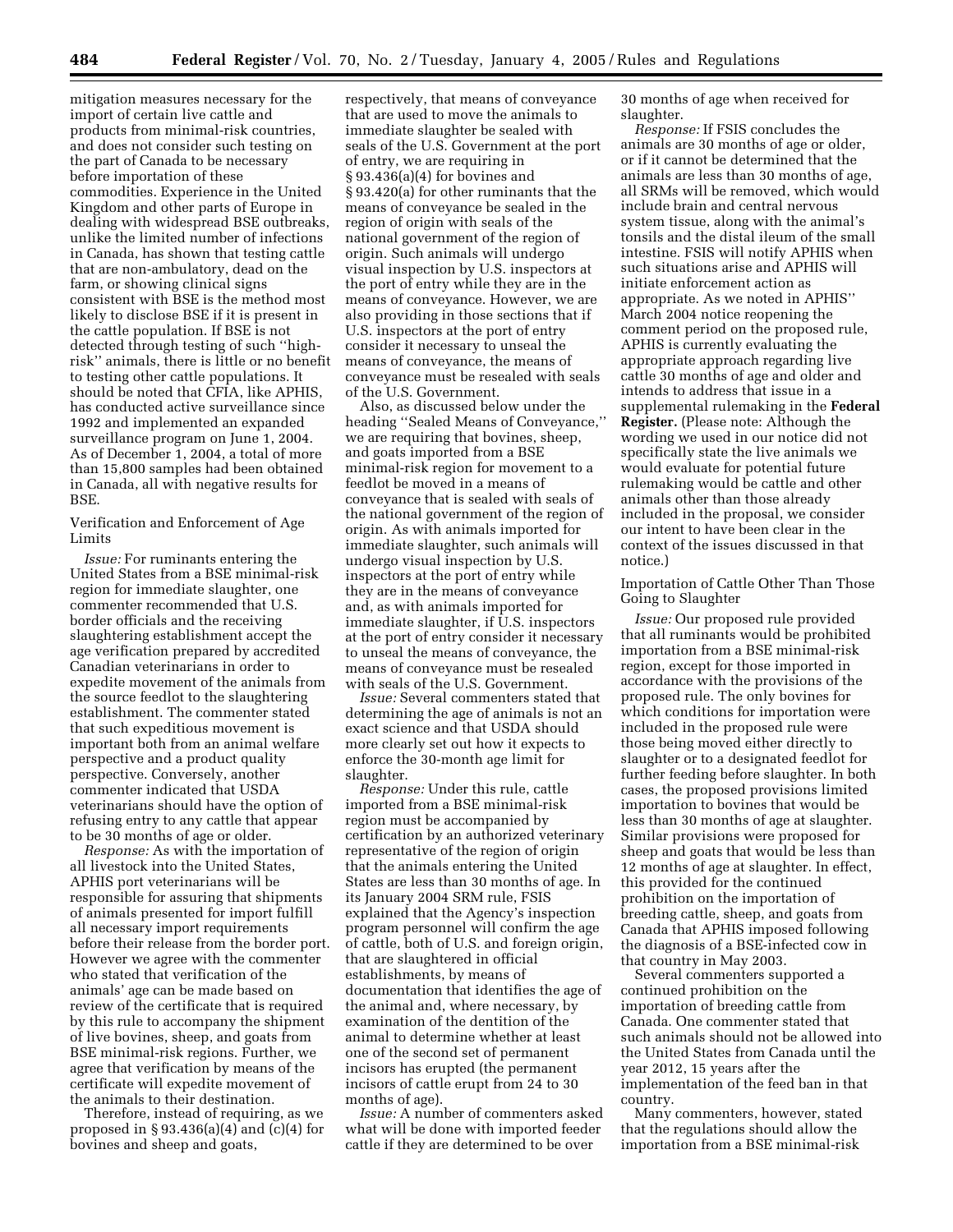region of cattle intended for other than immediate slaughter or slaughter after further feeding. One commenter recommended that APHIS open the border to breeding stock under 36 months of age. Another commenter recommended that cattle born after 2000 be allowed importation. A number of commenters stated that live cattle born after implementation of the feed ban in the BSE minimal-risk region should be allowed importation. Others said that cattle that were born before implementation of the feed ban, but other than in a high-risk area of the BSE minimal-risk region, should be allowed importation. Several commenters stated that no importation measures over and above the exporting country's being a BSE minimal-risk region would be necessary if the United States requires the removal of all SRMs upon slaughter in this country.

A number of commenters recommended more specific conditions under which breeding cattle should be allowed importation from BSE minimalrisk regions generally or from Canada specifically. One commenter requested that the importation be allowed for cattle that are temporarily brought to the United States for livestock expositions. Some of the other conditions recommended by commenters are the same ones we proposed to apply to the importation of ''feeder'' or ''fed'' cattle, such as that the animal was born after implementation of the feed ban and was not known to have been fed prohibited ruminant protein. In addition, several commenters recommended that the animal have permanent identification traceable back to the dam and herd of origin and not be progeny of a BSE suspect or confirmed animal. One commenter recommended that identification be in the form of an electronic eartag. Another commenter expressed confidence that breeding cattle imported from a BSE minimal-risk region could be adequately monitored using a permit process along with health certification before importation and by requiring recordkeeping by importers of animal transfers or disposal, including use in the food chain.

Another commenter requested that the regulations allow the importation of registered cattle that were born in the United States and were taken to Canada at least 1 year following implementation of the ruminant feed ban in Canada, and also their offspring. The commenter provided suggested means of verifying the origin of the animal, including a tattoo of the breed registration number and accompaniment by the animal's registration certificate. Another commenter requested that U.S. origin

cattle that are stranded in Canada be allowed to return to the United States if accompanied by a certification by the Government of Canada that, in accordance with Canada's feed ban, the animals have been not been fed ruminant protein while in that country.

One commenter recommended that cattle over 30 months of age be allowed importation if the animals have tested negative for BSE. One commenter recommended allowing the importation of breeding stock that are found to be negative to a new BSE test.

One commenter stated that pregnant heifers should be allowed importation if, after calving in the United States, the heifers are slaughtered before reaching 30 months of age. One commenter recommended allowing the importation of breeding cattle under 30 months of age or, alternatively, donor dams born in the United States and owned by U.S. producers. At the minimum, stated the commenter, such donor dams should be eligible to be returned to the herd of the owner, along with offspring resulting from embryo transfer.

One commenter stated that, because BSE is not transmitted horizontally, the regulations should allow for the temporary importation of cattle into the United States for purposes such as livestock shows and rodeos, breeding, and semen collection, as long as the animal has permanent identification and tracking is carried out that the Administrator deems appropriate to ensure that the animal is returned to its country of origin.

*Response:* We have carefully reviewed and considered the commenters' requests to allow the importation of cattle other than cattle less than 30 months of age for immediate slaughter and cattle imported for feeding and then slaughter at less than 30 months of age. As we stated in our March 8, 2004, notice, we are currently evaluating the appropriate approach regarding other live cattle and intend to address that issue in a separate proposed rule in the **Federal Register.** We are taking the information provided by commenters into consideration in conducting the evaluation. However, at this time, we are making no changes in this final rule to allow the importation of cattle from BSE minimal-risk regions other than those for immediate slaughter, or for feeding then and slaughter, at less than 30 months of age.

There is no BSE test for live animals at this time. The risk assessment made available by APHIS in conjunction with the November 2003 proposed rule assessed the risk of resuming trade in designated ruminants and ruminant products from Canada. The analysis was

conducted primarily in the context of feeder animals imported for slaughter. Special circumstances that might relate to breeding animals were not addressed. The analysis considered various risk factors associated with feeder animals for slaughter and mitigations of those risks. The age of the animal and the effect of a feed ban were two of the most significant factors. APHIS determined that cattle that are less than 30 months of age are unlikely to have infectious levels of the BSE agent and that animals born after the feed ban was implemented are unlikely to have been exposed to the infectious agent. The combination of these factors caused us to conclude that we could safely import cattle for feeding and slaughter or for immediate slaughter that (1) were less than 30 months of age; (2) were subject to a ruminant feed ban; (3) were imported through designated ports of entry and, if moved directly to slaughter, were moved in a sealed means of conveyance; (4) were accompanied from the port of entry to a recognized slaughtering establishment by VS Form 17–33, or were accompanied by an APHIS Form VS 17– 130 for movement to the feedlot designated on the import documents and by APHIS Form VS 1–27 for movement from the feedlot; (5) were moved as a group to either a designated feed lot or recognized slaughtering establishment and (6) had their intestines removed at slaughter.

The assessment did not consider the effects of these risk mitigation measures individually. Because we did evaluate the individual effects of these mitigation measures and the fact that we did not address the special circumstances related to breeding animals in our risk analysis, at this time we are not providing for the importation of such animals from BSE minimal-risk regions.

# Request for Bans on Imports of Live Animals

*Issue:* Several commenters expressed concern regarding the importation of any live cattle from Canada and requested that the importation of such animals continue to be prohibited. One commenter questioned how we can be certain that live animals from Canada are not affected by BSE, given there is currently no method available for testing live animals for the disease.

*Response:* We acknowledge there are currently no approved live animal tests for BSE. However, our comprehensive analysis and evaluation leads firmly to the conclusion that the conditions specified in this rule for the importation of ruminants and ruminant products from BSE minimal-risk regions will be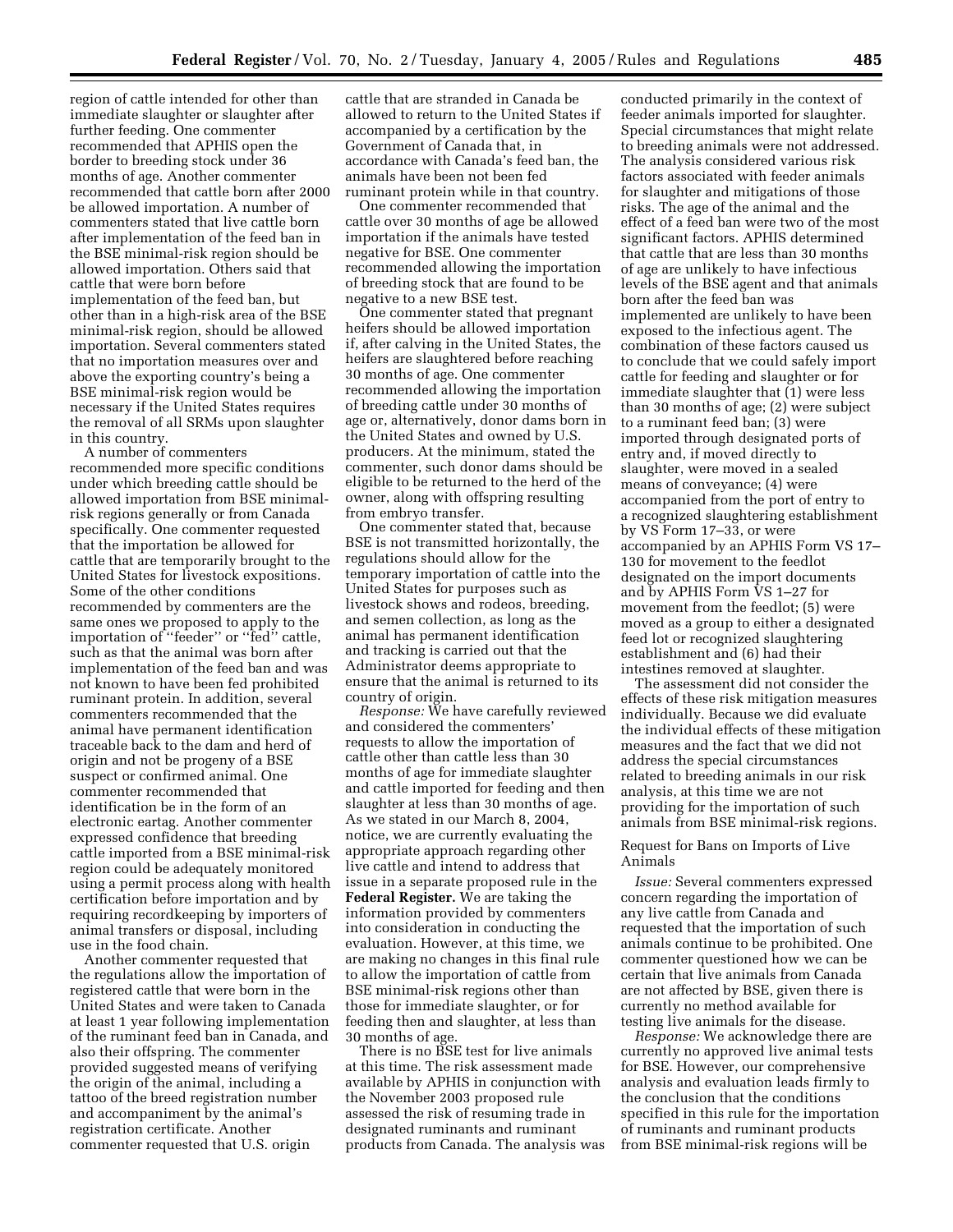effective and will protect against the introduction of BSE into the United States. In our proposal, we set out a list of standards we would use to evaluate the BSE risk from a region and determine whether it is appropriate to classify that region as a region of minimal-risk for BSE. We stated that we would use these standards as a combined and integrated evaluation tool, basing a BSE minimal-risk classification on the overall effectiveness of control mechanisms in place (*e.g.,* surveillance, import controls, and a ban on the feeding of ruminant protein to ruminants).

In addition, we proposed individual risk mitigation measures for specific commodities, including live animals intended for importation from BSE minimal-risk regions, to further protect against the introduction and transmission of BSE in the United States. For live animals, such measures include: Maximum age requirements, movement restrictions and use within the United States, identification requirements, and removal of SRMs. As noted, our proposed rule specified removal of the intestines. However, FSIS has since issued regulations regarding SRM removal in all cattle slaughtered in the United States, including the removal of the tonsils and distal ileum in cattle of any age.

Canada has implemented strong measures to guard against the introduction, establishment, and spread of BSE among cattle in that country, to detect infected animals through surveillance, and to protect the Canadian animal and human food supplies. Among other things, Canada has taken the following actions: Maintenance of stringent import restrictions since 1990; prohibition of the importation of live ruminants and most ruminant products from countries that have not been recognized as free of BSE; surveillance for BSE since 1992; implementation of a feed ban in 1997 that prohibits the feeding of most mammalian protein to ruminants; and extensive epidemiological investigations after the case of BSE in May 2003 and the Canadian origin case in Washington State in December 2003. Given these and other measures taken by Canada (*e.g.,* requirements for removal of SRMs), and the conditions in this rule for the importation of ruminants and ruminant products from BSE minimalrisk regions, it is highly unlikely BSE would be introduced through the importation of live cattle for immediate slaughter or for feeding and slaughter under this rule.

*Issue:* One commenter stated that, because every infected cow in North America has been a Holstein cow from Canada, APHIS should specifically prohibit the importation of dairy (in general, Holstein) cows. Another commenter stated that the differences between the risk profiles of dairy and beef cattle should be taken into account; that the feeding practices of dairies are more risky than those used by beef producers. The commenter requested that APHIS increase BSE testing for dairy cattle.

*Response:* We are making no changes based on these comments. (It should be noted that, contrary to the commenter's statement, the cow that was diagnosed as BSE-infected in Alberta Canada in May 2003 was a beef cow and not a Holstein cow.) BSE is spread primarily through the use of ruminant feed containing protein and other products from ruminants infected with BSE. In cattle, oral ingestion of feed contaminated with the BSE is the only documented route of field transmission of the disease (Ref 24). Although there is no evidence to indicate that the breed of cattle is a risk factor for BSE, there is some evidence that the use of BSEcontaminated ruminant protein results in an increased risk of BSE in dairy cattle compared to beef cattle. However, this is most likely due to the differences in feeding practices between dairy and beef producers, because dairy cattle routinely receive high-protein feeds during milk production. In regions with an effective feed ban on ruminant protein, the differences in feeding practices should not significantly increase the level of risk, given that no ruminant protein is fed to either beef or dairy cattle.

*Issue:* One commenter stated that APHIS should prohibit the importation for slaughter of any foreign animal born before the feed ban that is intended for human consumption or rendering. Another commenter stated the cattle born in Canada in a high-risk area before implementation of that country's feed ban should be prohibited importation.

*Response:* From the context of the first comment, it appears the commenter is referring only to the importation of bovines. Practically speaking, the guidelines of both commenters will be met by the combination of the required feed ban and the provision limiting the importation of bovines to those less than 30 months of age.

# Importation of Cattle for Subsequent Export of Meat

*Issue:* One commenter stated that we should allow the importation of live cattle for slaughter through eastern U.S./ Canadian border ports and allow the

meat to be exported to Canada for use at fast food outlets.

*Response:* We are making no changes based on the comment. We consider it necessary to apply the same risk mitigation measures regarding the importation of cattle from Canada for slaughter regardless of the intended destination of the meat derived from the animals. With regard to exportation of beef to Canada, this rule does not place any restrictions on the export to Canada of meat from cattle slaughtered in the United States. Those meat commodities that can be exported to Canada from the United States can be found at *http:// www.inspection.gc.ca.*

#### Cattle Importations From Any Region

*Issue:* One commenter stated that all beef cows imported into the United States from any country should be processed as a group.

*Response:* Our proposal concerned the importation of live ruminants and ruminant products from regions that present a minimal risk of introducing BSE into the United States. Requirements regarding the importation of beef cows from elsewhere in the world are beyond the scope of this rulemaking.

#### Importation of Veal Calves

*Issue:* Several commenters recommended that veal calves not be subject to the ban on the importation of live ruminants from Canada that the United States established in May 2003, because veal calves are a low-risk commodity due to their diet and their age at slaughter.

*Response:* Veal calves are eligible for importation into the United States under this rule.

#### Basis for Restrictions on Sheep and Goats

*Issue:* In § 93.436(b) and (c) of our proposed rule, we proposed to allow the importation of sheep and goats from a BSE minimal-risk region for either immediate slaughter or for feeding and then slaughter, provided specified conditions were met. These conditions included, among others, the requirements that the sheep or goats be less then 12 months of age when slaughtered and not have been known to have been fed ruminant protein, other than milk protein, during their lifetime. Additionally, we proposed to require that sheep and goats imported for feeding and then slaughter be moved directly from the port of entry to a designated feedlot and then to slaughter.

A number of commenters recommended that, because the OIE guidelines do not specifically address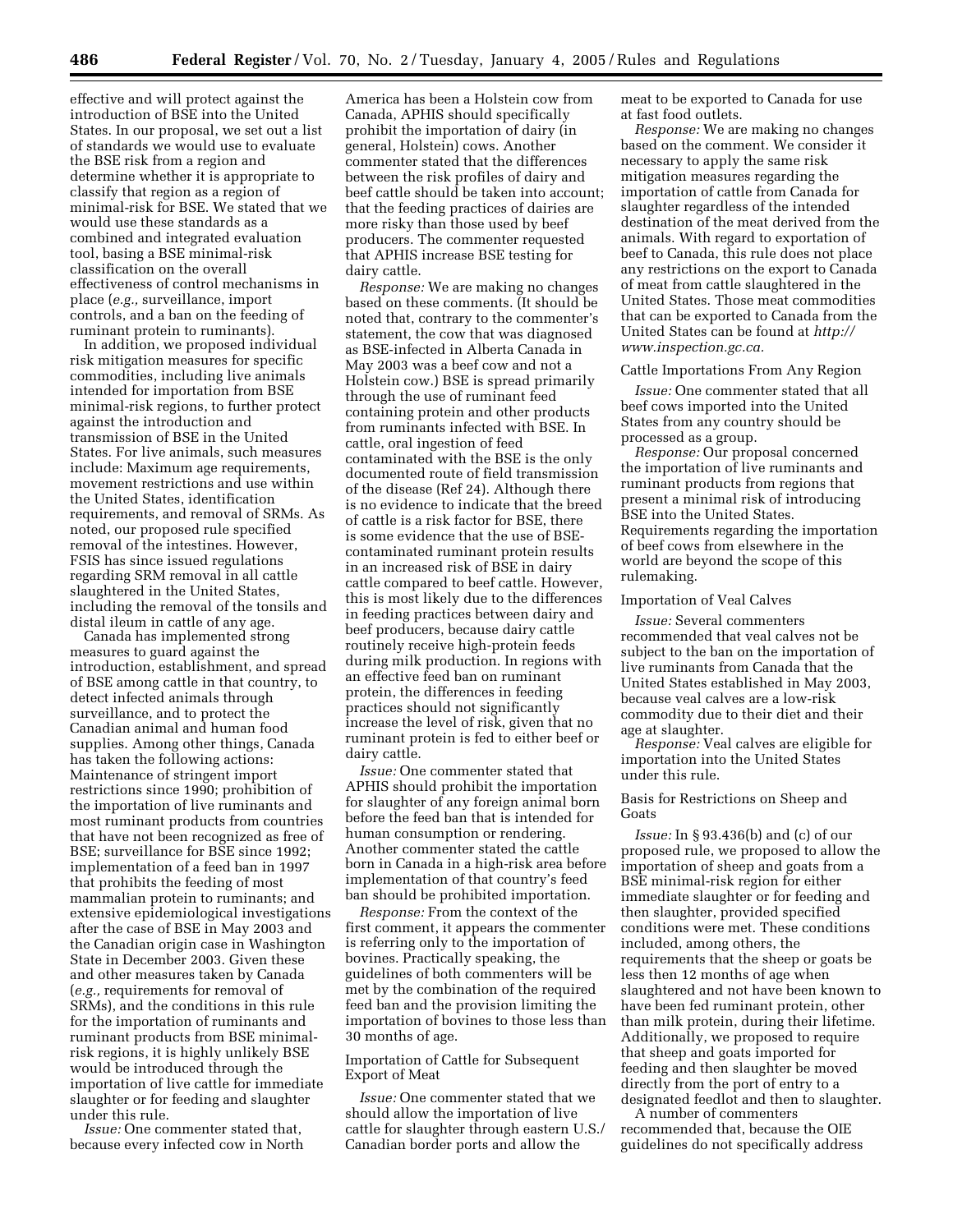sheep or goats with regard to BSE, the importation of sheep and goats from BSE minimal-risk regions not be restricted.

*Response:* We are making no changes based on this comment. Of the family of TSE diseases, one that has been known to occur naturally in sheep and goats is scrapie. With regard to sheep and goats and scrapie, the OIE guidelines recommend that all animal TSEs be considered when doing a risk assessment for the scrapie status of a country. There is currently less than complete understanding of the exact nature of TSEs and, in particular, their capability to cross species lines or adapt to new species; however, one theory is that BSE originated from scrapie (Ref 25). The OIE *Terrestrial Animal Health Code* (the OIE Code) discourages the importation of breeding animals from countries with scrapie or risk factors for TSEs in small ruminants, unless the animal originated from a scrapie-free flock. Because Canada is not free of TSEs, it is appropriate under the OIE Code to restrict the importation of breeding sheep and goats from Canada or any region that is not free of TSEs in sheep and goats or that has not conducted adequate surveillance to establish freedom. It is also appropriate to establish measures to prevent the diversion of imported feeder sheep or goats into breeding flocks in the United States. Since natural scrapie and the TSE in sheep caused experimentally by the BSE agent can't be differentiated by current routine diagnostic tests, APHIS intends to develop proposed rulemaking that would regulate for all TSEs in sheep and goats in this manner. In order to reestablish trade in low-risk sheep and goat commodities from BSE minimal-risk regions in a timely manner, we are addressing sheep and goats imported for immediate slaughter and for feeding and then slaughter in this rulemaking.

*Issue:* A number of commenters recommended that breeding, feeder, and slaughter sheep and/or goats of any age, or feeder sheep and/or goats of any age be allowed unrestricted entry from a BSE minimum-risk region. Other commenters recommended that such animals be allowed entry if they were born after the implementation of a ruminant feed ban in the region, were not known to have been fed protein prohibited by the required feed ban, and are permanently identified in such a way that would allow tracing back to the dam and flock of origin. Several commenters recommended that breeding sheep and goats under 12 months of age be allowed importation. One commenter recommended that any

sheep from a scrapie-monitored premises or sheep of any age that have been genotyped for scrapie resistance be allowed entry into the United States from a BSE minimal-risk region.

*Response:* Sheep and goats over 12 months of age, such as breeding sheep and goats, were addressed in our risk assessment as animals with the potential to have infectious levels of the BSE agent. We consider it necessary to require risk mitigation measures to ensure that such animals do not introduce BSE into the United States. We are currently evaluating the type of mitigation measures needed to control risks associated with these animals and may conduct rulemaking in the future regarding the requirements necessary for the safe importation from BSE minimalrisk regions of such animals.

*Issue:* One commenter questioned the advisability of allowing the importation from BSE minimal-risk regions of live sheep and goats younger than 12 months of age, stating that BSE infectivity has been shown to be more widely distributed in sheep tissue than in that of cattle.

*Response:* Although the commenter is correct that results from experimental infections of sheep have shown that the BSE prion is more widely distributed in sheep tissues than in cattle, infectivity could not be demonstrated in most tissues until at least 16 months postexposure to the agent.

#### Sheep and Goats and Other TSEs

*Issue:* Several commenters questioned how the proposed requirements for the importation of sheep and goats from BSE minimal-risk regions relate to other sections of APHIS animal import regulations, particularly those with regard to scrapie, a TSE for which there are import restrictions in part 93 and for which an eradication program exists in the United States. One commenter recommended that Canada be required to implement a country-wide scrapie eradication program identical to the U.S. system, along with an active surveillance system that meets or exceeds U.S. criteria and numbers. The commenter stated that such an eradication and surveillance system would reduce risk and eventually eradicate scrapie in the Canada, as well as any other variant TSE expressed in a manner clinically similar to scrapie, thereby reducing the risk of BSE entering the United States through the importation of sheep from Canada.

*Response:* We agree with the commenter that a strong scrapie program in Canada will mitigate scrapie and possibly BSE risks for the United States. Historically, the United States

has not significantly restricted the movement of sheep and goats into the United States from Canada with regard to TSEs because our ongoing bilateral trade relationship made it likely that our countries shared the same scrapie types and because both countries have maintained similar control and eradication programs for scrapie and prevention programs for BSE. Since the occurrence of BSE in two native Canadian cows, there is a now a very small risk that Canadian sheep and goats might have been exposed to BSE in feed and that BSE or a variant scrapie type may have been transmitted to sheep or goats, and an even more remote risk that BSE or a variant of BSE has become established through lateral transmission to other sheep and goats. We note that strong, although not mandatory, programs exist in Canada for surveillance and certification of sheep and goats with regard to scrapie. Although the proposed rule did not address the possible relationship of these programs in Canada to requirements for importing sheep and goats from minimal-risk regions for BSE, we consider it appropriate to restrict the importation of sheep and goats from BSE minimal-risk regions if certain conditions exist for those animals with regard to BSE or scrapie.

Because of the differing nature of the BSE risk in sheep and goats as compared to that in bovines, we have reconsidered placing the import conditions for live sheep and goats from BSE minimal-risk regions in § 93.436 as proposed (''Ruminants from regions of minimal risk for BSE''). The parallel construction of that section—two paragraphs addressing requirements for bovines, followed by two paragraphs addressing requirements for sheep and goats—may give the impression that sheep, goats, and bovines all present the same risk profile and require exactly parallel restrictions. In fact, the risks associated with importing sheep and goats include a very small risk that some sheep and goats may have naturally contracted, and might theoretically laterally spread, BSE or a variant of BSE, and a somewhat larger risk that sheep and goats affected by scrapie variants may spread these diseases. The primary risks presented by sheep and goats are related to scrapie and laterally transmissible variants that may or may not be related to BSE, not classic BSE.

To correct this erroneous impression, we are moving the requirements for sheep and goats out of § 93.436 and into other sections of the CFR that more generally address importation of sheep and goats (§§ 93.419 and 93.420). While these changes will implement the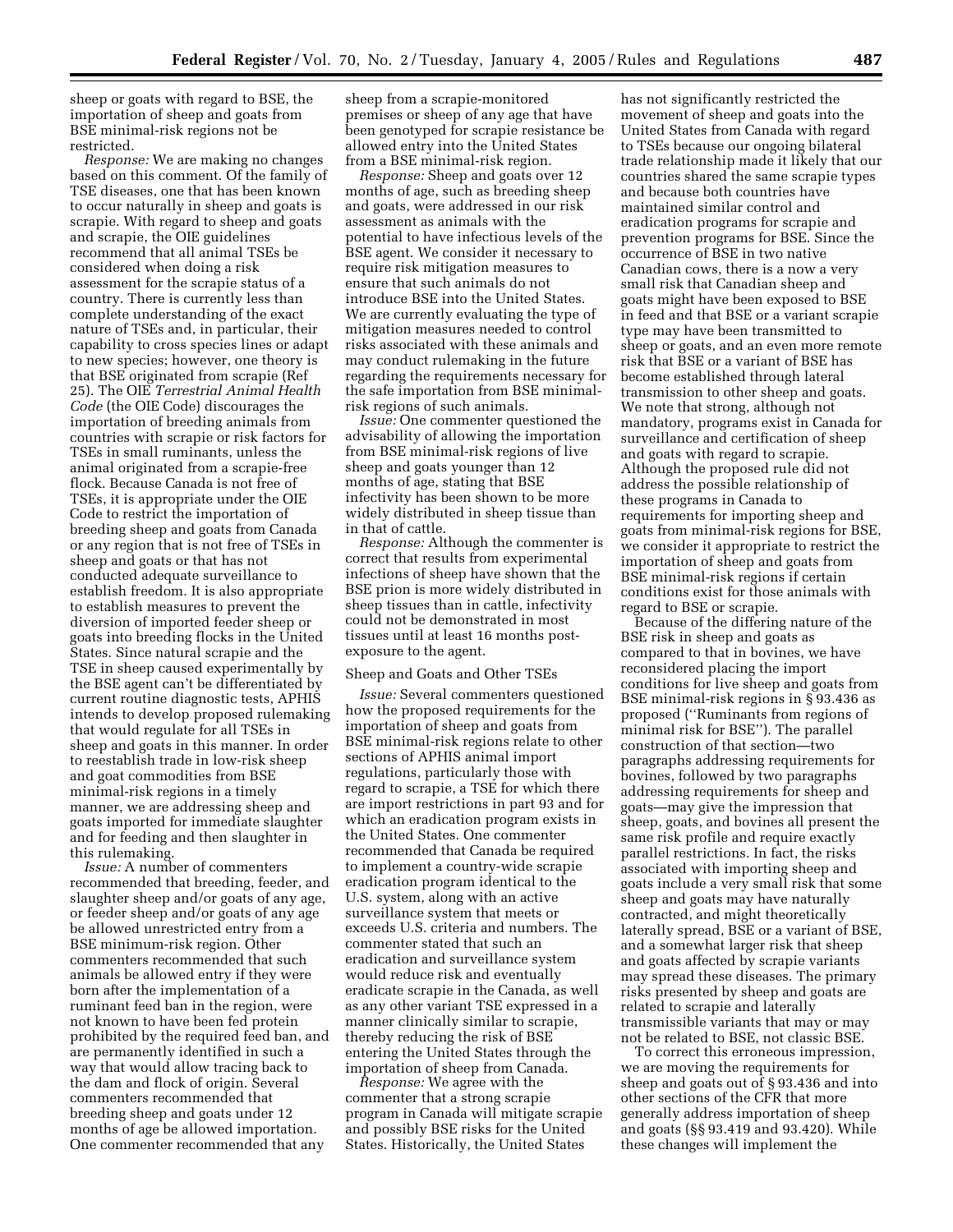requirements necessary for the current situation, because Canada is the only listed BSE minimal-risk region in § 94.18(a)(3), we will need to reexamine these changes in the future if other countries are added to the list.

One of the other changes we are making in this final rule is to amend § 93.405, which has exempted sheep and goats from Canada that are not imported for immediate slaughter from restrictions that apply to sheep and goats from most regions of the world due to scrapie. Under this final rule, those restrictions will also apply to feeder sheep and goats from Canada.

We are amending §§ 93.419 and 93.420. Under the existing regulations, § 93.419 has included provisions specifically for the importation of sheep and goats from Canada, other than those for immediate slaughter. In this final rule, we are including in § 93.419 most of the conditions for the importation of sheep and goats from Canada that we set forth in § 93.436 of our proposal. However, those conditions that apply exclusively to sheep and goats from Canada for immediate slaughter, as opposed to feeding and then slaughter, we are including in § 93.420, which currently includes conditions for the importation of ruminants from Canada for immediate slaughter.

The existing provisions in § 93.420 for the importation of ruminants from Canada for immediate slaughter require that the ruminants be consigned from the port of entry directly to a recognized slaughtering establishment and there be slaughtered within 2 weeks from the date of entry. Additionally, § 93.420 provides that such ruminants will be inspected at the port of entry. In this final rule, we are retaining those provisions in § 93.420 and are adding in that section the requirements we proposed for sheep and goats from BSE minimal-risk regions for immediate slaughter that the ruminants be moved as a group to the slaughtering establishment in sealed means of conveyance. However, as discussed above under the heading ''Verification and Enforcement of Age Limit of Ruminants,'' we are requiring that the means of conveyance be sealed in the region of origin. As we proposed for sheep and goats for immediate slaughter, we are also specifying that the seals may be broken at the recognized slaughtering establishment only by a USDA representative. The shipment must be accompanied from the port of entry to the recognized slaughtering establishment by APHIS Form VS 17– 33, which shall include the location of the recognized slaughtering establishment. By including these

provisions in § 93.420, they will be applied to sheep, goats, and other ruminants from Canada. This change to § 93.420 represents a codification of conditions that APHIS has already been requiring by policy. (Please note: These same provisions with regard to bovines for immediate slaughter from BSE minimal-risk regions, including Canada, are included in § 93.436 as proposed.)

Additionally, we are providing in § 93.420 that sheep and goats may not be imported from Canada for immediate slaughter if any one of the following conditions exists:

• The animals have tested positive for or are suspect for a TSE;

• The animals have resided in a flock or herd that has been diagnosed with BSE; or

• The animals' movement is restricted within Canada as a result of exposure to a TSE.

These prohibitions preclude the entry of sheep and goats most likely to pose a risk for TSE transmission. For the reasons described above, we are also requiring in  $\S 94.19(c)$  and (d) of this final rule that meat, meat byproducts, meat food products, and carcasses of ovines and caprines from BSE minimalrisk regions not be derived from animals that were positive, suspect, or susceptible for TSEs. We are adding definitions of positive for a *transmissible spongiform encephalopathy* and *suspect for a transmissible spongiform encephalopathy* to §§ 93.400 and 94.0.

Designated Feedlots for Sheep and Goats

*Issue:* One commenter recommended that we include in the regulations specific criteria for designated feedlots for sheep and goats and methods and criteria according to which inventory control and traceability can be achieved once feeder lambs are imported.

*Response:* Because of the uncertainty regarding BSE infectivity and transmissibility in sheep and goats, we concur that it is appropriate to establish criteria for designated feedlots for sheep and goats from BSE minimal-risk regions to ensure that such animals from are not commingled with U.S. sheep and goats not going to slaughter or U.S. sheep and goats older than those eligible for entry from a BSE minimal-risk region. Scrapie, the best-studied TSE in sheep and goats, is laterally transmitted from sheep/goats to sheep/goats (most frequently either through exposure to an infected placenta or placental fluids or to environments contaminated with these tissues and fluids). Because experimental BSE in sheep has a tissue distribution that closely mimics that of

scrapie in sheep, it is reasonable to conclude that BSE, if transmitted to sheep in feed, might be laterally transmitted. Until the risk of lateral transmission is better defined, we consider it prudent to ensure that sheep and goats of unknown TSE status are not commingled with U.S. sheep and goats not being moved to slaughter.

Therefore, in § 93.400, we are adding a definition of *designated feedlot* to mean a feedlot that has been designated by the Administrator as one that is eligible to receive sheep and goats imported from a BSE minimal-risk region and whose owner or legally responsible representative has signed an agreement to adhere to, and is in compliance with, the requirements for a designated feedlot. We are also adding specific requirements for a designated feedlot to § 93.419, ''Sheep and goats from Canada.'' Under these requirements:

• The owner of the designated feedlot or the owner's representative must monitor sheep and goats entering the feedlot to insure that all sheep and goats imported from a BSE minimal-risk region have the required ''C'' brand.

• Records must be kept at the feedlot of the acquisition and disposition of all sheep and goats imported from a BSE minimal-risk region that enter the feedlot. Such records must include the official eartag and all other identifying information; the date the animal was acquired by the feedlot and the animal's age at the time; the date the animal was shipped to slaughter and the animal's age at the time; and the plant where the animal was slaughtered. For sheep and goats imported from a BSE minimal-risk region that die in the feedlot, the eartag must be removed and be kept on file at the feedlot, along with a record of the disposition of the carcass.

• Copies must be maintained at the feedlot of the VS 17–130 forms that indicate the official identification number of the animal and that accompany the animal to the feedlot and then to slaughter.

• Inventory and other records must be kept at the feedlot for at least 5 years.

• The feedlot must allow inspection by and provide inventory records to State and Federal animal health officials upon their request.

• Eartags on animals entering the feedlot must not be removed unless such removal is necessary for medical reasons. In such cases, and in cases where eartags are otherwise detached from the animal, an official scrapie program eartag assigned to the feedlot for this purpose or another form of official identification must be applied to the animals from which the eartags were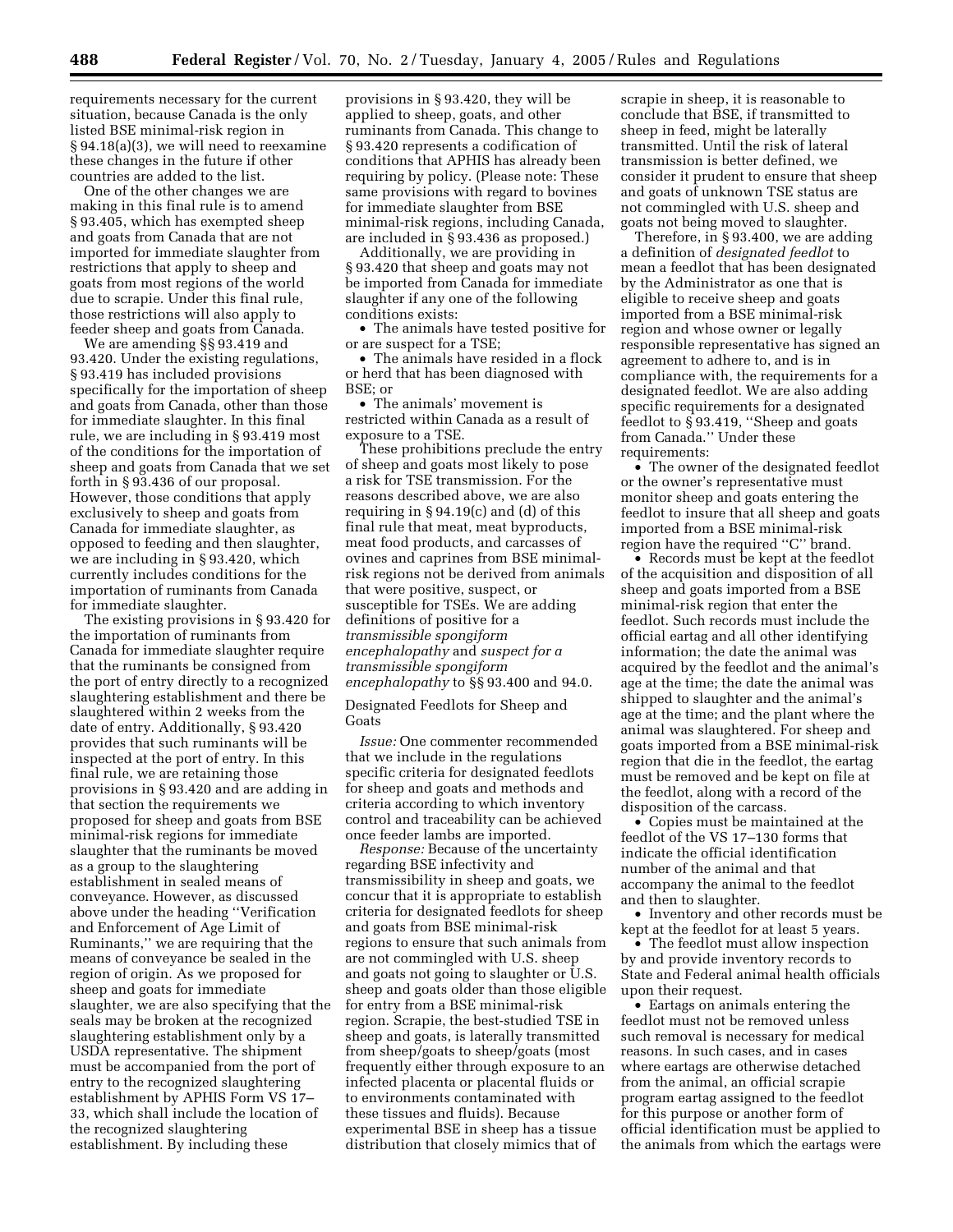removed and must be cross-referenced in the designated feedlot's records to enable matching with the original eartag.

• Either the entire feedlot or designated pens within the lot must be terminal for sheep and goats to be moved directly to slaughter at less than 12 months of age.

• If the inventory cannot be reconciled or if animals are not moved to slaughter as required, the feedlot's status as a designated feedlot will be withdrawn by the Administrator.

#### Distribution of BSE Agent in Goats

*Issue:* In our proposed rule, we stated that, in the absence of data regarding distribution of the BSE agent in goats, it is assumed that such distribution would be similar to distribution of the agent in sheep tissues. One commenter stated that in the absence of scientific data such an assumption should not be made.

*Response:* We disagree. Because distribution of the TSE scrapie is similar in sheep and goats, we consider it more logical to assume similarity of potential BSE distribution in sheep and goats than dissimilarity.

#### Ovine Embryos and Semen

*Issue:* One commenter stated that because ovine embryos and semen have not demonstrated BSE infectivity, they should be allowed importation from a BSE minimal-risk region.

*Response:* We are making no changes based on this comment. Under the existing regulations, semen from sheep and goats is currently not prohibited importation from regions listed in § 94.18(a) as being affected with or at undue risk of BSE and will not be prohibited importation from BSE minimal-risk regions. However, we consider it necessary to prohibit the importation of ovine and caprine embryos from BSE minimal-risk regions. No studies have been conducted to date with regard to the BSE risk of ovine and caprine embryos. In the absence of an assessment of risk from such materials, we consider it prudent to continue to prohibit the importation of ovine and caprine embryos from regions listed in § 94.18(a), which will include, under this rule, BSE minimal-risk regions.

# Determining Age by Break Joint Technique

*Issue:* One commenter recommended that instead of using less than 12 months as the age of eligibility for sheep imported from a BSE minimal-risk region, the maximum age for sheep should be determined by the ''break

joint'' technique that is used by FSIS to classify lamb.

*Response:* We are making no changes based on this comment. The break joint in young lambs and goats is a cartilaginous area of the cannon bone that is not ossified. This joint ossifies with age to become what is called a spool joint. The break joint (or spool joint) method for establishing the maturity of a lamb or goat is not a FSIS regulation, but is instead contained in a guideline pamphlet published by the Agricultural Marketing Service (AMS) entitled ''Official United States Standards for Grades of Slaughter Lambs, Yearlings and Sheep'' (Ref 26). This method was never presented as a truly reliable method for identifying animals of less than 12 months age, but instead was intended to provide general marketing methods and practices for agricultural commodities so that consumers could obtain the quality of product they desire.

The break joint method is not sufficiently accurate to determine the age of sheep or goats for the risk mitigation purposes of this rule. Also, the break joint can not be readily determined in live animals and is therefore not useful in determining the age of slaughter sheep. Therefore, we are making no changes based on this comment.

Sealed Conveyances and Movement to Immediate Slaughter

*Issue:* In § 93.436 of our proposed rule, we included requirements that bovines, sheep and goats, and cervids imported from a BSE minimal-risk region for immediate slaughter be moved from the port of entry to a recognized slaughtering establishment in conveyances sealed at the port of entry with seals of the U.S. Government. We proposed, further, that the seals could be broken only at the recognized slaughtering establishment by a USDA representative. (As discussed above, we are requiring in this final rule that the means of conveyance be sealed in the region of origin.) One commenter asked what procedures will be followed with regard to the animals if broken seals or missing cattle are discovered at the slaughter plant and what procedures APHIS will follow if a truck cannot be adequately sealed at the port. The commenter also stated that USDA representatives should not include employees of the slaughtering establishment. Another commenter asked what the verification process would be concerning APHIS documents and sealed conveyances.

*Response:* APHIS has provisions whereby the Agency enters into

compliance agreements with the management of approved slaughtering establishments. These have proven to be exceptionally effective across a range of programs. We will work in accordance with these agreements and in close cooperation with FSIS to ensure that animals are accounted for and will take appropriate remedial measures as necessary.

We do not expect, as a practical matter, to encounter situations where a means of conveyance cannot be adequately sealed at the port. As noted, we are requiring in this final rule that the means of conveyance be sealed in the region of origin before reaching the U.S. port of entry. If for some reason the APHIS inspector at the port needs to break the seal, resealing a means of conveyance that had previously been sealed is not expected to be a problem and there are several types of seals that can be used.

#### Immediate Slaughter

*Issue:* In our proposal, we noted that, under the definition of *immediate slaughter* in § 93.400, ruminants imported into the United States for immediate slaughter must be slaughtered within 2 weeks of the date of entry into the United States. Several commenters recommended that, in order to better control the movement of the cattle in the United States, the regulations not allow 2 weeks for slaughter,. Another commenter asked which government official will oversee and verify that all animals are sent to slaughter within the 2 weeks following entry into the United States. Other commenters wanted to know what steps will be taken if the cattle are not slaughtered within the required time period.

*Response:* We continue to consider it appropriate to define immediate slaughter as slaughter within 2 weeks after entry into the United States. Animals imported for immediate slaughter must be moved directly from the port of arrival to the slaughter facility. However, cattle moved into the United States for slaughter are not always slaughtered as soon as they arrive at the slaughtering establishment. Because of the effects of stress and shrinkage during shipment, they are often held at the slaughtering establishment to improve body condition. Also, the date the animals are slaughtered is dependent on the workload at the slaughtering establishment. The 2-week period was established to allow time for arrival, processing, conditioning and slaughter of the animals in a reasonable amount of time. Because recognized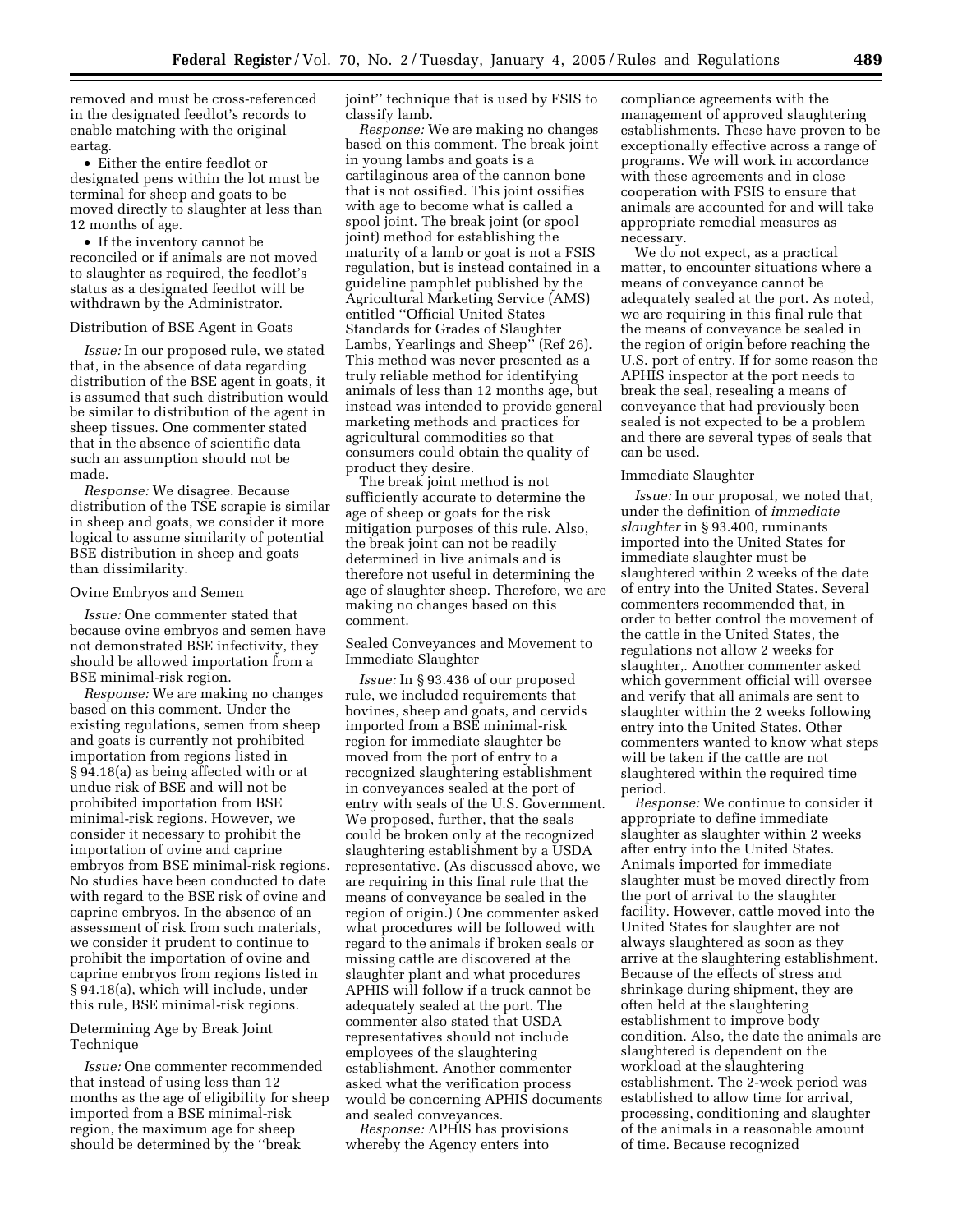slaughtering establishments must have full-time Federal or State veterinary inspectors on the premises, official government oversight of the arrival and penning of the animals is available. APHIS Form VS 17–33 accompanies every shipment of animals imported for immediate slaughter and must be returned to the APHIS veterinarian at the port of entry after the animals are slaughtered. Any establishment that fails to comply with its agreement with APHIS will have its approval to receive further shipments of restricted animals for slaughter suspended.

#### Methods of Disposal

*Issue:* Paragraphs (a)(6) and (b)(10) of § 93.436 of our proposed rule included the requirement that the intestines of bovines imported from a BSE minimalrisk region be removed at slaughter in the United States. Paragraphs (a)(7) and  $(b)(11)$  of § 93.436 of the proposed rule required that the intestines be disposed of in a manner approved by the Administrator. Several commenters asked for clarification regarding who we were referring to as the ''Administrator.''

*Response:* In APHIS'' regulations, including the definitions in § 93.400 regarding the importation of ruminants into the United States, ''Administrator,'' unless otherwise identified, is defined as ''The Administrator of the Animal and Plant Health Inspection Service or any other employee of the Animal and Plant Health Inspection Service, United States Department of Agriculture, to whom authority has been or may be delegated to act in the Administrator's stead.''

However, in this final rule, we are not specifying that SRMs and other tissues removed at slaughter in the United States from bovines imported from a BSE minimal-risk region be disposed of in a manner approved by the Administrator. FSIS regulations governing disposal already exist in that Agency's regulations at 9 CFR 310.22, 314.1 and 314.3, and we consider it appropriate that the FSIS provisions be followed with regard to disposal.

*Issue:* A number of commenters stated that we should specify the potential means of disposal of removed intestines and verification of such disposal. Several commenters stated that materials requiring disposal under the regulations should be rendered by a licensed rendering company, with materials resulting from rendering being subject to FDA feed rules. In all cases, stated commenters, rendering should be the main option, and any other method must have to conform to the transportation, traceability, and

pathogenic reduction requirements currently imposed on the rendering industry. Several commenters stated that disposal options should include only rendering, incineration, or alkaline digestion at an approved and licensed facility. Other commenters stated that burial, landfilling, composting, or burning should not be disposal options. Several commenters asked what FSIS will require of slaughtering establishments to ensure that the intestines are removed and disposed of properly.

*Response:* In its SRM rule, FSIS established provisions regarding disposal of SRMs. In the explanatory information to that rule, FSIS stated: ''In this interim final rule, FSIS is requiring that establishments that slaughter cattle and establishments that process the carcasses or parts of cattle develop, implement, and maintain written procedures for the removal, segregation, and disposition of SRMs....'' FSIS provided further that the establishments must address their control procedures in their Hazard Analysis and Critical Control Point (HACCP) plans, sanitation standard operating procedures, or other prerequisite programs, and that FSIS will ensure the adequacy and effectiveness of the establishment's procedures. The FSIS SRM rule also requires that establishments that slaughter cattle and establishments that process the carcasses or parts of cattle maintain daily records that document the implementation and monitoring of their procedures for the removal, segregation, and disposition of SRMs. The rule provided in 9 CFR 310.22(c) that SRMs must be disposed of in accordance with the FSIS requirements for disposal in 9 CFR 314.1 and 314.3. Those regulations provide that allowable means of disposing of the materials include tanking (inedible rendering), or-in those establishments that do not have facilities for tankingincineration or denaturing.

The comment period for the SRM rule closed on May 7, 2004. FSIS is assessing the comments it received on the rule, including those regarding the issue of disposal, and will determine whether to maintain or modify the requirements of the rule. In determining whether to approve a manner of disposal, FSIS will consult with FDA and the U.S. Environmental Protection Agency.

*Issue:* Some commenters stated that, in addition to being prohibited from the food chain, SRMs should also be prohibited from being rendered.

*Response:* FSIS considers SRMs to be unfit for human food. Therefore, such materials may be rendered only as inedible (not for human consumption).

As discussed above, the allowable means of disposing of the materials include tanking (inedible rendering) orin those establishments that do not have facilities for tanking-incineration or denaturing.

*Issue:* Several commenters asked whether proper disposal of intestines includes utilizing intestines in a meatand-bone meal product that is used as a feed ingredient for nonruminant animals. The commenters stated that the distal ileum should be allowed to be processed into meat-and-bone meal for feeding to nonruminant animals because there is a high level of compliance with mandatory feed restrictions in United States.

*Response:* We are making no changes based on these comments. FDA regulates the ingredients used in animal feed, including SRMs.

#### Testing at Slaughter

*Issue:* A number of commenters recommended testing increased numbers of cattle for BSE at slaughter in the United States. Some commenters stated that determining which cattle are to be tested should depend on the animals' ages. Guidelines ranged from testing all cattle over 24 months of age to all cattle over 30 months of age. One commenter recommended testing all cattle imported from a BSE minimal-risk region that were born before 2000. Some commenters recommended testing all cattle from Canada. Others recommended testing of all cattle sent to slaughter in the United States or all cattle that die in any location. One commenter recommended that the importer be required to have each imported animal that dies other than by slaughter tested at an accredited veterinary diagnostic laboratory.

*Response:* APHIS, in cooperation with FSIS and FDA, has developed an intensive national BSE surveillance plan. The goal of this plan is to test as many cattle in the targeted high-risk population as possible in a 12-to 18 month period. Experience in the United Kingdom and other parts of Europe has shown that testing cattle that are nonambulatory, dead on the farm, or showing clinical signs consistent with BSE is the method most likely to disclose BSE if it is present in the cattle population. This enhanced surveillance was begun on June 1, 2004. As of December 7, 2004, 136,153 cattle had been tested, all with negative results.

Over a period of 12–18 months, APHIS will test as many cattle as possible in the targeted high-risk population. Data obtained in this effort will demonstrate whether BSE is actually present in the U.S. adult cattle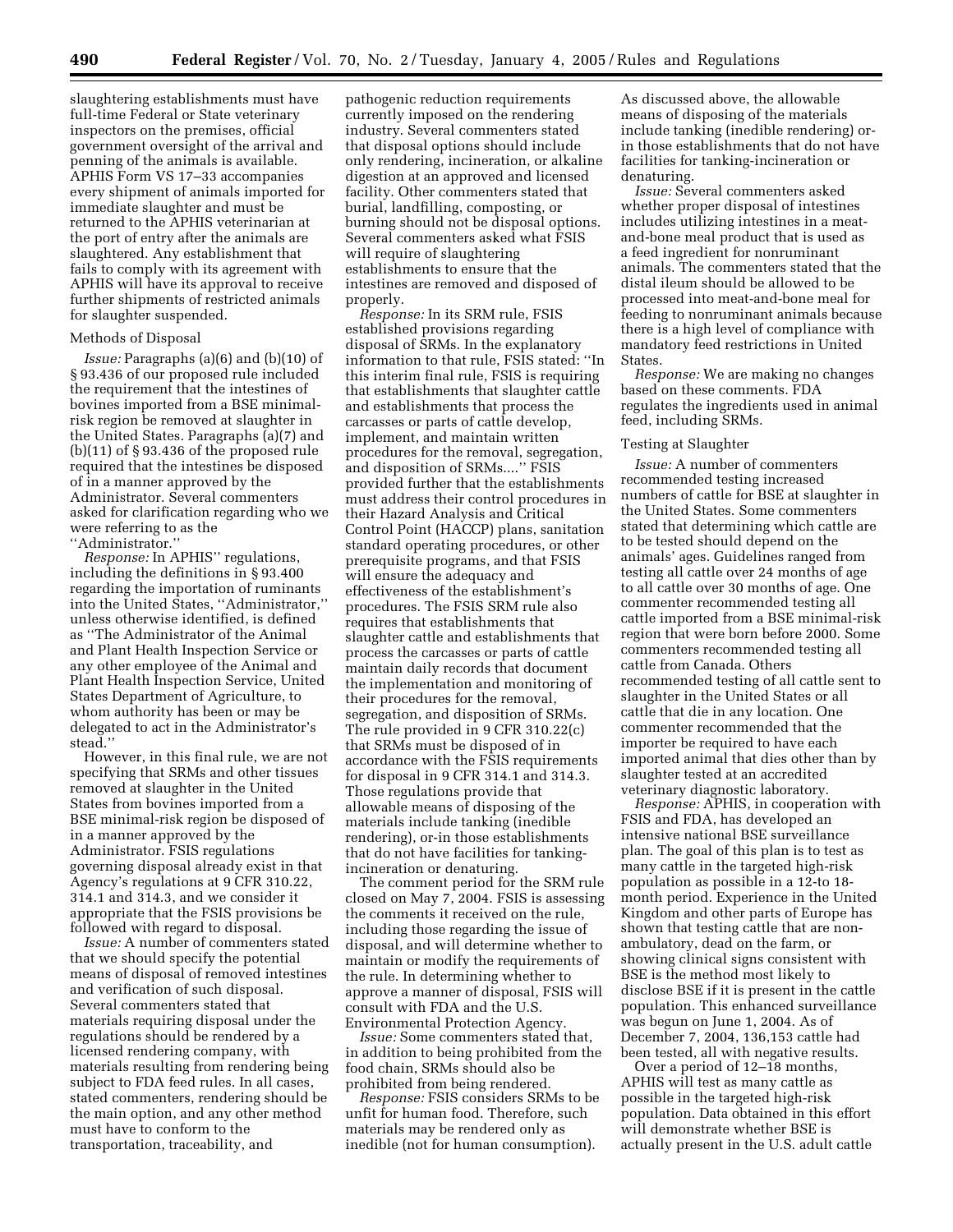population and, if so, help provide estimates of the level of the disease. This data will also help determine whether risk management policies need to be adjusted. The key to surveillance is to look at the population of animals where the disease is likely to occur. Thus, if BSE is present in the U.S. cattle population, there is a significantly better chance of finding the BSE within this targeted high-risk cattle population than within the general cattle population.

# Non-Ambulatory Disabled (Downer) Animals

*Issue:* Many commenters stated that no beef derived from non-ambulatory (''downer'') animals should be allowed either to enter the United States or enter the U.S. food supply. Other commenters stated that meat from any downer animal should be held until the animal is tested for BSE, and should be allowed into the food supply only if the animal tests negative. Some commenters stated that downer animals should be allowed to go to custom slaughtering for the owner's personal use.

*Response:* The issues raised by the commenters concern the safety for human consumption of beef slaughtered in the United States, which USDA addresses through its food safety agency, FSIS. As discussed above under the heading ''Measures Implemented by FSIS,'' that agency has determined that the carcasses of non-ambulatory disabled cattle are unfit for human food under section 1(m)(3) of the Federal Meat Inspection Act (FMIA), and that all non-ambulatory disabled cattle that are presented for slaughter will be condemned (*i.e.*, not passed for human consumption). With regard to Canada specifically, that country is not allowing non-ambulatory animals to be slaughtered for export.

*Issue:* One commenter expressed concern that Canada has not adopted the same BSE risk mitigation measures adopted by the United States, such as not prohibiting downer animals from entering the human food chain.

*Response:* As noted above, Canada is not allowing non-ambulatory animals to be slaughtered for export. All of the FSIS requirements imposed on the U.S. domestic beef supply as a consequence of that agency's January 12, 2004, rulemakings also apply to foreign countries that are eligible to export beef to the United States. The foreign country's inspection program must be deemed by FSIS to be equivalent to the U.S. inspection program before the country can ship beef to the United States. This means that SRMs must have been properly removed in the exporting country consistent with the U.S.

requirements, and that non-ambulatory disabled cattle be prohibited for human food purposes. FSIS has an on-going verification system to assess the effectiveness of the equivalency determination made for each foreign country deemed eligible to export meat to the United States, as discussed below under the heading ''Verification of Compliance in the Exporting Region.''

*Issue:* Several commenters expressed concern that if non-ambulatory animals are excluded from slaughter in the United States, the current targeted surveillance systems will miss the chance to test these animals.

*Response:* We disagree with the commenter that non-ambulatory animals will not be tested under the U.S. targeted surveillance system. Even before the FSIS determination that all non-ambulatory disabled cattle that are presented for slaughter will be condemned, these types of animals have often moved through channels other than for human consumption. A comparison of testing records before and after the FSIS determination indicates that this category of animals was being tested before that determination and continues to be tested.

#### Use of Blood in Ruminant Feed

*Issue:* Several commenters stated that we should continue to prohibit the importation of live cattle from Canada because, according to the commenters, that country allows the feeding of blood and certain other ruminant products to cattle that are banned in the United States. Another commenter expressed concern that the proposal did not contain adequate verification that cattle imported from Canada are not fed animal blood.

*Response:* The CFIA feed ban was implemented in 1997 to prevent BSE from entering the food chain. The CFIA's feed ban, equivalent to the FDA prohibition on the feeding of most mammalian protein to ruminants, prohibits materials that are comprised of protein, including meat-and-bone meal, derived from mammals such as cattle, sheep and other ruminants, as well as salvaged pet food, plate waste and poultry litter. Products exempt from CFIA's feed ban include pure porcine and equine proteins, poultry and fish proteins, milk, blood, and gelatin, and non-protein animal products such as rendered animal fats (*e.g.*, beef tallow, lard, poultry fat). These are products that are also exempt from the FDA prohibition. (Please note, however, that as discussed above in section III. C. under the heading ''Measures Implemented by FDA,'' in an advance notice of proposed rulemaking issued

jointly by FDA, FSIS, and APHIS on July 14, 2004, FDA requested additional information to help it determine the best course of action regarding the feed ban.)

In 2001, the EU Scientific Steering Committee (SSC), a scientific advisory committee for the EU, considered the amount and distribution of BSE infectivity in a typical case of BSE and estimated that, in an animal with clinical disease, the brain contains 64.1 percent of the total infectivity in the animal and the spinal cord contains 25.6 percent. Thus, the brain and spinal cord of cattle with clinical BSE are estimated to contain nearly 90 percent of the total infectivity in the animal. According to the EU SSC, the remaining proportion of infectivity in a typical animal with clinical BSE is found in the distal ileum (3.3 percent), the dorsal root ganglia (2.6 percent), the spleen (0.3 percent), and the eyes (0.04 percent). Similar conclusions on the relative infectivity of specific tissues from an infected cow have been reached by Comer and Huntley in their evaluation of the available literature (Ref 27).

We have noted that recent scientific studies have indicated that blood may carry some infectivity for BSE; however, those studies have concerned blood transfusions in animals. Additional research is necessary to determine which animals may become infected with BSE via blood, as well as the amount of infectivity contained in blood. We continue to consider it appropriate to recognize Canada as a minimal-risk region because that country has taken a number of measures that would make it unlikely that BSE would be introduced from that country into the United States. The measures include a feed ban equivalent to that in effect in the United States.

In addition to CFIA's feed ban on ruminant protein, Canada has taken additional measures to protect against the importation and possible spread of BSE. Such measures include: Import restrictions on live ruminants and ruminant products from countries that have not been recognized as free of BSE, surveillance and monitoring for BSE, and epidemiological investigation following the detection of BSE sufficient to confirm the adequacy of measures to prevent the further introduction and spread of the disease. Because of the mitigation measures taken by Canada to guard against the introduction and spread of BSE, we consider there to be minimal risk of infected blood entering the food chain from that region. However, to ensure the adequacy of feed restrictions for ruminants imported from Canada and other regions that may be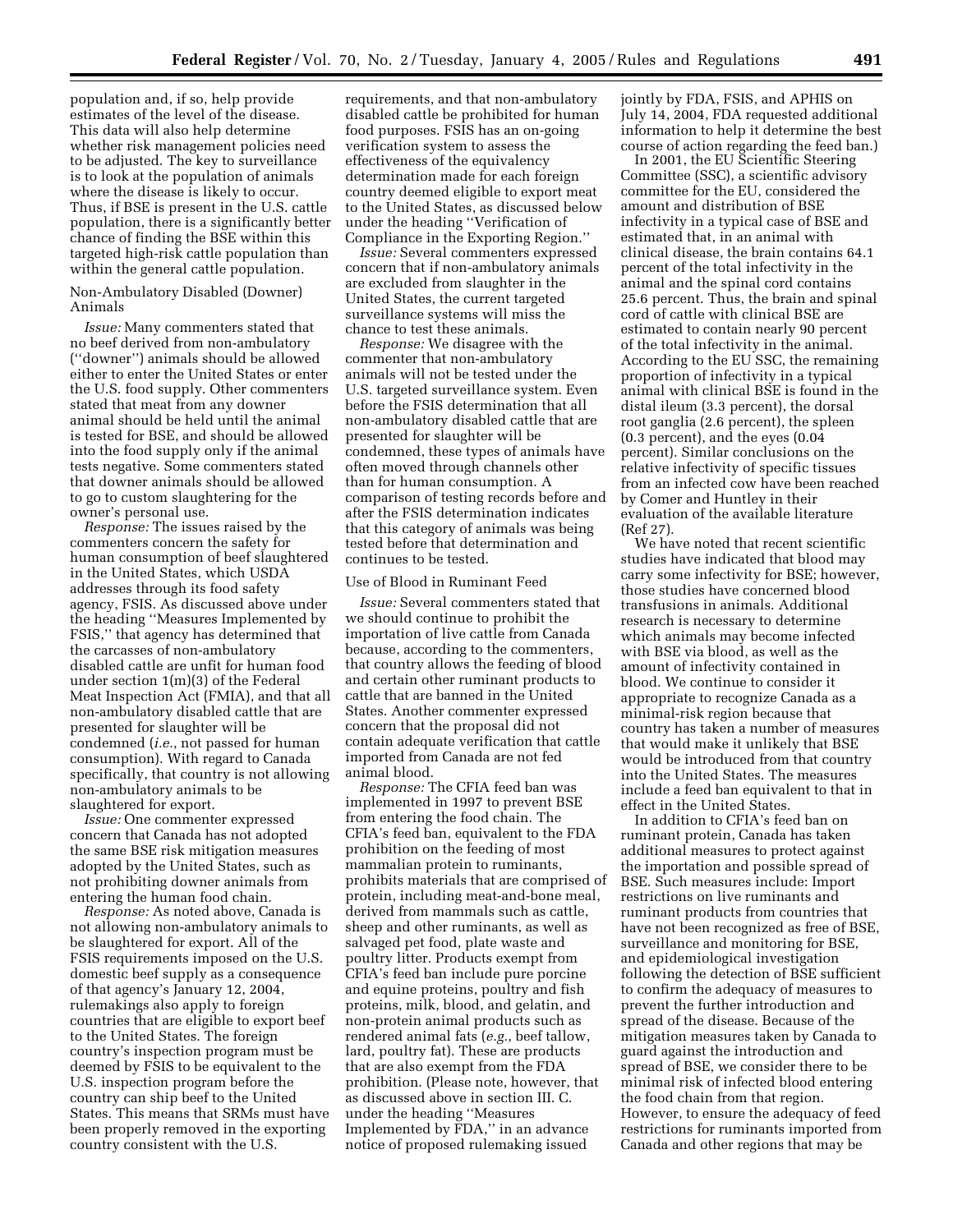recognized as minimal-risk regions for BSE in the future, we require in this rule that ruminants must have been subject to a ruminant feed ban that is equivalent to the requirements established by the U.S. Food and Drug Administration. That provision replaces the condition in our proposal that required that ruminants not be fed ruminant protein, other than milk protein, during their lifetime.

# Animal Inventories

*Issue:* One commenter recommended that the regulations require that cattle and other ruminants imported from a BSE minimal-risk region be accompanied by certification of the exact number of animals being shipped and the individual identification of the animals.

*Response:* Section 93.407 of the existing regulations requires a declaration of, among other information, the number of ruminants presented for import. Additionally, on a working basis, we have interpreted the requirement in § 93.405 that ruminants imported into the United States from Canada for other than immediate slaughter be accompanied by certification to include official identification of the ruminants. However, in order to make clear our intent, we are amending § 93.405 by adding a new paragraph (a)(4) to specify that the information on the certificate required by that section must include the following: (1) The name and address of the importer; (2) the species, breed, number or quantity of ruminants or ruminant test specimens to be imported; (3) the purpose of the importation; (4) individual ruminant identification, which includes the eartag required by this final rule and any other identification present on the animal, including registration number, if any; (5) a description of the ruminant, including name, age, color, and markings, if any; (6) region of origin; (7) the address of or other means of identifying the premises of the herd of origin and any other premises where the ruminants resided immediately prior to export, including the State or its equivalent, the municipality or nearest city, or an equivalent method, approved by the Administrator, of identifying the location of the premises, and the specific physical location/destination of the feedlot where the ruminants are to be moved after importation; (8) the name and address of the exporter; (9) the port of embarkation in the foreign region; and (10) the mode of transportation, route of travel, and port of entry in the United States.

We are also specifying in § 93.436 that an official identification and any other identification on bovines imported for feeding and then slaughter from a BSE minimal-risk region must be listed on the APHIS Form VS 17–130 that must accompany the animals from the port of entry and on the APHIS Form VS 1–27 that must accompany the animals to slaughter. For sheep and goats, that requirement is in § 93.419. With regard to ruminants imported from a BSE minimal-risk region for immediate slaughter, the requirement that the animals be accompanied to slaughter by APHIS Form VS 17–33 for movement to slaughter will enable tracking of the animals following importation. Additionally, ruminants moved directly to slaughter must be moved in means of conveyance that was sealed in the region of origin and that is opened only by a USDA representative. We consider these requirements adequate to ensure immediate slaughter of such ruminants.

# Transiting of Live Ruminants Through the United States

*Issue:* One commenter stated that there would be little risk in allowing the transiting through the United States of products and live animals that have been recognized as low-risk by another country and in accordance with OIE standards. Several commenters expressed concern that the current prohibition on the importation of sheep and goats from Canada has unnecessarily eliminated the transiting of sheep and goats from Canada through the United States to Mexico and other Latin American countries. The commenters noted that the regulations as proposed would allow live sheep and goats imported from a BSE minimal-risk region to be moved to designated feedlots in other than a sealed means of conveyance, and that, therefore, the regulations should also allow the transiting of lambs to Mexico.

*Response:* We agree that the issue of the transiting of live sheep, goats, and bovines through the United States from a BSE minimal-risk region should be considered. As we noted in our March 2004 notice reopening the comment period on the proposed rule, we are currently evaluating, and intend to address in a supplemental rulemaking in the **Federal Register,** the importation of live animals under conditions other than those specified in our proposed rule.

*Issue:* One commenter asked how APHIS will ensure that cattle are not exported from Canada to Mexico, then re-exported from Mexico into the United States.

*Response:* As noted above, in this final rule we are codifying our interpretation that, under the requirements of § 93.405, live cattle imported into the United States, including cattle from Mexico, must be accompanied by a certificate that includes, among other information, the region of origin of the animals.

#### Movement Forms

*Issue:* One commenter stated that FSIS policies need to be established to ensure that agency's inspectors return the VS Form 17–33 (which must accompany imported livestock to immediate slaughter) to the APHIS Port Veterinarian in a timely manner.

*Response:* We agree that close collaboration and timely coordination between APHIS and FSIS is necessary, and both agencies are committed to establishing the most appropriate mechanism to achieve that result. APHIS is in the process of developing written instructions for FSIS personnel at approved slaughtering establishments and will submit those instructions to FSIS before this rule is implemented.

*Issue:* One commenter recommended that the rule not be implemented until certain Veterinary Services forms and a memorandum are updated.

*Response:* The documents referred to by the commenter are periodically reviewed and updated. As currently written, the forms provide sufficient information regarding the number and species of animal, as well as the seal numbers that are applied to the means of conveyances.

*Issue:* Several commenters recommended that importers be required to account for all cattle, whether dead or sold.

*Response:* The necessary accountability regarding the location, movement and disposition of animals will be provided by the requirement that movement permit APHIS Form VS 17– 130, which identifies the physical destination of the animals and the person responsible for the movement of the animals, accompany all movements in the United States of feeder cattle imported from BSE minimal-risk regions.

# Age and Feed Verifications

*Issue:* Several commenters asked whether FSIS will verify the following information: (1) That animals are less than 30 months of age at slaughter; (2) that CFIA is using the same procedure for determining animal age as FSIS; and (3) that ruminants imported from BSE minimal-risk regions for slaughter were not fed ruminant protein.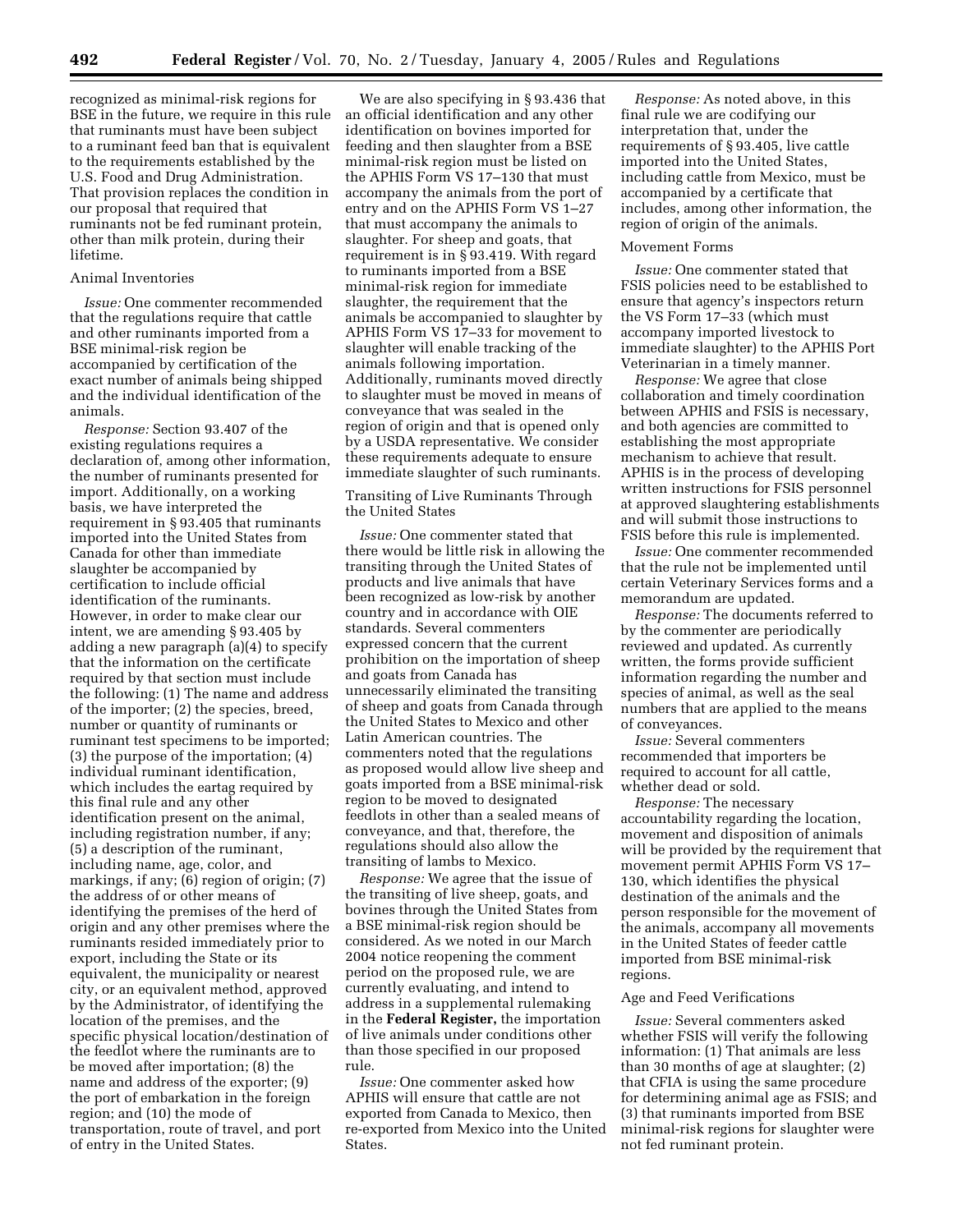*Response:* Countries eligible to export meat to the United States must have a meat inspection system equivalent to the U.S. meat inspection system (as discussed below in section IV. D. under the heading ''Verification of Compliance in the Exporting Region''), including a system for verifying that SRMs are properly identified and removed from the human food supply. FSIS has an ongoing verification system to assess the effectiveness of the equivalency determination made for each foreign country deemed eligible to export meat to the United States. For live cattle, the FSIS-inspected slaughtering establishment is required by FSIS to implement procedures to determine the age of cattle in order to properly deal with SRMs. FSIS verifies that the establishment is meeting the regulatory requirements. Any cattle deemed to be 30 months of age and older must have those tissues that are considered SRMs in such animals, as well as the small intestine, removed and disposed of as inedible material.

Regarding verification procedures for ensuring that an animal has not been fed ruminant protein during its lifetime, APHIS will not recognize a region as a BSE minimal-risk region unless APHIS has first determined that the region has in place and is effectively enforcing a ruminant-to-ruminant feed ban and that the region has a reliable veterinary infrastructure that can certify that the requirements of this rule with regard to individual shipments have been met. For FSIS, part of that agency's equivalency determination is based on the total system for ensuring that the BSE-infective agent is appropriately controlled. FSIS would rely upon certifications made by the government of the exporting country in order to assess compliance with these requirements.

# Certification of Feed Ban Compliance

*Issue:* Several commenters requested that the regulations require that the owner of ruminants imported from BSE minimal-risk regions be responsible for certifying that their animals have not been fed ruminant protein. One commenter further recommended that all imported cattle, regardless of their region of origin, be accompanied by an affidavit stating the animals have not been fed ruminant-derived protein.

*Response:* One of the requirements in this rule regarding the importation of feeder and slaughter cattle from a BSE minimal-risk region is that they have been fed in compliance with the ruminant feed ban of the region of origin and, further, that the ruminant feed ban is equivalent to the requirements

established by the FDA. That provision will replace the requirement in our proposal that such animals not have been fed ruminant protein, other than milk protein, during their lifetime. Certification for import must be provided by the government of the exporting country—in this case, CFIA. For the purposes of international trade, the country of export is required to issue the official health certification required by the importing country.

We do not consider it necessary to require that all imported cattle, regardless of their region of origin, be accompanied by an affidavit stating the animals have not been fed ruminantderived protein. Cattle are not permitted importation from those regions listed in § 94.18(a)(1) as regions in which BSE exists, nor are they permitted importation from regions listed in § 94.18(a)(2) as those that pose an undue risk of BSE. For regions that are included in neither of these categories, except for those regions listed in § 94.18(a)(3) as BSE minimal-risk regions, we do not consider it warranted based on risk to require certification that ruminants imported into the United States were subject to a feed ban.

*Issue:* One commenter recommended that, because the United States already considered the scope and application of a feed ban in Canada before proposing to designate that country as a BSE minimal-risk region, the required certification for live ruminants and ruminant products from Canada not include a statement concerning compliance with the feed ban for individual commodities. The commenter requested that the certification be required to address only any additional measures taken to prevent against the introduction of BSE into the United States, such as verification of age for live animals and removal of SRMs for beef. Another commenter stated that a broad certification addressing the feed ban established in the region of origin would be more appropriate than certification based solely on the knowledge of the certifying officer.

*Response:* We are making no changes based on these comments. We consider it necessary for possible traceback efforts that the verification statement regarding compliance with the feed ban requirements be included on the documentation that is provided when animals or commodities are presented for entry at U.S. border stations. Such certification for individual commodities will require that the certifying individual have knowledge of the origin of the commodities.

#### Border Stations

*Issue:* Several commenters expressed concern that cattle are being imported into the United States illegally after dark on back roads. One commenter stated that border ports should be open 24 hours a day, 7 days per week. Another commenter asked whether APHIS or FSIS will verify CFIA procedures to ensure that cattle were imported into the United States through an APHISdesignated port of entry.

*Response:* U.S. Customs and Border Protection (CBP), Department of Homeland Security, monitors every port of entry with officers, 24 hours per day, 7 days per week, to ensure security at America's borders and ports of entry and, among other things, protect our agricultural and economic interests from harmful pests and diseases. Because CBP monitors every port of entry around the clock, we are confident that all shipments of live animals entered through those ports, including cattle imported from Canada, will be referred to APHIS and meet all applicable laws and regulations before importation into the United States. The issue of attempts at illegal smuggling is one that must be dealt with at any country's borders. APHIS' regulations in § 93.408 explicitly require that all live cattle imported into the United States be inspected by APHIS' Veterinary Services at designated ports of entry. Any individual who violates the regulations is subject to civil and criminal penalties in accordance with the AHPA.

*Issue:* Several commenters expressed concern that our proposal did not designate a sufficient number of U.S./ Canadian land border ports for the importation of live ruminants and ruminant products from Canada and requested that we establish additional land border ports in Minnesota, Montana, and North Dakota. Commenters specifically requested that we designate Dunseith, ND, as a port of entry. One commenter said that if our proposal were made final, a significant portion of renewed trade from Canada would be in the form of live animals. The commenter expressed concern that, because the proposal listed only three designated ports of entry convenient to the Canadian prairie Provinces, any delays at the ports of entry could become a serious animal welfare issue.

*Response:* Section 93.403(b) of the regulations lists 20 designated ports of entry for the importation of live ruminants from Canada. Seven of those ports are in either Minnesota, Montana, or North Dakota. Dunseith, ND, is listed as a designated port of entry for live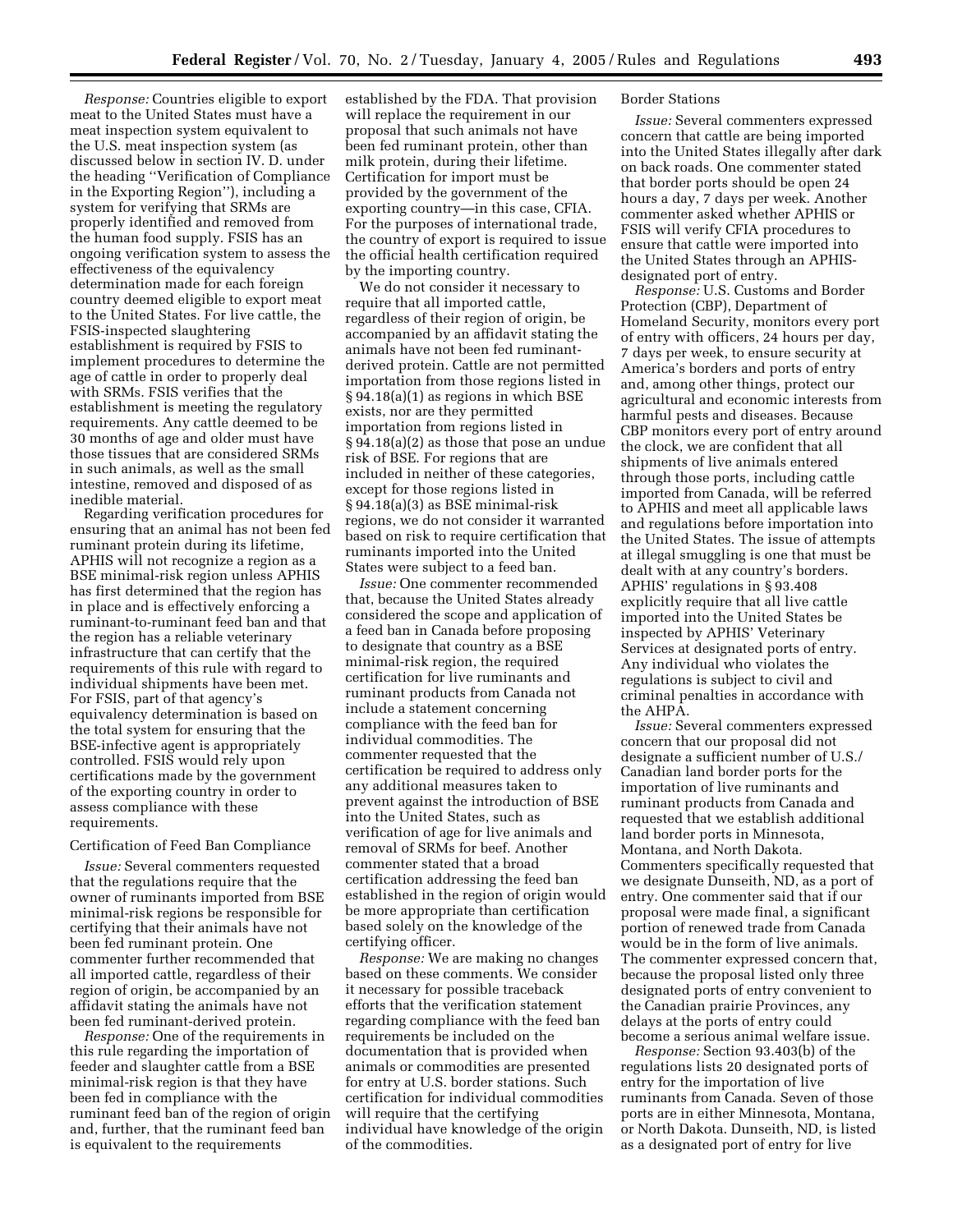ruminants. The remainder of the designated ports are in Idaho, Maine, New York, Vermont, and Washington.

With regard to meat and edible products derived from ruminants in Canada, we proposed that such commodities from Canada could be imported into the United States from Canada only through the border ports we listed in § 94.19(k) of our proposal. Proposed § 94.19(k) listed fewer ports of entry for meat and edible products from Canada than are listed in § 93.403(b) for the importation of live animals. This is because the number of ports designated for meat and edible products is limited by the availability of facilities for FSIS personnel trained in the inspection of such commodities to conduct their required inspections.

We do not have any evidence to suggest that the land border ports listed in §§ 93.403(b) and 94.19(g) (redesignated from § 94.19(k) of the proposal) will be inadequate to provide inspection and import-related services for ruminant products and live ruminants entering the United States from Canada. Therefore, we are not making any changes in response to the comments. However, if, in the future, we add other countries to the list of BSE minimal-risk regions, or if the volume of imported commodities warrants it, we will adjust the list of designated ports accordingly.

#### Timing of Health Inspections

*Issue:* One commenter recommended that the regulations require that animals intended for importation into the United States be inspected by an accredited veterinarian within 24 hours before shipment and be accompanied with a certificate of veterinary inspection.

*Response:* We are making no changes based on this comment. The regulations in § 93.408 explicitly require that all live cattle imported into the United States from Canada be inspected at the port of entry. Animals imported into the United States under this rule will be visually inspected by a U.S. inspector while on the means of conveyance at the port of entry. (Also, as noted above under the heading ''Verification and Enforcement of Age Limit of Ruminants,'' U.S. inspectors at the port of entry will, if they consider it necessary, unseal the means of conveyance at the port of entry.) Section 93.418 requires certificates of veterinary inspection for cattle other than for immediate slaughter. Requiring that such inspection be conducted within 24 hours of export would not be consistent with our current requirements for health certificates that require issuance of such certificates by the exporting region

within 30 days of export, and would be unnecessary because the animals would be reinspected at the border 24 hours or less after inspection in the exporting region. From the standpoint of ensuring animal health and detecting disease, it is preferable to have two inspections up to 30 days apart.

# *D. Risk Mitigation Measures for Importation of Ruminant Products and Byproducts*

# Age of Animals From Which Meat Is Derived

*Issue:* In § 94.19 of our proposed rule, we provided that meat derived from bovines slaughtered in a BSE minimalrisk region could be imported into the United States under certain conditions. One of the conditions was that the meat be derived from bovines that were less than 30 months of age when slaughtered. One commenter stated that the OIE and Canada prohibit the importation of meat products and carcasses from bovines less than 30 months of age; therefore, the United States should do the same. Conversely, a number of commenters stated that, provided all SRMS were removed from the animals, it was unnecessary to require that the animals from which the meat was derived were less than 30 months of age at slaughter. With the removal of the SRMs, said the commenters, the risk of BSE would be sufficiently mitigated.

*Response:* We consider the commenters' recommendation to allow the importation of meat from bovines of any age under certain conditions to have merit. As we discussed in our March 8, 2004, extension of the comment period on our November 2003 proposed rule, and as we discuss above in section III. C. under the heading ''Measures Implemented by FSIS,'' the FSIS SRM rule designated the following tissues in cattle as SRMs and prohibited their use in human food: The brain, skull, eyes, trigeminal ganglia, spinal cord, vertebral column (excluding the vertebrae of the tail, the transverse processes of the thoracic and lumbar vertebrae, and the wings of the sacrum) and dorsal root ganglia of cattle 30 months of age and older, and the tonsils and distal ileum of the small intestine of all cattle. To ensure effective removal of the distal ileum, FSIS requires removal of the entire small intestine and prohibits its use in human food.

These prohibitions do not restrict the slaughter of cattle in the United States based on age. The only role the age of the cattle plays in FSIS actions is in determining whether certain tissues (*e.g.,* central nervous system tissues) in

the animal should be considered SRMs due to the animal's age.

Under FSIS regulations, meat inspection systems and processing requirements in Canada and in any country authorized to export meat and meat products to the United States must be equivalent to those in the United States in order for meat and meat products to be eligible for importation. Under these circumstances, we no longer consider it necessary to require that meat from bovines that is imported from a BSE minimal-risk region be derived only from animals less than 30 months of age, or that the animals were slaughtered in a facility that either slaughters only bovines less than 30 months of age or has in place a process adequate to segregate the meat from other meat slaughtered at the facility.

With regard to meat from sheep, goats, and other ovines and caprines, neither the proposed rule nor this final rule identifies SRMs in ovines and caprines that could be removed to eliminate any potential infectivity from products derived from the animals. Therefore, this final rule will require, as proposed, that meat from sheep or goats or other ovines or caprines from a BSE minimalrisk region be derived from animals that were less than 12 months of age when slaughtered, and we are adding the same condition for the importation of meat byproducts and meat food products derived from ovines or caprines. We discuss the issue of meat byproducts and meat food products below.

We disagree with the commenter who stated that international guidelines preclude the importation of meat products and carcasses from bovines less than 30 months of age from countries that OIE would consider to be minimal risk for BSE. The OIE guidelines recommend allowing the importation of meat from cattle of any age from such minimal-risk regions, provided the necessary risk mitigation measures are taken (*e.g.,* the meat contains no part of the brain, eyes, spinal cord, skull or vertebral column, or protein products derived from such materials).

#### What Constitutes Meat

*Issue:* In our proposed rule, we stated that, to be considered meat that is eligible for importation into the United States from a BSE minimal-risk region, a product would have to meet the FSIS definition of *meat* in 9 CFR 301.2. The FSIS regulations provided that, to be considered meat, product that undergoes mechanical separation and meat recovery from the bones of livestock must be processed in such a way that the processing does not crush,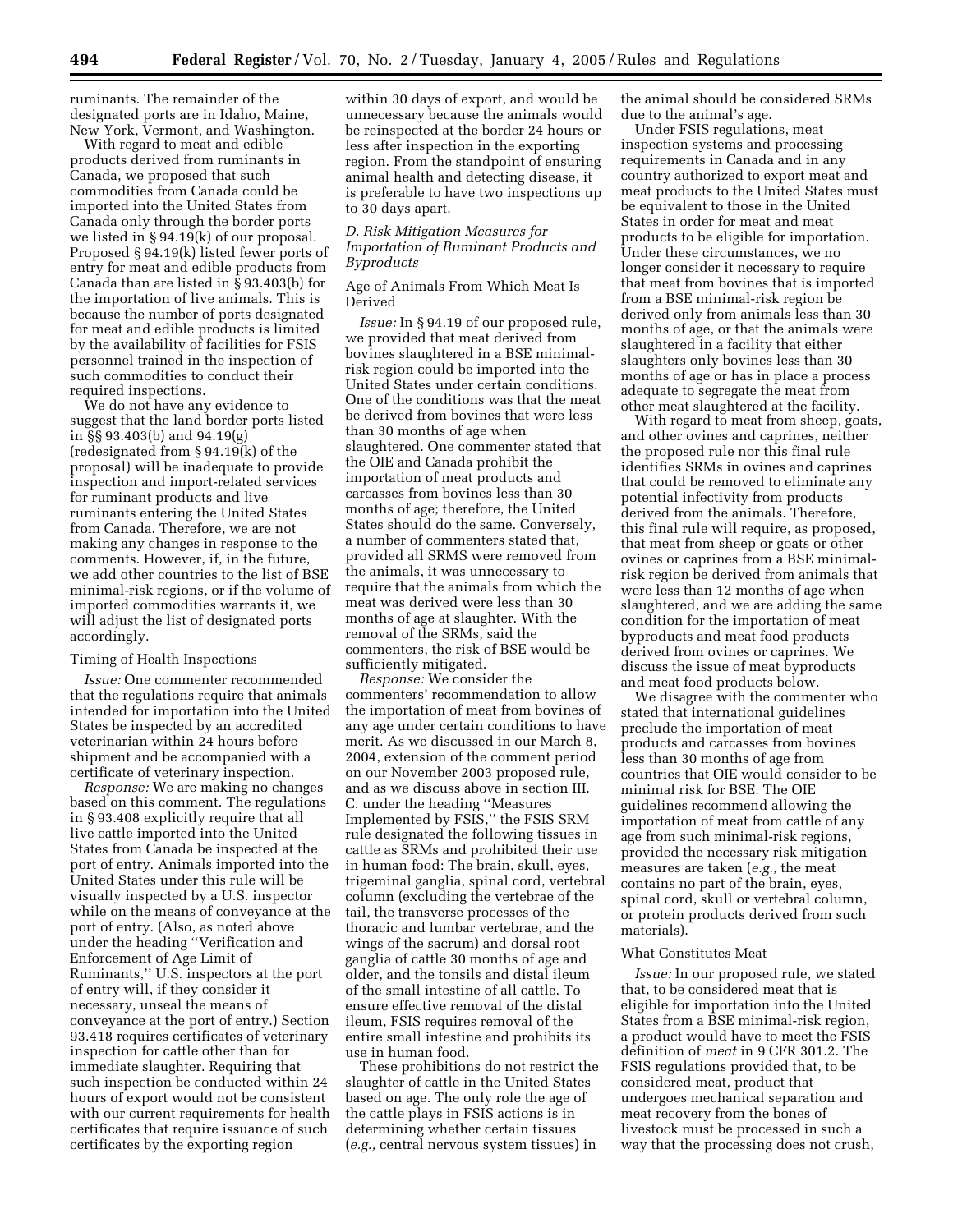grind, or pulverize bones, so that bones emerge comparable to those resulting from hand-deboning and the meat itself meets the criteria of no more than 0.15 percent or 150 mg/100 gm of product for calcium (as a measure of bone solids content) within a tolerance of 0.03 or 30 mg. We noted in the preamble of our proposal that, except where the FSIS definition of *meat* was specifically referenced in our proposal, when we used ''meat'' we meant the standard dictionary definition of the term. One commenter stated that ''meat,'' as defined according to its common usage, could mean several different things. The commenter recommended that how we intend to use the term in the regulations should be specific to its purpose.

*Response:* In order to avoid confusion, in this final rule we are using the term ''meat'' in all cases to mean *meat* as defined by FSIS. In its AMR rule, FSIS revised the definition of *meat* in 9 CFR 301.2 to mean, ''The part of the muscle of any cattle, sheep, swine, or goats that is skeletal or that is found in the tongue, diaphragm, heart, or esophagus, with or without the accompanying and overlying fat, and the portions of bone (in bone-in product such as T-bone or porterhouse steak), skin, sinew, nerve, and blood vessels that normally accompany the muscle tissue and that are not separated from it in the process of dressing. \* \* \*'' FSIS provided further that meat does not include the muscle found in the lips, snout, or ears, and that meat may not include significant portions of bone, including hard bone and related components, such as bone marrow, or any amount of brain, trigeminal ganglia, spinal cord, or dorsal root ganglia.

Additionally, in this final rule, we are clarifying that meat, meat byproducts, and meat food products from bison qualify as meat, meat food products, and meat byproducts under this rule, even though such commodities derived from bison are not included under the FSIS definitions.

# Meat Byproducts and Meat Food Products

Proposed § 94.19 prohibited the importation of fresh (chilled or frozen) meat, meat products, and edible products other than meat (excluding gelatin, milk, and milk products) from ruminants that have been in a BSE minimal-risk region, unless conditions allowing for the importation of a specified commodity were included in that section or in § 94.18. In § 94.19, we proposed conditions for the importation of the following commodities: Fresh (chilled or frozen) bovine whole or half carcasses or other meat; fresh (chilled or

frozen) bovine liver; fresh (chilled or frozen) bovine tongues; fresh (chilled or frozen) carcasses or other meat of ovines and caprines; fresh (chilled or frozen) meat or dressed carcasses of hunterharvested wild sheep, goats, cervids, or other ruminants; fresh (chilled or frozen) meat of cervids either farmraised or harvested on a game farm or similar facility; fresh (chilled or frozen) meat from specified wild-harvested musk ox, caribou or other cervids; and gelatin.

*Issue:* A number of commenters expressed concern that the proposed rule did not specifically include conditions for the importation of processed meat products. The commenters stated that products processed for edible use from boneless cuts of beef and other parts of the carcass from cattle of any age should be allowed importation, provided SRMs were removed from the cattle from which the products were derived. One commenter stated that, by incorporating FSIS's regulatory description of meat from 9 CFR 301.2, APHIS excluded from importation from a BSE minimal-risk region meat food products that are separately defined by FSIS as ''any article capable of use as human food which is made wholly or in part from any meat or other portion of the carcass of any cattle.'' The commenter stated that this prohibits the importation of a wide range of products for which there is no discernible risk factor.

*Response:* We agree it is not necessary to prohibit the importation of processed meat products and byproducts from ruminants that meet the conditions in this rule for the importation of meat. Therefore, we are providing in § 94.19 of this final rule that, along with meat as defined by FSIS, the importation conditions in this rule also apply to those products that are included in the FSIS definitions of *meat food product* and *meat byproduct* in 9 CFR 301.2.

In those definitions, *meat byproduct* is defined as ''any part capable of use as human food, other than meat, which has been derived from one or more cattle, sheep, swine, or goats. \* \* \*'' *Meat food product* is defined as ''any article capable of use as human food which is made wholly or in part from any meat or other portion of the carcass of any cattle, sheep, swine, or goats, except those exempted from definition as a meat food product by the [FSIS] Administrator in specific cases or by the regulations in  $* * * [9 \text{ CFR part } 317]$ , upon a determination that they contain meat or other portions of such carcasses only in a relatively small proportion or historically have not been considered by consumers as products of the meat food

industry, and provided that they comply with any requirements that are imposed in such cases or regulations as conditions of such exemptions as to assure that the meat or other portions of such carcasses contained in such articles are not adulterated and that such articles are not represented as meat food products. \* \* \*'

Additionally, we are not specifying in this final rule that the meat and meat commodities imported into the United States under this rule must be chilled or frozen. Chilling or freezing meat and meat products does not affect the BSE risk from those commodities.

# Cervid Products

*Issue:* A number of commenters addressed the issue of the importation of products derived from cervids, including meat, antlers, trophies, and urine. One commenter objected in general to the importation of any hunter-harvested wild ruminant products. Most of the other commenters who addressed the issue of cervid products recommended that they be eligible for importation from a BSE minimal-risk region. Some commenters said such products should be eligible for importation without restriction. Others suggested specific conditions for importing such products. Several commenters recommended that we prohibit the importation of offal derived from cervids from BSE minimal-risk regions, because of the susceptibility of cervids to CWD.

*Response:* As we discuss above under the heading ''Cervids,'' in this final rule we are not prohibiting or restricting the importation of cervids from BSE minimal-risk regions because of BSE. APHIS is aware of no epidemiological data indicating that cervids are naturally susceptible to the BSE agent. Published observations indicate that, during the height of the BSE outbreak in 1992 and 1993 in the United Kingdom, exotic ruminants of the *Bovidae* family in zoos were affected with BSE, while cervids, which are members of the *Cervidae* family, were not (Ref 22). Therefore, even in regions that have high levels of circulating infectivity and that should be considered high risk for BSE, BSE susceptibility in cervids was not observed. Therefore, in this final rule, we are not imposing any restrictions on cervid products from BSE minimal-risk regions because of BSE.

*Issue:* Several comments recommended that products from wild cervids, especially from the United Kingdom, be allowed importation into the United States regardless of the exporting region's BSE status. The commenters stated that wild deer by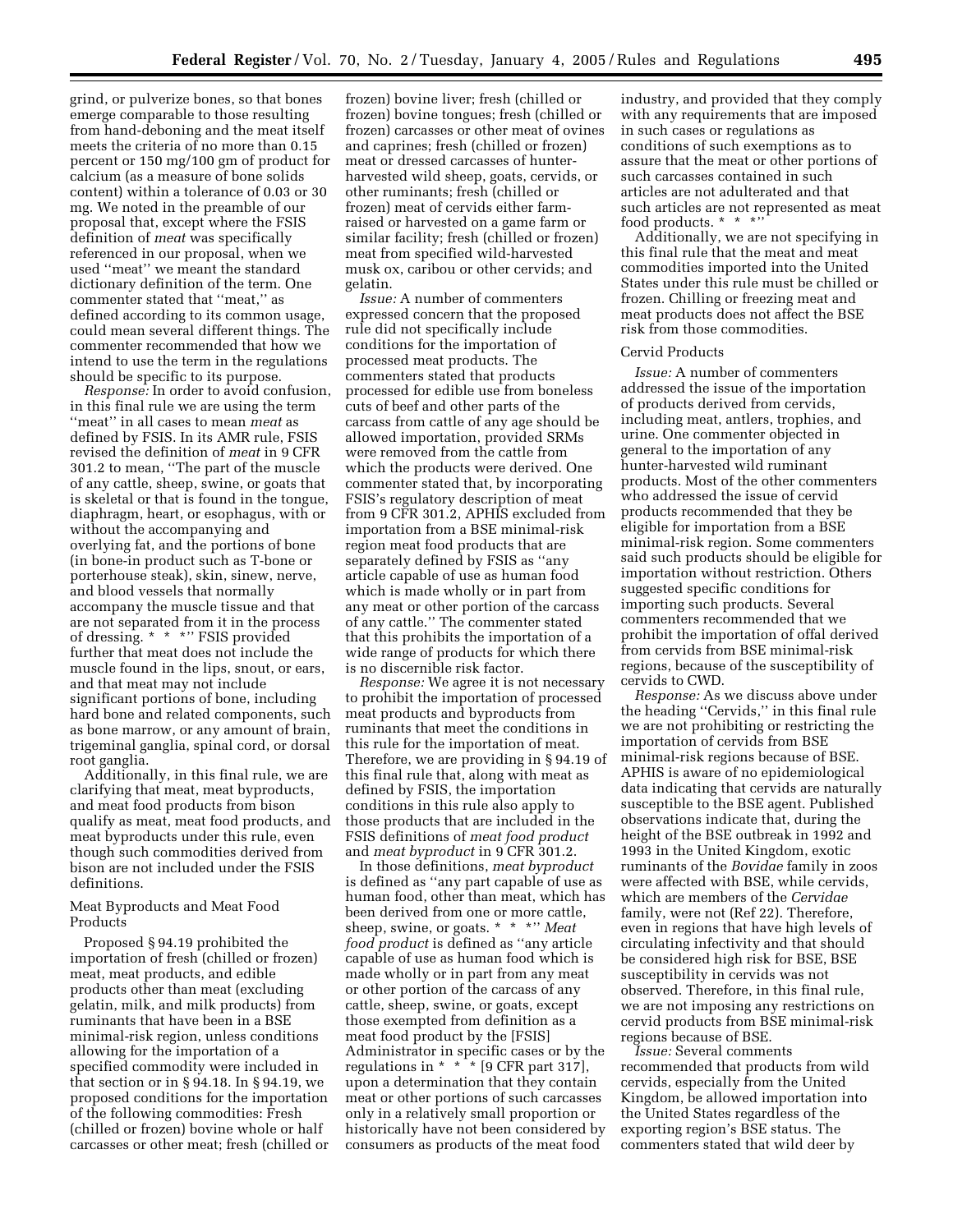their nature are not fed ruminant protein, that no TSE has ever been recorded in the deer population in the United Kingdom, and that surveillance of wild deer is ongoing in the United Kingdom, with no evidence of prion.

*Response:* We are making no changes based on the comments, other than those we are making in this final rule with regard to cervid products from BSE minimal-risk regions. The provisions we proposed, and the risk analysis we conducted in conjunction with this rulemaking, concerned ruminant imports from BSE minimal-risk regions. We consider the issue of the importation of ruminant products from BSE-affected regions to be outside the scope of this rulemaking.

#### What SRMs Should Be Removed

*Issue:* One commenter stated that we said in our proposal that a region we might classify as minimal risk for BSE could, strictly speaking, be classified as a moderate-risk country or zone under OIE guidelines. The commenter stated that OIE recommends, for moderate-risk countries or zones, that meat and meat products for export not contain brain, eyes, spinal cord, distal ileum or mechanically separated meat from skull and vertebral column from cattle over 6 months of age. The commenter expressed concern that, for cattle under 30 months of age from BSE minimal-risk regions, we proposed to require only the removal of the intestines at slaughter.

*Response:* In our proposal, we did not make a general statement that BSE minimal-risk regions by our guidelines might be classified as BSE moderate-risk countries by OIE guidelines. Our discussion was particular to the situation in Canada. Our evaluations concluded that, according to our proposed standards, Canada qualified as a BSE minimal-risk region. We indicated that, although a strict reading of the OIE standards relative to the duration of a feed ban would classify Canada as a moderate-risk country until 2005, our integrated approach to evaluating the BSE status of a country considers the length of a feed ban within the context of all control measures in place. Further, 7 years represents the 95th percentile of the incubation period distribution; therefore, there is a rational basis for departing from the OIE guideline of 8 years. We considered the sum total of the control mechanisms in place at the time of diagnosis (e.g., effectiveness of surveillance, import controls, and feed ban) and the actions taken after it (e.g., epidemiological investigations, depopulation), thereby allowing the actions CFIA took in other elements to

compensate for a shorter feed ban duration than recommended by OIE. Consistent with OIE guidelines, we consider the 30-month age standard for SRMs-except for tonsils and the distal ileum, as discussed below-to be adequate for regions such as Canada that we consider to be minimal-risk for BSE. If countries (or other regions) other than Canada apply for a BSE minimal-risk designation under this rule, we will evaluate such requests on a case-by-case basis, and consider, as we did for Canada, the combination of factors affecting the risk of BSE being introduced into the United States from such countries or other regions.

According to OIE guidelines, in a minimal-risk region, all of the tissues listed by the commenter except the distal ileum need be removed only from cattle over 30 months of age. The distal ileum need not be removed from cattle of any age. FSIS regulations define tonsils and the distal ileum as SRMs regardless of the age of cattle and require their removal. These definitions are applicable to meat from cattle slaughtered in the United States, as well as to meat imported from eligible foreign sources. To be consistent with the FSIS requirements, we are requiring in § 94.19(a)(2) and (b)(2) that meat and other bovine products imported into the United States from a BSE minimal-risk region be derived from cattle that have had SRMs and the small intestine removed in accordance with the FSIS regulations.

*Issue:* Several commenters recommended that not just intestines, but also brains, eyes and spinal tissue be prohibited from the food chain or rendering.

*Response:* As discussed above in section III. C. under the heading ''Measures Implemented by FSIS,'' that agency's SRM rule applies to meat from cattle slaughtered in the United States, as well as to meat from eligible foreign sources. As noted, we are requiring that meat and other bovine products from a BSE minimal-risk region be derived from animals that have had SRMs removed in accordance with the FSIS regulations.

## Removal of SRMs

*Issue:* One commenter stated that an exporting region would generally be unable to accurately certify that ''SRMs have been removed,'' and that APHIS should require instead certification that ''a majority of the known SRMs have been removed.'' For example, said the commenter, when a carcass-splitting band saw is used to split a carcass through the spinal cord, bone dust mixed with spinal cord tissue is left on

the exposed cut surfaces of the vertebral column before removal of the spinal cord. Also, said the commenter, captive bolt pistols, when penetrating the skull during the stunning procedure, provide a source of hematogenous spread of central nervous system tissue to the carcass, although not as much as when air stunning devices are used. The commenter also stated that if BSE is anything like scrapie, perhaps steam is not an adequate means of sterilizing equipment after being used on BSEcontaminated tissues, given the heatresistant nature of the scrapie agent. Another commenter raised similar issues, stating that the U.S. Government should discontinue contamination of beef with prions from the central nervous system and change allowable methods of slaughter and processing. The commenter recommended that captive bolt stunning be replaced by electrical stunning, that immobilization of the animal by a pithing rod be prohibited, and that no sawing through the spinal cord be permitted.

*Response:* On January 12, 2004, FSIS published an interim final rule prohibiting the use of penetrative captive bolt devices that deliberately inject air into the cranial cavity of cattle, because that method of stunning has been found to force visible pieces of central nervous system tissue (known as macro-emboli) into the circulatory system of stunned cattle. The comment period on that interim final rule closed on May 7, 2004, and FSIS is assessing the comments on this issue. At this time, FSIS considers the current stunning methods allowable for use in the United States to be practical and effective, based on a review of published studies on stunning methods.

Regarding the cross-contamination issues identified by the commenter, FSIS has developed procedures to verify that cross-contamination of edible tissue with SRMs is reduced to the maximum extent practical in facilities that slaughter cattle or process carcasses or parts of carcasses of cattle, both animals younger than 30 months of age and 30 months of age and older. If an establishment uses dedicated equipment to cut through SRMs, or if it segregates cattle 30 months of age and older from cattle younger than 30 months of age, then the establishment may use routine operational sanitation procedures (*i.e.*, no special sanitation procedures are required). If the establishment does not segregate cattle 30 months of age and older from younger cattle, equipment used to cut through SRMs must be cleaned and sanitized before it is used on carcasses or parts from cattle less than 30 months of age. FSIS believes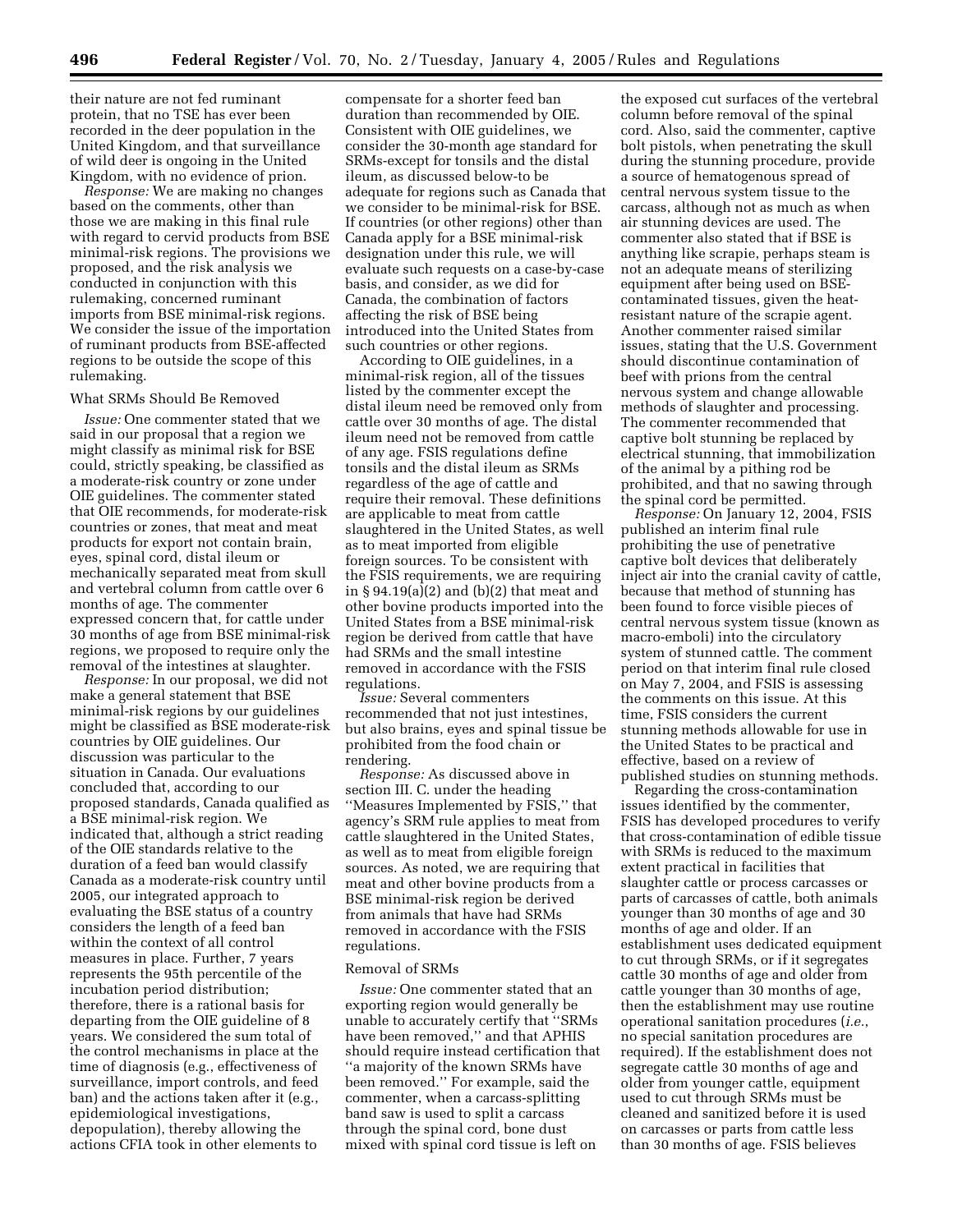that, due to the multiple risk mitigation measures implemented in the United States to prevent the spread of BSE, these procedures will reduce to the extent possible cross-contamination of carcasses with high-risk tissues. However, to assist in determining whether it should strengthen the measures required of establishments, on March 31, 2004, FSIS issued a press release during the comment period for its SRM rule that specifically requested public comment on methods to prevent cross-contamination of carcasses with SRMs. The type of measures described above have also been implemented in Canada.

## Advanced Meat Recovery Systems

*Issue:* Several commenters stated that AMR systems (a technology that enables processors to remove the attached skeletal muscle tissue from livestock bones without incorporating significant amounts of bone and bone products into the final meat product) are notorious for containing tissue derived from the dorsal root ganglia (an SRM) in the final product, and recommended that the use of AMR be prohibited in the United States when slaughtering animals of Canadian origin. Additionally, the commenters recommended that products that contain AMR meat should not be allowed into the United States from BSE minimal-risk regions.

*Response:* In its AMR rule, FSIS amended its description of meat to make it clear that, to be considered meat, AMR product may not include significant portions of bone or related components, such as bone marrow, or any amount of central nervous systemtype tissues. Additionally, FSIS'' AMR rule provided that AMR systems may not use bones classified as SRM (vertebral column and skull of cattle 30 months of age and older). The AMR rule states that, if skulls or vertebral column bones from cattle 30 months of age and older are used in AMR systems, the product exiting the AMR system is adulterated, and the product and the spent bone materials are inedible and must not be used for human food. FSIS stated that the potential for human exposure to the BSE-infective agent is prevented in products prepared from cattle 30 months of age and older using AMR systems because the AMR product cannot include source materials from the skull or vertebral column or contain any amount of brain, trigeminal ganglia, spinal cord or dorsal root ganglia. AMR systems can be used to prepare meat from the skull and vertebral column of cattle under 30 months of age. However, these source materials from cattle under 30 months of age are not designated as

SRMs. The FSIS requirements are applicable to domestic beef as well as to beef from a foreign country deemed eligible for export to the United States.

## Request for Clarification of Intent

*Issue:* One commenter stated that the proposed rule seemed to allow the importation of some products containing bone or even SRMs. The commenter requested that APHIS clarify whether this was the intent, and, if so, provide the scientific justification for that decision.

*Response:* It is not clear to us what provisions in the proposed rule the commenter is referring to. It is not APHIS' intent to allow the importation of any SRMs from BSE minimal-risk regions. SRMs must be removed from imported cattle at slaughter in the United States and must have been removed from cattle in the exporting country from which meat and meat products are derived. The skull and vertebral bones are included in the definition of SRMs (both according to the Canadian regulations and those of the United States because of the possibility that those bones might contain dorsal root ganglia) so ''bones of concern'' as far as BSE are concerned are not allowed importation. Other bones have not been shown to pose a risk of BSE infectivity.

## Tonsils and Third Eyelid

Under our proposed rule, intestines would have been the only tissues required to be removed at slaughter from cattle less than 30 months of age from a BSE minimal-risk region. We also proposed that beef imported from a BSE minimal-risk region be derived only from bovines less than 30 months of age from which the intestines had been removed.

*Issue:* One commenter stated that the EU SSC recommends also that tonsils of bovines of any age be regarded as a BSE risk. Several other commenters stated that, although our proposed rule required removal of only the intestines, Canada requires removal of all SRMs from animals at slaughter, and that U.S. citizens should be afforded the same level of protection as Canadian citizens. The commenters stated that because tonsils and third eyelid lymphoid tissue have been demonstrated to have possible BSE infectivity in animals as early as 10 months post-inoculation, USDA should not only require removal of all SRMs from animals and products imported from minimal-risk regions, but also from all cattle slaughtered in the United States.

*Response:* We are assuming that the commenters who referred to ''animals''

in these comments were referring to bovines and bovine products from BSE minimal-risk regions. As discussed above in this document under the heading ''Age of Animals from Which Meat is Derived,'' requirements for removal of SRMs in Canada for meat and meat products eligible to be imported and U.S. requirements are currently equivalent. All of the requirements that were imposed by FSIS'' SRM rule on cattle slaughtered in the United States also apply to meat imported into the United States from foreign countries eligible to export the beef to the United States. FSIS'' SRM rule identified tonsils as SRMs. Tonsils of all cattle, regardless of age, must be removed. Based on FSIS's requirements, all regions intending to import meat and meat products into the United States will also have to remove the tonsils from cattle of all ages from which the meat and meat products are derived. As noted, we are providing in this rule that we consider SRMs to be those identified as such by FSIS.

With regard to the third eyelid, there is no evidence that the third eyelid lymphoid tissue is a tissue at risk of infectivity for BSE in bovines. The only TSE agents that have been found in the third eyelid are scrapie in sheep and CWD in deer and elk. PrPres (the pathological form of the prion protein) has not been found in the third eyelid of cattle. There have been no reports of its presence in goats. Therefore, neither FSIS nor APHIS considers the third eyelid to be an SRM.

#### Distal Ileum

*Issue:* A number of commenters took issue with the requirement in our proposal that the intestines be removed from cattle less than 30 months of age from BSE minimal-risk regions, even though we stated in the explanatory information of our proposal that the distal ileum (a part of the small intestine) is the only part of the intestine that is likely to have infectious levels of the BSE agent. Several comments stated that we were incorrect in stating in our March 8, 2004, notice reopening the proposed rule comment period that FSIS classifies the small intestine of cattle of all ages as an SRM. The commenters stated that the FSIS rule classifies only the distal ileum as SRM, but requires removal of the entire small intestine as a means of ensuring the removal of the distal ileum. The commenters stated that APHIS should recommend removal only of the distal ileum. Other commenters stated that, at most, APHIS should require removal of the small intestine. One commenter recommended removal of the last 70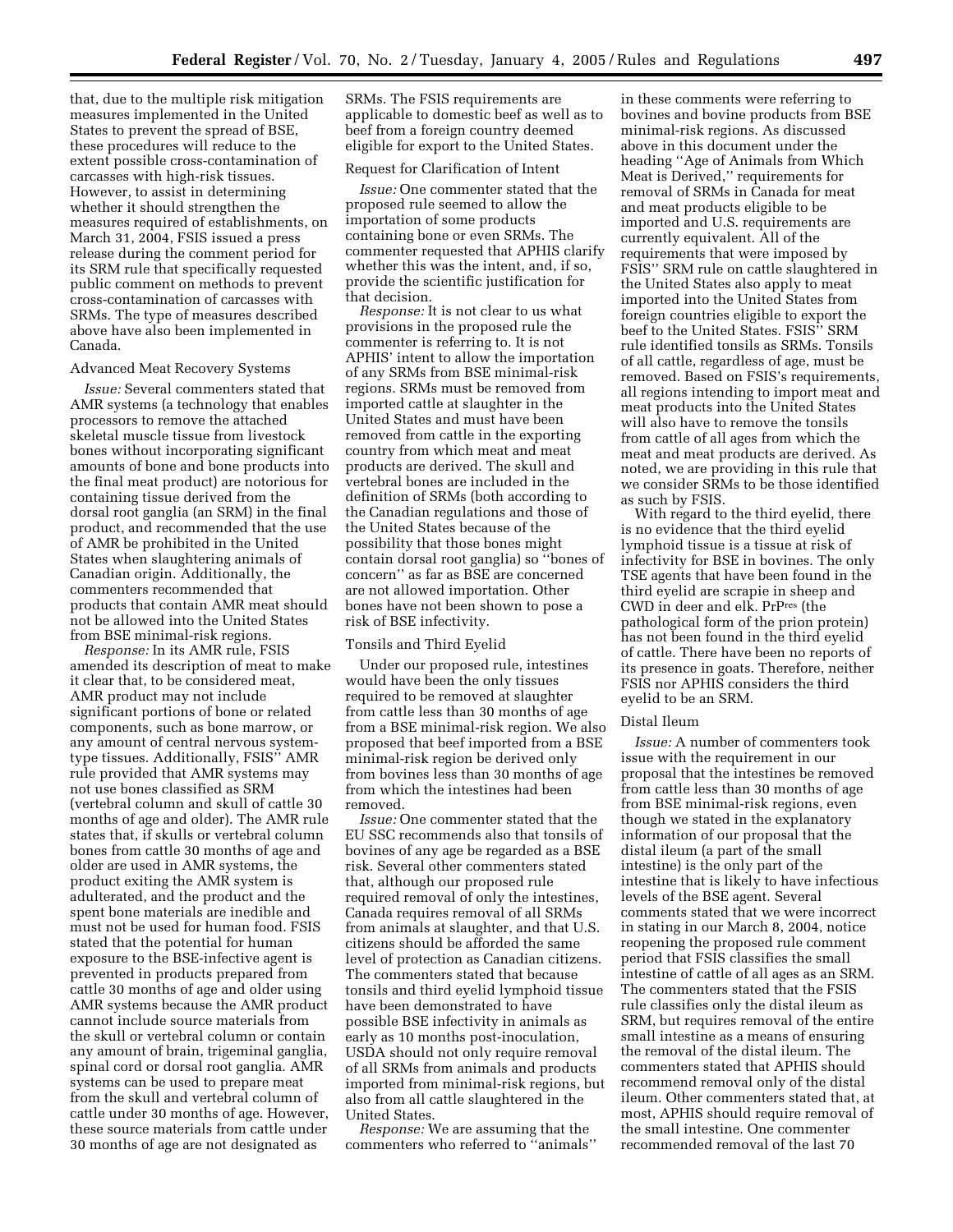inches of the small intestine, rather than the entire small intestine. Another commenter provided an anatomical description of the bovine small intestine that the commenter said could be used to develop a model of certification for the removal and disposal of the distal ileum.

*Response:* The commenters are correct that FSIS classified the distal ileum from cattle of all ages as an SRM and not the entire small intestine. FSIS requires removal of the entire small intestine to ensure effective removal of the distal ileum. Canada has the same requirements. This final rule on BSE minimal-risk regions adopts FSIS'' requirements regarding removal of SRMs and the small intestine. In its SRM rule, however, FSIS acknowledged that methods might exist for processors to effectively remove the distal ileum without removing the entire small intestine and requested comments on that issue. The comment period for the FSIS interim final rule closed on May 7, 2004.

*Issue:* One commenter stated that, although beef casings are currently allowed into the United States from countries not listed as BSE-affected or posing an undue risk of BSE, the FSIS rule requires the removal of the entire small intestine from all cattle of all regions regardless of BSE status. In addition, stated the commenter, the FSIS rule has prevented the importation of the entire intestines of cattle from regions where no BSE exists if the exporting country cannot certify removal of the small intestine. The commenter recommended that exporting countries that do not fall into any of the U.S. BSE risk categories should not be required to remove any SRM, much less certify the removal of the entire small intestine.

*Response:* In addressing FSIS' application of its regulations to countries other than BSE minimal-risk regions, the commenter is raising an issue that goes beyond the scope of the APHIS rulemaking. In both its SRM rule and the USDA/FDA joint notice, FSIS specifically requested comment on the issue of removal of the distal ileum.

### Tongue and Liver

*Issue:* In § 94.19(d) of our proposed rule, we provided that bovine tongues could be imported from BSE minimalrisk regions if the tongues were derived from bovines that were born after the region implemented an effective ban on the feeding of ruminant protein to ruminants, that are not known to have been fed ruminant protein other than milk protein during their lifetime, and from which the tonsils were removed at slaughter. Several commenters stated that the regulations should prohibit either the importation of all tongues from bovines from BSE minimal-risk regions, or the importation of tongues from bovines 30 months or older. Some of the commenters stated that the risk from tongues is unacceptable because the tongue is attached to the tonsils, which are likely to contain the BSE infectious agent in an infected animal.

*Response:* We do not consider it necessary to prohibit the importation of bovine tongues from a BSE minimal-risk region, provided the conditions set forth in this rule are met. As we stated above under the heading ''What Constitutes Meat?,'' the tongue (but not the peripheral glandular material) is a muscle included in the FSIS definition of *meat,* and, to date, BSE infectivity has not been detected in muscle meat of cattle. In this final rule, we are not including a separate paragraph that includes the conditions for importing tongues from BSE minimal-risk regions. Tongues will be subject to the same requirements as other meat.

We do acknowledge, however, as we did in our proposed rule, that it is necessary to ensure that the tongues come from bovines from which the tonsils have been removed. As we discuss above under the heading ''Age of Animals from Which Meat is Derived'' and elsewhere, we believe, from an animal health perspective, to consider as SRMs those tissues listed by FSIS as SRMs. Under that listing, tonsils of all cattle, regardless of age, must be removed. Several procedures exist for removal of tongues so that they are effectively separated from the tonsils, including cutting of the tongue at its base and cutting the hyoid bones and associated structures to liberate the tongue from the tonsils.

*Issue:* Several commenters stated that the proposed rule did not make clear why APHIS would require that bovine tongues or tallow from a BSE minimalrisk region be derived from animals that were born after the implementation of an effective feed ban, while the same requirement was not proposed for liver. Similarly, another commenter questioned why the age of an animal should be a factor regarding some products from a BSE minimal-risk region, such as meat, and not others, such as tongue and liver. Several commenters recommended that the regulations require that bovine liver from BSE minimal-risk regions be from cattle under 30 months of age and that certification be required that this and any other requirements for liver have been met.

*Response:* Under this rule, tongues, which, as we noted, are included in the FSIS definition of *meat* in 9 CFR 301.2, will be subject to the same requirements as other meat, including the requirement that the tongues be derived from bovines that were subject to a ruminant feed ban during their lifetime equivalent to the requirements established by FDA. Thus it is unnecessary for us to retain the separate conditions for tongues that appeared in § 94.19 of the proposed rule, including the condition that the tongues be derived from bovines that were born after the region implemented an effective ban on the feeding of ruminant protein to ruminants. Also, as discussed in this document under the heading ''Age of Animals from which Meat is Derived,'' we are not including the requirement we proposed that meat from bovines from BSE minimal-risk regions be derived from animals that were less than 30 months of age when slaughtered. Liver, which falls under the FSIS definition in 9 CFR 301.2 of meat *byproducts,* will be subject to the same importation requirements in our rule as meat.

With regard to certification, § 94.19 as proposed and as set forth in this final rule already requires certification that the requirements for liver and other commodities regulated under that section have been met.

*Issue:* One commenter asked how APHIS could conclude that the intestines of cattle are not safe, but the tongue and liver are.

*Response:* Our proposed requirement that the intestines of cattle from BSE minimal-risk regions be removed was based on evidence that BSE infectivity could exist in the distal ileum of bovines as young as 6 months of age. Similar infectivity has not been demonstrated in the tongue or liver of bovines of that age.

# Milk and BSE Risk

*Issue:* One commenter stated that milk was a dangerous prion carrier and that milk protein is an unacceptable risk.

*Response:* At this time, there is no scientific evidence that milk and milk products are sources of BSE infectivity that would pose any BSE risk to public or animal health. Milk and milk products are regulated by the FDA and the safety of milk is discussed in ''BSE Questions and Answers'' that can be accessed on that agency's Web site at *http://www.cfsan.fda.gov/comm/ bsefaq.html.*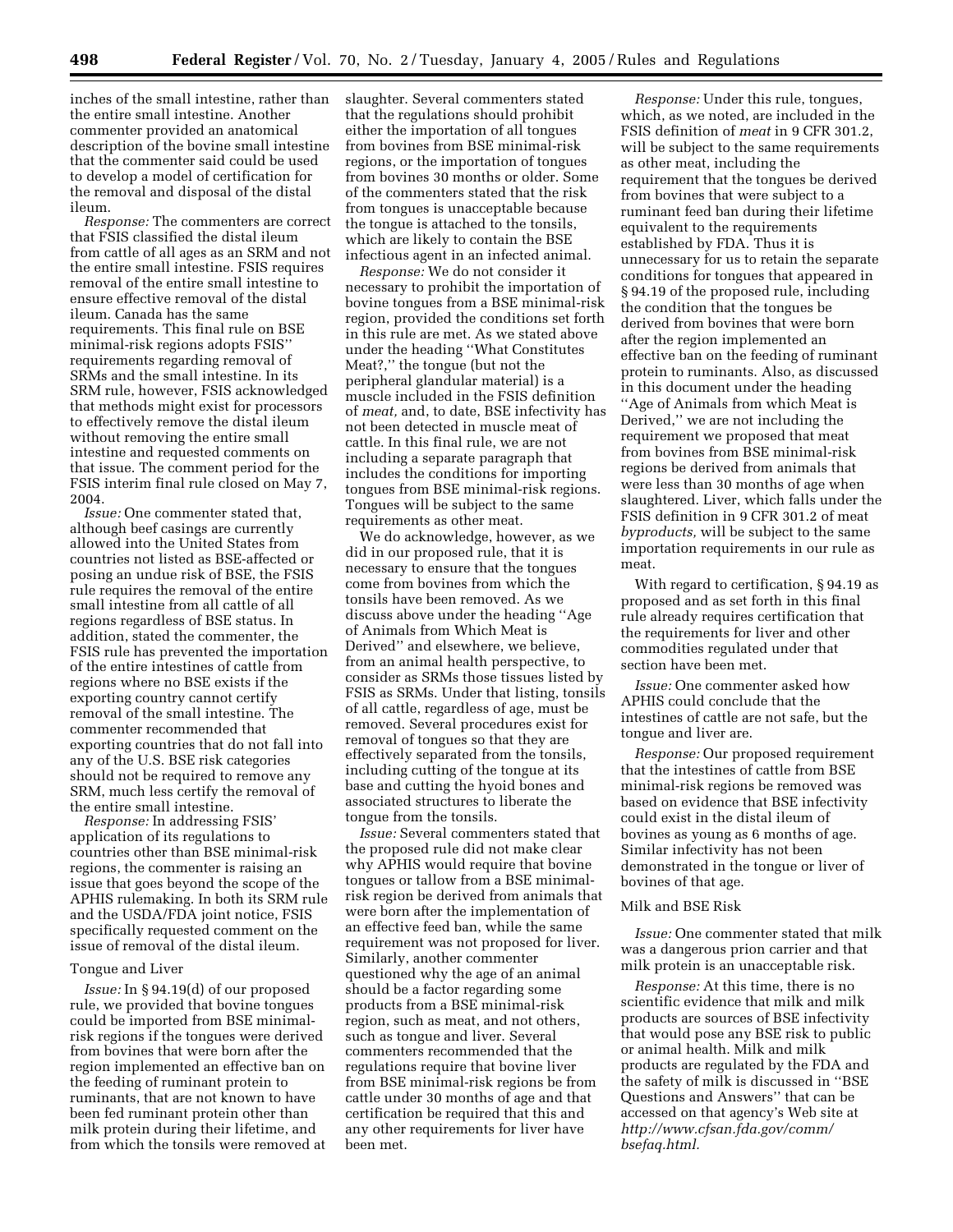# Verification of Compliance in the Exporting Region

*Issue:* A number of commenters stated that USDA should conduct monitoring to ensure that imported products meet the FSIS definition of *meat.* One commenter recommended that APHIS specify the methods that will be used to conduct such verification. Several commenters asked whether APHIS or FSIS will verify the CFIA procedures necessary to ensure compliance with this rule. Other commenters questioned whether USDA can verify the practices of Canadian producers and the meat industry in that country. One commenter stated that verification should include the presence of USDA personnel in Canadian beef processing plants.

*Response:* As required under the FMIA, FSIS ensures that imported meat in the U.S. marketplace is safe, wholesome, unadulterated, and properly labeled by (1) determining if foreign countries and their establishments have implemented food safety system and inspection requirements equivalent to those in the United States and (2) reinspecting imported meat and poultry products from those countries through random sampling of shipments. Countries eligible to export meat to the United States must have a meat inspection system determined by FSIS to be equivalent to the U.S. meat inspection system, including a system for verifying that SRMs are properly identified, segregated, and removed from meat that is exported to the United States. FSIS has a system to verify the ongoing equivalence of each foreign country deemed eligible to export beef to the United States. The FSIS equivalency determination is based on the country's inspection system for appropriately controlling the BSE-infective agent.

FSIS conducts annual system equivalence audits, as required by the FMIA, to verify that the foreign country's inspection system remains equivalent to that required in the United States. This audit includes a sampling of export-certified foreign establishments. FSIS's audit system focuses on two essential components of safe food production that must be present in a foreign food regulatory system: (1) Industry process control, which is executed by establishments through sanitary procedures such as sanitation, HACCP and quality assurance systems, and microbial/chemical testing programs; and (2) government inspection, verification, and enforcement activities exercised in a form and at an intensity appropriate to

ensure the effectiveness of industry process controls and detect noncompliance. Foreign food regulatory system audits are conducted in four phases: Planning, execution, evaluation, and feedback. Each of these phases is discussed below:

1. *Planning.* FSIS prepares a consolidated annual plan to audit each country that exports meat, poultry, or egg products to the United States. Individual country audit plans are based, in large part, upon prior experience with the exporting country. For example, all previous FSIS audit reports are reviewed to identify issues for inclusion in the current audit. Portof-entry reinspection data are also reviewed at this time to determine trends and identify areas of special interest for audit. These documents and data are used by FSIS to develop an audit plan that is customized for each country. The plan includes a list of foreign establishments selected for centralized records review. A subset of these establishments is further selected for on-site audit. FSIS uses a statistical method for establishment selection. Additional establishments may be added for cause.

2. *Execution.* An auditor (or in some cases an audit team) is dispatched to the exporting country's inspection headquarters and/or to sub-offices as agreed in the audit protocol. Opening discussions are held with exporting country officials to determine if the national system of inspection, verification, and enforcement is being implemented as documented, and to identify significant trends or changes in operations. The FSIS auditor examines a sample of program records that provide evidence of the exporting country's regulatory activities and accompanies officials of the exporting country on field visits to a representative sample of establishments eligible to export to the United States. Exporting country officials conduct a review to verify that each selected establishment continues to achieve the U.S. level of sanitary protection. Particular attention is paid to how eligible establishments address food safety hazards, some of which may be different from those encountered in the United States. FSIS auditors observe establishment activities and correlate review findings made by exporting country officials. Selected microbiological and chemical laboratories are also reviewed, and a farm or feedlot is visited to verify animal drug controls. In a closing meeting, the FSIS auditor provides exporting country officials with an overview of conditions observed and

ensures that audit observations are clearly understood.

3. *Evaluation.* FSIS conducts a postaudit evaluation of all data collected onsite. When evaluating audit data, FSIS considers how sanitary measures of the foreign food regulatory system compare to those used in the United States and determines whether the foreign system cumulatively provides the same level of protection.

4. *Feedback.* FSIS then sends the exporting country a draft audit report and provides the country an opportunity to respond to the audit's findings. After consideration of comments from the country, a final report is prepared. An action plan is mutually developed to address any issues raised by the audit. These issues are tracked by FSIS until resolution and are automatically included as items of special interest in the next audit.

All reports of initial equivalence audits and equivalence verification audits are posted on the FSIS Web site *(http://www.fsis.usda.gov/regulations/ foreign*\_*audit*\_*reports*\_*past/index.asp)* when they are final, which is immediately after the final version is delivered to the audited country.

#### Meat From Beef vs. Dairy Cattle

*Issue:* One commenter suggested distinguishing meat obtained from beef cattle from meat obtained from dairy cattle.

*Response:* We are making no changes based on this comment. We are not aware of any benefits in addressing BSE mitigations or risk that would be derived from identifying meat as having come from beef or dairy cattle.

#### Request for Import Bans

*Issue:* A number of commenters requested bans on certain commodities from Canada or other countries. Commenters stated that APHIS should not allow the importation of Canadian beef. Other commenters requested that APHIS not allow the importation of beef (some commenters specified ground beef) or animal feedstuffs from any country. None of these commenters provided data or other information to support their requests.

*Response:* We are making no changes based on these comments. Under the Animal Health Protection Act, the Secretary of Agriculture (or official delegated in accordance with 7 CFR 2.22 and 2.80) may prohibit or restrict articles if the Secretary determines such prohibition or restriction is necessary to prevent the introduction or dissemination within the United States of any pest or disease of livestock. The Secretary has determined that the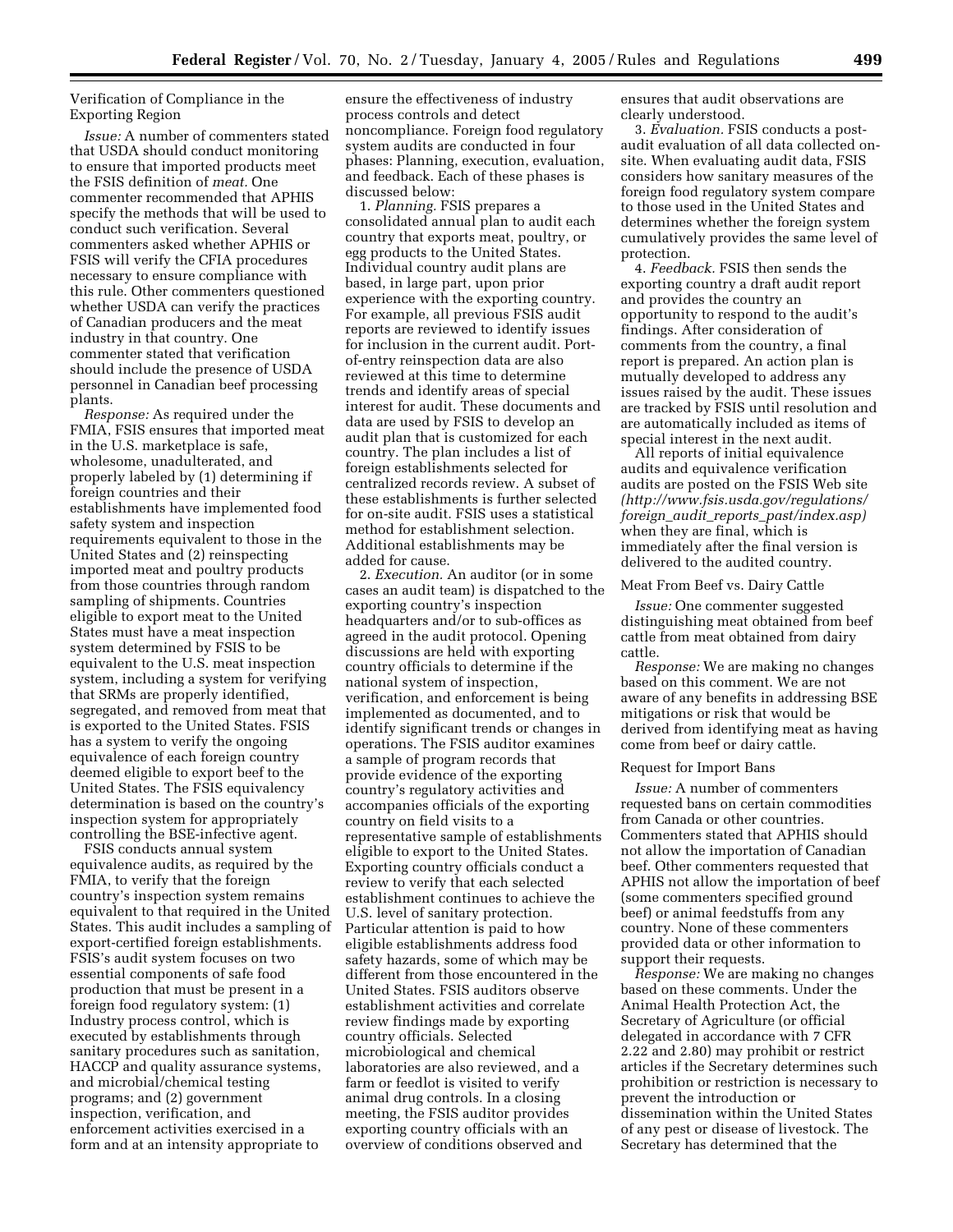measures in place in Canada relative to BSE, together with the import risk mitigations required by this rule, would be effective in preventing the introduction of BSE into the United States via meat and meat products imported from Canada. Further, the United States, as part of the World Trade Organization, cannot set up arbitrary barriers to trade that would prohibit the importation of animal products if the risk of such products introducing livestock diseases or pests into the United States can be mitigated.

Animal feed containing animal products may currently be imported into the United States under an import permit that sets out the conditions for such importation. Feed containing ruminant protein other than milk protein is prohibited importation into the United States from any region listed in § 94.18(a), which lists regions in which BSE exists, those that pose an undue risk of BSE, and, under this final rule, those that are considered BSE minimal-risk regions.

# Offal

*Issue:* The regulations prior to this rule prohibited the importation of offal from any region listed in § 94.18(a). Prior to this rule, the only regions listed in § 94.18(a) were those in which BSE exists and those that present an undue risk of introducing BSE into the United States. As noted, however, in this final rule, we are including in § 94.18(a)(3) a list of BSE minimal-risk regions.

Paragraphs (a) and (a)(1) of the regulations in § 95.4—which deal with restrictions due to BSE on the importation of processed animal protein, offal, tankage, fat, glands, certain tallow other than tallow derivatives, and serum—prohibit the importation of specified materials from regions listed in § 94.18(a), unless the materials meet conditions set forth in § 95.4.

In § 95.4(g) of our proposal, we set forth risk mitigation measures under which offal derived from cervids from BSE minimal-risk regions could be imported into the United States. However, we did not include provisions in our proposed rule for the importation of offal from ruminants other than cervids. The proposal was limited to cervid offal because cervid offal was among the most commonly imported low-risk commodities from BSE minimal-risk regions. We proposed to define *offal* in § 95.1 to mean the parts of a butchered animal that are removed in dressing, consisting largely of the viscera and trimmings, which may include, but are not limited to, brains,

thymus, pancreas, liver, heart, and kidney.

A number of commenters addressed the importation of offal other than cervid offal for edible and inedible purposes. One commenter recommended that the only requirement for the importation of offal from Canada should be certification from the Canadian Government that the fresh offal and other edible by-products are derived from bovines that were slaughtered and processed in a facility approved and inspected by the Government of Canada, and from which SRMs had been removed. Other commenters expressed concern that the proposed definition of *offal* in § 95.1 would preclude the importation of hearts and kidneys from cattle from BSE minimal-risk regions and recommended that such organs be allowed importation provided they do not come in contact with SRMs. Several commenters noted that, although the proposed regulations and definition of *offal* in part 95 would prohibit the importation of liver from cattle from BSE minimal-risk regions, the provisions in proposed § 94.19(c) provided for the importation of bovine liver from BSE minimal-risk regions if no air-injected stunning was used at slaughter. One commenter stated that it was not clear whether our proposed definition of *offal* applied to cervids. The commenter also recommended that the word ''trimmings'' be removed from the proposed definition of *offal* because its inclusion could be construed to prohibit the importation of meat trimmings. One commenter stated that the import prohibitions in part 95 should apply only to tissues that have been proven to potentially harbor the BSE infective agent.

*Response:* We agree with the commenters that there is no scientific reason to limit the importation of offal from BSE minimal-risk regions to offal derived from cervids and that the criterion for whether products, including offal, derived from ruminants are allowed importation into the United States should be whether those products pose a risk of introducing BSE into the United States. Consequently, in this final rule, we are defining offal to mean ''the parts of an animal that are removed in dressing, including meat, meat byproducts, and organs,'' and, for clarity's sake, are specifying in § 95.4(g) the conditions for the importation of offal from BSE minimal-risk regions. The conditions for importation of offal from ruminants from BSE minimal-risk regions are the same as those set forth in § 94.19 of this final rule for the importation of meat, meat byproducts, and meat food products. We are

providing in § 95.4(g) that offal derived from ruminants from BSE minimal-risk regions is allowed importation into the United States if the offal is derived from cervids or if the offal is derived from bovines, ovines, or caprines and the following conditions are met:

1. *If the offal is derived from bovines, the offal:*

• Contains no SRMs and is derived from bovines from which the SRMs were removed;

• Is derived from bovines for which an air-injected stunning process was not used at slaughter; and

• Is derived from bovines that were subject to a ruminant feed ban equivalent to the requirements established by FDA.

2. *If the offal is derived from ovines or caprines, the offal is derived from animals that:*

• Have not tested positive for and are not suspect for a TSE (we are adding definitions of *positive for a transmissible spongiform encephalopathy* and *suspect for a transmissible spongiform encephalopathy* to § 95.1 of the regulations);

• Were less than 12 months of age when slaughtered and that are from a flock or herd subject to a ruminant feed ban equivalent to the requirements established by FDA;

• Have resided in a flock or herd that has not been diagnosed with BSE; and

• Have not had their movement restricted in the BSE minimal-risk region as a result of exposure to a TSE.

As required for meat, meat byproducts, and meat food products in § 94.19, we are requiring certification from the country of origin that the offal meets the above requirements and are requiring that the offal, if arriving at a U.S. land border port, arrives at a port listed in § 94.19(g).

## Tallow

*Issue:* One commenter stated that it does not make sense to prohibit the importation of tallow from Canada but allow the importation of Canadian beef and veal.

*Response:* The proposed rule did not prohibit the importation of tallow from BSE minimal-risk regions. We provided in proposed § 95.4(f) that tallow could be imported from a BSE minimal-risk region if the tallow is composed of less than 0.15 percent protein and meets certain other conditions specified in the proposal.

*Issue:* One commenter said there is no scientific basis for requiring that tallow eligible for importation contain no more than 0.15 percent impurities. The commenter stated that research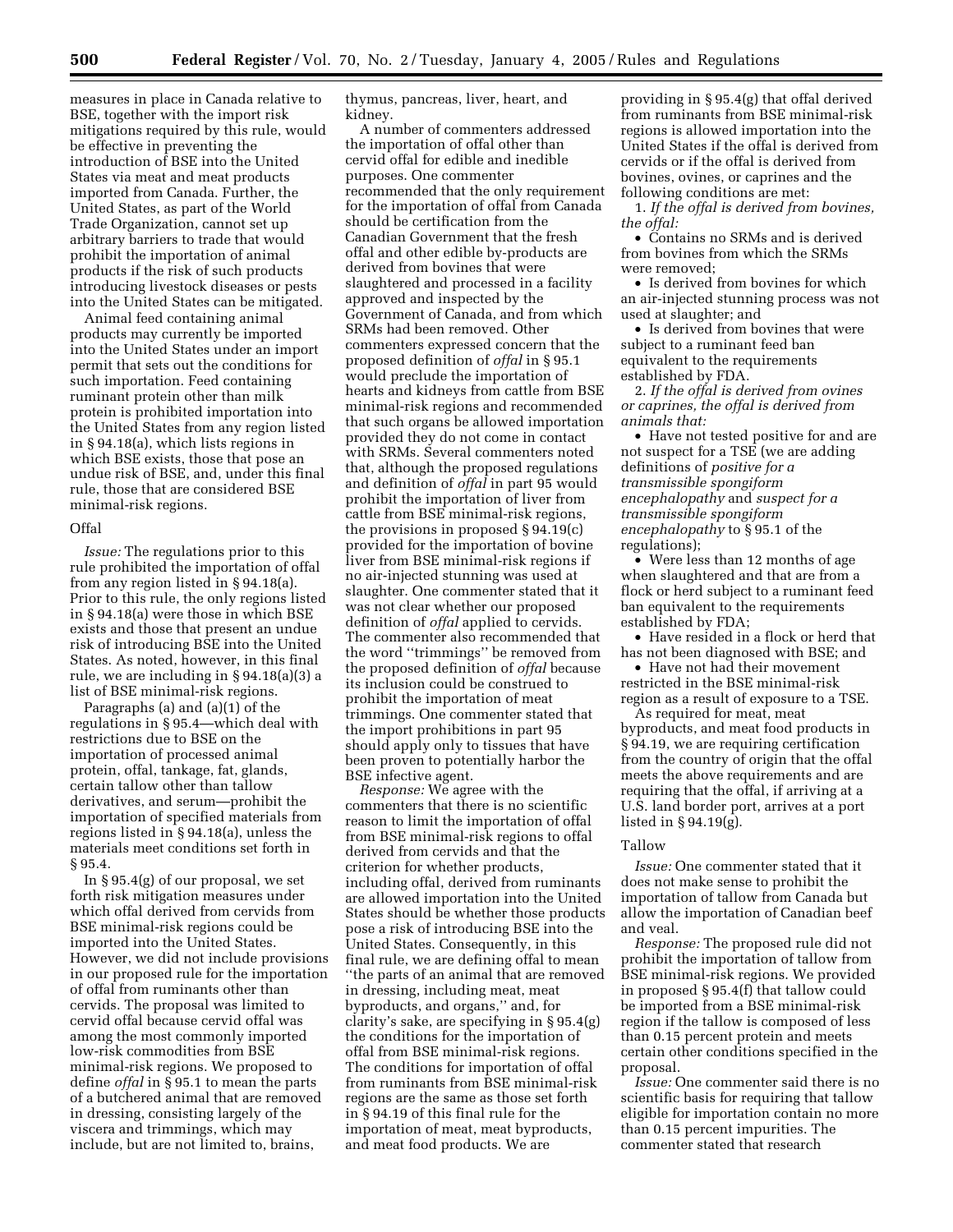conducted by Dr. D.M. Taylor, *et al.,* of the Animal Health Institute, Edinburgh Scotland, failed to find an association between the occurrence of BSE and the consumption of tallow by cattle, and that in studies using BSE-spiked tallow, no infectivity was found in crude, unfiltered tallow extracted from rendered meat-and-bone meal. The commenter stated that the study was validated by injecting spiked BSE tallow intracerebrally into experimental mice without resulting demonstrated changes associated with TSEs. The commenter stated further that, in 1991, the World Health Organization (WHO) assembled consultants who determined tallow not to be a risk to animal or human health. Additionally, stated the commenter, the Harvard-Tuskegee Study refers to the safety of tallow.

*Response:* The research referenced by the commenter documents the results of mouse assays. We are unaware of any studies that have been performed using cattle experimentally fed tallow infected with BSE with resulting absence of infectivity. Based on the scientific evidence currently available, it is not possible to dismiss the possibility that ingestion of tallow infected with BSE creates a risk of the transmission of BSE. This conclusion is consistent with the OIE Code, Article 2.3.13.1., which recommends that one of the conditions for the importation of tallow from any country, regardless of its BSE status, be that the tallow is protein-free (*i.e.*, have a maximum level of insoluble impurities of 0.15 percent in weight).

While WHO concluded that because of the proteinaceous nature of TSE agents, they will tend to remain with the cellular residues of meat-and-bone meal during the extraction process rather than being extracted with the lipids of tallow, the EU SSC considers that possible TSE risks associated with tallow will result from protein impurities that may be present in the end product, because it is expected that TSE agents, if present in the product, would be associated with those impurities (Ref 28).

*Issue:* One commenter specifically supported the proposed provisions regarding edible tallow. Another commenter supported the proposed conditions except for the requirement that the intestines of the bovine had been removed at slaughter and the requirement that the bovine not have been fed ruminant protein other than milk protein. Instead, said the commenter, the requirement regarding feeding should refer instead to adherence to the CFIA and FDA feed bans. Another commenter stated that importation of all tallow should be

prohibited. Several commenters stated that tallow should be accepted from BSE minimal-risk regions only if all SRMs were removed from the bovines from which the tallow was derived, segregation of the tallow from potentially risky materials is carried out in the region of origin, and the tallow is accompanied by certification by the owner of the animal from which the animal was derived that the animal was not fed ruminant protein. Other commenters recommended that there be no restrictions on the importation of tallow from BSE minimal-risk regions. One commenter stated that it was not scientifically defensible to require that tallow not be derived from an animal that died otherwise than by slaughter. Several commenters stated that, under the OIE Code, tallow is considered protein-free if it contains no more than 0.15 percent impurities, and that protein-free tallow should be allowed importation without further restriction. Several commenters said such tallow should be allowed importation no matter what the BSE status of the region of origin. The commenters stated further that, even if tallow intended for food, feed, fertilizers, cosmetics, pharmaceuticals including biologicals, or medical devices is not protein-free, it should be allowed importation if (1) it came from bovines that were subject to ante-mortem inspection with favorable results, and (2) had not been prepared using SRMs. One commenter also recommended that derivatives of nonprotein-free tallow intended for the uses listed above be allowed importation without restriction.

*Response:* In this rule, we are making some changes to the requirements we proposed regarding the importation of tallow from BSE minimal-risk regions. We agree that protein-free tallow will not pose a risk of introducing BSE into the United States. As noted above, this conclusion is consistent with the recommendation in the OIE Code that protein-free tallow (maximum level of insoluble impurities of 0.15 percent in weight) be considered a commodity that may be imported without restriction, regardless of the BSE status of the exporting country. Therefore, we are removing the restrictions we proposed for the importation of protein-free tallow from BSE minimal-risk regions that could be used in animal feed, except for the requirements that the tallow be accompanied by certification that it is protein-free and, if arriving at a land border port, that it arrive at a port listed § 94.19(g). Additionally, with the commenter who recommended segregation of the tallow from any other

risky products for BSE. We are also adding language to § 95.4(f) to indicate that the listed importation requirements for tallow are for tallow imported into the United States from BSE minimalrisk regions as listed in § 94.18(a)(3).

Therefore, in this final rule, § 95.4(f) authorizes the importation of tallow from BSE minimal-risk regions that could be used in animal feed, provided the tallow is accompanied by official documentation certifying that: (1) The tallow is protein-free tallow (maximum level of insoluble impurities of 0.15 percent in weight); and (2) after processing, the tallow was not exposed to or commingled with any other animal origin material. The requirements of our proposal pertaining to the port of arrival of the shipment and the requirement that each shipment be accompanied by an original certificate will remain. We intend to address the importation of tallow from regions other than BSE minimal-risk regions in future rulemaking.

Under the existing regulations in § 95.4, tallow derivatives are allowed importation from regions listed in § 94.18(a) as regions affected with BSE or that pose an undue risk of BSE. Likewise, under this rule, tallow derivatives from BSE minimal-risk regions will be eligible for importation into the United States.

# Tallow and Offal Testing and Inspection

*Issue:* One commenter requested that our rule include the methods that will be used to test or inspect at the border any tallow or offal intended for importation into the United States from a BSE minimal-risk region to ensure that BSE-contaminated tallow or offal does not enter this country.

*Response:* For tallow or offal subject to the FMIA to enter the United States, it must originate from a country where the inspection system has been determined by FSIS to be equivalent to the U.S. meat inspection system. As part of its equivalence determination, FSIS requires that certified establishments in foreign countries eligible to export meat product to the United States develop, implement, and maintain written procedures for the removal, segregation, and disposition of materials identified by FSIS as SRMs, to ensure that such materials are not used for human food. Thus, the use of SRMs in the production of edible tallow and offal imported into the United States is prohibited. When shipments reach the U.S. border, they are subject to reinspection by FSIS. Such reinspection can include review of documentation, product examination, and laboratory testing. If the product is not covered under the FMIA, FDA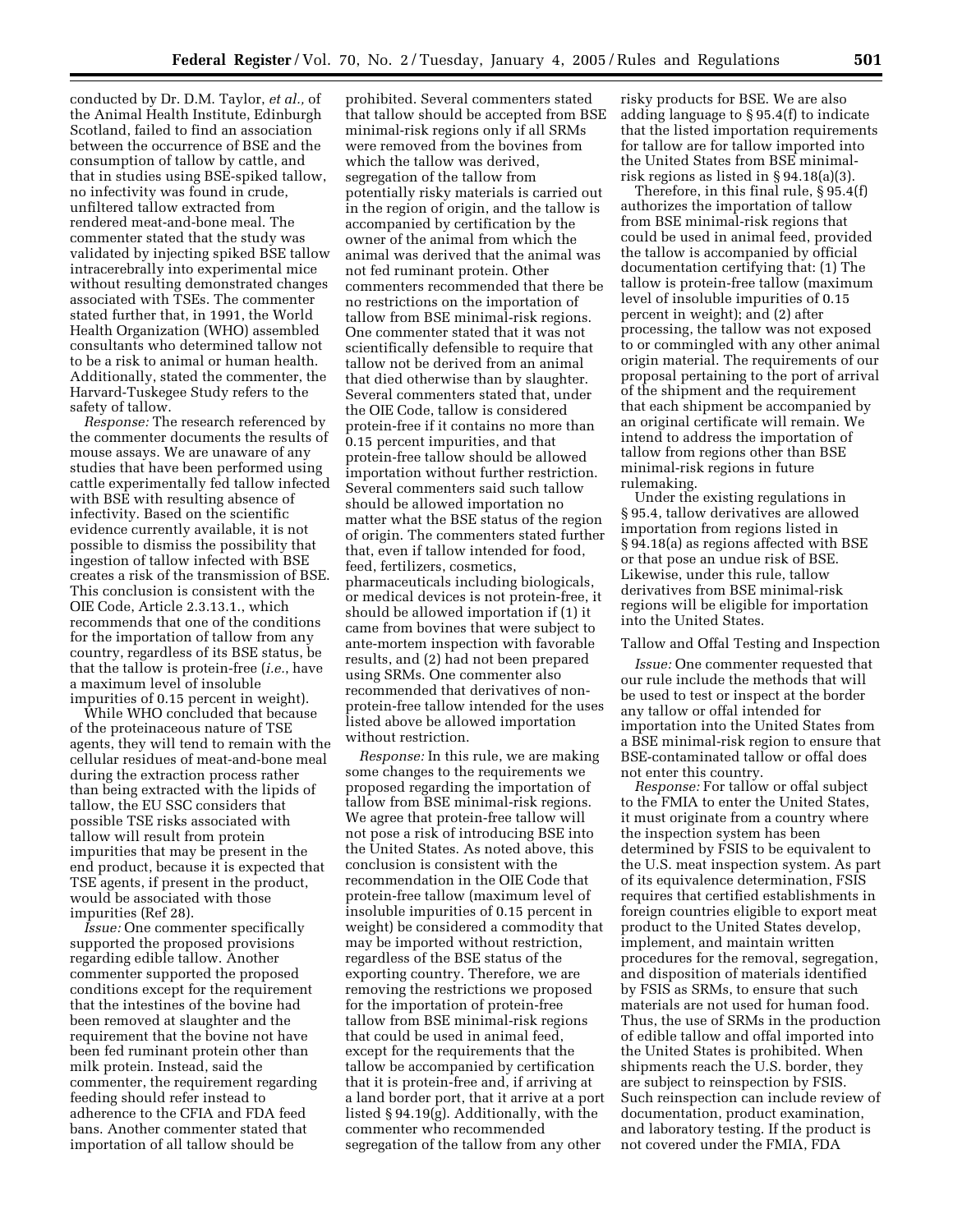enforces its import restrictions applicable to those products.

*Issue:* One commenter recommended that the importation of any organ meat into the United States from a BSE minimal-risk region be prohibited.

*Response:* We are making no changes based on this comment. Some bovine tissues have demonstrated infectivity, whereas others have not. Tissues that have demonstrated infectivity are designated as SRMs and must be removed and disposed of as inedible. The small intestine of all cattle must also be removed and disposed of as inedible to ensure effective removal of the distal ileum. There is no BSE basis for prohibiting the importation of other tissue, including other tissue that is organ meat.

### Sheep Casings

*Issue:* As discussed above, in this rule we are adding the category of BSE minimal-risk regions to the existing categories in § 94.18(a) of regions where BSE exists or that present an undue risk of BSE. Several commenters stated that, although our proposed rule would allow the importation of live sheep from BSE minimal-risk regions under certain conditions, there was no mention of amending part 96, which, among other things, prohibits the importation of casings (bovine or other ruminant casings) from any region listed in § 94.18(a). Because BSE minimal-risk regions will be listed in § 94.18(a), said the commenters, this will preclude the importation of sheep casings from BSE minimal-risk regions. The commenters stated that APHIS should address this inconsistency by amending § 96.2(b) to allow the importation of casings from BSE minimal-risk regions such as Canada.

*Response:* The commenters are correct that we did not address the importation of sheep casings from BSE minimal-risk regions in the proposed rule. We agree that sheep casings imported from a BSE minimal-risk region that are derived from sheep that were less than 12 months of age when slaughtered and that were from a flock subject to a ruminant feed ban equivalent to the requirements of FDA pose no more of a BSE risk than live sheep that meet the same conditions imported from such a region. Therefore, we are providing in § 96.2(b) that sheep casings from a BSE minimal-risk region that are derived from animals less than 12 months of age when slaughtered and that were from a flock subject to a feed ban equivalent to FDA's may be imported into the United States from a BSE minimal-risk region, provided the casings are accompanied by an original certificate stating those

conditions have been met. The certificate must be written in English. The certificate must be issued by an individual authorized to issue such a certificate under the provisions of current § 96.3, which contains provisions for the issuance of certificates of animal casings from any foreign region. Upon arrival of the sheep casings in the United States, the certificate must be presented to an authorized inspector at the port of arrival. We are also adding a new paragraph (d) to § 96.3 to provide that the required certification for sheep casing imported from BSE minimal-risk regions must be included on the certification required by that section. Bile

*Issue:* One commenter expressed concern that our proposed rule did not include provisions for the importation of bile from BSE minimal-risk regions. The commenter stated that bile is synthesized in the liver and recycled from the intestines back to the liver before being stored in the gall bladder. In addition, said the commenter, bile has very low protein content, has never been found to contain any BSE agent, and has been classified by the EU in the same low-risk category as milk and liver. The commenter stated that if APHIS will allow the importation of bovine liver without regard to the age of the animal from which it was derived, then the importation of bile should also be allowed, because the process of collecting bile includes removing the gall bladder from the liver before emptying it.

*Response:* The opinion of the European Union Scientific Steering Committee (Ref 29) includes bile in category IV—no detectible infectivity in a BSE-infected animal. However, because we did not address the importation of bile from a BSE minimalrisk region in our risk analysis for the proposed rule, we are not including bile in this final rule as a product eligible for importation from a BSE minimal-risk region. However, we intend to address the importation of ruminant bile from such regions in separate rulemaking.

### Blood Products

*Issue:* One commenter recommended that APHIS allow the importation of blood products, including serum and products derived from serum, from a BSE minimal-risk region, provided the product is accompanied by certification by the exporting country that the blood was collected at the time of slaughter in a hygienic manner from either (1) a fetus or an animal that is less than 30 months of age; or (2) an animal older than 30

months of age that was either a live animal or stunned with a nonpenetrating stunning device. The commenter noted that APHIS stated in its proposed rule that infectivity has not been detected in bovine tissues apart from the distal ileum until at least 32 months post-exposure. As a result, said the commenter, the probability that blood collected from animals less than 30 months of age at slaughter might be contaminated with BSE is negligible. The commenter stated that, for animals older than 30 months, the potential that blood might be contaminated with BSE infectivity following stunning can be effectively mitigated by ensuring that blood is collected either from animals slaughtered with a non-penetrating stunning device or from live animals.

*Response:* We did not address the importation of blood and blood products from BSE minimal-risk regions in the risk analysis we conducted for this rulemaking. Currently, conclusive science is lacking regarding the risk of BSE transmission by blood and blood products. Scientific studies researching TSE infectivity and blood have to date been limited to mouse bioassay. In those studies, infectivity in mice was not demonstrated (Ref 30). However, in studies with sheep, TSE infectivity in blood was demonstrated. To date, there are no known cattle studies researching TSE/BSE infectivity and blood.

# Fetal Bovine Serum

*Issue:* A number of commenters recommended that APHIS allow the importation of fetal bovine serum (FBS) from BSE minimal-risk regions. Commenters stated that FBS is collected from fetuses, which, if allowed to develop into calves, would meet the under-30-months-of-age criterion of our proposal. Further, it is collected under a controlled system that ensures that it is not exposed to SRMs. One commenter stated that there have been no documented cases of transmission of BSE from cow to fetus during pregnancy.

*Response:* We are making no changes based on the comments. There is no conclusive data to indicate whether BSE is transmitted by blood or blood products such as FBS. The commenters did not identify the uses to which FBS would be applied. Were serum to contain infectious levels of the BSE agent, it might pose a risk for livestock if used in certain applications such as bovine vaccine production or bovine embryo transfer, or for other products brought into direct exposure with ruminants. Unless and until there is conclusive data to demonstrate that BSE is not transmitted by blood and would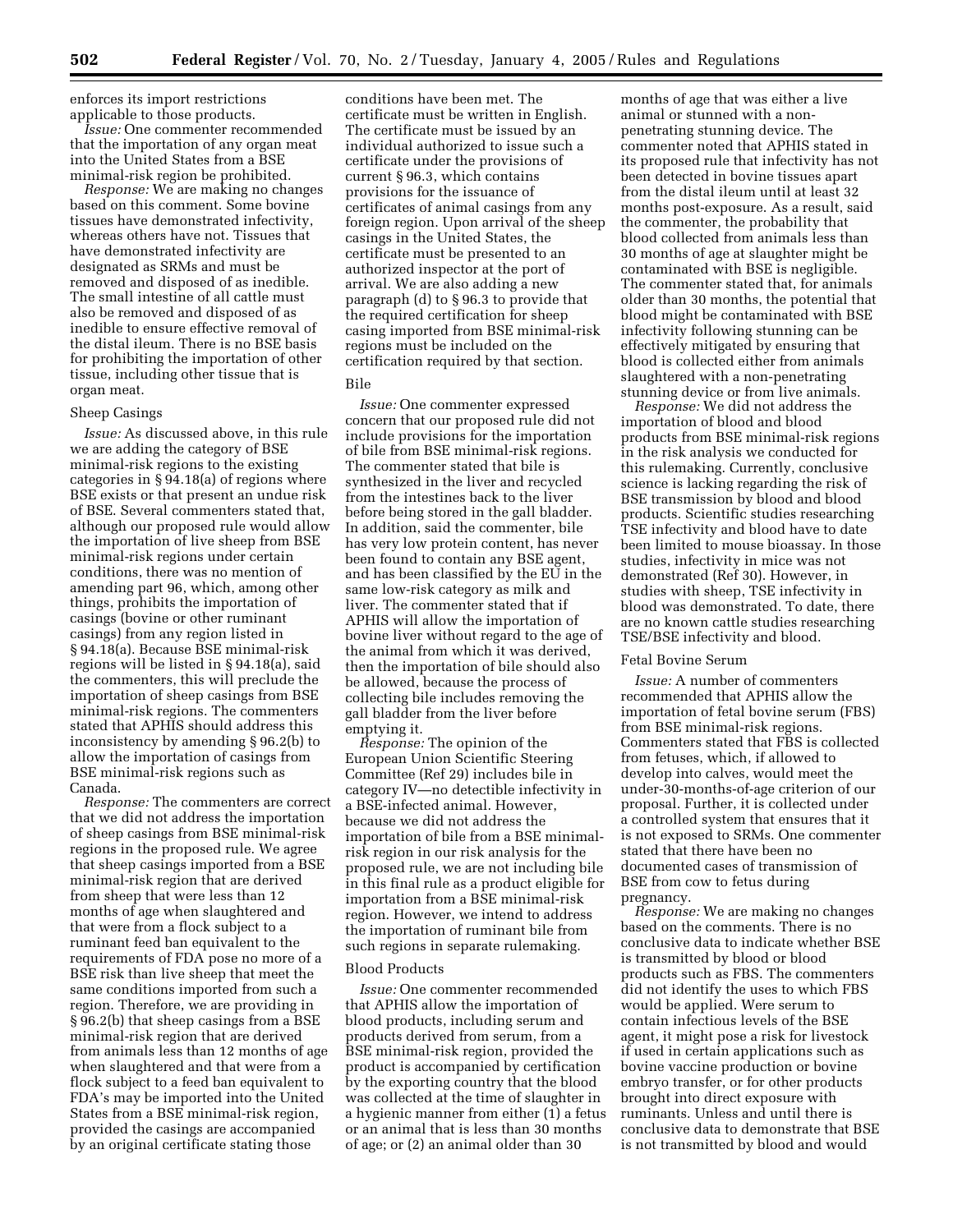not be a contaminant of FBS, we consider it necessary to prohibit the importation of FBS from BSE minimalrisk regions. However, we realize that more information is necessary on this subject, and we are working with FDA to assess the risk from FBS and related materials and their various uses.

*Issue:* One commenter recommended that, because of the need for FBS and the potential serious consequences of BSE in FBS, APHIS should pursue rulemaking to allow the importation of FBS under certain conditions from countries affected with foot-and-mouthdisease.

*Response:* We have taken the commenter's guideline under consideration, but consider it outside the scope of this rulemaking, and are making no changes based on the comment in this final rule.

# Gelatin and Collagen

*Issue:* In § 94.19(j) of our proposal, we proposed to allow the importation of gelatin from BSE minimal-risk regions, provided the gelatin was derived from the bones of bovines that were less than 30 months of age when slaughtered and that were not known to have been fed ruminant protein other than milk protein during their lifetime. One commenter stated that those restrictions on the importation of gelatin were unnecessary and that the only requirement for the importation of gelatin from a BSE minimal-risk region should be that the bones used in the production of gelatin did not include the skull or vertebral columns from animals older than 30 months of age.

*Response:* Consistent with the changes we discuss above under the heading ''Age of Animals from which Meat is Derived'' regarding the effectiveness of the removal of SRMs in mitigating BSE risk, we are removing the proposed requirement that the gelatin be derived from the bones of bovines less than 30 months of age when slaughtered and are requiring instead that the gelatin be derived from the bones of bovines from which the SRMs were removed. Also, consistent with the changes we discuss above under the heading ''Certification of Feed Ban Compliance,'' we are revising our provisions regarding gelatin from BSE minimal-risk regions to require that the bovines from which the gelatin was derived were subject to a ruminant feed ban equivalent to that established by FDA.

We are also adding language to the regulations to clarify how the provisions regarding gelatin in § 94.19(f) of this final rule differ from the existing provisions regarding gelatin in § 94.18.

The existing provisions in § 94.18 have allowed the importation of gelatin under import permit from regions in which BSE exists or that pose an undue risk of BSE. APHIS issues such a permit only after determining that the gelatin will be imported only for use in human food, human pharmaceutical products, photography, or some other use that will not result in the gelatin coming in contact with ruminants in the United States. We are making no changes to those provisions. The provisions in § 94.19(f) of this final rule regarding gelatin from BSE minimal-risk regions allow for the importation of certain gelatin over and above that eligible for importation under § 94.18(c)—*i.e.*, if the gelatin from a BSE minimal-risk region meets the conditions of § 94.19(f), it will not be limited to uses that will not result in the gelatin coming in contact with ruminants in the United States. To clarify this, we are identifying the gelatin addressed in this final rule in § 94.19(f) as gelatin not allowed importation under § 94.18(c). Additionally, we are making a nonsubstantive wording change to § 94.18(b) to clarify that the only gelatin derived from ruminants from regions listed in  $\S 94.18(a)(1)$  or  $(a)(2)$  as regions in which BSE exists or that pose an undue risk of BSE that is eligible for importation is gelatin that meets the requirements of § 94.18(c).

*Issue:* One commenter recommended that collagen also be addressed in the regulations and be allowed importation from a BSE minimal-risk region under the same conditions as gelatin.

*Response:* Collagen derived from hides is not considered a risk (hides are exempt from most restrictions). However, collagen can be derived from bones. In addition, collagen is not subjected to the same extreme conditions of processing as is gelatin. We believe there is a need for more research regarding the risk from bonederived products that have the potential for direct exposure to ruminants and are making no changes based on the comment.

*Issue:* One commenter requested that this final rule confirm there will be no restrictions on the importation of gelatin and collagen from hides or skins.

*Response:* According to the OIE guidelines, hide-derived products should be allowed unrestricted entry because they do not pose a BSE risk. At this time, we allow the importation of hide-derived gelatin and collagen under permit.

*Issue:* One commenter stated that all gelatin derived from the bones of bovines should be prohibited importation into the United States

because there have been instances of people contracting vCJD from gardening with bone meal.

*Response:* We are making no changes based on this comment. We assume the commenter linked gelatin and bone meal because both products are derived from bones.

In this rule, we are allowing the importation of gelatin from a BSE minimal-risk region only if the gelatin is derived from bovines from which SRMs have been removed in the exporting region, and, further, that the bovines from which the gelatin was derived were subject to a ruminant feed ban equivalent to the requirements established by the U.S. Food and Drug Administration.

To date, there is no known link between bone-derived gelatin and vCJD and we are unaware of any evidence that shows that handling bone meal can cause vCJD. Additionally, on January 9, 2004, the Centers for Disease Control issued a *Morbidity and Mortality Weekly Report* (Ref 31) that confirms that since 1996, surveillance efforts have not detected any cases of indigenous vCJD in the United States.

# Importation of Animal Feed From Canada

*Issue:* Several commenters stated that the importation of feed that contains animal byproducts from Canada should be prohibited. Another commenter addressed the requirements in part 95 of the regulations regarding certification for the importation of products used in animal feed into the United States. The commenter stated that, because obtaining original certifications for each load of feed can be time-consuming and expensive for feed mills not located close to government veterinary certification services, the Canadian regulations allow faxed copies of veterinary certificates to accompany loads of feed, with the understanding that the feed mill will keep a copy of the original on file once it arrives at the mill. The commenter requested that APHIS honor this form of certification for feed containing animal protein, or, at a minimum, for feeds containing only vitamins and minerals as the only animal source of ingredients in the feed.

*Response:* We are making no changes based on these comments. We did not propose any changes to the provisions in 9 CFR part 95 regarding the importation of meat meal and bone meal for animal feed and consider the comments to be outside the scope of the proposal.

*Issue:* One commenter recommended a prohibition on the importation of feed and feed byproducts from either of the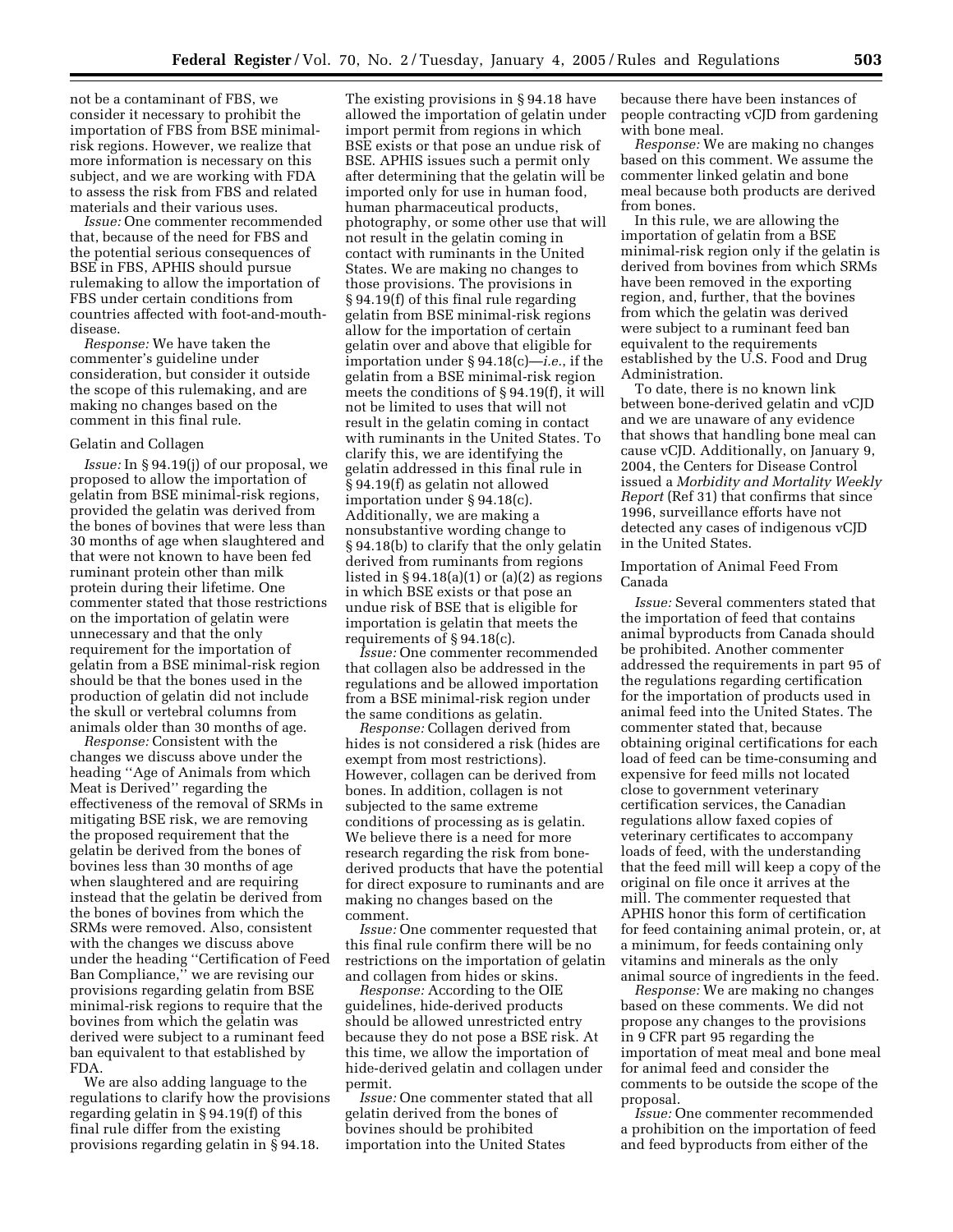two Canadian feed mills that have been associated with BSE-infection in that country, unless such feed is submitted to routine FDA inspection.

*Response:* We do not consider it practical or necessary to place restrictions on individual feed mills that may have handled high-risk material more than 5 years ago. We consider current USDA and FDA import restrictions on processed animal proteins from BSE countries, including minimal-risk countries, adequate to provide the necessary protection to public and animal health.

## Plate Waste and Poultry Litter

*Issue:* One commenter stated that plate waste and poultry litter have the potential of exposing ruminants to BSE infection and should be among the materials prohibited in feed for ruminants.

*Response:* This final rule requires that the ruminant feed ban in BSE minimalrisk regions be equivalent to that of FDA in the United States. As discussed above in section III. C. under the heading ''Measures Implemented by FDA,'' in an advance notice of proposed rulemaking issued jointly by FDA, FSIS, and APHIS on July 14, 2004, FDA requested information to help it determine the best course of action with regard to the ruminant feed ban.

#### Cooperative Service Agreements

*Issue:* Although § 95.4 restricts the importation of animal protein, tankage, fat, glands, tallow other than tallow derivatives, and serum from regions where BSE is known to exist or that present an undue risk of BSE, § 95.4(c) exempts certain materials from the restrictions under certain conditions. One of the conditions for such an exemption is that the facility where the materials are processed and stored have entered into a cooperative service agreement with APHIS to pay for the costs of an APHIS veterinarian to make annual inspections of the facility. In our proposed rule, we proposed that, for facilities in a BSE minimal-risk region, in lieu of annual APHIS inspections of the facility, such inspections could be carried out by the government agency responsible for animal health in the region, although APHIS would reserve the right to inspect as necessary. One commenter stated that cooperative service agreements should be required for all countries in order to maintain uniformity.

*Response:* We are making no changes based on the comment. In order for APHIS to consider a region eligible for BSE minimal-risk status, APHIS would have evaluated the region's veterinary

infrastructure as well as the risk of BSE in the region. This rule requires that equivalent inspections be performed by the veterinary authorities of such minimal-risk regions, thereby relieving the need for cooperative service agreement cost recovery mechanisms for APHIS to conduct the site inspections. As noted, however, APHIS reserves the right to conduct site inspections as needed.

*Issue:* Several commenters addressed the fact that the FDA ban on feeding ruminant products to ruminants in this country has included an exemption allowing mammalian blood and blood products to be used in ruminant feed. One commenter, referring to the APHIS proposed requirement that ruminants imported into the United States not have been feed ruminant protein other than milk protein, asked how APHIS will handle cattle that were fed blood meal before FDA announced in January 2004 that it will eliminate the blood and blood product exemption. Another commenter stated that the proposed rule contained inadequate verification that a similar tightening of restrictions will be taken by Canada.

*Response:* At this time, both the United States and Canada allow the use of bovine blood and blood products in ruminant feed. Therefore, the feeding requirements for ruminants in Canada are currently equivalent to those here in the United States. We are requiring in this final rule that bovines imported from a BSE minimal-risk region have been fed in accordance with the feed requirements that were in effect in the United States at that time. Therefore, herd owners in minimal-risk regions will have to meet any new U.S. feed requirements in order for their animals to be eligible for export to the United States. As discussed above in section III. C. under the heading ''Measures Implemented by FDA,'' FDA has requested additional information to help it determine the best course of action regarding the feed ban.

# Importation Based on Origin of Meat

*Issue:* One commenter recommended that APHIS should allow the importation of (1) meat that originated in the United States and was processed in a BSE minimal-risk region, and (2) meat that originated in a region not listed in § 94.18 (a)(1) or (2) as a BSEaffected or undue-risk region.

*Response:* Even before this final rule, the regulations in § 94.18 allowed for the situations described by the commenter by allowing the importation into the United States of meat, meat byproducts, and meat food products derived from ruminants that had never

been in a region listed in § 94.18(a). That provision would allow the importation of U.S. origin meat that was processed in a BSE minimal-risk region. However, the commodities must meet all other applicable importation conditions in part 94 of the regulations.

# *E. Risk Basis for the Classification of Canada*

Of the 3,379 comments that APHIS received on the proposed rule, approximately 15 questioned the risk basis for the proposed classification of Canada as a minimal-risk region for BSE. These comments focused largely on the nature of our risk analysis; APHIS' use of the Harvard-Tuskegee Study; whether the risk analysis provided sufficient data and adequately considered uncertainties; the prevalence of BSE in Canada; and whether existing regulations should be maintained. The issues raised by these commenters are discussed below by topic.

## Nature of the Risk Analysis

*Issue:* One commenter stated that USDA has not presented an appropriate risk analysis that supports the proposed action to allow the importation of ruminants and ruminant products from Canada. The commenter said that the risk analysis presents opinions, judgments, and conjectures rather than relevant data and the results of transparent and sound quantitative analysis.

*Response:* We disagree with the comments. We believe that our risk analysis provides a solid basis for action by the Secretary under the Animal Health Protection Act (7 U.S.C. 8301– 8317), USDA's statutory authority for animal health regulations, and that it meets Federal guidelines and requirements related to rulemaking, including the Administrative Procedure Act (5 U.S.C. 551 *et seq.*) and Executive Order 12866, Regulatory Planning and Review.

Experts in the field of risk analysis generally agree that different methods of risk assessment are appropriate in different circumstances. OIE Guidelines for Import Risk Analysis involving trade in animals and animal products (Ref 19), for example, recognize both qualitative and quantitative risk assessment methods as valid. Likewise, Codex Alimentarius (Ref 32), the international standard-setting organization for food safety, encourages the use of quantitative information in risk analysis to the extent possible, but provides that food safety risk analysis may be either qualitative or quantitative.

APHIS' risk analysis, which relied on both qualitative and quantitative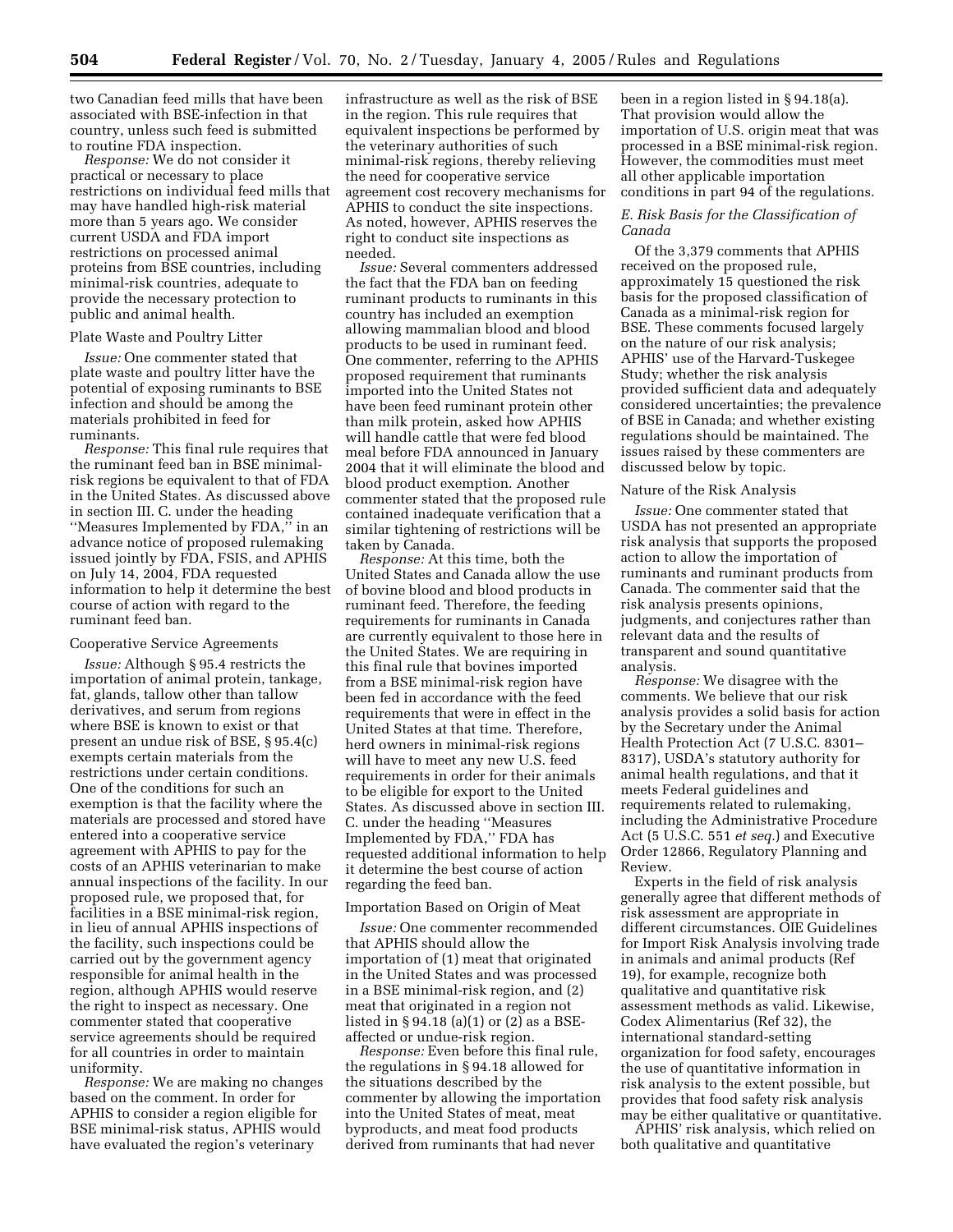information, including the Harvard-Tuskegee Study's quantitative analysis of the risk of BSE spreading if introduced into the United States (Ref 3), provided the information necessary to make informed, scientifically sound, well-reasoned decisions for our action with respect to Canada.

*Issue:* The same commenter maintained that APHIS' risk analysis fails to answer questions about the impacts of the proposed rule on human health, including: What is the probable change to human health risk (*i.e.,* frequency and severity) that would be caused by each alternative risk management option considered (*e.g.,* reopening the border to less restricted imports, importing under different types of restrictions, keeping the status quo), and how certain is the change in health risk caused by each proposed action? Specifically, the commenter stated that the risk analysis does not provide ''any quantitative or substantive qualitative estimation of the frequency and severity of adverse health effects from the different decision alternatives, beyond undefined adjectives such as 'low,' offered without any clear explicit interpretation or any explicit verifiable derivation from data.''

The commenter stated that these questions, and analogous questions for animal health, are usually considered essential components of a health risk assessment. For example, said the commenter, a Joint United Nations Food and Agricultural Organization/World Health Organization Expert Consultation ''defines risk characterization (corresponding approximately to what USDA terms 'risk estimation') as the 'integration of hazard identification, hazard characterization [*i.e.,* dose-response or exposureresponse relation] and exposure assessment into an estimation of the adverse effects likely to occur in a given population, including attendant uncertainties.' '' The commenter also pointed to a similar definition used by the Codex Alimentarius Commission: ''The qualitative and/or quantitative estimation, including attendant uncertainties, of the probability of occurrence and severity of known or potential adverse health effects in a given population based on hazard identification, hazard characterization, and exposure assessment.'' The commenter asserted that ''qualitative reassurances do not constitute an adequate risk analysis.''

The commenter also stated that the Harvard-Tuskegee Study found ''available information inadequate'' to assess the risk of U.S. consumers developing vCJD from cows or meat.

The commenter said that when maintaining the status quo will have no adverse impact on public health, and a proposed change could have a negative impact on public health, sound public policy dictates that the change not be made until all information needed to adequately assess the public health risk is available.

*Response:* The commenter suggested that the risk analysis for the rulemaking answer very specific questions about the precise impacts of the rule on human health. As the Harvard-Tuskegee Study noted, the information necessary to quantitatively assess the risk of humans contracting vCJD as a result of consuming BSE-contaminated food products is not available (Ref 33). Thus, the Harvard-Tuskegee Study quantified potential human exposure, but did not estimate how many people might contract vCJD from such exposure. That does not mean, however, that there is insufficient information about the potential impacts of the rule on human health. The Harvard-Tuskegee Study concluded that only a small amount of potentially infective tissues would likely reach the human food supply and be available for human consumption. As explained above, that amount was based on conditions as they existed in 2001, before safeguards implemented recently by FSIS and FDA, including prohibitions on the use of air injection stunning devices at slaughter and prohibitions on the use of nonambulatory cattle and SRMs in human food. These newly implemented safeguards, as well as additional information that indicates that compliance with feed restrictions in the United States is better than had been estimated, makes it far less likely that even small amounts of infective tissue would reach the human food supply and be available for human consumption. Further, we know that, despite estimates that more than 1 million cattle may have been infected with BSE during the course of the epidemic in the United Kingdom, which could have introduced a significant amount of infectivity into the human food supply, only 150 probable and confirmed cases of vCJD have been identified worldwide. This data suggests a substantial species barrier that may protect humans from widespread illness due to ingesting BSE-contaminated meat. This barrier suggests that it is unlikely that there would be any measurable effects on human health from small amounts of infectivity entering the food chain. We believe that this information allows an appropriate

assessment of the effects of this rulemaking on human health.

Regarding the commenter's assertion that our risk analysis lacked essential components and provides only qualitative assurances, we disagree. As explained earlier, APHIS analyzed the risk of BSE being introduced into the United States through the importation of live ruminants and ruminant products and byproducts from Canada under the proposed rule. In doing so, we drew on a number of sources of information, including the Harvard-Tuskegee Study, which, as noted, specifically and quantitatively assessed the consequences of an introduction of BSE.

APHIS' risk analysis began with identifying the hazard as "the BSE risk that might be posed by importation of designated commodities and animals into the United States from Canada.'' Carefully scrutinizing both qualitative and quantitative information, we characterized the hazards to animal health, public health, the environment, and trade and evaluated the likelihood that U.S. livestock would be exposed to infectious levels of BSE from any of the commodities that would be allowed into the United States under the proposed rule.

Based on the hazard identification, hazard characterization (referred to in our risk analysis using the OIE terminology, ''release assessment''), and exposure assessment, APHIS' risk analysis then estimated the adverse effects likely to occur—that is, we characterized the risk. The hazard identification, release assessment, and exposure assessment clearly indicated that it is unlikely that infectious levels of BSE would be introduced into the United States from Canada with any of the commodities included in the assessment, and that, even if the BSE agent were introduced into the United States, it would be extremely unlikely to enter commercial animal feed and thereby infect U.S. cattle or to result in human exposure to the BSE agent.

This conclusion was based on multiple factors, each of which reduces risk. These factors include the low number of infected animals or products that might conceivably be imported into the United States from Canada even without the mitigations applied by this rule, given the import and feed restrictions in place in Canada; the low reported incidence rate in that country coupled with Canada's active surveillance program—both of which satisfy and exceed the OIE guideline for a minimal BSE risk country or zone; the further reduction in risk associated with imports as a result of the mitigation measures imposed by this rule; the very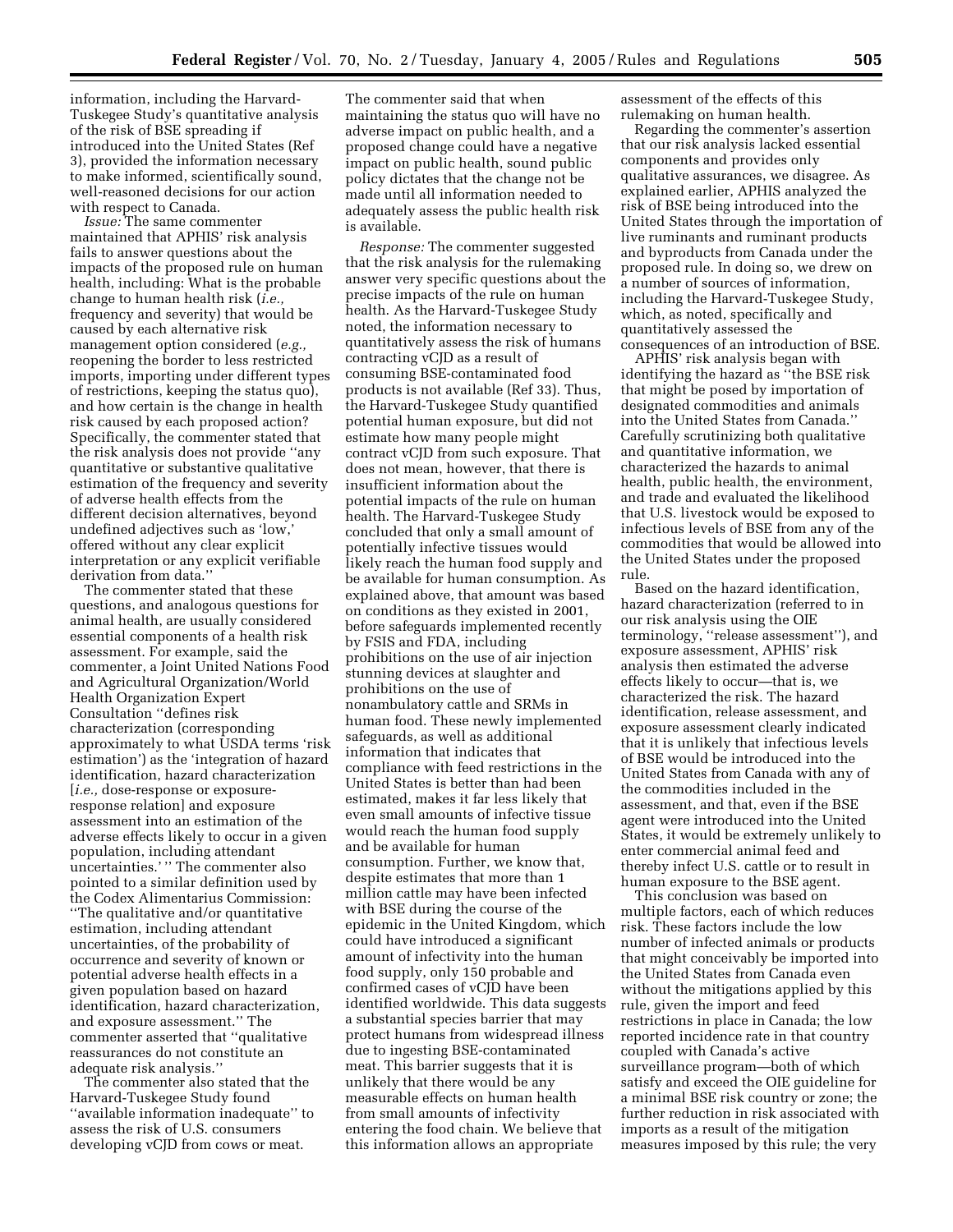low likelihood of tissue from an infected animal entering the U.S. animal feed chain or the human food chain as a result of past and recent safeguards imposed by USDA and FDA on slaughter practices, the prohibitions of nonambulatory cattle and SRMs in human food, and animal feed restrictions, both in Canada and the United States; and the very low likelihood that any such tissue would contain infectious levels of the BSE agent, and be present in sufficient quantities in feed consumed by susceptible animals to cause infection.

*Issue:* The same commenter stated that the Secretary's own advisory committee cautioned against making BSE-related regulatory decisions until a more thorough scientific risk analysis is completed. The commenter cited the Report of the Secretary's Advisory Committee on Foreign Animal Diseases, Measures Related to Bovine Spongiform Encephalopathy in the United States, February 13, 2004.

*Response:* The February 13 report to the Secretary cited by the commenter (Ref 34) discusses a report prepared by an international review team (IRT) that, at the Secretary's request, reviewed the U.S. response to the case of BSE in Washington State and recommended measures that could be taken to provide additional public or animal health benefits. The IRT, which was established as a subcommittee of the Secretary's Advisory Committee, delivered its report to the Secretary's Advisory Committee on February 4, 2004. The IRT report was titled ''Measures Relating to BSE in the United States'' (Ref 35). The February 13 report said that the IRT's conclusions about the level of BSE likely to be circulating in the United States and North American cattle populations were different from those of the Harvard-Tuskegee Study. The February 13 report stated, ''The Committee must have this issue of risk resolved prior to completing its recommendations to the Secretary. It is imperative that the Secretary has the best available science and more precise risk assessments in order to make appropriate regulatory decisions.'' The regulatory decisions referred to in the report involve decisions by the Secretary about whether and how to respond to recommendations of the IRT, particularly those related to exclusion of SRMs and non-ambulatory cattle from human and animal food supplies in the United States. The IRT also made recommendations related to surveillance of U.S. cattle for BSE, laboratory diagnosis of samples taken for surveillance purposes, animal identification, and other domestic

measures, such as educational programs, that could provide additional public or animal health benefits. None of the IRT's recommendations pertained to import restrictions. Accordingly, the specific statement cited by the commenter is not relevant to this rulemaking. We have responded to and are in the process of evaluating the balance of the committee's recommendations. We, of course, agree that sound regulatory decisions must be based on a scientifically sound risk assessment and the best available science, and we believe we have adhered to that standard in this rule.

APHIS' Use of the Harvard-Tuskegee Study

*Issue:* The same commenter maintained that the Harvard-Tuskegee Study was prepared for purposes other than to serve as support for a decision to allow the importation of live ruminants and ruminant products from Canada. Moreover, said the commenter, it was prepared before the BSE cases in 2003 and, even though the authors have updated their analysis, none of the simulation runs or analyses were specifically appropriate for the action that USDA propose, and none claimed to model the current situation in Canada. The commenter said that USDA does not explain how the Harvard-Tuskegee Study, which did not use Canadian data, can even be used as an analytic tool to support reclassifying Canada's risk status. At best, said the commenter, the Harvard-Tuskegee Study should be viewed as a first-cut ''screening'' risk analysis, whose conclusions suggest the need for additional refined risk analyses.

*Response:* We agree that the Harvard-Tuskegee model is not appropriate for modeling the situation in Canada. We did not employ the model to that end. Rather, we used the model to evaluate the likelihood that BSE would spread if introduced into the United States from Canada. As explained previously, the Harvard-Tuskegee Study analyzed the risk that BSE would spread if introduced into the United States. The Harvard-Tuskegee model doesn't specify the external source of the infectivity, only its size and timing. Therefore, it is relevant to evaluating the consequences of introducing BSE into the United States from any country. In fact, because of the similarities between the measures in place in Canada and the United States, when CFIA conducted its assessment of the risk of BSE in Canada, it used the Harvard-Tuskegee model as a base.

APHIS conducted a separate analysis to determine the risk of BSE being

introduced into the United States through live ruminants or ruminant products or byproducts imported from Canada, and concluded that it is unlikely that infectious levels of BSE would be introduced into the United States from Canada as under the proposed rule. Drawing on the Harvard-Tuskegee Study, then, APHIS also concluded that, even if the BSE agent were introduced into the United States, it would be extremely unlikely to enter commercial animal feed and thereby infect U.S. cattle, or to result in human exposure to the BSE agent. This is where the Harvard-Tuskegee Study is useful and directly applicable to this rulemaking.

As discussed above, USDA commissioned the HCRA and the Center for Computational Epidemiology at Tuskegee University to conduct what we now refer to as the Harvard-Tuskegee Study in 1998. The objective of the Harvard-Tuskegee Study was to analyze and evaluate the measures implemented by the U.S. Government to prevent the spread of BSE in the United States and to reduce the potential exposure of Americans to the BSE agent. The Harvard-Tuskegee Study reviewed available scientific information related to BSE and other TSEs, assessed pathways by which BSE could potentially spread in the United States, and identified measures that could be taken to protect human and animal health in the United States.

The Harvard-Tuskegee Study evaluated the potential for the establishment and spread of BSE in this country if 10 infected cows were introduced into the United States. The Harvard-Tuskegee Study concluded that, if introduced, BSE is extremely unlikely to become established in the United States (Ref 36). This conclusion was based on the estimation that ''the disease is virtually certain to be eliminated from the country within 20 years after its introduction'' under the model's base case assumptions (*i.e.*, the most likely scenario) assuming 10 infected cattle were introduced into the United States. The study's conclusions also were based on the preventive measures already in place in the United States at the time the study was conducted. The Harvard-Tuskegee Study also concluded that, should BSE enter the United States, only a small amount of potentially infective tissues would likely reach the human food supply and be available for human consumption. For the purpose of quantifying both animal and human exposure to the BSE agent, the Harvard-Tuskegee Study expressed the amount of infectivity in terms of cattle oral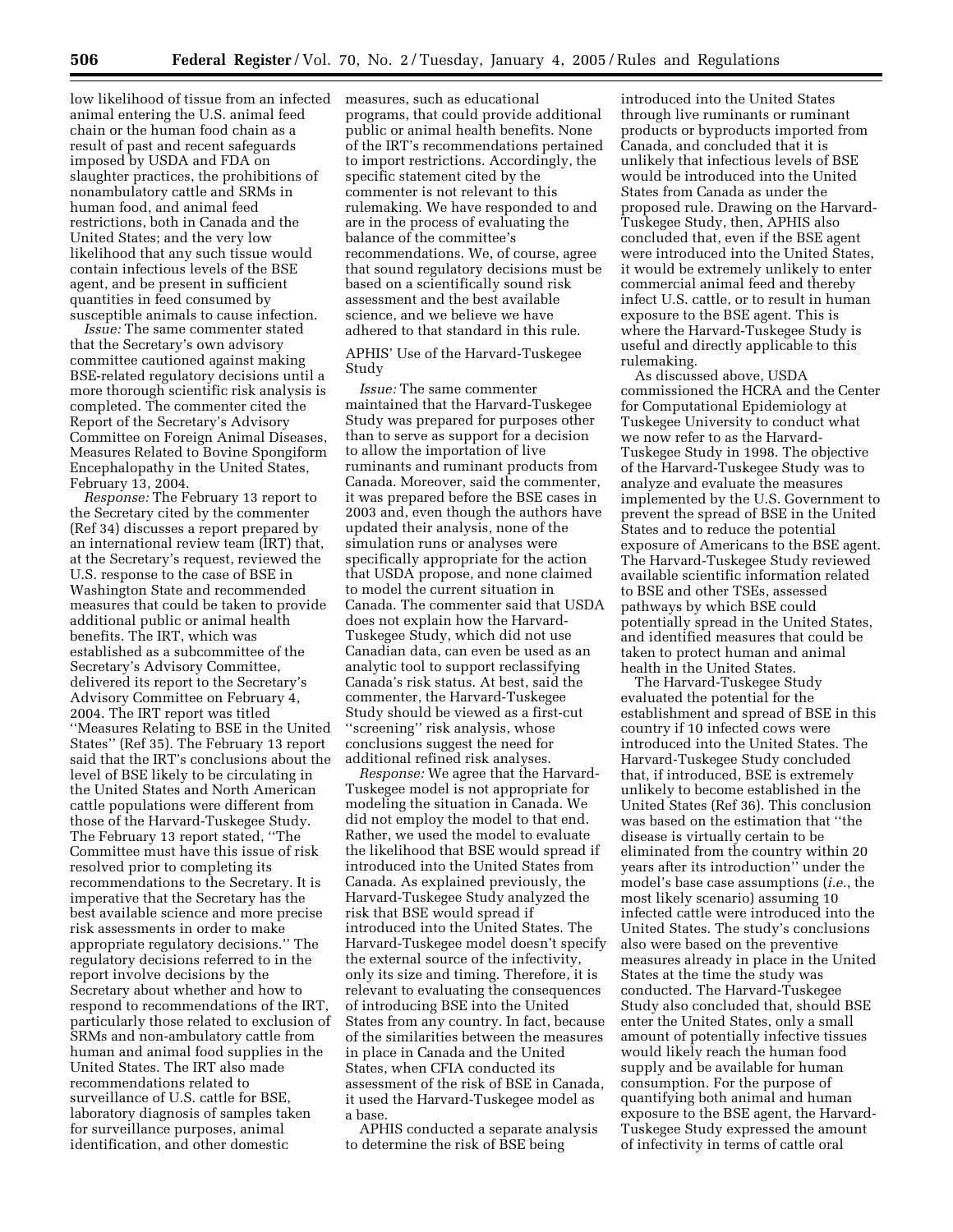ID<sub>50</sub>s. A cattle oral ID<sub>50</sub> is the amount of infectious tissue that would be expected to cause 50 percent of exposed cattle to develop BSE. By tracking cattle oral  $ID<sub>50</sub>s$  in the tissues of cattle through slaughter, processing, rendering, animal feeding, and human consumption, the model can evaluate the human exposures and animal health consequences of introducing BSE in imported animals or meat.

The Harvard-Tuskegee Study concluded that, based on conditions as they existed in 2001, the three practices that could contribute most to either human exposure or the spread of BSE, should it be introduced into the United States, were noncompliance with FDA's feed restrictions, rendering of animals that die on the farm and illegal diversion or cross-contamination of the rendered product in ruminant food, and inclusion of high-risk tissue, such as brain and spinal cord, in human food. As noted earlier in section III. C. in the discussion of Federal actions since December 2003, FSIS and FDA have implemented comprehensive safeguards that both agencies have concluded provide exceptionally effective protection to both human and animal health, and a higher level of protection than contemplated in 2001.

Even without these additional safeguards, however, the Harvard-Tuskegee Study concluded that, based on conditions as they existed in 2001, if 10 infected cows were introduced into the United States, only five new cases of BSE in cattle would be expected. In fact, the Harvard-Tuskegee Study predicted that there was at least a 50 percent chance that there would be no new cases at all. The extreme case (95th percentile of distribution) predicted 16 new cases of BSE in cattle and 180 cattle oral  $ID<sub>50</sub>$ s available for potential human exposure over 20 years. Even the highest of these predictions indicate a small number of cases of BSE and extremely small potential for human exposure. With the additional safeguards implemented in the United States in 2004 (*i.e.*, the FSIS requirement that SRMs be removed from all cattle at slaughter and the condemnation of nonambulatory disabled cattle presented for slaughter), this already small potential is reduced even further. This outcome is dramatically different from the experience in the United Kingdom, where it is estimated that there were nearly 1 million infected animals and millions of cattle oral  $ID<sub>50</sub>$ s were available for potential human exposure (Ref 36).

In all cases, even the most extreme, the Harvard-Tuskegee Study concluded that the United States is highly resistant

to the spread of BSE or a similar disease and that BSE is extremely unlikely to become established in the United States (where establishment is defined as continued occurrence after 20 years). Thus, APHIS' statement that the Harvard-Tuskegee Study found that, even if BSE were to enter the United States, it would be unlikely to spread, is an accurate representation of the Study's findings. Again, it must be emphasized that the Harvard-Tuskegee Study did not factor in the additional safeguards in place in the United States today.

As mentioned earlier in connection with our revised risk analysis, the HCRA recently updated its model using updated estimates for some of the model parameters, based on new data about compliance with feed restrictions. The results are even lower estimates of risk than previously predicted. This recent revision is discussed in more detail in the response to the next comment.

*Issue:* The same commenter maintained that APHIS' risk analysis represented the Harvard-Tuskegee Study as being more definitive and reassuring than it really is by stating that the Study found, even if BSE were to enter the United States, that it would be unlikely to spread. The commenter said that APHIS gave inadequate consideration to worst case scenarios, which the commenter referred to as ''low-frequency, potentially high health consequence events,'' and to the sensitivity analysis in the Harvard-Tuskegee Study.

The commenter stated that the Harvard-Tuskegee Study reports that its sensitivity analysis indicates that the predicted number of additional cattle infected is particularly sensitive to the assumed proportion of ruminant meatand-bone meal (MBM) that is mislabeled and the assumed proportion of properly labeled MBM that is incorrectly fed to cattle. The commenter stated that the predicted human exposure is likewise sensitive to these parameters. The commenter stated that assigning worst case values to even two of the three sets of parameters (demographic assumptions and MBM production; feed production; and feed practice) is sufficient to shift the conclusion based on the base case scenario that ''imported BSE cases will probably die out'' to ''imported cases will probably start an epidemic.'' The commenter further stated that, even if a subset of the key drivers were assigned values within its allowed uncertainty range, spread of BSE is highly likely, which suggests the need for a much more thorough risk analysis. The commenter stated that the findings of the Harvard-Tuskegee Study

should have driven USDA to commission additional refined data gathering, development of more refined models, and consequent refined risk analysis.

*Response:* APHIS is confident that it appropriately represented the Harvard-Tuskegee Study as demonstrating that BSE would be unlikely to spread even if it were to be introduced into the United States.

Sensitivity analysis evaluates the degree to which changes in the data used in a model affect the model's results. The Harvard-Tuskegee Study used a sensitivity analysis to mathematically evaluate the extent to which variations in input data affected the modeled results, including the likelihood that BSE would spread if introduced, rather than die out. The Harvard-Tuskegee Study evaluated the effects of changes when one model parameter was assigned a worst case value but other model parameters were held at values assigned in the base case, as well as the effects of assigning worst case values to multiple model parameters at the same time. (The base case values represent the Harvard-Tuskegee Study's, and USDA's, best estimates of what is likely to be representative of conditions in the United States. Extreme case scenarios are those in which some or all model parameters are given worst case values; in the worst of the extreme case scenarios, all model parameters are simultaneously assigned worst case values.)

We evaluated the Harvard-Tuskegee Study's sensitivity analysis and extreme case scenarios and used the results as a key factor in reaching our conclusion that the risk from importing Canadian animals and products is very low.

According to the Harvard-Tuskegee Study, changing the value assigned to most model parameters had only a limited influence on results. That is, even when they were assigned their worst case values, the results were not substantially different from what was predicted when all model parameters were assigned their base case values.

The model parameters that had the most significant effects on the Harvard-Tuskegee model results were: (1) The misfeeding rate (proportion of correctly labeled prohibited feed that is incorrectly administered to cattle); (2) the feed mislabeling rate (proportion of prohibited feed incorrectly labeled as nonprohibited); and (3) the render reduction factor (amount by which the rendering treatment reduces the amount of BSE infectivity).

When Harvard-Tuskegee conducted its original analysis in 2001,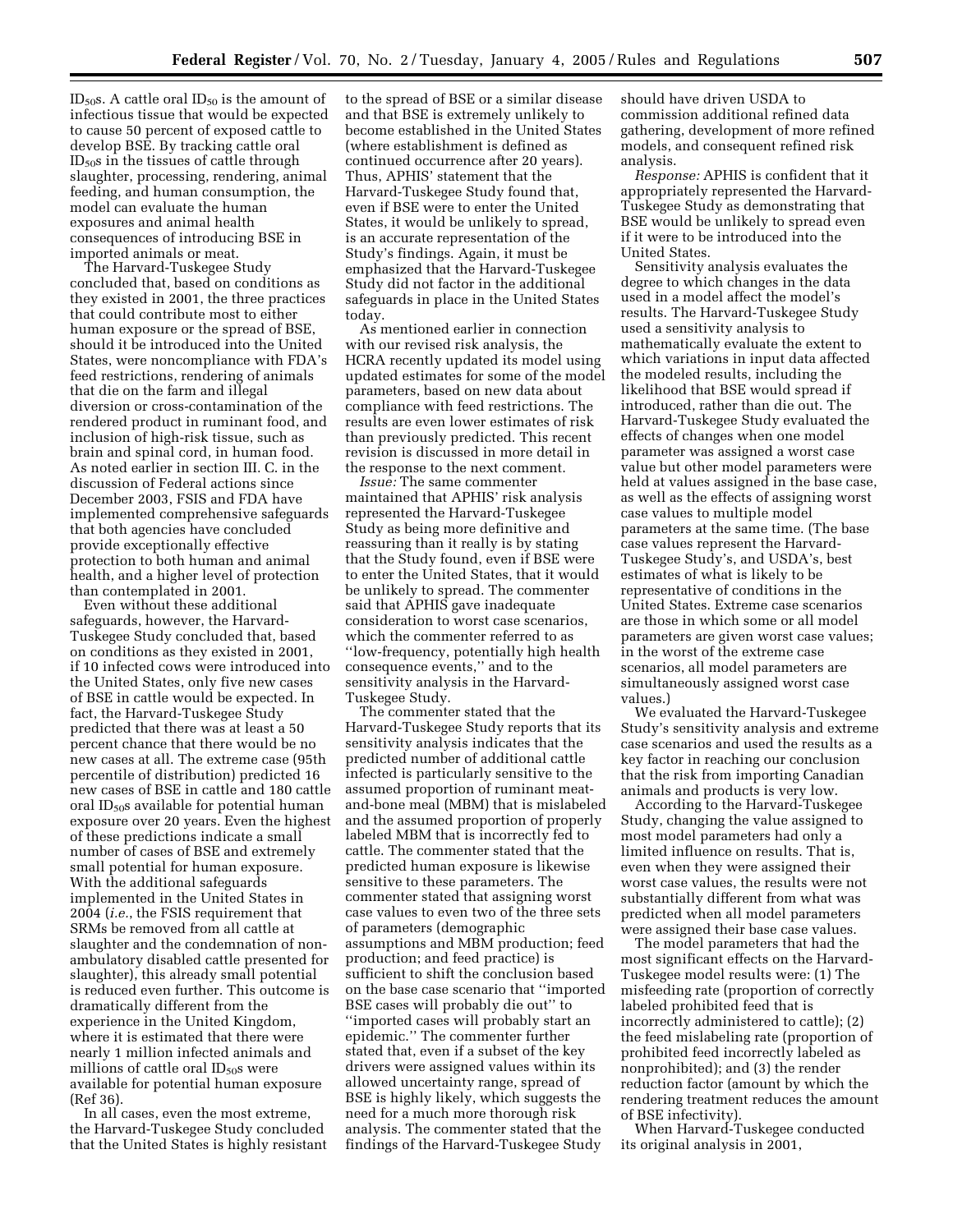establishing realistic bounds for the values of some of these model parameters was complicated by the limited amount of available information. For example, data on feed ban compliance indicated the fraction of facilities out of compliance with the feed ban regulations, but not the fraction of all prohibited material passing through noncompliant facilities. Second, the data did not differentiate between technical violations (*e.g.*, incorrect paperwork) and substantive violations. Harvard-Tuskegee therefore estimated the frequency of violations indirectly (Ref 36).

Simultaneously assigning estimated worst case values to the model's demographic model parameters (*i.e.*, proportion of animals that die on farm that are rendered, relative susceptibility vs. age for BSE in cattle, and the incubation period for BSE in cattle) and all MBM production, feed production, and feed administration model parameters at the same time resulted in a 75 percent chance that BSE would not become established in the United States. The ''upper tail of the distribution'' (*i.e.*, the 25 percent chance that BSE would spread in the worst of the worst case scenarios) is what concerned the commenter.

To reduce uncertainty about the importance of extreme case scenarios, we requested, as the commenter suggested, additional data gathering and refinement of the analysis. Specifically, we asked Joshua Cohen and George Gray at the HCRA in 2004 to refine its risk analysis to incorporate additional, more

recent data on the mislabeling of products containing prohibited ruminant protein and the contamination of nonprohibited feeds with ruminant protein. Cohen and Gray ran the model using updated worst case values for model parameters related to ruminant MBM production and feed production. No new information on the rate of misfeeding was available, so Cohen and Gray continued to use the same value for misfeeding as had been used previously. However, because the misfeeding rate has the greatest influence on the predicted number of infected cattle following the introduction of BSE into the United States, Cohen and Gray ran multiple sets of simulations to determine how its value influenced the predicted results. Values tested included the original worst case value of 15 percent, as well as a range of values below that, from 0 percent to 12.5 percent.

Cohen and Gray used the most recent FDA data to estimate probabilities for mislabeling and contamination in MBM production (rendering) facilities and feed production facilities. Mislabeling occurs when a producer fails to label a product with prohibited material (*e.g.*, ruminant material) as ''Do not feed to cattle or other ruminants.'' Contamination may occur when a prohibited product is incorporated into a nonprohibited product, or when prohibited and nonprohibited products are handled by the same facility without proper segregation or cleaning and disinfection.

Since the publication of the 2001 Harvard-Tuskegee Study, FDA has collected and distributed additional information on compliance with its feed restrictions that quantifies the number of facilities out of compliance and provides information on the nature of violations discovered. With respect to the number of noncompliant facilities, FDA's databases do not report the size of the facilities (*i.e.*, amount of material produced), so Cohen and Gray conservatively estimated that noncompliant facilities were the same size on average as compliant facilities. With respect to data on the nature of violations discovered, Cohen and Gray relied on data collected by FDA before September 2003, because it provides better detail on the nature of violations than data collected afterward. Data collected before September 2003 is reported as the total number of firms with at least one violation and designates each violation as a case in which (1) products were not labeled as required; (2) the facility did not have adequate systems to prevent commingling, or (3) the facility did not adequately follow recordkeeping regulations. More recent data do not provide this level of detail.

Cohen and Gray reported their results in a June 18, 2004, memorandum to the Agency (Ref 37). The following table (Table 2 in the analysis) shows the original and revised assumptions for rates of contamination and mislabeling at MBM production (rendering) facilities and feed production facilities.

# ASSUMPTIONS FOR MISLABELING AND CONTAMINATION

| Parameter                                                      | <b>MBM</b> production                       |                                              |                                         | Feed production                             |                                              |                                                    |
|----------------------------------------------------------------|---------------------------------------------|----------------------------------------------|-----------------------------------------|---------------------------------------------|----------------------------------------------|----------------------------------------------------|
|                                                                | Base case<br>2003 <sup>a</sup><br>(percent) | Worst case<br>2003 <sup>a</sup><br>(percent) | Revised<br>worst<br>case b<br>(percent) | Base case<br>2003 <sup>a</sup><br>(percent) | Worst case<br>2003 <sup>a</sup><br>(percent) | Revised<br>worst<br>case <sup>b</sup><br>(percent) |
| Proportion of prohibited material transferred to nonprohibited | 14                                          | 25                                           | 1.8                                     | 16                                          | 16                                           | 1.9                                                |
|                                                                | 0.1<br>5                                    | 10                                           | 2.3                                     | 0.1                                         | 33                                           |                                                    |

<sup>a</sup> Values from Cohen *et al.* (2003)<br><sup>b</sup> Values developed for the 2004 assessment.

This table shows that, not only are the revised worst case estimates for certain of the model parameters much lower than the original worst case estimates, they are also lower than the base case estimates.

The predicted results based on the revised estimates show, with 95 percent confidence, that BSE will not spread if the misfeeding rate is 7.5 percent or less. Even when higher misfeeding rates

are assumed, however, the results indicate that BSE spread would be very slow.

Using the terminology of the model, the value of  $R_0$  determines whether the number of BSE infected cattle will increase or decrease over time and how rapidly.  $R_0$  is calculated based on information put into the model, including information on the number of infected animals slaughtered, the

amount of infectivity remaining after rendering, and the quantity of ruminant MBM that is consumed by cattle. Values of  $R_0$  greater than 1 indicate an outcome where the number of infected animals will increase; values less than 1 indicate an outcome where the disease will decrease and eventually disappear. The degree to which  $R_0$  is greater than or less than 1 is a measure of the rapidity with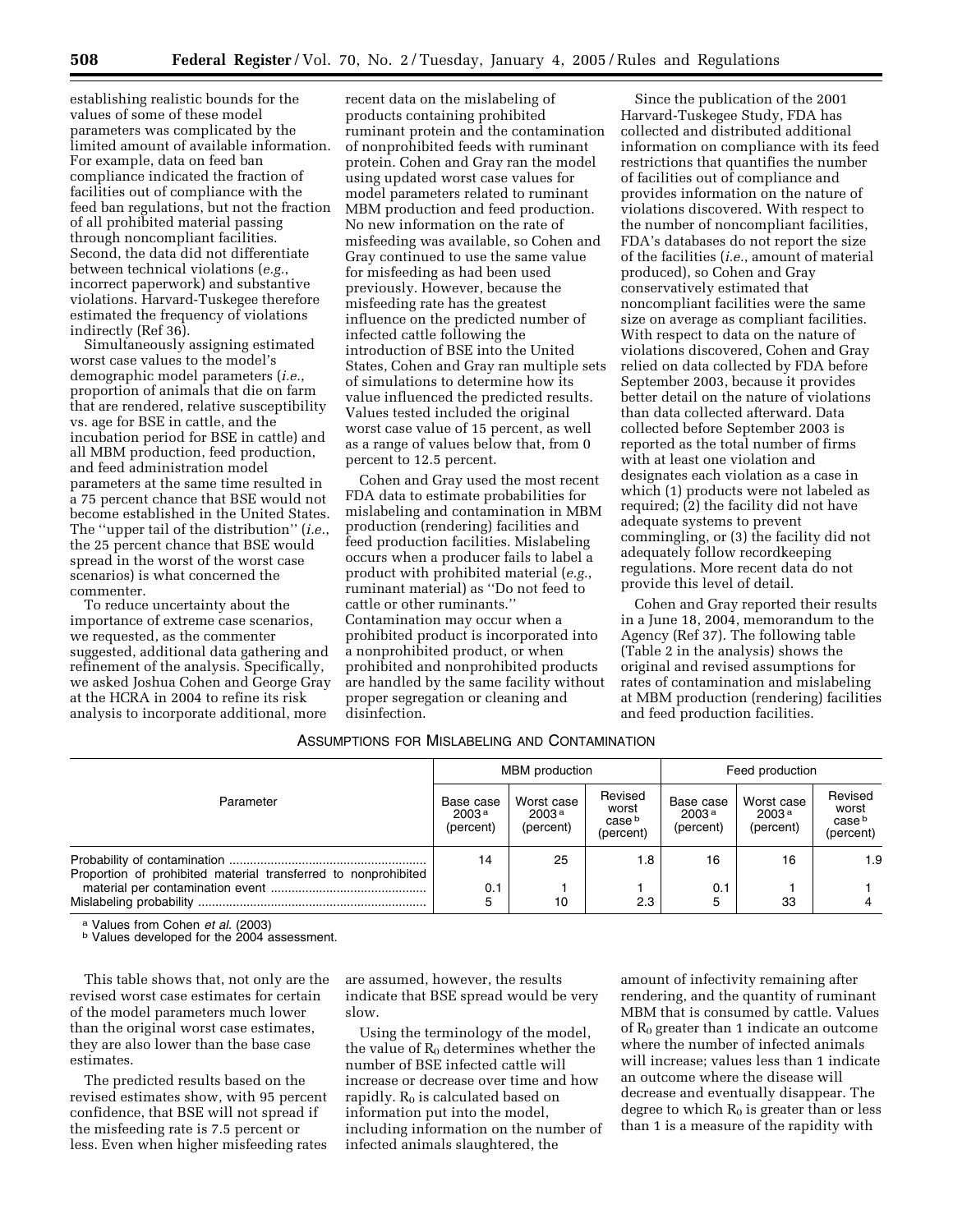which the disease will increase or decrease.

Using even the highest estimated misfeeding rate of 15 percent, Cohen and Gray found that the value of  $R_0$  is 1.23, only slightly higher than 1, which indicates a very slow rate of spread in the worst case. HCRA noted in its 2004 analysis that data to characterize the misfeed rate would be very useful and might make it possible to judge whether a misfeed rate of more than 7.5 percent is even plausible. Regardless, the risk of BSE spreading at even a very slow rate when the highest estimated misfeeding rate is used assumes that no further mitigation measures are taken that could prevent the disease from spreading in the cattle population. As mentioned previously, FDA continues to conduct inspections to monitor compliance of feed mills, renderers, and protein blenders with the 1997 feed ban rule and has expanded the scope of its inspections to monitor compliance with the 1997 feed ban rule.

*Issue:* The same commenter stated further that the Harvard-Tuskegee Study noted that a ''true validation of the simulation model \* \* \* is not possible'' due to lack of direct, real world experience with importing BSE-infected cattle.

*Response:* Although the Harvard-Tuskegee model is not amenable to formal validation through controlled experiments that monitor and measure the consequences of introducing BSE into a country, Harvard-Tuskegee did test its model using a real world situation. As a test of the model's plausibility, Harvard-Tuskegee modeled the small BSE outbreak identified in Switzerland following the introduction of BSE infectivity from the United Kingdom. Working with experts in Switzerland, the authors identified appropriate values for model parameters necessary to appropriately characterize that country's practices and procedures and then simulated the introduction of BSE infectivity. The simulation took into account risk management actions, such as feed bans instituted by the Swiss. HCRA found that the model's predictions were ''reasonably close to empirical observations (Ref 38),'' providing confidence in the model's structure and approach.

*Issue:* The same commenter stated that the need for more refined quantitative risk analysis is further increased by the fact that the Harvard-Tuskegee Study did not thoroughly model spatial (or other) heterogeneity of BSE risks. In other words, the Study did not, in the commenter's words, consider the extent to which some herds are particularly susceptible, or if other rare

conjunctions of unfavorable conditions occur in a small fraction (e.g., less than 1 percent of cases) of a large number of replicates (e.g., farms, processing runs, etc.) each year in the United States, then, by chance, combinations of worst case conditions may occur several times per year at random locations, leading to sporadic adverse animal and human health events. The commenter further stated that the Harvard-Tuskegee Study authors noted something similar, stating, ''Many of the simulation results are 'right skewed, meaning that the average value often exceeds the median (50th percentile) and can sometimes exceed even the 95th percentile.' '' The commenter stated that while the average case is reassuring, the extreme cases are not, and said that extreme cases need to be better quantified. Such analysis of low frequency, potentially high health consequence events from removing current restrictions on Canadian beef imports appears to have been omitted entirely from any of USDA's risk analyses, and is not fully addressed by the Harvard-Tuskegee Study, which indicates the possibility of such events but does not address them specifically for the Canadian situation, which was not the focus of that study.

In summary, the commenter stated, it is not concern about the average case or base case alone that should inform the risk analysis component of decision making in this case, but concern about the less likely but high consequence events and the upper tail of the risk distribution that should be the focus of substantive analysis. Unless some credible information is provided about how frequently adverse events are expected to occur with and without the proposed changes, it is impossible to make an informed judgment about whether the economic benefits outweigh the human and animal health risks.

*Response:* We disagree that the Harvard-Tuskegee Study did not model the heterogeneity of BSE risks sufficiently to allow it to provide meaningful information for decisions about this rulemaking. We believe that our risk analysis does provide sufficient information about the potential for adverse events.

Specifically, the Harvard-Tuskegee Study considered differential susceptibility of cattle with respect to age, as well as differential infectivity by duration of infection and differential exposure by usage type and age. In their June 18, 2004, memorandum Cohen and Gray conclude ''There is no evidence that susceptibility differs substantially among animals of the same age \* \* \* [E]ven if susceptibility does vary \* \* \*, there is no reason to believe the

Harvard-Tuskegee model would substantially  $* * *$  underestimate the degree to which the disease would spread \* \* \*" (Ref 37).

The Harvard-Tuskegee Study did not consider heterogeneity in virulence of BSE strains, clustering of rare events within geographic areas or affected populations, or varying susceptibility between breeds of cattle. The commenter did not provide any evidence or data to show that such heterogeneities exist, and we are unaware of any such data or evidence that would allow the modeling suggested by the commenter. To our knowledge, there is nothing in the scientific literature that concludes that one herd or breed is more susceptible to BSE than another. Cohen and Gray concur (Ref 37). We also note that, while samples from a few cattle in Japan and Italy have recently demonstrated some unusual patterns on Western blot tests, which suggests a possibility that different strains of BSE may exist, the evidence is far from conclusive and could be explained by other factors (Ref 39). Thus, there is no information at this point about the existence of different strains, much less about differences in virulence among strains, that could be modeled. In the absence of such data or evidence, any consideration of the potential impacts of these heterogeneities would be purely hypothetical and speculative, and would not provide an appropriate basis for making regulatory decisions. However, we continue to monitor the latest scientific research, and will certainly consider any significant information that becomes available.

APHIS' risk analysis evaluated known BSE risks and provided a rational, scientific basis for our classification of Canada as a BSE minimal-risk region and for determination that the application of specified mitigation measures would allow for the safe importation of certain animals and products from Canada. Further, our assessment of actions taken by the Canadian Government lead us to place Canada on the list of BSE minimal-risk regions.

### Data and Uncertainties

*Issue:* The same commenter asserted that USDA's recent re-analysis (the Explanatory Note) was not adequately sensitive to data and did not attempt to address uncertainties and that its conclusions are, therefore, unsupportable.

Specifically, the commenter said that APHIS' conclusion and supporting reasoning that the second case does not alter the risk estimate ''violates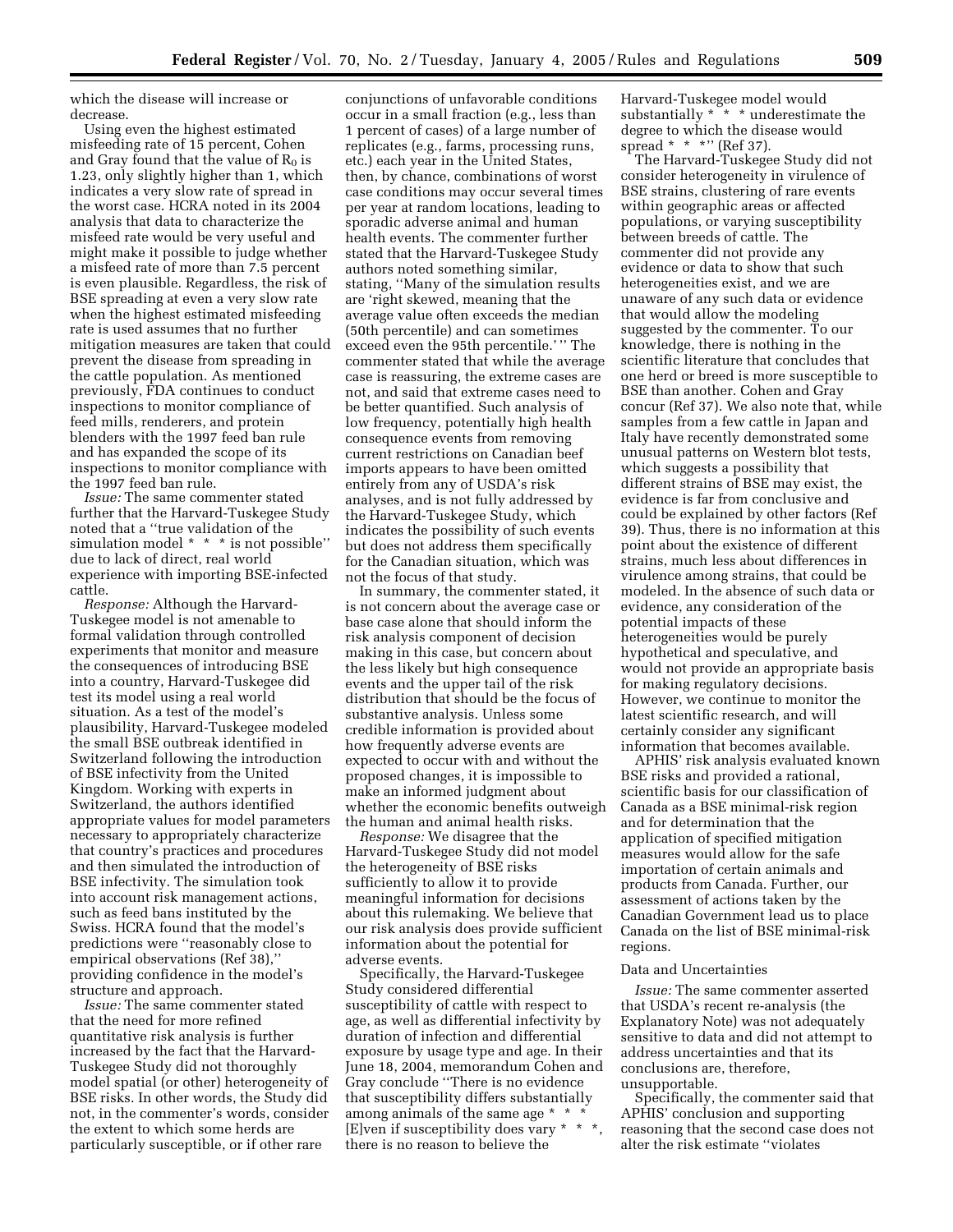principles of sound statistical inference and risk assessment, which teach that observing a second adverse event in a monitored population in a comparatively short period of time after the first observation is informative and should significantly inform (i.e., update) data-driven risk estimates, especially when there is a high prior uncertainty about model parameters.''

Codex Alimentarius and other sources, said the commenter, specify that a risk analysis should include uncertainty analysis. The commenter said that major technical questions and uncertainties that should be addressed and modeled include: the roles of horizontal and vertical transmission (if any); susceptibility distribution within cattle of the same age; variability of virulence of different new BSE cases; proportion of infected animals in Canada (''low'' we are told, but how long, on what basis, and with what confidence); detection probability per case (and hence the number of true cases per observed case); the age distribution at first infection; the latency period (and its distribution) until expression; the potential for clustering of rate events within geographic areas, processing plants, affected populations, etc.; the status and extent of current and future compliance and attendant consequences of noncompliance (such as mislabeling, etc.) in Canada and the United States; and differences in the likelihood of spread of BSE in different geographic areas or for different strains of BSE, different types of cattle, etc. The commenter maintained that these and other sources of uncertainty make initial perceptions about risk sufficiently uncertain that the number of cases of BSE actually detected should shape updated beliefs. When the observed rate increases from one to two detected cases in the past year, said the commenter, estimated risks should increase correspondingly. (In Bayesian terms, noted the commenter, the prior should be sufficiently diffuse or noninformative, given the above uncertainties, so that the posterior is heavily driven by the data, rather than by the prior  $* * *$ .

*Response:* We disagree with the suggestion that a second infected cow of Canadian origin should have altered the conclusions of our risk analysis namely, that the BSE risk associated with importing ruminants and ruminant products and byproducts from Canada as proposed would be very low. Our Explanatory Note explained that a comprehensive investigation conducted by APHIS in coordination with Canadian authorities indicated that the second BSE-positive animal, found in

Washington State, most likely became infected in Canada before Canada's feed ban was put in place in 1997. The apparent or reported rate of disease is meaningful when considered in conjunction with the level and quality of disease surveillance and from the position on the epidemic curve. Canada is well below the reported incidence rate that the OIE recommends for minimal-risk status (i.e., 2 detected cases per million animals during the last 4 consecutive 12-month periods) and, with over 15,800 animals tested as of December 1, 2004, Canada far exceeds the OIE surveillance guidelines for BSE. Further, Canada implemented import restrictions and a feed ban prior to detection of BSE in any indigenous animals. The downward pressure exerted by a feed ban—which the early experience in the United Kingdom demonstrated to be substantial even if only partially implemented—and the time of controls before detection of the disease indicate that it is more likely that the incidence of BSE is decreasing in Canada rather than increasing. Although the reported or apparent incidence of BSE in Canada has increased since May 2003, we are also aware that infected animals born before the feed ban in 1997 have entered the age when they are more likely to be detected, given the incubation period, and that surveillance for BSE in North America has increased. APHIS' designation of Canada or any country as a BSE minimal-risk region is based on the sum total of a country's prevention and control mechanisms for the disease. These include import restrictions, surveillance, feed restrictions, epidemiological investigations, and other measures. It is our view that these factors, evaluated together, provide a better indication of a country's BSE risk than any single numeric threshold criterion for BSE incidence. Therefore, while the discovery of a second infected cow alters Canada's reported incidence rate, the change does not affect the conclusions of our risk analysis. Similarly, it would not have affected Canada's categorization or classification as a BSE minimal-risk region according to OIE guidelines. We note in particular that this rule will not allow the importation of cattle born before Canada implemented its feed ban.

In its decisionmaking, APHIS considered both qualitative and quantitative information. With regard to uncertainty analysis, although APHIS' risk analysis for the proposed rule did not include a separate section entitled ''Uncertainty Analysis,'' the analysis

did, in fact, address uncertainty throughout.

For example, in its analysis of BSE risk from imports from Canada, APHIS' risk analysis documented and described the current state of knowledge of BSE epidemiology based on the outbreaks in the United Kingdom and other parts of Europe. While the analysis indicates that BSE transmission occurs primarily through contaminated feed, it also states that uncertainty exists as to whether this is the only mechanism by which the disease may be spread. Having considered this lack of certainty, APHIS errs on the side of caution by requiring further risk mitigation measures, as discussed in the risk analysis, such as age limitations on live animals imported into the United States. The risk analysis states, ''\* \* \* [A]lthough risk factors can be identified with some certainty, individual risk mitigation measures may be difficult to apply precisely. For example \* \* \* it has not been established with certainty that contaminated feed is the only pathway. Furthermore, it cannot be assumed that there is complete compliance with a feed ban, which is the most effective mitigation for contaminated feed. Therefore, [APHIS] considered it necessary to mitigate risk arising from alternate pathways or lack of compliance with a feed ban.''

The Harvard-Tuskegee Study (Ref 3), referred to in the context of APHIS' risk analysis, uses probability distributions. That Study includes probability distributions for many of the model's parameters, including the age at which animals first become infected, the incubation period of BSE, and the level of compliance with a feed ban. Use of these probabilistic input parameters allows the results of the Harvard-Tuskegee Study to be expressed probabilistically, thereby being explicit about the implications of several key sources of uncertainty inherent in the model.

We did not attempt to estimate the number of BSE-infected animals that might be imported into the United States under this rule. We have confidence in Canada's BSE control measures and the rule's required mitigation measures and note, further, that BSE incidence and surveillance in Canada are well within the OIE guidelines for BSE minimal risk. We note further that the Harvard-Tuskegee Study concluded that, even if a small quantity of infectivity were introduced into the United States, it is not likely to cause the establishment of BSE.

With respect to the commenter's assertion that there is so much uncertainty about the situation in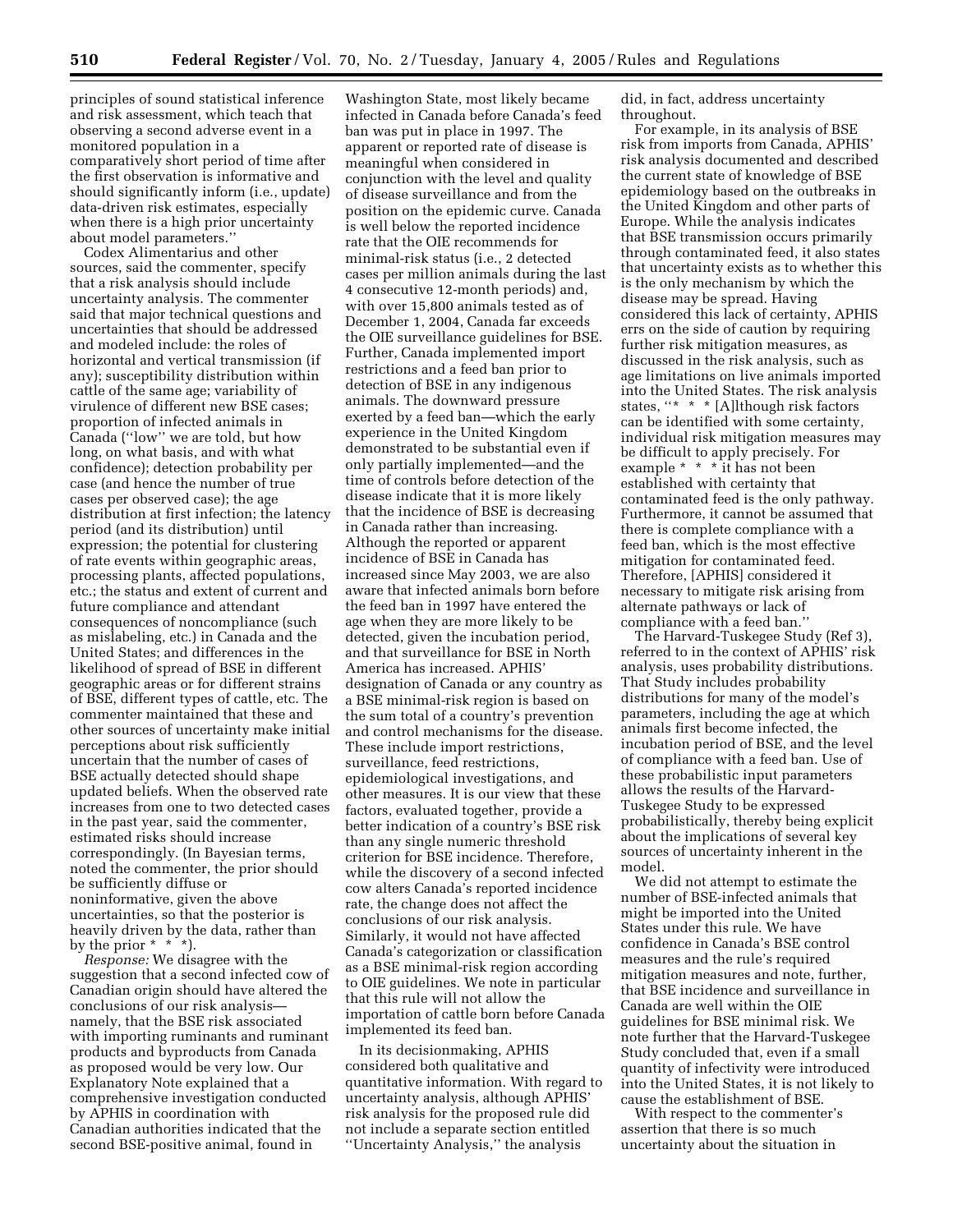Canada that detection of the second infected cow should be given significant weight in shaping our beliefs, we disagree that we failed to adequately consider the data or to give appropriate weight to the detection of BSE in a second cow of Canadian origin.

Although the commenter suggests that APHIS should have used a Bayesian technique in estimating the prevalence of BSE in Canada, such a technique would have started with the same information base-it would have been informed by the available historical surveillance data, including that acquired since implementation of the Canadian feed ban and import restrictions, which would be relevant to the current prevalence estimate. The projected trajectory of the disease is down, because of the downward pressures the measures have been shown to exert on the incidence of disease in such a region. We know that Canada had two indigenous cases of BSE in an adult cattle population of 5.5 million (a reported incidence rate that is well within the OIE guidelines for a minimal-risk country). Even before the discovery of two Canadian-origin animals with BSE, we had information from both active and passive surveillance about the prevalence of BSE in Canada and we would have used that information to construct a prior distribution. Finally, we note Canada has tested thousands of animals for BSE, and Canadian surveillance since the most recent detected case has increased significantly. As of December 1, 2004, Canada had tested over 15,800 animals in 2004 with no additional BSE cases found.

*Issue:* The same commenter stated that USDA should conduct a risk analysis that, in addition to addressing the uncertainties already listed in the comment concerning the second case, addresses the following:

#### Exposure

• What is the probable prevalence of BSE in Canada now and in the future under the proposed conditions. The modeling should explicitly document the data and assumptions used to answer it, specifically including compliance rates with any existing or future management strategies such as feed bans.

• What is (and has been) the likely age distribution of BSE infections among Canadian ruminants over time? A variety of models from the United Kingdom and Japan address the issue of ''hidden'' (unobserved) prevalence and the age distribution of unobserved cases. Exposure-Response

• What is the probability distribution for  $R_0$  ( $R_0$  being the likelihood that the disease will amplify or diminish over time)?

• What is the frequency distribution of  $R_0$  in different herds/locations/ populations in the United States where Canadian ruminants might be imported?

### Risk Characterization

• How much would the probability of a U.S. epidemic in the next 10 years increase if Canadian ruminants are imported under the proposed conditions? (This is driven by the probability that  $R_0 > 1$  and the expected time until the first BSE import starts an epidemic.)

• If  $R_0 < 1$ , then how would the equilibrium level of sporadic outbreaks or cases in the United States increase if Canadian ruminants are imported? What is the total harm per outbreak? Putting these two together, what is the increment (mean and variance) in flow of harm per unit time from allowing the imports?

*Response:* A thorough discussion of why it is not necessary to determine a precise numeric measurement of prevalence of BSE in the Canadian cattle population follows, under the heading ''Prevalence of BSE in Canada.''

The commenter's other points seek to determine the likelihood of different scenarios occurring, given changes in variables. As explained previously, APHIS largely based its conclusions about the likelihood of BSE spreading if introduced into the United States on the Harvard-Tuskegee Study. The Harvard-Tuskegee Study evaluated the effects of changes when one model parameter was assigned a worst case value but other model parameters were assigned base case values, as well as the effects of assigning worst case values to multiple model parameters at the same time. We are confident that the extreme scenarios presented by Harvard-Tuskegee are extremely unlikely to occur and that the base case represents the most likely scenario given the available information. Cohen and Gray's memorandum (Ref 37), discussed in response to a previous comment, substantiates this. Second, we are confident that, even if the most extreme case occurred, few cases of BSE would result and even fewer cases of vCJD. Again, this is substantiated by Cohen and Gray's memorandum, which indicates that even in the most extreme case, the disease will still spread very slowly, leaving time to intervene. Neither the Harvard-Tuskegee Study nor the Cohen and Gray memorandum

considered recently strengthened safeguards on slaughter practices, including a ban on the use of air injection stunning devices, requirements for removal of SRMs, and a ban on the use of nonambulatory cattle in human food, that would provide further increases in protection for human and animal health.

*Issue:* The same commenter stated that APHIS' assertion that it is unlikely that BSE would be introduced from Canada under the proposed rule is not the result of any rational analysis based on independently verifiable, explicit calculations from data. In fact, said the commenter, applying the methods of the Harvard-Tuskegee Study, some BSE imports would be expected under the proposed rule if the age distribution of BSE in beef and the probability of erroneous labeling or routing put at least some positive probability, even if only 0.0001 percent per animal, on such an import.

*Response:* We disagree with the comment and with the assumption inherent in it. Our decision and the critical evaluation and analyses on which it is based are scientifically sound and entirely consistent with our statutory authority. APHIS, and indeed all regulatory agencies, are called upon each day to make informed and reasonable decisions without numerical calculations. APHIS has made such decisions for years. Although rigorous experimental research, which forms the scientific basis for determining which tissues harbor the BSE agent in infected cattle, can be fed into computer modeling, it is not necessary in all cases to base decisions on numerical calculations. There is a wide body of independently verifiable scientific evidence regarding BSE, including how to control and eliminate the disease. Based on qualitative and quantitative evidence, we have concluded that the risk associated with imports under this rulemaking is very low. Regarding the commenter's second point, we did not assert that there is zero probability that BSE would be introduced from Canada under the conditions we proposed. Rather, we concluded that such imports are unlikely. Furthermore, the Harvard-Tuskegee Study demonstrated that, even if a small amount of infectivity were introduced into the United States, it would be unlikely to spread and result in the establishment of BSE. In accordance with the Animal Health Protection Act, the Secretary has concluded quite reasonably that restrictions on the importation of ruminant meat and meat products from Canada, but not prohibition of those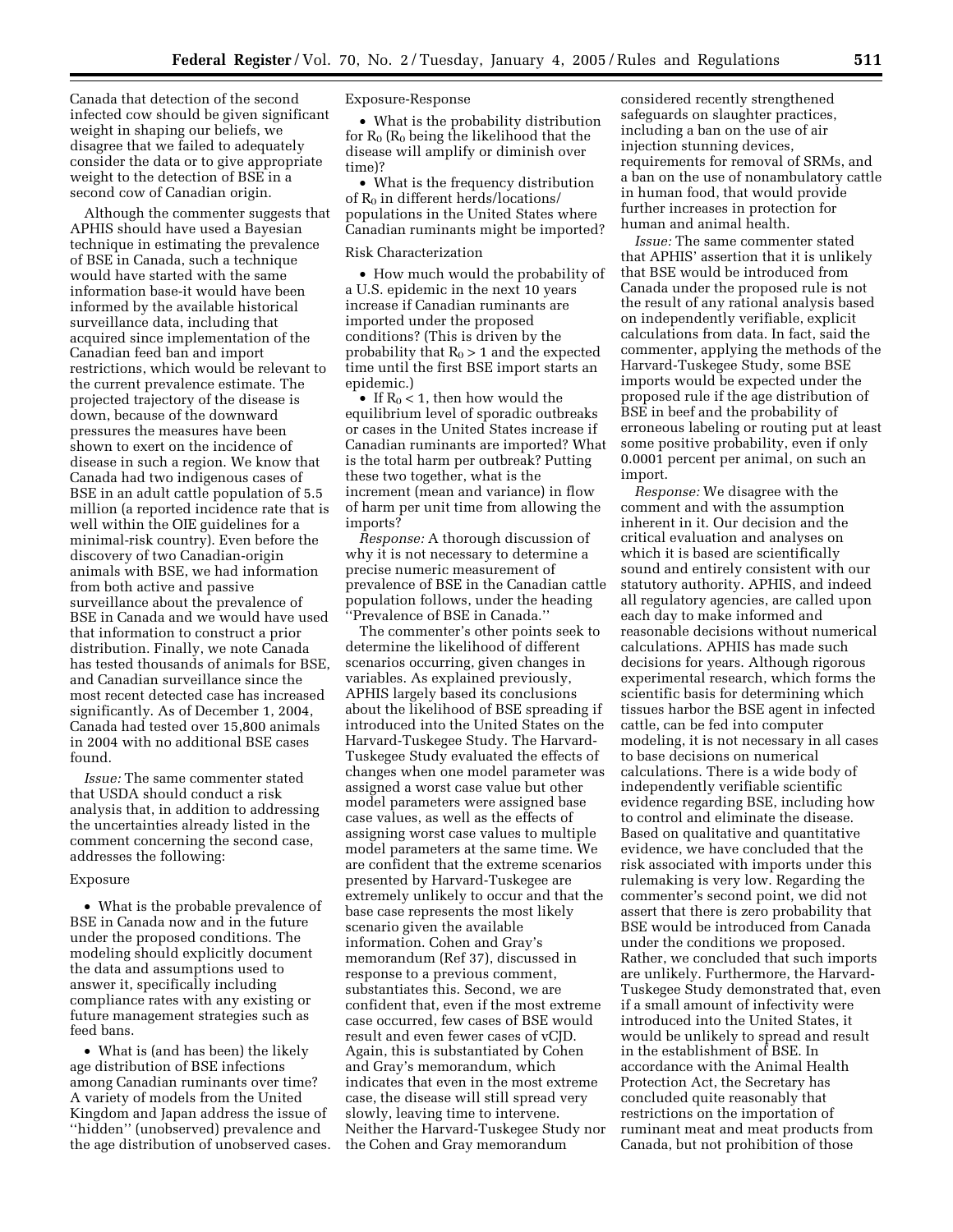introduction of BSE from Canada.

APHIS carries out an array of animal and plant health regulatory programs, governing both domestic and imported commodities. In none of these programs, many of which have been in place for years, is it possible to assure that there is zero risk. Indeed, were we to make trade dependent on zero risk, foreign, as well as interstate, trade in animals and animal products would cease to exist.

*Issue:* The same commenter quoted APHIS as stating that, ''[a]lthough the BSE-infected cow in Washington State was more than 30 months of age when diagnosed, it was obviously not imported under the conditions of the yet-to-be-implemented proposed rule and would not have been allowed to be imported under the proposed rule.'' The commenter said that USDA has not shown it is impossible for BSE to occur in some cattle less than 30 months of age or that some cattle older than 30 months of age might be inadvertently imported.

*Response:* As discussed above, the epidemiological investigation conducted by APHIS and others following the detection of BSE in a cow in Washington State in December 2003 indicated that the cow was born in Canada early in 1997 before Canada initiated a feed ban. This animal and all others born before Canada's feed ban would now be at least 7 years old. Because the rule requires that all cattle imported into the United States from Canada be less than 30 months old, no animals born before Canada's feed ban will be allowed to enter the United States under this rule. Furthermore, the rule also requires that cattle imported from Canada be slaughtered before they are 30 months of age. In actual practice, because cattle imported into the United States from Canada will be coming in for slaughter or for feeding and slaughter, the large majority will be less than 24 months of age (most male cattle are slaughtered before 24 months of age). FSIS has established procedures for checking an animal's age at slaughter through records and/or dentition. These procedures apply to both domestic and imported cattle and we are confident they are effective in determining age. The appropriate SRMs based on age will be removed from any cattle that are determined to be 30 months of age or older based on those procedures, and APHIS will take enforcement action as necessary.

With regard to the possibility that BSE could occur in cattle younger than 30 months of age, research demonstrates that the shorter incubation period (*i.e.*, infection developing in less than 30

commodities, is necessary to prevent the months) is apparently linked to younger animals receiving a relatively large infectious dose (Ref 40). The younger cases have occurred primarily in countries with significant levels of circulating infectivity. Specifically, BSE was found in animals less than 30 months of age in the United Kingdom in the late 1980's to early 1990's, when the incidence of BSE was extremely high. This research also suggests that a calf must receive an oral dose of 100 grams of infected brain material containing high levels of the infectious agent to produce disease within a minimum of approximately 30 months (Ref 40). All available evidence leads to the conclusion that the level of infectivity in the Canadian cattle population is low and that compliance with the feed ban is high. Further, infectivity in animals younger than 30 months has in most cases been confined to tonsils and distal ileum, both of which would be removed at slaughter in the United States.

# Prevalence of BSE in Canada

*Issue:* The same commenter specifically argued that APHIS should present quantitative evidence of the true prevalence of BSE in Canada and that the risk analysis for the rule should take this into account. The commenter said that the risk analysis only discusses the prevalence of BSE in Canada in vague, subjective terms such as ''very low'' and ''unlikely'' to generate cases in the United States, but that recent history now suggests that figure is 100 percent. The commenter asserted that more quantitative information is needed on the likely prevalence of BSE infections in Canadian ruminants and ruminant products that would be imported under the proposed rule (true prevalence, not just detected or qualitatively perceived). How likely is it, asked the commenter, that BSE prevalence in Canada could be 0.01 percent or 0.1 percent, or 1 percent, given current and prior testing? The commenter stated the belief that available data could help provide useful upper bounds.

*Response:* We disagree with the comment. Precise measurement of true prevalence of BSE is difficult to achieve, given the constraints of current testing methods available. It should be noted that no country in the world is attempting to officially define the true prevalence of BSE in its entire cattle population. Reports of incidence rates are indications of detectable levels of disease. Current testing methodology can only detect BSE, at the earliest, a few months before an animal exhibits clinical signs and, therefore, limits the ability to measure true prevalence in the entire cattle population. Data obtained

through targeted surveillance can be extrapolated to make inferences about prevalence in broader populations as necessary. However, a specific calculation of true prevalence of BSE is not necessary to determine whether risk management policies or control policies are appropriate or need to be changed, and the importance of determining an exact prevalence rate should not be overstated.

We also disagree with the commenter's assertion that APHIS needs to establish a more precise estimate of the true prevalence of BSE in Canada for this rulemaking. Our risk analysis presented compelling evidence that the prevalence of BSE in Canada is low. The absence of a precise numeric measurement of prevalence of BSE in the Canadian cattle population is not an absence of information to inform estimates. As we have stated, we will use a combined and integrated approach that examines the overall effectiveness of control mechanisms in place when evaluating a country for BSE minimal risk. We believe that such an evaluation will provide a better indication of a country's BSE risk than simply a numeric threshold for BSE incidence or prevalence.

The threshold for incidence set by OIE for BSE minimal-risk regions is less than 2 cases per million cattle over 24 months of age during each of the last four consecutive 12-month periods. There have been two cases of BSE in Canadian-origin cattle since May 2003 out of an adult (over 24 months of age) cattle population of 5.5 million (0.4 per million) and no cases before May 2003. While we recognize that the number of detected cases does not, by itself, allow for a determination of prevalence, the number may be taken as a strong indication in countries with active surveillance that the mitigation measures in place to prevent the introduction and spread of BSE are working, thus prevalence is likely to be low. As we have discussed elsewhere, this is the case in Canada, which has had strict import controls in place since 1978 and instituted its feed ban, equivalent to that of the United States, on the same date as the United States in August 1997. Canada has also conducted surveillance for BSE since 1992 and has met or exceeded OIE guidelines for surveillance since 1995. It should be noted that OIE guidelines refer to the reported incidence of BSE infection or levels of detectable disease.

The commenter is incorrect in asserting that recent history suggests that Canadian imports are 100 percent likely to generate cases of BSE in the United States. While our risk analysis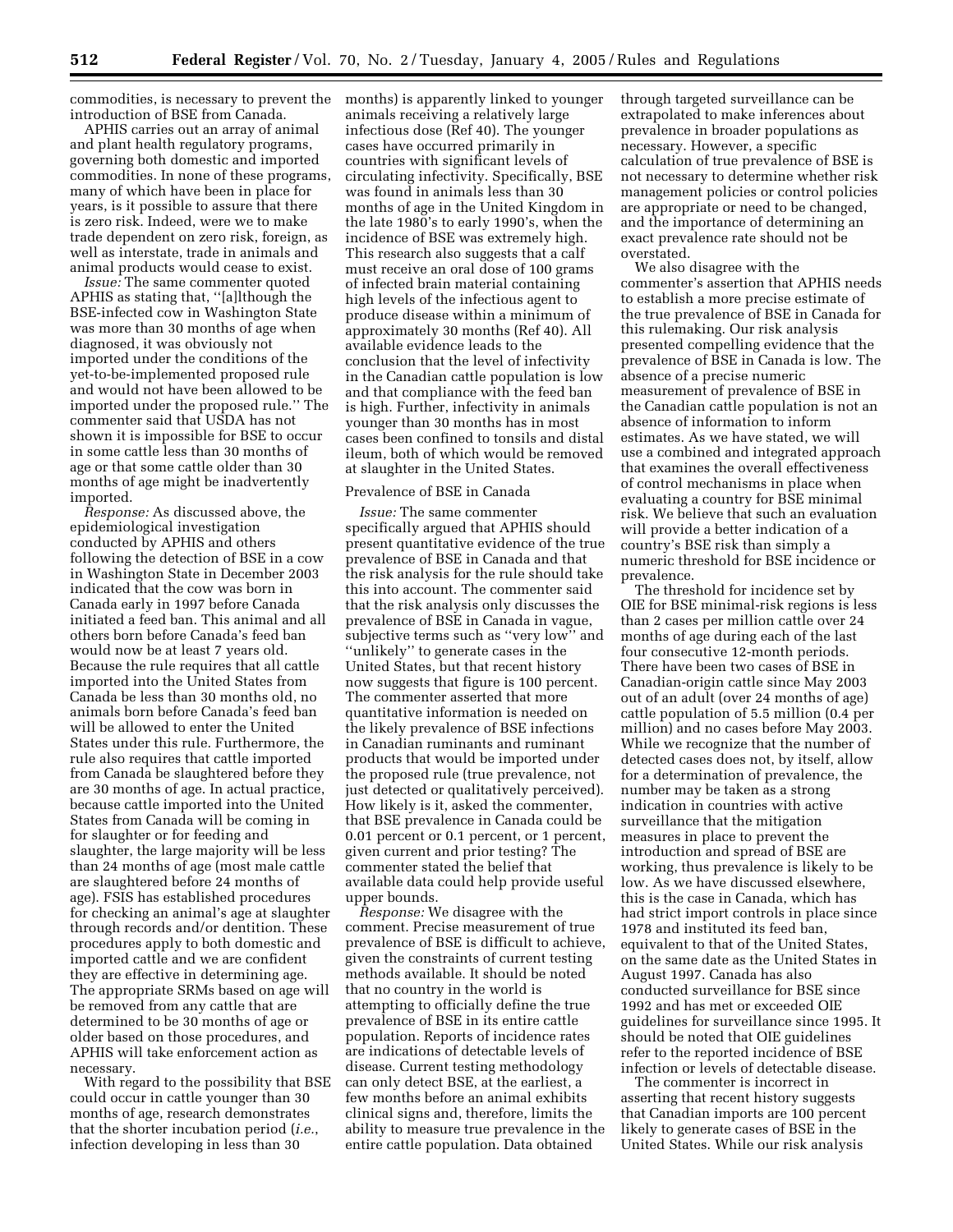evaluated whether an infected ruminant or ruminant product from Canada might be imported, and concluded that the risk was considered ''low,'' that risk was considered in the context of the proposed mitigation measures. In addition, the risk analysis considered the likelihood that such an animal or product would spread the disease to other animals within the United States; in other words, whether the imported source of infectivity would generate new cases within the United States.

*Issue:* The same commenter asserted that the HCRA's ''Evaluation of the Potential Spread of BSE in Cattle and Possible Human Exposure Following Introduction of Infectivity into the United States from Canada'' (Ref 10) (referred to below as the Canada Study) contradicts the statement in APHIS' risk analysis that the prevalence of BSE in Canada is ''low.'' According to the commenter, the Canada Study states that the prevalence of BSE in Canada cannot be determined because of the absence of strong evidence about the prevalence of BSE in the Canadian herd. The commenter also took issue with a statement we made that, although a second case of BSE was detected in an animal of Canadian origin, the total number of diagnosed cases attributed to that country remains low. According to the commenter, this statement is irrelevant and misleading. The commenter said that what matters for risk assessment purposes is the occurrence rate per unit time, not the total (cumulative) number ever diagnosed, and that two diagnosed cases in less than 1 year is not self-evidently a ''low'' rate.

*Response:* APHIS' assessment of the prevalence of BSE in Canada was related to the small number of cases detected through an active surveillance program, and was not contingent upon there being only one case. The statement from the Canada Study that the prevalence of BSE in Canada cannot be determined is taken out of context and used by the commenter to imply that no judgment about the prevalence of BSE in Canada may be made. The Canada Study actually stated that, in the absence of strong evidence about the prevalence of BSE in the Canadian herd, the authors chose to posit a hypothetical introduction of five BSE-positive bulls into the United States instead of calculating a probability of such an introduction. The model used by the HCRA was not set up to gauge the probability of the introduction of BSE into the United States, but rather to calculate the outcome if the BSE agent were introduced. Moreover, the unavailability of precise data for a

quantitative estimate of the prevalence of BSE in Canada does not preclude an evaluation and judgment about the prevalence of BSE in Canada. APHIS proposed to classify Canada as a minimal-risk region after considering substantial evidence about the BSE situation in that country, including information on the incidence of cases of BSE and level of surveillance, as well as other relevant factors such as the quality of Canada's BSE surveillance program and its veterinary infrastructure.

*Issue:* The same commenter stated that, until the source of contaminated feed for the two cows is determined, it is not possible to determine whether infectivity occurred before or after the feed ban was implemented in Canada because of the animals' ages and the 2– 8 year incubation period for BSE. The commenter asserted that, if the infectivity occurred after the feed ban was implemented, this suggests a continuing risk of BSE in younger Canadian cattle. The commenter therefore maintained that APHIS must determine the source of the contaminated feed or test more representative samples of Canadian cattle to conclude that the prevalence of BSE in Canada is low. Specifically, said the commenter, Canada plans to test 8,000 head in the next 12 months under limited surveillance; it should be required to test all cattle over 24 months of age for 2 years. The United States should not relax restrictions for countries of unknown prevalence.

*Response:* As discussed previously, we disagree that Canada is a country of unknown prevalence for BSE or that a precise measurement of prevalence must be made before cattle from Canada are allowed to be imported into the United States. As determined by the epidemiological investigations conducted after their detections, both the May and December 2003 cases of BSE involved cows born before Canada implemented its feed restrictions. Both cows were most likely to have become infected by consuming contaminated feed at very early ages, most likely before the feed ban was implemented.

Animals born before Canada's feed ban would now be at least 7 years old. At this stage of the incubation period, most remaining cattle infected before the feed ban was implemented would be symptomatic. In light of the active surveillance program in Canada, as well as restrictions on the slaughter of animals with symptoms compatible with BSE, any such infected cattle are likely to be detected and to be eliminated from the food chain. Because this rule requires that all cattle imported into the United States from Canada be

less than 30 months old at the time of importation and slaughter, no animals born before Canada's feed ban will be allowed to enter the United States under this rule. The age of cattle can also be verified at the time of slaughter through records and/or dentition. As noted above, the appropriate SRMs based on age will be removed from any cattle that are determined to be or suspected of being 30 months of age or older and enforcement action will be taken as necessary by APHIS. Further, as noted in response to a previous comment concerning the possibility that BSE could occur in cattle younger than 30 months of age, infectivity in such young animals has been associated with a high incidence of infectivity in the cattle population where the animal originates. This is not the case with Canada. Further, infectivity in animals younger than 30 months has in most cases been confined to tonsils and distal ileum, both of which would be removed at slaughter in the United States and Canada.

*Issue:* One commenter stated that the APHIS risk analysis builds upon the Harvard-Tuskegee Study's conclusion that the introduction of BSE into the United States would be an unlikely event. However, the fact that the remains of the December 2003 cow are known to have entered the food chain renders APHIS' risk analysis relative to human health issues nonapplicable and outdated.

*Response:* We disagree. The Harvard-Tuskegee Study did not address the likelihood of the introduction of BSE infectivity into the United States. However, the Harvard-Tuskegee study did conclude that, even if a small amount of BSE infectivity were introduced into the United States, the disease is unlikely to spread and become established. We are confident that the incidence of BSE in U.S. cattle, if any, is and will remain extremely low.

The epidemiological investigation that was conducted following detection of an imported cow in Washington State (Ref 4) determined that the animals was born before implementation of a ban in Canada on feeding mammalian protein to ruminants and was most likely to have become infected before that feed ban was implemented. Additionally, the investigation determined that the animal was imported into the United States in 2001 at approximately 4 years of age, was more than 30 months of age when diagnosed, and clearly would not have qualified for importation under the provisions of this final rule.

To date, BSE has never been confirmed in indigenous U.S. cattle. We cannot state with certainty that BSE will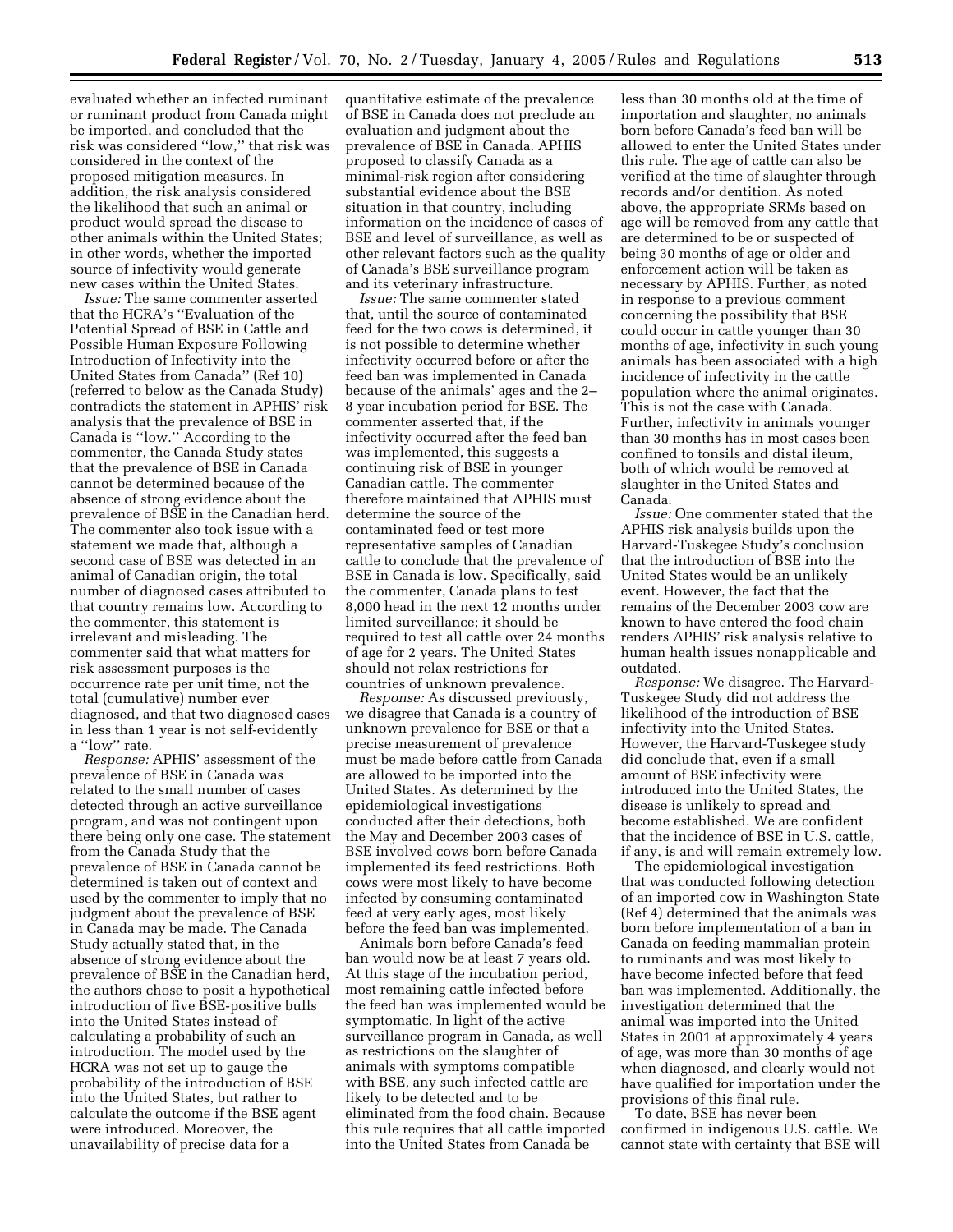never occur in indigenous animals or that material from BSE-infected animals will never enter the human or bovine food supply. We note, however, that an interim rule published by FSIS on January 12, 2004, excludes all nonambulatory disabled cattle and all SRMs, regardless of the health status of the animal from which they are taken, from the human food supply. In addition, FDA has banned any material from non-ambulatory cattle and SRMs from all cattle from FDA-regulated human food, including dietary supplements, and cosmetics. These rules and other Federal measures described previously ensure stringent protection of the U.S. food supply.

*Issue:* One commenter said that the term ''isolated cases'' used in the March 4 request for comment is very subjective and asked how we could use the word ''isolated'' when we do not know the prevalence of the disease in the Canadian national herd. The commenter stated that we should clarify what we meant so that appropriate comment could be provided on whether to allow high-risk, over 30-month-old, animals into the United States. The commenter stated further that USDA should not relieve restrictions on imports from Canada until Canada tests a significant percentage of its cull animals, with a major emphasis on the highest risk animals, over the next 2–5 years, without any significant positive findings.

*Response:* The terms ''isolated cases'' and ''isolated'' were not used in the March 2004 notice or the Explanatory Note., nor did APHIS propose to allow the importation of any live cattle over 30 months of age from Canada.

Finally, as discussed in response to several comments, we do not believe it is necessary to wait to relieve restrictions on imports from Canada until such testing as the commenter suggests has been conducted. Although active surveillance must be conducted to ensure that prevention and control measures implemented by a country are providing adequate protection, there is sufficient evidence already, based on nearly a decade of active surveillance in Canada at levels that have met or exceeded OIE guidelines, for us to conclude that Canada's prevention and control measures have been effective.

*Issue:* One commenter said that the discovery of a Canadian cow with BSE in Washington State, coupled with the previous finding of a BSE cow in Alberta, indicates that the Canadian feed supply was contaminated as late as 1997. The commenter stated that the infected cattle were from two different herds and utilized different feed sources

and concluded that other infected cattle undoubtedly exist. The commenter also concluded that since both the United States and Canada have been doing surveillance for several years without a diagnosed case, these cases must be considered as the first cases to appear on the epidemiological curve. The commenter stated further that the epidemiological curve for BSE is an extended one and must be considered at this time likely to continue for several more years, perhaps 5 to 10, and that no Canadian cattle should be allowed to enter the United States until sufficient time has elapsed for any remaining infected cattle to be identified and removed from the Canadian cattle population.

*Response:* We disagree with the comment. While it is possible that additional BSE-infected cattle may exist in Canada, we have confidence that if such cattle do exist the number is small. First, Canada has not imported ruminant MBM from any country with BSE since 1978 (Ref 12). Second, Canada has prohibited the feeding of ruminant MBM to ruminants since August 1997, and CFIA has verified high levels of compliance with the feed ban by routine inspections of both renderers and feed mills (Ref 12). Third, Canada has traced and destroyed all remaining cattle imported from the United Kingdom (Ref 12). Fourth, Canada has traced and destroyed the majority of the cattle that comprised the birth cohorts of the two Canadian BSE cases (Ref 11 and 13). Fifth, Canada has conducted surveillance for BSE since 1992 and has conducted targeted surveillance at levels that have met or exceeded OIE guidelines since 1995 (Ref 12 and 13).

Even if BSE-infected cattle do remain in Canada, they are likely to be older animals that were exposed before Canada's feed ban in 1997. Because this rule requires that imported animals be less than 30 months old, such animals could not legally enter the United States under this rule. Even if an infected cow did enter the United States, the Harvard-Tuskegee Study indicates it would be unlikely to lead to the spread of BSE in cattle or to human exposure to the BSE agent.

Regarding the suggestion that the two BSE-infected Canadian cows must be considered as the first cases to appear on the epidemiological curve, we disagree. The evidence strongly indicates that the two Canadian cases do not represent the beginning of a multiyear, exponentially expanding outbreak such as occurred in the United Kingdom. In the United Kingdom, where BSE was first detected, measures

to prevent and control the spread of the disease were implemented only after the disease had reached epidemic proportions. In countries such as Canada, where effective measures were implemented before detection of any case of BSE, and well before detection in any indigenous animal, the situation is quite different. The best scientific evidence from the United Kingdom and other countries is that BSE is spread primarily by contaminated feed and that prohibiting the feeding of ruminantorigin protein to ruminants prevents disease spread. Canada has had such a feed ban for over 7 years. While a few older animals born before Canada initiated its feed ban may have been exposed to BSE and may yet develop clinical signs, Canada has taken every necessary step to prevent an epidemic. While additional cases may occur in cattle born before implementation of Canada's feed ban, the epidemiological evidence indicates the number of new cases, if any, will be limited by the downward pressure of the comprehensive mitigations in place.

*Issue:* One commenter stated that, because the source of infection has not been identified for either BSE-positive cow of Canadian origin, the possibility exists that more asymptomatic cases may be present in Canadian herds, and that additional BSE-positive cattle have already gone to slaughter. The commenter stated that APHIS should not relieve restrictions on importations from Canada in the midst of an outbreak of uncertain size. Another commenter expressed concern that Canada admitted to identifying two feed mills not in compliance with the mandate to cease mixing mammalian tissue into cattle feed. The commenter stated that these mills were the source of the feed that led to the two identified cases of BSE in Canadian cattle.

*Response:* As we stated in the March 2004 Explanatory Note to our risk assessment, epidemiological evidence indicates that both of the BSE-infected animals of Canadian origin were born before implementation in that country of a ban on the feeding of ruminant protein to ruminants, that they were most likely exposed to the BSE agent through consumption of contaminated feed, and that epidemiological followup has identified the feed mills where the contaminated feed most likely originated.

From an epidemiological standpoint, it would be virtually impossible to definitively pinpoint a ''source of infection'' that occurred over 7 years ago. Canada has, however, evaluated the various potential sources of infection and has concluded that the source of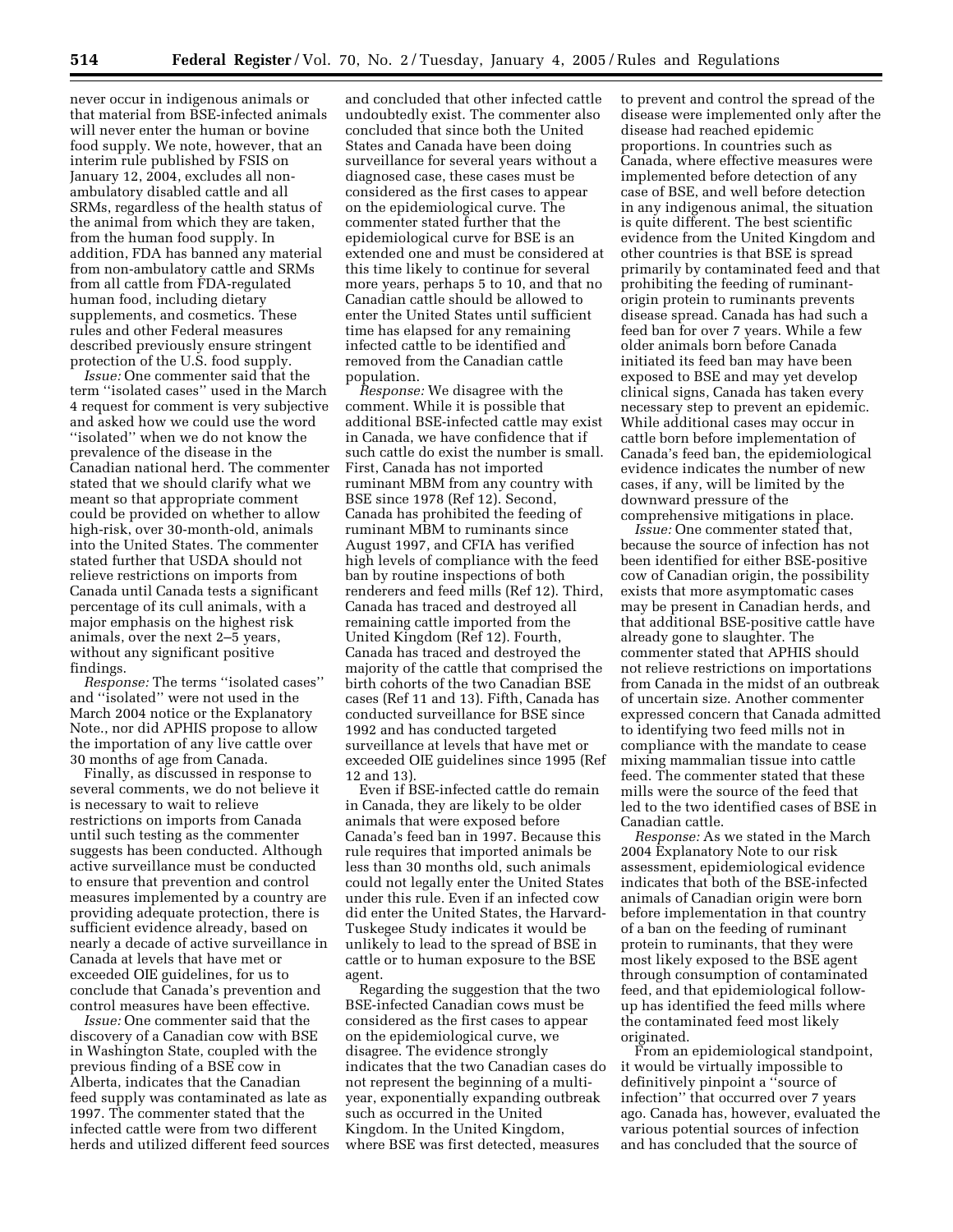infection was most likely a bovine imported from the United Kingdom in the 1980's.

We agree it is possible there may be other asymptomatic BSE-infected animals in Canada. However, because the two BSE-infected animals were born before the feed ban, there is no evidence to suggest that the feed ban is ineffective. The feed mills identified as having provided possibly infected feed most likely distributed that feed before the ban was implemented. The feed mills complied with CFIA feed ban regulations after they were implemented and have a good compliance record based on CFIA inspections. CFIA indicates that with respect to the inedible rendering sector, full compliance with the feed ban requirements has been consistently achieved, and that with respect to the Canadian commercial feed industry, non-compliance of ''immediate concern'' has been identified in fewer than two percent of feed mills inspected during the period April 1, 2003, to March 31, 2004. Those instances of noncompliance of ''immediate concern'' are dealt with when identified (Ref 11). According to CFIA, non-compliance of immediate concern includes situations where direct contamination of ruminant feed with prohibited materials has occurred, as identified through inspections of production documents or visual observation, and where a lack of appropriate written procedures, records, or product labeling by feed manufacturers may expose ruminants to prohibited animal proteins.

An effective feed ban is an important part of the mitigation measures proposed for the importation of ruminants and ruminant products from a BSE minimal-risk region. However, the feed ban is not the sole mitigation in this rule. In addition to the riskmitigating effect of the feed ban, importations of cattle and cattle products will also be subject to the import restrictions described in this rule. Those restrictions are based on the scientifically demonstrated likelihood of the BSE agent residing selectively in various tissues of animals of specified species and ages. Based on our analysis of the risk of such importations, it is highly unlikely that the BSE agent will be transmitted to the cattle population of the United States or into the U.S. human food supply through ruminants or ruminant products or byproducts imported into the United States under this rule.

Additionally, the rule prohibits the importation of any cattle 30 months of age or older, which includes cattle born before Canada implemented its feed

ban. This age restriction was not in place when the cow that was detected as positive for BSE in December 2003 was imported into the United States.

*Issue:* One commenter expressed concern that some cattle under 30 months of age and, therefore, eligible for importation from Canada under the proposed rule, might be offspring of cattle born before the feed ban (and thus offspring of potentially infected cattle). The commenter noted that Canadian officials indicated that 68 British cattle that died or were slaughtered in Canada more than 10 years ago are the probable source of the original BSE infection in Canada. The commenter stated that current OIE guidelines do not recommend the immediate culling of offspring in the case of index or cohort animals, provided they are excluded from food and feed chains at the end of their lives. The commenter stated that until all animals born in Canada before the feed ban have been properly identified, as well as their offspring, the risk of importing one of these animals into the United States remains a risk that USDA has not adequately recognized. Other commenters also stated that there are likely additional undetected cases of BSE in Canada resulting from exposure to contaminated feed and that we should not relieve import restrictions at this time. One commenter stated that there are still breeding cattle alive in Canada that may have been exposed to the similar infectious material as the two BSEpositive cows identified in Alberta, Canada, and Washington State.

*Response:* We disagree that the possible presence of additional animals in Canada, infected before implementation of the Canadian feed ban, present risks that have not been addressed for this rulemaking. As stated in responses to several other comments, it is possible that cattle born before Canada initiated its feed ban in August of 1997 may still exist in Canada. Because these cattle are now 7 years old or older, this rule will not allow them to be imported into the United States. Offspring of such cattle, which may be eligible for importation, are not likely to be infected with BSE. Although some evidence suggesting maternal transmission exists, such transmission has not been proven and, if it occurs at all, it occurs at very low levels not sufficient to sustain an epidemic (Ref 41). Canada has conducted extensive investigations of both of the two known BSE-infected animals in Canada and culled all of those animals' herdmates and offspring, all of which tested negative for BSE. Based on the low prevalence of BSE in Canadian cattle

combined with the unlikely occurrence of maternal transmission, we concluded that cattle eligible for importation from Canada under this rule are highly unlikely to have BSE. Breeding cattle of any age may not be imported into the United States from Canada under this rule.

*Issue:* One commenter stated that Canada has offered no scientific proof that it has either contained or eradicated BSE from its cattle herd, and that the two BSE-infected cattle detected were discovered despite a very limited testing program in effect in both the United States and Canada at the time.

*Response:* We disagree. We believe Canada has established through import restrictions, a rigorous feed ban and ongoing surveillance that BSE is contained and that the necessary mitigation measures are in place to detect and prevent the dissemination of BSE infected material and eradicate the disease. Our rule is not predicated on eradication of BSE from a region. Canada meets our requirements for a minimal-risk region in part because the country has had an active, targeted surveillance program since 1992, and has exceeded OIE guidelines for BSE surveillance for more than the past 7 years. Additionally, as discussed above, Canada has significantly broadened that surveillance program.

*Issue:* One commenter stated that, because BSE has a long latency period, it is not possible to know at present the exact disease status of Canada.

*Response:* We concur that at present it is not possible to know with certainty whether any additional cows in Canada are infected with BSE. However, as documented in our risk analysis, we have concluded that the surveillance, prevention, and control measures implemented by Canada, in combination with the import restrictions imposed by this rule, will comprehensively mitigate the risk of introducing BSE into the United States through imported Canadian-origin animals and animal products.

Whether Existing Regulations Should be Maintained

*Issue:* One commenter stated that APHIS has not demonstrated that the current regulations applicable to regions where BSE exists are not necessary in all cases. According to the commenter, the Harvard-Tuskegee Study said import restrictions and the feed ban in the United States were the two most important reasons the United States was unlikely to have BSE. The commenter maintained that these regulations are essential now that BSE has ''crossed the Atlantic'' and pointed out that most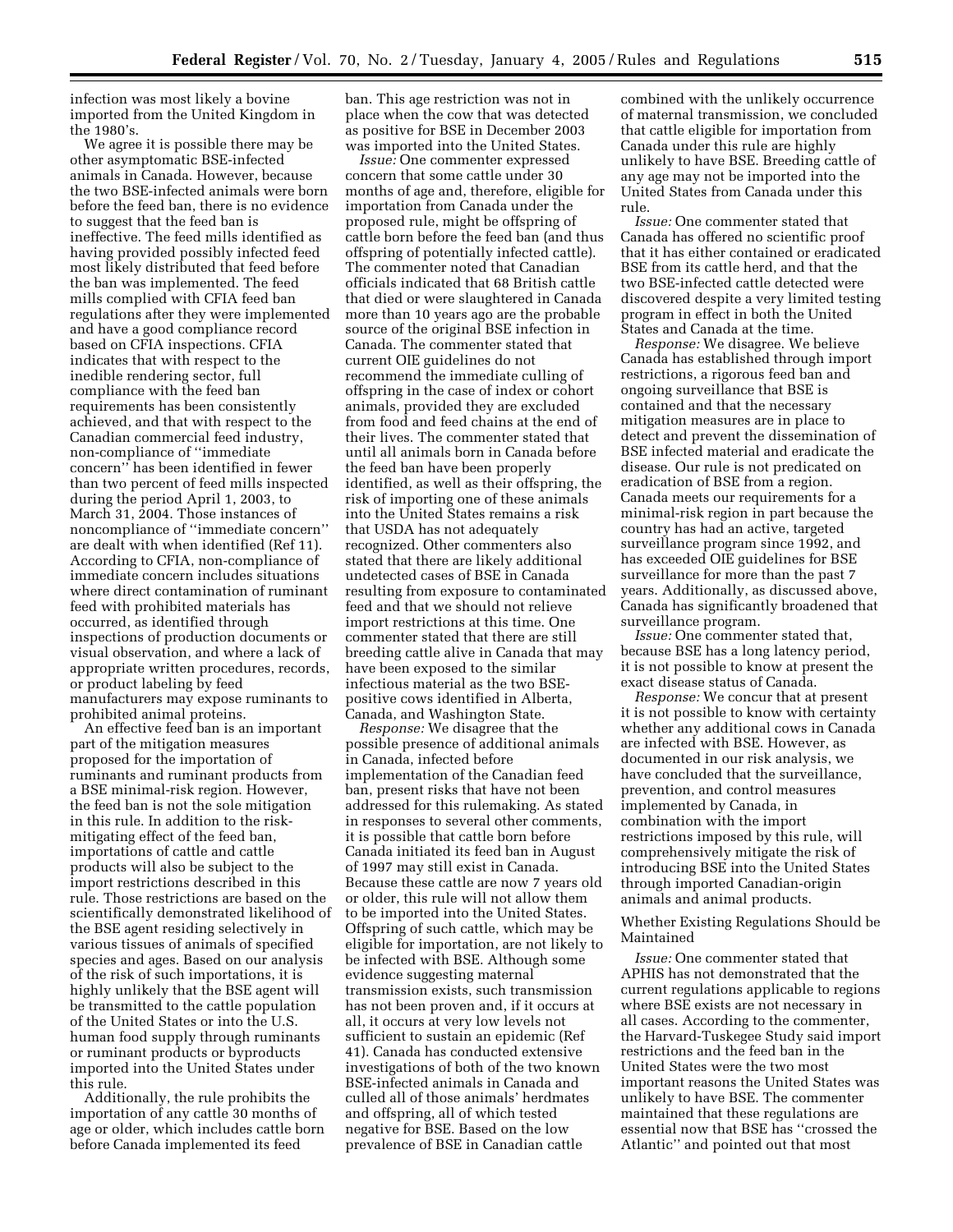countries that have reported a single case of BSE in a native animal have had additional cases either the following year or within the next several years. The commenter further stated that, according to the Harvard-Tuskegee Study, if BSE were introduced into the United States, it would be eliminated within 20 years, but only if the conditions affecting the spread of BSE remained unchanged for the 20 years following its introduction. The commenter maintained that time frame is not acceptable. The commenter stated that the regulations should not be relaxed without a comprehensive scientific evaluation of the implications of such relaxation. The commenter further recommended that APHIS immediately upgrade its present safeguards and restrictions for all imported beef and cattle and mobilize all its available resources to vigorously enforce these restrictions. One other commenter also noted the Harvard-Tuskegee Study's statement that the ban on the importation of live ruminants and ruminant MBM is the most effective measure for reducing the spread of BSE and maintained that USDA should ''follow this recommendation from its own funded study.''

*Response:* As discussed above, we have determined that it is appropriate, based on science, to use our standards for minimal-risk regions as a combined and integrated evaluation tool, focusing on the overall effectiveness of control mechanisms in place (*e.g.*, surveillance, import controls, and a ban on the feeding of ruminant protein to ruminants).

The commenters' paraphrasing of the Harvard-Tuskegee study is misleading. What the study actually said was, ''Measures in the U.S. that are most effective at reducing the spread of BSE include the ban on the import of live ruminants and ruminant MBM from the [United Kingdom] (since 1989) and all of Europe (since 1997) by USDA/APHIS, and the feed ban instituted by the Food and Drug Administration in 1997 to prevent recycling of potentially infectious cattle tissues.'' APHIS' restrictions on imports from regions listed in § 94.18(a)(1) and (a)(2) are very restrictive and APHIS is not reducing those restrictions.

As noted, since our proposed rule was published, FSIS and FDA have both strengthened their requirements concerning slaughter practices and food restrictions. The Harvard-Tuskegee Study's predictions that, if BSE entered the United States in as many as 10 cattle, few new cases of BSE would result and the disease would be eliminated within 20 years, at most,

were based on the control measures existing in 2001. The Harvard-Tuskegee Study did not take into account recent regulatory changes concerning the use of rendered ruminant origin materials or active measures, such as culling and testing, that would be taken in response to an outbreak and for the purpose of eradication. If BSE were detected in a cow native to the United States, APHIS would work with other Federal agencies and State governments to eradicate preventable disease as quickly as possible. In combination with the recent changes in Federal regulations, we are confident that BSE would be eradicated in substantially less than 20 years.

Regarding the possibility of additional cases being discovered in Canada, for reasons given in response to other comments on this issue, we would expect that number, if any, to be very low. This is based on the fact that Canada has had comprehensive BSE prevention and control measures in place for many years, and that the two animals found in 2003 with BSE were older animals likely to have been exposed to contaminated feed before implementation of the feed ban.

#### Remove Import Restrictions

*Issue:* Several commenters stated that, because BSE is considered a North American problem, the APHIS risk analysis and the proposed mitigation measures should be revisited, and restrictions on movement from Canada should be removed.

*Response:* APHIS does not agree that the restrictions included in this rule should be removed. Based on our risk analysis, we consider these restrictions appropriate at this time to protect the United States from the introduction of BSE from minimal-risk regions such as Canada. BSE has been detected in two cows indigenous to Canada and, at this time, BSE has not been detected in any ruminant indigenous to the United States.

Other Comments Related to the Risk Basis for the Rule

*Issue:* One commenter stated that APHIS has not properly analyzed the risk associated with Canada's inability to identify the source of the BSE case discovered on May 20, 2003. The commenter stated that, because the cow diagnosed with BSE in May 2003 could have consumed contaminated feed after the feed ban was in place and up to the age of 3, and because Canada cannot definitively say that the cow's remains did not enter the ruminant feed chain, other Canadian cattle are likely to be infected. APHIS did not present the full range of risk possibilities associated

with this scenario and, instead presented only a best case scenario. Therefore, we should not relieve restrictions on imports.

*Response:* The CFIA in May 2003 confirmed BSE in a cow from northern Alberta that was slaughtered in January 2003. In response, CFIA immediately started an exhaustive epidemiological investigation. U.S. representatives worked in conjunction with Canada during the investigation, the results of which are available on the CFIA Web site (Ref 13). The investigation considered a wide range of possible sources of infection, including two possible routes of MBM exposure, maternal transmission, exposure to chronic wasting disease via domestic or sylvatic cervids, exposure to scrapie, and the possibility that the infected animal may have originated in the United States. CFIA concluded, consistent with scientific knowledge from the United Kingdom and Europe, that the most likely source of BSE for the infected cow would have been the consumption of feed containing MBM of ruminant origin contaminated with the BSE prion before the United States and Canada implemented a feed ban in August 1997. CFIA also concluded that the original source of the BSE prion in MBM is likely to have been from a limited number of cattle imported directly into either Canada or the United States from the United Kingdom in the 1980s, before BSE was detected in that country.

Proving the source of an infection is rarely easy, particularly when the infection occurred, as in this case, 6 or 7 years earlier. CFIA's epidemiological investigation was thorough and complete and its conclusions consistent with scientific knowledge about BSE and the facts associated with this case. CFIA did identify the source of the infection with as much certainty as is reasonable to expect. APHIS is confident that CFIA's conclusions are accurate.

As discussed above, the epidemiological investigation additionally focused on rendered material or feed that could have been derived from the carcass of the infected cow. As part of that investigation, a survey was conducted of approximately 1,800 sites that were at some risk of having received such rendered material or feed. The survey suggested that 99 percent of the sites surveyed experienced either no exposure of cattle to the feed (96 percent of the sites) or only incidental exposure (3 percent of the sites). The remaining 1 percent represented limited exposures, such as cattle breaking into feed piles, sheep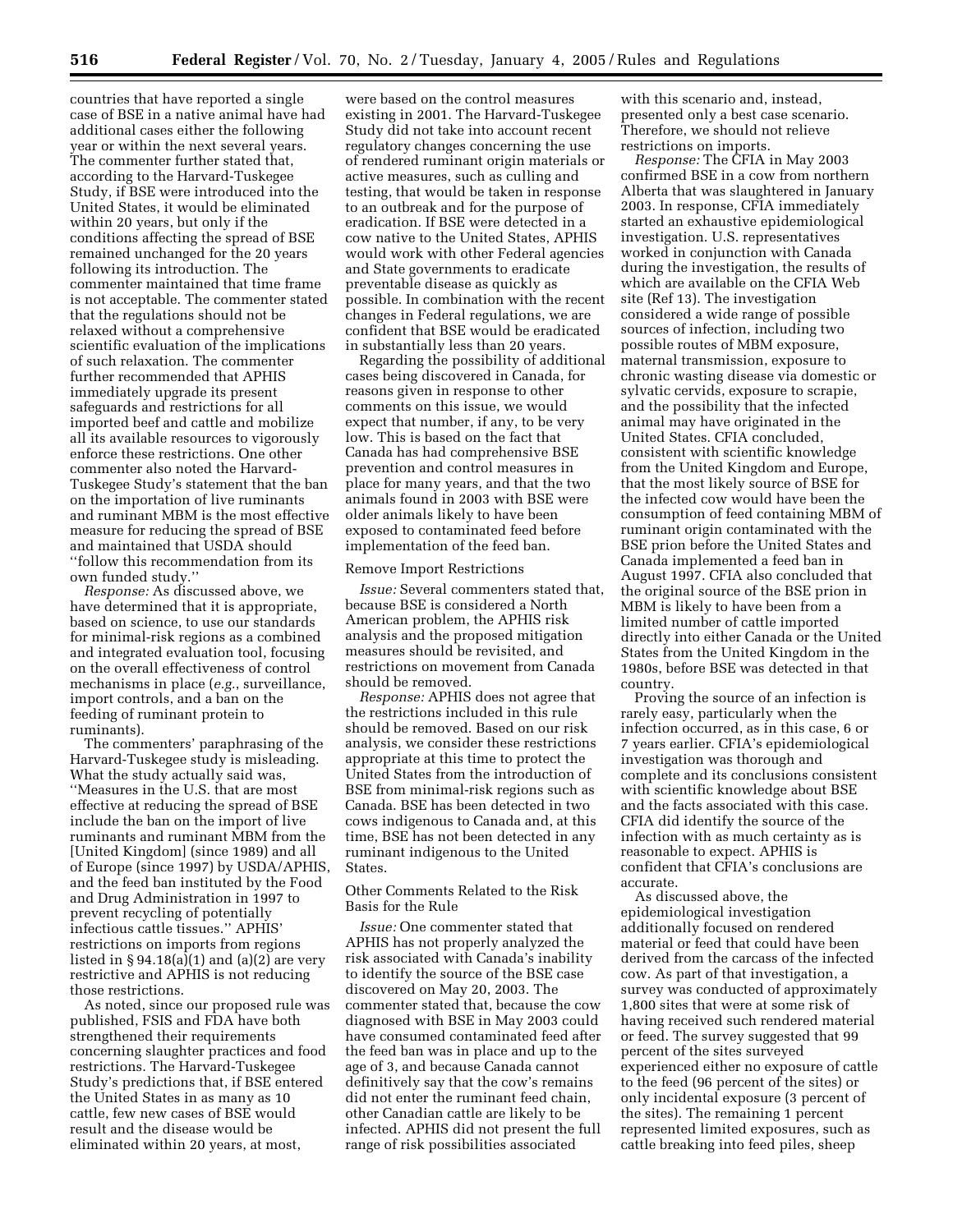reaching through a fence to access feed, and a goat with possible access to a feed bag. Depopulation of Canadian herds possibly exposed to the feed in question was carried out by the Canadian Government. Canadian officials conducted a wide-ranging investigation of possible exposure to the feed in question and carried out depopulation of Canadian herds possibly exposed to the feed. On each of those farms where the investigation could not rule out the possibility of exposure to feed that may have contained rendered protein from the infected animal, the herds were slaughtered and tested. All of those animals tested negative for BSE and their carcasses were disposed of in ways, such as disposal in landfills, to ensure that they did not go into the animal food chain.

*Issue:* One commenter, in light of the detection of two BSE-positive cows of Canadian origin, criticized the Canadian risk assessment for having concluded that ''993 times out of a thousand, there would be no BSE infection in Canada as the result of importation of cattle from the UK and Europe from 1979 to 1997.''

*Response:* Canada's risk assessment concluded that there is a very small probability that BSE was introduced into Canada as a result of the importation of cattle from the United Kingdom or elsewhere in Europe from 1979 to 1997. The estimated probability of at least one infection of BSE occurring before 1997 was  $7.3 \times 10^{-3}$ or, as the commenter noted, that 993 times out of a thousand, there would be no BSE infection in Canada as the result of importation of cattle from the UK and Europe from 1979 to 1997'' (Ref 12). However, the Canadian risk assessment did not conclude that no infected animal would ever be found. Both Canada and the United States have conducted aggressive surveillance for BSE designed to detect the disease should it exist in our cattle populations. Other controls are in place to ensure that the disease does not spread and amplify in the cattle populations or result in human exposure.

*Issue:* One commenter stated that the United States has a zero tolerance policy for fecal, ingesta, or milk contamination on livestock carcasses or meat products. The commenter said that these contaminants can result in diseases that are treatable, even though they may cause severe illness and death, but stated that BSE causes a disease in humans that invariably causes death and asked why we could find an acceptable risk for BSE, which is always terminal, when we have zero tolerance for contaminants, which may cause diseases which are treatable.

*Response:* The comment suggests an inconsistency that is not present. The policy of zero tolerance is consistent for adulterants whether the adulterant is *E. coli* O157:H7 or the BSE agent. Under FMIA, a meat food product is adulterated if, among other circumstances, it bears or contains any poisonous or deleterious substance that may render it injurious to health (21 U.S.C. 601 (m)(3)). FMIA requires that FSIS inspect the carcasses, parts of carcasses, and meat food products of amenable species to ensure that such articles are not adulterated (21 U.S.C. 604, 606). FMIA gives FSIS broad authority to promulgate such rules and regulations as are necessary to carry out the provision of the Act (21 U.S.C. 621).

FSIS recognizes the agent that causes BSE as an adulterant under FMIA (Ref 42). The infective agent that causes BSE, however, is not fully characterized or easily identified. USDA's Agricultural Research Service is currently conducting research to further characterize the agent that causes BSE. Pathogenesis studies have confirmed that certain tissues of cattle (*i.e.*, the brain, skull, eyes, trigeminal ganglia, spinal cord, vertebral column excluding the vertebrae of the tail, the transverse processes of the thoracic and lumbar vertebrae, and the wings of the sacrum, and dorsal root ganglia of cattle 30 months of age and older, and the tonsils and distal ileum of all cattle) are predisposed to harboring the infective agent that leads to BSE. FSIS, as part of its January 12, 2004, rulemaking, designated these tissues as SRMs, declaring that they are inedible, and prohibited their use for human food. For these BSE rules, FSIS also used the adulteration provision, which relies upon the determination that certain cattle and parts are unfit for human food because of the uncertainty associated with onset of the disease and the value of the testing results.

*E. coli* O157:H7 is well characterized and recognized by industry as associated with fecal contamination that is transferred from hide or digestive tract onto carcass during dehiding. As a result, industry recognizes that sanitary dressing is a critical step in the production of safe beef, particularly regarding *E. coli* O157:H7. In contrast, the infective agent for BSE cannot be easily identified and removed in the same way as fecal content. As a result, FSIS has a zero tolerance for SRMs (*i.e.*, any evidence that SRMs were not properly controlled as inedible will result in the product being considered as adulterated) that scientific studies confirmed as associated with the BSE agent. Furthermore, FSIS excludes nonambulatory cattle from the human food supply because European surveillance data have shown a higher incidence of BSE in non-ambulatory disabled cattle than in healthy slaughter cattle. Therefore, the inconsistency in tolerance suggested by the commenter does not exist.

The FMIA requires that FSIS inspect the carcasses, parts of carcasses, and meat food product of all cattle, sheep, swine, goats, horses, mules, or other equines that are capable for use as human food to ensure that such articles are not adulterated (21 U.S.C. 604, 606). If the carcasses, parts of carcasses, and meat food products are found, upon inspection, to be not adulterated, FSIS marks them as ''Inspected and passed'' (21 U.S.C. 604, 606, 607).

# *F. Economic Analysis for the Rulemaking*

In accordance with Executive Order 12866 and the Regulatory Flexibility Act, we assessed the potential economic costs and benefits of our November 2003 proposed rule and its potential effects on small entities. We included a summary of our economic analysis in the proposed rule and indicated how the public could obtain a copy of the full economic analysis.

A number of commenters addressed the potential economic effects of the proposed rule. Some of the comments focused on the rule in general or specific provisions of the rule, while others addressed our analysis of the potential economic effects of the rule. We discuss below each of the issues raised by commenters. Because some of the comments were technical in nature, we have tried to use the commenters' wording where practicable. Therefore, the manner in which we characterize each of the issues reflects the commenters' viewpoint.

The issues are grouped into eight sections:

- Economic modeling;<br>• Prices and quantities
- Prices and quantities;
- Social welfare changes;
- Consumer demand;

• Feeder animal movement and feedlot requirements;

- U.S. beef exports;
- Effects on small entities; and
- Other.

## 1. Economic Modeling

*Issue:* The APHIS economic analysis of the potential impact of the proposed rule falls short of estimating the larger economic impacts this rule could have on the U.S. economy. It provides only a limited analysis of the effect of imports of Canadian cattle and beef on prices in the United States and ignores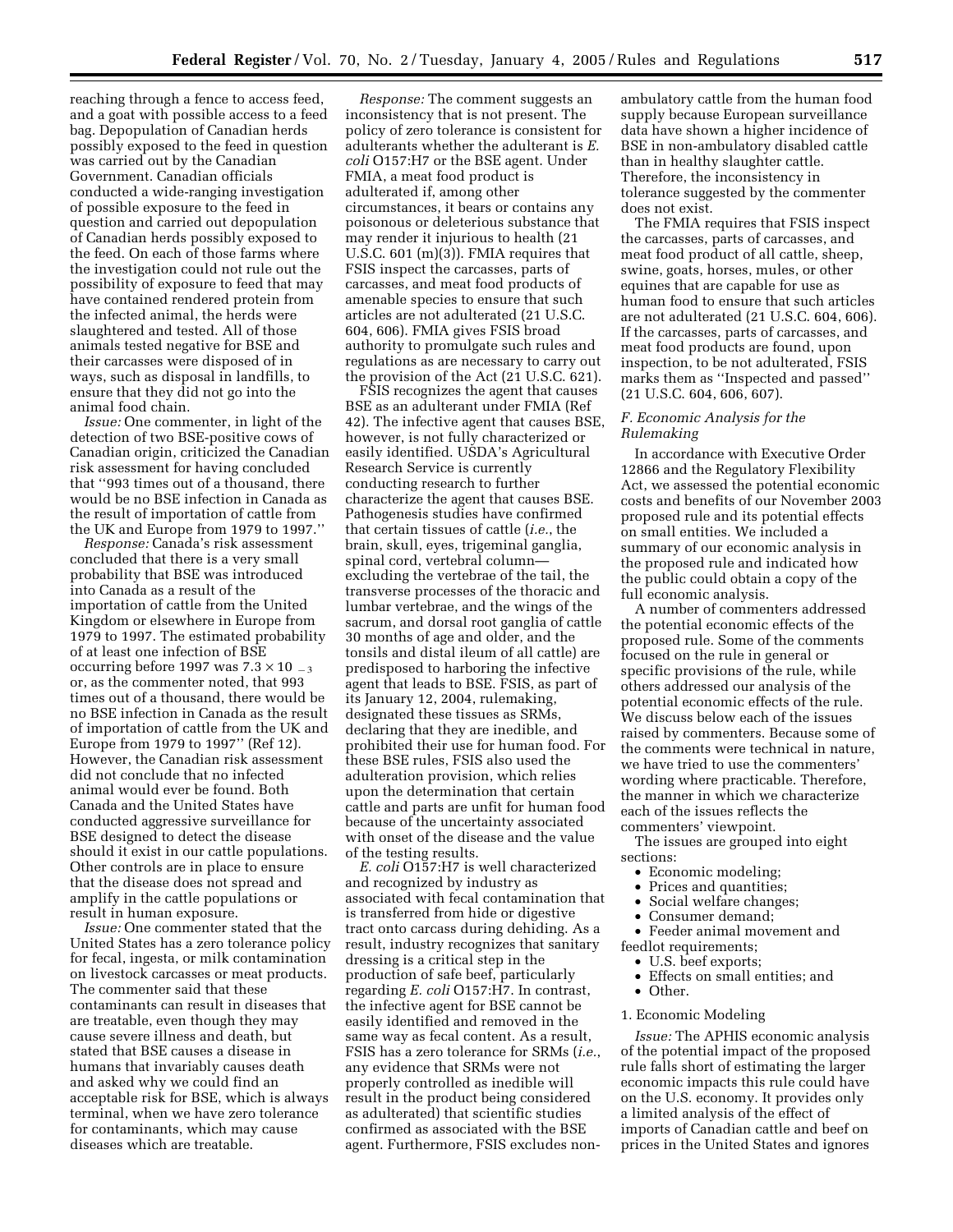the impacts this rule will have on associated industries and their productive output, as well as on employment.

*Response:* The commenter provides his own analysis of impacts, using multipliers to demonstrate economywide effects. (Multipliers measure total change throughout the economy resulting from one unit change for a given sector.) Effects can be described as direct, indirect, or induced. Direct effects represent the initial change in the industry in question. Indirect effects are changes in inter-industry transactions as supplying industries respond to increased demands from the directly affected industries. Induced effects reflect changes in local spending that result from income changes in the directly and indirectly affected industry sectors (Ref 43).

We acknowledge that the rule will have effects that reach beyond the cattle producing and processing sectors. However, the analysis presented by the commenter estimates only the negative impacts to the wider economy while ignoring the positive impacts. The commenter calculates that a reduction in U.S.-supplied feeder cattle of 283,182 head reduces sales by \$181.2 million and causes a \$701.2 million loss to the economy, assuming a multiplier of 3.87. However, the analysis for the proposed rule also showed an increase in the total number of feeder cattle fed in the United States of 221,318 head. When valued at \$938 per head, the resulting additional fed cattle generate \$207.6 million in additional sales for U.S. feedlot operators. Applying the commenter's choice of a 3.87 multiplier yields an economic gain of \$803.4 million from feeding these additional feeder cattle. The result is a net gain to the U.S. economy of \$102.2 million for importing the 504,500 feeder cattle from Canada. The same type of analysis would also apply to slaughter cattle and carcass beef.

However, the multipliers the commenter chose for his analysis are Type II, which include direct, indirect, and induced effects. We consider the use of Type I multipliers (only the direct and indirect effects) more appropriate for the calculation of impacts of changes in cattle supplies as well as changes in exports. Income loss and reduced consumer spending that might occur in one part of the cattle industry due to this rule need to be balanced against the growth in income and spending that can be expected to occur in other parts of the industry. In recognition of the commenter's observation that the rule will have impacts on associated industries, we include in the analysis

for this final rule a multi-sector model of feed inputs, animal production, and animal product processing for a number of agricultural sub-sectors besides cattle and beef. Using this model, we estimate effects of reestablished imports from Canada in terms of changes in gross revenue. For the cattle sector, gross revenues are simulated to decline in 2005 by between 3.85 percent and 4.81 percent and for the beef processing sector, by between 1.26 percent and 1.59 percent. This model does not provide measures of change in welfare for the United States because of the rule; however, welfare changes would be smaller than the change in gross revenue identified by the model.

*Issue:* The decrease in the quantity of cattle supplied by the United States is a longer-term effect than the analysis suggests. Because the calf-crop that will produce beef in 2005 has already been conceived, this reduction will not occur until at least 2006. If the decrease in quantities supplied by U.S. entities is a short-term consequence (such as cattle held on feed for longer periods), then the longer-term price impact of holding supplies should be calculated.

*Response:* The model used to estimate effects of the proposed rule did not specify the period of time over which U.S. cattle producers would reduce herd size in response to price declines following resumption of imports from Canada. We expect that the resumption of cattle imports from Canada will have effects both in the near term (adjustment of the length of time animals are fed) and longer term (adjustment of calf retention and breeding decisions). We acknowledge that the comparative statics model abstracts from the problem of what becomes of the cattle that are already in the system, ready to be marketed in the near term; however, we believe the net benefits identified by the model are robust to this abstraction.

Holding cattle longer on feed depends mainly on feed prices relative to expected slaughter prices. Favorable forage conditions are expected to result in more cattle being placed on winter pasture and then moved to feedlots after the grazing season ends. Record-high feeder cattle prices in the United States will continue to pull more heifers into the feedlots than are retained for breeding. Effects described by the analysis should be viewed as including both near-term and longer-term effects.

*Issue:* Calculating results on a weekly rather than an annual basis allows the ''surge effect'' to be more clearly reflected. Annual averages smooth the price impacts. Weekly surges have been shown to exhibit a powerful effect, both fundamentally and psychologically on cattle and beef markets.

*Response:* The commenter's reference to surge effects concerns weekly price swings that can affect cattle and beef markets. While we understand that market disruptions can occur within a short time period, we are unable to model expected impacts of the rule on a weekly basis, as we are unaware of any data with sufficient depth and precision to model weekly effects. Annual data used in the analysis of welfare impacts generally capture the very short-term market events that may occur, even if they are not described in detail. In the analysis for this final rule, price effects are estimated over the one or two quarters that the backlog of Canadian fed and feeder cattle are expected to be imported.

*Issue:* The entire model is heavily dependent on elasticities calculated in 1996. The current situation in U.S. beef supply and demand is very different from that year's; there have been shifts in demand since 1996.

*Response:* The elasticities used in the analysis for this final rule have been revised from those used for the proposed rule. The revised elasticities are provided by USDA Economic Research Service, based on historical price and quantity data. The price elasticities of supply and demand, respectively, are 0.61 and  $-0.76$  for fed cattle,  $0.40$  and  $-0.89$  for feeder cattle, and  $0.84$  and  $-0.80$  for wholesale beef. For comparison in our consideration of near-term price effects during importation of the cattle backlog in the analysis for the final rule, we calculate the results using supply and demand elasticities reduced by one-half. Buyers and suppliers of cattle can reasonably be expected to be less responsive to price changes in one or two quarters than over a year.

## 2. Prices and Quantities

*Issue:* In its economic analysis, APHIS estimated that reestablished slaughter cattle imports from Canada of 840,000 head would result in a price decline for such animals of \$1.30 per cwt. With regard to feeder cattle, APHIS estimated that reestablished feeder cattle imports from Canada totaling 504,500 head would result in a price decline of 72 cents per cwt. However, if you affect the price of a 1,200-pound finished steer by \$1.70 per cwt, then you have to change the price of an 800-pound feeder steer by more than 80 cents per cwt.

*Response:* The commenter apparently confused the \$1.30 per cwt drop in price with the percentage decline it represents, i.e., 1.7 percent. In the economic analysis for this final rule, we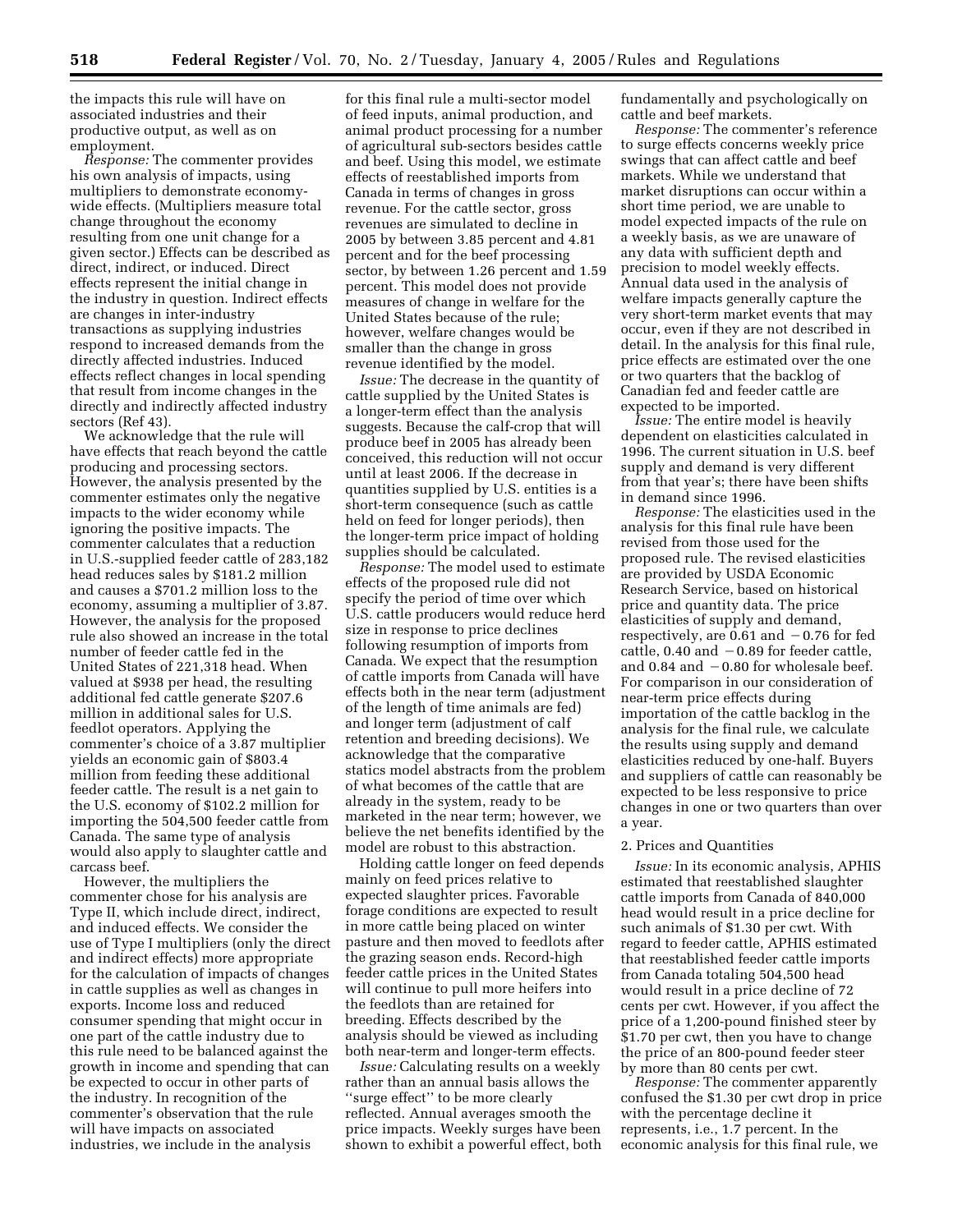find the decline in prices for fed cattle in 2005 to range from \$1.95 to \$2.72 per cwt. For feeder cattle, the decline in prices ranges from \$0.61 to \$1.22 per cwt.

*Issue:* With constant demand, if you increase supply by 1 percent, you affect the price by 3 to 5 percent. Before the May 2003 ban on ruminant imports into the United States, Canada shipped about 3 percent of its cattle to the United States, both feeder and finished. Accordingly, with finished cattle bringing about \$100 per cwt, the estimated effect on the U.S. market should be at least \$9 per cwt.

*Response:* The commenter describes a change that graphically can be portrayed as movement to a lower price on a vertical (constant) demand curve, due to an outward supply shift. In reference to the percentage of cattle shipped from Canada, we believe the commenter did not mean to write ''3 percent of their cattle,'' but rather 3 percent of cattle marketed in the United States. With this change and a fixed demand, the percentages set forth by the commenter would lead as stated to at least a \$9 per cwt drop in price.

However, this projected price decline is too large for several reasons. While demand for feeder and finished cattle is inelastic, it is not perfectly inelastic. Demand will increase as price falls, moderating the price decline. The own price elasticities of demand (percentage change in demand for a given percentage change in price) used in the analysis for this final rule are  $-0.89$  for feeder cattle and  $-0.76$  for fed cattle. These are considered short-run elasticities. In addition, the increase in overall supply will be less than the number of cattle imported from Canada. The imports will partly result in an increase in the total supply of cattle sold in the United States, but also partly displace U.S.-produced cattle. Lastly, while the percentages and prices used by the commenter are not specific, inaccuracies do spuriously contribute to the commenter's conclusion. Cattle under 30 months of age imported from Canada in 2002 comprised about 2 percent of the U.S. market for such animals, not 3 percent. Annual 2005 prices forecasted in November 2004 for choice steers (Nebraska, Direct, 1100– 1300 lbs), according to USDA World Agricultural Supply and Demand Estimates, range from \$82 to \$88 per cwt, not \$100 per cwt.

*Issue:* With the loss of other foreign markets for Canadian beef, Canada will probably send more cattle to the United States.

*Response:* We agree that because of the closure of foreign markets for

Canadian beef, there are additional cattle in Canada that are likely to be shipped to the United States with the resumption of imports. This backlog of Canadian cattle is included in the analysis for this final rule.

*Issue:* A thorough analysis detailing the entire scale of impacts on exports due to the proposed rule is warranted. For example, the economic analysis shows the proposed price effect of importing 840,800 slaughter cattle from Canada. It indicates an increase in the number slaughtered in the United States of only 66,350 and a decrease in the number supplied by the United States of 474,450, yielding a price decrease of \$1.30 per cwt. What calculations were used to arrive at these numbers?

*Response:* Impacts on U.S. exports were addressed in the economic analysis for the proposed rule by considering a range for possible foreign market losses if importing countries do not agree with the U.S. categorization of Canada as a BSE minimal-risk region. Reestablished imports from Canada of 840,800 head of slaughter cattle were estimated to result in an increase of 366,350 head in the total number of cattle slaughtered and displacement of 474,450 head that would have been supplied by U.S. entities. These calculations are based on the partial equilibrium model referenced in footnote 4 of the economic analysis, and a price-quantity baseline as shown in table 2 of the analysis. The same model, but with more current baseline data and estimates on expected cattle imports from Canada, is used in the analysis for this final rule.

*Issue:* The calculation used to determine the annual number of feeder cattle fed at U.S. feedlots assumes inventory turnover of three times per year, an average of 120 days on feed. This assumes that all feedlots are 100 percent full each day of the year. Due to seasonal supply shortages (e.g., there were 11 percent less cattle on feed during the third quarter of 2003 than the first quarter of that year) and an average of 150 days on feed, industry turnover averages are much closer to 2.5 times per year. Using 2.5 inventory turns per year, the number of feeder cattle fed in U.S. feedlots becomes 27,273,750 head per year. This is 5,454,750 head (17 percent) less than the 32,728,500 calculated using three inventory turns per year. An overstated inventory number understates the price impact related to resumption of cattle imports.

*Response:* We concur that we may have used too large a number of inventory turns per year in calculating the number of feeder cattle fed at U.S. feedlots. The baseline number of feeder cattle marketed in 2005, for feedlots with capacities greater than 1,000 head, is assumed to be 22,125,000 head, as provided by the USDA Office of the Chief Economist.

*Issue:* The baseline slaughter cattle information table uses a slaughter cattle price of \$78.16 per cwt, the average price of choice steers for the first two quarters of 2003. The market has been over \$100 per cwt this fall [the fall of 2003] and Cattle-Fax [a member-owned information organization serving producers in all segments of the cattle industry] forecasts a price of \$87 per cwt for the second quarter of 2004. Due to the non-typical price structure that is forecast well into 2004, the price of \$78.16 per cwt clearly translates into understated market damages.

*Response:* In the analysis for this final rule, we use a price range for fed cattle of \$82 to \$88 per cwt, based on the annual forecast for 2005, as of November 2004 (USDA World Agricultural Supply and Demand Estimates). This price range takes into consideration continued high U.S. demand for beef and present restrictions on U.S. beef exports.

*Issue:* If the scenarios described in the proposed rule regarding the potential loss of export markets assume an eventual recovery of these lost markets, costs need to be estimated representing recovery efforts. If the assumption is a terminal loss of markets, then a longterm accumulated loss value should be estimated and reported.

*Response:* We do not assume a permanent loss of export markets. Since publication of the proposed rule, many countries have established restrictions on U.S. cattle and beef due to the Washington State BSE discovery. It is not clear to us what is meant by ''recovery efforts,'' but we believe it is likely the commenter is referring to negotiations between the United States and its trading partners for the resumption of cattle and beef imports from the United States. In the analysis for this final rule, we consider how the rule may influence these countries' future decisions with respect to the lifting of the import restrictions.

*Issue:* The cost/benefit analysis of the proposed rule shows little if any benefit and underestimated cost to U.S. producers, feeders and packers. It should also be noted that the benefits are limited, as the December prices of Alberta feeder cattle were 10 to 18 percent higher than those of December 2002 and the prices of Alberta slaughter cattle were 7 to 9 percent higher than those of December 2002.

*Response:* The analysis for the proposed rule estimated price declines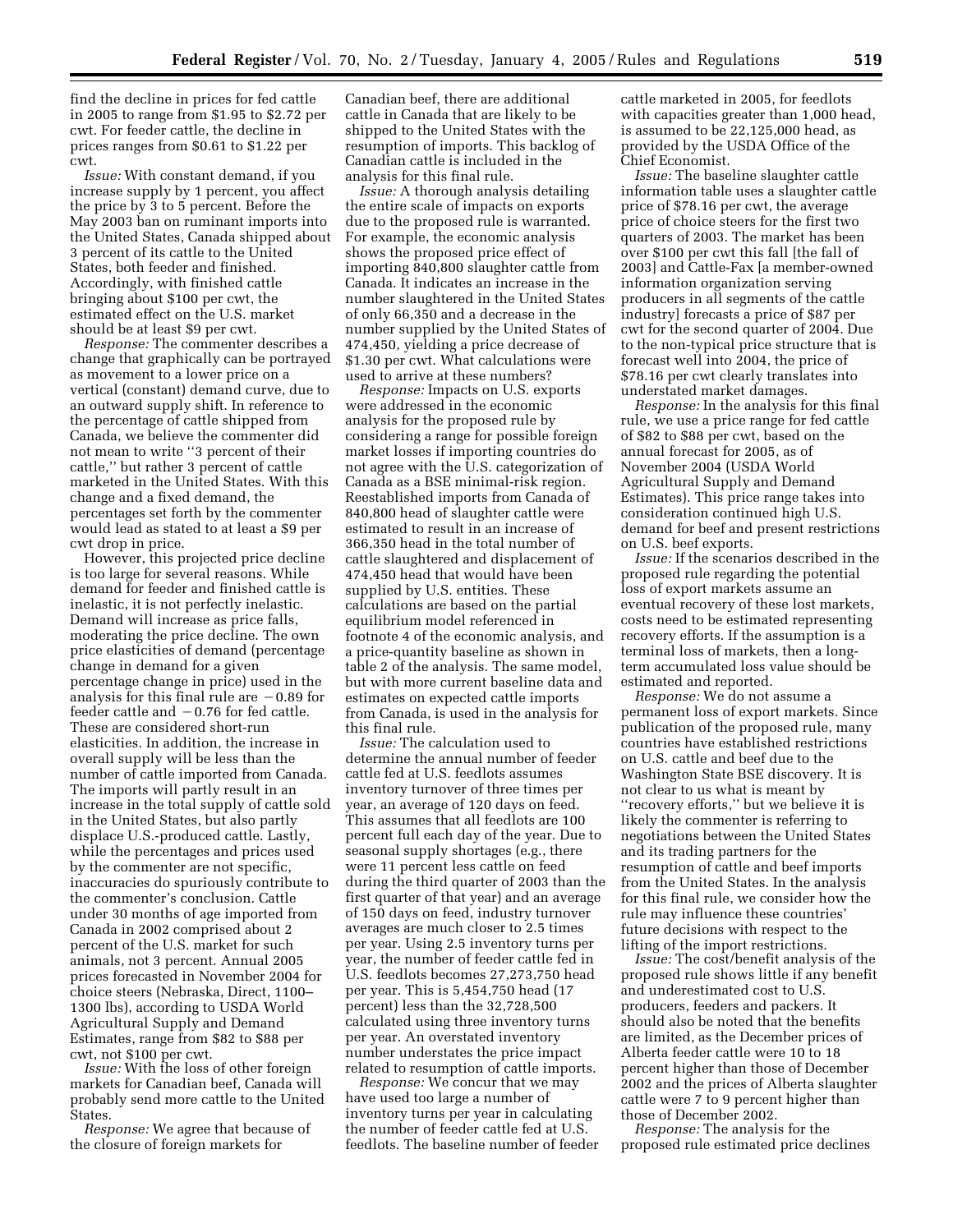for feeder and fed cattle, given a resumption of imports from Canada. As a group, U.S. entities in competition with firms exporting the Canadian cattle can be expected to experience reduced earnings. They will sell fewer cattle at lower average prices. Entities buying feeder and fed cattle at lower average prices due to the increased supply from Canada can be expected to experience increased earnings. Quantities of cattle assumed to be imported from Canada are based on the backlog that has built up because of current restrictions and on historic import levels. Once the backlog has cleared in 2005, prices for feeder and fed cattle in Canada relative to prices in the United States will influence the number of Canadian cattle sold in the United States and, therefore, the ultimate price effects as well.

*Issue:* With the December 2003 BSE discovery in Washington State, we have a very clear example of negative price impact from losing our export markets. The only export market currently closed that we estimate would remain open under the least favorable reaction to the APHIS proposal is Mexico. The January Live Cattle contract fell from \$90.80 per cwt to \$73.50 per cwt, or approximately 19 percent. This negative price impact has not only deflated fed-cattle prices, but is also discounting feeder cattle and calf prices. Every animal slaughtered will take discounts each time it is sold, resulting in heavy cumulative discounts. The APHIS proposal shows potential losses from a 32 percent reduction in beef exports (approximately Japan's portion) to range from \$1.65 to \$1.93 per cwt on a live weight basis. Another very clear example of the significance of Japan as an export market is demonstrated by the loss of 44 percent of the volume of beef and beef variety meat exports to Japan in 2001–2002 due to the discovery of BSE in Japan. Industry economists estimated the sharp decline in exports to Japan negatively impacts fed cattle prices in the United States by \$2.50 per cwt to as much as \$4.00 per cwt. Nor was the impact confined to the beef industry—shockwaves rippled through the grain and oilseed sectors, as well as the shipping industry. It is important to realize that this impact was felt from only a 44 percent loss of the Japan market \*  $\cdot$  \*  $\cdot$  [I]t took nine months to make significant progress and full recovery had not occurred in the trade sector after one year. Determining the actual price impact of lost export markets appears much more amplified than the APHIS proposal suggests.

*Response:* Although prices for cattle did decline sharply immediately following the Washington State BSE

discovery in December 2003, they quickly rebounded. Forecasted annual 2005 prices for feeder cattle, as of October 2004, are \$94 to \$100 per cwt. This is one of the baseline price ranges used in the analysis for this final rule. Beef prices are also forecasted to remain high despite export restrictions. A wholesale light Choice boxed beef price for 2005 of \$141 to \$147 per cwt is used in the analysis. In the discussion of possible effects of this rule on U.S. exports, we acknowledge the premium earnings foregone due to closed foreign markets.

*Issue:* The economic analysis assumes a scenario where U.S. markets are unaffected with BSE—a scenario that is no longer true. In addition, it accepts as justification, in part, for the economic risks, the high prices received by cattle producers and feeders in recent months. However, if you adjust dollars for inflation, producers received less for cattle than they did 40 years earlier.

*Response:* The analysis for this final rule takes into consideration existing conditions for the U.S. cattle and beef markets. Today's cattle prices, adjusted for inflation, may well be lower than 40 years ago, but this fact is not pertinent in considering expected benefits and costs of the rule.

*Issue:* Annual imports of beef into the United States rose from 3.6 billion pounds in 1995 to 5.5 billion pounds in 2000. In addition, other factors, such as the declining share of the retail dollar passed on to U.S. producers, have already injured the U.S. cattle industry. To open the border will accentuate this problem. Opening the border to live cattle imports combined with Canadian beef imports will result in supplies being increased by 9 percent and will result in an 18 to 20 percent decline in prices. When the Canadian border was opened to beef imports into the United States, our cattle prices declined 20 percent.

*Response:* The economic analysis performed for the proposed rule did not indicate the cattle and beef increases suggested by the commenter. The analysis showed that with resumption of imports from Canada, the number of fed cattle may increase by about 3 percent, the number of feeder cattle by less than 2 percent, and beef supplies by less than 1 percent (given ongoing boneless beef imports). We expect a decline in prices due to these increased supplies, but not an 18 percent to 20 percent decline. With the resumption of beef imports from Canada in 2003, there was an increase in cattle prices (choice steers, Nebraska, 1100–1300 lbs) from \$78.49 per cwt in the second quarter, to \$83.07 per cwt in the third quarter, to

\$99.38 per cwt in the fourth quarter (USDA World Agricultural Supply and Demand Estimates). The analysis for this final rule indicates a decline in cattle prices for 2005 of roughly between 0.63 percent and 3.2 percent due to reestablishment of imports from Canada, depending on the category of cattle frame and underlying import assumptions.

*Issue:* The beef analysis for the proposed rule used two different baseline prices for beef, \$3.00 and \$3.50 per pound. It should be noted that these values for beef may be low. USDA's Economic Research Service (ERS) quotes beef prices at \$4.32 per pound in November 2003, a record high.

*Response:* In the economic analysis for the proposed rule, we noted that \$3.00 and \$3.50 per pound were used as baseline prices to take into consideration affected beef products lower in value than choice cuts. In the analysis for this final rule, we use a wholesale beef price range of \$141 to \$147 per cwt (light Choice boxed beef), a forecasted annual 2005 price provided by USDA Economic Research Service.

#### 3. Social Welfare Changes

*Issue:* Despite APHIS' assertions that price decreases associated with the renewal of trade of feeder and slaughter cattle with Canada would not significantly affect buyers or sellers of slaughter cattle, APHIS must recognize that these costs would be borne entirely by relatively few small businesses, whereas the consumer surplus (in the form of reduced beef prices) would be spread out among millions of consumers.

*Response:* We acknowledge that consumers who benefit from the expected price decreases will outnumber U.S. livestock producers and other entities harmed by the same price decreases. The economic analysis indicates that the net change in welfare due to these impacts within the United States will be positive.

*Issue:* Three scenarios in the analysis for the proposed rule are used to evaluate reestablished cattle and beef imports from Canada, assuming (1) no loss, (2) 32 percent loss, and (3) 64 percent of U.S. beef export markets. Based on the APHIS analysis, producers and feeders lose under all three scenarios. Packers gain only if export markets are maintained while live cattle imports resume. Benefits to retailers/ consumers are positive under each assumption. The only net benefit scenario for all sectors occurs if live cattle imports resume and export markets are maintained.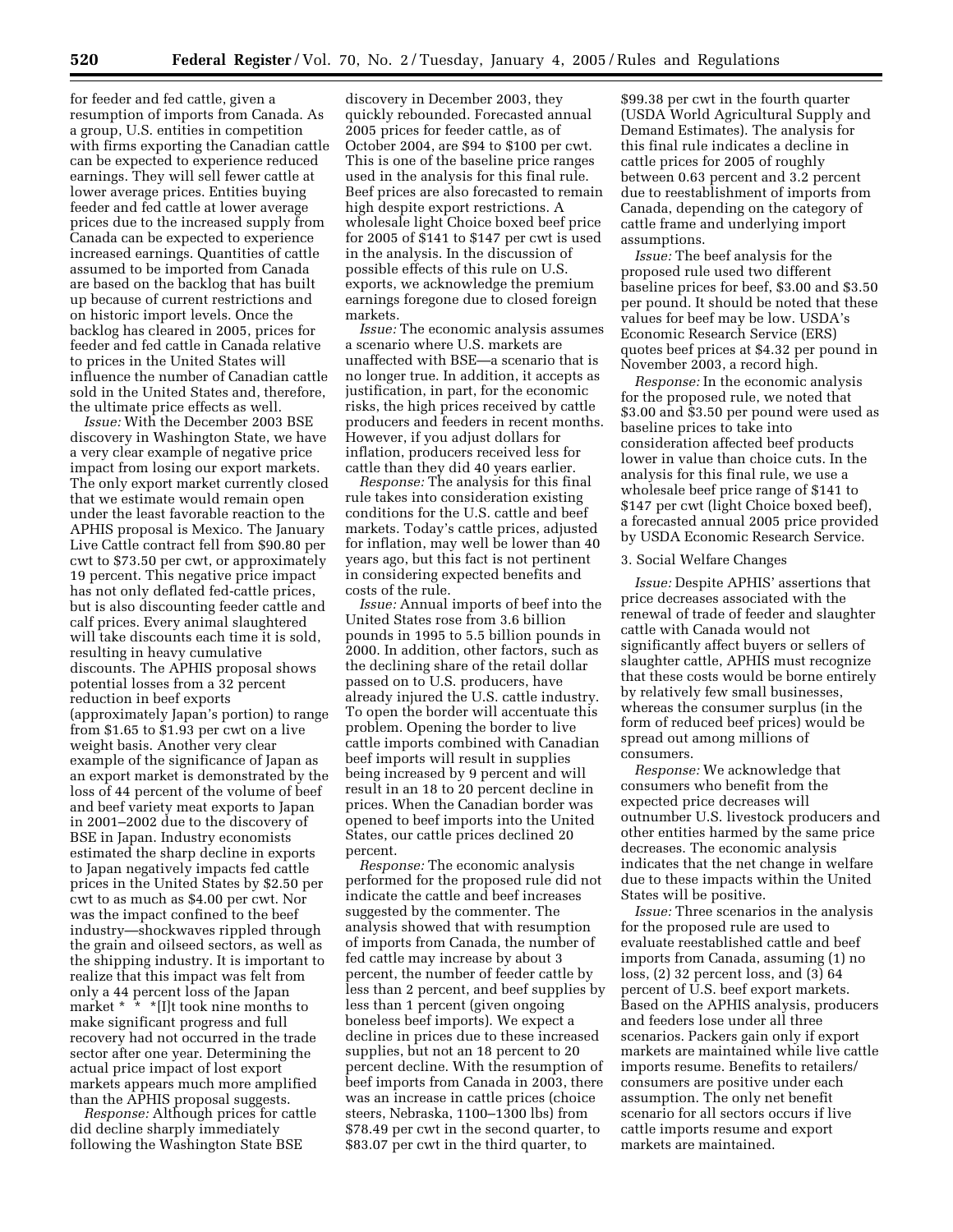*Response:* The commenter is correct in concluding that the economic analysis for the proposed rule indicated that loss of export markets due to the rule could result in an overall negative impact for the United States. The analysis was clear in stating that we do not know how other countries would react to reestablished imports from Canada. Since publication of the proposed rule, many countries have established import restrictions on U.S. cattle and beef because of the Washington State BSE discovery. In the analysis for this final rule, we consider how the rule may influence these countries' future decisions with respect to lifting of the import restrictions. Possible trade effects of the rule cannot be discussed with the same confidence as expected domestic impacts.

*Issue:* APHIS' use of ''consumer surplus'' is theoretically questionable. By making a direct offset between the ''consumer surplus'' of public and the ''producer surplus'' of the industry, APHIS assumes that these surpluses are both measurable and comparable between producers and consumers. The concentration of the negative impacts on a relatively small number of industry participants and the wide diffusion of benefits across millions of consumers suggests that the true impact is much more negative than the analysis suggests.

*Response:* Benefit-cost analysis, the approach used for analyzing Federal regulations, determines whether benefits to society as a whole outweigh costs to society as a whole. Costs and benefits are not borne equally by all groups in a society. When measured in monetary units, comparing changes in consumer and producer surplus is well within standard economic theory, regardless of whether the number of entities differs across producers and consumers. This standard application of economic theory, moreover, is recommended in OMB guidance (Ref 44).

*Issue:* An impact that is particularly germane is that of other countries shutting their borders to U.S. exports based on the proposed rule. Although this has been addressed in the analysis, it depends upon increased ''consumer surplus'' to offer generous offsets to the crippling losses on the beef industry.

*Response:* APHIS' economic analysis for the proposed rule found that the net effect of the resumption of cattle imports from Canada would be positive for both feeder cattle and slaughter cattle—that is, the action would benefit U.S. buyers more than it would harm U.S. sellers. The analysis for this final rule also shows net positive effects. This is not surprising, as it is a standard result of microeconomic theory that opening a formerly restricted market benefits consumers in that market more than it hurts producers participating in the market when it was closed. Prior to the Washington State BSE discovery, exports of U.S. beef and ruminant products were earning 7.5 billion annually. Immediately afer the discovery, these export earnings fell by 64 percent. As of November 2004, the export decline had been reduced to 41 percent of pre-BSE levels. (Source: USDA Transcript, Release No. 0497.04, November 9, 2003.)

*Issue:* Serious concerns exist about the analytical framework that finds offsets for every producer loss as a gain in consumer surplus.

*Response:* We disagree. It is a standard result of microeconomic theory that expanding the supply in a formerly restricted market causes both an increase in consumer surplus and a decrease in producer surplus among producers participating in the market before it was opened. The analysis would cause more concern if this were not the case.

*Issue:* In its economic analysis for the proposed rule, APHIS' states that estimated price declines for producers/ suppliers and consumers/buyers of slaughter cattle, feeder cattle, and beef due to allowing imports of live cattle from Canada would largely reflect a return to the more normal market conditions that prevailed before Canada's BSE discovery. APHIS' economic analysis states that these ''more normal'' market conditions would come at an annual decrease of \$448.7 million for sellers of cattle. APHIS' analysis also claims a ''net benefit'' from reopening the border that presumably is based on consumers' savings through lower beef prices. APHIS needs to reevaluate its economic analysis in light of the current situation and in light of other trends in the beef industry, taking into account the economic situation of cattle farmers and ranchers.

*Response:* APHIS used the phrase ''more normal market conditions'' in reference to our nation's long history of trade with Canada in cattle and beef and has omitted this wording in the analysis for the final rule to avoid any misunderstanding. The net benefits estimated in the analysis result from the gains for consumers and other purchasing entities (due to the price declines) exceeding the losses for producers and other parties whose products will compete with the imports from Canada.

*Issue:* Do normal conditions suggest livestock values that reflect negative margins for U.S. producers? If so, that is science that must be considered in the rule, because producers operating at a loss are less able to invest in disease prevention, surveillance, and response.

*Response:* The rule is expected to result in price declines, but such declines do not equate to negative margins for U.S. producers. Clearly, those producers with smallest net revenues will be the most affected. Given current prices, it is not expected that the rule will cause producers to reduce their investments in disease prevention, surveillance, and response.

*Issue:* The APHIS analysis shows no benefit to the U.S. live cattle industry or consumers for assuming greater risk. How will reopening the border benefit consumers? How will reopening the border benefit producers?

*Response:* The economic analysis for the proposed rule showed that beef consumers could be expected to benefit due to lower prices. Producers, if in competition with fed and feeder cattle that would be imported from Canada, are not expected to benefit because of the reestablished imports. However, owners of slaughter facilities, for example, are expected to benefit because of the additional supply of fed cattle. The analysis showed that gains to consumers would exceed losses to producers, for a net gain overall. These same conclusions are reached in the analysis for this final rule.

*Issue:* Since the United States closed its border to the importation of Canadian cattle under 30 months of age, the beef processing industry in Weld County, Colorado, which is the largest contributor to the local economy there, has been experiencing significant financial losses and is at risk of losing the entire beef industry in that area. The risk from the importation of beef, with its limited inspections, far exceeds the potential problems associated with importation of live cattle from Canada.

*Response:* As shown in the economic analysis for the proposed rule, buyers of feeder cattle can be expected to benefit from resumption of imports from Canada. Communities such as that identified by the commenter that are dependent on processing industries will gain from the reestablished trade. Removal of SRMs at slaughter and other required risk-mitigating measures of this rule will ensure that beef entering the United States from Canada satisfies animal health criteria the same as or equivalent to those required in the United States.

*Issue:* In the analysis for the proposed rule, expected effects of the rule on the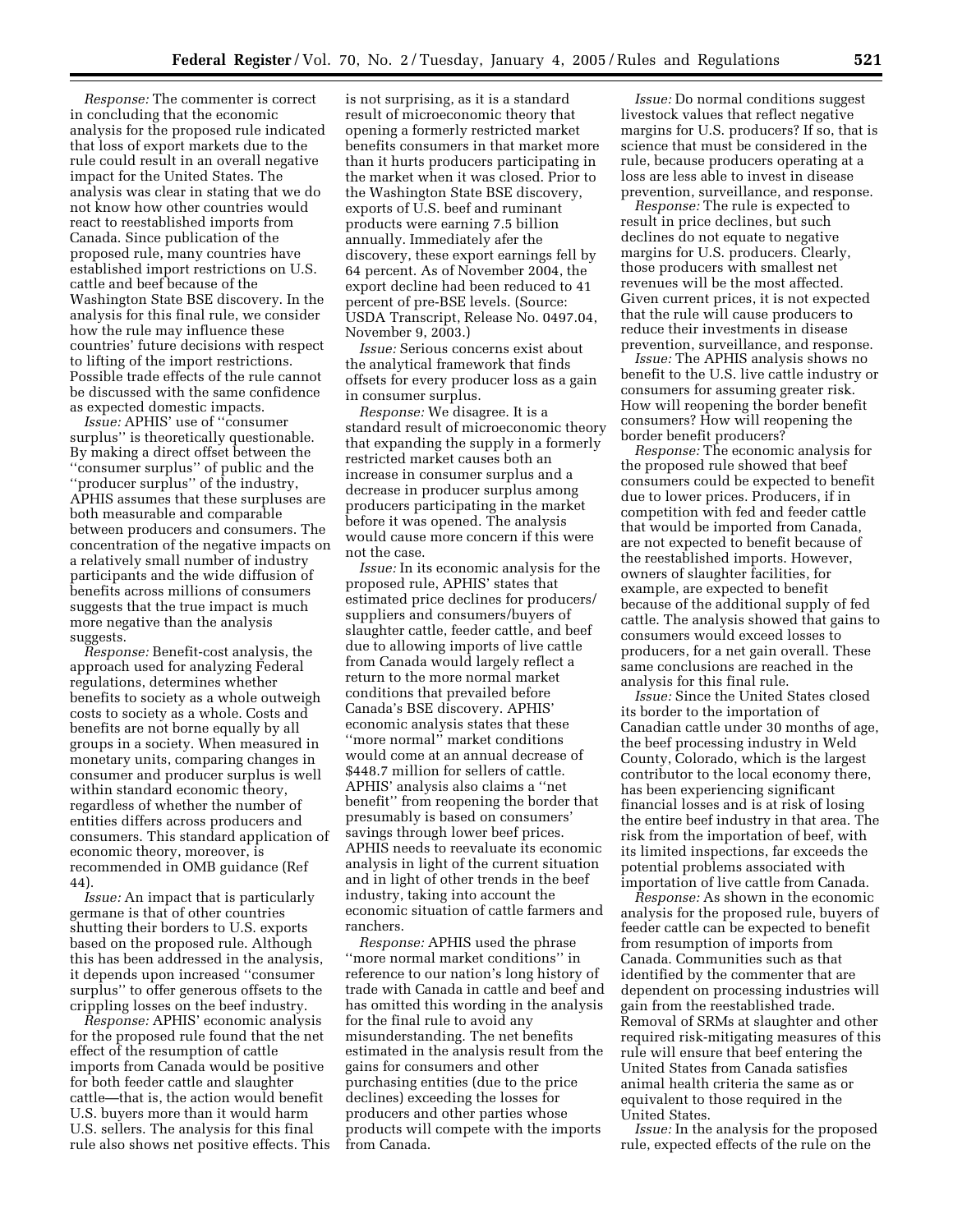fed and feeder cattle markets were examined in separate scenarios. The results of these two scenarios indicate that when fed cattle imports are resumed, producers' surplus declines by \$448 million. When feeder cattle imports are resumed, producers' surplus declines by \$182 million. APHIS concludes that these impacts would be independent and that increased imports of feeder cattle would benefit feedlot owners. Lower prices for feeder cattle are more likely, however, to pass through the market channel to consumers, and feedlot producers are not likely to realize significant benefits from the lower prices for feeder cattle. This suggests that the impacts of these events [reestablished fed cattle and feeder cattle imports from Canada] would be additive, implying that opening the border to trade with Canada on fed cattle and feeder cattle would likely have an effect of more than \$630 million.

*Response:* Benefits from lower prices for feeder cattle and fed cattle may be at least partially realized by entities further down the marketing chain, including consumers. Revenue margins for feedlot operators may be characterized by greater rigidity than is implied in the analysis for the proposed rule. This possibility is acknowledged in the analysis for this final rule. Impacts described from reestablishing fed and feeder cattle imports from Canada would be additive. Their addition does not negate the fact that expected benefits outweigh expected costs of resumption of imports.

#### 4. Consumer Demand

*Issue:* A significant negative reaction by importing countries regarding the safety of Canadian beef may very well translate into a U.S. consumer backlash should U.S. beef and beef products be perceived as unsafe. What are the longterm costs and implications of domestic market share loss to other protein sources?

*Response:* According to Cattle-Fax, U.S. domestic beef sales and demand remained strong after the discovery of a single cow diagnosed with BSE in the state of Washington. Three months after Canada announced a case of BSE, limited trade resumed with the United States, and imports of Canadian boneless meat from animals less than 30 months of age at slaughter began entering the United States. There has been no evidence that domestic consumers substituted other protein sources due to either the BSE discovery in Washington State, or in response to resumed imports of Canadian boneless meat. There is no indication that

domestic consumers had a negative reaction to resumed imports of Canadian boneless meat. Rather, all market reports indicate that consumer demand for beef remains strong, even in light of over 70 countries imposing import bans on U.S. cattle and beef products in response to the BSE case in Washington. In fact, the National Cattleman's Beef Association, along with the Cattlemen's Beef Board, administered checkoff surveys of U.S. consumers in January 2004 that indicated that 97 percent of consumers were aware of BSE and a record 89 percent were confident in the safety of domestic beef on the market. That confidence level increased to 91 percent in February surveys. Because there were no discernible losses in consumer confidence or demand for domestic beef, and likewise no domestic market share loss to other protein sources in response to a single case of BSE in Washington State or in response to resumed imports of Canadian boneless meat, we would not expect this climate to change in light of increased imports of associated Canadian commodities.

*Issue:* Even if U.S. practices are adequate to avoid amplification of BSE after it is imported in Canadian animals, it is clearly wrong to assume, as APHIS does, that a limited number of U.S. cases associated with Canadian-born animals will not materially injure the U.S. industry and consuming public. The fallout over the Washington State BSE case has shown that quite clearly. Cattle prices are dropping on the basis of a single Canadian-born cow slaughtered in the United States. The loss of economic confidence in the beef supply has clear negative impacts on producer revenue. In APHIS' analytical approach, it should also have clear negative impacts on ''consumer surplus,'' since the downward shifting of the demand curve reflects the reduced potential for enjoyment of beef by a shaken public. Assurances—such as we had in December of 2003—of overall safety of the U.S. beef supply will help mitigate this impact. However, the economic impacts are large even if ''it is highly unlikely that such an introduction would pose a major animal health or public health threat.

*Response:* U.S. beef consumers have not reduced beef consumption since the discovery of BSE in an imported cow in the United States, nor are there indications of a long-term impact of the discovery on the domestic demand for beef. Following the BSE discovery in Washington State in December 2003, a sudden price decline was short-lived. Prices today have largely recovered, with the projected 2004 price range for

choice steers (Nebraska, 1100–1300 lbs) ranging from \$84 to \$88 per cwt, compared to prices of \$67.04 and \$84.69 for 2002 and 2003, respectively (USDA World Agricultural Supply and Demand Estimates). U.S. cattle and beef markets since the single BSE occurrence in Washington State have, if anything, reflected the strength and resilience of these industries and the high level of confidence consumers hold with respect to the health and safety of U.S. cattle and beef. We do not expect the rule to result in an increase in risk of BSE in the United States. Removal of SRMs at slaughter and other risk-mitigating measures of the rule will ensure that beef entering from Canada satisfies animal health criteria that are the same as or equivalent to those required in the United States.

*Issue:* The most serious problem with the economic analysis for the proposed rule is the failure to take seriously the costs to both the producer and the consumer as a result of loss in confidence associated with even a very limited incidence of BSE in the United States.

*Response:* Consumer confidence is an issue of concern for APHIS; however U.S. consumers do not appear to have reacted to the case of BSE reported in Washington State in a way that demonstrates profound loss of confidence. There were short-term price effects in U.S. markets for cattle and beef, but there do not appear to have been longer-term decreases in the demand for beef or increases in the demand for substitute protein sources such as chicken and pork. In this respect, U.S. consumers' reaction appears to differ from the reaction of consumers in countries like Germany, Japan, and the United Kingdom following BSE discoveries in those countries.

*Issue:* The economic analysis for the proposed rule is no longer applicable to current cattle market conditions, due to the Washington State BSE discovery.

*Response:* The economic analysis for this final rule takes into consideration market changes that have occurred since the initial analysis was done. The Washington State BSE discovery has had a significant effect on U.S. beef exports, but it has had little effect on domestic demand, as reflected in continuing high price levels for beef and cattle.

*Issue:* Once animals are allowed in, if boneless cuts are the only exports allowed, what will happen to the remaining cuts? Are they going to be dumped into our markets?

*Response:* Beef imported from Canada, like beef from cattle of U.S.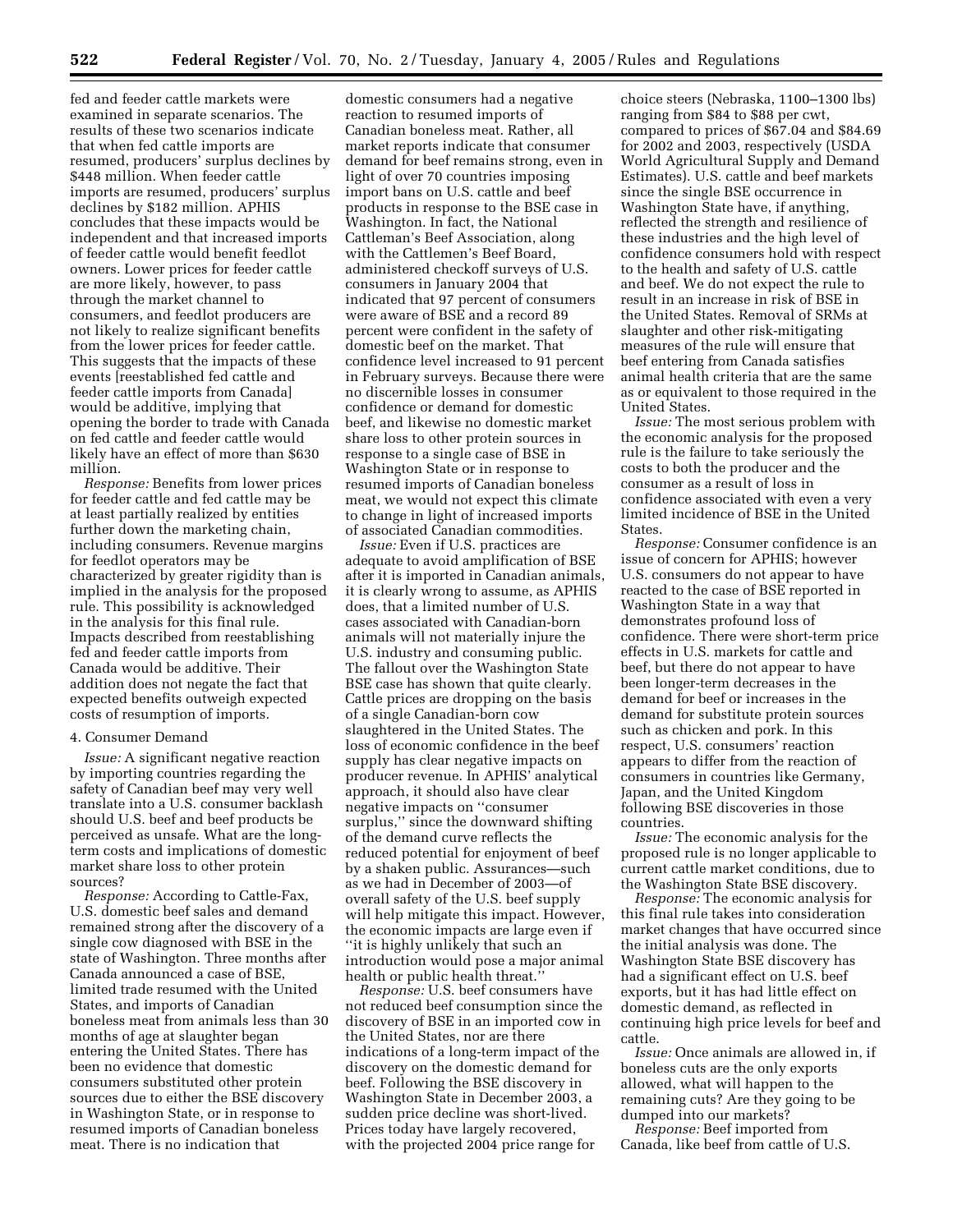origin, will be consumed domestically or exported to another country depending on prices, trade arrangements, and the numerous other factors influencing the beef market. APHIS cannot predict the eventual use, other than to note current restrictions on U.S. beef exports.

*Issue:* The most important impact of APHIS' proposed rulemaking is the potential for BSE cases in the United States caused by the importation of Canadian cattle. This is dismissed almost offhandedly in the published analysis. This conclusion has already been proven wrong and is the most glaring deficiency in the economic analysis of the proposed rule. Additionally, the proposed rule ignores the potential economic impact should Canada discover additional cases of BSE while the United States is known to be importing Canadian beef and cattle.

*Response:* The risk mitigation measures included in the proposed rule were developed to ensure that ruminants and ruminant products imported from Canada pose a minimal BSE risk to the United States. Under the conditions of this final rule, the cow of Canadian origin that was diagnosed with BSE in Washington State would not have been eligible for importation into the United States. We do not expect the rule to result in an increased risk of BSE in the United States, given the riskmitigating measures put in place in Canada and the monitoring of the movement of imported cattle that will be required. Removal of SRMs at slaughter and other risk-mitigating measures of the rule will ensure that beef entering from Canada satisfies animal health criteria the same as or equivalent to those required in the United States.

*Issue:* The APHIS analysis ignores the cost the rule would have if a second BSE event occurred on U.S. soil due to the transmission, or market and consumer perception of transmission, resulting from this rule, or even the increased risk that producers and consumers would incur from trade with Canada when there is risk of introduction of BSE. A BSE outbreak would cause demand for beef to decline and an increase in human health concerns. Estimates of the cost of the 1986 outbreak on the British economy, with a herd size of 12.04 million head, are \$5.8 billion. Given that the U.S. herd size is 8 times larger, a worst-case scenario suggests the impacts on the United States could be as large as \$46.4 billion.

*Response:* U.S. consumers have not appeared to reduce beef consumption in response to the BSE case found in

Washington State. The commenter refers to the economic impact of BSE in the United Kingdom, applying it to the North American situation. It is important to note, as reported by Mathews and Buzby, that the total number of confirmed cases of BSE in the United Kingdom has exceeded 175,000 on over 35,000 farms, compared to the 2 confirmed cases in native North American cattle (Ref 45). We do not expect the rule to result in an increased risk of BSE in the United States.

# 5. Feeder Animal Movement and Feedlot Requirements

*Issue:* APHIS did not consider in its economic analysis the costs of ensuring compliance with risk mitigation measures. Such verification (*e.g.*, determination of animal age through dentition and the auditing of health certificates) will be burdensome and costly. Simply obtaining, tracking, and recording the necessary information will be time-consuming and take an undeterminable amount of man-hours.

*Response:* We acknowledge there will be additional costs to U.S. cattle feeding and packing operations that decide to import Canadian cattle. The additional costs will include, but not be limited to, those associated with increased recordkeeping requirements. These costs will vary by operation. In the analysis for the final rule, we approximate the cost of inspection and certification for movement of Canadian feeder cattle from the port of entry to a feedlot and ultimately to a slaughter facility. As with other business expenditures, affected U.S. firms will include additional recordkeeping costs associated with importing Canadian cattle in their cost calculations, and will purchase Canadian cattle only if the expected returns of doing so outweigh the costs.

*Issue:* Designated feedlots and slaughter facilities will need to develop a sound segregation plan for Canadian cattle. This adds another level of regulation, cost, and complexity. Without a national animal identification system, which is at least 2 years away, the only way for U.S. feedlots to keep segregation integrity with regard to U.S. and Canadian cattle would be to keep cattle in country-specific pens. This in itself would make it extremely difficult for feedlots to effectively manage cattle health care and feed costs, costing the industry millions of dollars annually. The only way to comply would be for feedlots to establish ''Canadian regions'' within each facility and construct separate hospital treatment facilities. This would also include the tracking of individual animal movements within

designated feeding facilities, segregated transportation schedules and staged slaughter times—which requires a more efficient and effective communication link than current industry standards.

*Response:* In this final rule, there are no requirements for designated feedlots with regard to feeder cattle imported from Canada. Further, the rule does not require feedlots or slaughter facilities to develop segregation plans for live cattle from Canada. Canadian feeder cattle, and feeder sheep and goats, moved from the port of entry to a feedlot and from the feedlot to slaughter must be accompanied by an APHIS Form VS 17– 130 to the feedlot and from the feedlot to slaughter by an APHIS Form VS 1– 27. These forms will list all animals moved. This final rule will also require that feeder cattle be individually identified before entry by an eartag that allows the animal to be traced back to the premises of origin. The eartag may not be removed until the animal is slaughtered.

*Issue:* The costs of segregating Canadian cattle from U.S. cattle include additional downtime and changeover time (between processing imported Canadian cattle versus others), increased quality control and regulatory inspection, and a doubling of sku [stock keeping unit] inventory requirements (for ''export only'' sales under the Bovine Export Verification (BEV) program). Furthermore, these costs will definitely place smaller Northern tier single-plants at a disadvantage compared to those in other regions.

*Response:* Segregation/tracking of Canadian-origin product at the processing stage and beyond will not be necessary to ensure that the products are safe. We address issues concerning the BEV program in our responses to other comments.

*Issue:* The proposed rule requires that sheep and goats imported from a BSE minimal-risk region be less than 12 months of age if imported for immediate slaughter or for feeding and then slaughter. Was the cost of managing and maintaining imported Canadian sheep and goats as a separate group included in the economic analysis?

*Response:* The cost of managing and maintaining imported Canadian sheep and goats as a separate group was not included in the economic analysis for the proposed rule. Whether individual feedlot operations consider it worthwhile to handle imports from Canada—*i.e.*, whether the expected additional revenue exceeds the costs associated with feedlot designation will be an individual choice and will be voluntary on the part of feedlots.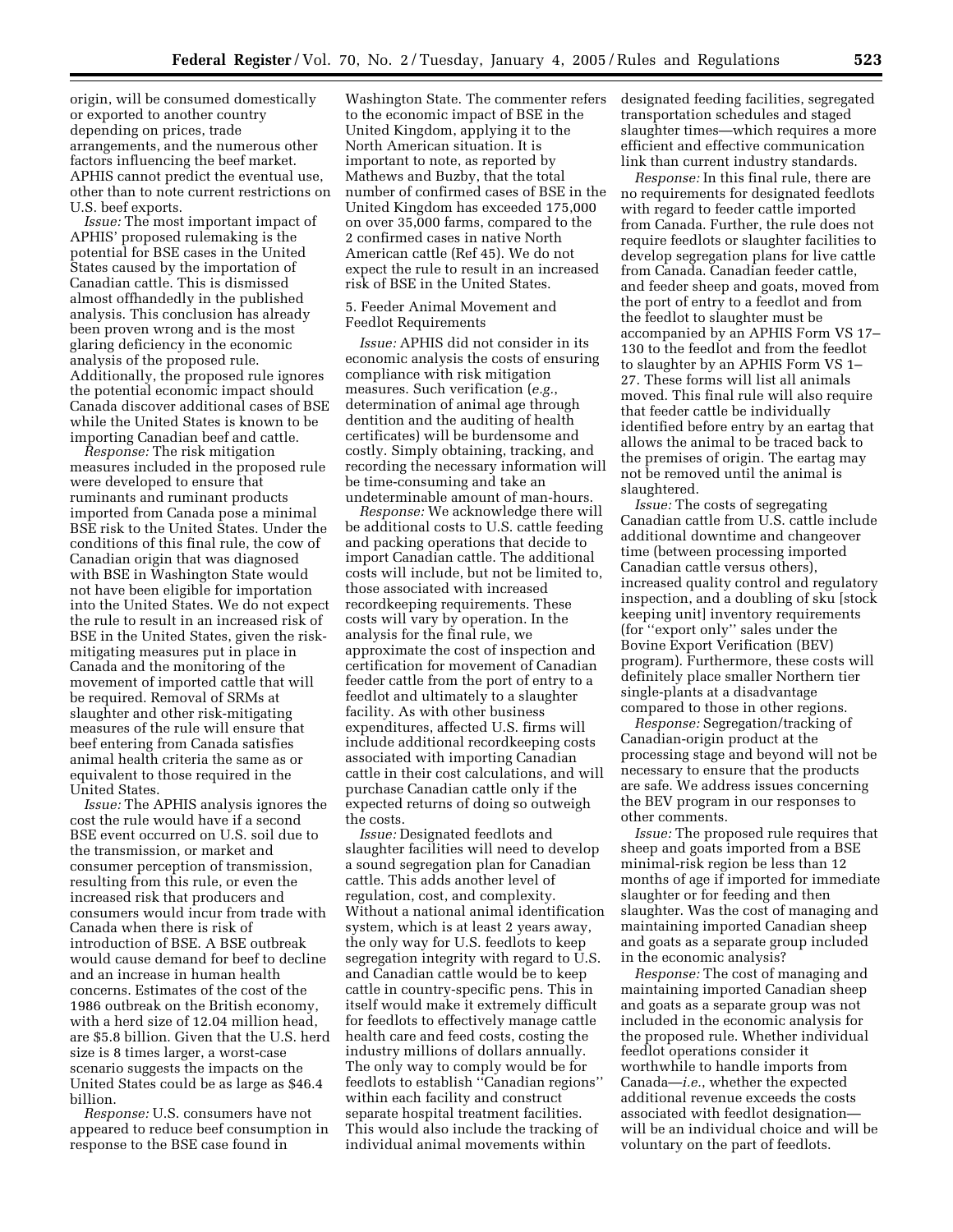In this final rule, we specify that sheep and goats not for immediate slaughter will be required to be moved to designated feedlots. Criteria for designated feedlots include a written agreement between the feedlot's representative and APHIS that the feedlot will not remove eartags from animals unless medically necessary and cross-reference with the original eartag any eartag that must be replaced on an animal, will create and maintain acquisition and disposition records for at least 5 years, will maintain copies of APHIS movement permits, will allow Federal and State health officials to inspect the premises and animals upon request, and will designate either the entire feedlot or designated pens within the feedlot as terminal for sheep and goats to be moved only directly to slaughter at less than 12 months of age.

*Issue:* The record high prices for cattle that farmers and ranchers received during the summer and fall of 2003 have given way to limit[ed] down drops in live and future cattle prices. In addition, the market analysis done for the proposed rule ignores recent changes in Americans' diets and cattle herd culling due to extended drought conditions throughout the United States. The economic analysis also ignores that Canadian cattle were captive supplies for cattle that may have been used to manipulate United States cattle markets. These factors were not considered by APHIS in weighing the costs and benefits of the proposed rule.

*Response:* Record high prices for cattle during the summer and fall of 2003 primarily resulted from tight cattle supplies due to weather conditions and the ban on imports from Canada. With resumption of imports from Canada and improved forage conditions, there will be an increase in the cattle supply, causing downward pressure on prices received by domestic producers. APHIS, of course, does not have authority under statutory mandate to regulate marketing practices such as packer ownership of captive cattle, and any issues presented by packer ownership of cattle supplies is outside the scope of this rule. The economic analysis does not consider captive cattle supplies in examining the costs and benefits of this regulation.

## 6. U.S. Beef Exports

*Issue:* The economic analysis does not estimate the impact on the U.S. beef cattle industry as a result of trading partner discomfort with the lessening of restrictions on the importation of ruminants and their products from Canada. APHIS must rework the economic analysis to take this significant impact into consideration.

*Response:* In the economic analysis for the proposed rule, we addressed possible impacts of the rule on U.S. cattle and beef exports. Consideration was given to the possibility that importing countries may not agree with the United States' categorization of Canada as a region of minimal risk. That part of the analysis, regarding possible restrictions on cattle and beef imports from the United States by other countries because of the rule, addressed possible impacts due to ''trading partner discomfort.'' The analysis for this final rule takes into consideration current restrictions on U.S. beef exports and addresses the question of how the rule may affect these restrictions.

*Issue:* The negative trade scenarios outlined in the cost-benefit analysis of the proposed rule are based upon there continuing to be very few countries in the world that fully adopt or embrace the recommendations of the OIE regarding imports from BSE-affected countries. Such an underlying assumption is rapidly changing. The possibility that the United States would face lasting negative trade effects as a result of implementation of the proposed rule seems increasingly remote.

*Response:* In the economic analysis for the proposed rule, we did not assume there would be lasting negative trade effects. However, neither could we assume that negative trade reactions might not result if importing countries did not accept the U.S. categorization of Canada as a BSE minimal-risk region. We now have a different situation, with beef imports from the United States prohibited by a number of countries. It is possible that, because of the rule, these countries may either delay lifting current restrictions on cattle and beef imports from the United States or become more open to reestablishment of the imports. The analysis for this final rule addresses these possible impacts for U.S. beef exports.

*Issue:* In its cost-benefit analysis, APHIS does not appear to have considered the recent U.S. experience with the cost of segregating U.S. origin meat from Canadian meat to meet Japan's demand that we ship to that country only U.S. born and slaughtered meat. To the extent there are data or estimates available regarding the cost to the U.S. industry to meet Japanese demands, this should be considered in APHIS' analysis.

*Response:* We believe that the commenter is referring to the voluntary BEV program. Under the BEV program, USDA's Agricultural Marketing Service certifies through compliance audits that beef and other products exported by an

eligible supplier are derived from cattle slaughtered in the United States. The BEV program, while ongoing for Canada and Mexico, has been terminated for Japan pending resumption of U.S. beef exports to that country. The BEV program will not be affected by this rule.

*Issue:* Even if BEV-compliant slaughter facilities do not import Canadian live cattle, they will have to comply and certify they are not receiving Canadian-origin cattle from feedlots and adopt new BEV regulations.

*Response:* As noted above, the BEV is a program, not a regulation, and is not covered by this rule. Slaughter facilities, if necessary, will be able to identify Canadian-origin cattle by the animal identification requirements included in the rule.

*Issue:* The proposed analysis calculated the price effect from lost export markets by using elasticities and price information. A large factor that was not analyzed was the loss in premiums that the U.S. beef industry gains by ''upgrading'' cuts with a low value in the United States by sending them to markets that pay a much higher price for them. Japan is the main premium market for U.S. beef and beef variety meats. Based on 2000 research conducted by the United States Meat Export Federation, the extra value achieved by U.S. beef exports is \$1.2 billion per year (Ref 46). The loss of export markets will directly pass those markets' portions of this loss of value back to the U.S. beef industry. These losses are in addition to the losses caused by an increased supply of beef on the U.S. market. The extent to which export premiums support prices of domestic beef should be further analyzed.

*Response:* In the economic analysis accompanying the proposed rule, we stated that we were unsure how other countries would react to a resumption of ruminants and ruminant products from Canada. Because of the Washington State BSE discovery, most U.S. beef exports are now restricted. The question has become how the rule might affect current restrictions. In addressing this issue, we acknowledge the premium earnings foregone due to closed foreign markets.

*Issue:* The proposed rule fails to take into account the value of the entire animal to the industry. The rule appears to look at muscle cuts, but ignores the ''drop value'' of products such as variety meats, rendered products and goods that utilize such items as a base ingredient (*i.e.*, pet foods). No analysis was done for the potential loss of variety meat exports, both in terms of increased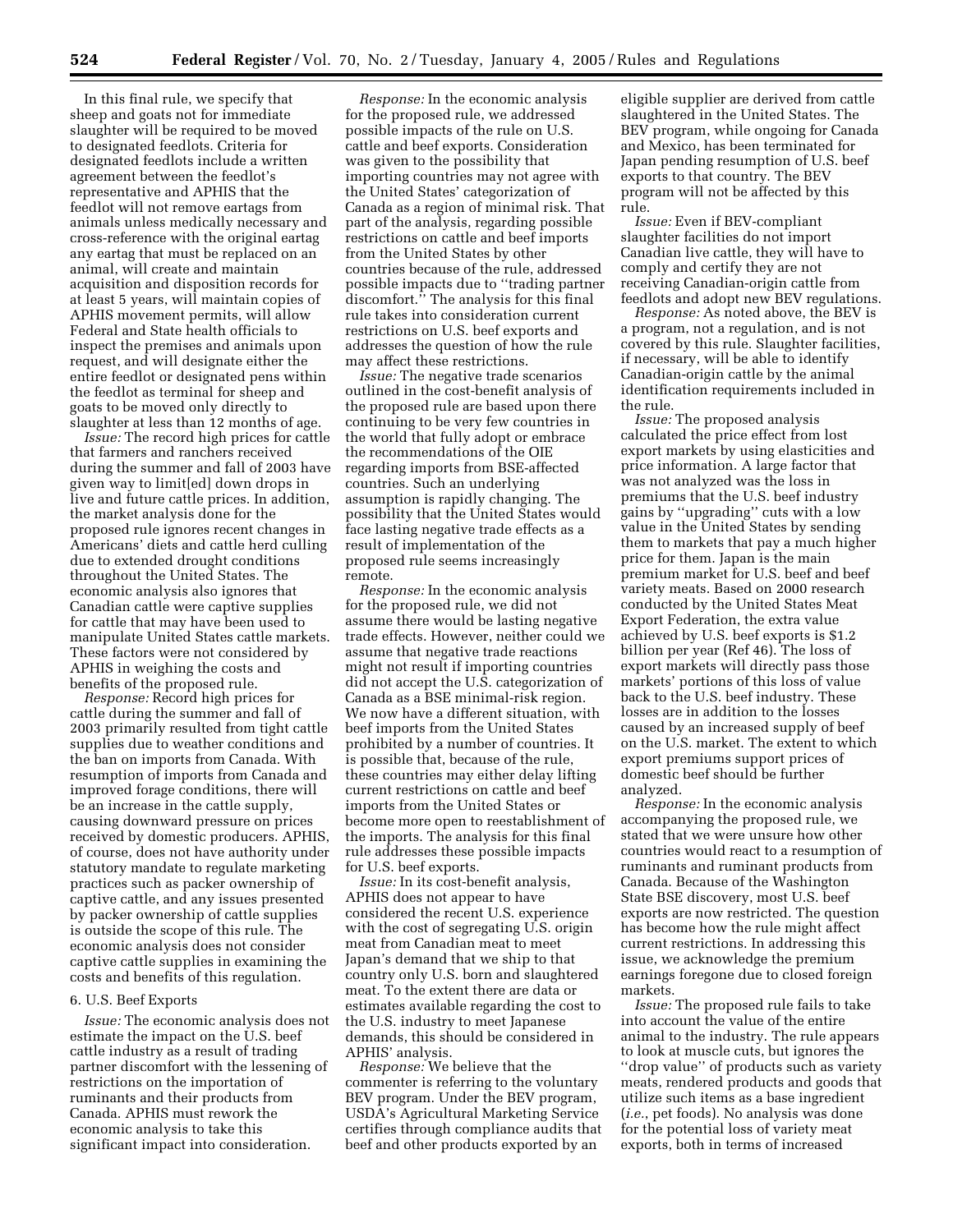supply in the United States and lost premiums. Beef variety meat (BVM) exports to Japan averaged 149,388 metric tons from 2000–2002 and averaged \$309 million in value. Japan is the number two market for BVM, while Korea is number four with an average of 22,949 metric tons valued at an average \$36.5 million from 2000–2002. The Livestock Marketing Information Center states ''The byproduct value can have a considerable impact on current slaughter cattle prices.'' In mid-November, the byproduct (drop credit) value surpassed \$10 per cwt on a live weight basis. This is a significant proportion (ten percent) of the entire animal value. What are the costs of losing these variety meat markets?

*Response:* In response to the single case of BSE in Washington State, many export markets placed bans on imports from the United States. As the commenter states, Japan was the second largest market for U.S. BVM. Exports of BVM to Japan, January to March for 2003 and 2004, illustrate the significance of lost sales. During these three months in 2003, 18,988 metric tons of BVM valued at over \$41 million were exported to Japan. During the same months in 2004, only 154 metric tons of BVM with a value of \$1.4 million were exported. A question addressed in the analysis for the final rule is whether the rule, in itself, can be expected to affect the restrictions on U.S. beef exports and therefore the continued loss of premium earnings on beef variety meat.

*Issue:* It is assumed, although not stated in the proposed rule, that beef and variety meats would be segregated through processing beyond slaughter. If this is not done, all economic advantages of prior animal segregation are lost, while the associated costs of segregation are incurred by the industry with no benefit accruing to the domestic or international consumer.

*Response:* This final rule does not impose any requirements vis-a-vis labeling, segregation, or preservation of identity of the product of Canadian feeder or slaughter cattle. Once imported Canadian cattle are moved to slaughter, the application of FSIS rules for the removal and disposal of SRMs will prevent adverse consequences related to BSE.

*Issue:* Costs of plant segregation lines were not included in the analysis. Assuming that the proposed rule allows the reestablishment of Canadian beef and cattle imports, and our export markets, mainly Japan and Korea, require that no Canadian beef be exported to them, the costs of animal and beef segregation would become a direct cost to the U.S. beef industry.

*Response:* APHIS agrees that there could be operational and recordkeeping costs associated with exporting U.S. beef to Asian markets once they reopen, if the importing countries require that the products be derived from cattle of U.S. origin. However, if such requirements were placed on U.S. exports, the effects would be attributable to the policies of the importing countries, not to this rule.

*Issue:* The APHIS analysis fails to address the likelihood that U.S. beef export customers would reject the proposed actions.

*Response:* In the economic analysis for the proposed rule, APHIS addressed possible effects of the rule on U.S. cattle and beef exports. Consideration was given to the possibility that importing countries might not agree with the U.S. categorization of Canada as a region of minimal risk. In the analysis for this final rule, we consider whether the rule may influence other countries' decisions with regard to lifting of current restrictions on U.S. beef.

## 7. Effects on Small Entities

*Issue:* With regard to potential effects of the rule on small entities, economies of scale dictate that larger entities will be better able to absorb increased fixed costs on a per-unit basis. Segregation costs in packing and processing sectors will have a larger impact on smaller entities. It is believed that larger entities are better situated to absorb market volatility than smaller firms. The history of production agriculture has shown that smaller producers have higher costs of production and face higher risks associated with lower market prices. The economic analysis as proposed by USDA would have harsher consequences on smaller enterprises.

*Response:* APHIS agrees that larger entities will be better able to absorb costs associated with the rule than smaller entities, such as costs of segregating sheep and goats less than 12 months of age at designated feedlots. We expect entities that envisage a profit by doing so to make the capital investments and plan for the operating outlays that may be required to import such ruminants from Canada.

*Issue:* The claim that the impacts on small business cannot be estimated due to lack of data is not correct. There is considerable data available from USDA's National Agricultural Statistics Service (NASS) on livestock inventories by operation size. There is clearly adequate data to define small business impact. APHIS should complete a more thorough economic analysis of these impacts, particularly in light of the events of December 2003. Such an

analysis should be made available for public comment before consideration of adoption of the proposed rule.

*Response:* APHIS showed in table 19 of the economic analysis for the proposed rule that the great majority of entities in industries expected to be directly affected by the rule are small, based on NASS data and Economic Census data. It is understood that effects of the rule will differ among entities, depending on specific business circumstances. APHIS does not have data that would allow a comprehensive analysis of potential economic effects for small entities beyond the price declines and welfare gains and losses that are described generally. We are unaware of NASS data or additional data available from the producer segment of the livestock industry that can be used to more finely examine these variations in impact. However, we do provide as an example possible effects of the rule on earnings by small beef cow operations.

*Issue:* Any resumption of Canadian live cattle imports should be carefully studied to ensure there is no negative impact on the U.S. cattle market. Such analysis should focus on specific geographic areas, especially Idaho and the Pacific Northwest.

*Response:* The various price and welfare effects described in the analysis are for the nation as a whole, because reestablished imports from Canada will not be restricted by region. However, it is recognized that regions of the United States that historically have been more closely associated with cattle imports from Canada can be expected to be more heavily affected by the rule. An example of possible effects on northern U.S. packing plants is referred to in the analysis of impacts of small entities.

### 8. Other

*Issue:* Costs of removing intestines are not included in the analysis. This would be a requirement of cattle imported from Canada and associated costs should be outlined. Associated costs include the costs of removal as well as the loss of the intestine as a product as opposed to removal of only the distal ileum. The intestines are a significant product for international markets.

*Response:* The FSIS SRM rule requires removal of the small intestine from all cattle slaughtered in the United States. For illustrative purposes, the FSIS Regulatory Impact Analysis estimates small intestine disposal costs to be \$0.22 per animal, the value of the small intestine (casings and trepas) to be \$12.21 per animal, and the value of alternative industrial uses of small intestine to be \$0.33 per animal.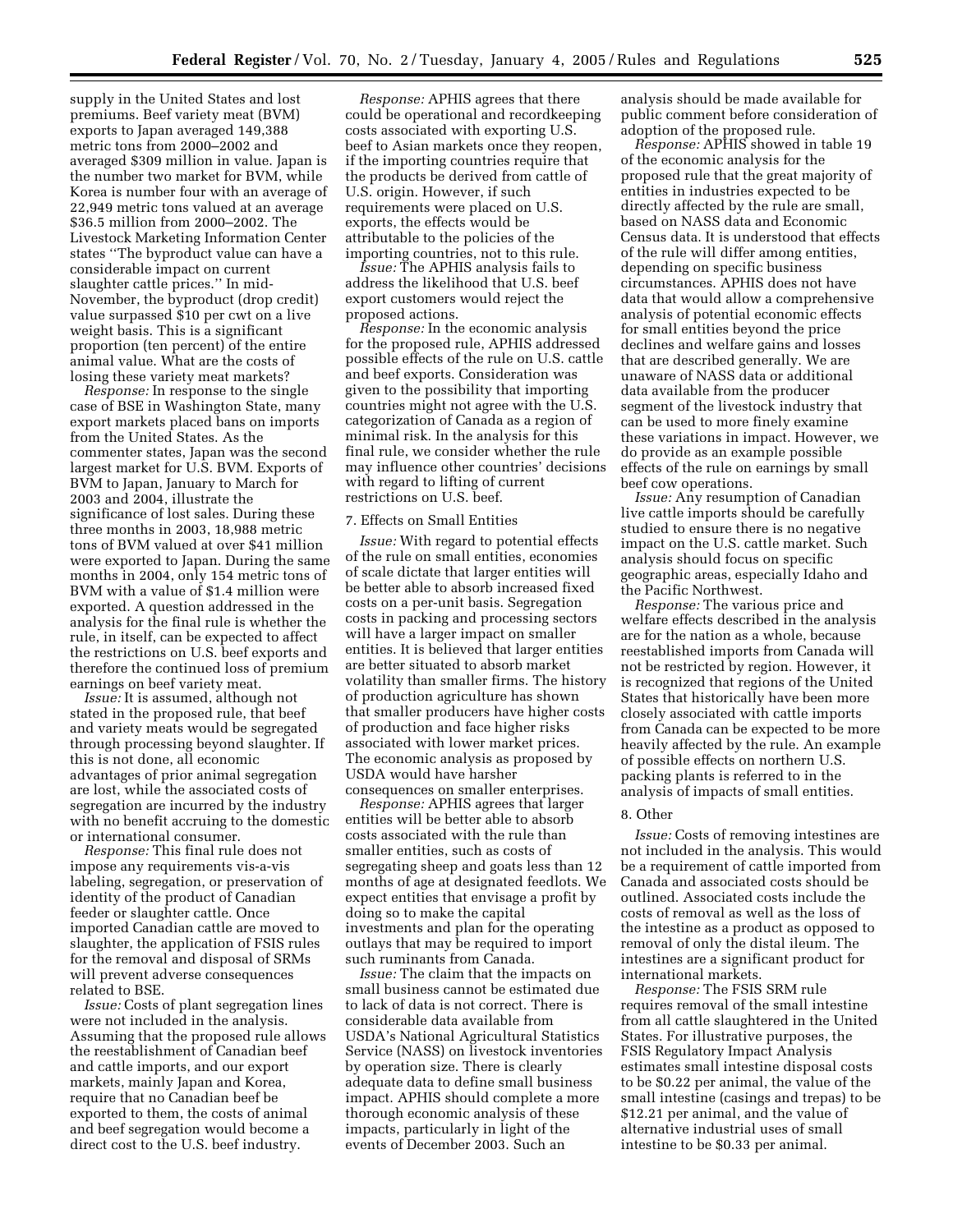# *G. Environmental Assessment for the Rulemaking*

Consistent with the National Environmental Policy Act of 1969 (NEPA), as amended (42 U.S.C. 4321 *et seq.*), and regulations of the Council on Environmental Quality (CEQ) for implementing the procedural provisions of NEPA (40 CFR parts 1500–1508), we prepared an environmental assessment (EA) regarding the potential impact on the quality of the human environment due to the importation of ruminants and ruminant products and byproducts from Canada under the conditions specified in our proposed rule. In December 2004, we revised the EA to address the detection of a BSE-infected cow in Washington State in December 2003 and actions subsequently taken by Federal agencies to further protect the U.S. food supply from potential BSE infection. Other revisions to the EA include the addition of more detail about the available disposal methods of BSEinfected carcasses and information regarding disposal requirements for SRMs of cattle that are now required to be removed in the United States when establishments slaughter cattle or process cattle carcasses or cattle parts. The EA may be viewed on the Internet at *http://www.aphis.usda.gov/lpa/ issues/bse/bse.html.*

*Issue:* One commenter asked whether APHIS considered the appropriate disposal of intestines in its EA.

*Response:* The revised EA gave an overview of the four methods that would be approved for disposal of diseased carcasses and discussed the FSIS SRM rule, which required slaughter establishments and establishments that process the carcasses or parts of cattle to develop, implement, and maintain written procedures for the removal, segregation, and disposition of SRMs. In its SRM rule, FSIS discussed the need for establishments to have the flexibility to choose the disposal method or methods most appropriate for them; however, general disposal procedures are found in 9 CFR 314.1 and 314.3.

*Issue:* One commenter stated that APHIS should work with FSIS to develop an environmental impact statement (EIS) for this rulemaking. The commenter suggested that the proposed rulemaking would have potentially significant environmental effects and establishes a precedent for future actions with potentially significant environmental effects.

*Response:* The commenter is distinguishing between an EA such as the one we have prepared for this rulemaking and an EIS. An EA is a

concise public document by which a Federal agency briefly provides its analysis for determining whether to prepare an EIS or a finding of no significant impact (CEQ NEPA Implementing Regulations, 40 CFR 1508.9). An EA identifies and assesses the significance of potential impacts on the environment of the proposed action. Its purpose is to provide any agency with the appropriate environmental information to make an informed decision about the proposed action and assist the agency in deciding whether an EIS is needed. An EIS is a more extensive environmental analysis that seeks to compare potential positive and negative environmental effects and weigh negative environmental effects against an action's other objectives. As discussed above, APHIS has prepared an EA that analyzes the potential environmental effects of the proposed rule. (Instructions for obtaining or viewing the revised EA are included below under the heading ''National Environmental Policy Act.) The revised EA provides additional information on the anticipated nature and extent of environmental consequences and the relevance of preventive actions to protect public health and safety. Based on the known cause of BSE; on the risk information cited to and referenced in the EA; on the preventive actions set forth in this rulemaking and on other mitigation requirements imposed by FSIS, FDA, and the U.S. Environmental Protection Agency; and on the history of BSE in this country, this rulemaking should not significantly affect the quality of the human environment. The CEQ NEPA Implementing Regulations define significance in terms of intensity, including the degree to which the action may establish a precedent for future actions with significant effects or that it represents a decision in principle about a future consideration (40 CFR 1508.27(b)(6)). This section of the CEQ regulations does not apply to this rulemaking because: (1) The EA concludes that the effects are not significant, (2) there is no evidence that any effects in the rulemaking would be cumulative or cumulatively significant, and (3) any future importations from other countries that might eventually be designated BSE minimal-risk regions under this rulemaking will be considered in separate NEPA analyses.

*H. Withdraw or Delay Implementation of Rule* 

Withdraw or Delay Rule for Economic Reasons

*Issue:* A number of commenters recommended that APHIS withdraw,

delay, or restrict implementation of the rule because of its potential negative economic effects on the U.S. livestock and livestock product industry, due to the potential significant influx of cattle from Canada over a short period of time. Additionally, said the commenters, the rule could harm the U.S. export market and its BSE status in the eyes of other countries if trade is allowed with Canada or if requirements less stringent than OIE recommendations are adopted. Further, commenters recommended that APHIS delay implementation of the rule until Canada removes its unfair restrictions on exports from the United States, and delay the rule until all U.S. export markets that were closed due to the December 2003 detection in an imported cow in Washington State are reopened. According to the commenters, if the rule is implemented, APHIS should do one or more of the following to minimize market disruptions:

• Offer an extended window for implementation that closely corresponds with the cattle industry's standard feeding period of 135 to 150 days;

• Resume imports of live cattle in small increments and build up over a 3 to 5 year period;

• Do not allow cattle for immediate slaughter to be imported before feeder cattle;

• Establish a monthly quota for imported cattle until the backlog of cattle from Canada is reduced;

• Stagger resumption of imports of live cattle according to the feeding and weight of the animals;

• Restrict tonnage of imports to the amount that was being imported before restrictions on Canadian imports were established.

*Response:* APHIS does not have authority to restrict trade based on its potential economic impact, market access effects, or quantity of products. Under its statutory authority, APHIS may prohibit or restrict the importation or entry of any animal or article when the agency determines it is necessary to prevent the introduction or dissemination of a pest or disease of livestock. However, APHIS is actively negotiating with trading partners to reestablish our export markets.

*Issue:* One commenter stated that the importation of live cattle from Canada should not be resumed until Canada is able to verify that actions equivalent to those imposed by FDA have been in place for at least 30 months before such importation begins.

*Response:* As stated above, we consider the feed ban in Canada to be equivalent to the one established and enforced by FDA in the United States,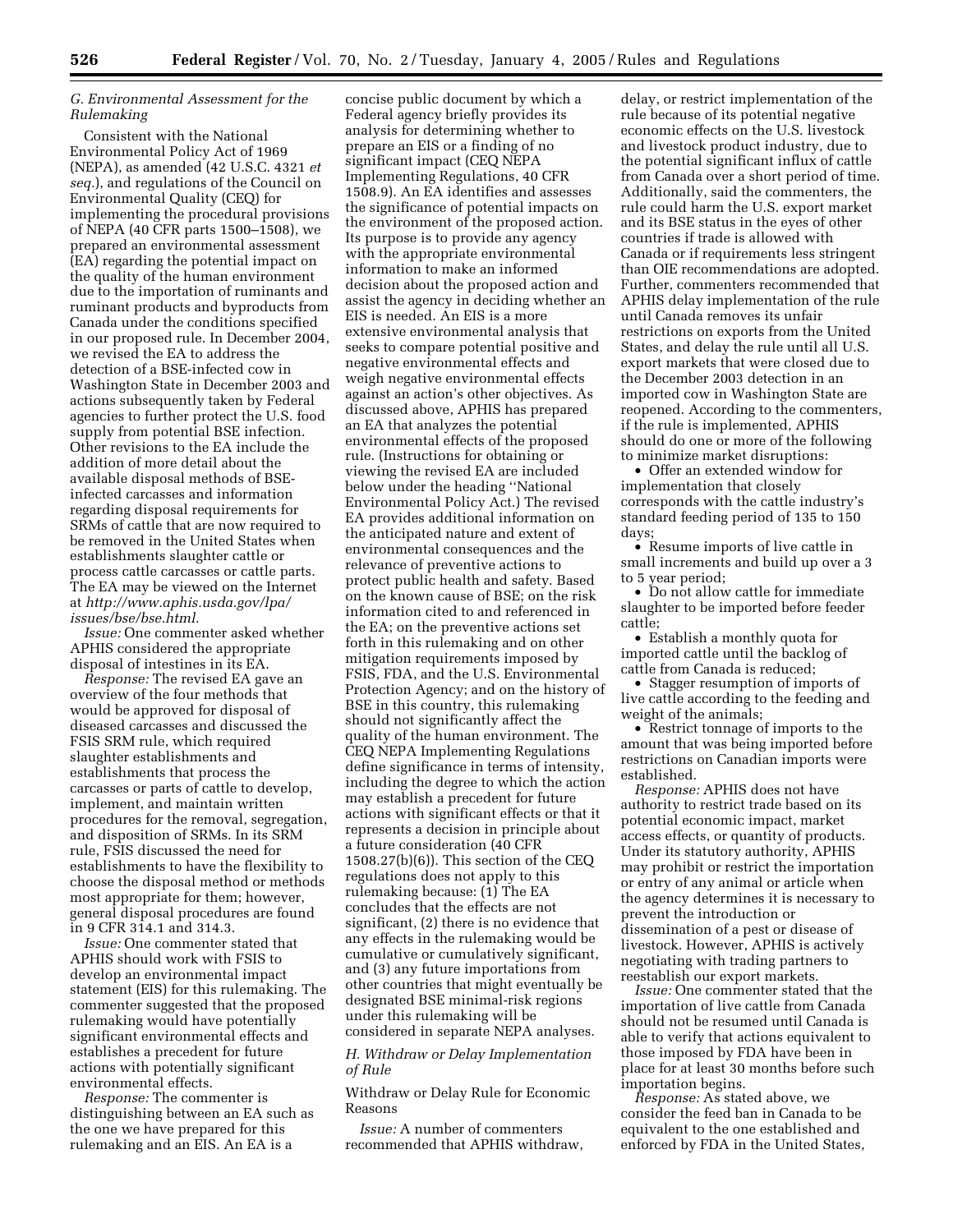and we consider the feed ban to have been equivalent for more than the 30 months recommended by the commenter.

*Issue:* One commenter referred to an announcement by CFIA of its intention to conduct further inquiry into the importation of cattle into Canada between 1982 and 1989, their herds of origin in the United Kingdom, and the resulting use of rendered materials and feed distribution from 1986 until 1993. The commenter stated that the information from this phase of CFIA's investigation is vital to determining the risks of allowing further imports from Canada.

*Response:* We acknowledge the potential value of further inquiry by CFIA in understanding the origin and nature of BSE in North America. However, the epidemiological investigations into both BSE cases (the BSE cow detected in Canada in May 2003 and the BSE cow imported into the United States from Canada and later slaughtered in Washington State) have indicated that it is likely the infected cows were born in Canada before implementation of the feed ban and thus were likely to have been infected under risk conditions that no longer exist. Under this rule, in combination with safeguards in place in Canada and in the United States, we consider the risk that BSE-infected or contaminated animals or animal products will enter the United States from Canada and expose U.S. livestock through feeding of infected materials to susceptible animals to be extremely low. Consequently, we do not consider it necessary to delay implementation of this rule until CFIA completes its inquiry.

#### Request for Public Meetings

*Issue:* Several commenters requested that public meetings be held before this rule is made final. One of the commenters requested that USDA convene a meeting of beef producers and consumers to develop a strategy to protect our beef industry and consumers.

*Response:* We do not believe that public meetings at this time would identify any issues that have not already been raised in the comments received on our proposed rule. As discussed above, we initially provided a 60-day comment period on our November 4, 2003, proposed rule, which closed on January 5, 2004. On March 8, 2004, we reopened the comment period for an additional 30 days until April 7, 2004. Additionally, we gave notice we would consider any comments on the proposed rule we had received between January 6, 2004 (the day after the close of the

original comment period) and March 8, 2004. We received a total of 3,379 comments during the 5-month period between November 4, 2003 and April 7, 2004, and do not consider it necessary to hold public meetings before proceeding with this final rule.

*Issue:* A number of commenters requested the delay of this rulemaking until the investigation of the December 2003 detection of BSE in a cow in Washington State was completed. Several commenters requested that APHIS wait until all appropriate domestic measures to reduce BSE risk are in place before allowing the importation of ruminant products from regions that have had a BSE case. Another commenter requested that APHIS not implement the proposed rule until the advance notice of proposed rulemaking published by APHIS in the **Federal Register** on January 21, 2003 (''Risk Reduction Strategies for Potential BSE Pathways Involving Downer Cattle and Dead Stock of Cattle and Other Species'' (68 FR 2703–2711, Docket No. 01–068–1)), and the advance notice of proposed rulemaking published by FDA in the **Federal Register** on November 6, 2002 (Ref 47) are followed by proposed and final actions. Several commenters requested that the final rule not be implemented until USDA has expanded BSE surveillance, testing, and prevention efforts and has increased funding for BSE research, education, and development of rapid tests to detect the disease in live animals.

*Response:* We do not consider it necessary to delay implementation of this final rule. As discussed above in section III. B. under the heading ''Reopening of the Comment Period and Explanatory Note,'' an extensive investigation of the detection of the BSE-infected cow in Washington State has been completed. Since publication of the proposed rule and following the detection of the imported BSE case in Washington State, the United States has redirected resources towards planning, implementation, and enforcement of national policy measures to enhance BSE surveillance and protect human and animal health. In that regard, both USDA and FDA have initiated additional food and feed safety measures, discussed previously in this document. In addition, USDA has initiated an enhanced BSE surveillance program that targets cattle from populations considered at highest risk for BSE, Also, FSIS public health veterinarians have begun assisting in APHIS' BSE animal surveillance efforts by collecting brain samples from all cattle condemned during ante-mortem inspection at Federally inspected

establishments. This will allow APHIS to focus on sample collection at locations other than Federally inspected establishments, such as rendering operations and farms. Details of the BSE surveillance plan are available at: *http:/ /www.aphis.usda.gov/lpa/issues/bse/ BSE*\_*Surveil*\_*Plan03-15-04.pdf.*

Strengthening of the passive surveillance system for BSE through outreach and education is an integral part of the USDA surveillance plan. In this regard, APHIS has developed plans to enhance existing educational materials and processes in conjunction with other Federal and State agencies. These outreach efforts will inform veterinarians, producers, and affiliated industries of the USDA surveillance goals and the sometimes subtle clinical signs of BSE, and will encourage reporting of suspect or targeted cattle on-farm and elsewhere. One of the tools for reporting high-risk cattle, announced on June 8, 2004, is a toll-free number (1– 866–536–7593).

To help cover additional costs incurred by industries participating in the surveillance plan, and to help encourage reporting and collection of targeted samples, USDA may provide payments for certain transportation, disposal, cold storage, and other costs.

In addition, increased funding has been requested for USDA's Agricultural Research Service (ARS) to further study BSE. Examples of research projects ARS is actively engaged in include: Development of information and methods to characterize and differentiate among the known prion diseases of ruminant livestock and cervids, including BSE; development and validation of diagnostic and surveillance tests for BSE and CWD and development of intervention strategies for these diseases; development of biological and biochemical methods for detection of the transmissible agent in animal tissues and in the environment; identification and development of new methods and collaborative arrangements with other institutions for detecting animal proteins, especially prion proteins (PrP), in fields, barns, abattoirs, animal feed, feed additives or other animal products; and development of novel techniques for destruction of prion molecules.

It is important to note that all of the above measures are specifically designed to further minimize risks of BSE to animal and human health in the United States that were already low, as characterized by the Harvard-Tuskegee Study, even before the measures taken since December 2003. Because APHIS' risk analysis was based on the controls in place before these improvements, we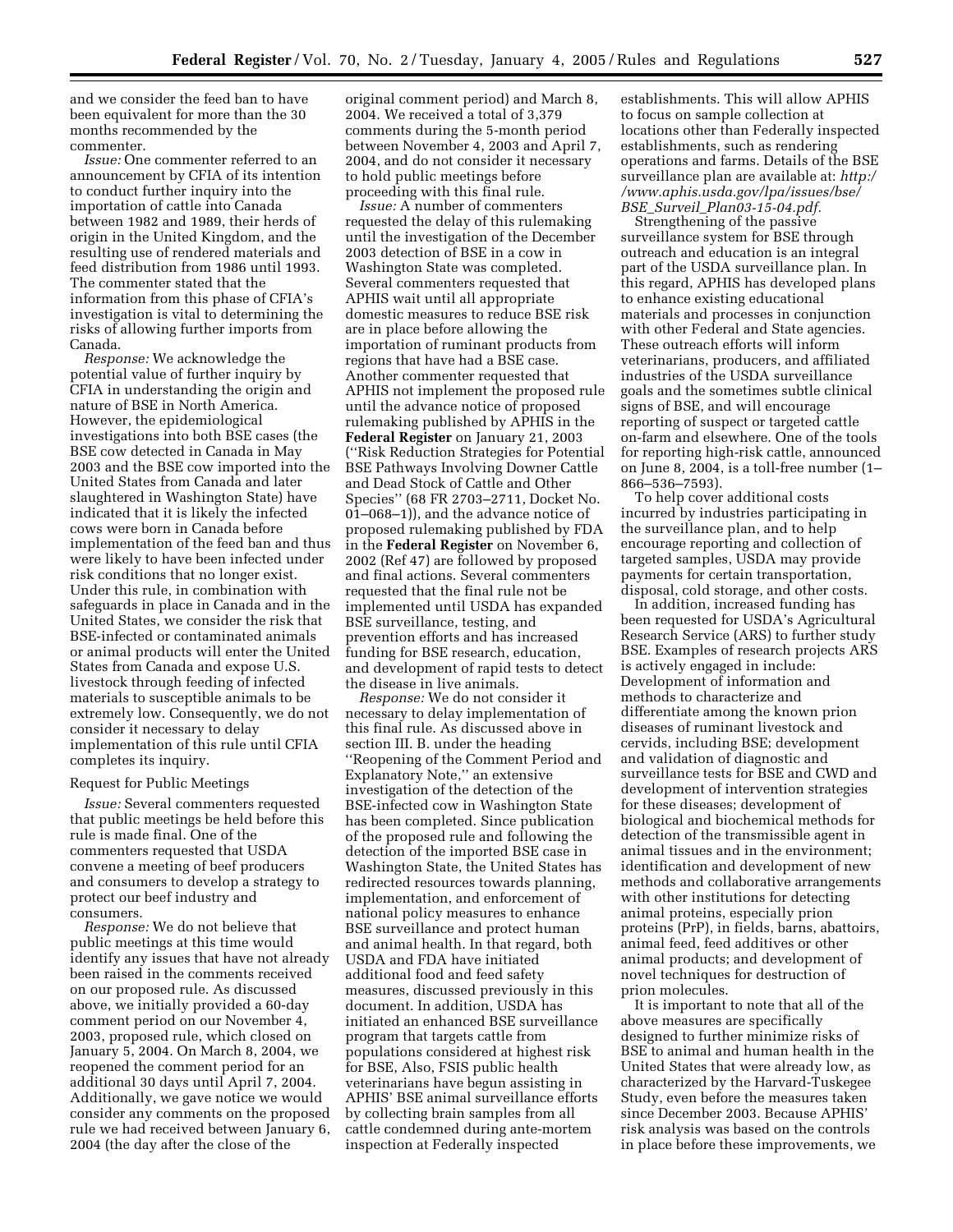consider it unnecessary to delay the implementation of this rule until additional measures are in place.

General information and links to relevant APHIS documents are available at *http://www.aphis.usda.gov/lpa/ issues/bse/bse.html.* General information and links to relevant FSIS documents are available at *http:// www.fsis.usda.gov/oa/news/2004/ bseregs.htm.* General information and links to relevant FDA documents are available at *http://www.fda.gov/cvm/ index/bse/bsetoc.html.* In addition, the joint APHIS-FSIS-FDA advance notice of proposed rulemaking published on July 14, 2004, provides an overview of all Federal actions taken related to BSE and requests comment on additional measures under consideration.

*Issue:* A number of commenters recommended not only that APHIS follow OIE guidelines for BSE minimalrisk status, but that the Agency also delay any rulemaking action until new guidelines regarding BSE risk have been set by OIE. Commenters noted that APHIS was involved in discussions with the international community regarding such guidelines. One commenter stated that OIE is only in the process of developing guidelines that would be consistent with the standards for minimal-risk regions in the proposal.

*Response:* OIE guidelines have continually evolved and are likely to continue evolving, which is one reason that APHIS has decided not to simply adopt the OIE guidelines as regulations. The United States and other countries routinely propose revisions of the OIE BSE chapter (and other animal disease chapters) and make comments on draft OIE guidelines through official channels. These comments reflect technical and scientific issues relevant to the United States. The recommendations are reviewed by an *ad hoc* committee. As appropriate, the *ad hoc* committee issues a report suggesting revisions to existing OIE chapters. These are presented for adoption at the next General Session of the International Committee.

For instance, in April 2004, the OIE *ad hoc* committee issued a report proposing an example of a simplified BSE classification scheme. This report followed a meeting held in Paris on April 15 and 16, 2004, which resulted from OIE discussions in 2003 regarding the OIE's desire to simplify the BSE risk categorization system while retaining its scientific base. The report included an example of a simplified BSE categorization scheme. It is planned that a simplified scheme will be proposed for possible adoption in 2005.

OIE experts proposed a revision of the risk categories and a reduction in their number from five ("free," "provisionally free,'' ''minimal risk,'' ''moderate risk,'' and ''high risk'') to three (''negligible risk,'' ''controlled risk,'' or ''undetermined risk''). The report stated that the three-category system offered the best science-based practicable approach to the epidemiology of BSE in combination with an emphasis on the safety of commodities for trade rather than on a classification of country status. This overall approach, currently under consideration by OIE, is a scientifically sound approach consistent with APHIS' approach in this final rule, which evaluated in an integrated way the risk conditions existent in the exporting region in combination with risk mitigation measures for commodities. These proposed OIE changes, as well as current OIE guidelines, reinforce the validity of the approach APHIS adopted, which also includes an evaluation of risk in regions seeking to be categorized as minimal risk, coupled with an intense focus on commodity mitigations.

*Issue:* Several commenters made various statements to the effect that we should not proceed with the rulemaking at this time because of a lack of certainty about the prevalence of BSE in Canada. Several commenters stated that the December 2003 find means that Canada no longer has a single case, and that Canada cannot now be considered a minimal-risk for BSE. One other commenter specifically disagreed with APHIS' conclusion that the additional case of BSE of Canadian origin does not significantly alter the original risk estimate. Another commenter stated that, based on the respective cattle populations, the detection of BSE in 2 cows of Canadian origin is the equivalent of 15 positive cases in the United States in less than a year and that, therefore, the risk of BSE from Canada is too high to resume imports. Several commenters asked whether the finding of a second BSE cow of Canadian origin will preclude Canada from consideration as a BSE minimalrisk region.

*Response:* The diagnosis of BSE in a cow of Canadian origin in Washington State in December 2003 does not preclude Canada from being considered a BSE minimal-risk region. Under this rule, a determination of minimal-risk status is based on an evaluation of all of a country's BSE prevention and control measures and not on any single criterion, such as the number of reported cases of BSE or any numerical threshold for prevalence. While we did not quantitatively estimate the true

prevalence of BSE in Canada, we did evaluate the evidence involving the reported incidence of BSE and the nature and level of BSE surveillance for minimal risk regions in general and for Canada in particular. There is ample evidence to support the conclusion that the prevalence in Canada is very low and that Canada has implemented BSE prevention and control measures adequate to prevent widespread exposure and/or establishment of the disease.

Further, and, we believe, very importantly, the epidemiological evidence obtained shows that both animals referred to by the commenters were likely to have been infected before implementation of the Canadian feed ban. As noted, cattle born before the 1997 feed ban are not eligible for importation under this rule. Therefore, the detection of BSE in the two animals does not reflect the current risk conditions in Canada and the U.S. import conditions addressed in the analysis and proposed rule. In addition to the measures currently in place in Canada that make it unlikely that new cases are developing, the import restrictions in this rule and safeguards in place in the United States make it highly unlikely that the BSE agent will be introduced into the United States from Canada, spread to the U.S. cattle population, or enter the U.S. human food supply through ruminants or ruminant products or byproducts imported into the United States from Canada.

*Issue:* A number of commenters recommended that APHIS not allow the importation of cattle, beef, or beef products from Canada until more time has passed. The periods of time suggested by commenters ranged from 2 years to 12 years. Commenters provided various reasons for their recommendations. While some commenters recommended a delay only in allowing the importation of cattle, others requested a moratorium on all imports of live cattle, fresh beef, precooked beef, and beef products until a specified period of time has elapsed or until exporters can prove the commodities are BSE-free. Some stated generally either that it requires a substantial amount of time until a region can be considered to present no risk or that more information is necessary on Canada's BSE prevention efforts. One commenter recommended that the importation of live cattle from Canada not be resumed until USDA can assure the U.S. beef industry and the public that it has done a complete analysis of the Canadian livestock production system to ensure that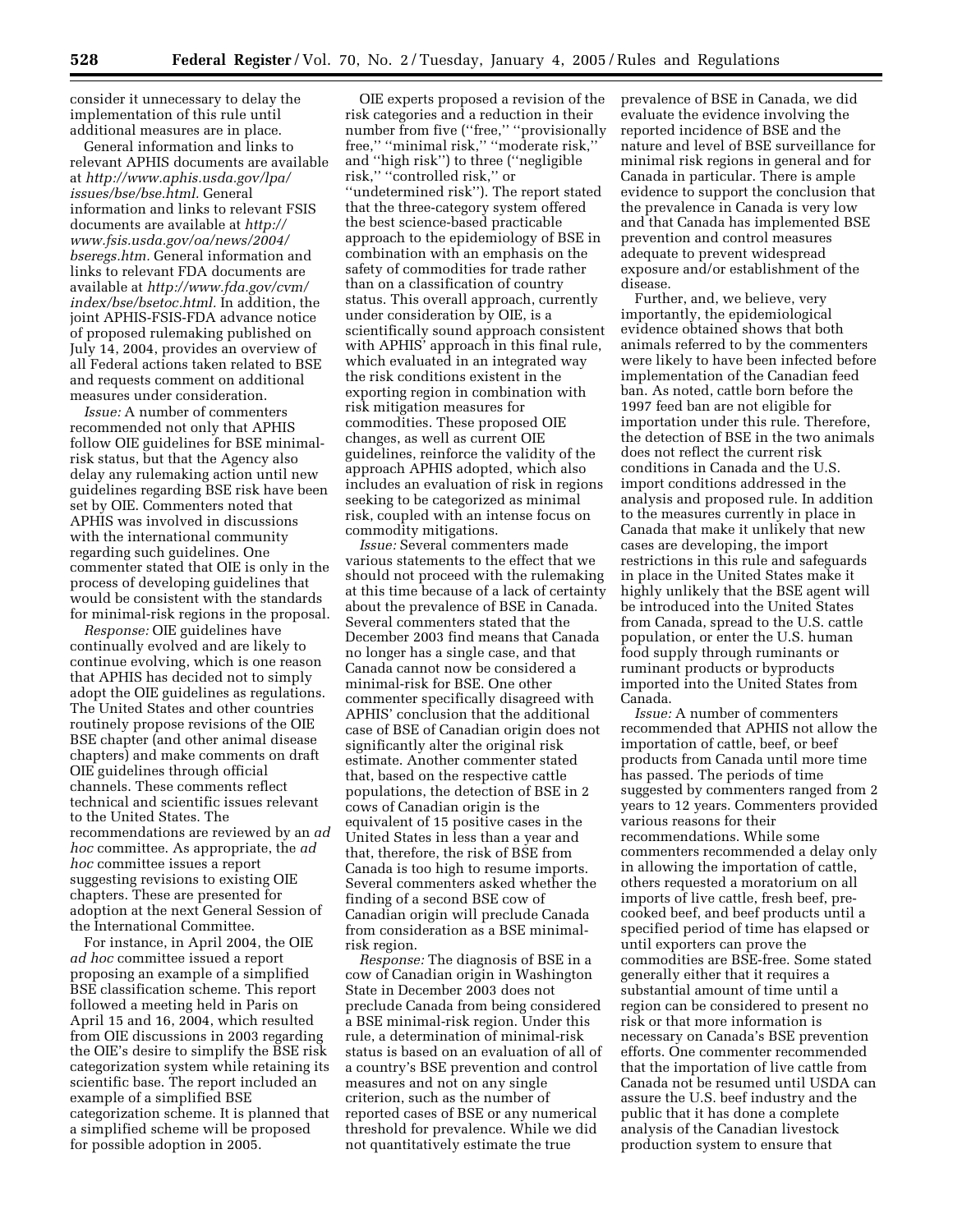potential exporters are in full compliance with U.S. regulations that seek to prevent the introduction and spread of BSE in the United States. Others said that APHIS should follow WHO guidelines, which various commenters said recommend waiting periods of from 4 to 12 years from the date of detection of BSE. Several commenters recommended that the importation of beef and live cattle from Canada be prohibited until 30 months from May 20, 2003, the date a BSEinfected cow in Alberta, Canada was diagnosed.

*Response:* We do not consider it necessary to delay implementation of this final rule. We have evaluated the BSE risk mitigation measures for ruminants and ruminant products in place in Canada and consider them equivalent to the measures that are in place in the United States. These measures are discussed in more detail in this document under the headings ''Reopening of the Comment Period and Explanatory Note'' (section III. B), ''Measures Implemented by FSIS'' (section III. C.), ''Verification of Compliance in the Exporting Region'' (section IV. D.), ''Measures Taken in Canada in Response to BSE Risk Prior to May 2003'' (section III. C.), and ''Epidemiological Investigation and a Report by an International Review Team'' (section III. C.). As noted above, APHIS conducted a risk analysis for this rulemaking. The risk analysis took into account the Canadian measures already in place, as well as our proposed mitigation measures for importation. Based on our analysis of risk, we concluded that any BSE-risk was thoroughly mitigated under the proposed import restrictions. Additional measures implemented since that time, both in the United States and Canada, further reduce risks.

With regard to the reference to WHO guidelines for waiting periods, we are unaware of WHO standards regarding the time periods the commenters' recommended for delay of this rule. The most recent WHO guidelines (Ref 48) reference OIE guidelines for trade, which include provisions for trade of live cattle and meat and meat products under certain conditions even from countries that would be considered high risk for BSE under OIE guidelines.

In addition, it is very important to note again the point made in the technical discussion in the risk analysis that certain commodities, such as muscle meat, are a BSE low-risk commodity in and of themselves. In that discussion, we pointed out that even cattle carrying the BSE infectious agent are unlikely to carry that agent in tissues that have not had demonstrated infectivity (*e.g.*, muscle, liver, skin, hide, milk, embryos) or products derived from these tissues.

# Require Certification From All Countries

*Issue:* One commenter requested that APHIS not implement this rule with regard to Canada until the Agency requires certification regarding livestock feed production from all U.S. trading partners, similar to that required by this rule for minimal-risk regions, and requires them to allow the United States to perform random investigations and testing of their production facilities as a condition of market access.

*Response:* We do not consider it necessary to postpone implementation of this rule for the reason recommended by the commenter. APHIS evaluates regions on an individual basis to assess the risk of importing animals and animal products into the United States. When supported by such an evaluation, restrictions are imposed as necessary on imports from exporting regions. As part of the evaluation related to BSE, we evaluate the livestock feed practices. We impose import restrictions necessary to ensure that the practices are appropriate. In addition, we have the authority to and will, of course, reevaluate regions when necessary (§ 92.2(g)). We consider the requirements spelled out in this rule to be comprehensive and sufficient to mitigate the risk of BSE introduction into the United States.

#### Tracking of Animals

*Issue:* Several commenters stated that a national tracking system compatible with the Canadian system should be established in the United States before importations occur. One commenter recommended methods for efficiently administering such an identification system.

*Response:* We do not consider it necessary to delay implementation of this rule until a national animal identification system is implemented in the United States. The animals that will be allowed importation under this rule will either be moved directly to slaughter or be officially and permanently identified and moved within a short period of time under APHIS movement permit to slaughter once in the United States.

*Issue:* A number of commenters requested that importation of ruminants and ruminant products from Canada not be resumed until more research on BSE is done. Another commenter mentioned that the science of prions is in its infancy and disputed the notion that

prions appear only in older animals and not in milk or muscle.

*Response:* We do not consider it necessary to wait until more research is conducted or more information from Canada is available before implementing this rule. We consider the BSE research upon which we based the proposed rule and this final rule to be very substantial, and consider the mitigation measures in this rule to be very well supported by the research. We discussed the research upon which we based this rulemaking in the risk documents we made available with our November 2003 proposed rule and March 2004 notice of extension of the comment period. Additionally, in the update to our risk analysis described above in section II. C. under the heading ''Update to APHIS' Risk Analysis and Summary of Mitigation Measures and Their Applicability to Canada as a BSE Minimal-Risk Region,'' we describe the sequential risk barriers that Canadian imports will be subjected to. The commenter who disputed whether prions appear only in older animals and not in milk or muscle did not provide any data to support that contention and we are unaware of any reports that demonstrate BSE infectivity in ruminant milk and skeletal muscles.

#### *I. Miscellaneous*

# Consider Regionalizing Parts of Canada

*Issue:* Some commenters suggested that APHIS regionalize Canada to differentiate Canadian provinces where BSE-infected cattle have been detected from provinces that have not had a BSE case.

*Response:* We are making no changes based on the comments. The information currently available to us does not suggest a difference in risk factors between provinces in Canada to the extent that would be necessary to justify such regionalization. Consequently, APHIS is categorizing all of Canada as a BSE minimal-risk region.

## Effectiveness of Existing Regulations

*Issue:* One commenter stated that the detection of BSE in a cow slaughtered in Washington State indicates that even the existing regulations are not sufficiently robust to protect the U.S. cattle industry and the consumer from the introduction of BSE.

*Response:* From the time of the diagnosis of a BSE-infected cow in Canada in May 2003 until implementation of this final rule, the importation of live ruminants from Canada has been prohibited. As we discussed in the Explanatory Note to our risk analysis and in section III. B.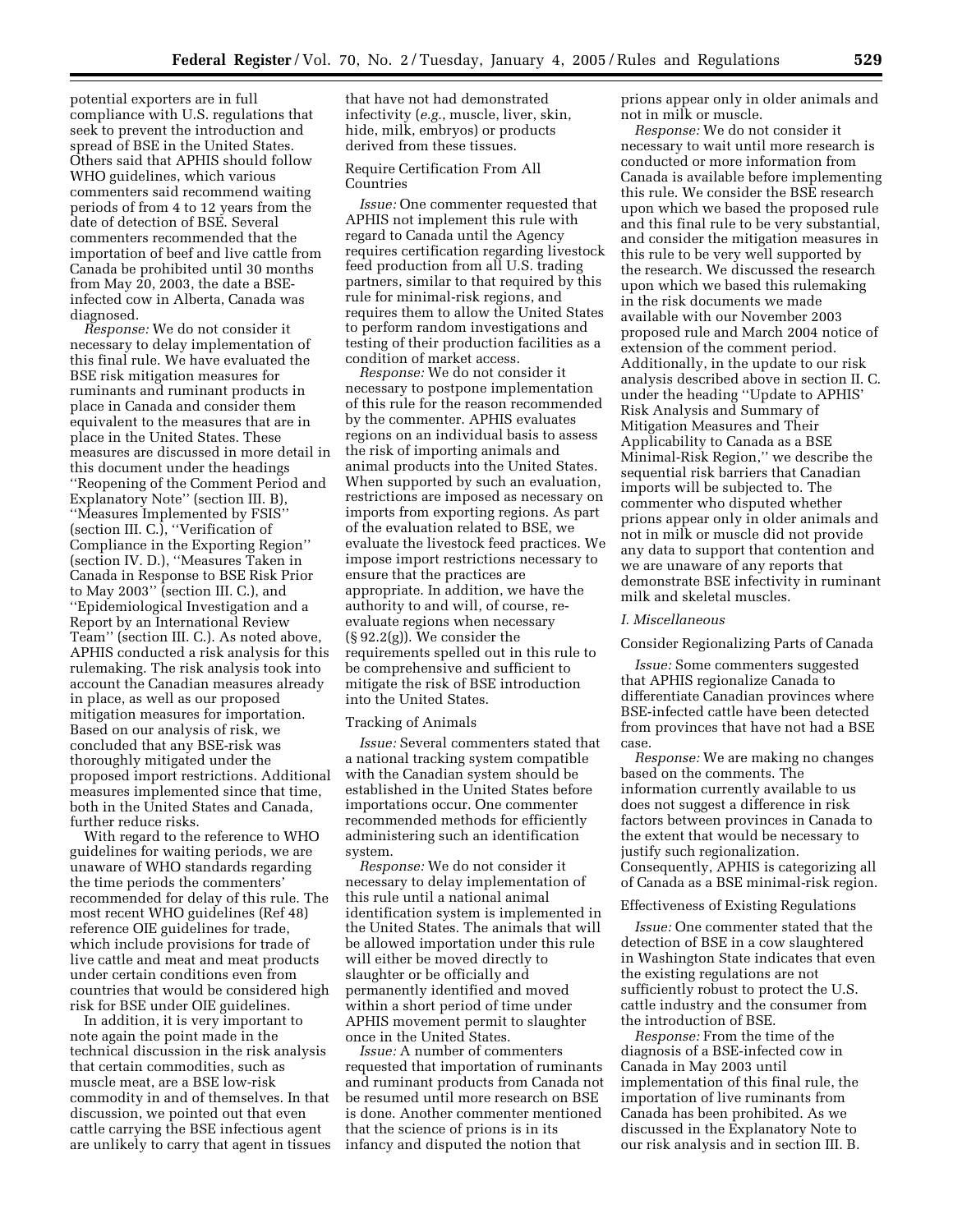above under the heading ''Reopening of the Comment Period and Explanatory Note,'' the epidemiological investigation of the imported BSE-positive cow slaughtered in Washington State shows that the infected cow was not indigenous to the United States and most likely became infected in Canada before that country's implementation of a feed ban, and, therefore does not reflect current risk conditions. Furthermore, all cattle identified in the United States as possibly having been from the Canadian source herd of the infected cow were euthanized and tested for BSE, and all of the animals tested negative. Because there is a small probability that BSE can be transmitted maternally, the two live offspring of the infected cow were also euthanized. A third had died at birth in October 2001. All carcasses were properly disposed of in accordance with Federal, State, and local regulations. Also, in conjunction with USDA's investigation, FDA conducted an extensive feed investigation. By December 27, 2003, FDA had located all potentially infectious product rendered from the BSE-positive cow in Washington State. The product was disposed of in a landfill in accordance with Federal, State, and local regulations. This rule by its terms requires that any cattle imported into the United States from Canada were born after the implementation of that country's feed ban.

#### Enforcement of Current Regulations

*Issue:* One commenter suggested that USDA focus its limited resources on effectively enforcing current BSE regulations, rather than subjecting the U.S. industry and consumers to what the commenter viewed as an increased BSE risk. The commenter stated that import data obtained through reports from the Economic Research Service (ERS) in 2001 and the Foreign Agricultural Service (FAS) show that several BSE-affected countries have exported beef to the United States. Also, the commenter said Japan should have been listed as an ''undue risk'' country because it did not implement internationally recommended feed import restrictions and because its import requirements were less restrictive than those acceptable for import by the United States.

*Response:* APHIS has examined U.S. import statistics reported by ERS and FAS that the commenter stated indicated the importation of products from countries with cases of BSE in violation of current APHIS import rules. In many cases, these reports have turned out to be erroneous. In the import

databases, several commodities including those that are restricted from importation and those that are not—may be included in a given category of imports, so the data are subject to misinterpretation. In addition, we have identified certain errors in the reports, such as the miscoding of imports that actually came from Australia as having originated in Austria. Further, import codes are based on tariff needs rather than on animal health needs, which makes it difficult to use the reports to determine compliance with animal health based trade restrictions. We are satisfied that our current import requirements are being properly enforced.

With regard to imports from Japan, following the finding of the first case of BSE in Japan in 2001, APHIS immediately banned the importation of live ruminants and ruminant products and byproducts from that country, and codified that ban by publishing an interim rule in the **Federal Register** on October 16, 2001 (66 FR 52483–52484, Docket No. 01–094–1), that added Japan to the list in § 94.18(a) of regions in which BSE exists. Before detection of BSE in Japan, that country was not listed as a region that posed an undue risk of BSE. At the time the ''undue risk'' category was developed, the focus was on trading practices among Member States of the European Union, because the European Union was where BSE was first detected and its Member States largely follow uniform trade practices. It is not clear to us from the comment what import practices in Japan are being referred to. The lack of a feed ban was not specifically part of the rationale for establishing the ''undue risk'' category.

Follow-Up to Washington State Detection

*Issue:* Following detection of BSE in an imported cow in Washington State in December 2003, one commenter recommended that a group of USDA stakeholders be assembled to work with the Secretary of Agriculture's BSE advisory group to address all issues arising out of the epidemiological investigation, emergency response, and mitigating measures announced by the Secretary on December 30, 2003.

*Response:* Following detection of BSE in December 2003 in an imported dairy cow in Washington State, USDA and other Federal and State agencies worked together closely to perform an epidemiological investigation, trace any potentially infected cattle, trace potentially contaminated rendered product, increase BSE surveillance, and take additional measures to protect human and animal health. USDA

worked in collaboration with the CFIA in conducting the investigations. Additionally, an international team of scientific experts (the IRT) convened by the Secretary of Agriculture as a subcommittee of the Secretary's Advisory Committee on Foreign Animal and Poultry Diseases (SACFADP) reviewed the U.S. response and recommended actions that could provide additional meaningful human or animal health benefits in light of the North American experience. Both the IRT and the full SACFADP include governmental and nongovernmental representatives who made recommendations for enhancements of the national BSE response program in the United States (Ref 34 and 35).

## Imports From Canada Before May 2003

*Issue:* Several commenters recommended that BSE surveillance in the United States be targeted at cattle imported from Canada into the United States before May 2003.

*Response:* This recommendation does not directly apply to this rulemaking but, rather, to our animal surveillance program for BSE. Nevertheless, to address the potential risk posed by these earlier imports, USDA and the U.S. Department of Health and Human Services have opted to focus resources on activities that offer the most direct protection of animal and public health. These included applying SRM removal requirements, enforcing the feed ban, and very aggressively increasing overall surveillance in the United States. The Departments have determined that focusing on these measures will be very effective and will do far more to lessen the possibility of BSE-infected material affecting animal health or reaching the public than devoting resources to the exceptionally difficult task of tracing Canadian-origin animals and conducting a surveillance program focused on such Canadian-origin animals.

# Possible Causes of BSE Infection

*Issue:* One commenter asked whether it is known conclusively that cattle can become infected with BSE through eating contaminated materials.

*Response:* Oral ingestion of feed contaminated with the abnormal BSE prion protein is the only documented route of field transmission of BSE (Ref 49) although other routes have been considered. Thus, the primary source of BSE infection appears to be commercial feed contaminated with the infectious agent. The scientific evidence shows that feed contamination results from the incorporation of ingredients that contain ruminant protein derived from infected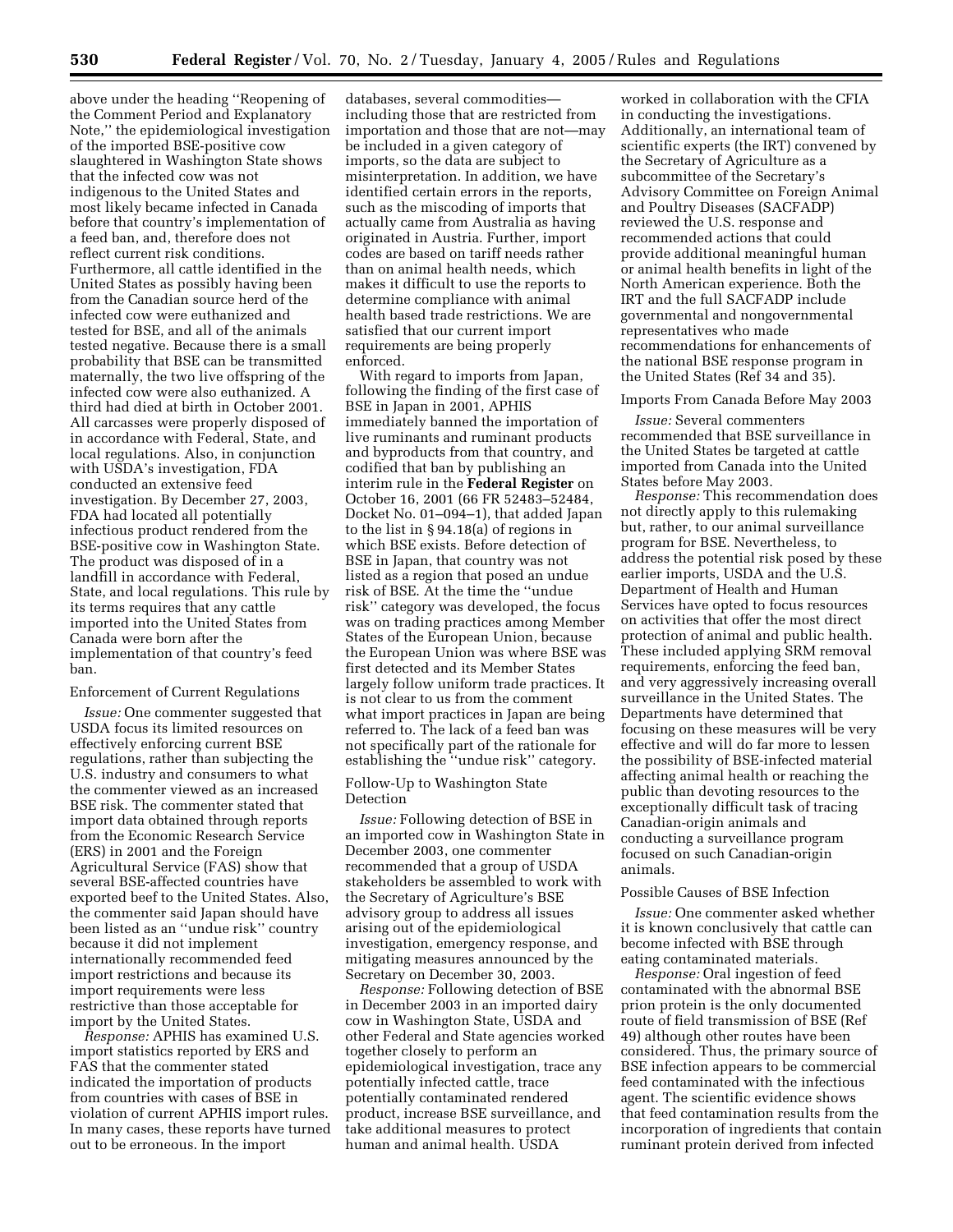animals. Standard rendering processes do not completely inactivate the BSE agent. Therefore, rendered protein such as meat-and-bone meal derived from infected animals may contain the infectious agent and can result in the infection of other animals that consume the material.

#### Canadian Prohibition of Imports

*Issue:* One commenter noted that in 1996 Canada prohibited imports of live ruminants from any country not recognized as free of BSE, and asked why, now that BSE has been detected in cattle indigenous to Canada, the United States would take a different approach than Canada did and allow imports from that country.

*Response:* The BSE situation addressed by Canada in 1996 was significantly different from the BSE situation in that country today. Actions taken now can be based on scientific research and information that was not available in 1996. In 1996, BSE concerns were focused on the United Kingdom and other countries with a high incidence of the disease. In addition, significant concern existed regarding the risks of possible human exposure to the BSE agent if the importation of live cattle from those regions were allowed. At that time, the apparent link between BSE and vCJD had just been announced, and predictions were being made of huge numbers of cases of vCJD. Since 1996, understanding of the disease has increased significantly, as has our knowledge of and experience with measures that can be taken to mitigate the risk. In addition, the predictions related to numbers of human cases have been scaled down dramatically, reflecting a better understanding of the true exposure that might have occurred. Today, effective import conditions can be designed to address specific risk issues.

## U.S. Approach to BSE as Compared to Other Diseases

*Issue:* Several commenters expressed concern that APHIS' import policy with regard to BSE seems to differ from its general policy with regard to other foreign animal diseases. One commenter stated that, with most diseases, APHIS does not allow importation until adequate surveillance has been done to prove freedom from the disease. However, with regard to BSE, stated the commenter, APHIS allows imports from a region until a case of BSE is identified in that region. The commenter stated that APHIS should define standards for all levels of trade with various countries concerning BSE. Another commenter said that a country should be classified

into one of the BSE established categories before trade in ruminant and ruminant products can be established.

*Response:* With regard to trade from BSE-affected countries, in § 94.18(a)(1) APHIS currently maintains a list of regions where BSE is known to exist. Additionally, § 94.18(a)(2) lists regions that present an undue risk of BSE because their import requirements are less restrictive than those that would be acceptable for import into the United States and/or because the regions have inadequate surveillance for BSE. APHIS prohibits the importation of live ruminants and certain ruminant products and byproducts both from regions where BSE is known to exist (and that are not considered BSE minimal-risk regions) and from regions of undue risk, even though BSE has not been diagnosed in a native animal in the latter regions.

As a newly discovered disease, BSE was limited in its geographic distribution to the United Kingdom and certain other countries in Europe. There was no evidence to suggest the disease existed elsewhere in the world. This situation lent itself to the policy of adding regions to lists of BSE-affected regions or regions that present an undue risk of BSE based on evidence of the disease's existence in those regions or on evidence that there was an undue risk of the disease existing in those regions, rather than assuming that BSE exists in every country of the world unless proven otherwise. This is consistent with our approach to other diseases, such as African horse sickness, which has never been shown to exist in countries other than in Africa and some countries on the Arabian Peninsula. Also, in contrast to infectious diseases that can be diagnosed relatively quickly, BSE has an extremely long incubation period.

If the commenter who discussed the need to conduct adequate surveillance to prove freedom from a disease before allowing importations was referring to the proposed provisions that would allow the importation of ruminants and ruminant products from Canada, it should be noted that we did not propose to consider Canada as a region free of BSE. Rather, in this rule we are creating a new category of regions that present a minimal risk of introducing BSE into the United States via imported ruminants and ruminant products and byproducts. This category is in addition to the categories of regions where BSE exists and regions that present an undue risk for BSE. We are adding conditions to allow the importation of certain live ruminants and ruminant products and byproducts from BSE minimal-risk

regions (at this time, only Canada). As discussed in our proposed rule and in this **SUPPLEMENTARY INFORMATION** section, we will evaluate other regions as potential BSE minimal-risk regions upon their request and submission of the necessary information.

We described in the proposed rule and the risk analysis conducted for this rulemaking that Canada has conducted BSE surveillance since 1992. For the past 7 years, Canada has tested more than the minimum number of samples recommended by OIE. Additionally, we consider Canada to have exceeded the OIE guideline for surveillance by conducting active targeted surveillance, as has been done in the United States. We concluded that Canada's level of surveillance is adequate for that country to be recognized as a BSE minimal-risk region.

### Change in BSE Status

*Issue:* One commenter stated that this rule should include criteria for determining when the BSE minimal-risk status of a region will be changed to a status of higher or lower risk, and should include how criteria for such a change in classification will be reviewed and evaluated.

*Response:* We acknowledge that there may be situations where the BSE minimal-risk status of a region should be changed to a status of higher or lower risk. As proposed, however, this rulemaking was intended to establish and address standards for recognizing a region as a BSE minimal-risk region, along with mitigation measures for the importation of susceptible animals and animal products from such regions. We have taken the commenter's recommendation under review, and, if we determine that standards for movement to a higher or lower risk status should be promulgated, we will propose those standards in a separate rulemaking. The provisions in § 92.2(g) recognize the need to conduct ongoing monitoring of a region's animal health status and provide that a region that has been granted animal health status under the APHIS regulations may be required to submit additional information pertaining to animal health status or allow APHIS to conduct additional information collection activities in order for that region to maintain its status.

## WHO Guidelines

*Issue:* One commenter stated that the WHO does not recognize ''minimal-risk BSE countries'' and that WHO policy is not to allow imports of beef or cattle from BSE countries. Therefore, said the commenter, the import of beef and cattle from Canada should not be allowed.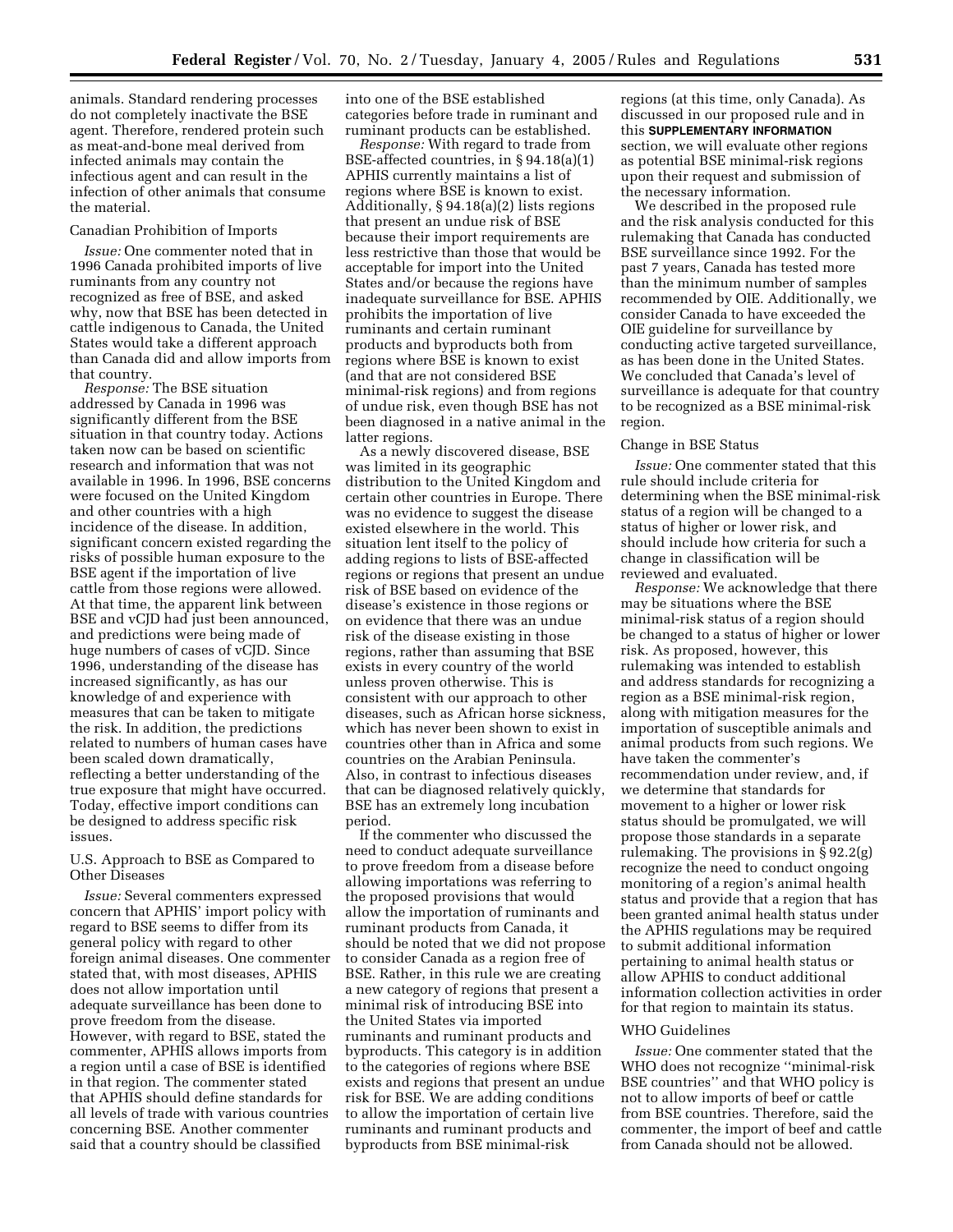*Response:* As discussed above under the heading ''Withdraw or Delay Implementation of Rule,'' we are not aware of any WHO guidelines that reference specific trade policies. It is the OIE guidelines (Ref 2) that are relevant in this regard, and OIE guidelines include provisions for trade in live cattle and meat and meat products from countries in all categories—including those at high risk for BSE.

### Indemnity for U.S. Producers

*Issue:* One commenter asked whether USDA will indemnify U.S. producers if our trading partners question movement and identification controls for cattle imported from Canada and Canadian feeder cattle become unmarketable.

*Response:* APHIS will not indemnify U.S. producers for the actions of trading partners.

#### Recognize Isolated Donor Herds

*Issue:* Several commenters requested that the regulations allow ruminant products to be collected from isolated herds that have been controlled to be free from exposure to contaminated feed and animal diseases, and that APHIS work with companies that currently have such herds to established harmonized standards for BSE freedom.

*Response:* We are making no changes based on these comments. There are currently no procedures in place for classifying herds as BSE free, and it would not be appropriate to add such criteria in this final rule. However, APHIS welcomes information from interested parties on recommended criteria for BSE-free herds.

Feed Ban and Processing Compliance in the United States

*Issue:* One commenter recommended that we check more rigorously for violations of the ban on ruminant products in ruminant feed in the United States. Another commenter stated that FDA data from 2000 and 2002 indicate low compliance with the ban on feeding ruminant protein to ruminants in the United States.

*Response:* The United States, through the FDA, implemented a feed ban prohibiting the use of most mammalian protein in feeds for ruminant animals, effective August 4, 1997. This prohibition appears in 21 CFR part 589.2000. Compliance with the 1997 FDA feed ban is currently very high. Current compliance numbers are not readily comparable with numbers that were published in 2000 and 2002. The two sets of compliance numbers were drawn from different databases and used different presentation formats. Current numbers differentiate between

serious and minor violations of the feed rule, the latter of which generally consist of minor recordkeeping deviations. Previous compliance numbers included those minor recordkeeping as part of the total number of violations. A level of high compliance by feed mills, renderers, and protein blenders has been noted for a number of years. BSE inspection results are accessible on the Internet at *http://www.fda.gov/cvm/index/bse/ RuminantFeedInspections.htm.*

#### Animal Feed Restrictions

*Issue:* Several commenters requested that no animal protein and fat be allowed in feed for farm animals, so as to prevent the possibility of crosscontamination of concentrate feed in mills and accidental misfeeding on farms that contain different species of animals. Several commenters requested that SRMs be banned from use in all animal feed.

*Response:* As noted, the FDA enforces a feed ban prohibiting the use of most mammalian protein in feeds for ruminant animals and compliance with this feed ban is currently very high. In the joint FDA-FSIS-APHIS advance notice of proposed rulemaking published July 14, 2004, FDA requested additional information to help it determine the best course of action with regard to the feed ban. As discussed above under the heading ''Measures Implemented by FSIS,'' FSIS bans the use of SRMs in human food.

### Products for Human Consumption

*Issue:* One commenter stated that USDA should act to ensure that no central nervous system tissue (CNS) is found in meat destined for human consumption. The commenter said that a survey conducted by FSIS in 2002 regarding the use of advanced meat recovery (AMR) systems in the United States indicated that 74 percent of establishments surveyed tested positive for CNS tissue contamination. (AMR is a technology that enables processors to remove the attached skeletal muscle tissue from livestock bones without incorporating significant amounts of bone and bone products into the final meat product.)

*Response:* With regard to beef product derived from an AMR system, FSIS reported that their 2002 survey indicates that approximately 76 percent (25 of 34) of the establishments whose AMR product was tested had positive laboratory results for spinal cord, dorsal root ganglia (clusters of nerve cells connected to the spinal cord along the vertebral column), or both in their final beef AMR products. However, as

# discussed in this **SUPPLEMENTARY**

**INFORMATION** section under the heading ''Measures Implemented by FSIS,'' in an interim final rule published and made effective on January 12, 2004, FSIS expanded the previous prohibition against spinal cord tissue being present in meat derived from AMR systems to include all CNS tissue. In addition, in its January rulemaking, FSIS prohibited the manufacture of mechanically separated beef, as well as the production of AMR using SRMs.

*Issue:* A number of commenters stated that APHIS should make final its proposed rule only if the United States bans all rendered products from the human food supply.

*Response:* FSIS has identified those tissues that are unfit for human consumption regardless of whether cattle exhibit signs of BSE. As a result, all SRMs, as well as the small intestine, are prohibited from entering the human food supply, and if rendered, may be used only in inedible rendering.

*Issue:* As discussed above under the heading ''Measures Implemented by FDA,'' FDA has prohibited SRMs, the small intestine of all cattle, material from non-ambulatory disabled cattle, material from cattle not inspected and passed for human consumption, and MS(beef) from use in FDA-regulated human food, including dietary supplements, and cosmetics. One commenter stated that the APHIS was silent on whether Canada plans to adopt those new FDA restrictions.

*Response:* FDA applies any restrictions it establishes on the use of products in the United States to products imported into the United States and will enforce those restrictions with regard to imports from Canada accordingly.

# Restrictions on Product Use Due to Clinical Signs of BSE

*Issue:* One commenter stated that, to avoid consumer problems, Federal agencies should provide that any animals exhibiting symptoms of BSE may be used only for pet food.

*Response:* All cattle slaughtered in Federally inspected establishments in the United States are subject to inspection. FSIS inspectors examine cattle to identify any symptoms of disease, including signs of central nervous system impairment. Cattle that are suspect for any reason are examined by an FSIS veterinarian to determine whether the animals are eligible for slaughter. Cattle that show signs of systemic illness and disease are condemned and are not allowed into the human food supply. As noted, FDA currently prohibits the feeding of most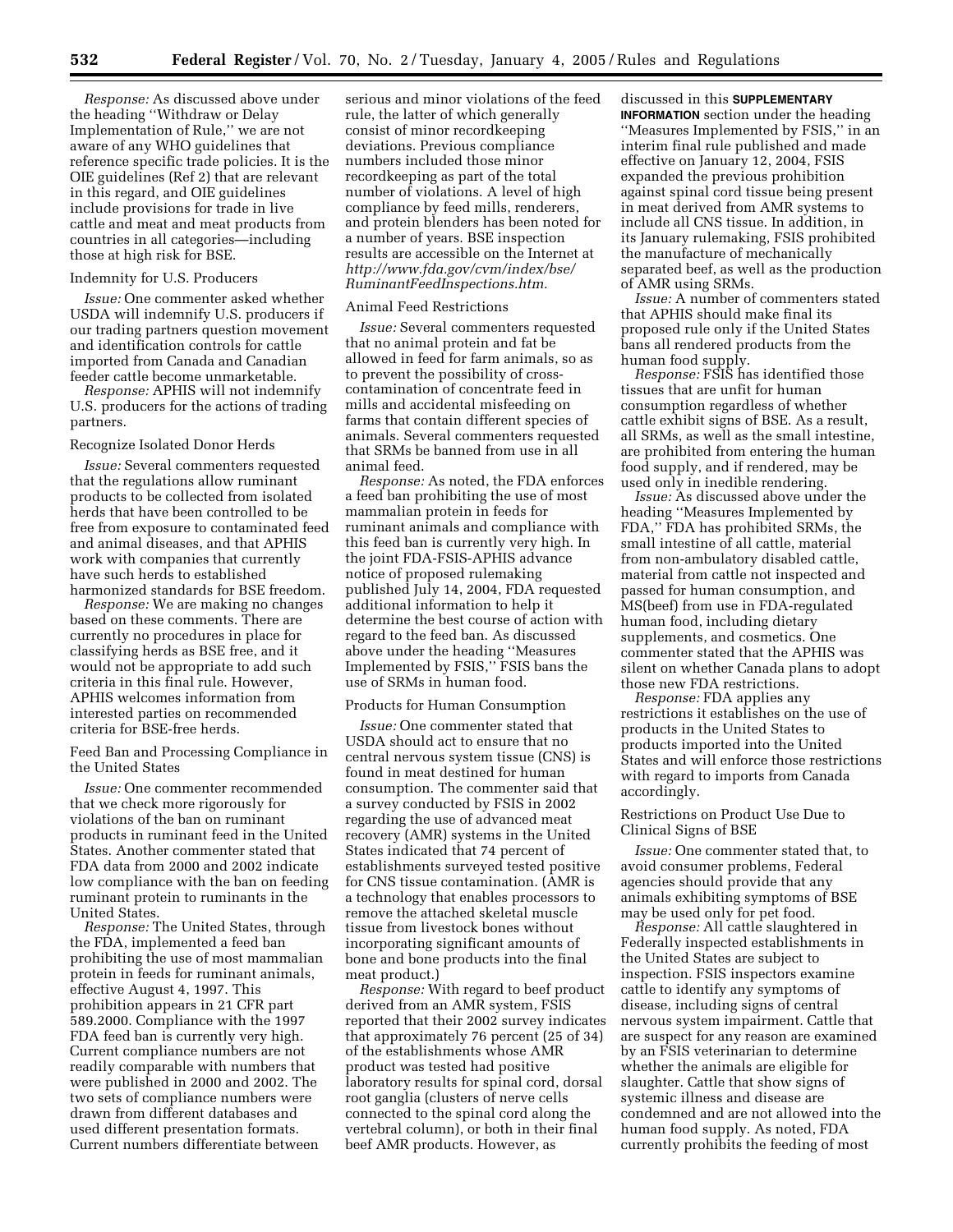mammalian protein (other than that from horses and pigs) to ruminants, and is developing a proposed rule to further strengthen the feed ban.

# Uniform Standards

*Issue:* Several commenters requested that this rule not be implemented until a uniform set of BSE standards has been agreed upon among the United States, Canada, and Mexico. The commenters stated that particular relevance should be placed on a ban on the inclusion of blood meal in ruminant feed and on the segregation of lines in feed mills, as FDA announced it was planning to propose.

*Response:* The United States has been discussing a North American approach to the BSE issue for a number of years. Officials from the United States hold annual meetings with Canadian and Mexican technical experts from counterpart agencies that cover animal health, public health, diagnostics, and research. These meetings have contributed to greater understanding and harmonization of BSE control and prevention policies among the three countries. In fact, the United States, Canada, and Mexico have an agreement to recognize BSE region evaluations conducted by any of the three countries, using the same standards.

Currently, the United States is working with Canada and Mexico to develop a joint North American BSE strategy that promotes international guidelines protecting public and animal health, while encouraging the use of science- and risk-based trade measures in order to maintain sound disease surveillance and transparent reporting. Some of the preliminary results from those discussions are reflected in this final rule, such as the changes from our proposed provisions regarding the importation of live cervids into the United States (discussed above under the heading ''*Cervids*'').

*Issue:* One commenter recommended that implementation of this rule be delayed until there is a clear consensus among trading partners as to what constitutes SRMs.

*Response:* As noted above, the United States is working with Canada and Mexico to develop a joint North American BSE strategy and those three countries agree on what constitutes SRMs. APHIS is also interested in maintaining consistency with OIE guidelines regarding SRMs, although in certain cases the USDA considers it prudent to exceed the guidelines currently recommended by OIE.

# Country-of-Origin Labeling

*Issue:* A number of commenters recommended that country-of-origin labeling be required in the United States so that beef imported from Canada would be so labeled. Some commenters suggested APHIS postpone implementation of this rule until such labeling is in place in this country. Several commenters raised concerns about how the United States would be able to certify U.S.-produced material as free of Canadian-sourced material.

*Response:* Under the Farm and Security and Rural Investment Act of 2002 and the 2002 Supplemental Appropriations Act, USDA is required to implement a mandatory country of origin labeling program (COOL) (Ref 50). USDA's Agricultural Marketing Service (AMS) published a proposed rule on the COOL program on October 30, 2003 (68 FR 61944–61985, Docket No. LS–03– 04). Under the proposal, retailers would be required to notify their customers of the country of origin of all beef (including veal), lamb, pork, fish, and selected other perishable commodities being marketed in their stores. In addition, the AMS proposal identified criteria that these commodities must meet to be considered of U.S. origin. In January 2004, President Bush signed Public Law 108–199, which includes a provision to delay until September 2006 the implementation of mandatory COOL for all covered commodities except wild and farm-raised fish and shellfish. The COOL program, when implemented, will address the labeling concerns raised by commenters with regard to APHIS'' proposed rule. APHIS does not consider it necessary to delay implementation of this rule until those labeling provisions are implemented. In its October 30, 2004 proposal, AMS noted, in discussing Section 10816 of Public Law 107–171 (7 U.S.C. 1638– 1638d) regarding COOL that the ''intent of the law is to provide consumers with additional information on which to base their purchasing decisions. It is not a food safety or animal health measure. COOL is a retail labeling program and as such does not address food safety or animal health concerns.''

### Jurisdiction

*Issue:* One commenter expressed the need for elimination of what the commenter termed conflicts of jurisdiction between the agencies of the Federal Government that oversee public health and safety. As an example, stated the commenter, the November 2003 APHIS proposed rule gives APHIS precedence over FSIS in determining whether an animal or its food products

are safe to import, even though APHIS does not have authority to regulate food derived from the animal. One commenter stated that this rulemaking should be under the control of a human health agency because USDA has no expertise in the subject area. Another commenter suggested as a possible solution to what the commenter viewed as overlapping agency authorities the development of a single food agency in the United States to oversee all aspects of the food product safety system.

*Response:* We disagree with the commenters' assessments. The issues of protecting human and animal health from the risks of BSE are sufficiently diverse to require involvement of multiple agencies acting under their respective authorities. This work is carried out primarily through the USDA agencies of APHIS for animal health and FSIS for food safety, along with FDA. USDA has the statutory authority to protect both animal agriculture (AHPA) and public health (the Federal Meat Inspection Act, the Poultry Products Inspection Act of 1968, and the Egg Products Inspection Act).

APHIS regulates the importation of animals and animal products into the United States to guard against the introduction of animal diseases, including BSE. FSIS is responsible for ensuring the nation's commercial supply of meat, poultry, and egg products is safe, wholesome, and correctly labeled and packaged, whether produced domestically or imported. To ensure the safety of imported products, FSIS maintains a comprehensive system of import inspection and controls, which includes audits of a region's foreign inspection system, port-of-entry reinspection, and annual review of inspection systems of foreign countries eligible to export meat and poultry to the United States. These two USDA agencies, under their respective authorities, act together in the prevention, monitoring, and control of BSE in the U.S. livestock and meat and meat products food supply.

USDA agencies coordinate their responsibilities with FDA's Center for Veterinary Medicine regarding safety of animal feed. Likewise, such coordination is carried out with the FDA's Center for Food Safety and Applied Nutrition regarding the safety of all foods other than meat, poultry, and egg products, and with other FDA Centers having responsibility for drugs, biologics, and devices containing bovine material. These agencies collaborate, issuing regulations under their respective, to implement a coordinated U.S. response to BSE.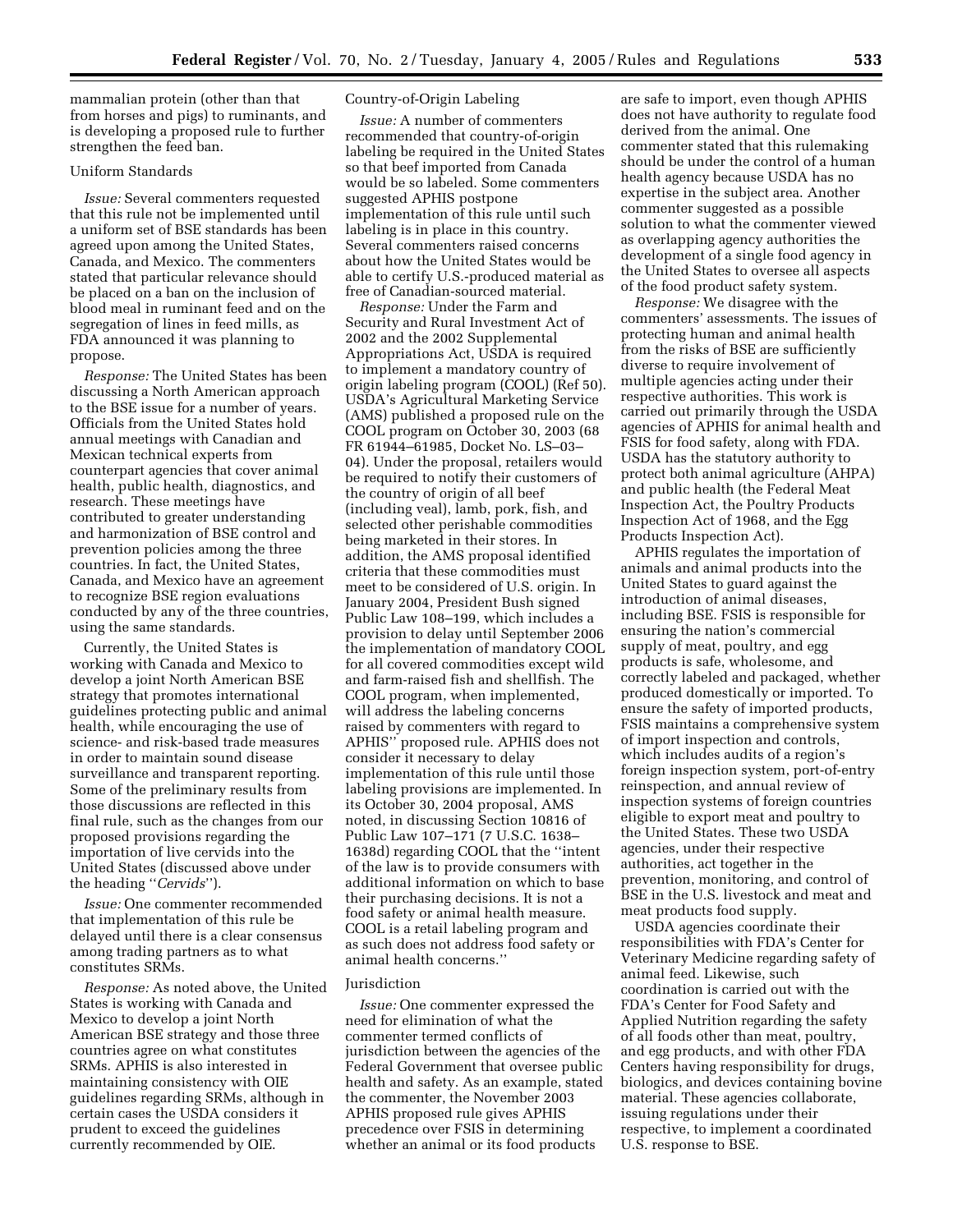### Private Testing for BSE

*Issue:* Several commenters recommended that private companies be provided the opportunity to do their own testing for BSE.

*Response:* APHIS has considered carefully the possibility of allowing private companies to conduct their own BSE testing, and remains convinced that allowing such testing for private marketing programs is inconsistent with USDA's mandate to ensure effective, scientifically sound testing for significant animal diseases and to maintain domestic and international confidence in U.S. cattle and beef products. As we continue to deal with the complexities of BSE, we consider it important to maintain clarity with regard to the purpose of USDA's BSE testing and the results such testing yields. As explained previously, currently available post-mortem tests, although useful for disease surveillance, are not appropriate as food safety indicators.

### User Fees

*Issue:* One commenter stated that the \$94.00 fee for a permit to import animals and products into the United States is unfair to private individuals and that there should be a minimal or no fee for permits.

*Response:* The issue raised by the commenter pertains to general import procedures and is not within the scope of this rulemaking. However, with regard to the general issue of user fees, under APHIS' regulations, user fees are charged for the services APHIS provides related to the importation, entry, or exportation of animals and animal products. As provided in 9 CFR part 130, APHIS charges all individuals a \$94.00 fee for processing an application for a permit to import live animals, animal products or byproducts, organisms, vectors, or germplasm (embryos or semen) or to transport organisms or vectors. These charges are necessary for APHIS to recover the costs of providing these services. APHIS does not receive funds appropriated by Congress for these activities, and Congress has directed APHIS to charge user fees to recover its costs. The \$94.00 cost for APHIS'' processing of applications for permits to import products was set in August 2001 (66 FR 39628–39632, Docket No. 99–060–2) based on the average of the actual volumes of each type of application processed in fiscal years 1998 and 1999. The user fee amount includes cost components for the salaries of employees involved in the processing applications, along with costs of billings and collections, rent, equipment (such as computer technologies), Agency overhead, and departmental charges.

# Flexibility and BSE Research Advances

*Issue:* One commenter recommended that this rule explicitly provide administrative flexibility to the Administrator, with the understanding that the flexibility granted to the Administrator would be applied on the basis of risk assessment and sound science. The commenter stated that such an approach would provide for transparent and predictable application of the rule, while accommodating the evolution of scientific knowledge and risk mitigation processes, new product development, market demand, and revisions to OIE standards or WHO guidance. Another commenter requested that USDA review the provisions in this final rule 2 years after publication to see if technology and research advances warrant changes in the regulations. Another commenter requested that APHIS reassess the rule in 5 or 10 years.

*Response:* We are making no changes based on these comments. In developing this rule, we considered the best current BSE research available to us and designed the standards for minimal-risk regions to provide for some flexibility. We continually evaluate our regulations to consider advancement in knowledge and science.

#### Zero Risk

*Issue:* Several commenters disagreed that importations of ruminants and ruminant products should be allowed under certain conditions from regions that APHIS considers minimal risk for BSE. Some commenters said that countries exporting such commodities to the United States should present a ''zero risk'' of BSE, not a minimal risk. Even with a zero risk standard, said one of these commenters, it would be incorrect to say any region is BSE free and that the most that can be said is testing has not been conducted for BSE in that region.

*Response:* Zero risk is virtually, if not completely, impossible to achieve. As noted above, if we were to make trade dependent on zero risk, foreign, as well as interstate, trade in animals and animal products would cease to exist. APHIS agrees with the conclusion expressed in international trade agreements, such as the WTO-SPS Agreement and NAFTA, that trade should be commensurate with risk. Under these agreements, participating nations, including the United States and U.S. trading partners, have agreed to base conditions for importations on risk assessment and international standards.

Regarding the risk associated with regions that have no or inadequate surveillance for BSE, we do not currently accept live ruminants or ruminant products from these regions, either because they are listed in § 94.18 as a BSE-restricted region or because they have not applied for status necessary to trade in ruminants or ruminant products with the United States, which would involve an evaluation by APHIS of the region for other diseases, such as foot-and-mouth disease and rinderpest, as well as for BSE.

### The Harvard-Tuskegee Study

*Issue:* One commenter asked why USDA requested Harvard to conduct a risk analysis to evaluate the effectiveness of the U.S. system with the presence of Canadian products in U.S. channels, instead of requesting that Canada conduct a similar risk assessment of its system.

*Response:* As discussed above under the heading ''Harvard-Tuskegee Investigation of BSE Risk in the United States,'' in April 1998, USDA commissioned Harvard and Tuskegee Universities to conduct a comprehensive investigation of BSE risk in the United States. The purpose of the Harvard-Tuskegee Study was to assess the effectiveness of the U.S. domestic system with regard to BSE. The initial study did not specifically address the risk of BSE being introduced into the United States from Canada. The study was completed in 2001 and released by the USDA. Following a peer review of the Harvard-Tuskegee Study in 2002, the authors responded to the peer review comments and released a revised risk assessment in 2003 (Ref 2).

In 2003, using the same simulation model developed for the initial study, the HCRA evaluated the implications of a then-hypothetical introduction of BSE into the United States from Canada (Ref 10). Again, this was an assessment of the internal system in the United States, rather than an assessment of the risk of BSE in Canada. This assessment confirmed the conclusions of the earlier study-namely, that a very low risk exists of BSE becoming established or spreading should it be introduced into the United States. In December 2002, the CFIA, Science Branch, issued a risk assessment that evaluated the risk for BSE in Canada. (Ref 12).

### J-List

*Issue:* One commenter stated that, when the border is opened, we should remove Canadian cattle from the ''Jlist.''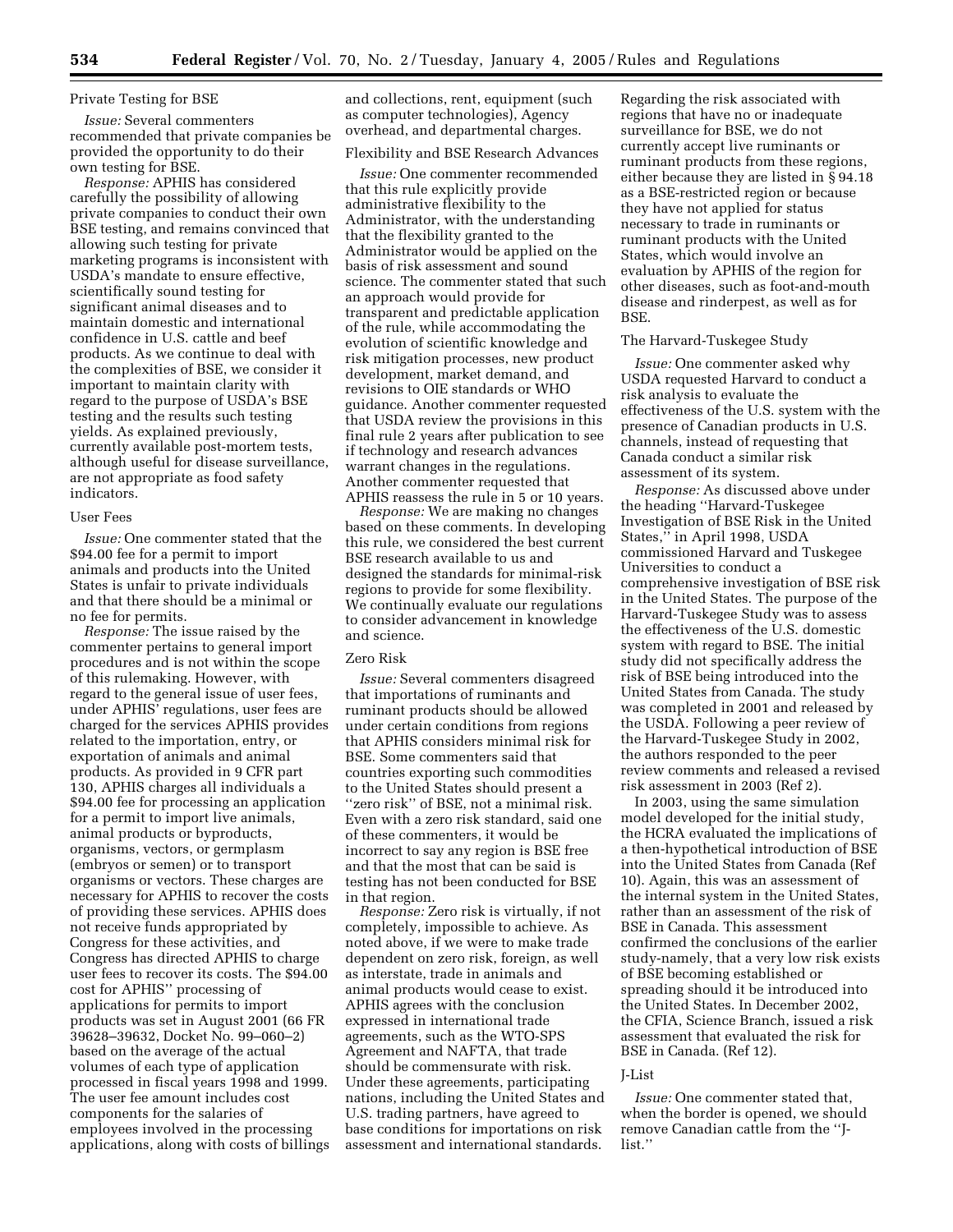*Response:* The ''J-list'' referred to by the commenter is a list of commodities that the Secretary of the Treasury has exempted from the general requirement in 19 U.S.C. 1304(a) that all products that are imported into the United States be marked as to country of origin. Among the commodities excepted by the Secretary of Treasury from this requirement are live livestock. The commenter's request is beyond the scope of this rulemaking, which does not address U.S. Department of Treasury requirements. However, we note that, under this rule, all cattle, sheep, and goats imported from Canada for other than immediate slaughter must be permanently identified before exportation to the United States as being of Canadian origin.

# Comments on Issues Outside the Scope of This Rulemaking

A number of comments raised issues addressed topics outside the scope of the provisions of the proposed rule. These comments included the following issues: Concern regarding the effect of regulations in general on the cost of raising cattle; concern regarding the inhumane treatment and shipment of animals; recommendations regarding the terminology to use when referring to the euthanization of animals; requests for meetings with APHIS officials to discuss product development; concern that APHIS appears to be giving the issue of BSE minimal-risk regions a higher priority than domestic cattle disease programs; prohibiting the lambing of U.S. sheep on pastures where scrapie might be a problem; a recommendation that we require cattle exported from the United States to Canada to have a USDA identification tag and be marked with a brand; a recommendation that all livestock be allowed to live out their lives; a recommendation that cattle not be slaughtered before 30 months of age and that sheep and goats not be slaughtered before 12 months of age; and requests that the Canadian government pay U.S. cattle producers for economic and administrative losses due to the detection of a BSE-infected cow in Washington State.

## **V. Additional Clarifications**

# *Transiting of Ruminant Products Through the United States*

We are providing in § 94.18(d) that meat, and edible products other than meat, that are eligible for entry into the United States from a BSE minimal-risk region may, under certain conditions, be transited overland through the United States for export to another country.

The existing regulations in § 94.18(d) have allowed the transiting through the United States for immediate export, under certain conditions, of meat, and edible products other than meat, that are otherwise prohibited importation into the United States because they are derived from ruminants that have been in a region listed in § 94.18(a) as a region either in which BSE exists or that poses an undue risk of BSE. Before our listing Canada in this rule in § 94.18(a)(3) as a BSE minimal-risk region, the only regions listed in § 94.18(a) were countries from which transport of ruminant products to and through the United States would necessarily involve shipment by air or sea. Therefore, we have interpreted the existing provisions for transiting the United States in § 94.18(d) to apply only to such transiting at air or sea ports in the United States for export to another country. The increased risk from overland shipment would have required mitigation measures in addition to those listed in existing § 94.18(d).

Now that BSE has been detected in a country (Canada) from which overland shipment of ruminant products is feasible, we consider it necessary to clarify our intent with regard to the existing transiting provisions in § 94.18(d) to make it clear that transiting of shipments otherwise prohibited importation into the United States because of a region's BSE status may be done only at air or sea ports in the United States. We are revising the wording in § 94.18(d) to make this clear.

However, because we consider Canada to be a region of minimal risk for BSE, we are adding provisions to this final rule that will allow the overland transiting through the United States of products from BSE minimalrisk regions that are derived from bovines, sheep, or goats. These conditions appear in § 94.18(d) of this final rule and require that, in addition to meeting the existing transiting conditions in § 94.18(d), such shipments must meet additional conditions that are set forth in § 94.18(d)(5), which provide that the shipment must be exported from the United States within 7 days of its entry, the commodities must not be transloaded while in the United States, and a copy of the import permit required under the transiting conditions must be presented to the Federal inspector at the port of arrival and the port of export in the United States.

A reasonable question would be: ''If products are eligible for entry into the United States from a BSE minimal-risk region, why is it necessary to establish conditions for their transiting through the United States?'' The reason for

restricting overland transiting to lowrisk products from BSE minimal-risk regions is that shipments for controlled transit are not intended for ultimate entry into the United States and generally do not need the same manner of border inspection as shipments intended for U.S. entry. In recognition of this, we are combining the existing transiting requirements and those of this final rule with limitations on the type of products eligible for transiting to further ensure that such products do not present a risk of introducing BSE into the United States.

Part 95, which deals with the importation of inedible products, has provisions in § 95.4(f) that are similar to those in § 94.18(d) regarding transiting of products. In this final rule, we are making the same changes to § 95.4 as those discussed above with regard to  $§ 94.18(d).$ 

### *Definition of Inspector*

Sections 93.400 and 95.2 each contain a definition of *inspector.* Section 94.0 contains a definition of *authorized inspector.* These definitions refer to an individual responsible for certain functions at a port of arrival or export in the United States. Each of the definitions refers to an individual either employed by APHIS or authorized by the Administrator to enforce the regulations. However, these definitions do not reflect the reassignment of certain responsibilities from APHIS to the Department of Homeland Security's Bureau of Customs and Border Protection by the Homeland Security Act of 2002. Therefore, we are replacing the definitions of *inspector* and *authorized inspector* in those sections with new definitions that read as follows: ''Any individual authorized by the Administrator of APHIS or the Commissioner of Customs and Border Protection, Department of Homeland Security, to enforce the regulations in this part.'' Similarly, we are updating §§ 94.18(d)(3) and 95.4(f)(3) (which is redesignated as § 95.4(h)(3) in this final rule), which have required notification of the APHIS Plant Protection and Quarantine Officer at ports of arrival and export, to refer instead to notification of the inspector. We are also adding the definition of *authorized inspector* to § 96.1 to clarify the use of that term in part 96 of the regulations.

#### *Definition of Flock*

Before this final rule, the term *flock* was defined in § 93.400 to mean ''a herd.'' However, 9 CFR part 93, subpart D, includes provisions that refer to a ''flock or herd.'' To eliminate this redundancy and to clarify our intent, we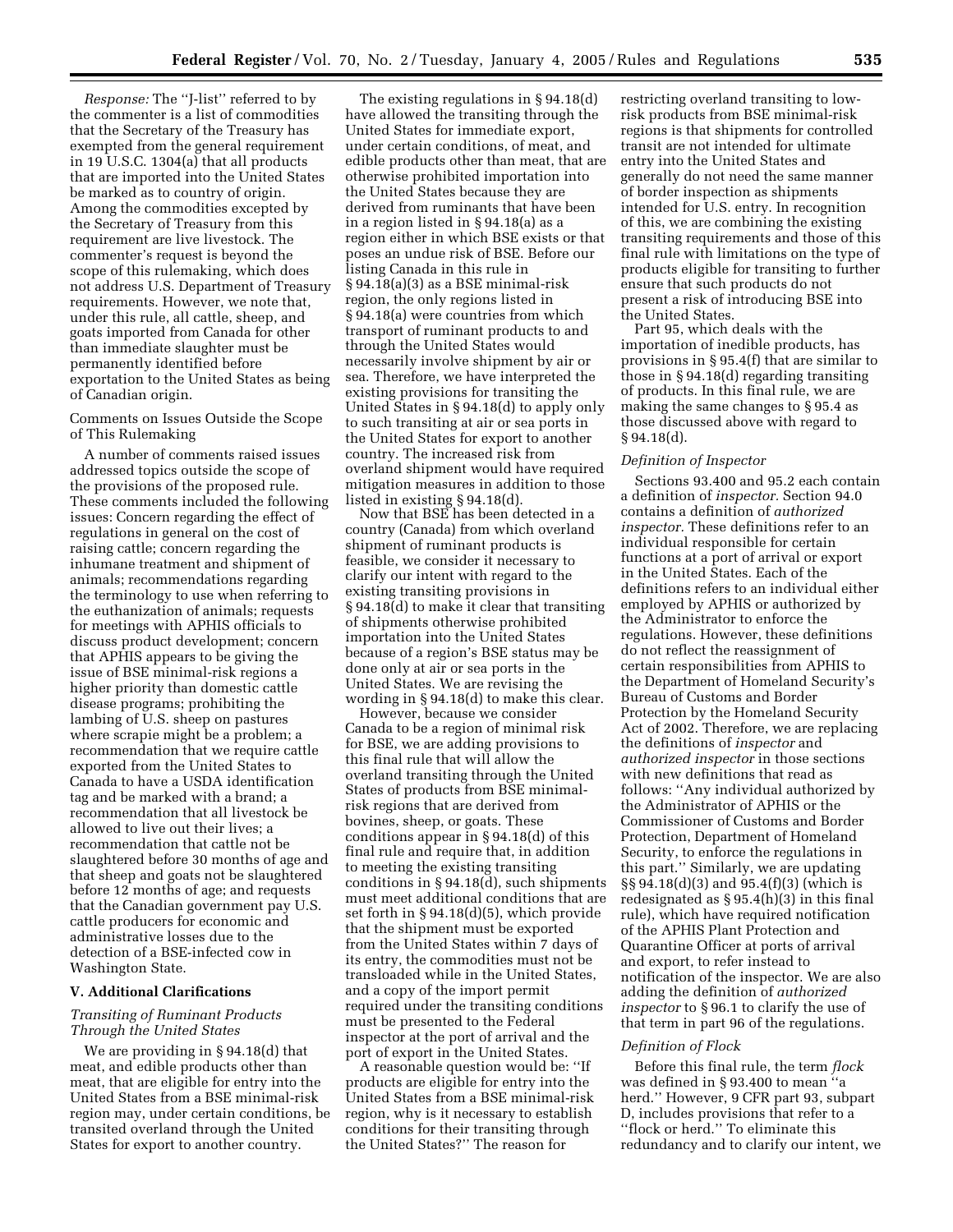are a making a nonsubstantive change to § 93.400 to define *flock* as ''a group of one or more sheep maintained on common ground; or two or more groups of sheep under common ownership or supervision on two or more premises that are geographically separated, but among with there is an interchange or movement of animals.'' This definition is the same as the existing definition of *herd* in § 93.400, except that the revised definition of *flock* refers specifically to sheep.

### *Wording Clarification*

We are also amending § 94.18(a)(1) to make it clear that imports of ruminants and ruminant products from Canada are not subject to the restrictions of that paragraph.

## *Executive Order 12866 and Regulatory Flexibility Act*

This rule has been reviewed under Executive Order 12866. The rule has been determined to be economically significant for the purposes of Executive Order 12866 and, therefore, has been reviewed by the Office of Management and Budget.

Under the Animal Health Protection Act of 2002 (7 U.S.C. 8301 *et seq.*) the Secretary of Agriculture is authorized to promulgate regulations to prevent the introduction into the United States or dissemination of any pest or disease of livestock.

The regulations in 9 CFR parts 93 to 96 include provisions that prohibit the importation of ruminants and most ruminant products (meat and certain other products and byproducts) from (1) regions where BSE exists and (2) regions that present an undue risk of introducing BSE into the United States because of import requirements less restrictive than those that would be acceptable for import into the United States or because of inadequate surveillance.

In this rule, APHIS is establishing an additional category of regions that present a minimal risk of introducing BSE into the United States. This category will include (1) those regions in which a BSE-infected animal has been diagnosed but in which measures have been taken that reduce the risk of BSE being introduced into the United States, and (2) those regions in which BSE has not been detected, but that cannot be considered BSE-free. In this rule, APHIS (1) sets forth the standards the Agency will consider before listing a region as one of minimal risk for BSE, (2) lists Canada as the only BSE minimal-risk region at this time, and (3) establishes measures to mitigate any risk that BSE would be introduced into the

United States through the importation of ruminants and ruminant products from a BSE minimal-risk region. Future requests received from other regions to be considered BSE minimal-risk regions will be evaluated.

On May 20, 2003, CFIA reported a case of BSE in a beef cow in northern Alberta. To prevent the introduction of this disease into the United States, APHIS issued an interim rule that listed Canada as a region where BSE exists, thereby prohibiting the importation of ruminants and most ruminant products from Canada, effective May 20, 2003.

Following the discovery of the BSEinfected cow, Canada conducted an epidemiological investigation of the BSE occurrence, and took action to guard against any spread of the disease, including the quarantining and depopulation of herds and animals determined to be possibly at risk for BSE. Subsequently, Canada asked APHIS to consider resumption of ruminant and ruminant product imports into the United States, based on information regarding the following: Canada's veterinary infrastructure; disease history; practices for preventing widespread introduction, exposure, and/or establishment of BSE; and measures taken following detection of the disease.

The prohibition was modified on August 8, 2003, to allow the importation of certain ruminant-derived products from Canada under APHIS Veterinary Services permit. The most important commodity that can enter by permit is boneless bovine meat from cattle less than 30 months of age.

This study analyzes ruminant and ruminant product imports from Canada that will be allowed to resume because of this rule. Expected benefits and costs are examined in accordance with requirements of the Office of Management and Budget for benefit-cost analysis as described in Circular A–4, ''Regulatory Analysis,'' which provides guidance for agencies on the analysis of economically significant rulemakings as defined by Executive Order 12866. Effects on small entities are also considered, as required by the Regulatory Flexibility Act.

Although not addressed in the analysis, Canadian producers and suppliers of ruminants and ruminant products will clearly benefit from the resumption of exports to the United States. In 2002, about 90 percent of Canadian beef exports and virtually all (99.6 percent) of Canada's cattle exports were shipped to the United States. Canada's cattle producers reportedly had one million more head of cattle on their farms on July 1, 2004, than they

did one year earlier. This increase is largely due to the collapse of Canadian cattle exports.

Below is a summary of our economic analysis. A copy of the full economic analysis is available by contacting the individual listed under **FOR FURTHER INFORMATION CONTACT**. You may also view the economic analysis on the Internet by accessing the APHIS Web site at *http://www.aphis.usda.gov/lpa/ issues/bse/bse.html.* Click on the listing for ''Economic Analysis, Final Rule, Bovine Spongiform Encephalopathy: Minimal-Risk Regions and Importation of Commodities (APHIS Docket No. 03–  $080 - 3.$ )"

The commodities that will be allowed to be imported from Canada under specified conditions under this final rule can be summarized as:

• Bovines, as long as they are slaughtered at less than 30 months of age, and as long as those bovines not imported for immediate slaughter are moved to a single feedlot before slaughter;

• Sheep and goats (ovines and caprines), as long as they are slaughtered at less than 12 months of age, and provided sheep and goats not imported for immediate slaughter are moved to a single designated feedlot before slaughter;

• Cervids of any age;

• Camelids (*i.e.*, llamas, alpacas, guanacos, and vicunas);

• Meat from bovines, ovines, and caprines; and

• Certain other products and byproducts, including bovine livers and tongues, gelatin, and tallow.

### *Model and Assumptions*

Cattle and beef imports comprise 99 percent of the value of commodities that will be allowed entry from Canada because of this rulemaking, and they are therefore the focus of the analysis. The model used is a net trade partial equilibrium welfare model. Net trade is defined as the absolute value of the difference between exports and imports. Individual country trade with the United States is not modeled. Nonspatial means that price and quantity effects resulting from geographic differences in market locations are not included. Therefore, price and quantity effects obtained from the model are assumed to be the average of effects across geographically separated markets. Partial equilibrium means that the model results are based on maintaining a commodity-price equilibrium in a limited portion of the overall economy.

Economic sectors not explicitly included in the model are assumed to have a negligible effect on the model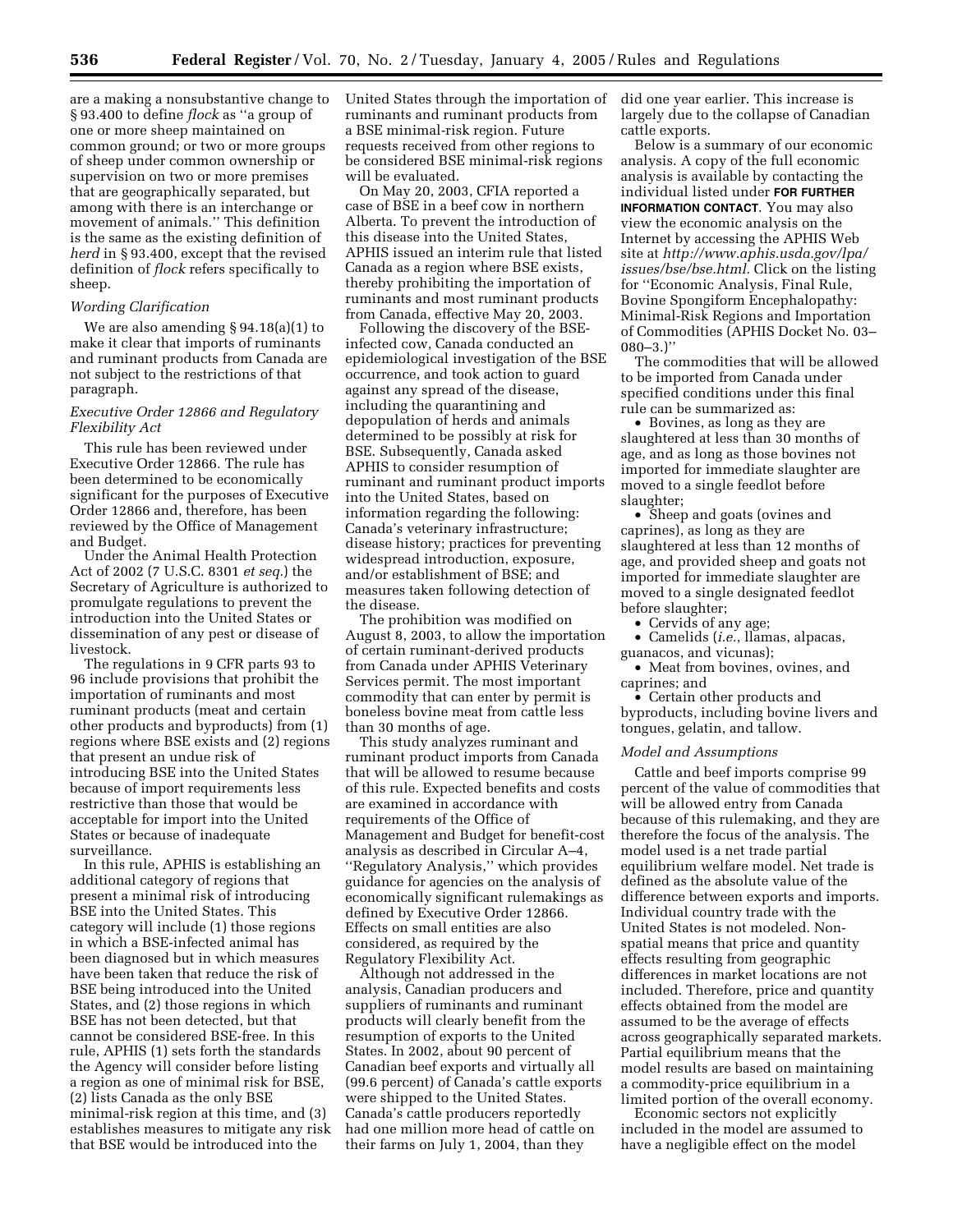results. Welfare refers to benefits or losses to society, as measured by changes in consumers' willingness to pay for commodities beyond their actual price (a measure of utility known as consumer surplus) and changes in producers' revenue beyond their variable costs (a measure of returns to fixed investment known as producer surplus).

This quantitative economic modeling approach is appropriate because the rule changes are specific to the U.S. cattle and beef sectors, are focused in extent, and have only limited extensions into non-agricultural sectors of the economy. A disadvantage of the model is the lack of linkages between the cattle production and beef processing sectors. This disadvantage is addressed through the presentation of results from an agricultural multi-sector model that recognizes such linkages.

We estimate effects of additional supplies to the United States of fed cattle and feeder cattle, due to resumption of imports from Canada. The additional quantities of cattle, all things equal, will cause prices to fall. The model indicates the expected price decline and the increase in quantity demanded and decrease in domestic production/supply that will occur in response to the fall in price. Summing welfare gains for consumers/buyers and losses for producers/ suppliers (changes in consumer and producer surplus) yields estimated net benefits for the United States. For beef, we expect a small decline in imports from Canada with the rule due to the replacement of beef produced from fed cattle by beef produced from cows, as explained below. Estimated effects for beef are in the opposite direction from those for cattle, with losses for U.S. consumers/ buyers outweighing gains for U.S. producers/suppliers. The effects for beef are much smaller than the effects for cattle.

*Cattle imports from Canada.* There are three components to the number of cattle under 30 months of age that are expected to be imported from Canada: A quantity that would be imported normally, a quantity that would have entered if cattle imports from Canada were not prohibited (termed the backlog); and a quantity of fed cattle that would be expected to be displaced from slaughter in Canada by increased cow slaughter for the export of processing beef to the United States.

For the first component, the quantities of fed and feeder cattle that would enter normally are based on average imports for 2001 and 2002: About 652,400 fed cattle and about 311,400 feeder cattle in 2005, with somewhat lesser quantities

in years 2006–2009 because of assumed expanded slaughter capacity in Canada.

The backlog is the additional Canadian cattle that may have accumulated due to the closing of the border to live ruminant imports in May 2003. Importation of the backlog or some fraction of it would begin as soon as the rule is in effect, with most of these fed and feeder cattle expected to enter in 3 to 6 months.

Calculation of the size of the backlog is based on the change in Canada's cattle inventory from July 2003 to July 2004. The backlog may include about 394,500 fed cattle under 30 months of age and about 204,000 feeder cattle. The backlog of cattle over 30 months of age (not eligible for importation under the rule) numbers about 462,500 head.

The third component of expected cattle imports, an additional supply of fed cattle derives from another change included in the rule-namely, removal of the requirement that beef imported from Canada come from cattle slaughtered at less than 30 months of age. We expect this change to result in a large increase in cow slaughter in Canada for the export of processing beef to the United States. We discuss these expected effects here in greater detail.

Our assumptions regarding (1) the shift in Canada from slaughter of fed cattle under 30 months of age to slaughter of cattle (principally cows) over 30 months of age, for the export of processing beef to the United States, and (2) the shipment to the United States of the fed cattle under 30 months of age not slaughtering in Canada, are based on relative prices and margins in the two countries for fed cattle, cows, fed beef, and processing beef. As of mid-November 2004, a Canadian packer could buy a cow for about US\$17 per cwt and sell the processing-grade beef for about US\$123 per cwt. The packer also could buy a fed steer or heifer at about US\$67 per cwt and sell the beef for about US\$132 per cwt. In the United States, the cow would cost a packer about \$55 per cwt and the beef would sell for about \$125 per cwt; a fed steer or heifer would cost about \$85 per cwt and the beef would sell for about \$135 per cwt.

Although differences in weights and dressing percentages do not permit the direct comparison of live animals to dressed meat, the difference between the relative purchase prices to sales prices indicate that the margin buying cows and selling processing beef is much larger for a Canadian packer than it is for a U.S. packer. Canadian packers are prevented from taking greater advantage of this large margin by Canada's relatively small market for cow beef. Canadian production of processing beef has already displaced much of Canada's imported product. Without a larger demand, increased production would cause the Canadian price of processing beef to decline sharply.

The United States is already providing Canada with additional demand for beef from fed cattle, through the importation of boneless beef under permit from cattle slaughtered at less than 30 months of age. The United States, in a sense, is currently importing Canada's surplus production of fed beef. Allowing the United States to import Canadian beef from cattle slaughtered at more than 30 months of age would enable Canada to produce and sell much larger quantities of processing beef without fearing the significant price collapse that would likely occur if the entire additional product were only for the Canadian market.

This is not to say that the price of processing beef or cow prices in the United States would not decline from their current levels due to the supply from Canada, but we would not expect a sharp decline. Two facts concerning the U.S. supply of processing beef underlie this reasoning. First, U.S. cow slaughter is forecast to decline in 2005, as producers begin to rebuild herds that have been characterized by diminishing cow inventories for several years. Second, cow retention for herd rebuilding is also expected to take place in Australia and New Zealand, major sources of processing beef for the United States. Their beef exports are forecast to remain largely unchanged in 2005. As long as principal Asian markets continue to prohibit entry of U.S. beef, any increase in imports of beef from Australia and New Zealand by these markets may limit the supply of beef from Australia and New Zealand into the United States.

With the rule, entry of Canadian steers and heifers is expected to result in steer and heifer prices in the two countries becoming more similar. For example, in 2002, fed steer prices in Alberta averaged about US\$63 per cwt, while in the United States, the Nebraska Direct Choice steer price averaged about \$67 per cwt. Given the difference in mid-November 2004 prices for fed cattle, \$67 per cwt in Canada and \$85 per cwt in the United States, shipment of fed cattle to the United States will be an attractive alternative for Canadian producers, at least until Canadian prices rise to the level of U.S. prices (adjusted for grade differentials and minus transportation and transaction costs).

Prices for slaughter cows in the two countries are expected to continue to differ because Canadian cattle more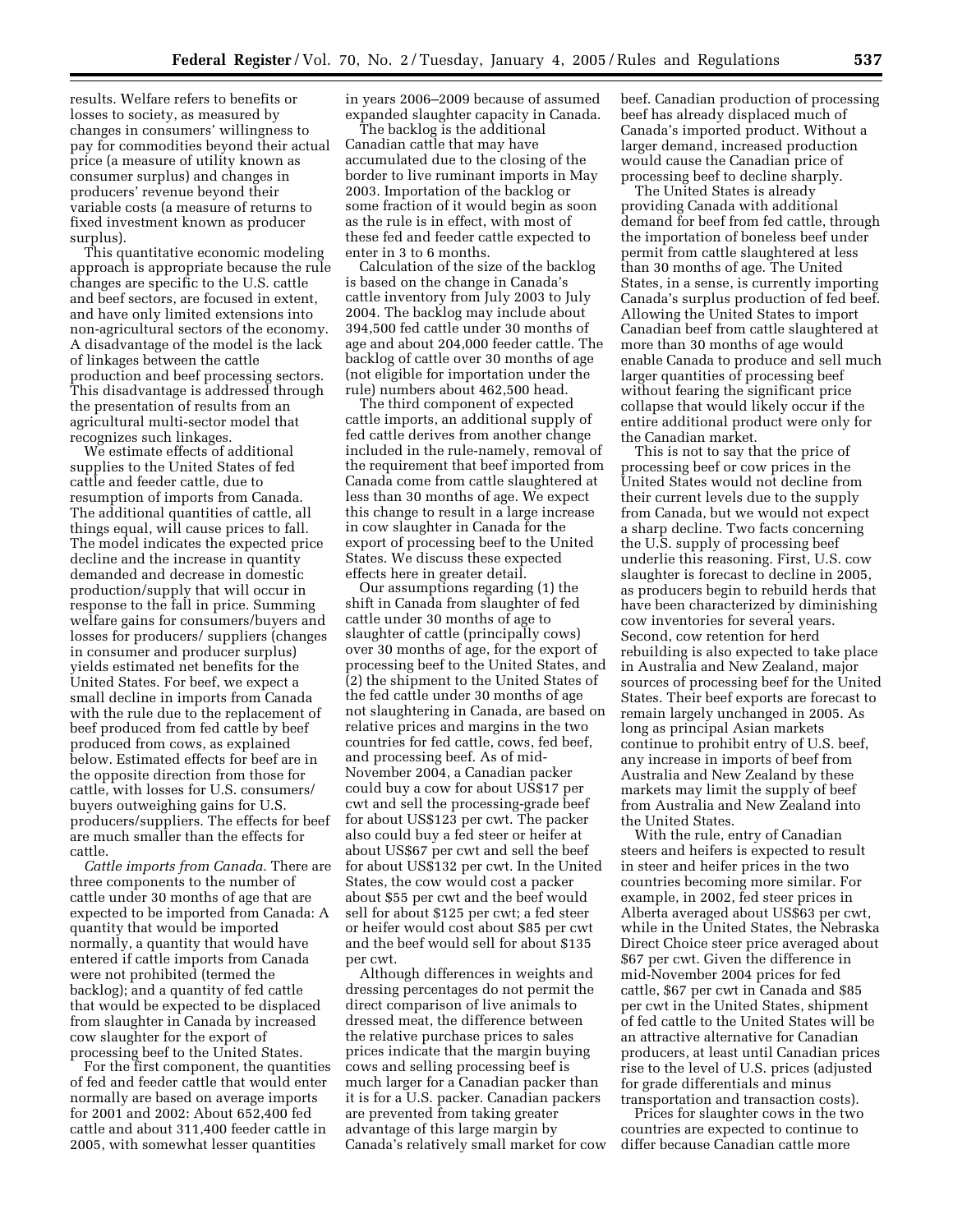than 30 months of age will not be allowed entry by the rule, despite a ready market for them at slaughter facilities located in the Northern United States. Thus, in the absence of trade in those cattle, the backlog of cattle over 30 months of age will remain until increased cow slaughter in Canada reduces their inventory. We would expect the price of cows in Canada to increase as slaughter increases in response to opportunities to export beef from cattle more than 30 months of age to the United States. However, the margin earned from slaughtering cows in Canada and exporting the processing beef to the United States is likely to remain favorable (though decreasingly so as Canada's backlog of cattle more than 30 months of age is reduced).

It is assumed that the Canadian slaughter sector is operating at full capacity. Key to assumptions underlying this analysis is the willingness of Canadian slaughter facilities to add cow slaughter shifts or days to their operations at the expense of steer and heifer slaughter. We believe they would want to do so, given the price differentials in Canada and the United States and the opportunity for Canadian beef exports to the United States from cattle slaughtered at more than 30 months of age. With the rule, beef imported from Canada would no longer be required to come from a slaughter facility that either slaughters only cattle less than 30 months of age or complies with an approved segregation process, which may permit increased flexibility in scheduling cow slaughter.

In 2005, APHIS expects this shift by Canada to exports of processing beef and additional fed cattle to the United States to take place throughout the year, not during one or two quarters as assumed for the backlog of steers and heifers under 30 months of age. Beyond 2005, additions to Canadian slaughter capacity are expected to allow increased slaughter of cattle of all ages. Canada has been able to increase its slaughter numbers during the past year, but the opening of new plants and major expansion of current processing facilities to accommodate increased cow slaughter will likely take some years. The lack of excess slaughter capacity in Canada and the described price differentials are the basis for the assumed shift to increased cow slaughter in Canada for the production of processing beef for export to the United States, and the assumed additional imports of Canadian fed cattle.

In 2005, the maximum number of imported fed cattle displaced from

Canadian slaughter may equal the backlog of cattle over 30 months of age (assumed to be slaughtered for the export of processing beef to the United States), about 460,000 head. For years 2006–2009, we assume the number of fed cattle displaced from slaughter in Canada and exported to the United States to decline, as Canada's slaughter capacity increases and Canada's cow prices trend upward. However, all things equal, as long as live cattle imports from Canada are limited to animals less than 30 months of age and the U.S. demand for processing beef is high, beef imports from Canadian cow slaughter may be favored.

Uncertainty surrounds both the assumed backlog quantities and the quantity of fed cattle expected to be displaced by cows slaughtered in Canada and exported to the United States. We acknowledge these uncertainties by also conducting the analysis using one-half of the assumed backlog and one-half of the assumed number of displaced fed cattle.

After the backlog of cattle has been imported, imports of cattle under 30 months of age from Canada are expected to continue at historic levels elevated by the importation of the fed cattle displaced from Canadian slaughter by the slaughter of cows. We therefore expect the largest impact of the rule to occur during the first 3 to 6 months that the rule is in effect. In order to assess these very near-term price impacts, we estimate effects of the rule for the first and second quarters of 2005, in addition to the five-year analysis of welfare effects. As in the analysis of welfare impacts, we acknowledge uncertainty about the quantity of cattle what will enter from Canada by conducting a sensitivity analysis of near-term price effects using one-half of the assumed backlog and one-half of the assumed number of displaced fed cattle.

*Beef imports from Canada.* Boneless beef entering from Canada under permit represents a large share of historic beef imports from Canada. Before the Alberta BSE discovery, Canada's share of U.S. beef imports was about 41 percent (90 percent of fresh/chilled beef imports and 4 percent of frozen beef imports). Currently, Canada's share of U.S. beef imports is about 32 percent (fresh/ chilled beef, 85 percent; frozen, 3 percent). For this reason alone, the effect of the rule for beef imports will be much smaller than the effect for cattle imports. Canadian beef entering the United States by permit is included in the baseline for the analysis.

As described, we expect Canadian cows to be slaughtered in place of fed cattle for the export of processing beef

to the United States, given Canada's limited capability to increase its slaughter capacity in the short term. A cow that is slaughtered produces less meat than a fed steer or heifer due to a lighter weight and lower dressing percentage. Recent statistics from Canada indicate an average difference in beef produced from one steer/heifer and one cow of 150 pounds. In 2005, assuming Canada is fully utilizing all available slaughter capacity, the decrease in beef production would total about 69 million pounds if the backlog of about 460,000 cattle over 30 months of age is slaughtered in place of steers and heifers. To take into consideration possible declines in Canada's domestic consumption of beef as beef prices rise slightly relative to other meats, and therefore movement of beef from the domestic to export markets, we reduce the decline of 69 million pounds by one-third, to 46 million pounds.

The forecast for Canada's beef exports worldwide in 2005 is 570,000 metric tons. U.S. imports of beef from Canada are forecast to equal about 86 percent of Canada's total beef exports, or about 490,200 metric tons. The 490,200 metric tons is equivalent to 1,081 million pounds. In other words, Canada's beef exports to the United States, compared to what would have been exported without this rule, can be expected to decline in 2005 by 4.3 percent (46 million pounds divided by 1,080 million pounds) because of the displacement of steer/heifer slaughter by cow slaughter in Canada. The decrease in Canadian beef exports to the United States because of this displacement is assumed to diminish in years 2006–2009, as Canada's slaughter capacity expands.

Processing-grade beef is not perfectly substitutable for fed beef. The two commodities compete in different but closely related markets. This distinction is not included in the analysis because the model is based on aggregate beef price ranges and elasticities. Increased supplies of processing beef are expected to compete with fed beef in the same fashion as other close substitutes. Thus, allowing imports of beef from cattle slaughtered at over 30 months of age, together with fed cattle imports augmented by the cattle displaced from Canadian slaughter, is expected to result in lower prices for U.S. steers and heifers.

As with the assumed backlog and displaced fed cattle imports, there is uncertainty as to the amount of beef from Canadian cow slaughter that will be imported by the United States. Accordingly, we include in the sensitivity analysis a reduction by one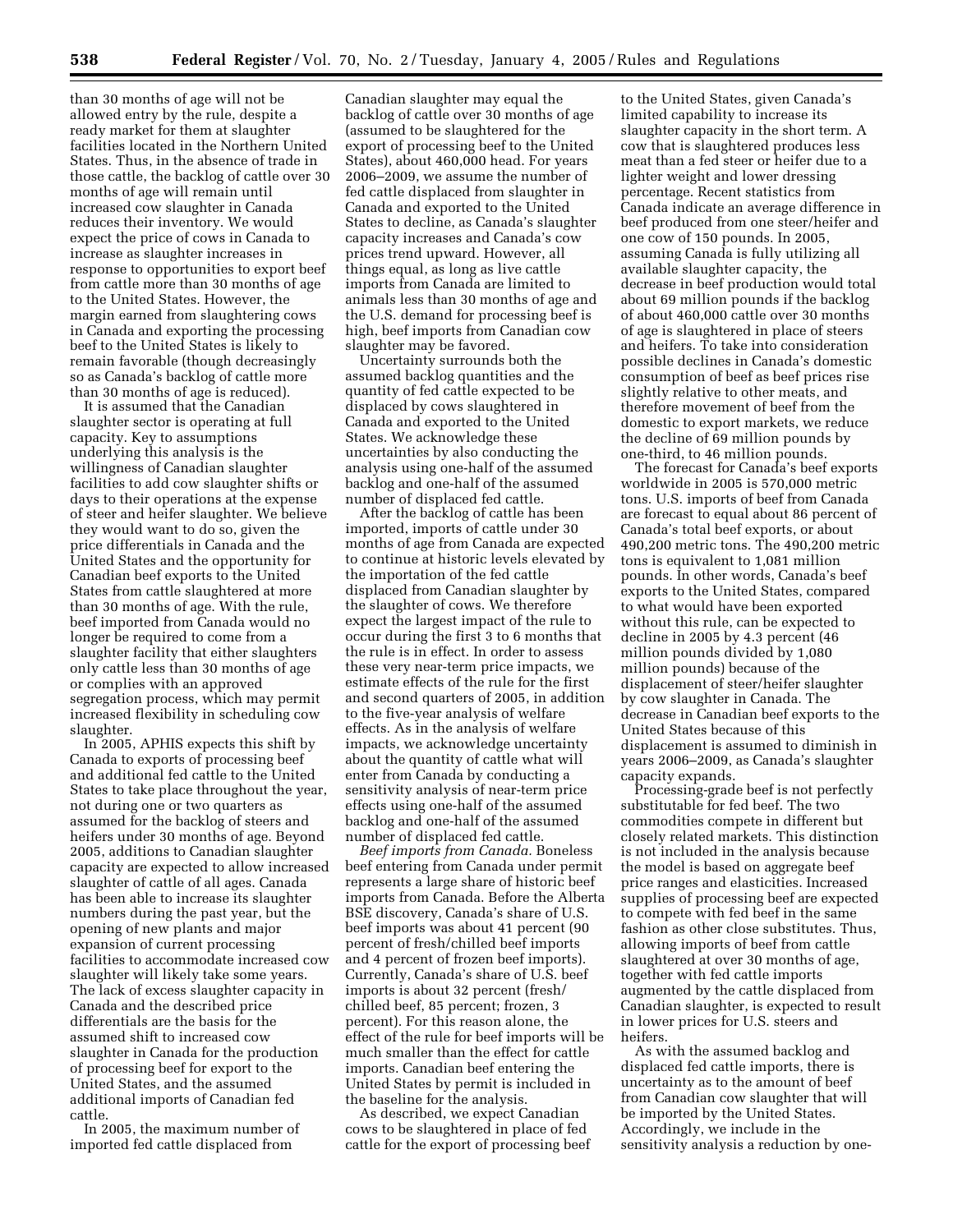half of the assumed change in beef imports from Canada. In 2005, for example, this reduced amount would represent a decrease in beef imports from Canada of 2.1 percent from what would have been imported without the rule.

*Welfare and Near-term Price Effects of the Rule for Cattle and Beef* 

*Welfare effects.* Welfare effects of the rule for cattle and beef are summarized in Table 1. Present values and annualized values of welfare gains and losses over the five-year period 2005– 2009, are determined using 3 percent and 7 percent discount rates, in both 2005 and 2001 dollars.

# TABLE 1.—PRESENT AND ANNUALIZED VALUE ESTIMATIONS OF EFFECTS OF THE RULE FOR FED CATTLE, FEEDER CATTLE, AND BEEF, DISCOUNTED AT 3 PERCENT AND 7 PERCENT, IN 2005 AND 2001 DOLLARS, 2005–2009

|       | <b>Discount</b>     | Changes in welfare (per thousand dollars) |                 |          |  |
|-------|---------------------|-------------------------------------------|-----------------|----------|--|
| Value | rate (per-<br>cent) | Consumer                                  | Producer        | Net      |  |
|       | 3                   | \$2,982,088                               | $-$ \$2,907,462 | \$74,626 |  |
|       |                     | 2,592,201                                 | $-2,525,852$    | 66,349   |  |
|       | 3                   | 2,810,618                                 | $-2.740.283$    | 70,335   |  |
|       |                     | 2.443.150                                 | $-2,380,616$    | 62,534   |  |
|       | 3                   | 651.153                                   | $-634.858$      | 16,295   |  |
|       |                     | 632.214                                   | $-616.032$      | 16,182   |  |
|       | 3                   | 613,711                                   | $-598.353$      | 15,358   |  |
|       |                     | 595.861                                   | $-580.610$      | 15.251   |  |

**Note:** The present and annualized values are taken from Appendix H, based on assumed import of the backlog, import of fed cattle displaced from slaughter in Canada by increased cow slaughter for the export of processing beef to the United States, and beef imports from cows slaughtered in place of fed cattle.

The present value of the net benefit of the rule for cattle and beef is estimated to range in 2005 dollars between \$66.3 million and \$74.6 million, depending on the discount rate used. Over the fiveyear period, the annualized value of the net benefit in 2005 dollars, depending on the discount rate, ranges between \$16.2 million and \$16.3 million.

The largest effects for cattle are expected to occur in 2005, when the backlog would be imported and the displacement of fed cattle slaughter by cow slaughter would be largest. The impact for fed cattle would be greater than for feeder cattle because of the larger number of fed cattle expected to be imported. For fed cattle, the annual price declines may range from an average of 3.2 percent in 2005 to 1.3 percent in 2009. For feeder cattle, the price declines range from an average of 1.3 percent in 2005 to 0.6 percent in 2009.

Estimated net benefits in 2005 for fed cattle are estimated to range from \$25.0 million to \$26.9 million, and for feeder cattle, from \$10.4 million to \$11.0 million. In each successive year, the net benefits are expected to become smaller, such that by 2009 they may range for fed cattle from \$3.8 million to \$4.3 million, and for feeder cattle, from \$4.3 million to \$4.8 million.

Effects of the rule for beef attributable to the change in beef imports from Canada are expected to be much smaller than those for cattle. For example, the expected 2005 net welfare loss (because of the decline in imports due to cow slaughter replacing fed cattle slaughter) in 2005 dollars is estimated to range between \$94,000 and \$98,000. Average percentage increases in price may range from 0.09 percent in 2005 to 0.01 percent in 2009, suggesting nearly negligible impacts. If the beef-equivalent of the fed and feeder cattle imported from Canada is considered, the supply of beef in the United States increases and the price of beef decreases by 1 to 2 percent from 2005 baseline levels. Smaller decreases from baseline projections would occur after 2005 because the volume of imported animals declines.

Effects may be even smaller for U.S. producers than these percentages indicate, given that nearly all U.S. beef imports from countries other than

Canada consist of processing beef. Demand for imported processing beef has increased drastically as ground beef sales continue at a robust pace. At the same time, U.S. production of processing beef has fallen to record lows because of the cyclical decline in cow slaughter.

Table 2 shows the results of the sensitivity analysis, assuming importation of one-half of the backlog, one-half of the fed cattle expected to be displaced from slaughter in Canada, and one-half of the expected replacement of fed cattle beef imports derived from fed cattle by beef imports derived from cows. The present value of the net benefit for cattle and beef in this case is estimated to range in 2005 dollars between \$48.9 million and \$56.1 million, depending on the discount rate used. Over the five-year period, the annualized value of the net benefit in 2005 dollars, depending on the discount rate, may range between \$11.9 million and \$12.3 million—that is, about threefourths of the expected annualized net benefit with the rule.

TABLE 2.—SENSITIVITY ANALYSIS BASED ON REDUCED IMPORT QUANTITIES: PRESENT AND ANNUALIZED VALUE ESTI-MATIONS OF EFFECTS OF THE RULE FOR FED CATTLE, FEEDER CATTLE, AND BEEF, DISCOUNTED AT 3 PERCENT AND 7 PERCENT, IN 2005 AND 2001 DOLLARS, 2005–2009

| Value | Discount            | Changes in welfare (per thousand dollars) |                 |          |  |
|-------|---------------------|-------------------------------------------|-----------------|----------|--|
|       | rate (per-<br>cent) | Consumer                                  | Producer        | Net      |  |
|       | 3                   | \$2,571,323                               | $-$ \$2,515,180 | \$56,144 |  |
|       |                     | 2.211.115                                 | $-2.162.168$    | 48.947   |  |
|       | 3                   | 2,423,472                                 | $-2,370,557$    | 52,915   |  |
|       |                     | 2.083.976                                 | $-2.037.844$    | 46.132   |  |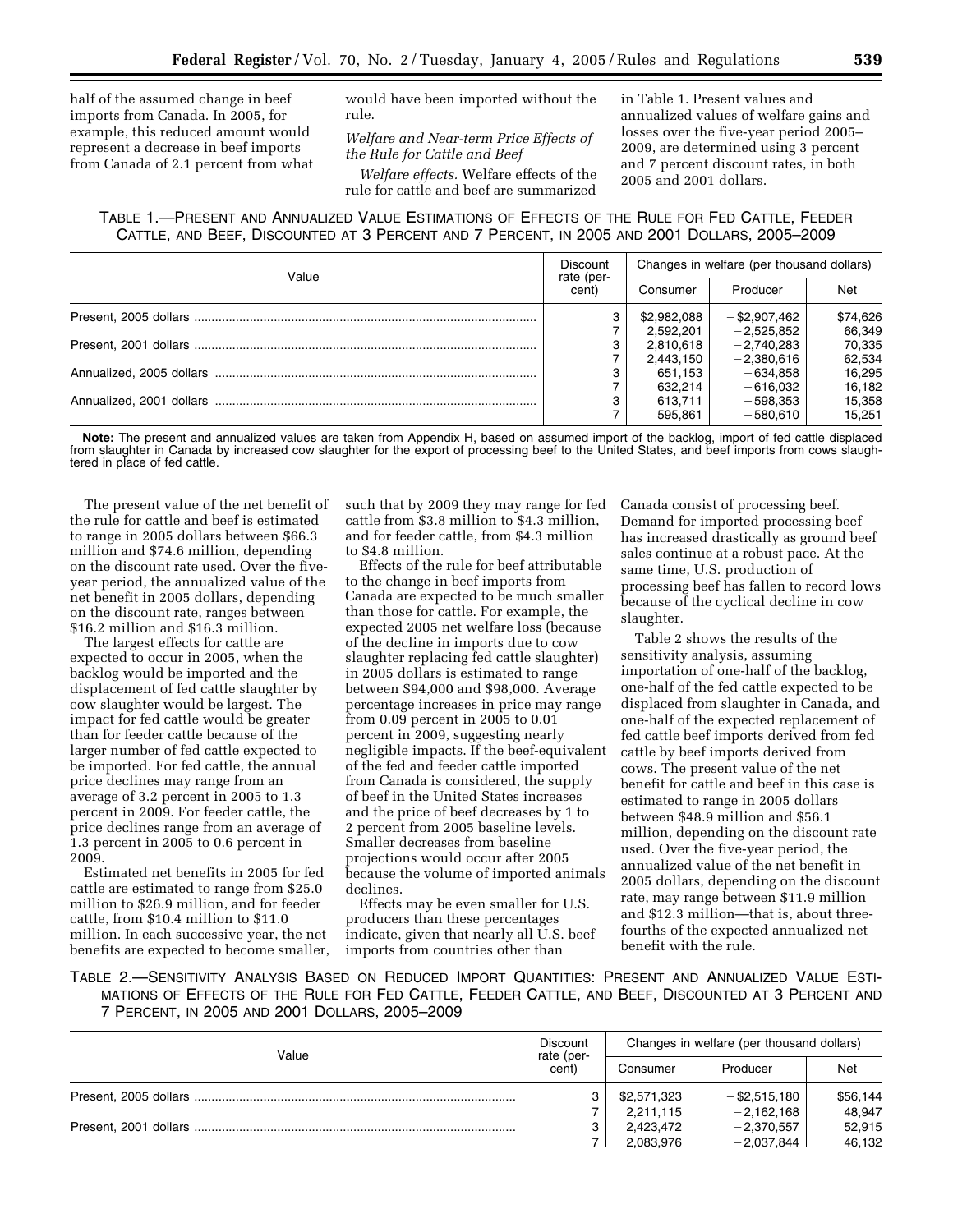| Table 2.—Sensitivity Analysis Based on Reduced Import Quantities: Present and Annualized Value Esti- |  |  |  |  |  |
|------------------------------------------------------------------------------------------------------|--|--|--|--|--|
| MATIONS OF EFFECTS OF THE RULE FOR FED CATTLE. FEEDER CATTLE, AND BEEF, DISCOUNTED AT 3 PERCENT AND  |  |  |  |  |  |
| 7 PERCENT, IN 2005 AND 2001 DOLLARS, 2005-2009-Continued                                             |  |  |  |  |  |

| Value | Discount<br>rate (per- | Changes in welfare (per thousand dollars) |            |            |  |
|-------|------------------------|-------------------------------------------|------------|------------|--|
|       |                        | Consumer                                  | Producer   | <b>Net</b> |  |
|       | 3                      | 561.460                                   | $-549.201$ | 12,259     |  |
|       |                        | 539.270                                   | $-527.333$ | 11,938     |  |
|       | 3                      | 529.176                                   | $-517.622$ | 11,554     |  |
|       |                        | 508.262                                   | $-497.011$ | 11.251     |  |

**Note:** The present and annualized values are midpoints taken from Appendix I, based on assumed imports of one-half of the backlog, one-half of the fed cattle numbers, and one half of the replacement of fed cattle beef imports by cow beef imports.

In this scenario, the impact in 2005, in particular, would be smaller because of the fewer cattle imported. For fed cattle, the annual price declines may range from 2.3 percent in 2005 to 1.2 percent in 2009. For feeder cattle, the price declines over the five-year period may average 0.7 percent. Estimated net benefits in 2005 for fed cattle may range from \$12.9 million to \$13.9 million, and for feeder cattle, from \$8.0 million to \$8.5 million. In each successive year, the net benefits are expected to become smaller, such that by 2009 they may range for fed cattle from \$3.5 million to \$3.9 million, and for feeder cattle from \$4.3 million to \$4.8 million.

The estimated percentage decrease in the price of fed cattle, if one-half of the backlog and one-half of the fed cattle expected to be displaced from slaughter in Canada were imported, would be about 1 percent less than when we assume importation of the full backlog and full quantity of displaced fed cattle (2.3 percent decrease compared to a 3.2 percent decrease). For feeder cattle, the difference in the effect is smaller in absolute terms, but larger in relative terms (0.6 percent decrease compared to a 1.3 percent decrease). In both cases the effects are expected to diminish over the five-year period.

*Near-term price effects.* As expected, price effects are larger when the backlog is assumed to enter in one quarter rather than two quarters, and are larger for fed cattle than for feeder cattle, given the larger number of fed cattle expected to be imported. For example, for fed cattle, the decrease in price when the backlog is assumed to enter entirely within one quarter is estimated to be 5.4 percent, assuming a price elasticity of supply of 0.61 and a price elasticity of demand of  $-0.76$ . When the backlog of fed cattle is assumed to enter over two quarters using the same price elasticities, the decline in price is estimated to be 3.8 percent. Entry of the backlog of feeder cattle over the two quarters could result in price declines of 1.9 percent, for the same elasticities, compared to a possible price drop of 3.3 percent when the enter entirely within one quarter.

The less elastic the price elasticities (the less responsive sellers and buyers are to price changes), the larger the expected percentage changes in price. When the supply and demand elasticities are halved (supply elasticity of 0.30 and demand elasticity of  $-0.38$ ), for example, and fed cattle are assumed to enter within two quarters, the decrease in price could be 4.8 percent, compared to a price decrease of 3.8 percent when a supply elasticity of 0.61 and demand elasticity of  $-0.76$  are used.

When the assumed backlog and assumed number of imported fed cattle displaced from Canadian slaughter are halved as a sensitivity analysis, the near-term price effects are found to be smaller overall, with the smaller elasticities again yielding larger price decreases. For example, the percentage decrease in price for fed cattle entering over two quarters is estimated to be 2.5 percent for a supply elasticity of 0.61 and a demand elasticity of  $-0.76$ (compared to a 3.8 percent price decline when the full backlog and number of displaced fed cattle are imported). If the supply elasticity were 0.30 and the demand elasticity were  $-0.38$ , the price decline is estimated to be 3.2 percent (compared to 4.8 percent for the full cattle import numbers). Similarly, smaller percentage price declines are observed for feeder cattle when in the sensitivity analysis the backlog and the number of imported fed cattle displaced from Canadian slaughter are halved.

# *Other Impacts of the Rule*

We consider other effects of the rule besides those estimated for cattle and beef, including: The results of an agricultural multi-sector analysis; costs that may be incurred in monitoring the movement of imported Canadian feeder ruminants; effects for ruminant products other than cattle and beef; and possible effects of the rule on U.S. exports.

*Multi-sector analysis.* Some commenters on the analysis for the proposed rule emphasized the integrated structure of the cattle and beef processing industries, and noted potential effects of the rule on other sectors of the economy. APHIS agrees that a multi-sector analysis can capture industry interactions that are missing from single-sector analyses. We therefore report the results of an analysis based on a model that includes the animal feed, animal production, and animal product processing sectors.

While the major vertically linked marketing channels are included in this model, effects of the rule farther downstream in the economy are not modeled. For example, economic benefits to surrounding communities of increased employment in slaughter plants receiving greater supplies of cattle due to reopening of the Canadian border are not captured by the model, nor are similar economic losses resulting from reduced spending in communities by cattle producers due to reductions in their returns. These effects are believed to be very small on a national basis, but may show some geographic concentration.

The multi-sector analysis simulates percentage changes in prices and gross revenues (price multiplied by the quantity sold) using the assumed 2005 range of imported Canadian cattle (roughly 1.5 million to 2 million head, fed and feeder cattle combined). The results of the analysis show for the combined livestock, feed, and grain sectors, a possible decline in gross revenues of 1.4 percent to 1.7 percent. For the beef and cattle sectors, the gross revenue declines may range from 1.3 percent to 1.6 percent, and from 3.9 percent to 4.8 percent, respectively.

With respect to the change in the price of cattle in 2005, the multi-sector analysis indicates a possible decline of between 3.3 percent and 4.1 percent, compared to 2005 price declines estimated in the single-sector analyses of between 0.6 percent and 1.3 percent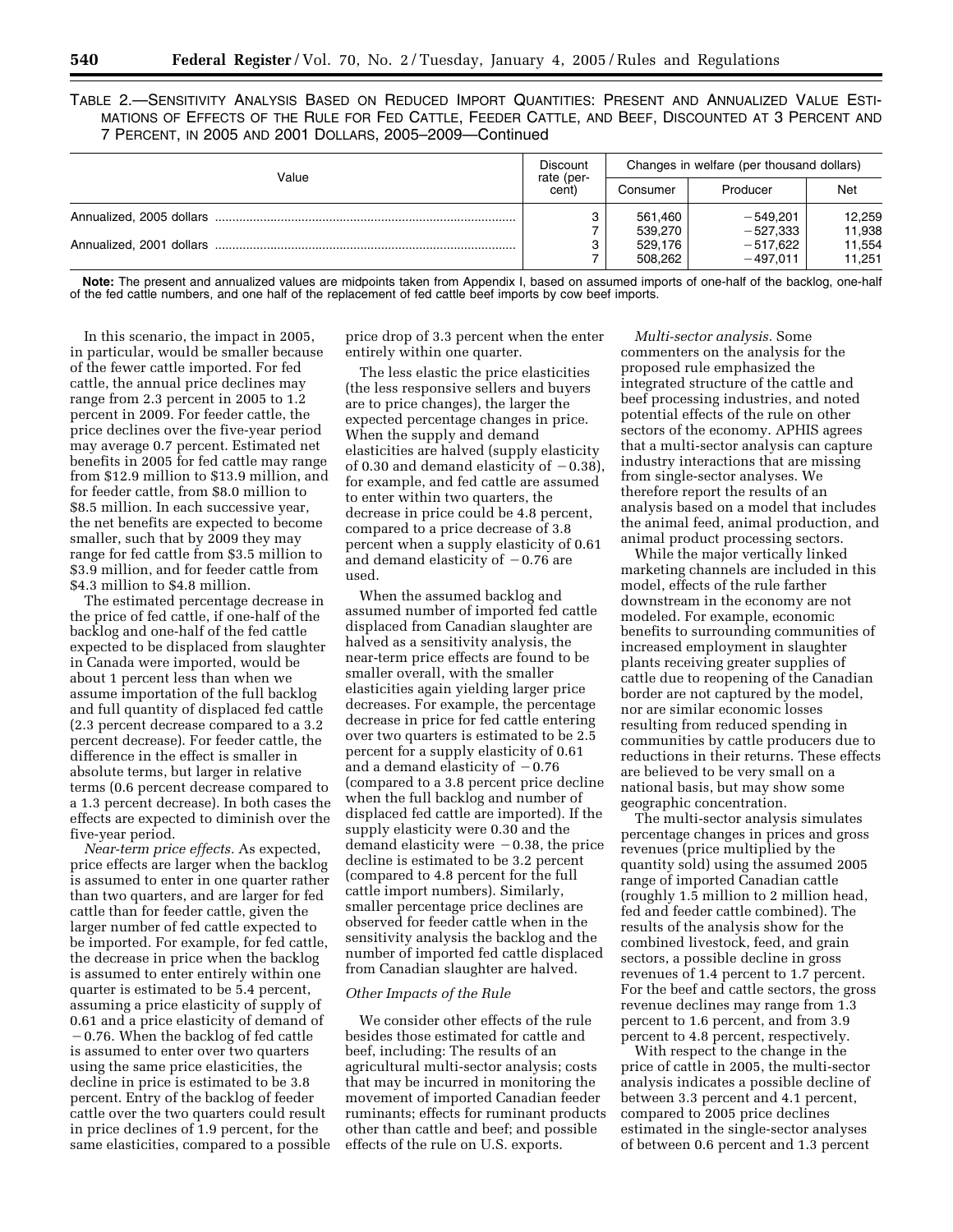for feeder cattle, and between 2.3 percent and 3.2 percent for fed cattle. To the extent that sector interactions result in expanded effects as indicated by these relative price declines, welfare gains and losses will be larger than are indicated in Table 1. The multi-sector model simulates price and revenue changes, but does not yield measures of welfare change. However, this model does indicate a decline in consumer expenditures by about 1 percent, a finding that supports the estimated consumer welfare gains attributable to the rule.

The multi-sector analysis also examines possible effects if beef consumption in the United States were to decline by 2 percent because of consumers' perception of increased risk of BSE with the rule. Compared to the assumption of no consumer response, this scenario shows that there would be a decline in beef and cattle prices by an additional 0.2 percent to 0.4 percent, causing gross revenues for the beef and cattle sectors to fall by an additional 0.2 percent to 0.5 percent.

A third scenario considered in the multi-sector analysis is partial restoration of beef exports to Japan, such that U.S. beef exports in 2005 would double, from an expected 0.3 million metric tons to 0.6 million metric tons. In this instance, gross revenue for the cattle sector (assuming 1.5 million head of Canadian cattle are imported) could decline by 1.7 percent, compared to a possible decrease of 3.9 percent assuming no change in U.S. beef exports. For the beef sector, gross revenue losses of 1.3 percent may become gains of 2.2 percent because of the exports to Japan. For both sectors, increased U.S. exports could moderate by at least one-half the price declines due to resumption of cattle imports from Canada.

*Monitoring the movement of feeder cattle.* Movement within the United States of feeder cattle (and feeder lambs and goats) imported from a BSE minimal-risk region such as Canada from the U.S. port of entry to a feedlot and from the feedlot to slaughter—will require that certain inspection and record keeping safeguards be satisfied. The increased cost of these requirements is considered a cost to this rulemaking. These include certification of each animal's identification (by eartag and branding), age, and feeding history. Feeder cattle will be listed on the APHIS Form VS 17–130 that accompanies the animals from the port of entry and on the APHIS Form VS 1– 27 that accompanies the animals to slaughter.

Costs of the process can be approximated by considering the time Federal or State officials or their designees would spend monitoring the movement of these cattle. We approximate the cost of performing the inspections and related tasks to be \$10 per animal, based on direct salary, personnel benefits, administrative support costs, agency overhead, and departmental charges, and using a simplified example developed by APHIS Veterinary Services. Given the number of feeder cattle that may enter because of the rule, the overall cost in 2005 would be between \$4.1 million and \$5.2 million

*Commodities other than cattle and beef.* Other, less major commodities that will be allowed entry under the rule and for which we have data are sheep, goats, and farmed cervids; meat from these ruminants; and bovine tongues and livers. In all cases, reestablished imports from Canada will have small effects on the U.S. supply of these commodities and the welfare of U.S. entities. Feeder lambs and goats will be required to be moved to designated feedlots. As with feeder cattle from Canada, movement of feeder lambs and goats from the port of entry to feedlot and from feedlot to slaughter will be monitored, which will lead to a small cost.

*U.S. exports.* The rule, of course, will have no immediate effect for U.S. exports to countries that currently prohibit beef imports from the United States. It could influence these countries' future decisions regarding resumption of beef imports from the United States. A country may consider the rule to lend justification to a decision to continue to prohibit entry of U.S. beef because of concern about BSE risks posed by Canadian cattle, even though there would be no scientific basis. In such a case, there would be continued premium losses over and above the domestic value of the products, especially for beef variety meats. On the other hand, resumption of U.S. imports from Canada may help convince other countries of the sanitary safety of both U.S. and Canadian beef. Any effects the rule may have for future U.S. beef exports may vary from one trading partner to another.

# *Alternatives to the Rule*

Alternatives to the rule would be to leave the regulations unchanged—that is, continue to prohibit entry of ruminants and most ruminant products from regions of minimal BSE risk (other than products allowed entry under permit), or modify the commodities and/or import requirements specified in the rule. By maintaining current import

restrictions, the net benefits of reestablishing imports from Canada of fed and feeder cattle, and beef not by permit, and other affected commodities would not be realized. Two possible modifications would be to (i) require that imported beef come from cattle slaughtered at less than 30 months of age, or (ii) continue to prohibit the entry of live ruminants.

*Beef only from cattle less than 30 months of age.* The proposed rule would have required beef imports from Canada to come from cattle slaughtered at less than 30 months of age. In a notice that reopened the comment period for the proposed rule, APHIS stated that it no longer believed that it would be necessary to require that beef imported from BSE minimal-risk regions be derived only from cattle less than 30 months of age, provided measures are in place to ensure that SRMs are removed when the animals are slaughtered, and that such other measures as are necessary are in place. Canada is removing SRMs at slaughter and fulfilling other required measures.

Requiring that beef come only from cattle slaughtered at less than 30 months of age would continue the prohibition on Canadian cows and bulls as source animals, and eliminate effects of the rule for beef. Continuing to limit imports from Canada to veal from calves and beef from steers and heifers would cause Canada's cow and bull inventories to continue to grow and exert downward pressure on Canada's cow prices, which are already well below U.S. price levels. Canadian suppliers would be prevented from participating in the current high-demand market in the United States for processing beef, and U.S. processors would not benefit from the additional source of supply during a time when U.S. cow slaughter is cyclically low.

This alternative would maintain the status quo in terms of beef imports, other than removing permit requirements and broadening the commodities allowed to be imported beyond boneless beef. In terms of the quantity of beef imported, we expect that these changes would have a very small effect, given the large share of Canada's historic exports that enter currently.

This alternative would affect cattle imports from Canada by removing the incentive for Canadian cows to be slaughtered in place of fed cattle, since the processing beef would not be allowed to be imported by the United States; there would not be the displaced fed cattle assumed to be available for import under the rule. The number of fed cattle imports would be fewer than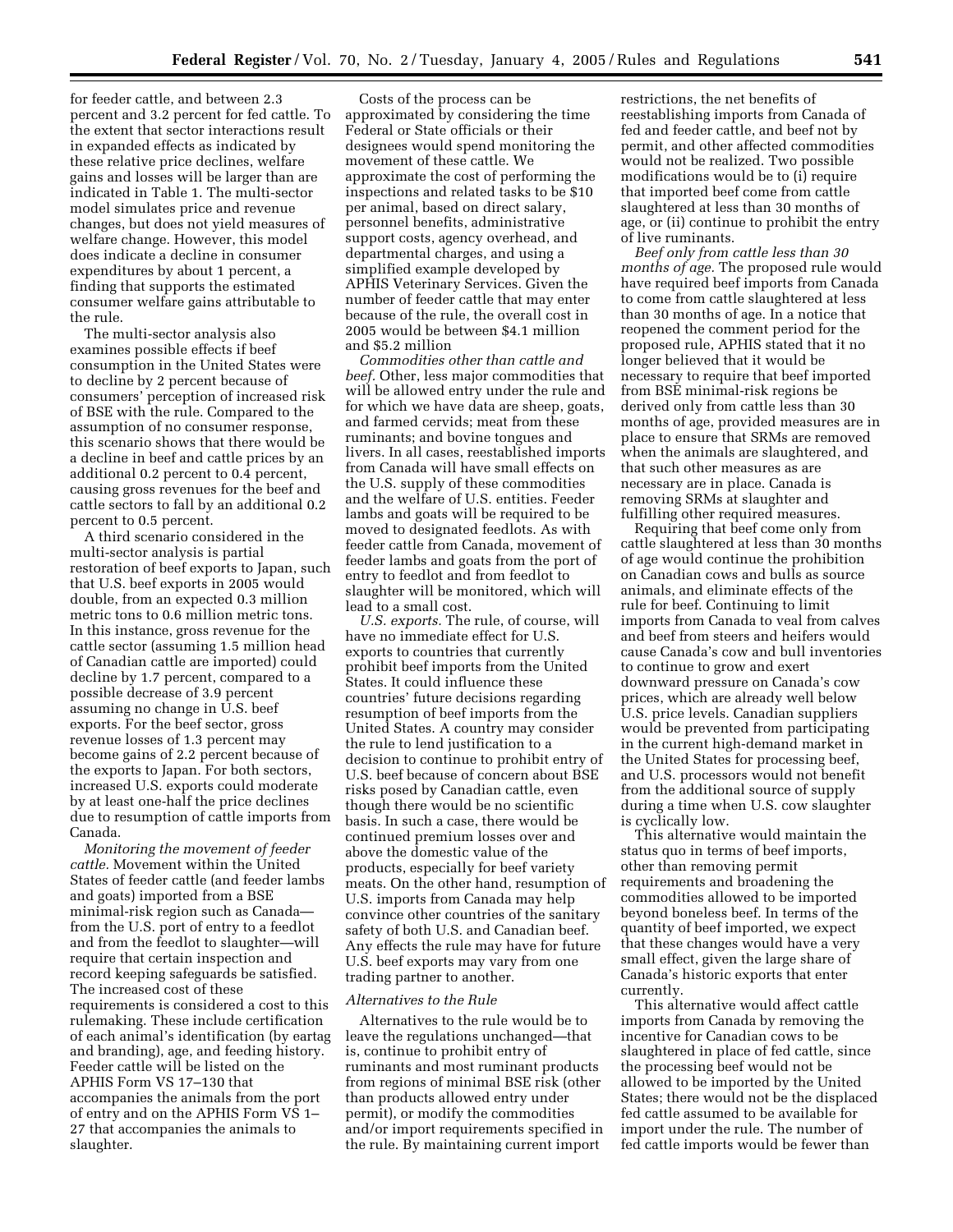with the rule, especially in 2005, and price and welfare impacts, including net benefits, would be smaller.

Welfare effects of this alternative for cattle and beef are summarized in Table 3. Present values and annualized values of welfare gains and losses over the fiveyear period 2005–2009 are determined using 3 percent and 7 percent discount rates in both 2005 and 2001 dollars.

TABLE 3.—ALTERNATIVE OF CANADIAN BEEF IMPORTS ONLY FROM CATTLE LESS THAN 30 MONTHS OF AGE: PRESENT AND ANNUALIZED VALUE ESTIMATIONS OF THE EFFECTS OF THE RULE FOR FED CATTLE, FEEDER CATTLE, AND BEEF, DISCOUNTED AT 3 PERCENT AND 7 PERCENT, IN 2005 AND 2001 DOLLARS 2005–2009

|       | <b>Discount</b>     | Changes in welfare (per thousand dollars) |                 |          |  |
|-------|---------------------|-------------------------------------------|-----------------|----------|--|
| Value | rate (per-<br>cent) | Consumer                                  | Producer        | Net      |  |
|       | 3                   | \$2,399,299                               | $-$ \$2,345,160 | \$54,139 |  |
|       |                     | 2,064,181                                 | $-2,016,794$    | 47,387   |  |
|       | 3                   | 2,261,339                                 | $-2.210.314$    | 51,026   |  |
|       |                     | 1,945,490                                 | $-1,900,828$    | 44,662   |  |
|       | 3                   | 523.898                                   | $-512.076$      | 11,821   |  |
|       |                     | 503.434                                   | $-491.877$      | 11,557   |  |
|       | 3                   | 493.774                                   | $-482.632$      | 11.142   |  |
|       |                     | 474.487                                   | $-463.594$      | 10,893   |  |

Note: The present and annualized values are midpoints taken from Appendix U, based on the assumed backlog imports.

The present value of the net benefit of the alternative for cattle and beef is estimated to range in 2005 dollars between \$47.4 million and \$54.1 million, depending on the discount rate used (with the rule: Between \$66.3 million and \$74.6 million). Over the five-year period, the annualized value of the net benefit in 2005 dollars, depending on the discount rate, may range between \$11.6 million and \$11.8 million (with the rule: Between \$16.2 million and \$16.3 million).

The largest effects for cattle are expected to occur in 2005, when the backlog is imported. Since allowing Canadian beef imports only from cattle slaughtered at less than 30 months of age would not affect the number of feeder cattle expected to be imported, effects for feeder cattle would be the same as with the rule.

Possible effects of this alternative for future U.S. exports would differ from possible effects with the rule only if other countries perceived BSE-risks associated with Canadian beef produced from cattle slaughtered at less than 30 months of age as different from those associated with Canadian beef produced from cattle slaughtered at more than 30 months of age.

There would be no known reduction in risk of BSE introduction under this alternative. Removal of SRMs at slaughter and other required riskmitigating measures of the rule will ensure that beef entering from Canada satisfies animal health criteria the same as or equivalent to those required in the United States.

Near-term price effects of this alternative would be similar to those of this rule. For example, for fed cattle the decrease in price when the backlog is assumed to enter entirely within one

quarter is estimated to be 4.4 percent (with the rule: 5.4 percent), assuming a price elasticity of supply of 0.61 and a price elasticity of demand of  $-0.76$ . When the backlog of fed cattle is assumed to enter over two quarters using the same price elasticities, the decline in price is estimated to be 2.8 percent (with the rule: 3.8 percent). Entry of the backlog of feeder cattle over the two quarters could result in a price decline of 1.9 percent under this alternative and using the same elasticities, compared to a possible price drop of 3.3 percent when the backlog is assumed to enter entirely within one quarter. The expected effects are the same for feeder cattle under this alternative and with the rule because their number is assumed to be unaffected by whether Canadian beef imports are restricted to being derived from cattle less than 30 months of age. When the supply and demand elasticities are halved (supply elasticity of 0.30, and demand elasticity of  $-0.38$ , for example, and fed cattle are assumed to enter within two quarters, the decrease in price is estimated to be 3.6 percent (with the rule, 4.8 percent), compared to a decrease of 2.8 percent (with the rule, 3.8 percent) when a supply elasticity of 0.61 and demand elasticity of  $-0.76$  are used.

*No live ruminants.* Direct effects of this alternative would be equivalent to expected effects of the rule only for ruminant products. We would expect the same effect for beef as with the rule; imports of beef from cows would replace imports of beef from fed cattle, yielding, for the five-year period 2005– 2009, present value losses for consumers of between \$73.9 million and \$78.8 million, gains for producers of

between \$73.7 million and \$78.5 million, and net welfare losses of between \$264,000 and \$283,000, compared to the baseline (3 percent discount rate, 2005 dollars). There would also be net benefits forgone by the continued prohibition on the importation of sheep and goats. Possible effects of this alternative on future U.S. exports would likely be small, since it would maintain the current prohibition on imports of live ruminants from Canada.

In sum, the rule is preferable in terms of expected net benefits to the status quo (continuing to prohibit the entry of Canadian ruminants, and the entry of Canadian ruminant products other than those allowed by permit), and to the two alternatives discussed: Limiting beef imports to cattle slaughtered at less than 30 months of age or allowing entry of ruminant products but not live ruminants. Risks of BSE introduction would not be reduced to any known degree by selecting one of the alternatives in place of the rule. We believe that listing Canada as a minimalrisk region subject to the required riskmitigating measures is a balanced response, based on scientific evidence, to Canada's request that certain ruminant and ruminant product imports by the United States be allowed to resume.

# *Final Regulatory Flexibility Analysis*

As a part of the rulemaking process, APHIS evaluates whether regulations are likely to have a significant economic impact on a substantial number of small entities. The resumption of ruminant and ruminant product imports from Canada will most importantly affect the cattle industry, reducing prices and increasing supplies. Entry of fed cattle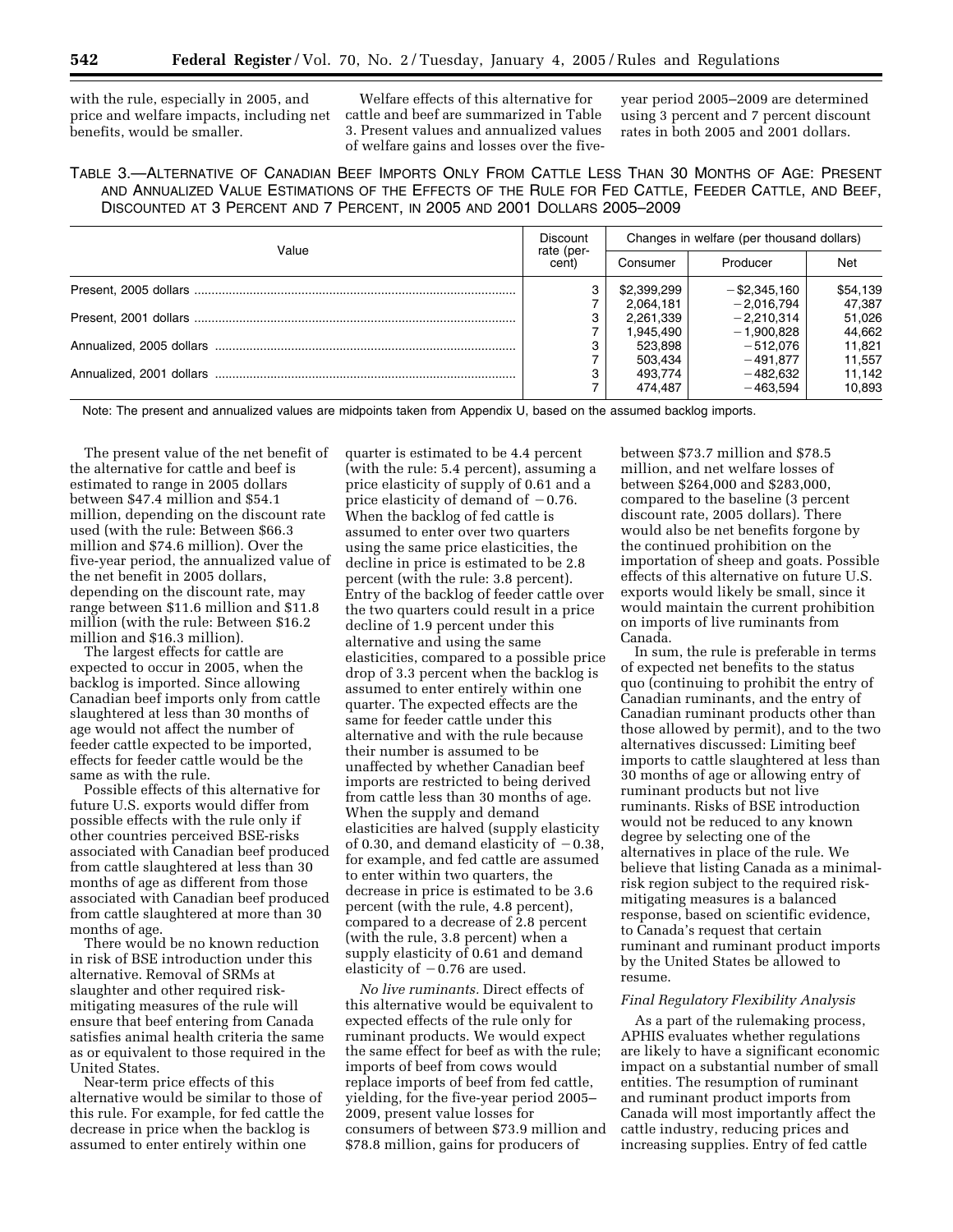(and fed sheep and goats) will benefit U.S. slaughtering establishments, and entry of feeder cattle (and feeder sheep and goats) will benefit feedlots. Also, entry of beef from cattle slaughtered at over 30 months of age will benefit some U.S. meat and meat product wholesalers and packers by providing an additional source of processing beef. At the same time, these imports will increase the competition for U.S. and foreign suppliers of these commodities.

The main industries expected to be affected by the rule are composed predominantly of small entities, as indicated by the 1997 Economic Census, the 2002 Census of Agriculture, and USDA's ''Cattle on Feed'' (February 20, 2004). The small entities number in the hundreds of thousands, with cattle producers comprising the largest number. For beef cattle ranching and farming, the 2002 Census of Agriculture indicates a total of about 657,000 operations, of which nearly 656,000 are considered small entities. For cattle feedlots, more than 91,000 of the approximately 93,200 total operations are small entities. For sheep and goat farming, 44,000 out of about 44,200 operations are considered small entities. Small entities similarly dominate, in terms of percentage operations, other affected industries, including animal slaughtering, meat and meat byproduct processing, and meat and meat product wholesaling.

Notwithstanding the prevalence of small entities, the concentrated structure of affected industries is welldocumented. In the U.S. meatpacking industry, for example, four firms handle nearly 80 percent of all steer and heifer slaughter. The cattle feedlot industry is also highly concentrated. Data from 2003 show that only 2 percent of feedlots have capacities greater than 1,000 head, and yet these larger feedlots market 85 percent of fed cattle.

Imports from Canada that will be allowed to resume are expected to have a larger effect on the fed cattle market than on the feeder cattle market. Prices and welfare of producers and suppliers will decline because of the additional supply and the welfare of consumers and buyers will increase. Net benefits of the rule will be positive.

The analysis provides an estimation of possible price effects for small-entity and other producers and processors during the first 3 to 6 months that the rule is in effect, when impacts may be greatest due to the expected importation of the backlog. Depending on the assumed elasticities of supply and demand and the period over which the backlog enters, the estimated price declines could range from 1.9 percent to

4.4 percent for feeder cattle and from 3.8 percent to 6.9 percent for fed cattle. For the year 2005, the model indicates a possible decline in feeder cattle prices of 1.3 percent and a possible decline in fed cattle prices of 3.2 percent.

To give these average percentage price decline some perspective, we consider as an example their effect on earnings by small U.S. beef cow herds. Based on data from the 2002 Census of Agriculture, the average value of sales of cattle and calves by small-entity beef cow operations was about \$26,700. Given the forecast feeder cattle baseline price for 2005 of between \$94 and \$100 per cwt, the 2005 estimated price decline of 1.3 percent would be equivalent to a decrease of between \$1.22 to \$1.30 per cwt, or a decrease in annual revenue of between \$326 and \$347, assuming no reduction in the number of cattle marketed. This example abstracts from the wide range in size for small beef cow herds, but gives an indication of a possible average price effect of the rule for these operators in 2005. It should be recognized that while the decline in price would be a loss for producers, it would represent a gain for small-entity feedlot operators.

Beyond the net welfare gains as summarized in Table 1, there will likely be regional impacts not captured in the analysis. Among comments received on the proposed rule were ones that pointed out the historical reliance of some northern U.S. meat processing plants (and the communities they support) on cattle imports from Canada to maintain necessary throughput volumes. Historical dependence of these processing facilities on cattle imports from Canada exemplifies economic ties with Canadian entities that existed prior to the prohibition on ruminant imports. Resumption of imports will enable trade relationships involving small-entity operations to be reestablished.

Alternatives to the rule, whether leaving the regulations unchanged or modifying the commodities and/or import requirements specified in the rule, would benefit certain categories of small entities while harming others. For example, a continued prohibition on the importation of Canadian feeder cattle would benefit small-entity suppliers of feeder cattle, but at the expense of small-entity feedlot operators. Estimated price declines, particularly in the near term, will cause economic losses for some entities and at the same time benefit other entities. Overall, the analysis indicates the rule will have a net positive effect for the United States.

# *Small Business Regulatory Enforcement Fairness Act of 1996*

This rule has been designated by the Administrator, Office of Information and Regulatory Affairs, Office of Management and Budget, as a major rule under the Small Business Regulatory Enforcement Fairness Act of 1996 (5 U.S.C. 801–808). Accordingly, the effective date of this rule has been delayed the required 60 days pending congressional review.

#### *Executive Order 12988*

This final rule has been reviewed under Executive Order 12988, Civil Justice Reform. This rule: (1) Preempts all State and local laws and regulations that are inconsistent with this rule; (2) has no retroactive effect; and (3) does not require administrative proceedings before parties may file suit in court challenging this rule.

#### *National Environmental Policy Act*

In October 2003, APHIS prepared an environmental assessment to consider potential impacts to the human environment from implementation of the proposed rulemaking. During the comment period for the proposed rulemaking, comments were received from the public regarding the environmental assessment. As a result of those comments, APHIS revised the environmental assessment to discuss in more detail the potential impacts of concern for the human environment.

The environmental assessment was prepared in accordance with: (1) The National Environmental Policy Act of 1969 (NEPA), as amended (42 U.S.C. 4321 *et seq.*), (2) regulations of the Council on Environmental Quality for implementing the procedural provisions of NEPA (40 CFR parts 1500–1508), (3) USDA regulations implementing NEPA (7 CFR part 1), and (4) APHIS' NEPA Implementing Procedures (7 CFR part 372).

APHIS sent copies of the revised environmental assessment to those who commented on the October 2003 environmental assessment, in accordance with 7 CFR 372.9(a)(3). In a separate notice in today's issue of the **Federal Register**, APHIS is announcing the availability of the revised assessment and is requesting comments on the revised assessment for 30 days.

#### *Paperwork Reduction Act*

This final rule includes certain regulatory provisions that differ from those included in the November 2003 proposed rule. Some of those provisions involve changes from the information collection requirements set out in the proposed rule. These changes include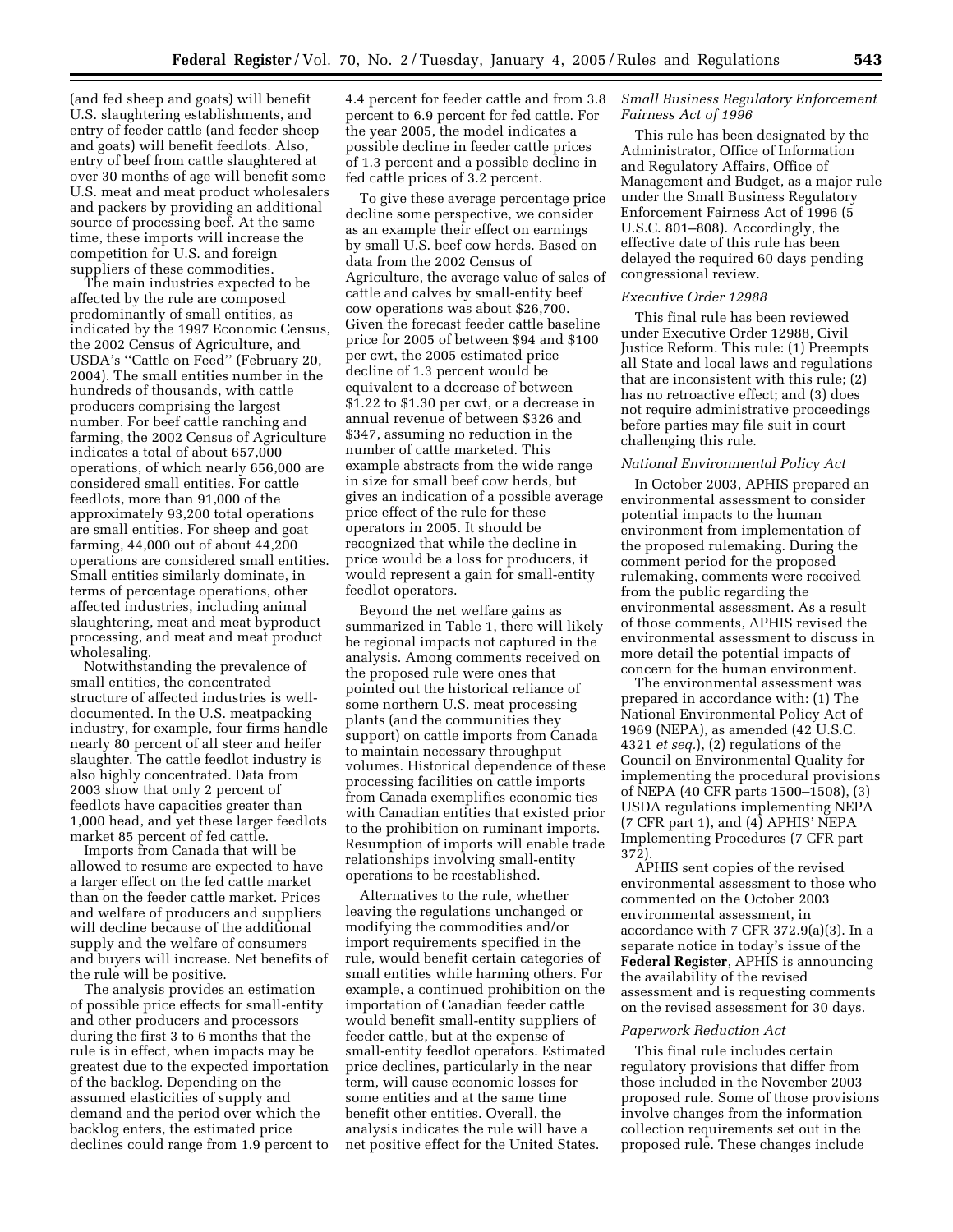the following regarding ruminants from Canada:

• Bovines, sheep, and goats moved from a U.S. port of entry to a feedlot before being moved to slaughter must be accompanied by an APHIS Form VS 17– 130, rather than an APHIS Form VS 1– 27 as proposed.

• Those animals moved to a feedlot before being moved to slaughter must be permanently identified in Canada as being of Canadian origin with a distinct and legible mark, properly and humanely applied with a freeze brand, hot iron, or other method. This is a change from the proposed requirement that permanent identification be done by tattooing the animal.

• Those animals moved to a feedlot must be individually identified in Canada by an official Canadian eartag. This requirement was not in the proposed rule.

• The owners of feedlots wishing to be considered designated feedlots must sign an agreement with APHIS. This requirement was not in the proposed rule.

In accordance with the Paperwork Reduction Act of 1995 (44 U.S.C. 3501 *et seq.*), the information collection or recordkeeping requirements included in this rule have been approved by the Office of Management and Budget (OMB) under OMB control number 0579–0234.

# *Government Paperwork Elimination Act Compliance*

The Animal and Plant Health Inspection Service is committed to compliance with the Government Paperwork Elimination Act (GPEA), which requires Government agencies in general to provide the public the option of submitting information or transacting business electronically to the maximum extent possible. For information pertinent to GPEA compliance related to this rule, please contact Mrs. Celeste Sickles, APHIS' Information Collection Coordinator, at 301–734–7477.

### *References*

1. Office International des Epizooties, Terrestrial Animal Health Code, ''Bovine Spongiform Encephalopathy,'' Chapter 2.3.13, available at *http:// www.oie.int.*

2. Office International des Epizooties, Terrestrial Animal Health Code, available at *http://www.oie.int.*

3. Harvard Center for Risk Analysis— Harvard School of Public Health, and Center for Computational Epidemiology—College of Veterinary Medicine, Tuskegee University, ''Evaluation of the Potential for Bovine Spongiform Encephalopathy in the

United States,'' (2001), available at *http://www.aphis.usda.gov/lpa/issues/ bse/risk*\_*assessment/mainreporttext.pdf;* Harvard Center for Risk Analysis, Harvard School of Public Health, and Center for Computational Epidemiology, College of Veterinary Medicine, Tuskegee University, ''Evaluation of the Potential for Bovine Spongiform Encephalopathy in the United States'' (2003), available at *http:// www.aphis.usda.gov/lpa/issues/bse/ madcow.pdf.*

4. USDA and FDA, ''A Case of Bovine Spongiform Encephalopathy (BSE) in the United States'' (March 2004), available at *http://www.aphis.usda.gov/ lpa/issues/bse/*

*BSE*\_*tr*\_*ban%20*\_*ltr*\_*enc*\_*1.pdf.* 5. USDA, FSIS Notice 5–04, ''Interim Guidance for Non-Ambulatory Disabled Cattle and Age Determination'' (January 12, 2004), available at *http:// www.fsis.usda.gov/Frame/ FrameRedirect.asp?main=/oppde/rdad/ fsisnotices/5–04.pdf;* USDA, FSIS Notice 7–04, ''Questions and Answers for FSIS Notice 4–04 Regarding FSIS BSE Regulations'' (January14, 2004), available at *http://www.fsis.usda.gov/ Frame/FrameRedirect.asp?main=/ oppde/rdad/fsisnotices/7–04.pdf;* USDA, FSIS Notice 9–04, ''Verification Instructions for the Interim Final Rule Regarding Specified Risk Materials (SRMs) in Cattle'' (January 23, 2004), available at *http://www.fsis.usda.gov/ Frame/FrameRedirect.asp?main=/ oppde/rdad/fsisnotices/9–04.pdf;* USDA, FSIS Notice 10–04, ''Questions and Answers, Regarding the Age Determination of Cattle and Sanitation'' (January 29, 2004), available at *http:// www.fsis.usda.gov/Frame/ FrameRedirect.asp?main=/oppde/rdad/ fsisnotices/10–04.pdf*

6. FDA, ''CVM Update: July 2004 Update on Ruminant Feed (BSE) Enforcement Activities,'' (July 29, 2004), available at *http://www.fda.gov/cvm/ index/updates/bse72004up.htm.*

7. Research Triangle Institute, ''Review of the Evaluation of the Potential for Bovine Spongiform Encephalopathy in the United States'' (October 31, 2002), available at *http:// www.aphis.usda.gov/lpa/issues/bse/ BSE*\_*Peer*\_*Review.pdf.*

8. Joshua T. Cohen and George M. Gray, Harvard Center for Risk Analysis, Harvard School of Public Health, ''Evaluation of the Potential for Bovine Spongiform Encephalopathy in the United States: Response to Reviewer Comments submitted by Research Triangle Institute (RTI project number 07182.024)'' (October 31, 2003), available at

# *http://www.hcra.harvard.edu/pdf/ ResponsetoComments.pdf.*

9. Harvard Center for Risk Analysis, Harvard School of Public Health, and Center for Computational Epidemiology, College of Veterinary Medicine, Tuskegee University, ''Evaluation of the Potential for Bovine Spongiform Encephalopathy in the United States,'' pg. 111 (2003), available at *http:// www.hcra.harvard.edu/pdf/ madcow.pdf.*

10. Joshua T. Cohen and George M. Gray, Harvard Center for Risk Analysis—Harvard School of Public Health, ''Evaluation of the Potential Spread of BSE in Cattle and Possible Human Exposure Following Introduction of Infectivity into the United States from Canada'' (2003) available at *http://www.aphis.usda.gov/ lpa/issues/bse/harvard*\_*10-3/ text*\_*wrefs.pdf.*

11. Evans, Brian, Chief Veterinary Officer, Memo to Dr. John Clifford, Deputy Administrator at APHIS (July 30, 2004).

12. Morley, R.S., S. Chen, and N. Rheault, ''Assessment of the Risk Factors Related to Bovine Spongiform Encephalopathy,'' *Revue Scientifique et Techique Office International des Epizooties* 22(1):157–78 (2003), available at *http://www.oie.int/eng/ publicat/rt/2201/10.%20Morley.pdf;* Canadian Food Inspection Agency, Science Branch, Animal Health Risk Analysis, ''Risk Assessment on Bovine Spongiform Encephalopathy in Cattle in Canada'' (2002), available at *http:// www.inspection.gc.ca/english/sci/ahra/ bseris/bserise.shtml.*

13. Canadian Food Inspection Agency, ''Summary of the Report of the Investigation of Bovine Spongiform Encephalopathy (BSE) in Alberta Canada'' (2003), available at *http:// www.inspection.gc.ca/english/anima/ heasan/disemala/bseesb/ evalsume.shtml.*

14. International Review Team, ''Report on Actions Taken by Canada in Response to the Confirmation of an Indigenous Case of BSE'' (2003), available at *http:// www.inspection.gc.ca/english/anima/ heasan/disemala/bseesb/ internate.shtml.* See also Government of Canada, ''News Release: Minister's Comment on International Report on BSE'' (June 26, 2003), available at *http:/ /www.inspection.gc.ca/english/corpaffr/ newcom/2003/20030626e.shtml.*

15. Canadian Food Inspection Agency, ''BSE in North America; Specified Risk Materials,'' *http:// www.inspection.gc.ca/english/anima/ heasan/disemala/bseesb/ srmmrse.shtml.*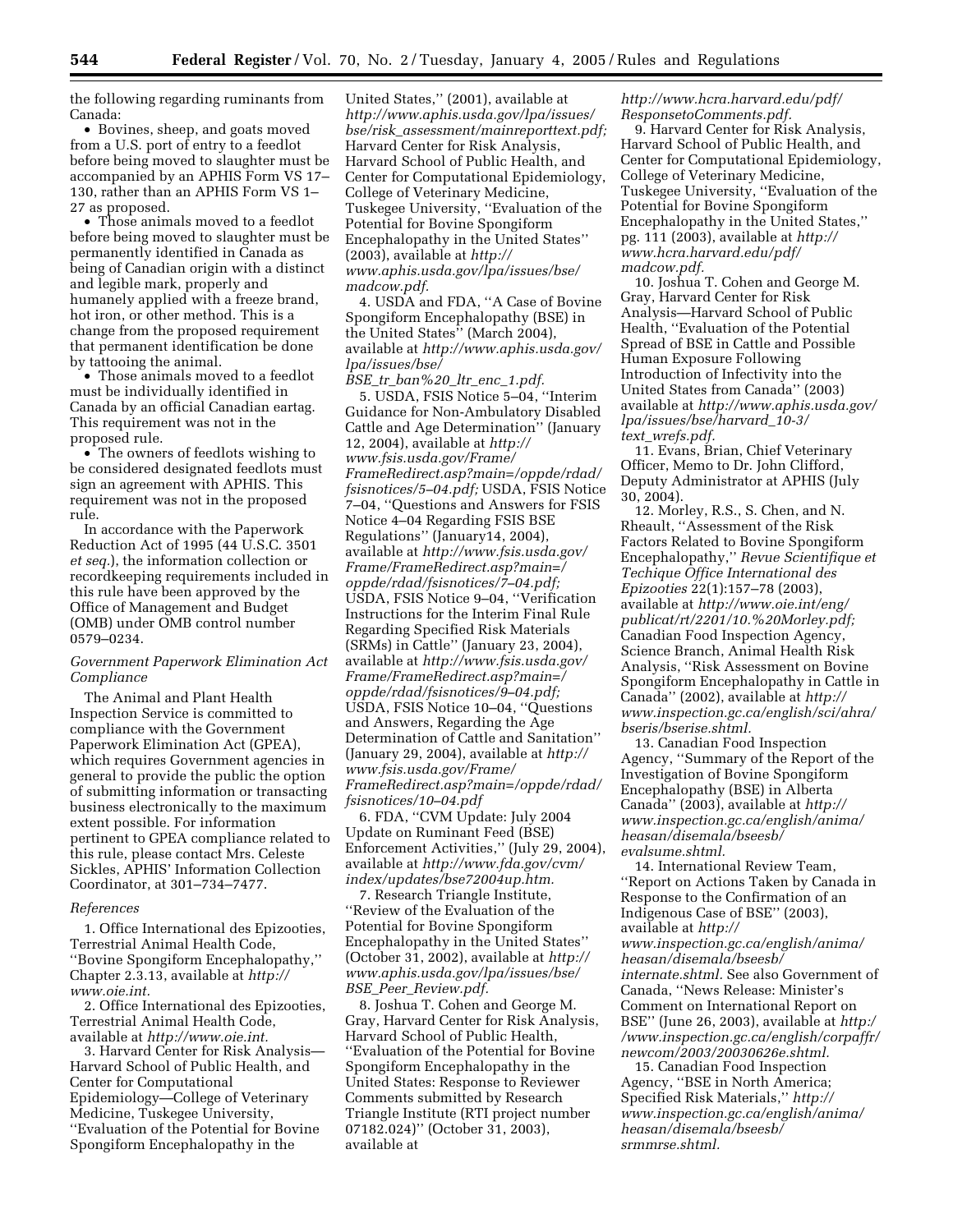16. Canadian Food Inspection Agency, ''BSE in North America; Surveillance and Animal Tracking,'' *http://www.inspection.gc.ca/english/ anima/heasan/disemala/bseesb/surv/ protecte.shtml.*

17. Harvard Center for Risk Analysis, Harvard School of Public Health, and Center for Computational Epidemiology, College of Veterinary Medicine, Tuskegee University, ''Evaluation of the Potential for Bovine Spongiform Encephalopathy in the United States'' (2003), pg. 53, available at *http:// www.aphis.usda.gov/lpa/issues/bse/ madcow.pdf.*

18. Harvard Center for Risk Analysis, Harvard School of Public Health, and Center for Computational Epidemiology, College of Veterinary Medicine, Tuskegee University, ''Evaluation of the Potential for Bovine Spongiform Encephalopathy in the United States'' (2003), Appendix 1, pg. 29, available at *http://www.aphis.usda.gov/lpa/issues/ bse/harvard*\_*10-3/appendix*\_*1.pdf.*

19. Office International des Epizooties, Terrestrial Animal Health Code, ''Guidelines for Risk Analysis,'' Chap. 1.3.2, Art. 1.3.2.3, available at *http://www.oie.int.*

20. USDA, ''News Release: Veneman Announces Expanded BSE Surveillance Program'' (March 15, 2004), available at *http://www.usda.gov/Newsroom/ 0105.04.html.*

21. USDA, APHIS, Veterinary Services, ''Analysis of Risk—Update for the Final Rule: Bovine Spongiform Encephalopathy; Minimal Risk Regions and Importation of Commodities, December 2004,'' available at *http:// www.aphis.usda.gov/lpa/issues/bse/ bse.html.*

22. Kirkwood, J. K. and A. A. Cunningham, ''Epidemiological Observations on Spongiform Encephalopathies in Captive Wild Animals in the British Isles,'' *Veterinary Record* 135:296–303 (1994).

23. Office International des Epizooties, Terrestrial Animal Health Code, ''Bovine Spongiform Encephalopathy,'' Chap. 2.3.13, Art. 2.3.13.15 and Art. 2.3.13.19, available at *http://www.oie.int.*

24. Prince, M.J., et. al., ''Bovine Spongiform Encephalopathy,'' *Revue Scientifique et Techique, Office International des Epizooties* 22(1):37–60 (2003).

25. Brown, Paul, et. al., ''Bovine Spongiform Encephalopathy and Variant Creutzfeldt-Jakob Disease: Background, Evolution, and Current Concerns,'' *Emerging Infectious Diseases* 7(1):6–16 (2001), available at *http://www.cdc.gov/ncidod/eid/ vol7no1/brown.htm.*

26. USDA, ''Official United States Standards for Grades of Slaughter Lambs, Yearlings and Sheep'' (1992), available at *http://www.ams.usda.gov/ lsg/stand/standards/sl-lamb.pdf.* See also, e.g., ''Labeling Standards for Ovine Carcasses, Parts of Carcasses, Meat and Meat Food Products,'' Docket No. 97– 030A, November 21, 1997; 62 FR 62271–62273.

27. Comer, P.J. and P.J. Huntley, ''Exposure of the Human Population to BSE Infectivity over the Course of the BSE Epidemic in Great Britain and the Impact of Changes to the *Over Thirty Month Rule,'' Over Thirty Month Rule (OTMR) Review Paper* (June 2003), available at *http://www.food.gov.uk/ multimedia/pdfs/otmcomer.pdf.*

28. European Union Scientific Steering Committee, ''Revised Opinion and Report on: The Safety of Tallow Obtained from Ruminant Slaughter By-Products'' (adopted June 28–29, 2001), available at *http://europa.eu.int/comm/ food/fs/sc/ssc/out228*\_*en.pdf.*

29. European Union Scientific Steering Committee, ''Listing of Specified Risk Materials: A Scheme for Assessing Relative Risks to Man'' (adopted December 9, 1997), available at *http://europa.eu.int/comm/food/fs/sc/ ssc/out22*\_*en.pdf.*

30. Brown, P., R. G. Rohwer, B. C. Dunstan, C. MacAuley, D. C. Gajdusek, and W. N. Drohan, ''The Distribution of Infectivity in Blood Components and Plasma Derivatives in Experimental Models of Transmissible Spongiform Encephalopathy,'' *Transfusion* 38:810– 816 (1998); Manuelidis, E. E., E.J. Gorgacz, L. Manuelidis, ''Transmission Creutzfeldt-Jakob Disease with Scrapie-Like Syndromes to Mice,'' *Nature* 271:778–779 (1978).

31. Center for Disease Control, ''Bovine Spongiform Encephalopathy in a Dairy Cow— Washington State, 2003,'' *MMWR Weekly* 52(53):1280–1285 (2004).

32. Codex Alimentarius Commission, ''Principles and Guidelines for the Conduct of Microbiological Risk Assessment,'' Section 4—Guidelines for Application, CAC/GL–30 (1999), available at *http:// www.codexalimentarius.net/web/ standard*\_*list.do?lang=en.*

33. Harvard Center for Risk Analysis, Harvard School of Public Health, and Center for Computational Epidemiology, College of Veterinary Medicine, Tuskegee University, ''Evaluation of the Potential for Bovine Spongiform Encephalopathy in the United States'' (2003), pg. 2, available at *http:// www.aphis.usda.gov/lpa/issues/bse/ madcow.pdf.*

34. USDA, ''Report of the Secretary's Advisory Committee on Foreign Animal and Poultry Diseases: Measures Relating to Bovine Spongiform Encephalopathy in the United States'' (February 13, 2004), available at *http:// cofcs66.aphis.usda.gov/lpa/issues/bse/ bse*\_*sec*\_*adv*\_*comm.pdf.*

35. The Secretary's Foreign Animal and Poultry Disease Advisory Committee's Subcommittee on the United States' Response to the Detection of a Case of Bovine Spongiform Encephalopathy or International Review Team (IRT), ''Report on Measures Relating to Bovine Spongiform Encephalopathy (BSE) in the United States'' (2004), available at *http:// www.aphis.usda.gov/lpa/issues/bse/ BSE*\_*tr*\_*ban*\_*ltr%20*\_*enc*\_*2.pdf.*

36. Harvard Center for Risk Analysis, Harvard School of Public Health, and Center for Computational Epidemiology, College of Veterinary Medicine, Tuskegee University, ''Evaluation of the Potential for Bovine Spongiform Encephalopathy in the United States,'' pg. vii-viii (2003), available at *http:// www.aphis.usda.gov/lpa/issues/bse/ madcow.pdf.*

37. Gray, G. Cohen, J., Harvard Center for Risk Analysis, Harvard School of Public Health, ''Response to Comments Submitted in Response to USDA's Proposed Rule on Importing Beef and Beef Products from Canada'' (June 18, 2004).

38. Harvard Center for Risk Analysis, Harvard School of Public Health, and Center for Computational Epidemiology, College of Veterinary Medicine, Tuskegee University, ''Evaluation of the Potential for Bovine Spongiform Encephalopathy in the United States,'' Section 4.4.1—Switzerland (2003), available at *http://www.aphis.usda.gov/ lpa/issues/bse/madcow.pdf.*

39. Yamakawa, Y., K. Hagiwara, K. Nohtomi, et al, ''For the Expert Committee for BSE Diagnosis, Ministry of Health, Labour and Welfare of Japan: Atypical Proteinase K-Resistant Prion Protein (PrPres) Observed in an Apparently Healthy 23-Month-Old Holstein Steer,'' *Jpn J Infect Dis* 56:221– 222 (2003), available at *http:// www.nih.go.jp/JJID/56/221.pdf* and Casalone, C., G. Zanusso, PL. Acutis, et al, ''Identification of a Novel Molecular and Neuropathological BSE Phenotype in Italy: International Conference on Prion Disease: From Basic Research to Intervention Concepts,'' 8–10 (October, 2003).

40. Scientific Steering Committee, ''Opinion on TSE Infectivity Distribution in Ruminant Tissues (State of Knowledge, December 2001)'' (Adopted January 10–11, 2002),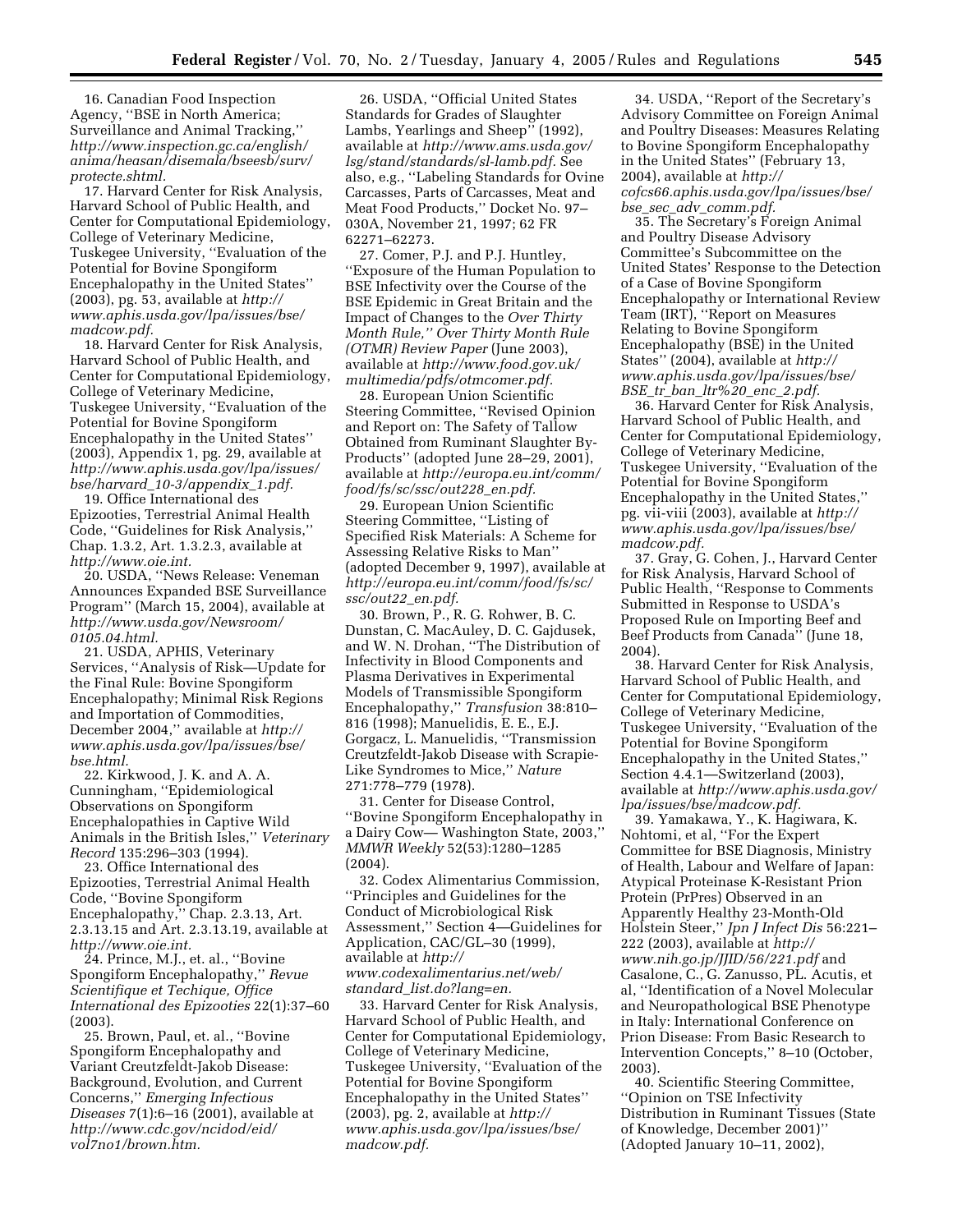# available at *http://europa.eu.int/comm/ food/fs/sc/ssc/out241*\_*en.pdf.*

41. Wilesmith, JW et. al., ''A Cohort Study to Examine Maternally-Associated Risk Factors for Bovine Spongiform Encephalopathy,'' *Veterinary Record* 141:239–243 (1997).

42. FSIS, ''Prohibition of the Use of Specified Risk Materials for Human Food and Requirements for the Disposition of Non-Ambulatory Disabled Cattle; Meat Produced by Advanced Meat/Bone Separation Machinery and Meat Recovery (AMR) Systems; Prohibition of the Use of Certain Stunning Devices Used To Immobilize Cattle During Slaughter; Bovine Spongiform Encephalopathy Surveillance Program; Interim Final Rules and Notice,'' Docket No 03–025IF, 69 FR 1861–1874 (January 12, 2004).

43. Mulkey, David and Alan W. Hodges, ''Using IMPLAN to Assess Local Economic Impacts,'' (last visited December 6, 2004), available at *http:// hortbusiness.ifas.ufl.edu/ usingimplan.pdf.*

44. OMB, ''Circular A–4: Regulatory Analysis'' (September 17, 2003).

45. USDA Economic Research Service, ''Dissecting the Challenges of Mad Cow and Foot-and-Mouth Disease,'' *Agricultural Outlook* 4–5 (Aug. 2001), available at *http:// www.ers.usda.gov/publications/ AgOutlook/aug2001/AO283c.pdf.*

46. United States Meat Export Federation,—Methodology and Results of the Value of Beef Exports,'' pp. 8–9 (2002), available at *http://www.cattlefax.com/special/files/ beefvalue*\_*method*\_*02.pdf.*

47. FDA, ''Substances Prohibited From Use in Animal Food or Feed; Animal Proteins Prohibited in Ruminant Feed,'' Docket No 02N–0273, 67 FR 67572–67573 (November 6, 2002).

48. The guidelines are discussed in WHO, ''Joint WHO/FAO/OIE Technical Consultation on BSE: Public Health, Animal Health and Trade'' (June 11–14, 2001), available at *http://www.who.int/ emc-documents/tse/docs/ whocdscsraph20018.pdf.*

49. Prince, M.J., et. al., ''Bovine Spongiform Encephalopathy,'' *Revue scientifique et technique, Office International des Epizooties* 22(1) 37–60 (2003); Wilesmith, J.W., ''The Epidemiology of Bovine Spongiform Encephalopathy,'' *Seminars in Virology* 2:239–45 (1991); Wilesmith, J.W., et. al., ''Bovine Spongiform Encephalopathy: Epidemiological Studies,'' *Veterinary Record* 123:638–644 (1988).

50. AMS USDA, ''Country of Origin Labeling—Current Status of Country of Origin Labeling,'' available at *http:// www.ams.usda.gov/cool/status.htm.*

# **List of Subjects**

# *9 CFR Part 93*

Animal diseases, Imports, Livestock, Poultry and poultry products, Quarantine, Reporting and recordkeeping requirements.

# *9 CFR Part 94*

Animal diseases, Imports, Livestock, Meat and meat products, Milk, Poultry and poultry products, Reporting and recordkeeping requirements.

# *9 CFR Part 95*

Animal feeds, Hay, Imports, Livestock, Reporting and recordkeeping requirements, Straw, Transportation.

### *9 CFR Part 96*

Imports, Livestock, Reporting and recordkeeping requirements.

■ Accordingly, we are amending 9 CFR parts 93, 94, 95, and 96 as follows:

# **PART 93—IMPORTATION OF CERTAIN ANIMALS, BIRDS, AND POULTRY, AND CERTAIN ANIMAL, BIRD, AND POULTRY PRODUCTS; REQUIREMENTS FOR MEANS OF CONVEYANCE AND SHIPPING CONTAINERS**

■ 1. The authority citation for part 93 continues to read as follows:

**Authority:** 7 U.S.C. 1622 and 8301–8317; 21 U.S.C. 136 and 136a; 31 U.S.C. 9701; 7 CFR 2.22, 2.80, and 371.4.

■ 2. Section 93.400 is amended by revising the definitions of *flock* and *inspector* and adding definitions of *as a group, bovine, bovine spongiform encephalopathy (BSE) minimal risk region, camelid, cervid, designated feedlot, positive for a transmissible spongiform encephalopathy, premises of origin, State representative, suspect for a transmissible spongiform encephalopathy,* and *USDA representative,* in alphabetical order, to read as follows:

### **§ 93.400 Definitions.**

\* \* \* \* \* *As a group.* Collectively, in such a manner that the identity of the animals as a unique group is maintained.

*Bovine. Bos taurus, Bos indicus,* and *Bison bison.*

*Bovine spongiform encephalopathy (BSE) minimal risk region.* A region listed in § 94.18(a)(3) of this subchapter. \* \* \* \* \*

*Camelid.* All species of the family *Camelidae,* including camels, llamas, alpacas, and vicunas.

\* \* \* \* \* *Cervid.* All members of the family *Cervidae* and hybrids, including deer, elk, moose, caribou, reindeer, and related species.

\* \* \* \* \* *Designated feedlot.* A feedlot that has been designated by the Administrator as one that is eligible to receive sheep and goats imported from a BSE minimal-risk region and whose owner or legally responsible representative has signed an agreement in accordance with § 93.419(d)(8) of this subpart to adhere to, and is in compliance with, the requirements for a designated feedlot.

\* \* \* \* \* *Flock.* Any group of one or more sheep maintained on common ground; or two or more groups of sheep under common ownership or supervision on two or more premises that are geographically separated, but among which there is an interchange or movement of animals.

\* \* \* \* \* *Inspector.* Any individual authorized by the Administrator of APHIS or the Commissioner of Customs and Border Protection, Department of Homeland Security, to enforce the regulations in this subpart.

\* \* \* \* \* *Positive for a transmissible spongiform encephalopathy.* A sheep or goat for which a diagnosis of a transmissible spongiform encephalopathy has been made.

*Premises of origin.* Except as otherwise used in § 93.423 of this subpart, the premises where the animal was born.

\* \* \* \* \* *State representative.* A veterinarian or other person employed in livestock sanitary work by a State or political subdivision of a State who is authorized by such State or political subdivision of a State to perform the function involved under a memorandum of understanding with APHIS.

*Suspect for a transmissible spongiform encephalopathy.* (1) A sheep or goat that has tested positive for a transmissible spongiform encephalopathy or for the proteinase resistant protein associated with a transmissible spongiform encephalopathy, unless the animal is designated as positive for a transmissible spongiform encephalopathy; or

(2) A sheep or goat that exhibits any of the following signs and that has been determined to be suspicious for a transmissible spongiform encephalopathy by a veterinarian: Weight loss despite retention of appetite; behavior abnormalities; pruritus (itching); wool pulling; biting at legs or side; lip smacking; motor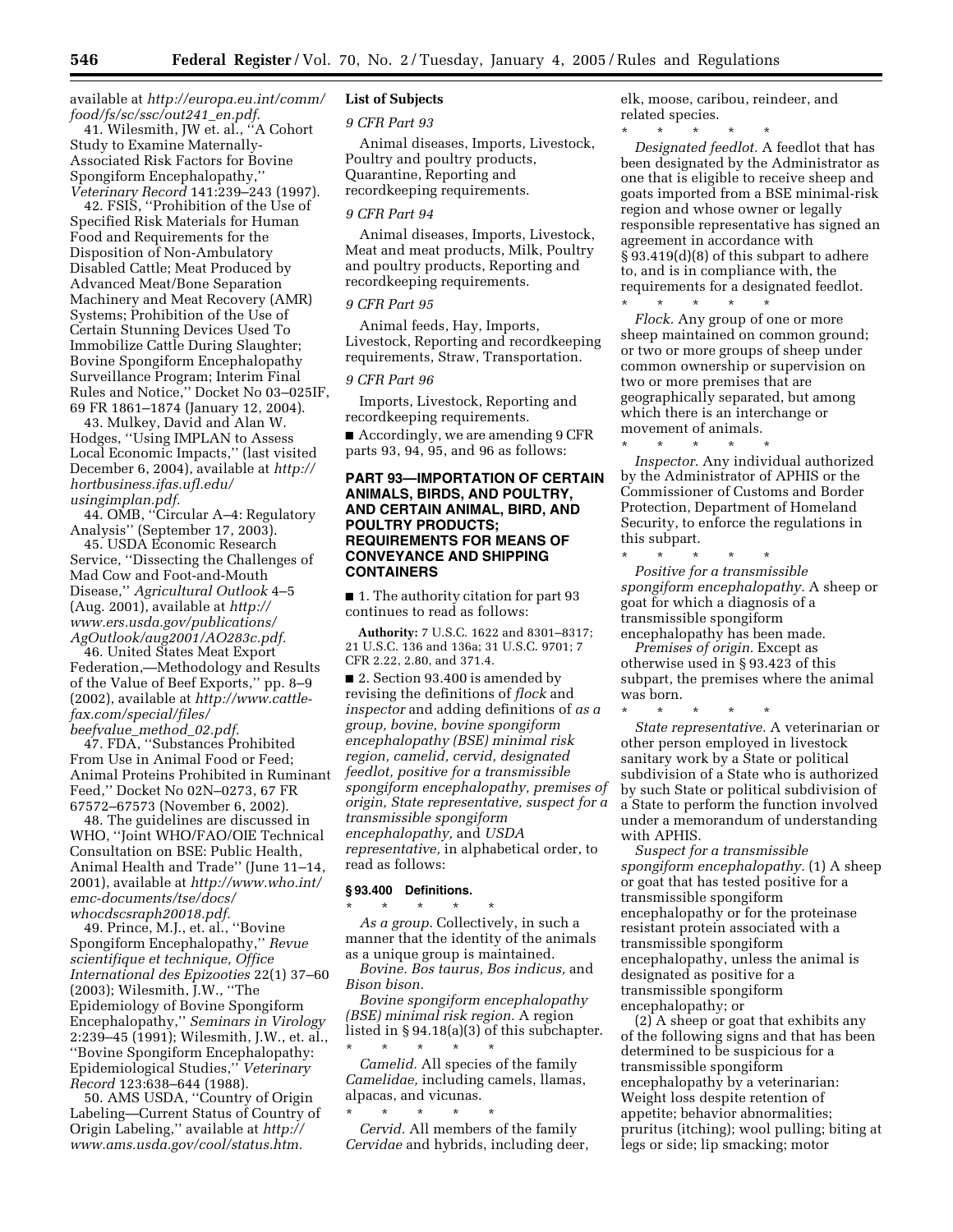abnormalities such as incoordination, high stepping gait of forelimbs, bunny hop movement of rear legs, or swaying of back end; increased sensitivity to noise and sudden movement; tremor, ''star gazing,'' head pressing, recumbency, or other signs of neurological disease or chronic wasting.

\* \* \* \* \*

*USDA representative.* A veterinarian or other individual employed by the United States Department of Agriculture who is authorized to perform the services required by this part.

\* \* \* \* \* ■ 3. Section 93.405 is amended as

follows: ■ a. A new paragraph (a)(4) is added to

read as set forth below. ■ b. In paragraphs (b)(2) introductory text,  $(c)(2)$ , and  $(c)(3)$  the phrase ''Australia, Canada, and New Zealand'' is removed and the phrase ''Australia and New Zealand'' is inserted in its place.

 $\blacksquare$  c. In paragraph (c)(3), the phrase ''Australia, Canada, New Zealand, or the United States'' is removed and the phrase ''Australia, New Zealand, or the United States'' is added in its place. ■ d. The Office of Management and Budget citation at the end of the section is revised to read as set forth below.

### **§ 93.405 Certificate for ruminants.**

 $(a) * * * *$ 

(4) If the ruminants are bovines, sheep, or goats from regions listed as BSE minimal-risk regions in § 94.18(a)(3) of this subchapter, the certificate must also include the name and address of the importer; the species, breed, and number or quantity of ruminants to be imported; the purpose of the importation; individual ruminant identification, which includes the eartag required under § 93.419(d)(2) or § 93.436(b)(4) of this subchapter, and any other identification present on the animal, including registration number, if any; a description of the ruminant, including name, age, color, and markings, if any; region of origin; the address of or other means of identifying the premises of origin and any other premises where the ruminants resided immediately prior to export, including the State or its equivalent, the municipality or nearest city, or an equivalent method, approved by the Administrator, of identifying the location of the premises, and the specific physical location of the feedlot where the ruminants are to be moved after importation; the name and address of the exporter; the port of embarkation in the foreign region; and the mode of

transportation, route of travel, and port of entry in the United States.

\* \* \* \* \* (Approved by the Office of Management and Budget under control numbers 0579–0040, 0579–0165, and 0579–0234)

■ 4. In § 93.419, new paragraphs (c) and (d) are added to read as follows:

### **§ 93.419 Sheep and goats from Canada.** \* \* \* \* \*

(c) Any sheep or goats imported from Canada must be less than 12 months of age when imported into the United States and when slaughtered, and must be from a flock or herd subject to a ruminant feed ban equivalent to the requirements established by the U.S. Food and Drug Administration at 21 CFR 589.2000. The animals must be accompanied by a certificate issued or endorsed by a salaried veterinarian of the Canadian Government that states that the conditions of this paragraph have been met. Additionally, for sheep and goats imported for other than immediate slaughter, the certificate must state that the conditions of paragraphs  $(d)(1)$  and  $(d)(2)$  of this section have been met. For sheep and goats imported for immediate slaughter, the certificate must also state that:

(1) The animals have not tested positive for and are not suspect for a transmissible spongiform encephalopathy.

(2) The animals have not resided in a flock or herd that has been diagnosed with BSE; and

(3) The animals' movement is not restricted within Canada as a result of exposure to a transmissible spongiform encephalopathy.

(d) *Imported for feeding.* Any sheep or goats imported from Canada for feeding at a feedlot must be imported only through a port of entry listed in § 93.403(b) or as provided for in § 93.403(f) in a means of conveyance sealed in the region of origin with seals of the national government of the region of origin, must be moved directly as a group from the port of entry to a designated feedlot, must not be commingled with any sheep or goats that are not being moved directly to slaughter from the designated feedlot at less than 12 months of age, and must meet the following conditions:

(1) The sheep and goats must be permanently and humanely identified before arrival at the port of entry with a distinct and legible ''C'' mark, properly applied with a freeze brand, hot iron, or other method, and easily visible on the live animal and on the carcass before skinning. The mark must be not less than 1 inch or more than 11⁄4 inches high. Other means of permanent identification may be used upon request if deemed adequate by the Administrator to humanely identify the animal in a distinct and legible way as having been imported from Canada;

(2) Each sheep and goat must be individually identified by an official Canadian Food Inspection Agency eartag, applied before the animal's arrival at the port of entry into the United States, that is determined by the Administrator to meet standards equivalent to those for official eartags in the United States as defined in § 71.1 of this chapter and to be traceable to the premises of origin of the animal. No person may alter, deface, remove, or otherwise tamper with the individual identification while the animal is in the United States or moving into or through the United States, except that the identification may be removed at the time of slaughter;

(3) The animals may be moved from the port of entry only to a feedlot designated in accordance with paragraph (d)(8) of this section and must be accompanied from the port of entry to the designated feedlot by APHIS Form VS 17–130 or other movement documentation deemed acceptable by the Administrator, which must identify the physical location of the feedlot, the individual responsible for the movement of the animals, and the individual identification of each animal, which includes the eartag required under paragraph (d)(2) of this section and any other identification present on the animal, including registration number, if any;

(4) The seals of the national government of Canada must be broken only at the port of entry by the APHIS port veterinarian or at the designated feedlot by an accredited veterinarian or a State or USDA representative or his or her designee. If the seals are broken by the APHIS port veterinarian at the port of entry, the means of conveyance must be resealed with seals of the U.S. Government before being moved to the designated feedlot;

(5) The animals must remain at the designated feedlot until transported to a recognized slaughtering establishment. The animals must be moved directly to the recognized slaughtering establishment in a means of conveyance sealed with seals of the U.S. Government by an accredited veterinarian or a State or USDA representative. The seals must be broken only at the recognized slaughtering establishment by a USDA representative;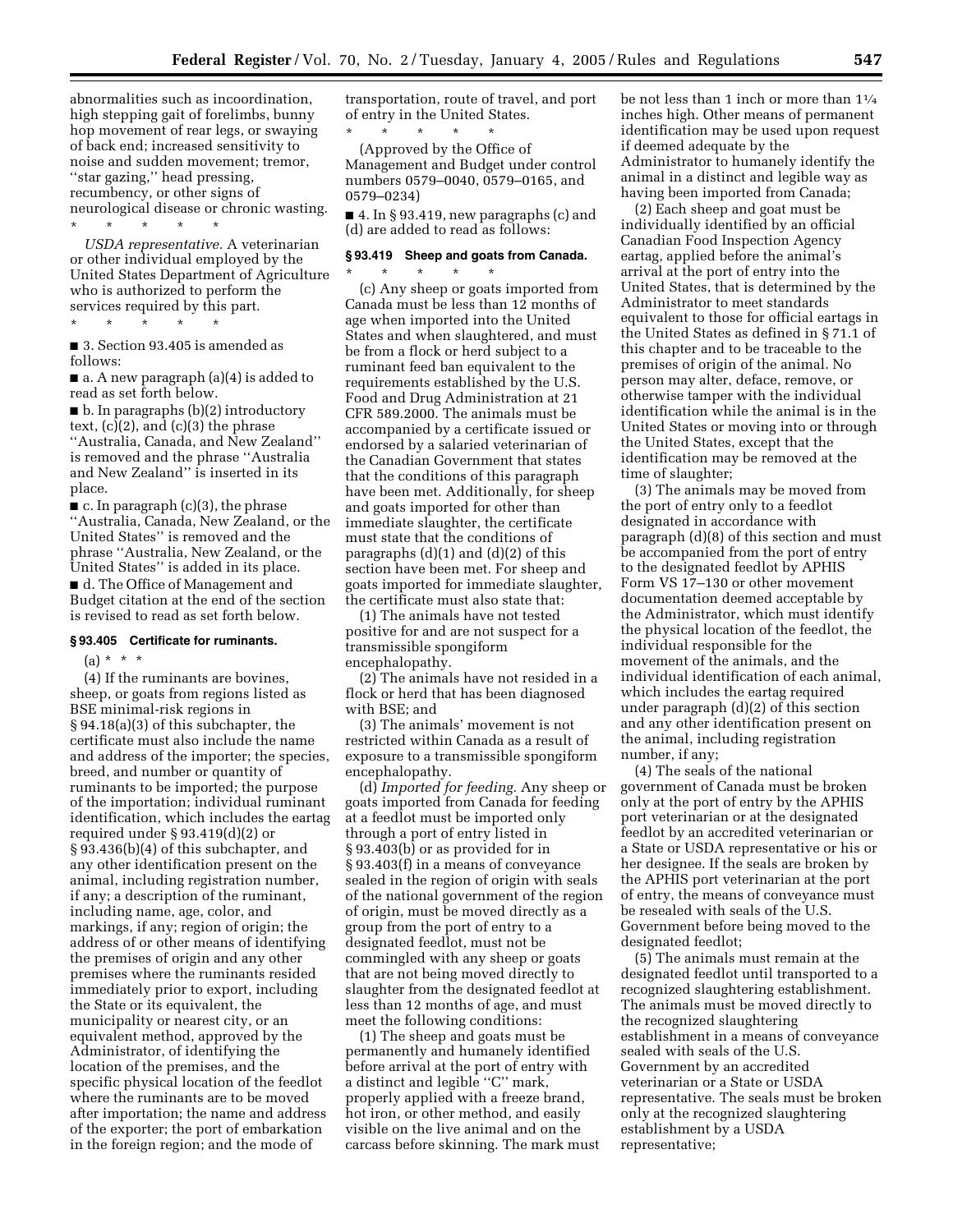(6) The animals must be accompanied to the recognized slaughtering establishment by APHIS Form VS 1–27 or other documentation deemed acceptable by the Administrator, which must identify the physical location of the recognized slaughtering establishment, the individual responsible for the movement of the animals, and the individual identification of each animal, which includes the eartag required under paragraph (d)(2) of this section and any other identification present on the animal, including registration number, if any;

(7) The animals must be less than 12 months of age when slaughtered;

(8) To be approved to receive sheep or goats imported for feeding, a feedlot must have signed a written agreement with the Administrator stating that the feedlot:

(i) Will not remove eartags from animals unless medically necessary, in which case another eartag or other form of official identification, as defined in § 79.1 of this chapter, will be applied and cross referenced in the records;

(ii) Will monitor all incoming imported feeder animals to ensure that they have the required ''C'' brand;

(iii) Will maintain records of the acquisition and disposition of all imported sheep and goats entering the feedlot, including the Canadian Food Inspection Agency tag number and all other identifying information, the age of each animal, the date each animal was acquired and the date each animal was shipped to slaughter, and the name and location of the plant where each animal was slaughtered. For Canadian animals that die in the feedlot, the feedlot will remove its eartag and place it in a file along with a record of the disposition of the carcass;

(iv) Will maintain copies of the APHIS Forms VS 17–130 and VS 1–27 or other movement documentation deemed acceptable by the Administrator that have been issued for incoming animals and for animals moved to slaughter and that list the official identification of each animal;

(v) Will allow State and Federal animal health officials access to inspect its premises and animals and to review inventory records and other required files upon request;

(vi) Will keep required records for at least 5 years;

(vii) Will designate either the entire feedlot or pens within the feedlot as terminal for sheep and goats to be moved only directly to slaughter at less than 12 months of age, and

(viii) Agrees that if inventory cannot be reconciled or if animals are not

moved to slaughter as required the approval of the feedlot will be immediately withdrawn.

(Approved by the Office of Management and Budget under control numbers 0579–0040 and 0579–0234) ■ 5. Section 93.420 is revised to read as follows:

### **§ 93.420 Ruminants from Canada for immediate slaughter.**

(a) Ruminants imported from Canada for immediate slaughter must be imported only through a port of entry listed in § 93.403(b) or as provided for in § 93.403(f) in a means of conveyance sealed in Canada with seals of the Canadian Government, and must be moved directly as a group from the port of entry to a recognized slaughtering establishment for slaughter as a group. The seals must be broken only at the port of entry by the APHIS port veterinarian or at the recognized slaughtering establishment by an accredited veterinarian or a State or USDA representative or his or her designee. If the seals are broken by the APHIS port veterinarian at the port of entry, the means of conveyance must be resealed with seals of the U.S. Government before being moved to the recognized slaughtering establishment. The shipment must be accompanied from the port of entry to the recognized slaughtering establishment by APHIS Form VS 17–33, which shall include the location of the recognized slaughtering establishment. Such ruminants shall be inspected at the port of entry and otherwise handled in accordance with § 93.408.

(b) In addition to meeting the requirements of paragraph (a) of this section, sheep and goats imported from Canada for immediate slaughter must meet the requirements of § 93.419(c) as well as the following conditions:

(1) The animals have not tested positive for and are not suspect for a transmissible spongiform encephalopathy;

(2) The animals have not resided in a flock or herd that has been diagnosed with BSE; and

(3) The animals' movement is not restricted within Canada as a result of exposure to a transmissible spongiform encephalopathy.

■ 6. An undesignated center heading ''Additional General Provisions'' is added preceding reserved § 93.430. ■ 6a. A new § 93.436 is added to subpart D to read as follows:

### **§ 93.436 Ruminants from regions of minimal risk for BSE.**

The importation of ruminants from regions listed in § 94.18(a)(3) of this

subchapter is prohibited, unless the conditions of this section and any other applicable conditions of this part are met. Once the ruminants are imported, if they do not meet the conditions of this section, they must be disposed of as the Administrator may direct.

(a) *Bovines for immediate slaughter.* Bovines from a region listed in § 94.18(a)(3) of this subchapter may be imported for immediate slaughter under the following conditions:

(1) The bovines must be less than 30 months of age when imported into the United States and when slaughtered;

(2) The bovines must have been subject to a ruminant feed ban equivalent to the requirements established by the U.S. Food and Drug Administration at 21 CFR 589.2000;

(3) The bovines must be accompanied by a certificate issued by a full-time salaried veterinary officer of the national government of the region of origin, or issued by a veterinarian designated or accredited by the national government of the region of origin and endorsed by a full-time salaried veterinary officer of the national government of the region of origin, representing that the veterinarian issuing the certificate was authorized to do so, and the certificate states that the conditions of paragraphs (a)(1) and (a)(2) of this section have been met;

(4) The bovines must be imported only through a port of entry listed in § 93.403(b) or as provided for in § 93.403(f) in a means of conveyance sealed in the region of origin with seals of the national government of the region of origin, and must be moved directly as a group from the port of entry to a recognized slaughtering establishment. The seals must be broken only at the port of entry by the APHIS port veterinarian or at the recognized slaughtering establishment by a USDA representative. If the seals are broken by the APHIS port veterinarian at the port of entry, the means of conveyance must be resealed with seals of the U.S. Government before being moved to the recognized slaughtering establishment;

(5) The bovines must be accompanied from the port of entry to the recognized slaughtering establishment by APHIS Form VS 17–33; and

(6) At the recognized slaughtering establishment, the bovines must be slaughtered as a group.

(b) *Bovines for feeding.* Bovines from a region listed in § 94.18(a)(3) of this subchapter may be imported for movement to a feedlot and then to slaughter under the following conditions: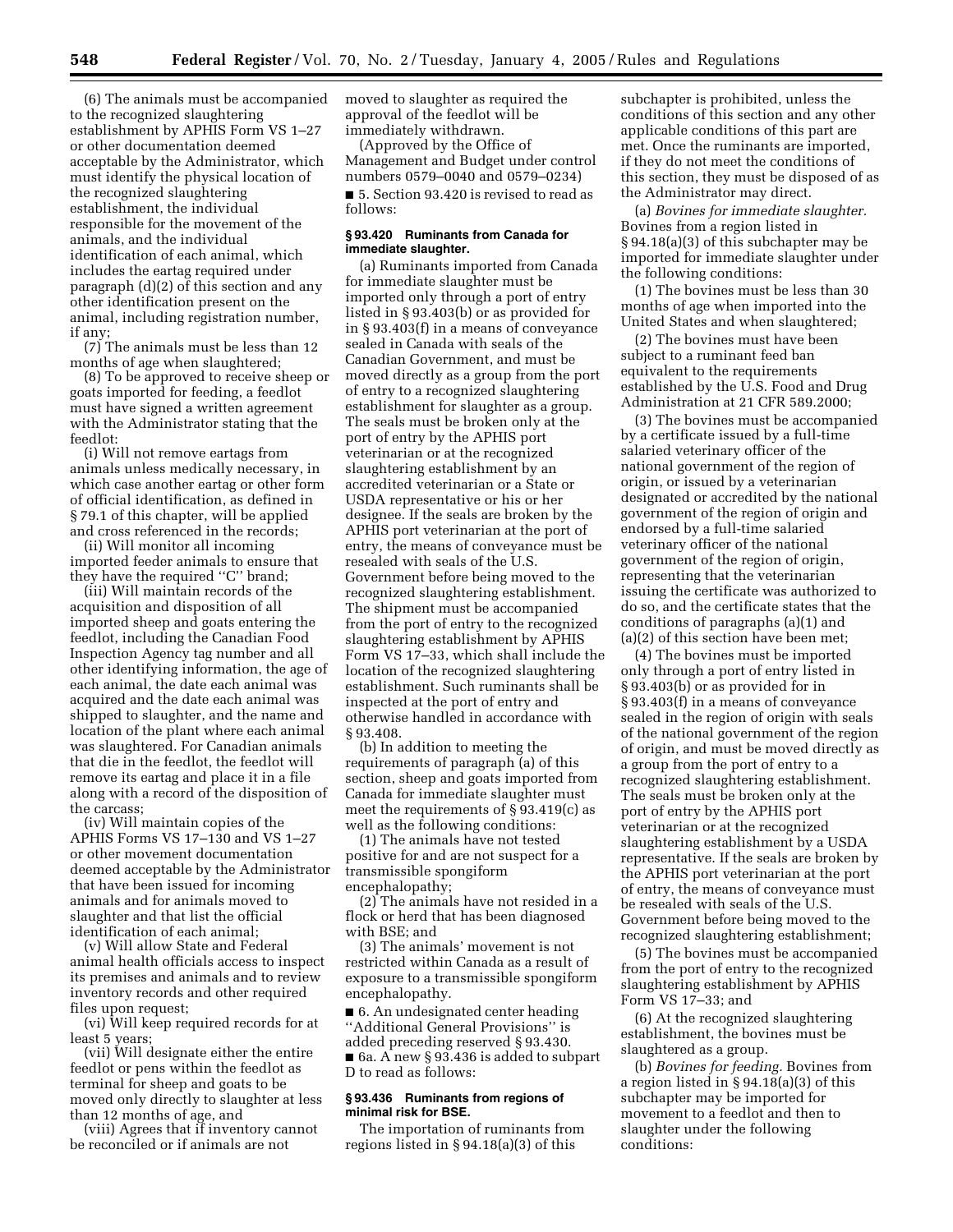(1) The bovines must be less than 30 months of age when imported into the United States;

(2) The bovines must have been subject to a ruminant feed ban equivalent to the requirements established by the U.S. Food and Drug Administration at 21 CFR 589.2000;

(3) The bovines must be permanently and humanely identified before arrival at the port of entry with a distinct and legible mark identifying the exporting country, properly applied with a freeze brand, hot iron, or other method, and easily visible on the live animal and on the carcass before skinning. The mark must be not less than 2 inches nor more than 3 inches high, and must be applied to each animal's right hip, high on the tail-head (over the junction of the sacral and first cocygeal vertebrae). Other means of permanent identification may be used upon request if deemed adequate by the Administrator to humanely identify the animal in a distinct and legible way as having been imported from the BSE minimal-risk exporting region. Bovines exported from Canada must be so marked with ''CΛN;''

(4) Each bovine must be individually identified by an official eartag of the country of origin, applied before the animal's arrival at the port of entry into the United States, that is determined by the Administrator to meet standards equivalent to those for official eartags in the United States as defined in § 71.1 of this chapter and to be traceable to the premises of origin of the animal. No person may alter, deface, remove, or otherwise tamper with the individual identification while the animal is in the United States or moving into or through the United States, except that the identification may be removed at the time of slaughter;

(5) The bovines must be accompanied by a certificate issued in accordance with § 93.405 that states, in addition to the statements required by § 93.405, that the conditions of paragraphs (b)(1) through (b)(4) of this section have been met;

(6) The bovines must be imported only through a port of entry listed in § 93.403(b) or as provided for in § 93.403(f) in a means of conveyance sealed in the region of origin with seals of the national government of the region of origin, and must be moved directly from the port of entry as a group to the feedlot identified on the APHIS VS Form 17–130 or other movement documentation required under paragraph (b)(8) of this section;

(7) The seals of the national government of the region of origin must be broken only at the port of entry by the APHIS port veterinarian or at the

feedlot by an accredited veterinarian or a State or USDA representative or his or her designee. If the seals are broken by the APHIS port veterinarian at the port of entry, the means of conveyance must be resealed with seals of the U.S. Government before being moved to the feedlot;

(8) The bovines must be accompanied from the port of entry to the feedlot by APHIS Form VS 17–130 or other movement documentation deemed acceptable by the Administrator, which must identify the physical location of the feedlot, the individual responsible for the movement of the animals, and the individual identification of each animal, which includes the eartag required under paragraph (b)(4) of this section and any other identification present on the animal, including registration number, if any;

(9) The bovines must remain at the feedlot until transported from the feedlot to a recognized slaughtering establishment for slaughter;

(10) The bovines must be moved directly from the feedlot identified on APHIS Form VS 17–130 to a recognized slaughtering establishment in conveyances that must be sealed at the feedlot with seals of the U.S. Government by an accredited veterinarian or a State or USDA representative. The seals may be broken only at the recognized slaughtering establishment by a USDA representative.

(11) The bovines must be accompanied from the feedlot to the recognized slaughtering establishment by APHIS Form VS 1–27 or other movement documentation deemed acceptable by the Administrator, which must identify the physical location of the recognized slaughtering establishment, the individual responsible for the movement of the animals, and the individual identification of each animal, which includes the eartag required under paragraph (b)(4) of this section and any other identification present on the animal, including registration number, if any; and

(12) The bovines must be less than 30 months of age when slaughtered.

(c) *Sheep and goats for immediate slaughter.* Sheep and goats from a region listed in § 94.18(a)(3) of this subchapter may be imported for immediate slaughter under the conditions set forth in this subpart for such sheep and goats. The conditions for the importation of sheep and goats from Canada for immediate slaughter are set forth in §§ 93.419(c) and 93.420.

(d) *Sheep and goats for feeding.* Sheep and goats from a region listed in

§ 94.18(a)(3) of this subchapter may be imported for other than immediate slaughter under the conditions set forth in this subpart for such sheep and goats. The conditions for the importation of sheep and goats from Canada for other than immediate slaughter are set forth in §§ 93.405 and 93.419.

(e) *Cervids.* There are no BSE-related restrictions on the importation of cervids from a region listed in § 94.18(a)(3) of this subchapter.

(f) *Camelids.* There are no BSE-related restrictions on the importation of camelids from a region listed in § 94.18(a)(3) of this subchapter. (Approved by the Office of Management and Budget under control number 0579– 0234)

# **PART 94–RINDERPEST, FOOT-AND-MOUTH DISEASE, FOWL PEST (FOWL PLAGUE), EXOTIC NEWCASTLE DISEASE, AFRICAN SWINE FEVER, CLASSICAL SWINE FEVER, AND BOVINE SPONGIFORM ENCEPHALOPATHY: PROHIBITED AND RESTRICTED IMPORTATIONS**

■ 7. The authority citation for part 94 continues to read as follows:

**Authority:** 7 U.S.C. 450, 7701–7772, and 8301–8317; 21 U.S.C. 136 and 136a; 31 U.S.C. 9701; 7 CFR 2.22, 2.80, and 371.4.

■ 8. Section 94.0 is amended by revising the definitions of *authorized inspector* and *cervid* and adding new definitions of *bovine, bovine spongiform encephalopathy (BSE) minimal-risk region, Food Safety and Inspection Service, personal use, positive for a transmissible spongiform encephalopathy, specified risk materials (SRMs),* and *suspect for a transmissible spongiform encephalopathy,* in alphabetical order, to read as follows:

#### **§ 94.0 Definitions.**

\* \* \* \* \* *Authorized inspector.* Any individual authorized by the Administrator of APHIS or the Commissioner of Customs and Border Protection, Department of Homeland Security, to enforce the regulations in this part.

\* \* \* \* \* *Bovine. Bos taurus, Bos indicus,* and *Bison bison.*

*Bovine spongiform encephalopathy (BSE) minimal-risk region. A region that:*

(1) Maintains, and, in the case of regions where BSE was detected, had in place prior to the detection of BSE in an indigenous ruminant, risk mitigation measures adequate to prevent widespread exposure and/or establishment of the disease. Such measures include the following: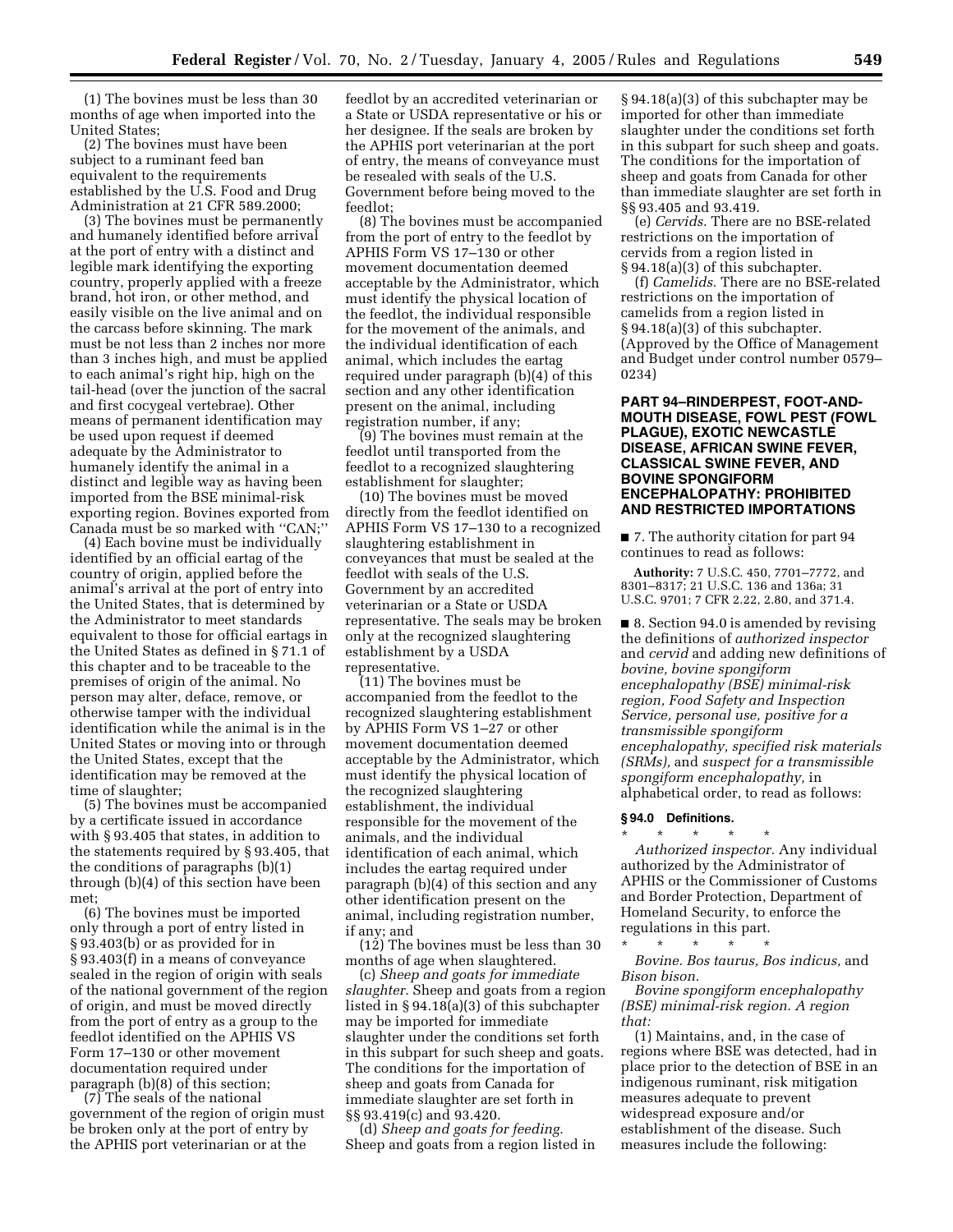(i) Restrictions on the importation of animals sufficient to minimize the possibility of infected ruminants being imported into the region, and on the importation of animal products and animal feed containing ruminant protein sufficient to minimize the possibility of ruminants in the region being exposed to BSE;

(ii) Surveillance for BSE at levels that meet or exceed recommendations of the World Organization for Animal Health (Office International des Epizooties) for surveillance for BSE; and

(iii) A ruminant-to-ruminant feed ban that is in place and is effectively enforced.

(2) In regions where BSE was detected, conducted an epidemiological investigation following detection of BSE sufficient to confirm the adequacy of measures to prevent the further introduction or spread of BSE, and continues to take such measures.

(3) In regions where BSE was detected, took additional risk mitigation measures, as necessary, following the BSE outbreak based on risk analysis of the outbreak, and continues to take such measures.

*Cervid.* All members of the family *Cervidae* and hybrids, including deer, elk, moose, caribou, reindeer, and related species.

\* \* \* \* \* *Food Safety and Inspection Service.* The Food Safety and Inspection Service (FSIS) of the United States Department of Agriculture.

\* \* \* \* \* *Personal use.* Only for personal consumption or display and not distributed further or sold.

\* \* \* \* \*

*Positive for a transmissible spongiform encephalopathy.* A sheep or goat for which a diagnosis of a transmissible spongiform encephalopathy has been made. \* \* \* \* \*

*Specified risk materials (SRMs).* Those bovine parts considered to be at particular risk of containing the bovine spongiform encephalopathy (BSE) agent in infected animals, as listed in the FSIS regulations at 9 CFR 310.22(a).

*Suspect for a transmissible spongiform encephalopathy.* (1) A sheep or goat that has tested positive for a transmissible spongiform encephalopathy or for the proteinase resistant protein associated with a transmissible spongiform encephalopathy, unless the animal is designated as positive for a transmissible spongiform encephalopathy; or

(2) A sheep or goat that exhibits any of the following signs and that has been determined to be suspicious for a transmissible spongiform encephalopathy by a veterinarian: Weight loss despite retention of appetite; behavior abnormalities; pruritus (itching); wool pulling; biting at legs or side; lip smacking; motor abnormalities such as incoordination, high stepping gait of forelimbs, bunny hop movement of rear legs, or swaying of back end; increased sensitivity to noise and sudden movement; tremor, ''star gazing,'' head pressing, recumbency, or other signs of neurological disease or chronic wasting. \* \* \* \* \*

**§ 94.1 [Amended]**

 $\blacksquare$  9. In § 94.1, paragraph (b)(4) and the introductory text to paragraph (d) are amended by removing the reference to ''§ 94.21'' each time it appears and adding in its place a reference to ''§ 94.22''.

■ 10. Section 94.18 is amended as follows:

 $\blacksquare$  a. In paragraph (a)(1), the word ''Canada,'' is removed.

■ b. Paragraph (a)(3) is redesignated as paragraph (a)(4) and newly redesignated paragraph (a)(4) is revised to read as set forth below.

■ c. A new paragraph (a)(3) is added, and paragraph (b) and the introductory text of paragraph (c) are revised, to read as set forth below.

■ d. In paragraph (d), the introductory text and paragraph (d)(3) are revised and a new paragraph (d)(5) is added to read as set forth below.

# **§ 94.18 Restrictions on importation of meat and edible products from ruminants due to bovine spongiform encephalopathy.**

 $(a) * * * *$ 

(3) The following are minimal-risk regions with regard to bovine spongiform encephalopathy: Canada.

(4) A region may request at any time that the Administrator consider its removal from a list in paragraphs (a)(1) or (a)(2) of this section, or its addition to or removal from the list in paragraph (a)(3) of this section, by following the procedures in part 92 of this subchapter.

(b) Except as provided in paragraph (d) of this section or in § 94.19, the importation of meat, meat products, and edible products other than meat (except for gelatin as provided in paragraph (c) of this section, milk, and milk products) from ruminants that have been in any of the regions listed in paragraph (a) of this section is prohibited.

(c) *Gelatin.* The importation of gelatin derived from ruminants that have been in any region listed in paragraph (a) of

this section is prohibited unless the following conditions or the conditions of § 94.19(f) have been met:

\* \* \* \* \* (d) *Transit shipment of articles.* Meat, meat products, and edible products other than meat that are prohibited importation into the United States in accordance with this section may transit air and ocean ports in the United States for immediate export if the conditions of paragraph (d)(1) through (d)(4) of this section are met. If such commodities are derived from bovines, sheep, or goats from a region listed in paragraph (a)(3) of this section, they are eligible to transit the United States by overland transportation if the requirements of paragraphs  $(d)(1)$  through  $(d)(5)$  of this section are met:

\* \* \* \* \* (3) The person moving the articles must notify, in writing, the inspector at both the place in the United States where the articles will arrive and the port of export before such transit. The notification must include the:

\* \* \* \* \* (5) The commodities must be eligible to enter the United States in accordance with § 94.19 and must be accompanied by the certification required by that section. Additionally, the following conditions must be met:

(i) The shipment must be exported from the United States within 7 days of its entry;

(ii) The commodities must not be transloaded while in the United States;

(iii) A copy of the import permit required under paragraph (d)(1) of this section must be presented to the inspector at the port of arrival and the port of export in the United States.

**§§ 94.19 through 94.25 [Redesignated as §§ 94.20 through 94.26]**

\* \* \* \* \*

■ 11. Sections 94.19 through 94.24 are redesignated as §§ 94.20 through 94.26, respectively.

■ 12. A new § 94.19 is added to read as follows:

#### **§ 94.19 Restrictions on importation from BSE minimal-risk regions of meat and edible products from ruminants.**

Except as provided in § 94.18 and this section, the importation of meat, meat products, and edible products other than meat (excluding gelatin that meets the conditions of § 94.18(c), milk, and milk products), from bovines, sheep, or goats that have been in any of the regions listed in § 94.18(a)(3) is prohibited. The commodities listed in paragraphs (a) through (f) of this section may be imported from a region listed in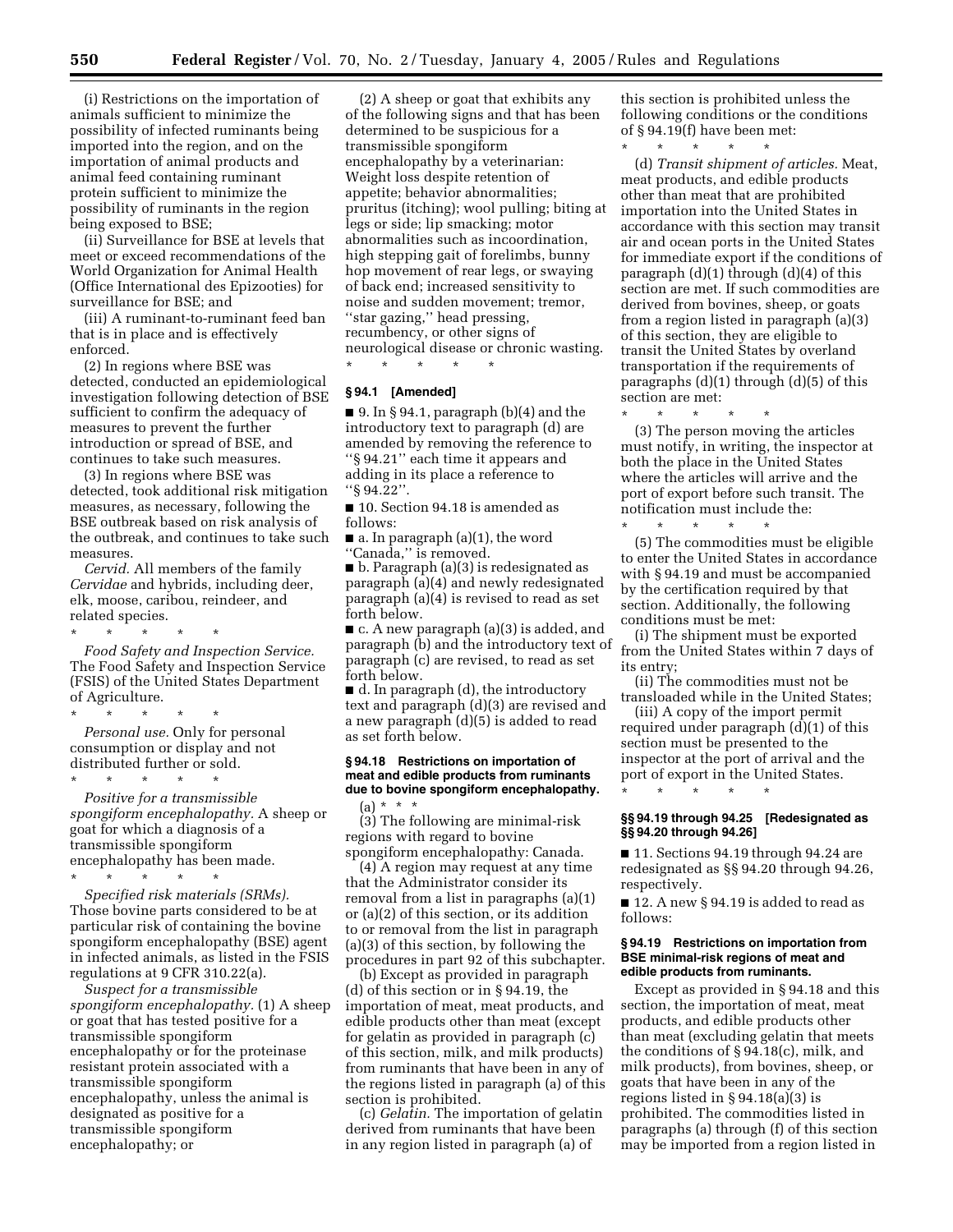§ 94.18(a)(3) if the conditions of this section are met; if (except for commodities described in paragraph (e) of this section) the commodities are accompanied by an original certificate of such compliance issued by a full-time salaried veterinary officer of the national government of the region of origin, or issued by a veterinarian designated or accredited by the national government of the region of origin and endorsed by a full-time salaried veterinary officer of the national government of the region of origin, representing that the veterinarian issuing the certificate was authorized to do so; and if all other applicable requirements of this part are met.

(a) *Meat, meat byproducts, and meat food products from bovines.* The meat, meat byproduct, or meat food product, as defined by FSIS in 9 CFR 301.2—that those terms as applied to bison shall have a meaning comparable to those provided in 9 CFR 301.2 with respect to cattle, sheep, and goats—is derived from bovines that have been subject to a ruminant feed ban equivalent to the requirements established by the U.S. Food and Drug Administration at 21 CFR 589.2000 and meets the following conditions:

(1) The meat, meat byproduct, or meat food product is derived from bovines for which an air-injected stunning process was not used at slaughter; and

(2) The SRMs and small intestine of the bovines were removed at slaughter.

(b) *Whole or half carcasses of bovines.* The carcasses are derived from bovines for which an air-injected stunning process was not used at slaughter and that meet the following conditions:

(1) The bovines are subject to a ruminant feed ban equivalent to the requirements established by the U.S. Food and Drug Administration at 21 CFR 589.2000; and

(2) The SRMs and small intestine of the bovines were removed at slaughter.

(c) *Meat, meat byproducts, and meat food products from sheep or goats or other ovines or caprines.* The meat, meat byproduct, or meat food product, as defined by FSIS in 9 CFR 301.2, is derived from ovines or caprines that are from a flock or herd subject to a ruminant feed ban equivalent to the requirements established by the U.S. Food and Drug Administration at 21 CFR 589.2000, that were less than 12 months of age when slaughtered, and that meet the following conditions:

(1) The animals were slaughtered at a facility that either slaughters only sheep and/or goats or other ovines and caprines less than 12 months of age or complies with a segregation process approved by the national veterinary

authority of the region of origin and the Administrator as adequate to prevent contamination or commingling of the meat with products not eligible for importation into the United States;

(2) The animals did not test positive for and were not suspect for a transmissible spongiform encephalopathy;

(3) The animals have not resided in a flock or herd that has been diagnosed with BSE; and

(4) The animals' movement is not restricted within Canada as a result of exposure to a transmissible spongiform encephalopathy.

(d) *Carcasses of ovines and caprines.* The carcasses are derived from ovines or caprines that are from a flock or herd subject to a ruminant feed ban equivalent to the requirements established by the U.S. Food and Drug Administration at 21 CFR 589.2000, that were less than 12 months of age when slaughtered, and that meet the following conditions:

(1) The animals were slaughtered at a facility that either slaughters only sheep and/or goats or other ovines and caprines less than 12 months of age or complies with a segregation process approved by the national veterinary authority of the region of origin and the Administrator as adequate to prevent contamination or commingling of the meat with products not eligible for importation into the United States;

(2) The animals did not test positive for and were not suspect for a transmissible spongiform encephalopathy;

(3) The animals have not resided in a flock or herd that has been diagnosed with BSE; and

(4) The animals' movement is not restricted within Canada as a result of exposure to a transmissible spongiform encephalopathy.

(e) *Meat or dressed carcasses of hunter-harvested wild sheep, goats, or other ruminants other than cervids.* The meat or dressed carcass (eviscerated and the head is removed) is derived from a wild sheep, goat, or other ruminant other than a cervid and meets the following conditions:

(1) The meat or dressed carcass is derived from an animal that has been legally harvested in the wild, as verified by proof such as a hunting license, tag, or the equivalent that the hunter must show to the United States Customs and Border Protection official; and

(2) The animal from which the meat is derived was harvested within a jurisdiction specified by the Administrator for which the game and wildlife service of the jurisdiction has informed the Administrator either that the jurisdiction conducts no type of game feeding program, or has complied with, and continues to comply with, a ruminant feed ban equivalent to the requirements established by the U.S. Food and Drug Administration at 21 CFR 589.2000.

(f) *Gelatin other than that allowed importation under § 94.18(c).* The gelatin is derived from the bones of bovines subject to a ruminant feed ban equivalent to the requirements established by the U.S. Food and Drug Administration at 21 CFR 589.2000 and from which SRMs and small intestine were removed.

(g) *Ports.* All products to be brought into the United States under this section must, if arriving at a land border port, arrive at one of the following ports: Eastport, ID; Houlton, ME; Detroit (Ambassador Bridge), Port Huron, and Sault St. Marie, MI; International Falls, MN; Sweetgrass, MT; Alexandria Bay, Buffalo (Lewiston Bridge and Peace Bridge), and Champlain, NY; Pembina and Portal, ND; Derby Line and Highgate Springs, VT; and Blaine (Pacific Highway and Cargo Ops), Lynden, Oroville, and Sumas (Cargo), WA.

# **PART 95—SANITARY CONTROL OF ANIMAL BYPRODUCTS (EXCEPT CASINGS), AND HAY AND STRAW, OFFERED FOR ENTRY INTO THE UNITED STATES**

■ 13. The authority citation for part 95 continues to read as follows:

**Authority:** 7 U.S.C. 8301–8317; 21 U.S.C. 136 and 136a; 31 U.S.C. 9701; 7 CFR 2.22, 2.80, and 371.4.

■ 14. Section 95.1 is amended by revising the definition of *inspector* and adding new definitions of *bovine, bovine spongiform encephalopathy (BSE) minimal-risk region, offal, positive for a transmissible spongiform encephalopathy, specified risk materials (SRMs), and suspect for a transmissible spongiform encephalopathy,* in alphabetical order, to read as follows:

#### **§ 95.1 Definitions.**

\* \* \* \* \*

*Bovine. Bos taurus, Bos indicus,* and *Bison bison.*

*Bovine spongiform encephalopathy (BSE) minimal-risk region.* A region listed in § 94.18(a)(3) of this subchapter. \* \* \* \* \*

*Inspector.* Any individual authorized by the Administrator of APHIS or the Commissioner of Customs and Border Protection, Department of Homeland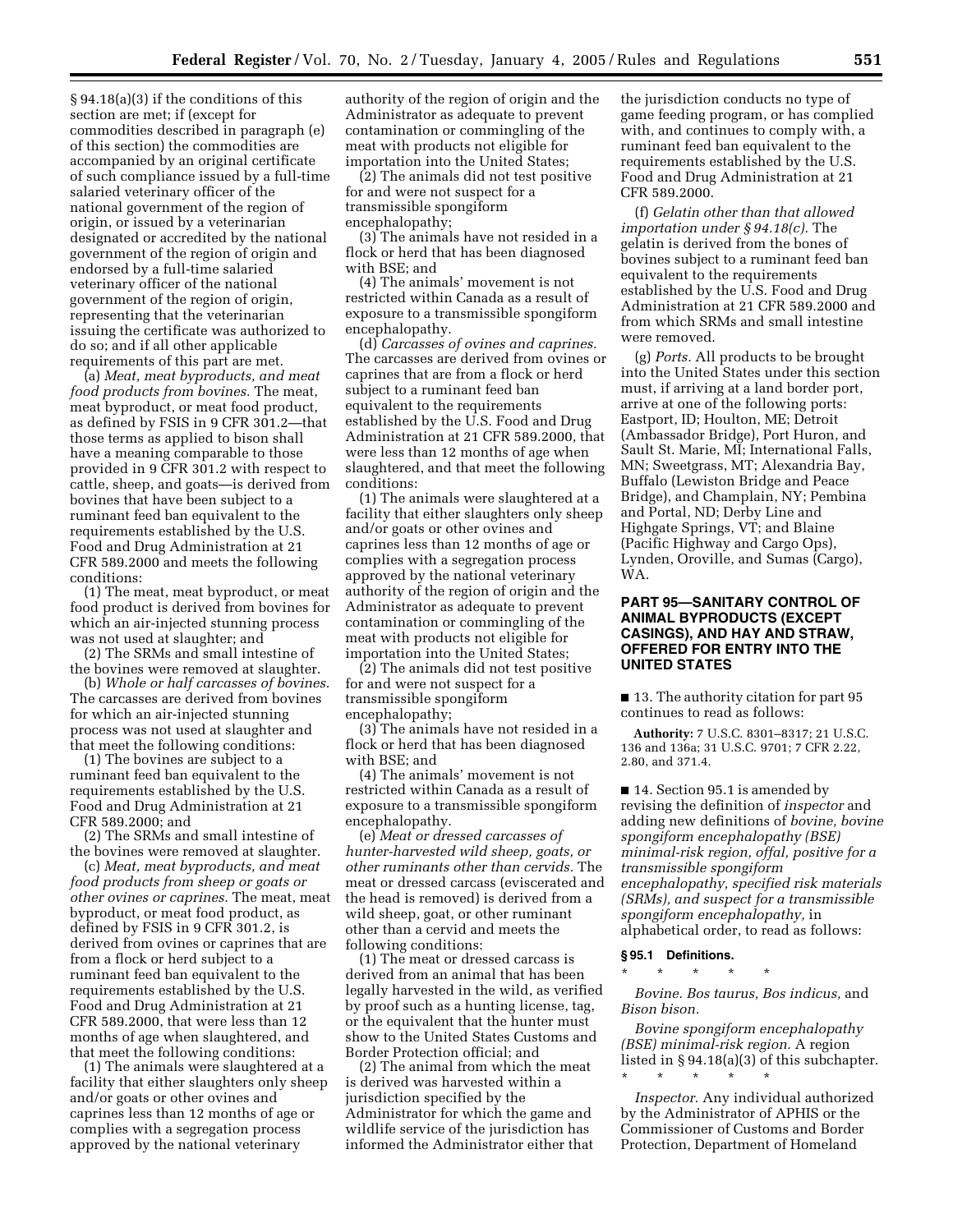Security, to enforce the regulations in this part.

\* \* \* \* \* *Offal.* The inedible parts of a butchered animal that are removed in dressing, consisting largely of the viscera and the trimmings, which may include, but are not limited to, brains, thymus, pancreas, liver, heart, kidney.

*Positive for a transmissible spongiform encephalopathy.* A sheep or goat for which a diagnosis of a transmissible spongiform encephalopathy has been made.

\* \* \* \* \* *Specified risk materials (SRMs).* Those bovine parts considered to be at particular risk of containing the bovine spongiform encephalopathy (BSE) agent in infected animals, as listed in the FSIS regulations at 9 CFR 310.22(a).

*Suspect for a transmissible spongiform encephalopathy.* (1) A sheep or goat that has tested positive for a transmissible spongiform encephalopathy or for the proteinase resistant protein associated with a transmissible spongiform encephalopathy, unless the animal is designated as positive for a transmissible spongiform encephalopathy; or

(2) A sheep or goat that exhibits any of the following signs and that has been determined to be suspicious for a transmissible spongiform encephalopathy by a veterinarian: Weight loss despite retention of appetite; behavior abnormalities; pruritus (itching); wool pulling; biting at legs or side; lip smacking; motor abnormalities such as incoordination, high stepping gait of forelimbs, bunny hop movement of rear legs, or swaying of back end; increased sensitivity to noise and sudden movement; tremor, ''star gazing,'' head pressing, recumbency, or other signs of neurological disease or chronic wasting. \* \* \* \* \*

■ 15. Section 95.4 is amended as follows: ■ a. In paragraph (a) introductory text, the words ''paragraphs (c) through (f)'' are removed and the words ''paragraphs (c) through (h)'' are added in their place. ■ b. In paragraph (b), the words ''paragraphs (d) and (f)'' are removed and the words ''paragraphs (d) and (h)'' are added in their place.

 $\blacksquare$  c. In paragraph (c)(4), the first sentence is revised and a new sentence is added after the final sentence to read as set forth below.

■ d. Paragraph (c)(6) is revised to read as set forth below.

■ e. Paragraph (f) is redesignated as paragraph (h).

■ f. New paragraphs (f) and (g) are added to read as set forth below. ■ g. In newly redesignated paragraph (h), the introductory text, paragraph (h)(3) introductory text, and paragraph (h)(4) are revised to read as set forth below.

### **§ 95.4 Restrictions on the importation of processed animal protein, offal, tankage, fat, glands, certain tallow other than tallow derivatives, and serum due to bovine spongiform encephalopathy.**

\* \* \* \* \* (c) \* \* \* (4) Except for facilities in regions listed in § 94.18(a)(3) of this subchapter, if the facility processes or handles any material derived from mammals, the facility has entered into a cooperative service agreement executed by the operator of the facility and APHIS. \* \* \* In facilities in regions listed in § 94.18(a)(3) of this subchapter, the inspections that would otherwise be conducted by APHIS must be conducted at least annually by a representative of the government agency responsible for animal health in the region.

\* \* \* \* \* (6) Each shipment to the United States is accompanied by an original certificate signed by a full-time, salaried veterinarian of the government agency responsible for animal health in the region of origin certifying that the conditions of paragraph (c)(1) through (c)(3) of this section have been met, except that, for shipments of animal feed from a region listed in § 94.18(a)(3) of this subchapter, the certificate may be signed by a person authorized to issue such certificates by the veterinary services of the national government of the region of origin.

\* \* \* \* \* (f) Tallow otherwise prohibited importation under paragraph (a)(1) of this section may be imported into the United States if it meets the following conditions:

(1) The tallow is derived from bovines that have not been in a region listed in § 94.18(a)(1) or (a)(2) of this subchapter;

(2) The tallow is composed of less than 0.15 percent insoluble impurities;

(3) After processing, the tallow was not exposed to or commingled with any other animal origin material; and

(4) Each shipment to the United States is accompanied by an original certificate signed by a full-time salaried veterinary officer of the national government of the region of origin, or issued by a veterinarian designated by or accredited by the national government of the region of origin and endorsed by a full-time salaried veterinary officer of the national government of the region of origin, representing that the veterinarian issuing the certificate was authorized to do so. The certificate must state that the requirements of paragraphs (f)(1) through (f)(3) of this section have been met; and

(5) The shipment, if arriving at a U.S. land border port, arrives at a port listed in § 94.19(g) of this subchapter.

(g) Offal that is otherwise prohibited importation under paragraph (a)(1) of this section may be imported if the offal is derived from cervids or the offal is derived from bovines, ovines, or caprines from a region listed in § 94.18(a)(3) of this subchapter that have not been in a region listed in § 94.18(a)(1) or (a)(2) of this subchapter, and the following conditions are met:

(1) If the offal is derived from bovines, the offal:

(i) Contains no SRMs and is derived from bovines from which the SRMs and small intestine were removed;

(ii) Is derived from bovines for which an air-injected stunning process was not used at slaughter; and

(iii) Is derived from bovines that are subject to a ruminant feed ban equivalent to the requirements established by the U.S. Food and Drug Administration at 21 CFR 589.2000;

(2) If the offal is derived from ovines or caprines, the offal:

(i) Is derived from ovines or caprines that were less than 12 months of age when slaughtered and that are from a flock or herd subject to a ruminant feed ban equivalent to the requirements established by the U.S. Food and Drug Administration at 21 CFR 589.2000;

(ii) Is not derived from ovines or caprines that have tested positive for or are suspect for a transmissible spongiform encephalopathy;

(iii) Is not derived from animals that have resided in a flock or herd that has been diagnosed with BSE; and

(iv) Is derived from ovines or caprines whose movement was not restricted in the BSE minimal-risk region as a result of exposure to a transmissible spongiform encephalopathy.

(3) Each shipment to the United States is accompanied by an original certificate signed by a full-time salaried veterinary officer of the national government of the region of origin, or issued by a veterinarian designated by or accredited by the national government of the region of origin and endorsed by a full-time salaried veterinary officer of the national government of the region of origin, representing that the veterinarian issuing the certificate was authorized to do so. The certificate must state that the requirements of paragraph  $(g)(1)$  or  $(g)(2)$ of this section have been met; and